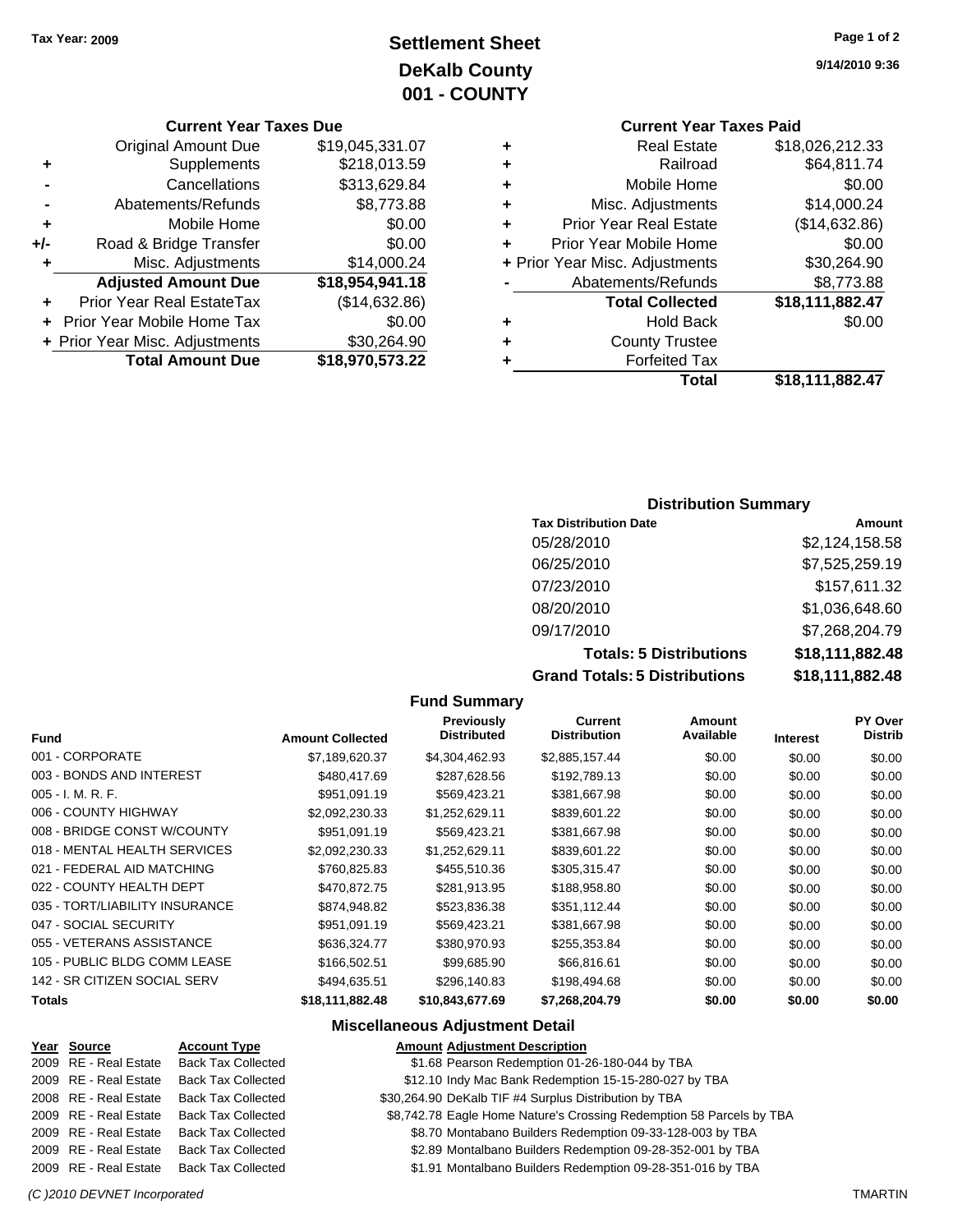### **Settlement Sheet Tax Year: 2009 Page 2 of 2 DeKalb County**

| Year | Source                  | <b>Account Type</b>       | Amount      |
|------|-------------------------|---------------------------|-------------|
| 2009 | <b>RE</b> - Real Estate | <b>Back Tax Collected</b> | \$2.01      |
| 2009 | <b>RE</b> - Real Estate | <b>Back Tax Collected</b> | \$2.57      |
| 2009 | <b>RE</b> - Real Estate | <b>Back Tax Collected</b> | \$26.92     |
| 2009 | <b>RE</b> - Real Estate | <b>Back Tax Collected</b> | \$22.05     |
|      | 2009 RE - Real Estate   | <b>Back Tax Collected</b> | \$9.68      |
|      | 2009 RE - Real Estate   | <b>Back Tax Collected</b> | \$4.34      |
|      | 2009 RE - Real Estate   | Paymt In Lieu of Tax      | \$115.93    |
|      | 2009 RE - Real Estate   | Paymt In Lieu of Tax      | \$111.52    |
| 2009 | <b>RE</b> - Real Estate | Paymt In Lieu of Tax      | \$1,481.57  |
|      | 2009 RE - Real Estate   | Paymt In Lieu of Tax      | \$896.93    |
|      | 2009 RE - Real Estate   | <b>Back Tax Collected</b> | \$79.04     |
|      | 2009 RE - Real Estate   | <b>Back Tax Collected</b> | \$99.10     |
|      | 2009 RE - Real Estate   | Paymt In Lieu of Tax      | \$896.93    |
|      | 2009 RE - Real Estate   | Paymt In Lieu of Tax      | \$1,481.59  |
|      | Totals 21 entries       |                           | \$44,265.14 |

### **Miscellaneous Adjustment Detail**

#### **Yearth Type Amount Adjustment Description**

- Tax Collected **2006** S2.01 Montalbano Builders Redemption 09-28-351-015 by TBA
- Tax Collected **32.57 Johnson Redemption 18-32-424-017 by TBA**
- Tax Collected **326.92 Talan/Fitzpatrick Redemption 19-27-451-010 by TBA**
- Tax Collected **22.05 Riedelsperger Redemption 15-15-228-035 by TBA**
- Tax Collected **2006 89.68 Eagle Home Prairie Spring Redemption 07-22-476-011 by TBA**
- Tax Collected **2006** S4.34 Gardens of Rivermist Redemption 08-02-303-001 by TBA
- <sup>2</sup> at In Lieu of Tax **Access 2009 State \$115.93** Sunset View Apartments by TBA
- <sup>2</sup> at In Lieu of Tax **Fig. 2009 CENS** \$111.52 Sequoya Apartments by TBA
- <sup>2</sup>1,481.57 Housing Authority DeKalb Units by TBA **Payment In Lieu of Tax**
- 2009 Real Authority Sycamore Units by TBA at the Lieu of Tax
- Tax Collected **2008** S79.04 Capes Redemption 03-19-377-001 by TBA
- Tax Collected **2009 SPU \$99.10 McCord Redemption 14-15-351-002 by TBA**
- 1009 It In Lieu of Tax **Canad Estate State State State State State State In Lieu of Tax**
- 1009 It In Lieu of Tax **6009 CM** \$1,481.59 Housing Authority DeKalb Units by TBA
	-

### **Abatement Detail**

| Year Source                         | <b>Account Type</b> | <b>Amount Adjustment Description</b>                                 |
|-------------------------------------|---------------------|----------------------------------------------------------------------|
| 2009 RE - Real Estate PTAB Decision |                     | \$12.25 19-26-433-024 2008 PTAB REFUND by TBA                        |
| 2009 RE - Real Estate               | PTAB Decision       | \$10.59 19-27-427-012 2006 PTAB REFUND by TBA                        |
| 2009 RE - Real Estate               | RE Abatement        | \$3.79 06-20-376-009 2007 PTAB REFUND by TBA                         |
| 2009 RE - Real Estate               | RE Abatement        | \$1.88 06-21-456-006 2007 PTAB REFUND by TBA                         |
| 2009 RE - Real Estate               | RE Abatement        | \$2.58 18-27-303-022 2008 PTAB REFUND by TBA                         |
| 2009 RE - Real Estate RE Abatement  |                     | \$8,742.78 Reveral Entry-Eagle Home Nature's Crossing Redempt by TBA |
| <b>Totals 6 entries</b>             |                     | \$8,773.87                                                           |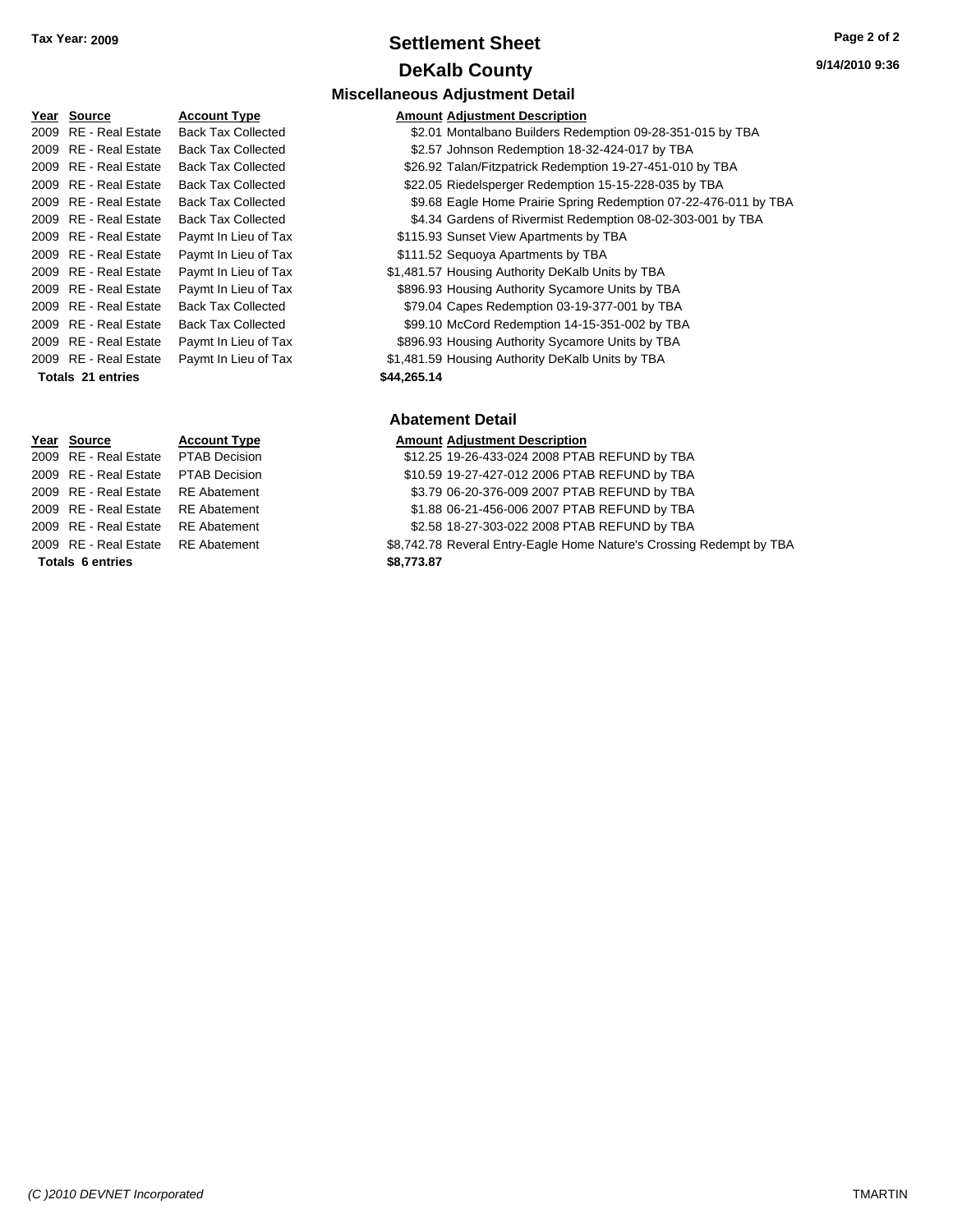### **Settlement Sheet Tax Year: 2009 Page 1 of 2 DeKalb County 002 - FOREST PRESERVE**

**9/14/2010 9:36**

### **Current Year Taxes Paid**

| ٠ | <b>Real Estate</b>             | \$1,405,026.48 |
|---|--------------------------------|----------------|
| ٠ | Railroad                       | \$5,028.50     |
| ٠ | Mobile Home                    | \$0.00         |
| ٠ | Misc. Adjustments              | \$1,086.19     |
| ٠ | <b>Prior Year Real Estate</b>  | (\$1,141.89)   |
| ٠ | Prior Year Mobile Home         | \$0.00         |
|   | + Prior Year Misc. Adjustments | \$2,414.84     |
|   | Abatements/Refunds             | \$680.72       |
|   | <b>Total Collected</b>         | \$1,411,733.40 |
| ٠ | <b>Hold Back</b>               | \$0.00         |
| ٠ | <b>County Trustee</b>          |                |
|   | <b>Forfeited Tax</b>           |                |
|   | Total                          | \$1,411,733.40 |

|     | <b>Current Year Taxes Due</b>  |                |
|-----|--------------------------------|----------------|
|     | <b>Original Amount Due</b>     | \$1,477,623.56 |
| ٠   | Supplements                    | \$23,837.42    |
|     | Cancellations                  | \$24,784.49    |
|     | Abatements/Refunds             | \$680.72       |
| ٠   | Mobile Home                    | \$0.00         |
| +/- | Road & Bridge Transfer         | \$0.00         |
| ÷   | Misc. Adjustments              | \$1,086.19     |
|     | <b>Adjusted Amount Due</b>     | \$1,477,081.96 |
|     | Prior Year Real EstateTax      | (\$1,141.89)   |
|     | Prior Year Mobile Home Tax     | \$0.00         |
|     | + Prior Year Misc. Adjustments | \$2,414.84     |
|     | <b>Total Amount Due</b>        | \$1,478,354.91 |

| <b>Distribution Summary</b> |  |
|-----------------------------|--|
|-----------------------------|--|

| Amount         |
|----------------|
| \$164,872.57   |
| \$587,107.41   |
| \$12,228.05    |
| \$80,449.69    |
| \$567,075.68   |
| \$1,411,733.40 |
| \$1,411,733.40 |
|                |

**Fund Summary**

| <b>Amount Collected</b> | Previously<br><b>Distributed</b> | Current<br><b>Distribution</b> | Amount<br>Available | <b>Interest</b> | <b>PY Over</b><br><b>Distrib</b> |  |
|-------------------------|----------------------------------|--------------------------------|---------------------|-----------------|----------------------------------|--|
| \$1,278,550.49          | \$764.972.74                     | \$513,577.75                   | \$0.00              | \$0.00          | \$0.00                           |  |
| \$95,678.79             | \$57,245.80                      | \$38,432.99                    | \$0.00              | \$0.00          | \$0.00                           |  |
| \$14,490.03             | \$8.669.56                       | \$5.820.47                     | \$0.00              | \$0.00          | \$0.00                           |  |
| \$23,014.09             | \$13,769.62                      | \$9.244.47                     | \$0.00              | \$0.00          | \$0.00                           |  |
| \$1,411,733.40          | \$844.657.72                     | \$567.075.68                   | \$0.00              | \$0.00          | \$0.00                           |  |
|                         |                                  |                                |                     |                 |                                  |  |

### **Miscellaneous Adjustment Detail**

| Year Source           | <b>Account Type</b>       | <b>Amount Adjustment Description</b>                               |
|-----------------------|---------------------------|--------------------------------------------------------------------|
| 2009 RE - Real Estate | <b>Back Tax Collected</b> | \$0.13 Pearson Redemption 01-26-180-044 by TBA                     |
| 2009 RE - Real Estate | <b>Back Tax Collected</b> | \$0.94 Indy Mac Bank Redemption 15-15-280-027 by TBA               |
| 2008 RE - Real Estate | <b>Back Tax Collected</b> | \$2,414.84 DeKalb TIF #4 Surplus Distribution by TBA               |
| 2009 RE - Real Estate | <b>Back Tax Collected</b> | \$678.31 Eagle Home Nature's Crossing Redemption 58 Parcels by TBA |
| 2009 RE - Real Estate | <b>Back Tax Collected</b> | \$0.68 Montabano Builders Redemption 09-33-128-003 by TBA          |
| 2009 RE - Real Estate | <b>Back Tax Collected</b> | \$0.22 Montalbano Builders Redemption 09-28-352-001 by TBA         |
| 2009 RE - Real Estate | <b>Back Tax Collected</b> | \$0.15 Montalbano Builders Redemption 09-28-351-016 by TBA         |
| 2009 RE - Real Estate | <b>Back Tax Collected</b> | \$0.16 Montalbano Builders Redemption 09-28-351-015 by TBA         |
| 2009 RE - Real Estate | <b>Back Tax Collected</b> | \$0.20 Johnson Redemption 18-32-424-017 by TBA                     |
| 2009 RE - Real Estate | <b>Back Tax Collected</b> | \$2.09 Talan/Fitzpatrick Redemption 19-27-451-010 by TBA           |
| 2009 RE - Real Estate | <b>Back Tax Collected</b> | \$1.71 Riedelsperger Redemption 15-15-228-035 by TBA               |
| 2009 RE - Real Estate | <b>Back Tax Collected</b> | \$0.75 Eagle Home Prairie Spring Redemption 07-22-476-011 by TBA   |
| 2009 RE - Real Estate | <b>Back Tax Collected</b> | \$0.34 Gardens of Rivermist Redemption 08-02-303-001 by TBA        |
| 2009 RE - Real Estate | Paymt In Lieu of Tax      | \$9.00 Sunset View Apartments by TBA                               |
| 2009 RE - Real Estate | Paymt In Lieu of Tax      | \$8.65 Sequoya Apartments by TBA                                   |
| 2009 RE - Real Estate | Paymt In Lieu of Tax      | \$114.94 Housing Authority DeKalb Units by TBA                     |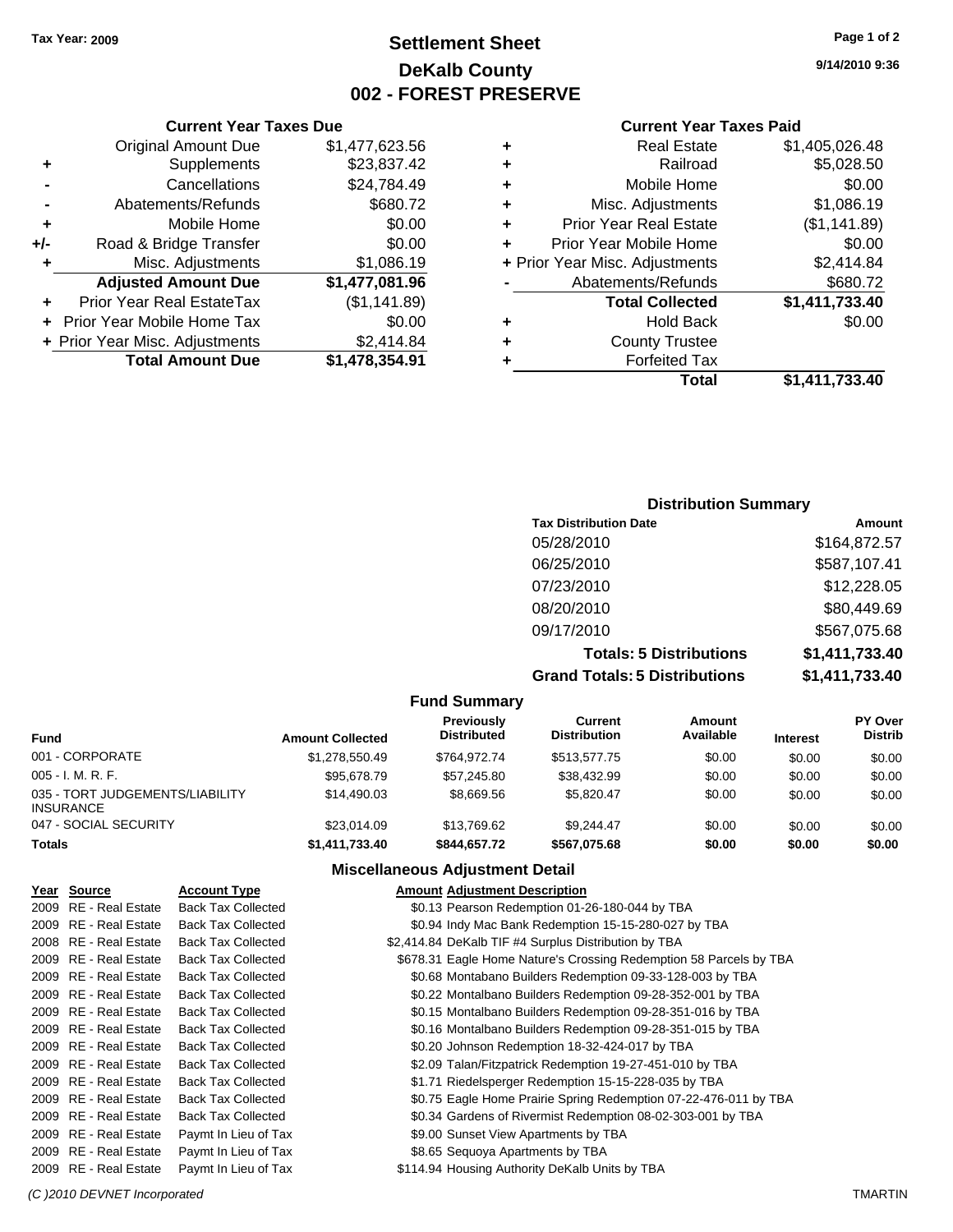## **Settlement Sheet Tax Year: 2009 Page 2 of 2 DeKalb County**

| <b>Miscellaneous Adjustment Detail</b> |                           |                                                                    |  |  |
|----------------------------------------|---------------------------|--------------------------------------------------------------------|--|--|
| Year Source                            | <b>Account Type</b>       | <b>Amount Adjustment Description</b>                               |  |  |
| 2009 RE - Real Estate                  | Paymt In Lieu of Tax      | \$69.58 Housing Authority Sycamore Units by TBA                    |  |  |
| 2009 RE - Real Estate                  | <b>Back Tax Collected</b> | \$6.13 Capes Redemption 03-19-377-001 by TBA                       |  |  |
| 2009 RE - Real Estate                  | <b>Back Tax Collected</b> | \$7.69 McCord Redemption 14-15-351-002 by TBA                      |  |  |
| 2009 RE - Real Estate                  | Paymt In Lieu of Tax      | \$69.58 Housing Authority Sycamore Units by TBA                    |  |  |
| 2009 RE - Real Estate                  | Paymt In Lieu of Tax      | \$114.94 Housing Authority DeKalb Units by TBA                     |  |  |
| Totals 21 entries                      |                           | \$3,501.03                                                         |  |  |
|                                        |                           |                                                                    |  |  |
|                                        |                           | <b>Abatement Detail</b>                                            |  |  |
| Year Source                            | <b>Account Type</b>       | <b>Amount Adjustment Description</b>                               |  |  |
| 2009 RE - Real Estate                  | <b>PTAB Decision</b>      | \$0.95 19-26-433-024 2008 PTAB REFUND by TBA                       |  |  |
| 2009 RE - Real Estate                  | <b>PTAB Decision</b>      | \$0.82 19-27-427-012 2006 PTAB REFUND by TBA                       |  |  |
| 2009 RE - Real Estate                  | <b>RE</b> Abatement       | \$0.29 06-20-376-009 2007 PTAB REFUND by TBA                       |  |  |
| 2009 RE - Real Estate                  | <b>RE</b> Abatement       | \$0.15 06-21-456-006 2007 PTAB REFUND by TBA                       |  |  |
| 2009 RE - Real Estate                  | <b>RE</b> Abatement       | \$0.20 18-27-303-022 2008 PTAB REFUND by TBA                       |  |  |
| 2009 RE - Real Estate                  | <b>RE</b> Abatement       | \$678.31 Reveral Entry-Eagle Home Nature's Crossing Redempt by TBA |  |  |
|                                        |                           |                                                                    |  |  |

**Totals \$680.72 6 entries**

*(C )2010 DEVNET Incorporated* TMARTIN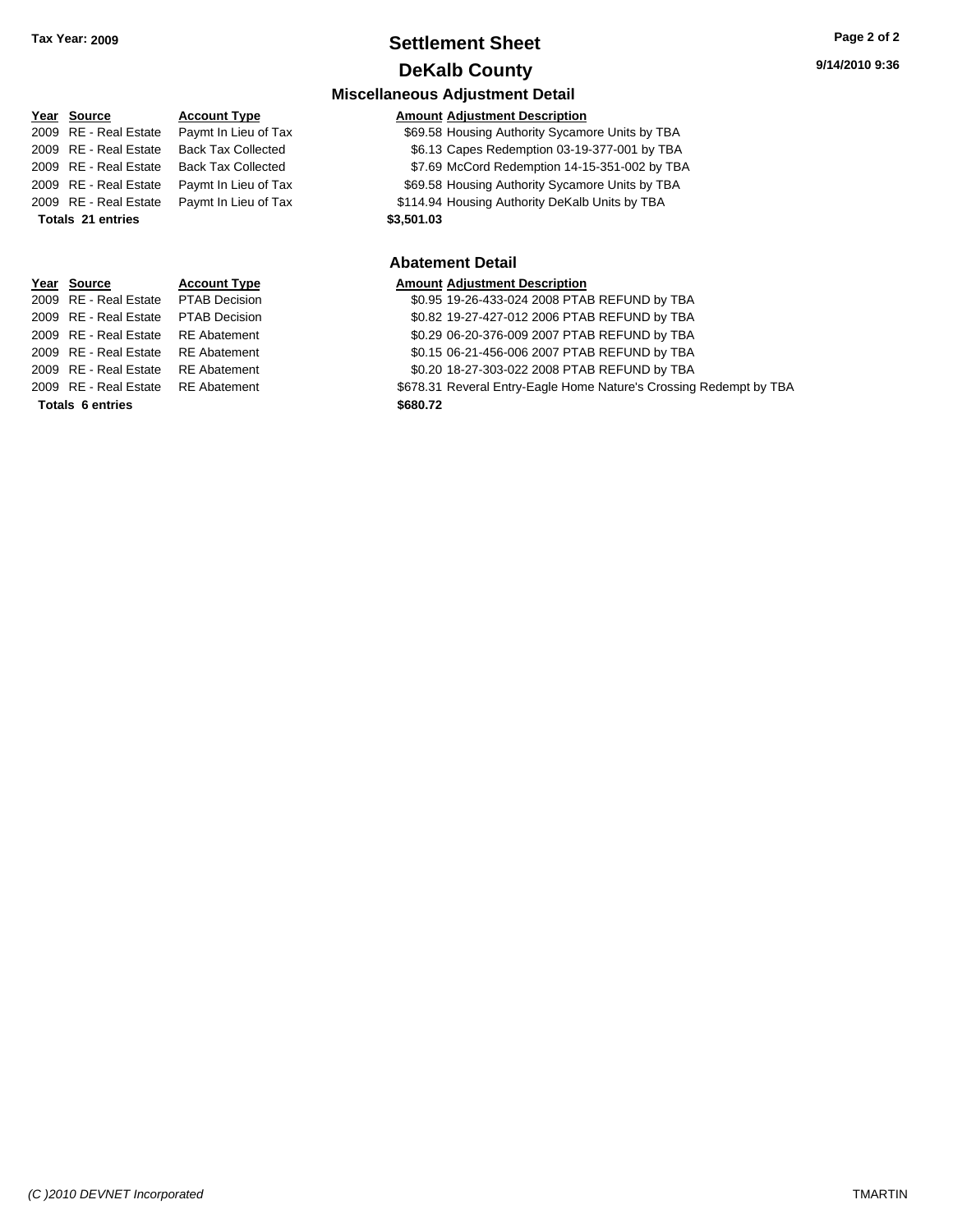### **Settlement Sheet Tax Year: 2009 Page 1 of 1 DeKalb County 003 - AFTON TOWNSHIP**

**9/14/2010 9:36**

### **Current Year Taxes Paid**

|       | OGNON, I GAI TAAGO DAG         |             |   |                  |
|-------|--------------------------------|-------------|---|------------------|
|       | <b>Original Amount Due</b>     | \$68,149.39 | ٠ |                  |
| ٠     | Supplements                    | \$138.58    | ٠ |                  |
|       | Cancellations                  | \$145.77    | ٠ |                  |
|       | Abatements/Refunds             | \$0.00      | ٠ | Mis              |
| ٠     | Mobile Home                    | \$0.00      | ٠ | Prior Ye         |
| $+/-$ | Road & Bridge Transfer         | \$0.00      |   | Prior Yea        |
|       | Misc. Adjustments              | \$0.00      |   | + Prior Year Mis |
|       | <b>Adjusted Amount Due</b>     | \$68,142.20 |   | Abater           |
|       | Prior Year Real EstateTax      | \$0.00      |   | Ъ                |
|       | Prior Year Mobile Home Tax     | \$0.00      | ٠ |                  |
|       | + Prior Year Misc. Adjustments | \$0.00      | ٠ |                  |
|       | <b>Total Amount Due</b>        | \$68,142.20 |   |                  |
|       |                                |             |   |                  |

**Current Year Taxes Due**

| ٠ | Real Estate                    | \$64,084.50 |
|---|--------------------------------|-------------|
| ٠ | Railroad                       | \$716.90    |
| ٠ | Mobile Home                    | \$0.00      |
| ٠ | Misc. Adjustments              | \$0.00      |
| ٠ | <b>Prior Year Real Estate</b>  | \$0.00      |
| ÷ | Prior Year Mobile Home         | \$0.00      |
|   | + Prior Year Misc. Adjustments | \$0.00      |
|   | Abatements/Refunds             | \$0.00      |
|   | <b>Total Collected</b>         | \$64,801.40 |
| ٠ | <b>Hold Back</b>               | \$0.00      |
| ٠ | <b>County Trustee</b>          |             |
| ٠ | <b>Forfeited Tax</b>           |             |
|   | Total                          | \$64,801.40 |
|   |                                |             |

### **Distribution Summary Tax Distribution Date Amount** 05/28/2010 \$4,832.23 06/25/2010 \$30,039.04 07/23/2010 \$632.24 08/20/2010 \$3,261.16 09/17/2010 \$26,036.73 **Totals: 5 Distributions \$64,801.40 Grand Totals: 5 Distributions \$64,801.40**

|                                                     |                         | <b>Fund Summary</b>              |                                |                     |                 |                           |
|-----------------------------------------------------|-------------------------|----------------------------------|--------------------------------|---------------------|-----------------|---------------------------|
| <b>Fund</b>                                         | <b>Amount Collected</b> | Previously<br><b>Distributed</b> | Current<br><b>Distribution</b> | Amount<br>Available | <b>Interest</b> | PY Over<br><b>Distrib</b> |
| 001 - CORPORATE                                     | \$50,597.73             | \$30,267.93                      | \$20,329.80                    | \$0.00              | \$0.00          | \$0.00                    |
| $005 - I. M. R. F.$                                 | \$5,232.98              | \$3,130.41                       | \$2,102.57                     | \$0.00              | \$0.00          | \$0.00                    |
| 027 - AUDIT                                         | \$713.28                | \$426.69                         | \$286.59                       | \$0.00              | \$0.00          | \$0.00                    |
| 035 - TORT JUDGEMENTS/LIABILITY<br><b>INSURANCE</b> | \$2,379.82              | \$1,423.63                       | \$956.19                       | \$0.00              | \$0.00          | \$0.00                    |
| 047 - SOCIAL SECURITY                               | \$5,208.92              | \$3.116.01                       | \$2.092.91                     | \$0.00              | \$0.00          | \$0.00                    |
| 054 - GENERAL ASSISTANCE                            | \$668.67                | \$400.00                         | \$268.67                       | \$0.00              | \$0.00          | \$0.00                    |
| <b>Totals</b>                                       | \$64,801.40             | \$38,764.67                      | \$26,036.73                    | \$0.00              | \$0.00          | \$0.00                    |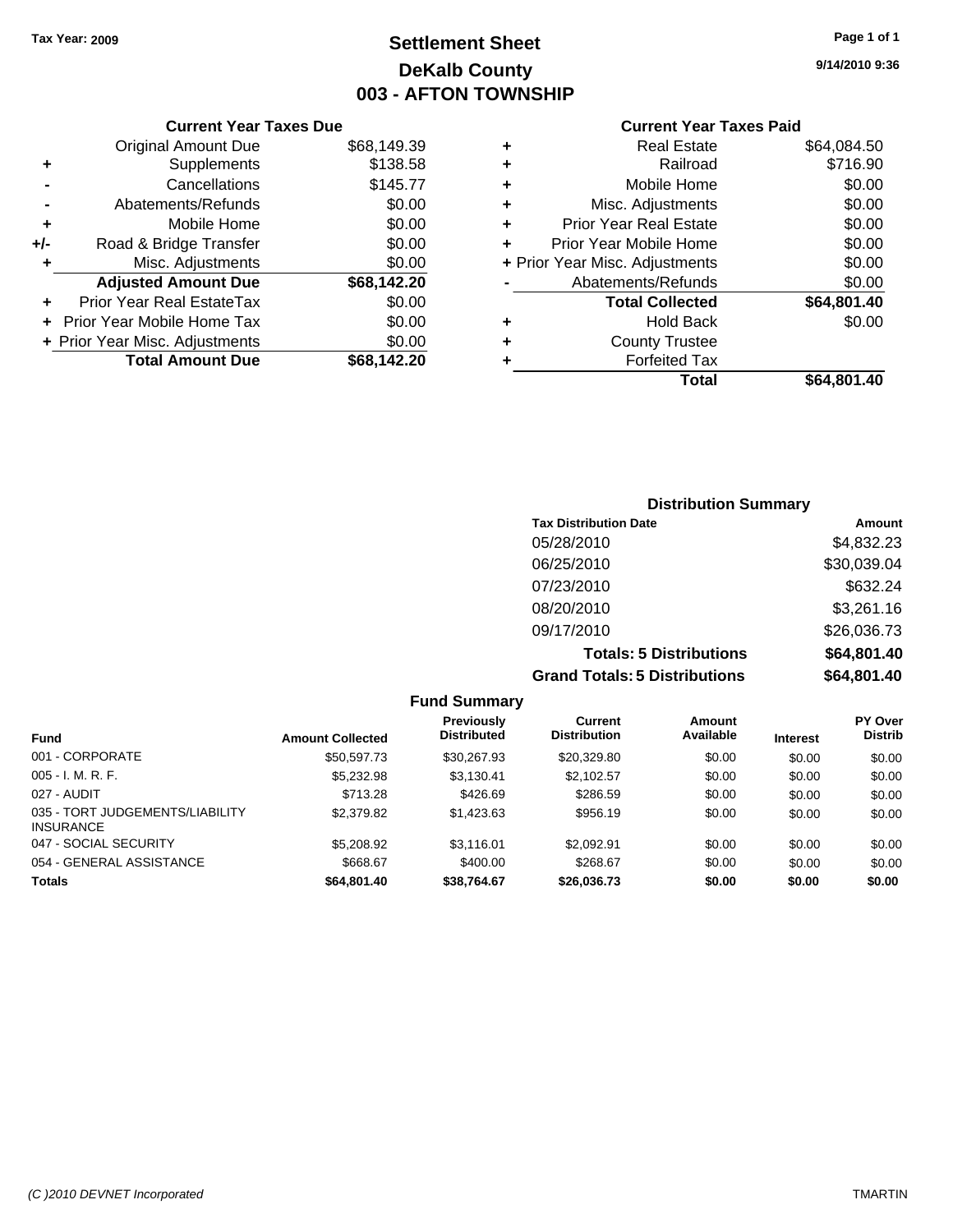**Current Year Taxes Due** Original Amount Due \$282,173.07

**Adjusted Amount Due \$261,067.00**

**Total Amount Due \$261,067.00**

**+** Supplements \$528.20 **-** Cancellations **\$555.65 -** Abatements/Refunds \$0.00 **+** Mobile Home \$0.00 **+/-** Road & Bridge Transfer (\$21,078.62) **+** Misc. Adjustments \$0.00

**+** Prior Year Real EstateTax \$0.00 **+** Prior Year Mobile Home Tax \$0.00 **+ Prior Year Misc. Adjustments**  $$0.00$ 

### **Settlement Sheet Tax Year: 2009 Page 1 of 1 DeKalb County 004 - AFTON ROAD & BRIDGE**

**9/14/2010 9:36**

#### **Current Year Taxes Paid**

| <b>Road and Bridge Summary</b> |             |               | <b>Distribution Summary</b>  |              |  |
|--------------------------------|-------------|---------------|------------------------------|--------------|--|
| <b>Municipality</b>            | Amt. Due    | Amt. Distrib. | <b>Tax Distribution Date</b> | Amount       |  |
| CITY OF DEKALB                 | \$22,177.45 | \$21,078.62   | 05/28/2010                   | \$18,418.41  |  |
| <b>Totals</b>                  | \$22,177.45 | \$21,078.62   | 06/25/2010                   | \$114,613.38 |  |
|                                |             |               | 07/23/2010                   | \$2,409.86   |  |
|                                |             |               | 08/20/2010                   | \$12,431.01  |  |
|                                |             |               | 09/17/2010                   | \$99,359.37  |  |

**Totals: 5 Distributions \$247,232.03 Grand Totals: 5 Distributions \$247,232.03**

|                              |                         | <b>Fund Summary</b>              |                                |                     |                 |                           |
|------------------------------|-------------------------|----------------------------------|--------------------------------|---------------------|-----------------|---------------------------|
| <b>Fund</b>                  | <b>Amount Collected</b> | Previously<br><b>Distributed</b> | Current<br><b>Distribution</b> | Amount<br>Available | <b>Interest</b> | PY Over<br><b>Distrib</b> |
| 007 - ROAD AND BRIDGE        | \$155,775.10            | \$93.162.52                      | \$62,612.58                    | \$0.00              | \$0.00          | \$0.00                    |
| 008 - BRIDGE CONST W/COUNTY  | \$7.513.52              | \$4.494.64                       | \$3.018.88                     | \$0.00              | \$0.00          | \$0.00                    |
| 009 - PERMANENT ROAD         | \$70,349.98             | \$42,083.82                      | \$28,266.16                    | \$0.00              | \$0.00          | \$0.00                    |
| 010 - EQUIPMENT AND BUILDING | \$13,593.43             | \$8.131.68                       | \$5,461.75                     | \$0.00              | \$0.00          | \$0.00                    |
| <b>Totals</b>                | \$247.232.03            | \$147.872.66                     | \$99,359.37                    | \$0.00              | \$0.00          | \$0.00                    |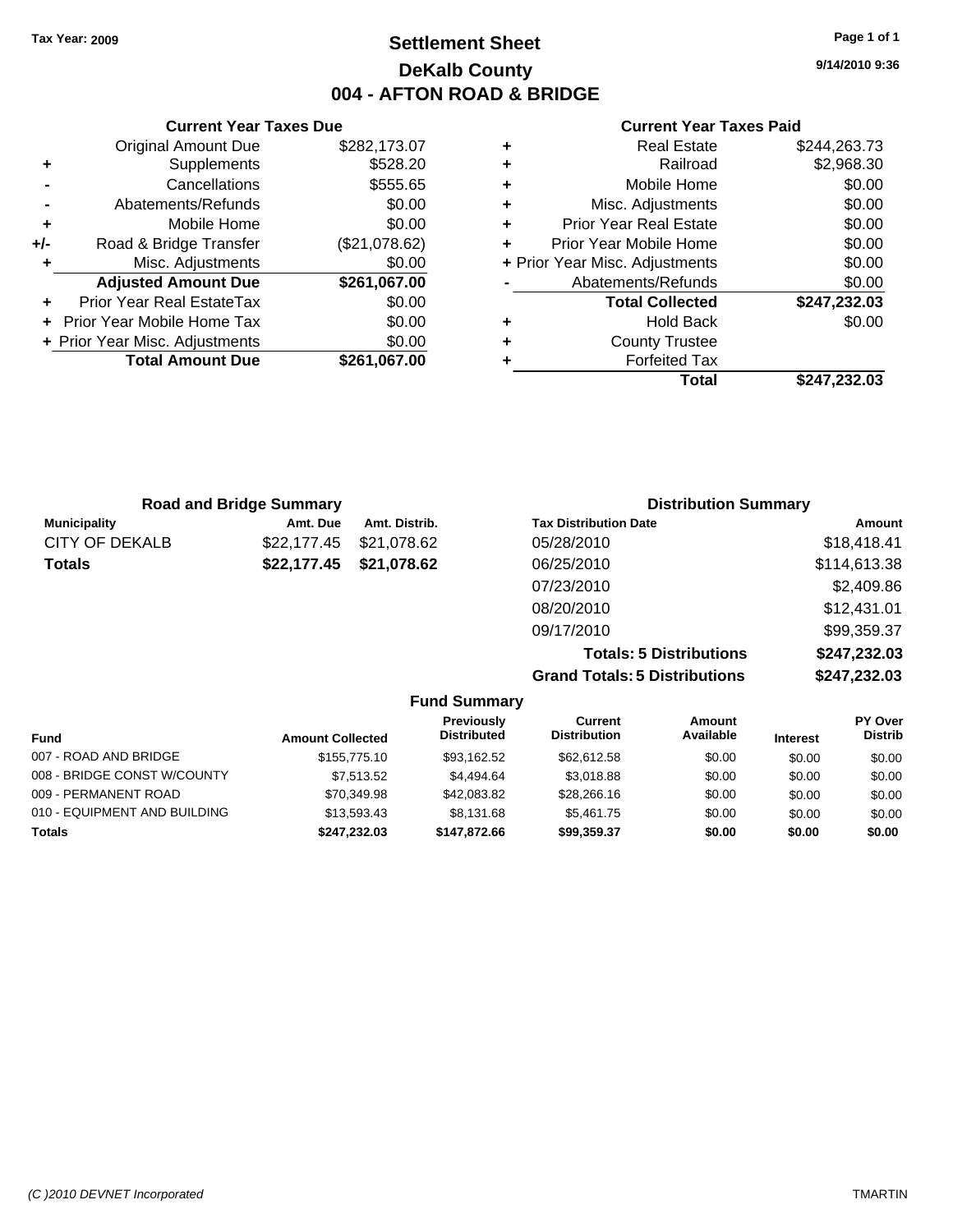### **Settlement Sheet Tax Year: 2009 Page 1 of 1 DeKalb County 005 - CLINTON TOWNSHIP**

**9/14/2010 9:36**

#### **Current Year Taxes Paid**

|     | <b>Current Year Taxes Due</b>  |             |   |
|-----|--------------------------------|-------------|---|
|     | <b>Original Amount Due</b>     | \$87,010.04 |   |
|     | Supplements                    | \$29.75     |   |
|     | Cancellations                  | \$56.73     |   |
|     | Abatements/Refunds             | \$0.00      |   |
|     | Mobile Home                    | \$0.00      |   |
| +/- | Road & Bridge Transfer         | \$0.00      | ٠ |
|     | Misc. Adjustments              | \$18.95     |   |
|     | <b>Adjusted Amount Due</b>     | \$87,002.01 |   |
|     | Prior Year Real EstateTax      | \$0.00      |   |
|     | Prior Year Mobile Home Tax     | \$0.00      |   |
|     | + Prior Year Misc. Adjustments | \$0.00      |   |
|     | <b>Total Amount Due</b>        | \$87,002.01 |   |
|     |                                |             |   |

|   | <b>Real Estate</b>             | \$82,282.41 |
|---|--------------------------------|-------------|
| ٠ | Railroad                       | \$939.06    |
| ٠ | Mobile Home                    | \$0.00      |
| ٠ | Misc. Adjustments              | \$18.95     |
| ٠ | Prior Year Real Estate         | \$0.00      |
| ÷ | Prior Year Mobile Home         | \$0.00      |
|   | + Prior Year Misc. Adjustments | \$0.00      |
|   | Abatements/Refunds             | \$0.00      |
|   | <b>Total Collected</b>         | \$83,240.42 |
| ٠ | <b>Hold Back</b>               | \$0.00      |
| ٠ | <b>County Trustee</b>          |             |
| ٠ | <b>Forfeited Tax</b>           |             |
|   | Total                          | \$83,240.42 |
|   |                                |             |

### **Distribution Summary Tax Distribution Date Amount** 05/28/2010 \$8,749.68 06/25/2010 \$35,953.03 07/23/2010 \$1,545.82 08/20/2010 \$4,316.41 09/17/2010 \$32,675.48 **Totals: 5 Distributions \$83,240.42 Grand Totals: 5 Distributions \$83,240.42**

#### **Fund Summary Fund Interest Amount Collected Distributed PY Over Distrib Amount Available Current Distribution Previously** 001 - CORPORATE \$62,779.52 \$38,135.83 \$24,643.69 \$0.00 \$0.00 \$0.00 005 - I. M. R. F. \$754.42 \$458.28 \$296.14 \$0.00 \$0.00 \$0.00 027 - AUDIT \$943.03 \$572.85 \$370.18 \$0.00 \$0.00 \$0.00 035 - TORT JUDGEMENTS/LIABILITY INSURANCE \$4,694.66 \$2,851.80 \$1,842.86 \$0.00 \$0.00 \$0.00 047 - SOCIAL SECURITY 66,096.45 \$3,703.33 \$2,393.12 \$0.00 \$0.00 \$0.00 \$0.00 054 - GENERAL ASSISTANCE \$7,972.34 \$4,842.85 \$3,129.49 \$0.00 \$0.00 \$0.00 **Totals \$83,240.42 \$50,564.94 \$32,675.48 \$0.00 \$0.00 \$0.00 Miscellaneous Adjustment Detail**

|                  | Year Source           | <b>Account Type</b> | <b>Amount Adiustment Description</b>           |
|------------------|-----------------------|---------------------|------------------------------------------------|
|                  | 2009 RE - Real Estate | Back Tax Collected  | \$18.95 McCord Redemption 14-15-351-002 by TBA |
| Totals 1 entries |                       |                     | \$18.95                                        |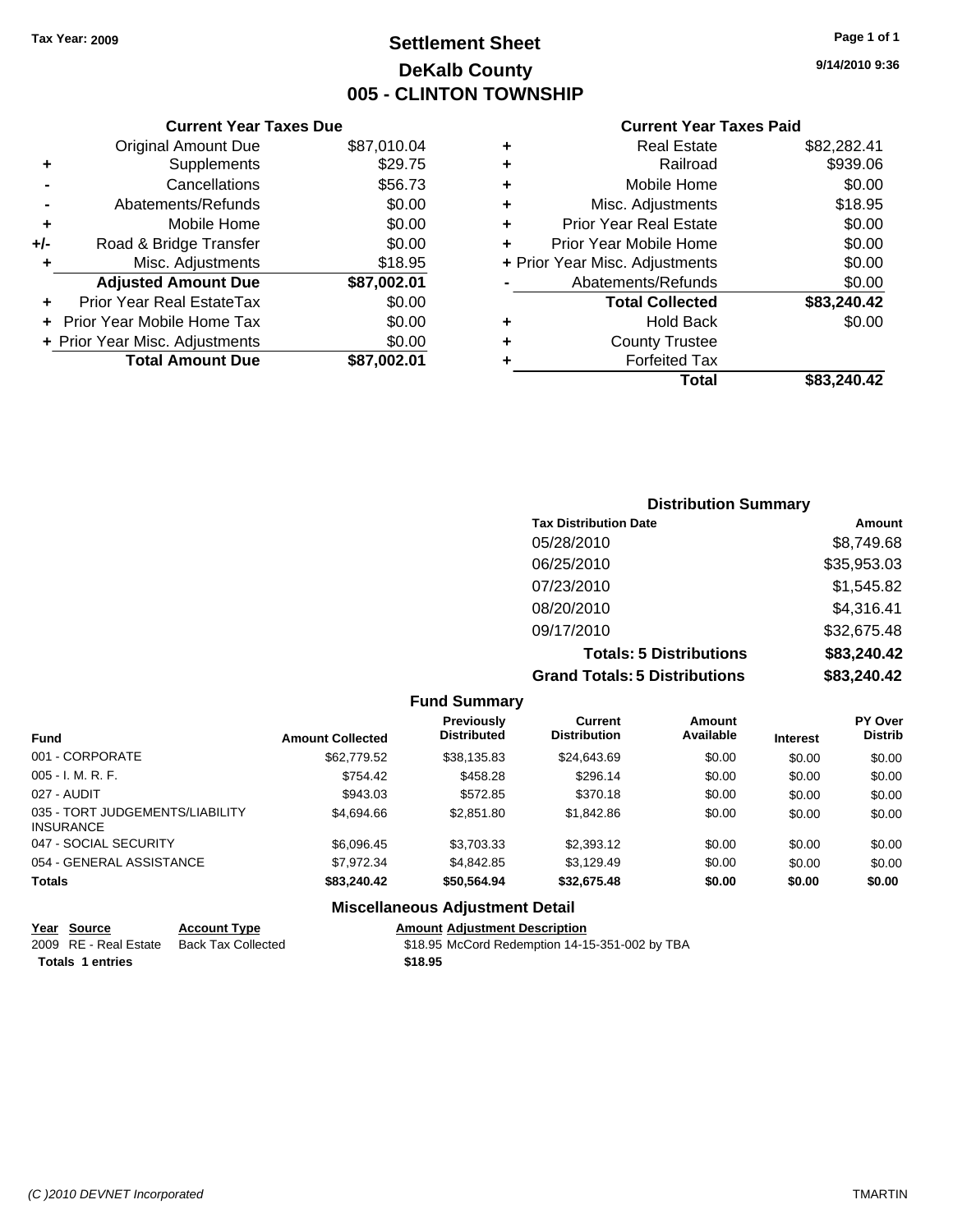### **Settlement Sheet Tax Year: 2009 Page 1 of 1 DeKalb County 006 - CLINTON TWP LIBRARY**

### **Current Year Taxes Due** Original Amount Due \$76,843.74 **+** Supplements \$26.28 **-** Cancellations \$50.11 **-** Abatements/Refunds \$0.00 **+** Mobile Home \$0.00 **+/-** Road & Bridge Transfer \$0.00 **+** Misc. Adjustments \$16.74 **Adjusted Amount Due \$76,836.65 +** Prior Year Real EstateTax \$0.00 **+** Prior Year Mobile Home Tax \$0.00 **+ Prior Year Misc. Adjustments**  $$0.00$ **Total Amount Due \$76,836.65**

#### **Current Year Taxes Paid**

|   | <b>Real Estate</b>             | \$72,668.48 |
|---|--------------------------------|-------------|
| ٠ | Railroad                       | \$829.34    |
| ٠ | Mobile Home                    | \$0.00      |
| ٠ | Misc. Adjustments              | \$16.74     |
| ٠ | <b>Prior Year Real Estate</b>  | \$0.00      |
|   | Prior Year Mobile Home         | \$0.00      |
|   | + Prior Year Misc. Adjustments | \$0.00      |
|   | Abatements/Refunds             | \$0.00      |
|   | <b>Total Collected</b>         | \$73,514.56 |
| ٠ | <b>Hold Back</b>               | \$0.00      |
| ٠ | <b>County Trustee</b>          |             |
| ٠ | <b>Forfeited Tax</b>           |             |
|   | Total                          | \$73,514.56 |
|   |                                |             |

|               |                         |                                         | <b>Distribution Summary</b>           |                                |                 |                    |
|---------------|-------------------------|-----------------------------------------|---------------------------------------|--------------------------------|-----------------|--------------------|
|               |                         |                                         | <b>Tax Distribution Date</b>          |                                |                 | Amount             |
|               |                         |                                         | 05/28/2010                            |                                |                 | \$7,727.29         |
|               |                         |                                         | 06/25/2010                            |                                |                 | \$31,752.41        |
|               |                         |                                         | 07/23/2010                            |                                |                 | \$1,365.20         |
|               |                         |                                         | 08/20/2010                            |                                |                 | \$3,812.07         |
|               |                         |                                         | 09/17/2010                            |                                |                 | \$28,857.59        |
|               |                         |                                         |                                       | <b>Totals: 5 Distributions</b> |                 | \$73,514.56        |
|               |                         |                                         | <b>Grand Totals: 5 Distributions</b>  |                                |                 | \$73,514.56        |
|               |                         | <b>Fund Summary</b>                     |                                       |                                |                 |                    |
| Fund          | <b>Amount Collected</b> | <b>Previously</b><br><b>Distributed</b> | <b>Current</b><br><b>Distribution</b> | <b>Amount</b><br>Available     | <b>Interest</b> | PY Over<br>Distrib |
| 016 - LIBRARY | \$73,514.56             | \$44,656.97                             | \$28,857.59                           | \$0.00                         | \$0.00          | \$0.00             |
| Totals        | \$73,514.56             | \$44,656.97                             | \$28,857.59                           | \$0.00                         | \$0.00          | \$0.00             |
|               |                         | <b>Miscellaneous Adjustment Detail</b>  |                                       |                                |                 |                    |

# **Totals \$16.74 1 entries**

## **Year Source Account Type Amount Adjustment Description**

2009 RE - Real Estate Back Tax Collected \$16.74 McCord Redemption 14-15-351-002 by TBA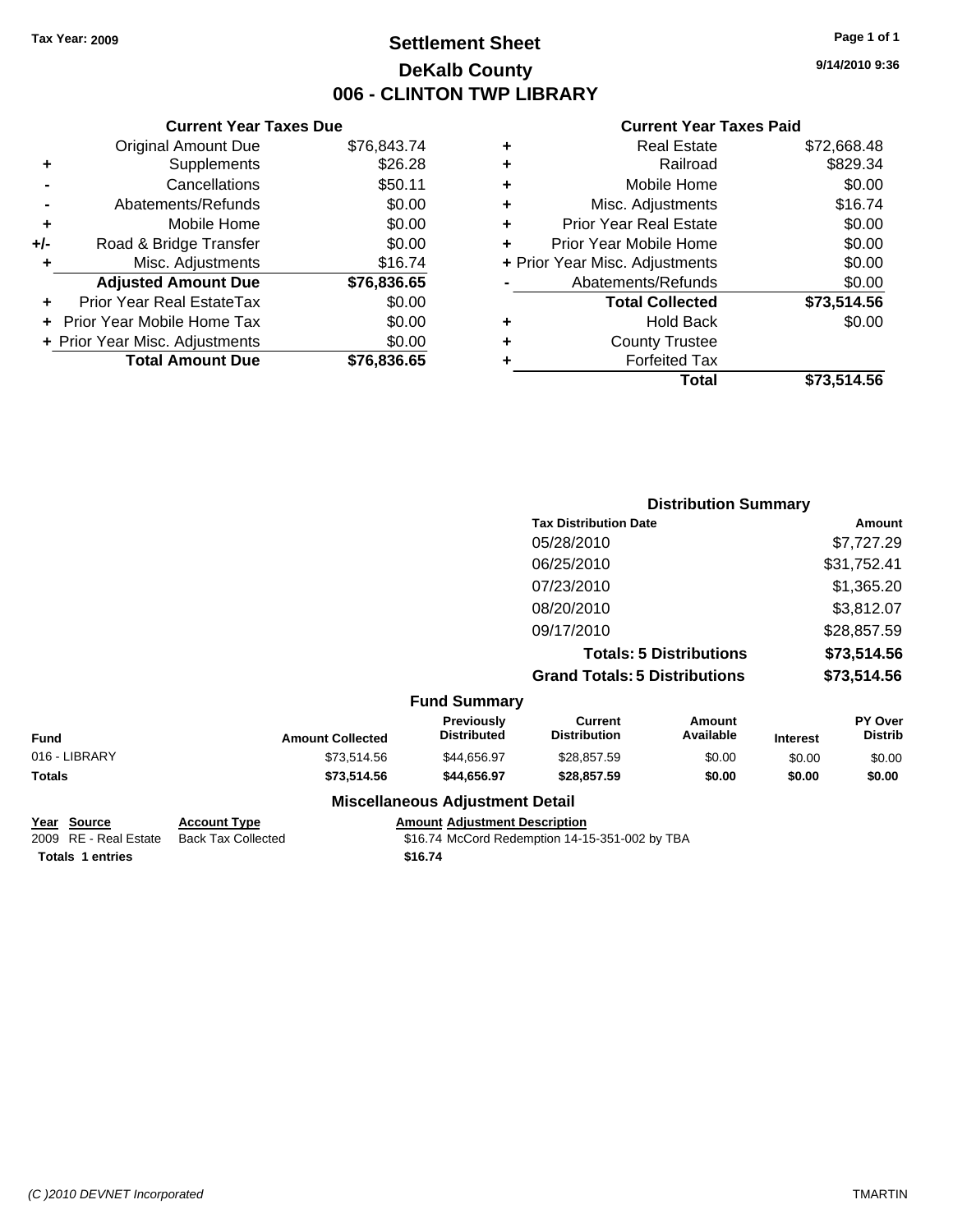### **Settlement Sheet Tax Year: 2009 Page 1 of 1 DeKalb County 007 - CLINTON TWP CEMETERY**

**9/14/2010 9:36**

#### **Current Year Taxes Paid**

|   | Total                          | \$19,599.41 |
|---|--------------------------------|-------------|
|   | <b>Forfeited Tax</b>           |             |
| ٠ | <b>County Trustee</b>          |             |
| ٠ | <b>Hold Back</b>               | \$0.00      |
|   | <b>Total Collected</b>         | \$19,599.41 |
|   | Abatements/Refunds             | \$0.00      |
|   | + Prior Year Misc. Adjustments | \$0.00      |
|   | Prior Year Mobile Home         | \$0.00      |
| ٠ | <b>Prior Year Real Estate</b>  | \$0.00      |
| ٠ | Misc. Adjustments              | \$4.46      |
| ٠ | Mobile Home                    | \$0.00      |
| ٠ | Railroad                       | \$221.12    |
|   | <b>Real Estate</b>             | \$19,373.83 |

|                |                         |                                         | <b>Distribution Summary</b>           |                                |                 |                           |
|----------------|-------------------------|-----------------------------------------|---------------------------------------|--------------------------------|-----------------|---------------------------|
|                |                         |                                         | <b>Tax Distribution Date</b>          |                                |                 | Amount                    |
|                |                         |                                         | 05/28/2010                            |                                |                 | \$2,060.09                |
|                |                         |                                         | 06/25/2010                            |                                |                 | \$8,465.06                |
|                |                         |                                         | 07/23/2010                            |                                |                 | \$363.99                  |
|                |                         |                                         | 08/20/2010                            |                                |                 | \$1,016.33                |
|                |                         |                                         | 09/17/2010                            |                                |                 | \$7,693.94                |
|                |                         |                                         |                                       | <b>Totals: 5 Distributions</b> |                 | \$19,599.41               |
|                |                         |                                         | <b>Grand Totals: 5 Distributions</b>  |                                |                 | \$19,599.41               |
|                |                         | <b>Fund Summary</b>                     |                                       |                                |                 |                           |
| <b>Fund</b>    | <b>Amount Collected</b> | <b>Previously</b><br><b>Distributed</b> | <b>Current</b><br><b>Distribution</b> | <b>Amount</b><br>Available     | <b>Interest</b> | PY Over<br><b>Distrib</b> |
| 017 - CEMETERY | \$19,599.41             | \$11,905.47                             | \$7,693.94                            | \$0.00                         | \$0.00          | \$0.00                    |
| Totals         | \$19,599.41             | \$11,905.47                             | \$7,693.94                            | \$0.00                         | \$0.00          | \$0.00                    |
|                |                         | <b>Miscellaneous Adjustment Detail</b>  |                                       |                                |                 |                           |

**Totals \$4.46 1 entries**

**Current Year Taxes Due** Original Amount Due \$20,487.08

**Adjusted Amount Due \$20,485.19**

**Total Amount Due \$20,485.19**

**+** Supplements \$7.01 **-** Cancellations \$13.36 **-** Abatements/Refunds \$0.00 **+** Mobile Home \$0.00 **+/-** Road & Bridge Transfer \$0.00 **+** Misc. Adjustments \$4.46

**+** Prior Year Real EstateTax \$0.00 **+** Prior Year Mobile Home Tax \$0.00 **+ Prior Year Misc. Adjustments**  $$0.00$ 

**Year Source Account Type Amount Adjustment Description** 2009 RE - Real Estate Back Tax Collected \$4.46 McCord Redemption 14-15-351-002 by TBA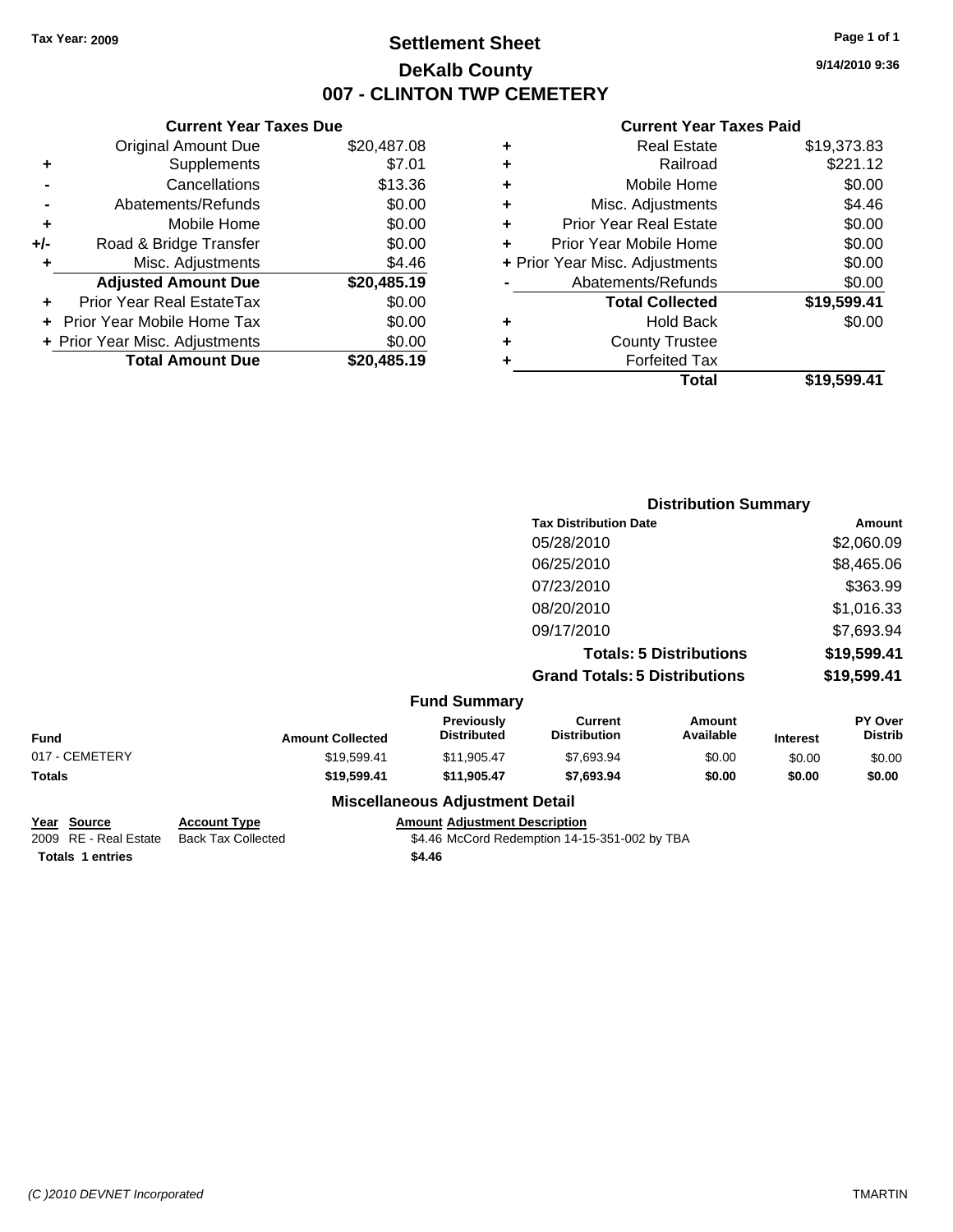### **Settlement Sheet Tax Year: 2009 Page 1 of 1 DeKalb County 008 - CLINTON COMM BLDG**

**9/14/2010 9:36**

#### **Current Year Taxes Paid**

| \$14,002.51 |
|-------------|
| \$4.79      |
| \$9.13      |
| \$0.00      |
| \$0.00      |
| \$0.00      |
| \$3.05      |
| \$14,001.22 |
| \$0.00      |
| \$0.00      |
| \$0.00      |
| \$14.001.22 |
|             |

|   | <b>Real Estate</b>             | \$13,241.69 |
|---|--------------------------------|-------------|
| ٠ | Railroad                       | \$151.14    |
| ٠ | Mobile Home                    | \$0.00      |
| ٠ | Misc. Adjustments              | \$3.05      |
| ٠ | <b>Prior Year Real Estate</b>  | \$0.00      |
| ٠ | Prior Year Mobile Home         | \$0.00      |
|   | + Prior Year Misc. Adjustments | \$0.00      |
|   | Abatements/Refunds             | \$0.00      |
|   | <b>Total Collected</b>         | \$13,395.88 |
| ٠ | <b>Hold Back</b>               | \$0.00      |
| ٠ | <b>County Trustee</b>          |             |
|   | <b>Forfeited Tax</b>           |             |
|   | Total                          | \$13,395.88 |
|   |                                |             |

|                        |                                  | <b>Distribution Summary</b>           |                                |                 |                                  |
|------------------------|----------------------------------|---------------------------------------|--------------------------------|-----------------|----------------------------------|
|                        |                                  | <b>Tax Distribution Date</b>          | Amount                         |                 |                                  |
|                        |                                  | 05/28/2010                            |                                |                 | \$1,408.14                       |
|                        |                                  | 06/25/2010                            |                                | \$5,786.09      |                                  |
|                        |                                  | 07/23/2010                            |                                |                 | \$248.73                         |
|                        |                                  | 08/20/2010                            |                                |                 | \$694.60                         |
|                        |                                  | 09/17/2010                            |                                |                 | \$5,258.32                       |
|                        |                                  |                                       | <b>Totals: 5 Distributions</b> |                 | \$13,395.88                      |
|                        |                                  | <b>Grand Totals: 5 Distributions</b>  |                                |                 | \$13,395.88                      |
|                        | <b>Fund Summary</b>              |                                       |                                |                 |                                  |
| American Orally at a d | Previously<br><b>Dictributad</b> | <b>Current</b><br><b>Distribution</b> | Amount<br><b>Availahla</b>     | $1 - 1 - 1 - 1$ | <b>PY Over</b><br><b>Dictrib</b> |

| Fund            | <b>Amount Collected</b> | <b>Previously</b><br><b>Distributed</b> | Current<br><b>Distribution</b> | Amount<br>Available | <b>Interest</b> | <b>PY Over</b><br><b>Distrib</b> |
|-----------------|-------------------------|-----------------------------------------|--------------------------------|---------------------|-----------------|----------------------------------|
| 001 - CORPORATE | \$13,395.88             | \$8.137.56                              | \$5,258,32                     | \$0.00              | \$0.00          | \$0.00                           |
| Totals          | \$13,395.88             | \$8.137.56                              | \$5,258,32                     | \$0.00              | \$0.00          | \$0.00                           |
|                 |                         | <b>Miscellaneous Adjustment Detail</b>  |                                |                     |                 |                                  |

**Totals 1 entries** \$3.05

**Miscellaneous Adjustment Detail**

**Year Source Account Type Amount Adjustment Description**

2009 RE - Real Estate Back Tax Collected \$3.05 McCord Redemption 14-15-351-002 by TBA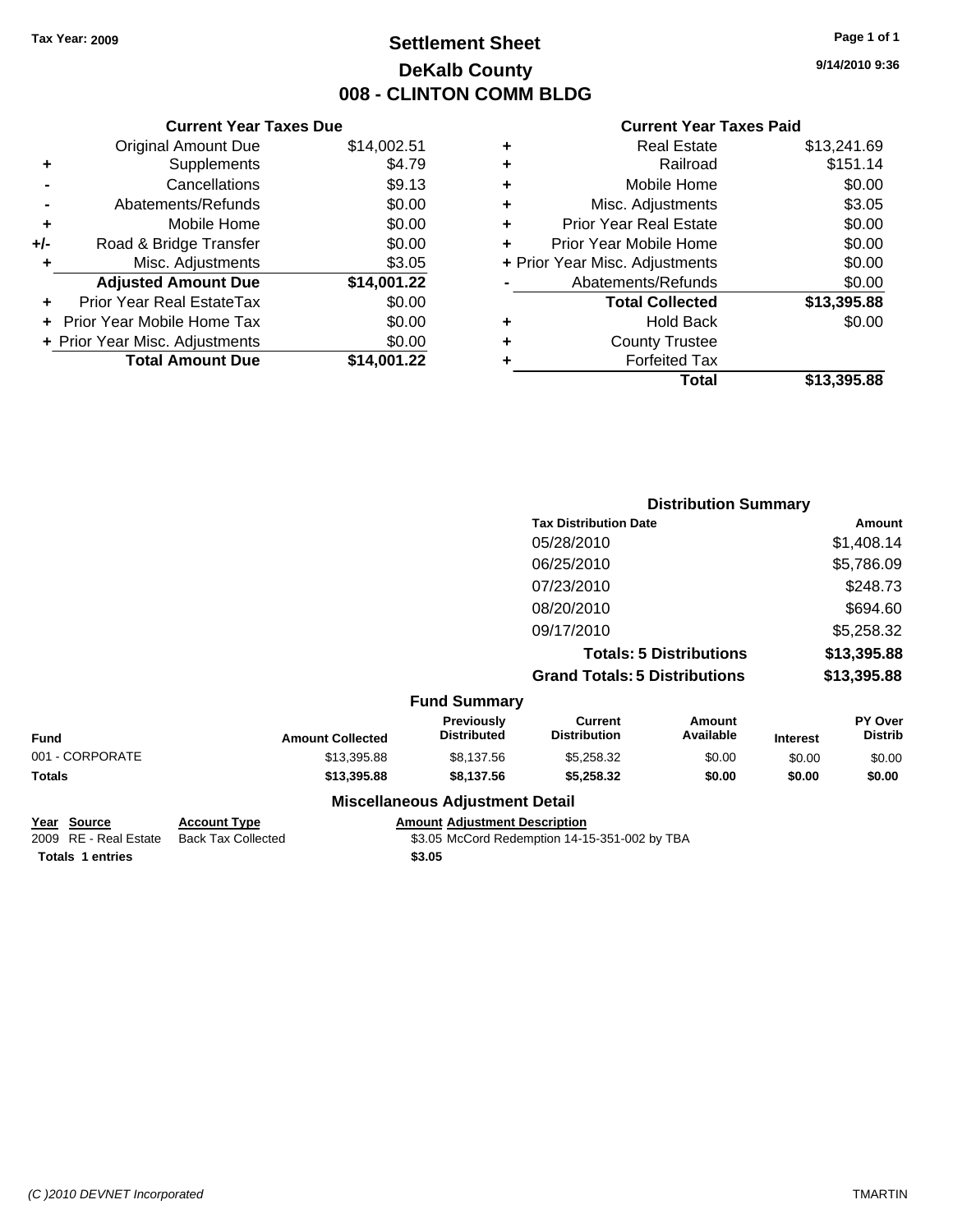### **Settlement Sheet Tax Year: 2009 Page 1 of 1 DeKalb County 009 - CLINTON ROAD & BRIDGE**

**9/14/2010 9:36**

#### **Current Year Taxes Paid**

| <b>Road and Bridge Summary</b> |             |               | <b>Distribution Summary</b>  |             |
|--------------------------------|-------------|---------------|------------------------------|-------------|
| <b>Municipality</b>            | Amt. Due    | Amt. Distrib. | <b>Tax Distribution Date</b> | Amount      |
| <b>VILLAGE OF WATERMAN</b>     | \$38,436.18 | \$36,761.97   | 05/28/2010                   | \$19,681.01 |
| <b>Totals</b>                  | \$38,436.18 | \$36,761.97   | 06/25/2010                   | \$81,013.99 |
|                                |             |               | 07/23/2010                   | \$3,477.08  |
|                                |             |               | 08/20/2010                   | \$9,709.10  |
|                                |             |               | 09/17/2010                   | \$73,642.00 |

**Totals: 5 Distributions \$187,523.18 Grand Totals: 5 Distributions \$187,523.18**

|                                         |                         | <b>Fund Summary</b>                     |                                |                     |                 |                           |
|-----------------------------------------|-------------------------|-----------------------------------------|--------------------------------|---------------------|-----------------|---------------------------|
| Fund                                    | <b>Amount Collected</b> | <b>Previously</b><br><b>Distributed</b> | Current<br><b>Distribution</b> | Amount<br>Available | <b>Interest</b> | PY Over<br><b>Distrib</b> |
| 007 - ROAD AND BRIDGE                   | \$74.901.28             | \$45,468,42                             | \$29,432.86                    | \$0.00              | \$0.00          | \$0.00                    |
| 009 - PERMANENT ROAD                    | \$79,106.50             | \$48,053.65                             | \$31,052.85                    | \$0.00              | \$0.00          | \$0.00                    |
| 010 - EQUIPMENT AND BUILDING            | \$30.716.99             | \$18,659.20                             | \$12,057.79                    | \$0.00              | \$0.00          | \$0.00                    |
| 035 - TORT JUDGEMENTS/LIABILITY<br>INS. | \$2.798.41              | \$1,699.91                              | \$1,098.50                     | \$0.00              | \$0.00          | \$0.00                    |
| <b>Totals</b>                           | \$187,523.18            | \$113,881.18                            | \$73.642.00                    | \$0.00              | \$0.00          | \$0.00                    |
|                                         |                         | <b>Miscellaneous Adjustment Detail</b>  |                                |                     |                 |                           |
| $\sim$ $\sim$ $\sim$                    |                         |                                         |                                |                     |                 |                           |

| Year Source           | <b>Account Type</b> | <b>Amount Adjustment Description</b> |
|-----------------------|---------------------|--------------------------------------|
| 2009 RE - Real Estate | Back Tax Collected  | \$51.06 McCord Redemption 14-1       |

**Totals \$51.06 1 entries**

**Current Year Taxes Due** Original Amount Due \$234,442.13

**Adjusted Amount Due \$197,662.10**

**Total Amount Due \$197,662.10**

**+** Supplements \$58.51 **-** Cancellations \$127.63 **-** Abatements/Refunds \$0.00 **+** Mobile Home \$0.00 **+/-** Road & Bridge Transfer (\$36,761.97) **+** Misc. Adjustments \$51.06

**+** Prior Year Real EstateTax \$0.00 **+** Prior Year Mobile Home Tax \$0.00 **+ Prior Year Misc. Adjustments**  $$0.00$ 

 $$51.06$  McCord Redemption 14-15-351-002 by TBA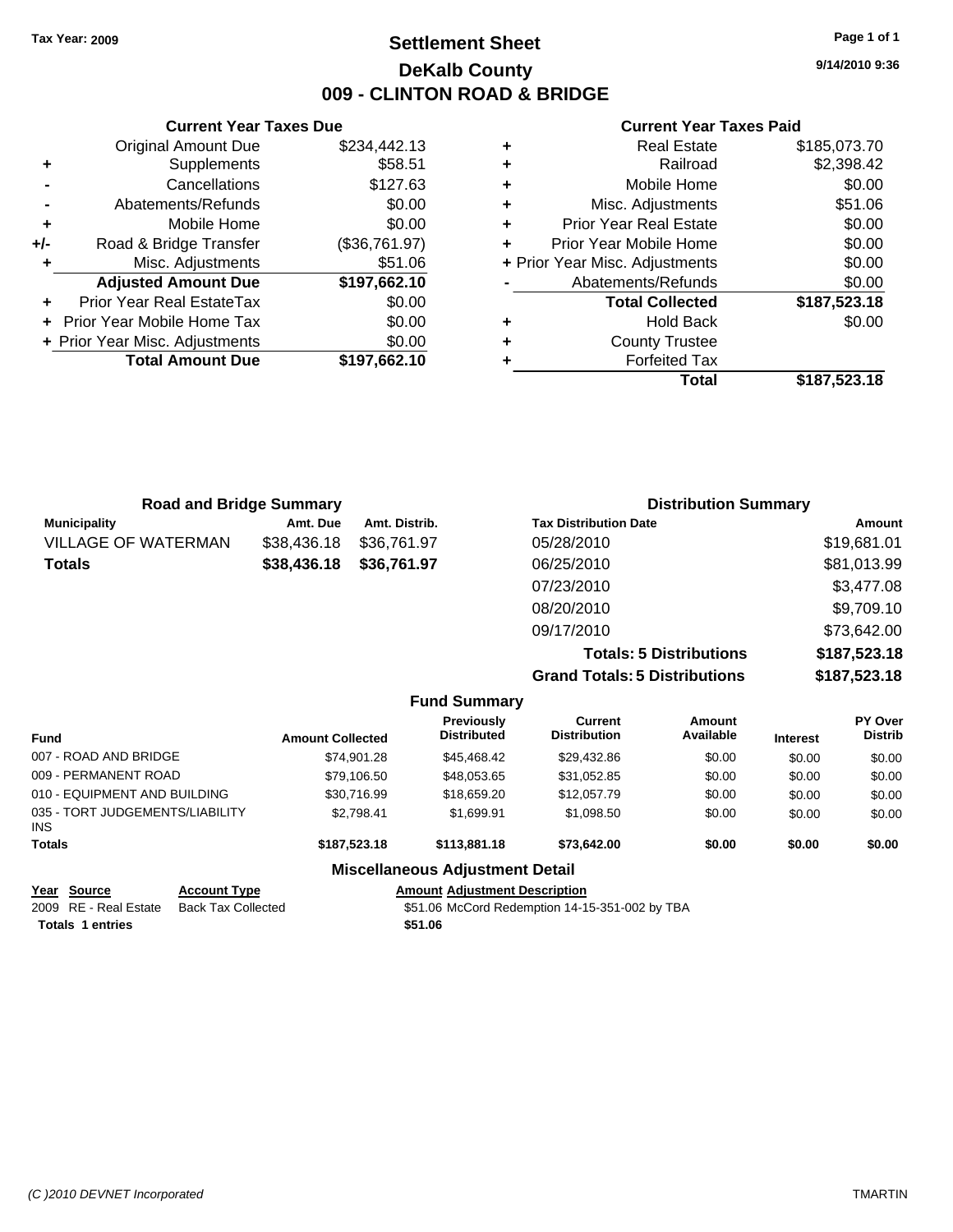### **Settlement Sheet Tax Year: 2009 Page 1 of 1 DeKalb County 010 - CORTLAND TOWNSHIP**

### **Current Year Taxes Due**

|       | <b>Original Amount Due</b>        | \$217,831.33 |
|-------|-----------------------------------|--------------|
| ٠     | Supplements                       | \$3,585.33   |
|       | Cancellations                     | \$7,297.20   |
|       | Abatements/Refunds                | \$793.25     |
| ٠     | Mobile Home                       | \$0.00       |
| $+/-$ | Road & Bridge Transfer            | \$0.00       |
| ٠     | Misc. Adjustments                 | \$794.65     |
|       | <b>Adjusted Amount Due</b>        | \$214,120.86 |
|       | Prior Year Real EstateTax         | (\$26.14)    |
|       | <b>Prior Year Mobile Home Tax</b> | \$0.00       |
|       | + Prior Year Misc. Adjustments    | \$0.00       |
|       | <b>Total Amount Due</b>           | \$214,094.72 |

#### **Current Year Taxes Paid**

|   | <b>Real Estate</b>             | \$205,623.20 |
|---|--------------------------------|--------------|
| ٠ | Railroad                       | \$535.36     |
| ٠ | Mobile Home                    | \$0.00       |
| ٠ | Misc. Adjustments              | \$794.65     |
| ٠ | <b>Prior Year Real Estate</b>  | (\$26.14)    |
|   | Prior Year Mobile Home         | \$0.00       |
|   | + Prior Year Misc. Adjustments | \$0.00       |
|   | Abatements/Refunds             | \$793.25     |
|   | <b>Total Collected</b>         | \$206,133.82 |
| ٠ | Hold Back                      | \$0.00       |
| ٠ | <b>County Trustee</b>          |              |
| ٠ | <b>Forfeited Tax</b>           |              |
|   | Total                          | \$206,133.82 |
|   |                                |              |

## **9/14/2010 9:36**

| <b>Distribution Summary</b>          |              |
|--------------------------------------|--------------|
| <b>Tax Distribution Date</b>         | Amount       |
| 05/28/2010                           | \$25,491.14  |
| 06/25/2010                           | \$83,652.74  |
| 07/23/2010                           | \$1,923.00   |
| 08/20/2010                           | \$12,073.39  |
| 09/17/2010                           | \$82,993.55  |
| <b>Totals: 5 Distributions</b>       | \$206,133.82 |
| <b>Grand Totals: 5 Distributions</b> | \$206,133.82 |
|                                      |              |

### **Fund Summary**

| <b>Fund</b>                                   | <b>Amount Collected</b> | <b>Previously</b><br><b>Distributed</b> | Current<br><b>Distribution</b> | Amount<br>Available | <b>Interest</b> | PY Over<br><b>Distrib</b> |
|-----------------------------------------------|-------------------------|-----------------------------------------|--------------------------------|---------------------|-----------------|---------------------------|
| 001 - CORPORATE                               | \$164.098.20            | \$98.029.03                             | \$66,069.17                    | \$0.00              | \$0.00          | \$0.00                    |
| $005 - I. M. R. F.$                           | \$10,269.39             | \$6.134.73                              | \$4,134.66                     | \$0.00              | \$0.00          | \$0.00                    |
| 027 - AUDIT                                   | \$2,820.09              | \$1,684.66                              | \$1.135.43                     | \$0.00              | \$0.00          | \$0.00                    |
| 035 - TORT JUDGEMENTS/LIABILITY<br><b>INS</b> | \$11,200.68             | \$6,691.06                              | \$4,509.62                     | \$0.00              | \$0.00          | \$0.00                    |
| 047 - SOCIAL SECURITY                         | \$9,338.29              | \$5,578,52                              | \$3.759.77                     | \$0.00              | \$0.00          | \$0.00                    |
| 054 - GENERAL ASSISTANCE                      | \$8,407.17              | \$5.022.27                              | \$3.384.90                     | \$0.00              | \$0.00          | \$0.00                    |
| <b>Totals</b>                                 | \$206,133.82            | \$123,140.27                            | \$82,993.55                    | \$0.00              | \$0.00          | \$0.00                    |

### **Miscellaneous Adjustment Detail**

| Year Source             | <b>Account Type</b>       | <b>Amount Adjustment Description</b>                               |
|-------------------------|---------------------------|--------------------------------------------------------------------|
| 2009 RE - Real Estate   | <b>Back Tax Collected</b> | \$793.25 Eagle Home Nature's Crossing Redemption 58 Parcels by TBA |
| 2009 RE - Real Estate   | <b>Back Tax Collected</b> | \$0.79 Montabano Builders Redemption 09-33-128-003 by TBA          |
| 2009 RE - Real Estate   | <b>Back Tax Collected</b> | \$0.26 Montalbano Builders Redemption 09-28-352-001 by TBA         |
| 2009 RE - Real Estate   | <b>Back Tax Collected</b> | \$0.17 Montalbano Builders Redemption 09-28-351-016 by TBA         |
| 2009 RE - Real Estate   | <b>Back Tax Collected</b> | \$0.18 Montalbano Builders Redemption 09-28-351-015 by TBA         |
| <b>Totals 5 entries</b> |                           | \$794.65                                                           |
|                         |                           | <b>Abatement Detail</b>                                            |
| Year Source             | <b>Account Type</b>       | <b>Amount Adjustment Description</b>                               |
| 2009 RE - Real Estate   | <b>RE</b> Abatement       | \$793.25 Reveral Entry-Eagle Home Nature's Crossing Redempt by TBA |

**Totals \$793.25 1 entries**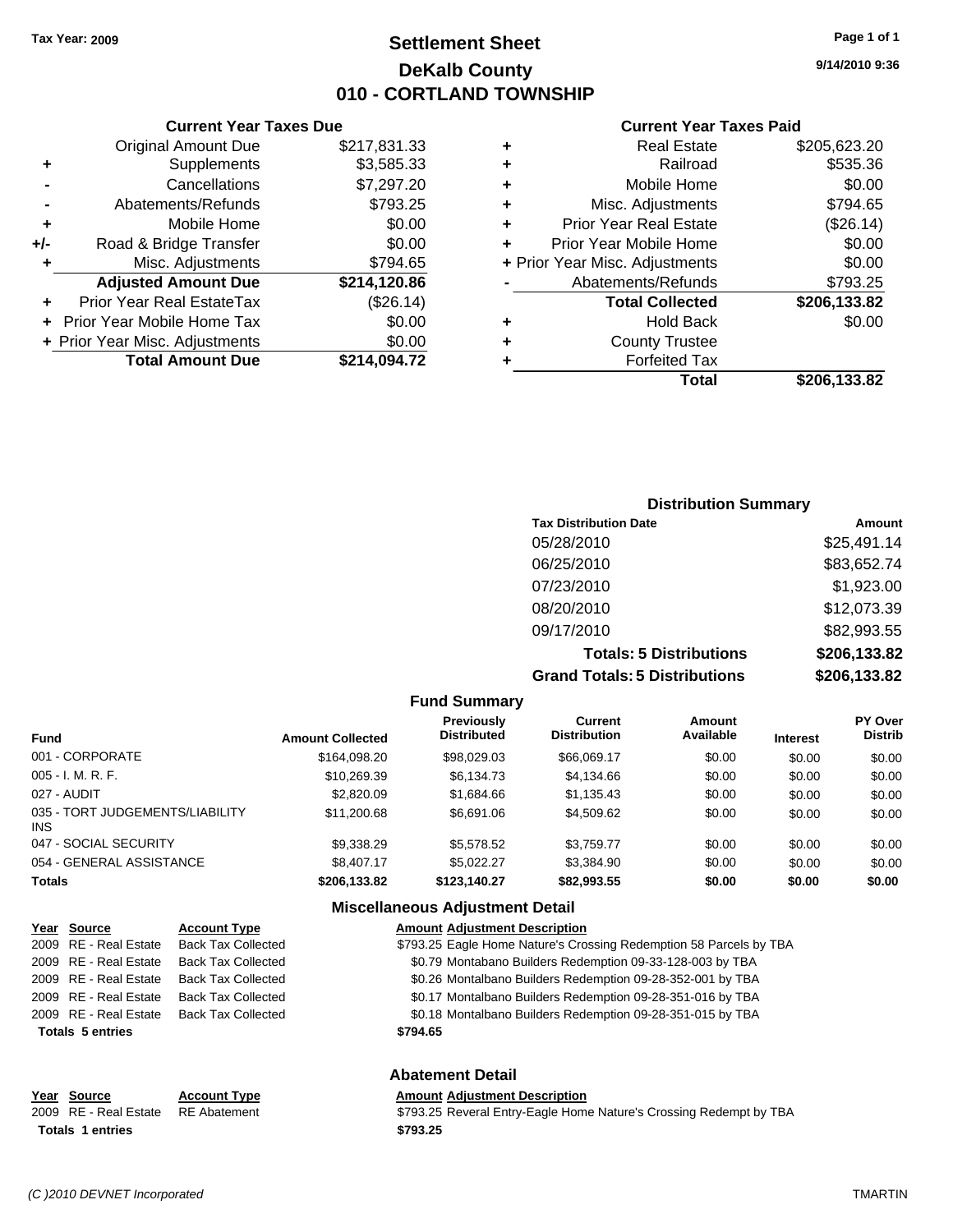**Current Year Taxes Due** Original Amount Due \$404,567.57

**Adjusted Amount Due \$380,640.41**

**Total Amount Due \$380,557.59**

**+** Supplements \$12,223.33 **-** Cancellations \$12,732.29 **-** Abatements/Refunds \$1,384.09 **+** Mobile Home \$0.00 **+/-** Road & Bridge Transfer (\$23,510.01) **+** Misc. Adjustments \$1,475.90

**+** Prior Year Real EstateTax (\$82.82) **+** Prior Year Mobile Home Tax \$0.00 **+ Prior Year Misc. Adjustments**  $$0.00$ 

### **Settlement Sheet Tax Year: 2009 Page 1 of 1 DeKalb County 011 - CORTLAND ROAD & BRIDGE**

**9/14/2010 9:36**

#### **Current Year Taxes Paid**

|   | <b>Real Estate</b>             | \$364,743.42 |
|---|--------------------------------|--------------|
| ٠ | Railroad                       | \$987.36     |
| ٠ | Mobile Home                    | \$0.00       |
| ٠ | Misc. Adjustments              | \$1,475.90   |
| ٠ | <b>Prior Year Real Estate</b>  | (\$82.82)    |
|   | Prior Year Mobile Home         | \$0.00       |
|   | + Prior Year Misc. Adjustments | \$0.00       |
|   | Abatements/Refunds             | \$1,384.09   |
|   | <b>Total Collected</b>         | \$365,739.77 |
| ٠ | <b>Hold Back</b>               | \$0.00       |
| ٠ | <b>County Trustee</b>          |              |
|   | <b>Forfeited Tax</b>           |              |
|   | Total                          | \$365,739.77 |
|   |                                |              |

| <b>Road and Bridge Summary</b> |             |               | <b>Distribution Summary</b>  |              |
|--------------------------------|-------------|---------------|------------------------------|--------------|
| <b>Municipality</b>            | Amt. Due    | Amt. Distrib. | <b>Tax Distribution Date</b> | Amount       |
| TOWN OF CORTLAND               | \$7,820.26  | \$7,533.61    | 05/28/2010                   | \$44,477.31  |
| <b>CITY OF DEKALB</b>          | \$529.57    | \$510.15      | 06/25/2010                   | \$149,014.13 |
| VILLAGE OF MAPLE PARK          | \$1,772.09  | \$1,707.05    | 07/23/2010                   | \$3,355.30   |
| CITY OF SYCAMORE               | \$14,283.17 | \$13,759.20   | 08/20/2010                   | \$21,029.28  |
| <b>Totals</b>                  | \$24,405.09 | \$23,510.01   | 09/17/2010                   | \$147,863.75 |

**Totals: 5 Distributions \$365,739.77 Grand Totals: 5 Distributions \$365,739.77**

|                                               |                         | <b>Fund Summary</b>                     |                                       |                     |                 |                           |
|-----------------------------------------------|-------------------------|-----------------------------------------|---------------------------------------|---------------------|-----------------|---------------------------|
| <b>Fund</b>                                   | <b>Amount Collected</b> | <b>Previously</b><br><b>Distributed</b> | <b>Current</b><br><b>Distribution</b> | Amount<br>Available | <b>Interest</b> | PY Over<br><b>Distrib</b> |
| $005 - I. M. R. F.$                           | \$6.735.59              | \$4.012.57                              | \$2,723.02                            | \$0.00              | \$0.00          | \$0.00                    |
| 007 - ROAD AND BRIDGE                         | \$28,452.90             | \$16,945.06                             | \$11.507.84                           | \$0.00              | \$0.00          | \$0.00                    |
| 009 - PERMANENT ROAD                          | \$269.418.07            | \$160,499.68                            | \$108.918.39                          | \$0.00              | \$0.00          | \$0.00                    |
| 010 - EQUIPMENT AND BUILDING                  | \$38,492.11             | \$22,930.79                             | \$15.561.32                           | \$0.00              | \$0.00          | \$0.00                    |
| 027 - AUDIT                                   | \$2,407.52              | \$1,434.23                              | \$973.29                              | \$0.00              | \$0.00          | \$0.00                    |
| 035 - TORT JUDGEMENTS/LIABILITY<br><b>INS</b> | \$15,418.56             | \$9.185.26                              | \$6,233,30                            | \$0.00              | \$0.00          | \$0.00                    |
| 047 - SOCIAL SECURITY                         | \$4,815.02              | \$2,868.43                              | \$1.946.59                            | \$0.00              | \$0.00          | \$0.00                    |
| <b>Totals</b>                                 | \$365,739.77            | \$217,876.02                            | \$147,863.75                          | \$0.00              | \$0.00          | \$0.00                    |
|                                               |                         |                                         |                                       |                     |                 |                           |

#### **Miscellaneous Adjustment Detail**

| Year Source             | <b>Account Type</b>       | <b>Amount Adjustment Description</b>                                 |
|-------------------------|---------------------------|----------------------------------------------------------------------|
| 2009 RE - Real Estate   | <b>Back Tax Collected</b> | \$1,473.28 Eagle Home Nature's Crossing Redemption 58 Parcels by TBA |
| 2009 RE - Real Estate   | <b>Back Tax Collected</b> | \$1.47 Montabano Builders Redemption 09-33-128-003 by TBA            |
| 2009 RE - Real Estate   | <b>Back Tax Collected</b> | \$0.49 Montalbano Builders Redemption 09-28-352-001 by TBA           |
| 2009 RE - Real Estate   | <b>Back Tax Collected</b> | \$0.32 Montalbano Builders Redemption 09-28-351-016 by TBA           |
| 2009 RE - Real Estate   | Back Tax Collected        | \$0.34 Montalbano Builders Redemption 09-28-351-015 by TBA           |
| <b>Totals 5 entries</b> |                           | \$1,475.90                                                           |

### **Abatement Detail**

### **Year Source Account Type Amount Adjustment Description**

2009 RE - Real Estate RE Abatement \$1,473.28 Reveral Entry-Eagle Home Nature's Crossing Redempt by TBA **Totals \$1,473.28 1 entries**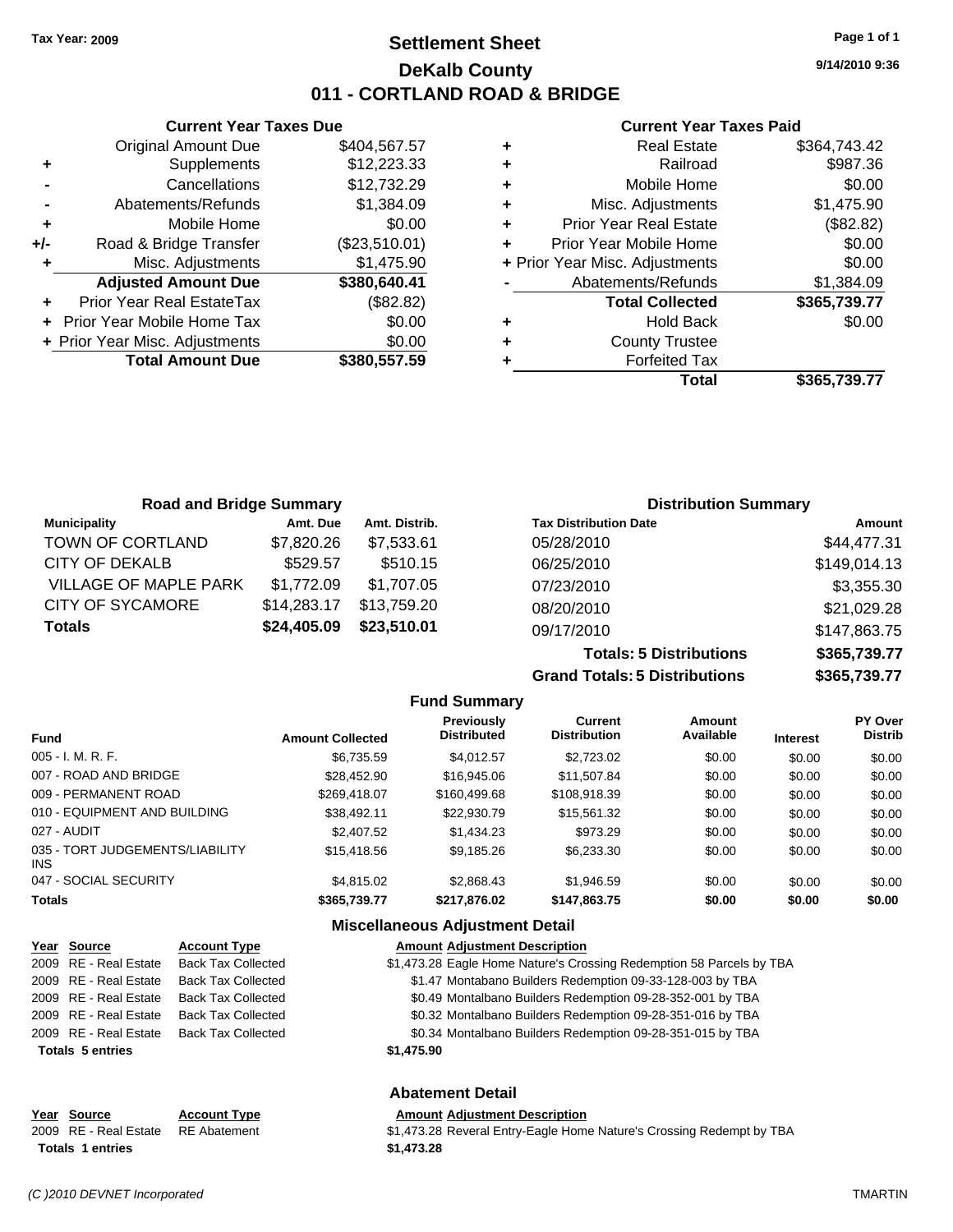**Current Year Taxes Due** Original Amount Due \$823,436.39

**Adjusted Amount Due \$816,518.31**

**Total Amount Due \$820,448.27**

**+** Supplements \$11,864.50 **-** Cancellations \$19,182.03 **-** Abatements/Refunds \$0.00 **+** Mobile Home \$0.00 **+/-** Road & Bridge Transfer \$0.00 **+** Misc. Adjustments \$399.45

**+** Prior Year Real EstateTax (\$95.95) **+** Prior Year Mobile Home Tax \$0.00 **+** Prior Year Misc. Adjustments \$4,025.91

### **Settlement Sheet Tax Year: 2009 Page 1 of 1 DeKalb County 012 - DEKALB TOWNSHIP**

**9/14/2010 9:36**

#### **Current Year Taxes Paid**

| Total                          | \$782.005.17 |
|--------------------------------|--------------|
| <b>Forfeited Tax</b>           |              |
| <b>County Trustee</b>          |              |
| <b>Hold Back</b>               | \$0.00       |
| <b>Total Collected</b>         | \$782,005.17 |
| Abatements/Refunds             | \$0.00       |
| + Prior Year Misc. Adjustments | \$4,025.91   |
| Prior Year Mobile Home         | \$0.00       |
| <b>Prior Year Real Estate</b>  | (\$95.95)    |
| Misc. Adjustments              | \$399.45     |
| Mobile Home                    | \$0.00       |
| Railroad                       | \$1,354.70   |
| <b>Real Estate</b>             | \$776,321.06 |
|                                |              |

### **Distribution Summary Tax Distribution Date Amount** 05/28/2010 \$91,414.56 06/25/2010 \$322,539.82 07/23/2010 \$4,691.58 08/20/2010 \$46,177.28 09/17/2010 \$317,181.93 **Totals: 5 Distributions \$782,005.17 Grand Totals: 5 Distributions \$782,005.17**

#### **Fund Summary**

|                          | - ----- - ----------    |                                         |                                |                     |                 |                                  |
|--------------------------|-------------------------|-----------------------------------------|--------------------------------|---------------------|-----------------|----------------------------------|
| <b>Fund</b>              | <b>Amount Collected</b> | <b>Previously</b><br><b>Distributed</b> | Current<br><b>Distribution</b> | Amount<br>Available | <b>Interest</b> | <b>PY Over</b><br><b>Distrib</b> |
| 001 - CORPORATE          | \$599.941.07            | \$356,604.49                            | \$243,336.58                   | \$0.00              | \$0.00          | \$0.00                           |
| 054 - GENERAL ASSISTANCE | \$182,064.10            | \$108,218,75                            | \$73,845.35                    | \$0.00              | \$0.00          | \$0.00                           |
| <b>Totals</b>            | \$782,005.17            | \$464.823.24                            | \$317.181.93                   | \$0.00              | \$0.00          | \$0.00                           |

### **Miscellaneous Adjustment Detail**

### **Year Source Account Type Amount Adjustment Description**

2008 RE - Real Estate Back Tax Collected \$4,025.91 DeKalb TIF #4 Surplus Distribution by TBA

2009 RE - Real Estate Back Tax Collected \$0.59 Gardens of Rivermist Redemption 08-02-303-001 by TBA

2009 RE - Real Estate Paymt In Lieu of Tax \$199.43 Housing Authority DeKalb Units by TBA

2009 RE - Real Estate Paymt In Lieu of Tax \$199.43 Housing Authority DeKalb Units by TBA

**Totals \$4,425.36 4 entries**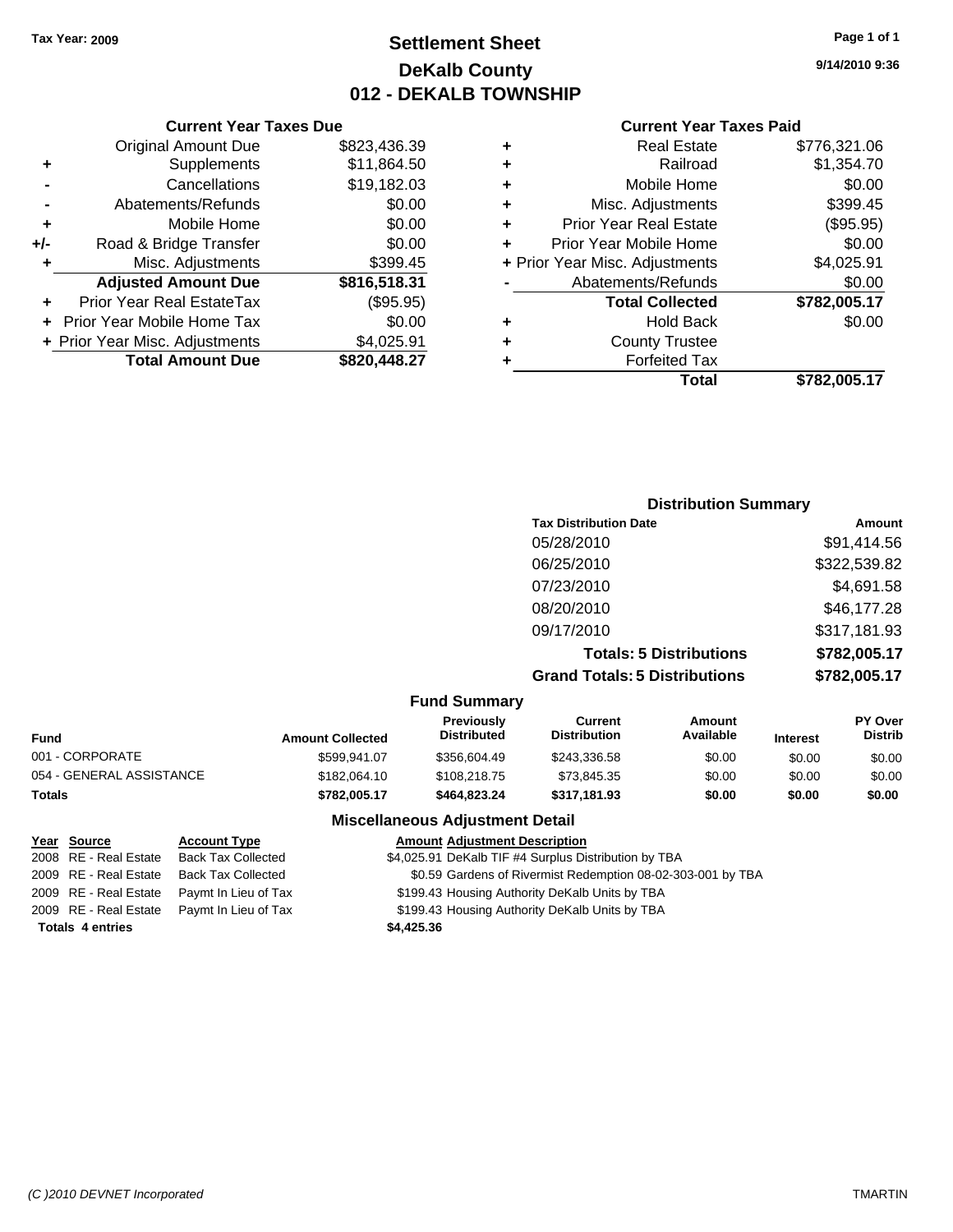### **Settlement Sheet Tax Year: 2009 Page 1 of 1 DeKalb County 013 - DEKALB ROAD & BRIDGE**

**9/14/2010 9:36**

#### **Current Year Taxes Paid**

|   | <b>Real Estate</b>             | \$1,071,781.82 |
|---|--------------------------------|----------------|
| ٠ | Railroad                       | \$1,932.10     |
| ٠ | Mobile Home                    | \$0.00         |
| ٠ | Misc. Adjustments              | \$639.16       |
| ٠ | <b>Prior Year Real Estate</b>  | (\$1,076.09)   |
|   | Prior Year Mobile Home         | \$0.00         |
|   | + Prior Year Misc. Adjustments | \$6,441.82     |
|   | Abatements/Refunds             | \$0.00         |
|   | <b>Total Collected</b>         | \$1,079,718.81 |
| ٠ | <b>Hold Back</b>               | \$0.00         |
| ٠ | <b>County Trustee</b>          |                |
|   | <b>Forfeited Tax</b>           |                |
|   | Total                          | \$1.079.718.81 |

|     | <b>Current Year Taxes Due</b>    |                 |  |  |  |
|-----|----------------------------------|-----------------|--|--|--|
|     | <b>Original Amount Due</b>       | \$1,317,611.19  |  |  |  |
| ٠   | Supplements                      | \$25,746.59     |  |  |  |
|     | Cancellations                    | \$26,247.56     |  |  |  |
|     | Abatements/Refunds               | \$0.00          |  |  |  |
| ٠   | Mobile Home                      | \$0.00          |  |  |  |
| +/- | Road & Bridge Transfer           | (\$182, 815.72) |  |  |  |
| ٠   | Misc. Adjustments                | \$639.16        |  |  |  |
|     | <b>Adjusted Amount Due</b>       | \$1,134,933.66  |  |  |  |
|     | <b>Prior Year Real EstateTax</b> | (\$1,076.09)    |  |  |  |
|     | Prior Year Mobile Home Tax       | \$0.00          |  |  |  |
|     | + Prior Year Misc. Adjustments   | \$6,441.82      |  |  |  |
|     | <b>Total Amount Due</b>          | \$1,140,299.39  |  |  |  |
|     |                                  |                 |  |  |  |

| <b>Road and Bridge Summary</b> |                           |                           | <b>Distribution Summary</b>          |                |  |  |
|--------------------------------|---------------------------|---------------------------|--------------------------------------|----------------|--|--|
| <b>Municipality</b>            | Amt. Due                  | Amt. Distrib.             | <b>Tax Distribution Date</b>         | Amount         |  |  |
| <b>CITY OF DEKALB</b>          | \$178,853.10 \$170,541.07 |                           | 05/28/2010                           | \$125,087.01   |  |  |
| <b>CITY OF SYCAMORE</b>        | \$12.873.92               | \$12,274.65               | 06/25/2010                           | \$446,270.33   |  |  |
| Totals                         |                           | \$191,727.02 \$182,815.72 | 07/23/2010                           | \$6,419.57     |  |  |
|                                |                           |                           | 08/20/2010                           | \$63,173.10    |  |  |
|                                |                           |                           | 09/17/2010                           | \$438,768.80   |  |  |
|                                |                           |                           | <b>Totals: 5 Distributions</b>       | \$1,079,718.81 |  |  |
|                                |                           |                           | <b>Grand Totals: 5 Distributions</b> | \$1,079,718.81 |  |  |

|                              |                         | <b>Fund Summary</b>                     |                                |                     |                 |                           |
|------------------------------|-------------------------|-----------------------------------------|--------------------------------|---------------------|-----------------|---------------------------|
| <b>Fund</b>                  | <b>Amount Collected</b> | <b>Previously</b><br><b>Distributed</b> | Current<br><b>Distribution</b> | Amount<br>Available | <b>Interest</b> | PY Over<br><b>Distrib</b> |
| 007 - ROAD AND BRIDGE        | \$205,101.80            | \$121.747.60                            | \$83,354.20                    | \$0.00              | \$0.00          | \$0.00                    |
| 009 - PERMANENT ROAD         | \$767.460.64            | \$455,590.74                            | \$311,869.90                   | \$0.00              | \$0.00          | \$0.00                    |
| 010 - EQUIPMENT AND BUILDING | \$107.156.37            | \$63.611.67                             | \$43,544.70                    | \$0.00              | \$0.00          | \$0.00                    |
| Totals                       | \$1,079,718.81          | \$640,950.01                            | \$438,768,80                   | \$0.00              | \$0.00          | \$0.00                    |
|                              |                         | Missellenseus Adjustment Detail         |                                |                     |                 |                           |

### **Miscellaneous Adjustment Detail**

| Year Source             | <b>Account Type</b>  | <b>Amount Adjustment Description</b>                        |
|-------------------------|----------------------|-------------------------------------------------------------|
| 2008 RE - Real Estate   | Back Tax Collected   | \$6,441.82 DeKalb TIF #4 Surplus Distribution by TBA        |
| 2009 RE - Real Estate   | Back Tax Collected   | \$0.94 Gardens of Rivermist Redemption 08-02-303-001 by TBA |
| 2009 RE - Real Estate   | Paymt In Lieu of Tax | \$319.11 Housing Authority DeKalb Units by TBA              |
| 2009 RE - Real Estate   | Paymt In Lieu of Tax | \$319.11 Housing Authority DeKalb Units by TBA              |
| <b>Totals 4 entries</b> |                      | \$7,080.98                                                  |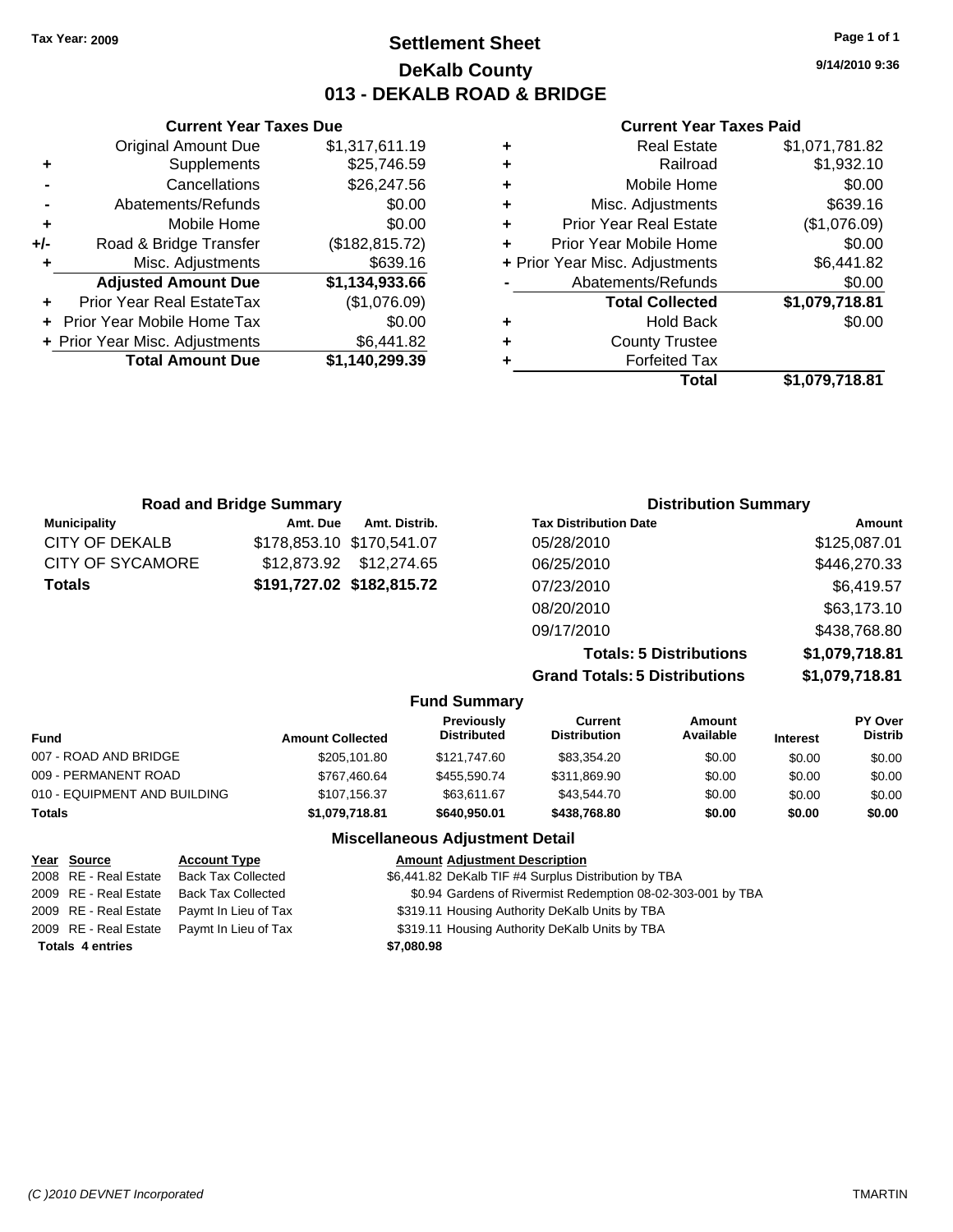### **Settlement Sheet Tax Year: 2009 Page 1 of 1 DeKalb County 014 - FRANKLIN TOWNSHIP**

#### **Current Year Taxes Due**

|     | <b>Original Amount Due</b>        | \$100,837.33 |
|-----|-----------------------------------|--------------|
|     | Supplements                       | \$726.16     |
|     | Cancellations                     | \$885.19     |
|     | Abatements/Refunds                | \$0.00       |
| ٠   | Mobile Home                       | \$0.00       |
| +/- | Road & Bridge Transfer            | \$0.00       |
|     | Misc. Adjustments                 | \$0.36       |
|     | <b>Adjusted Amount Due</b>        | \$100,678.66 |
|     | <b>Prior Year Real EstateTax</b>  | \$0.00       |
|     | <b>Prior Year Mobile Home Tax</b> | \$0.00       |
|     | + Prior Year Misc. Adjustments    | \$0.00       |
|     | <b>Total Amount Due</b>           | \$100,678.66 |

#### **Current Year Taxes Paid**

| ٠ | <b>Real Estate</b>             | \$95,789.05 |
|---|--------------------------------|-------------|
| ٠ | Railroad                       | \$448.08    |
| ٠ | Mobile Home                    | \$0.00      |
| ٠ | Misc. Adjustments              | \$0.36      |
| ÷ | <b>Prior Year Real Estate</b>  | \$0.00      |
| ٠ | Prior Year Mobile Home         | \$0.00      |
|   | + Prior Year Misc. Adjustments | \$0.00      |
|   | Abatements/Refunds             | \$0.00      |
|   | <b>Total Collected</b>         | \$96,237.49 |
| ٠ | <b>Hold Back</b>               | \$0.00      |
| ٠ | <b>County Trustee</b>          |             |
| ٠ | <b>Forfeited Tax</b>           |             |
|   | Total                          | \$96,237.49 |
|   |                                |             |

### **Distribution Summary Tax Distribution Date Amount** 05/28/2010 \$11,144.03 06/25/2010 \$39,946.87 07/23/2010 \$930.38 08/20/2010 \$6,683.64 09/17/2010 \$37,532.57 **Totals: 5 Distributions \$96,237.49 Grand Totals: 5 Distributions \$96,237.49**

|                          |                         | <b>Fund Summary</b>              |                                |                     |                 |                                  |
|--------------------------|-------------------------|----------------------------------|--------------------------------|---------------------|-----------------|----------------------------------|
| <b>Fund</b>              | <b>Amount Collected</b> | Previously<br><b>Distributed</b> | Current<br><b>Distribution</b> | Amount<br>Available | <b>Interest</b> | <b>PY Over</b><br><b>Distrib</b> |
| 001 - CORPORATE          | \$76.979.52             | \$46,957.55                      | \$30.021.97                    | \$0.00              | \$0.00          | \$0.00                           |
| $005 - I. M. R. F.$      | \$17,696.63             | \$10.794.95                      | \$6,901.68                     | \$0.00              | \$0.00          | \$0.00                           |
| 054 - GENERAL ASSISTANCE | \$1.561.34              | \$952.42                         | \$608.92                       | \$0.00              | \$0.00          | \$0.00                           |
| <b>Totals</b>            | \$96,237.49             | \$58,704.92                      | \$37.532.57                    | \$0.00              | \$0.00          | \$0.00                           |

#### **Miscellaneous Adjustment Detail**

| Year Source             | <b>Account Type</b> | Amount |
|-------------------------|---------------------|--------|
| 2009 RE - Real Estate   | Back Tax Collected  | \$0.36 |
| <b>Totals 1 entries</b> |                     | \$0.36 |

**Yearth Type Account Type Amount Adjustment Description** ack Tax Collected **2009 Case Access 10.36 Pearson Redemption 01-26-180-044 by TBA**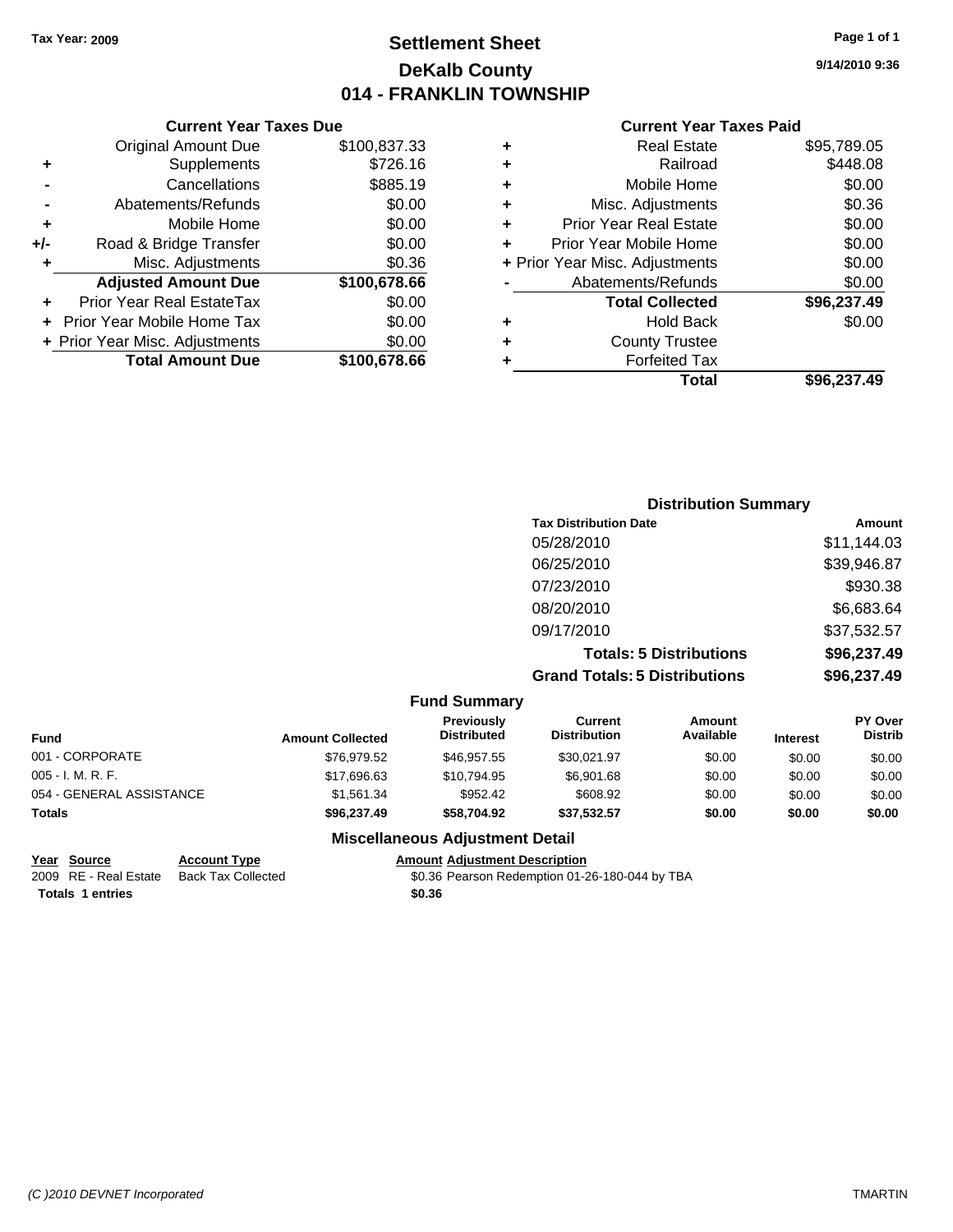### **Settlement Sheet Tax Year: 2009 Page 1 of 1 DeKalb County 015 - FRANKLIN TWP CEMETERY**

#### **Current Year Taxes Due**

|       | <b>Original Amount Due</b>     | \$28,834.06 |
|-------|--------------------------------|-------------|
| ٠     | Supplements                    | \$207.65    |
|       | Cancellations                  | \$253.11    |
|       | Abatements/Refunds             | \$0.00      |
| ٠     | Mobile Home                    | \$0.00      |
| $+/-$ | Road & Bridge Transfer         | \$0.00      |
|       | Misc. Adjustments              | \$0.10      |
|       | <b>Adjusted Amount Due</b>     | \$28,788.70 |
|       | Prior Year Real EstateTax      | \$0.00      |
|       | Prior Year Mobile Home Tax     | \$0.00      |
|       | + Prior Year Misc. Adjustments | \$0.00      |
|       | <b>Total Amount Due</b>        | \$28.788.70 |

#### **Current Year Taxes Paid**

|   | <b>Real Estate</b>             | \$27,390.49 |
|---|--------------------------------|-------------|
| ٠ | Railroad                       | \$128.14    |
| ٠ | Mobile Home                    | \$0.00      |
| ٠ | Misc. Adjustments              | \$0.10      |
| ٠ | <b>Prior Year Real Estate</b>  | \$0.00      |
|   | Prior Year Mobile Home         | \$0.00      |
|   | + Prior Year Misc. Adjustments | \$0.00      |
|   | Abatements/Refunds             | \$0.00      |
|   | <b>Total Collected</b>         | \$27,518.73 |
| ٠ | Hold Back                      | \$0.00      |
| ٠ | <b>County Trustee</b>          |             |
| ٠ | <b>Forfeited Tax</b>           |             |
|   | Total                          | \$27,518.73 |
|   |                                |             |

|                         |                                  |                                       | <b>Distribution Summary</b>    |                 |                                  |
|-------------------------|----------------------------------|---------------------------------------|--------------------------------|-----------------|----------------------------------|
|                         |                                  | <b>Tax Distribution Date</b>          |                                |                 | Amount                           |
|                         |                                  | 05/28/2010                            |                                |                 | \$3,186.55                       |
|                         |                                  | 06/25/2010                            |                                |                 | \$11,422.57                      |
|                         |                                  | 07/23/2010                            |                                |                 | \$266.05                         |
|                         |                                  | 08/20/2010                            |                                |                 | \$1,911.18                       |
|                         |                                  | 09/17/2010                            |                                |                 | \$10,732.38                      |
|                         |                                  |                                       | <b>Totals: 5 Distributions</b> |                 | \$27,518.73                      |
|                         |                                  | <b>Grand Totals: 5 Distributions</b>  |                                |                 | \$27,518.73                      |
|                         | <b>Fund Summary</b>              |                                       |                                |                 |                                  |
| <b>Amount Collected</b> | Previously<br><b>Distributed</b> | <b>Current</b><br><b>Distribution</b> | Amount<br>Available            | <b>Interest</b> | <b>PY Over</b><br><b>Distrib</b> |

| Fund           | <b>Amount Collected</b> | <b>Previously</b><br><b>Distributed</b> | Current<br>Distribution | Amount<br>Available | <b>Interest</b> | <b>PY Over</b><br><b>Distrib</b> |
|----------------|-------------------------|-----------------------------------------|-------------------------|---------------------|-----------------|----------------------------------|
| 017 - CEMETERY | \$27,518,73             | \$16,786,35                             | \$10.732.38             | \$0.00              | \$0.00          | \$0.00                           |
| Totals         | \$27,518,73             | \$16,786,35                             | \$10.732.38             | \$0.00              | \$0.00          | \$0.00                           |
|                |                         | <b>Miscellaneous Adjustment Detail</b>  |                         |                     |                 |                                  |

**Totals 1 entries** \$0.10

**Year Source Account Type Amount Adjustment Description**

2009 RE - Real Estate Back Tax Collected \$0.10 Pearson Redemption 01-26-180-044 by TBA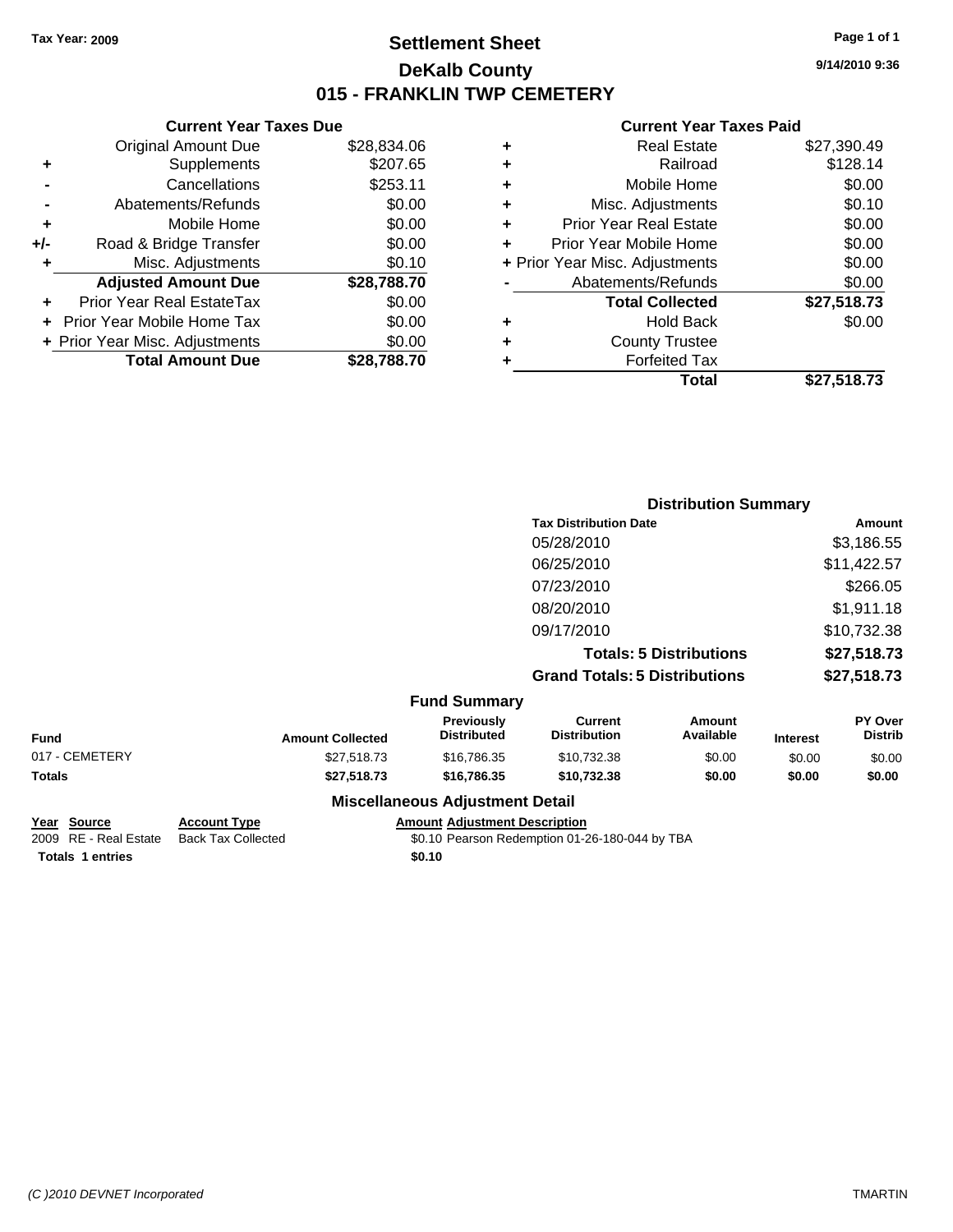**Current Year Taxes Due** Original Amount Due \$264,797.77

**Adjusted Amount Due \$239,226.70**

**Total Amount Due \$239,226.70**

**+** Supplements \$1,715.98 **-** Cancellations \$2,091.90 **-** Abatements/Refunds \$0.00 **+** Mobile Home \$0.00 **+/-** Road & Bridge Transfer (\$25,196.10) **+** Misc. Adjustments \$0.95

**+** Prior Year Real EstateTax \$0.00 **+** Prior Year Mobile Home Tax \$0.00 **+ Prior Year Misc. Adjustments**  $$0.00$ 

### **Settlement Sheet Tax Year: 2009 Page 1 of 1 DeKalb County 016 - FRANKLIN ROAD & BRIDGE**

**9/14/2010 9:36**

#### **Current Year Taxes Paid**

|   | Total                          | \$227,522.35 |
|---|--------------------------------|--------------|
| ٠ | <b>Forfeited Tax</b>           |              |
| ٠ | <b>County Trustee</b>          |              |
| ٠ | <b>Hold Back</b>               | \$0.00       |
|   | <b>Total Collected</b>         | \$227,522.35 |
|   | Abatements/Refunds             | \$0.00       |
|   | + Prior Year Misc. Adjustments | \$0.00       |
| ٠ | Prior Year Mobile Home         | \$0.00       |
| ٠ | <b>Prior Year Real Estate</b>  | \$0.00       |
| ٠ | Misc. Adjustments              | \$0.95       |
| ٠ | Mobile Home                    | \$0.00       |
| ٠ | Railroad                       | \$1,146.70   |
| ٠ | <b>Real Estate</b>             | \$226,374.70 |
|   |                                |              |

| <b>Road and Bridge Summary</b> |             |               | <b>Distribution Summary</b>  |             |
|--------------------------------|-------------|---------------|------------------------------|-------------|
| <b>Municipality</b>            | Amt. Due    | Amt. Distrib. | <b>Tax Distribution Date</b> | Amount      |
| <b>VILLAGE OF KIRKLAND</b>     | \$26,362.95 | \$25,196.10   | 05/28/2010                   | \$26,336.15 |
| <b>Totals</b>                  | \$26,362.95 | \$25,196.10   | 06/25/2010                   | \$94,448.53 |
|                                |             |               | 07/23/2010                   | \$2,198.69  |
|                                |             |               | 08/20/2010                   | \$15,795.43 |
|                                |             |               | 09/17/2010                   | \$88,743.55 |

**Totals: 5 Distributions \$227,522.35 Grand Totals: 5 Distributions \$227,522.35**

|                                               |                         | <b>Fund Summary</b>                     |                                |                     |                 |                           |
|-----------------------------------------------|-------------------------|-----------------------------------------|--------------------------------|---------------------|-----------------|---------------------------|
| <b>Fund</b>                                   | <b>Amount Collected</b> | <b>Previously</b><br><b>Distributed</b> | Current<br><b>Distribution</b> | Amount<br>Available | <b>Interest</b> | PY Over<br><b>Distrib</b> |
| 007 - ROAD AND BRIDGE                         | \$64.519.44             | \$39.347.15                             | \$25,172.29                    | \$0.00              | \$0.00          | \$0.00                    |
| 008 - BRIDGE CONST W/COUNTY                   | \$11.456.48             | \$6.988.44                              | \$4,468,04                     | \$0.00              | \$0.00          | \$0.00                    |
| 009 - PERMANENT ROAD                          | \$130.544.50            | \$79.632.04                             | \$50.912.46                    | \$0.00              | \$0.00          | \$0.00                    |
| 010 - EQUIPMENT AND BUILDING                  | \$14,318,03             | \$8.733.99                              | \$5.584.04                     | \$0.00              | \$0.00          | \$0.00                    |
| 035 - TORT JUDGEMENTS/LIABILITY<br><b>INS</b> | \$5.728.38              | \$3.494.31                              | \$2.234.07                     | \$0.00              | \$0.00          | \$0.00                    |
| 047 - SOCIAL SECURITY                         | \$955.52                | \$582.87                                | \$372.65                       | \$0.00              | \$0.00          | \$0.00                    |
| <b>Totals</b>                                 | \$227.522.35            | \$138,778.80                            | \$88.743.55                    | \$0.00              | \$0.00          | \$0.00                    |
|                                               |                         | <b>Miscellaneous Adjustment Detail</b>  |                                |                     |                 |                           |

| Year Source             | <b>Account Type</b> | <b>Amount Adiustment Description</b>           |
|-------------------------|---------------------|------------------------------------------------|
| 2009 RE - Real Estate   | Back Tax Collected  | \$0.95 Pearson Redemption 01-26-180-044 by TBA |
| <b>Totals 1 entries</b> |                     | \$0.95                                         |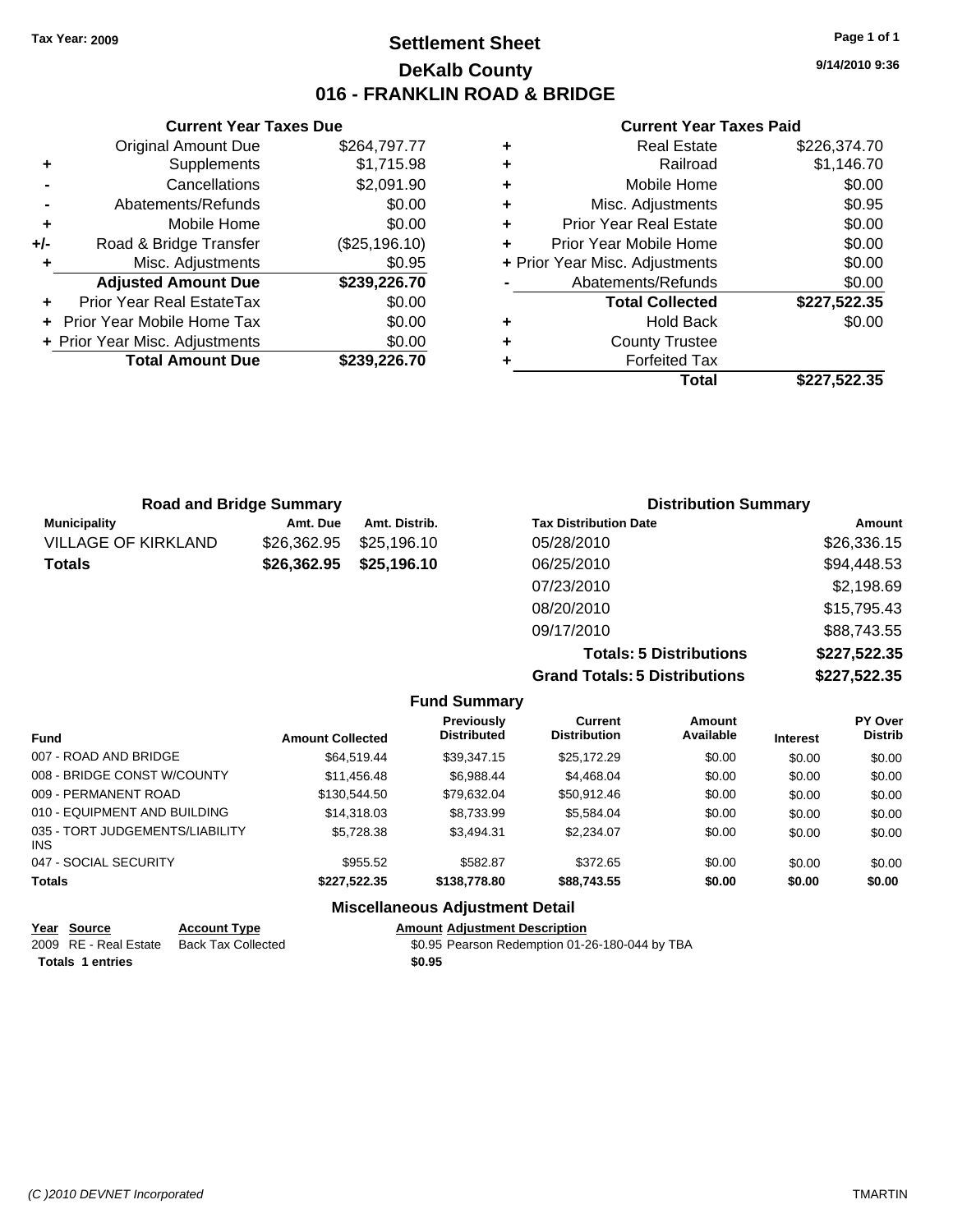### **Settlement Sheet Tax Year: 2009 Page 1 of 1 DeKalb County 017 - GENOA TOWNSHIP**

**9/14/2010 9:36**

### **Current Year Taxes Paid**

|     | <b>Current Year Taxes Due</b>  |              |
|-----|--------------------------------|--------------|
|     | <b>Original Amount Due</b>     | \$210,324.35 |
| ٠   | Supplements                    | \$3,568.58   |
|     | Cancellations                  | \$4,894.84   |
|     | Abatements/Refunds             | \$0.00       |
| ٠   | Mobile Home                    | \$0.00       |
| +/- | Road & Bridge Transfer         | \$0.00       |
| ٠   | Misc. Adjustments              | \$15.37      |
|     | <b>Adjusted Amount Due</b>     | \$209,013.46 |
|     | Prior Year Real EstateTax      | \$0.00       |
|     | Prior Year Mobile Home Tax     | \$0.00       |
|     | + Prior Year Misc. Adjustments | \$0.00       |
|     | <b>Total Amount Due</b>        | \$209,013.46 |
|     |                                |              |

|   | Total                          | \$197,773.33 |
|---|--------------------------------|--------------|
| ٠ | <b>Forfeited Tax</b>           |              |
| ٠ | <b>County Trustee</b>          |              |
| ٠ | <b>Hold Back</b>               | \$0.00       |
|   | <b>Total Collected</b>         | \$197,773.33 |
|   | Abatements/Refunds             | \$0.00       |
|   | + Prior Year Misc. Adjustments | \$0.00       |
| ÷ | Prior Year Mobile Home         | \$0.00       |
| ÷ | <b>Prior Year Real Estate</b>  | \$0.00       |
| ٠ | Misc. Adjustments              | \$15.37      |
| ٠ | Mobile Home                    | \$0.00       |
| ٠ | Railroad                       | \$749.34     |
| ٠ | <b>Real Estate</b>             | \$197,008.62 |
|   |                                |              |

### **Distribution Summary Tax Distribution Date Amount** 05/28/2010 \$27,606.95 06/25/2010 \$79,962.87 07/23/2010 \$1,608.03 08/20/2010 \$11,193.61 09/17/2010 \$77,401.87 **Totals: 5 Distributions \$197,773.33 Grand Totals: 5 Distributions \$197,773.33**

| <b>Fund Summary</b>                     |                         |                                         |                                |                     |                 |                                  |
|-----------------------------------------|-------------------------|-----------------------------------------|--------------------------------|---------------------|-----------------|----------------------------------|
| <b>Fund</b>                             | <b>Amount Collected</b> | <b>Previously</b><br><b>Distributed</b> | Current<br><b>Distribution</b> | Amount<br>Available | <b>Interest</b> | <b>PY Over</b><br><b>Distrib</b> |
| 001 - CORPORATE                         | \$170.081.31            | \$103.517.18                            | \$66.564.13                    | \$0.00              | \$0.00          | \$0.00                           |
| 035 - TORT JUDGEMENTS/LIABILITY<br>INS. | \$1,012.00              | \$615.93                                | \$396.07                       | \$0.00              | \$0.00          | \$0.00                           |
| 047 - SOCIAL SECURITY                   | \$9,357.65              | \$5,695.38                              | \$3,662.27                     | \$0.00              | \$0.00          | \$0.00                           |
| 054 - GENERAL ASSISTANCE                | \$17.322.37             | \$10.542.97                             | \$6,779.40                     | \$0.00              | \$0.00          | \$0.00                           |
| <b>Totals</b>                           | \$197.773.33            | \$120,371.46                            | \$77.401.87                    | \$0.00              | \$0.00          | \$0.00                           |
|                                         |                         | Micoollanoous Adjustment Detail         |                                |                     |                 |                                  |

### **Miscellaneous Adjustment Detail**

**Year Source Account Type Amount Adjustment Description Totals 1 entries** \$15.37

 $\overline{$15.37}$  Capes Redemption 03-19-377-001 by TBA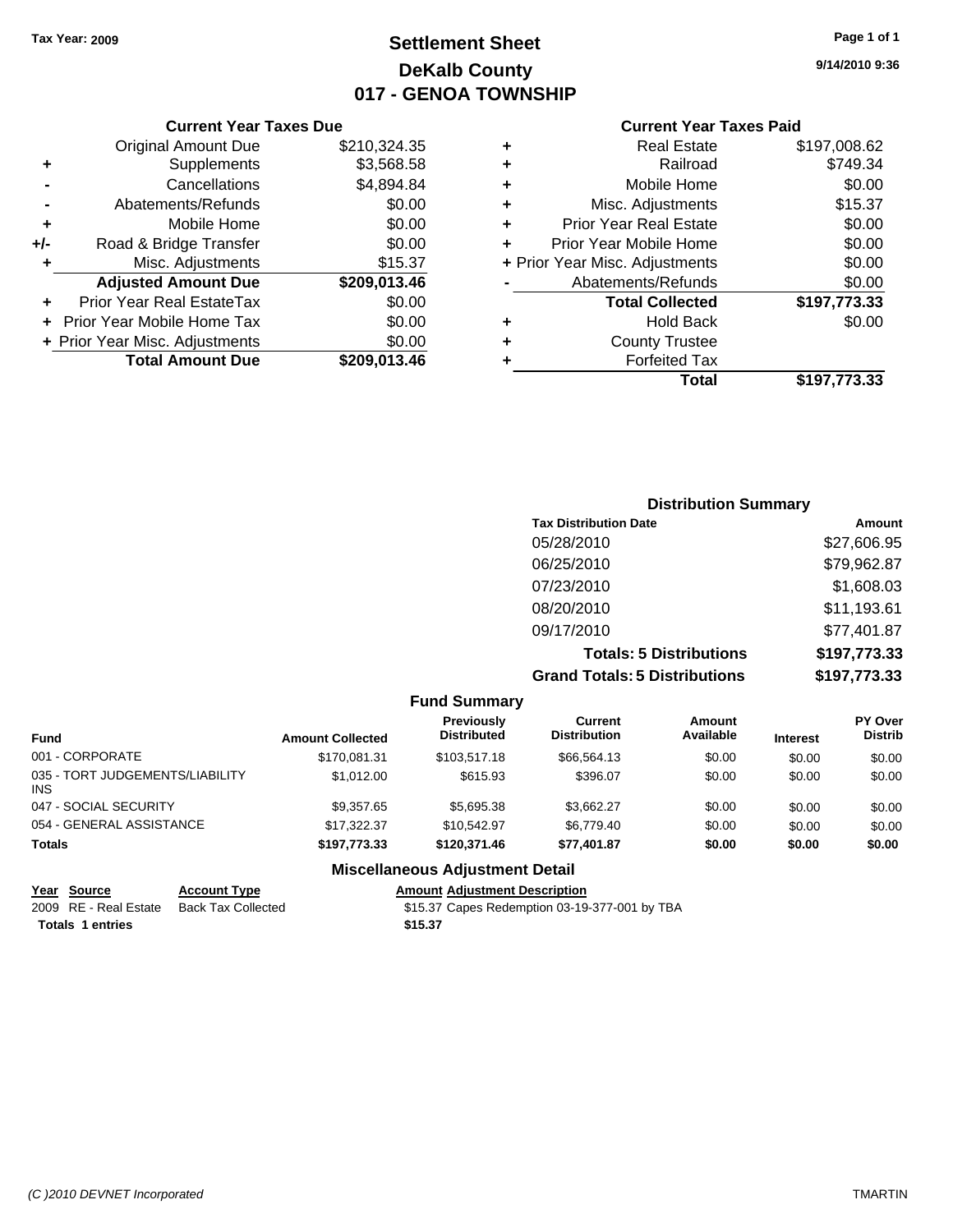### **Settlement Sheet Tax Year: 2009 Page 1 of 1 DeKalb County 018 - GENOA ROAD & BRIDGE**

**9/14/2010 9:36**

#### **Current Year Taxes Paid**

|     | <b>Current Year Taxes Due</b>  |               |         |
|-----|--------------------------------|---------------|---------|
|     | <b>Original Amount Due</b>     | \$157,946.01  | ٠       |
|     | <b>Supplements</b>             | \$3,724.44    | ٠       |
|     | Cancellations                  | \$3,850.01    | ٠       |
|     | Abatements/Refunds             | \$0.00        | ٠       |
|     | Mobile Home                    | \$0.00        | ٠       |
| +/- | Road & Bridge Transfer         | (\$22,266.15) |         |
|     | Misc. Adjustments              | \$11.54       | + Prior |
|     | <b>Adjusted Amount Due</b>     | \$135,565.83  |         |
|     | Prior Year Real EstateTax      | \$0.00        |         |
|     | Prior Year Mobile Home Tax     | \$0.00        |         |
|     | + Prior Year Misc. Adjustments | \$0.00        |         |
|     | <b>Total Amount Due</b>        | \$135,565.83  |         |
|     |                                |               |         |

| \$527.17     |
|--------------|
|              |
| \$0.00       |
| \$11.54      |
| \$0.00       |
| \$0.00       |
| \$0.00       |
| \$0.00       |
| \$127,104.86 |
| \$0.00       |
|              |
|              |
| \$127,104.86 |
|              |

|                      | <b>Road and Bridge Summary</b> |               | <b>Distribution Summary</b>  |             |
|----------------------|--------------------------------|---------------|------------------------------|-------------|
| <b>Municipality</b>  | Amt. Due                       | Amt. Distrib. | <b>Tax Distribution Date</b> | Amount      |
| <b>CITY OF GENOA</b> | \$23,527.13                    | \$22,266.15   | 05/28/2010                   | \$17,634.89 |
| <b>Totals</b>        | \$23,527.13                    | \$22,266.15   | 06/25/2010                   | \$51,464.44 |
|                      |                                |               | 07/23/2010                   | \$1,027.17  |
|                      |                                |               | 08/20/2010                   | \$7,150.14  |
|                      |                                |               | 09/17/2010                   | \$49,828.22 |
|                      |                                |               | アー・コール こうこうしょうせいしょうしゅう       | $$          |

**Totals: 5 Distributions \$127,104.86 Grand Totals: 5 Distributions \$127,104.86**

| <b>Fund Summary</b>                           |                         |                                         |                                       |                     |                 |                           |
|-----------------------------------------------|-------------------------|-----------------------------------------|---------------------------------------|---------------------|-----------------|---------------------------|
| <b>Fund</b>                                   | <b>Amount Collected</b> | <b>Previously</b><br><b>Distributed</b> | <b>Current</b><br><b>Distribution</b> | Amount<br>Available | <b>Interest</b> | PY Over<br><b>Distrib</b> |
| 007 - ROAD AND BRIDGE                         | \$43.948.07             | \$26,715.92                             | \$17.232.15                           | \$0.00              | \$0.00          | \$0.00                    |
| 008 - BRIDGE CONST W/COUNTY                   | \$706.37                | \$429.48                                | \$276.89                              | \$0.00              | \$0.00          | \$0.00                    |
| 009 - PERMANENT ROAD                          | \$67,219.93             | \$40.870.84                             | \$26,349.09                           | \$0.00              | \$0.00          | \$0.00                    |
| 010 - EQUIPMENT AND BUILDING                  | \$7.196.11              | \$4,375,36                              | \$2,820.75                            | \$0.00              | \$0.00          | \$0.00                    |
| 035 - TORT JUDGEMENTS/LIABILITY<br><b>INS</b> | \$5,448.01              | \$3.312.48                              | \$2,135.53                            | \$0.00              | \$0.00          | \$0.00                    |
| 047 - SOCIAL SECURITY                         | \$2,586.37              | \$1,572.56                              | \$1.013.81                            | \$0.00              | \$0.00          | \$0.00                    |
| <b>Totals</b>                                 | \$127.104.86            | \$77.276.64                             | \$49.828.22                           | \$0.00              | \$0.00          | \$0.00                    |
|                                               |                         | <b>Miscellaneous Adjustment Detail</b>  |                                       |                     |                 |                           |

| Year Source           | <b>Account Type</b> | <b>Amount Adiustment Description</b>          |
|-----------------------|---------------------|-----------------------------------------------|
| 2009 RE - Real Estate | Back Tax Collected  | \$11.54 Capes Redemption 03-19-377-001 by TBA |
| Totals 1 entries      |                     | \$11.54                                       |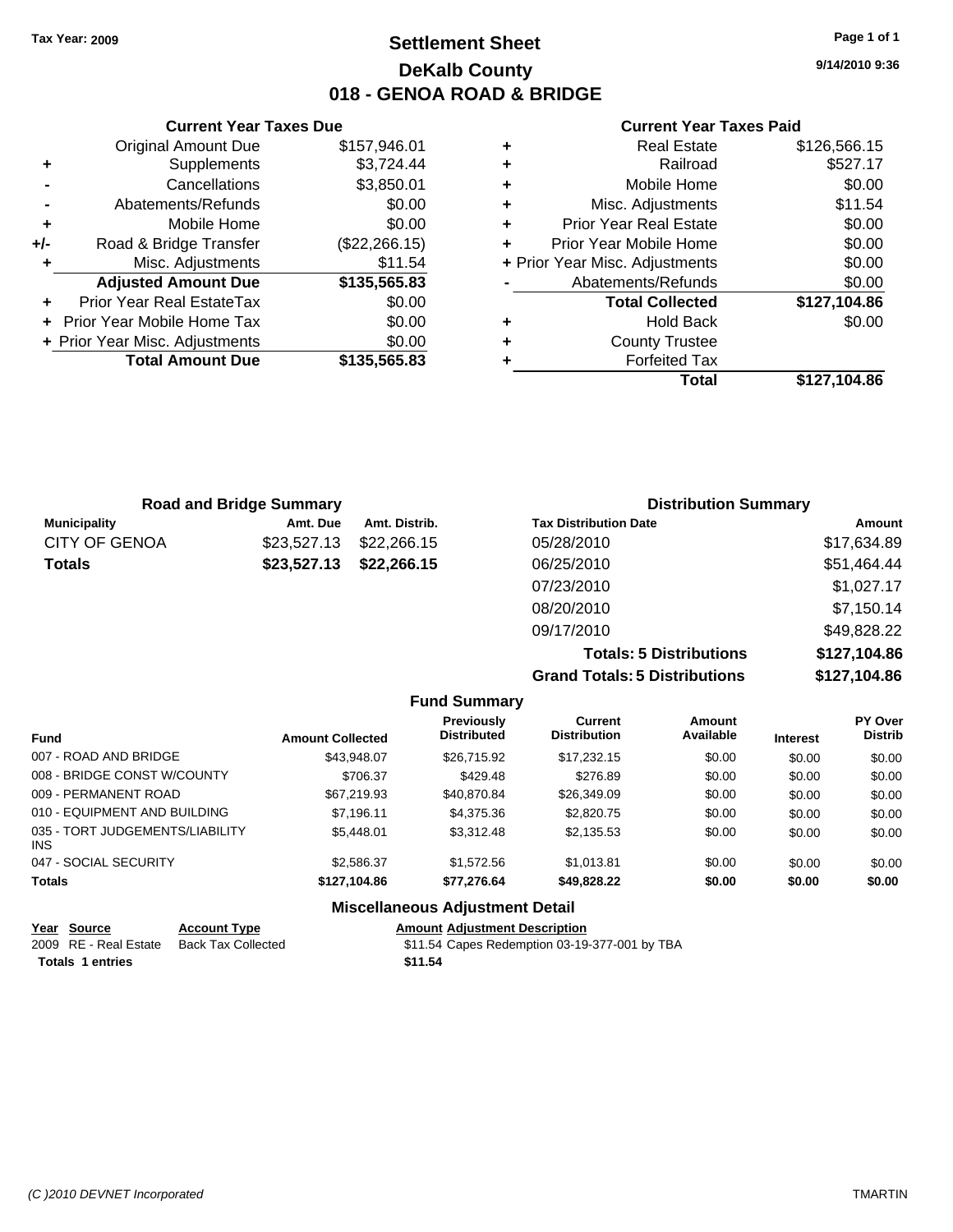**Current Year Taxes Due** Original Amount Due \$77,969.56

**Adjusted Amount Due \$77,935.85**

**Total Amount Due \$77,935.85**

**+** Supplements \$426.27 **-** Cancellations \$459.98 **-** Abatements/Refunds \$0.00 **+** Mobile Home \$0.00 **+/-** Road & Bridge Transfer \$0.00 **+** Misc. Adjustments \$0.00

**+** Prior Year Real EstateTax \$0.00 **+** Prior Year Mobile Home Tax \$0.00 **+ Prior Year Misc. Adjustments**  $$0.00$ 

### **Settlement Sheet Tax Year: 2009 Page 1 of 1 DeKalb County 019 - KINGSTON TOWNSHIP**

**9/14/2010 9:36**

#### **Current Year Taxes Paid**

| Total                          | \$74,308.20 |
|--------------------------------|-------------|
| <b>Forfeited Tax</b>           |             |
| <b>County Trustee</b>          |             |
| <b>Hold Back</b>               | \$0.00      |
| <b>Total Collected</b>         | \$74,308.20 |
| Abatements/Refunds             | \$0.00      |
| + Prior Year Misc. Adjustments | \$0.00      |
| Prior Year Mobile Home         | \$0.00      |
| <b>Prior Year Real Estate</b>  | \$0.00      |
| Misc. Adjustments              | \$0.00      |
| Mobile Home                    | \$0.00      |
| Railroad                       | \$552.46    |
| <b>Real Estate</b>             | \$73,755.74 |
|                                |             |

|                     | <b>Distribution Summary</b>          |             |
|---------------------|--------------------------------------|-------------|
|                     | <b>Tax Distribution Date</b>         | Amount      |
|                     | 05/28/2010                           | \$8,383.69  |
|                     | 06/25/2010                           | \$31,380.14 |
|                     | 07/23/2010                           | \$1,293.21  |
|                     | 08/20/2010                           | \$4,022.52  |
|                     | 09/17/2010                           | \$29,228.64 |
|                     | <b>Totals: 5 Distributions</b>       | \$74,308.20 |
|                     | <b>Grand Totals: 5 Distributions</b> | \$74,308.20 |
| <b>Fund Summary</b> |                                      |             |

| <b>Fund</b>              | <b>Amount Collected</b> | <b>Previously</b><br><b>Distributed</b> | Current<br><b>Distribution</b> | Amount<br>Available | <b>Interest</b> | <b>PY Over</b><br><b>Distrib</b> |
|--------------------------|-------------------------|-----------------------------------------|--------------------------------|---------------------|-----------------|----------------------------------|
| 001 - CORPORATE          | \$73,823,06             | \$44.785.25                             | \$29,037.81                    | \$0.00              | \$0.00          | \$0.00                           |
| 054 - GENERAL ASSISTANCE | \$485.14                | \$294.31                                | \$190.83                       | \$0.00              | \$0.00          | \$0.00                           |
| Totals                   | \$74.308.20             | \$45,079.56                             | \$29.228.64                    | \$0.00              | \$0.00          | \$0.00                           |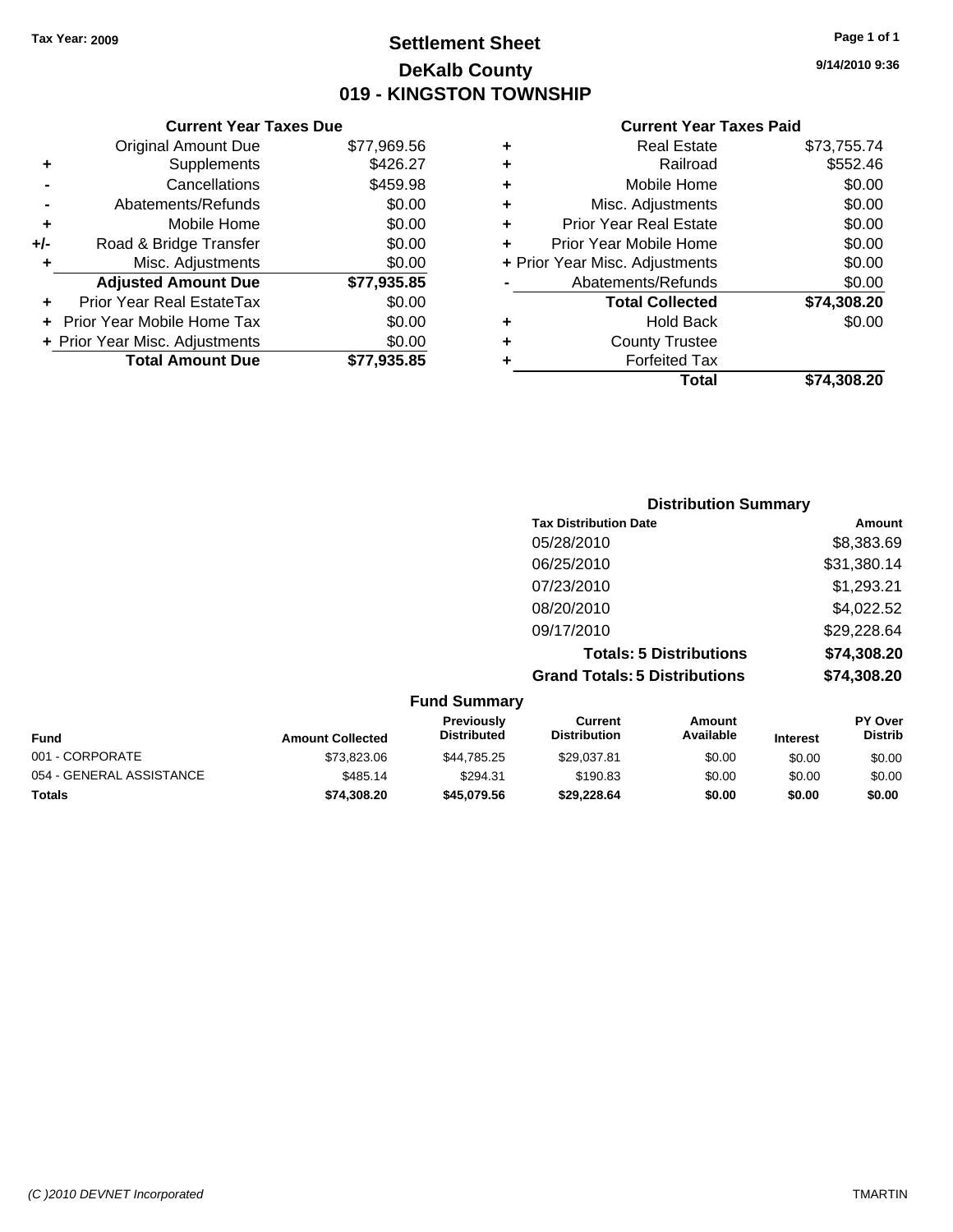**Current Year Taxes Due** Original Amount Due \$314,738.12

**Adjusted Amount Due \$289,045.87**

**Total Amount Due \$289,045.87**

**+** Supplements \$1,573.12 **-** Cancellations \$1,697.52 **-** Abatements/Refunds \$0.00 **+** Mobile Home \$0.00 **+/-** Road & Bridge Transfer (\$25,567.85) **+** Misc. Adjustments \$0.00

**+** Prior Year Real EstateTax \$0.00 **+** Prior Year Mobile Home Tax \$0.00 **+ Prior Year Misc. Adjustments**  $$0.00$ 

### **Settlement Sheet Tax Year: 2009 Page 1 of 1 DeKalb County 020 - KINGSTON ROAD & BRIDGE**

**9/14/2010 9:36**

#### **Current Year Taxes Paid**

| ٠ | <b>Real Estate</b>             | \$272,184.43 |
|---|--------------------------------|--------------|
| ٠ | Railroad                       | \$2,206.15   |
| ٠ | Mobile Home                    | \$0.00       |
| ٠ | Misc. Adjustments              | \$0.00       |
| ٠ | <b>Prior Year Real Estate</b>  | \$0.00       |
| ÷ | Prior Year Mobile Home         | \$0.00       |
|   | + Prior Year Misc. Adjustments | \$0.00       |
|   | Abatements/Refunds             | \$0.00       |
|   | <b>Total Collected</b>         | \$274,390.58 |
| ٠ | <b>Hold Back</b>               | \$0.00       |
| ٠ | <b>County Trustee</b>          |              |
|   | <b>Forfeited Tax</b>           |              |
|   | Total                          | \$274.390.58 |

| <b>Road and Bridge Summary</b> |             |               | <b>Distribution Summary</b>  |              |
|--------------------------------|-------------|---------------|------------------------------|--------------|
| <b>Municipality</b>            | Amt. Due    | Amt. Distrib. | <b>Tax Distribution Date</b> | Amount       |
| CITY OF GENOA                  | \$10,838.73 | \$10.330.63   | 05/28/2010                   | \$30,938.26  |
| <b>VILLAGE OF KINGSTON</b>     | \$15,985.47 | \$15,237.22   | 06/25/2010                   | \$115,887.44 |
| <b>Totals</b>                  | \$26,824.20 | \$25,567.85   | 07/23/2010                   | \$4,772.30   |
|                                |             |               | 08/20/2010                   | \$14,844.77  |
|                                |             |               | 09/17/2010                   | \$107,947.81 |

**Totals: 5 Distributions \$274,390.58 Grand Totals: 5 Distributions \$274,390.58**

|                              |                         | <b>Fund Summary</b>              |                                |                     |                 |                           |
|------------------------------|-------------------------|----------------------------------|--------------------------------|---------------------|-----------------|---------------------------|
| Fund                         | <b>Amount Collected</b> | Previously<br><b>Distributed</b> | Current<br><b>Distribution</b> | Amount<br>Available | <b>Interest</b> | PY Over<br><b>Distrib</b> |
| 007 - ROAD AND BRIDGE        | \$90,560.49             | \$54.921.19                      | \$35,639.30                    | \$0.00              | \$0.00          | \$0.00                    |
| 008 - BRIDGE CONST W/COUNTY  | \$6,704.06              | \$4,067.06                       | \$2,637.00                     | \$0.00              | \$0.00          | \$0.00                    |
| 009 - PERMANENT ROAD         | \$154.747.04            | \$93,878.18                      | \$60,868,86                    | \$0.00              | \$0.00          | \$0.00                    |
| 010 - EQUIPMENT AND BUILDING | \$22,378.99             | \$13,576.34                      | \$8,802.65                     | \$0.00              | \$0.00          | \$0.00                    |
| <b>Totals</b>                | \$274.390.58            | \$166,442.77                     | \$107.947.81                   | \$0.00              | \$0.00          | \$0.00                    |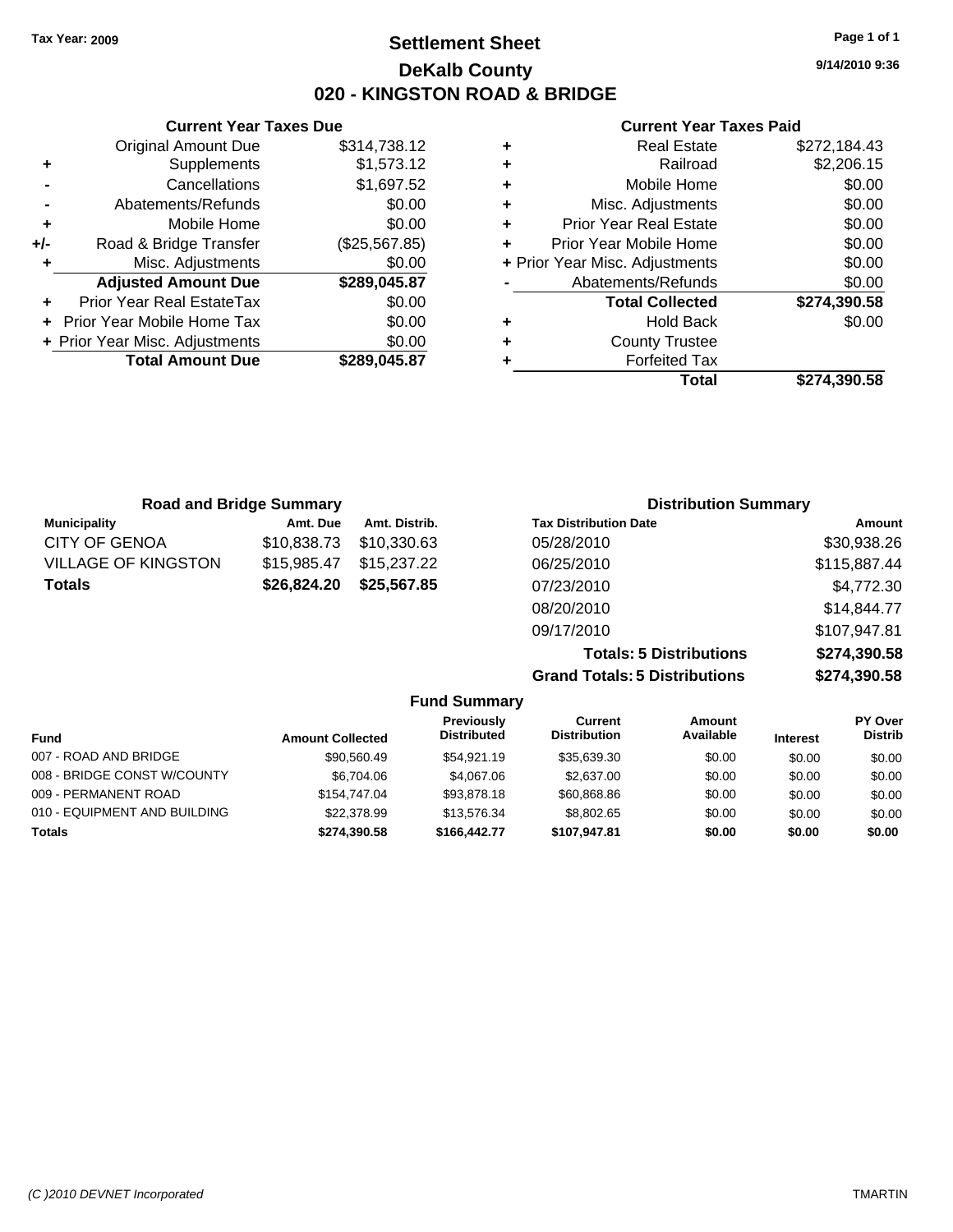### **Settlement Sheet Tax Year: 2009 Page 1 of 1 DeKalb County 021 - KINGSTON TWP CEMETERY**

### **Current Year Taxes Due**

|     | <b>Original Amount Due</b>     | \$13,022.45 |
|-----|--------------------------------|-------------|
| ٠   | Supplements                    | \$71.20     |
|     | Cancellations                  | \$76.83     |
|     | Abatements/Refunds             | \$0.00      |
| ٠   | Mobile Home                    | \$0.00      |
| +/- | Road & Bridge Transfer         | \$0.00      |
| ٠   | Misc. Adjustments              | \$0.00      |
|     | <b>Adjusted Amount Due</b>     | \$13,016.82 |
|     | Prior Year Real EstateTax      | \$0.00      |
|     | Prior Year Mobile Home Tax     | \$0.00      |
|     | + Prior Year Misc. Adjustments | \$0.00      |
|     | <b>Total Amount Due</b>        | \$13,016.82 |

#### **Current Year Taxes Paid**

|   | <b>Real Estate</b>             | \$12,318.66 |
|---|--------------------------------|-------------|
| ٠ | Railroad                       | \$92.28     |
| ٠ | Mobile Home                    | \$0.00      |
| ٠ | Misc. Adjustments              | \$0.00      |
| ٠ | <b>Prior Year Real Estate</b>  | \$0.00      |
|   | Prior Year Mobile Home         | \$0.00      |
|   | + Prior Year Misc. Adjustments | \$0.00      |
|   | Abatements/Refunds             | \$0.00      |
|   | <b>Total Collected</b>         | \$12,410.94 |
| ٠ | <b>Hold Back</b>               | \$0.00      |
| ٠ | <b>County Trustee</b>          |             |
| ٠ | <b>Forfeited Tax</b>           |             |
|   | Total                          | \$12,410.94 |
|   |                                |             |

|                     | <b>Distribution Summary</b>          |             |
|---------------------|--------------------------------------|-------------|
|                     | <b>Tax Distribution Date</b>         | Amount      |
|                     | 05/28/2010                           | \$1,400.11  |
|                     | 06/25/2010                           | \$5,241.05  |
|                     | 07/23/2010                           | \$216.02    |
|                     | 08/20/2010                           | \$671.89    |
|                     | 09/17/2010                           | \$4,881.87  |
|                     | <b>Totals: 5 Distributions</b>       | \$12,410.94 |
|                     | <b>Grand Totals: 5 Distributions</b> | \$12,410.94 |
| <b>Eund Cummory</b> |                                      |             |

|                |                         | <b>Fund Summary</b>                     |                                |                     |                 |                           |
|----------------|-------------------------|-----------------------------------------|--------------------------------|---------------------|-----------------|---------------------------|
| <b>Fund</b>    | <b>Amount Collected</b> | <b>Previously</b><br><b>Distributed</b> | Current<br><b>Distribution</b> | Amount<br>Available | <b>Interest</b> | PY Over<br><b>Distrib</b> |
| 017 - CEMETERY | \$12,410.94             | \$7.529.07                              | \$4.881.87                     | \$0.00              | \$0.00          | \$0.00                    |
| <b>Totals</b>  | \$12,410.94             | \$7.529.07                              | \$4.881.87                     | \$0.00              | \$0.00          | \$0.00                    |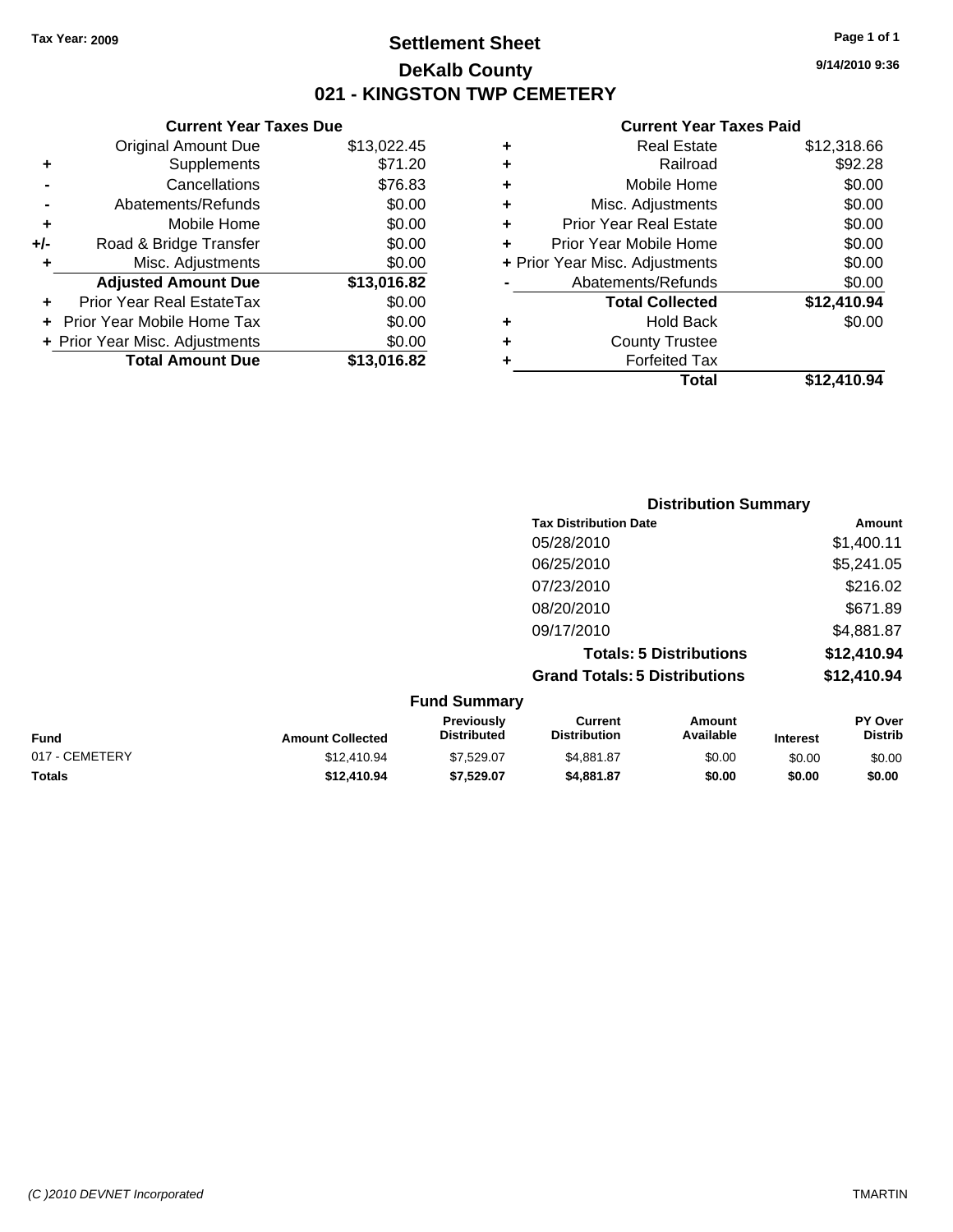### **Settlement Sheet Tax Year: 2009 Page 1 of 1 DeKalb County 022 - MALTA TOWNSHIP**

**9/14/2010 9:36**

| <b>Current Year Taxes Paid</b> |  |  |
|--------------------------------|--|--|
|                                |  |  |

|     | <b>Original Amount Due</b>       | \$56,989.20 |
|-----|----------------------------------|-------------|
| ٠   | Supplements                      | \$418.86    |
|     | Cancellations                    | \$468.24    |
|     | Abatements/Refunds               | \$0.00      |
| ٠   | Mobile Home                      | \$0.00      |
| +/- | Road & Bridge Transfer           | \$0.00      |
| ٠   | Misc. Adjustments                | \$1.94      |
|     | <b>Adjusted Amount Due</b>       | \$56,941.76 |
|     | <b>Prior Year Real EstateTax</b> | \$0.00      |
|     | Prior Year Mobile Home Tax       | \$0.00      |
|     | + Prior Year Misc. Adjustments   | \$0.00      |
|     | <b>Total Amount Due</b>          | \$56.941.76 |
|     |                                  |             |

**Current Year Taxes Due**

|   | <b>Real Estate</b>             | \$54,496.70 |
|---|--------------------------------|-------------|
| ٠ | Railroad                       | \$1,148.56  |
| ٠ | Mobile Home                    | \$0.00      |
| ٠ | Misc. Adjustments              | \$1.94      |
| ÷ | <b>Prior Year Real Estate</b>  | \$0.00      |
| ÷ | Prior Year Mobile Home         | \$0.00      |
|   | + Prior Year Misc. Adjustments | \$0.00      |
|   | Abatements/Refunds             | \$0.00      |
|   | <b>Total Collected</b>         | \$55,647.20 |
| ٠ | <b>Hold Back</b>               | \$0.00      |
| ٠ | <b>County Trustee</b>          |             |
| ٠ | <b>Forfeited Tax</b>           |             |
|   | Total                          | \$55,647.20 |

|                     | <b>Distribution Summary</b>          |             |
|---------------------|--------------------------------------|-------------|
|                     | <b>Tax Distribution Date</b>         | Amount      |
|                     | 05/28/2010                           | \$5,932.56  |
|                     | 06/25/2010                           | \$24,281.12 |
|                     | 07/23/2010                           | \$433.29    |
|                     | 08/20/2010                           | \$1,766.54  |
|                     | 09/17/2010                           | \$23,233.69 |
|                     | <b>Totals: 5 Distributions</b>       | \$55,647.20 |
|                     | <b>Grand Totals: 5 Distributions</b> | \$55,647.20 |
| <b>Fund Summary</b> |                                      |             |

| <b>Amount Collected</b> | <b>Previously</b><br><b>Distributed</b> | Current<br><b>Distribution</b> | Amount<br>Available | <b>Interest</b> | <b>PY Over</b><br><b>Distrib</b> |
|-------------------------|-----------------------------------------|--------------------------------|---------------------|-----------------|----------------------------------|
| \$55,005.14             | \$32.039.52                             | \$22,965.62                    | \$0.00              | \$0.00          | \$0.00                           |
| \$642.06                | \$373.99                                | \$268.07                       | \$0.00              | \$0.00          | \$0.00                           |
| \$55.647.20             | \$32,413.51                             | \$23,233,69                    | \$0.00              | \$0.00          | \$0.00                           |
|                         |                                         |                                |                     |                 |                                  |

### **Miscellaneous Adjustment Detail**

**Totals \$1.94 1 entries**

**Year Source Account Type Amount Adjustment Description** \$1.94 Eagle Home Prairie Spring Redemption 07-22-476-011 by TBA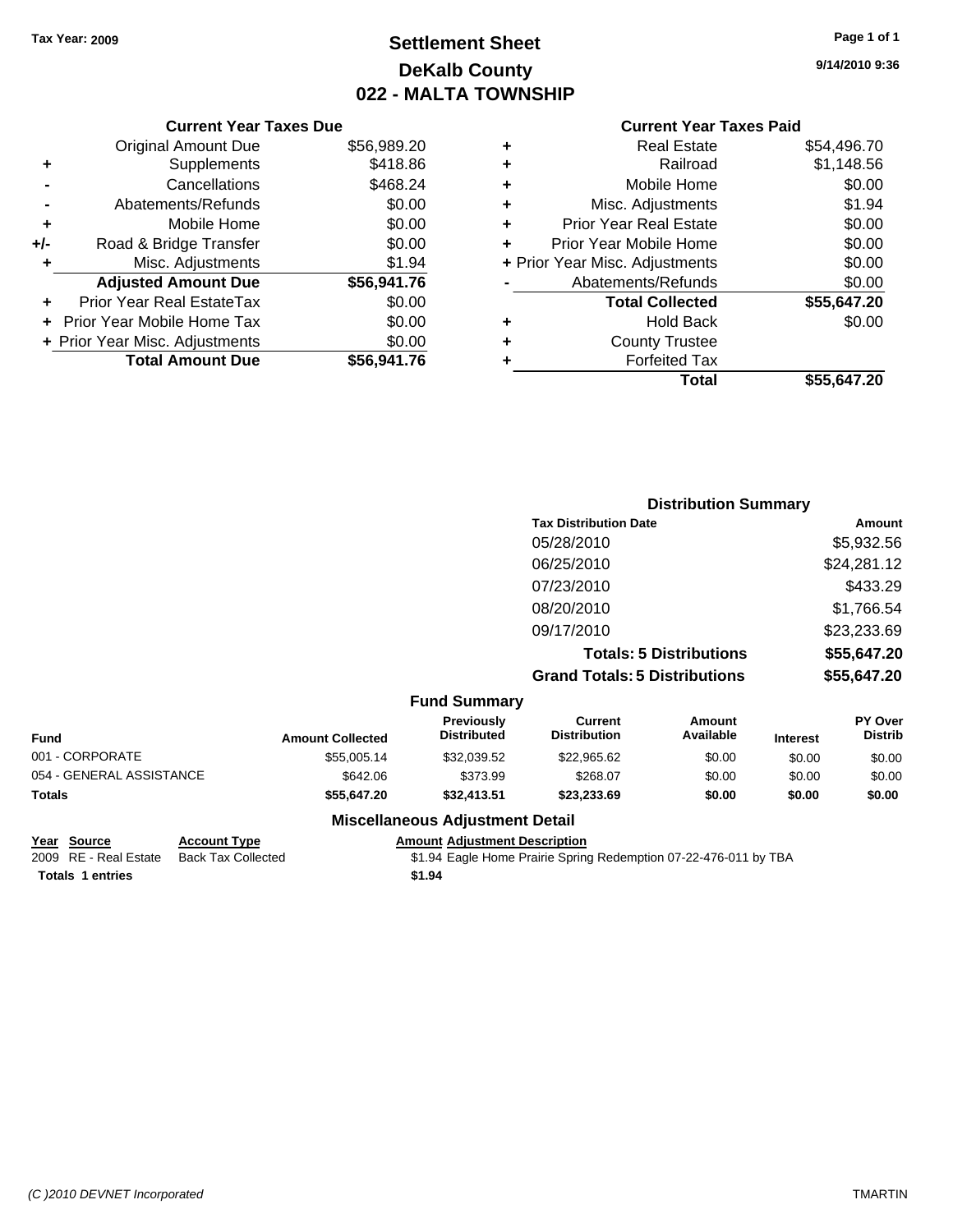### **Settlement Sheet Tax Year: 2009 Page 1 of 1 DeKalb County 023 - MALTA TWP LIBRARY**

**9/14/2010 9:36**

#### **Current Year Taxes Paid**

| Prior Year Mobile Home<br>+ Prior Year Misc. Adjustments<br>Abatements/Refunds<br><b>Total Collected</b><br><b>Hold Back</b><br><b>County Trustee</b><br><b>Forfeited Tax</b> | \$0.00<br>\$0.00<br>\$0.00<br>\$107,247.67<br>\$0.00 |
|-------------------------------------------------------------------------------------------------------------------------------------------------------------------------------|------------------------------------------------------|
|                                                                                                                                                                               |                                                      |
|                                                                                                                                                                               |                                                      |
|                                                                                                                                                                               |                                                      |
|                                                                                                                                                                               |                                                      |
|                                                                                                                                                                               |                                                      |
|                                                                                                                                                                               |                                                      |
|                                                                                                                                                                               |                                                      |
| <b>Prior Year Real Estate</b>                                                                                                                                                 | \$0.00                                               |
| Misc. Adjustments                                                                                                                                                             | \$3.75                                               |
| Mobile Home                                                                                                                                                                   | \$0.00                                               |
| Railroad                                                                                                                                                                      | \$2,213.58                                           |
|                                                                                                                                                                               | \$105,030.34                                         |
|                                                                                                                                                                               | <b>Real Estate</b>                                   |

|               |                         |                                        |                                       | <b>Total</b>                   |                 | \$107,247.67              |
|---------------|-------------------------|----------------------------------------|---------------------------------------|--------------------------------|-----------------|---------------------------|
|               |                         |                                        |                                       |                                |                 |                           |
|               |                         |                                        |                                       | <b>Distribution Summary</b>    |                 |                           |
|               |                         |                                        | <b>Tax Distribution Date</b>          |                                | Amount          |                           |
|               |                         |                                        | 05/28/2010                            |                                |                 | \$11,433.75               |
|               |                         |                                        | 06/25/2010                            |                                |                 | \$46,796.37               |
|               |                         |                                        | 07/23/2010                            |                                |                 | \$835.09                  |
|               |                         |                                        | 08/20/2010                            |                                |                 | \$3,404.68                |
|               |                         |                                        | 09/17/2010                            |                                |                 | \$44,777.78               |
|               |                         |                                        |                                       | <b>Totals: 5 Distributions</b> |                 | \$107,247.67              |
|               |                         |                                        | <b>Grand Totals: 5 Distributions</b>  |                                |                 | \$107,247.67              |
|               |                         | <b>Fund Summary</b>                    |                                       |                                |                 |                           |
| Fund          | <b>Amount Collected</b> | Previously<br><b>Distributed</b>       | <b>Current</b><br><b>Distribution</b> | <b>Amount</b><br>Available     | <b>Interest</b> | PY Over<br><b>Distrib</b> |
| 016 - LIBRARY | \$107,247.67            | \$62,469.89                            | \$44,777.78                           | \$0.00                         | \$0.00          | \$0.00                    |
| Totals        | \$107,247.67            | \$62,469.89                            | \$44,777.78                           | \$0.00                         | \$0.00          | \$0.00                    |
|               |                         | <b>Miscellaneous Adjustment Detail</b> |                                       |                                |                 |                           |

# **Totals 1 entries** \$3.75

**Current Year Taxes Due** Original Amount Due \$109,834.08

**Adjusted Amount Due \$109,742.65**

**Total Amount Due \$109,742.65**

**+** Supplements \$807.26 **-** Cancellations **\$902.44 -** Abatements/Refunds \$0.00 **+** Mobile Home \$0.00 **+/-** Road & Bridge Transfer \$0.00 **+** Misc. Adjustments \$3.75

**+** Prior Year Real EstateTax \$0.00 **+** Prior Year Mobile Home Tax \$0.00 **+ Prior Year Misc. Adjustments**  $$0.00$ 

### **Year Source Account Type Amount Adjustment Description**

2009 RE - Real Estate Back Tax Collected **\$3.75 Eagle Home Prairie Spring Redemption 07-22-476-011 by TBA**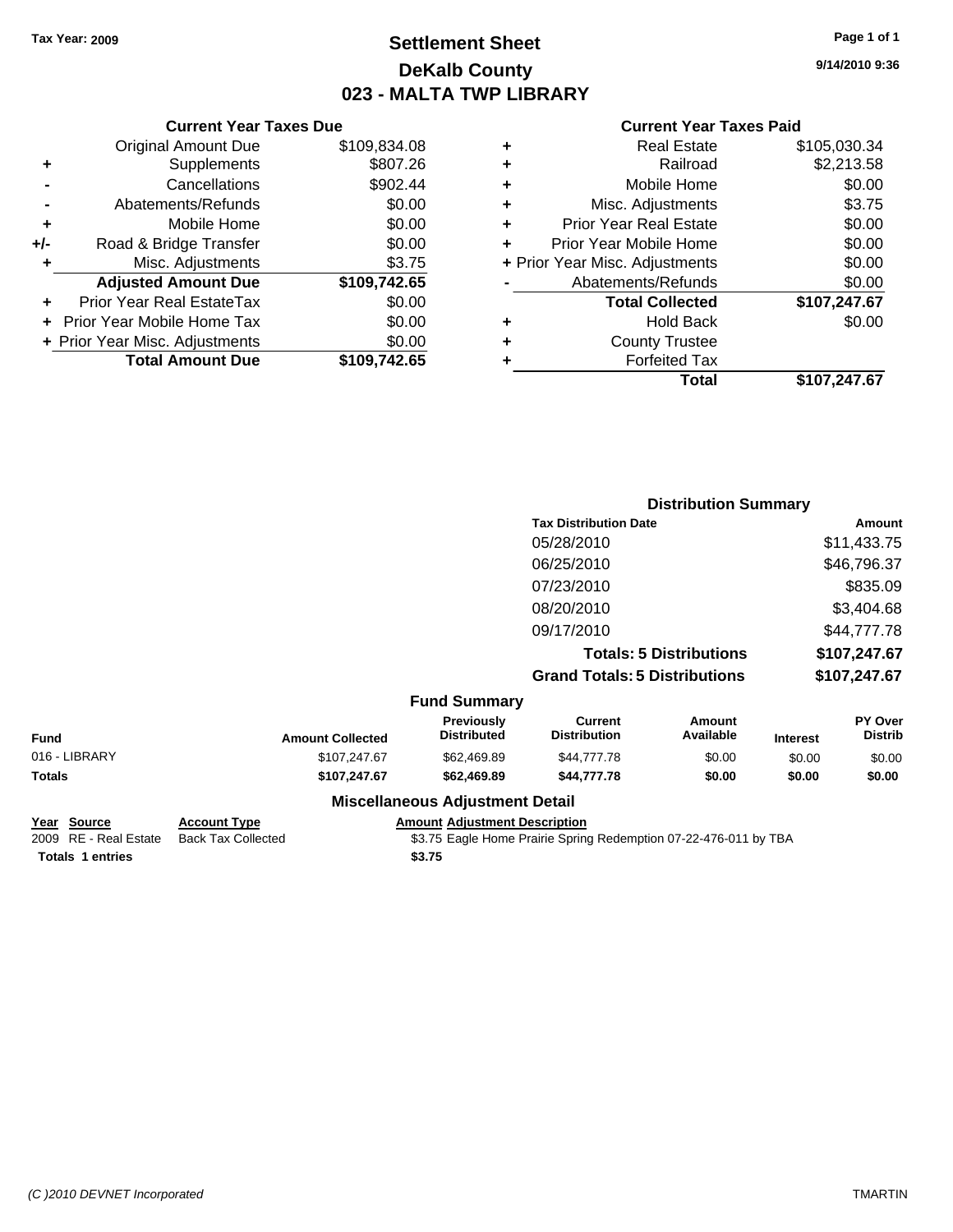### **Settlement Sheet Tax Year: 2009 Page 1 of 1 DeKalb County 024 - MALTA ROAD & BRIDGE**

**9/14/2010 9:36**

#### **Current Year Taxes Paid**

| ٠ | <b>Real Estate</b>             | \$121,423.94 |
|---|--------------------------------|--------------|
| ٠ | Railroad                       | \$2,755.67   |
| ٠ | Mobile Home                    | \$0.00       |
| ٠ | Misc. Adjustments              | \$4.74       |
| ٠ | <b>Prior Year Real Estate</b>  | \$0.00       |
|   | Prior Year Mobile Home         | \$0.00       |
|   | + Prior Year Misc. Adjustments | \$0.00       |
|   | Abatements/Refunds             | \$0.00       |
|   | <b>Total Collected</b>         | \$124,184.35 |
| ٠ | <b>Hold Back</b>               | \$0.00       |
| ٠ | <b>County Trustee</b>          |              |
|   | <b>Forfeited Tax</b>           |              |
|   | Total                          | \$124.184.35 |

| Abatements/R        |   | \$127,348.72 | <b>Adjusted Amount Due</b>     |
|---------------------|---|--------------|--------------------------------|
| <b>Total Co</b>     |   | \$0.00       | Prior Year Real EstateTax      |
| Hol                 | ٠ | \$0.00       | + Prior Year Mobile Home Tax   |
| County <sup>-</sup> | ٠ | \$0.00       | + Prior Year Misc. Adjustments |
| Forfeit             |   | \$127,348.72 | <b>Total Amount Due</b>        |
|                     |   |              |                                |
|                     |   |              |                                |
|                     |   |              |                                |
|                     |   |              |                                |
|                     |   |              |                                |

**Current Year Taxes Due** Original Amount Due \$138,865.02

**+** Supplements \$932.84 **-** Cancellations \$1,043.30 **-** Abatements/Refunds \$0.00 **+** Mobile Home \$0.00 **+/-** Road & Bridge Transfer (\$11,410.58) **+** Misc. Adjustments \$4.74

| <b>Road and Bridge Summary</b> |             |                     | <b>Distribution Summary</b>          |              |  |
|--------------------------------|-------------|---------------------|--------------------------------------|--------------|--|
| <b>Municipality</b>            | Amt. Due    | Amt. Distrib.       | <b>Tax Distribution Date</b>         | Amount       |  |
| VILLAGE OF MALTA               | \$11,680.63 | \$11,410.58         | 05/28/2010                           | \$13,218.41  |  |
| Totals                         | \$11,680.63 | \$11,410.58         | 06/25/2010                           | \$54,199.24  |  |
|                                |             |                     | 07/23/2010                           | \$965.48     |  |
|                                |             |                     | 08/20/2010                           | \$3,936.02   |  |
|                                |             |                     | 09/17/2010                           | \$51,865.20  |  |
|                                |             |                     | <b>Totals: 5 Distributions</b>       | \$124,184.35 |  |
|                                |             |                     | <b>Grand Totals: 5 Distributions</b> | \$124,184.35 |  |
|                                |             | <b>Fund Summary</b> |                                      |              |  |

| <b>Fund</b>                  | <b>Amount Collected</b> | <b>Previously</b><br><b>Distributed</b> | Current<br><b>Distribution</b> | Amount<br>Available | <b>Interest</b> | PY Over<br><b>Distrib</b> |
|------------------------------|-------------------------|-----------------------------------------|--------------------------------|---------------------|-----------------|---------------------------|
| 007 - ROAD AND BRIDGE        | \$36,720.32             | \$21.372.78                             | \$15,347.54                    | \$0.00              | \$0.00          | \$0.00                    |
| 008 - BRIDGE CONST W/COUNTY  | \$15,911.66             | \$9,268,28                              | \$6,643.38                     | \$0.00              | \$0.00          | \$0.00                    |
| 009 - PERMANENT ROAD         | \$57.190.70             | \$33,312.65                             | \$23,878.05                    | \$0.00              | \$0.00          | \$0.00                    |
| 010 - EQUIPMENT AND BUILDING | \$14.361.67             | \$8,365.44                              | \$5,996.23                     | \$0.00              | \$0.00          | \$0.00                    |
| <b>Totals</b>                | \$124,184,35            | \$72,319.15                             | \$51.865.20                    | \$0.00              | \$0.00          | \$0.00                    |

### **Miscellaneous Adjustment Detail**

| Year Source             | <b>Account Type</b>       | Amount A |
|-------------------------|---------------------------|----------|
| 2009 RE - Real Estate   | <b>Back Tax Collected</b> | \$4.74 E |
| <b>Totals 1 entries</b> |                           | \$4.74   |

**Year Source Account Type Amount Adjustment Description** Eagle Home Prairie Spring Redemption 07-22-476-011 by TBA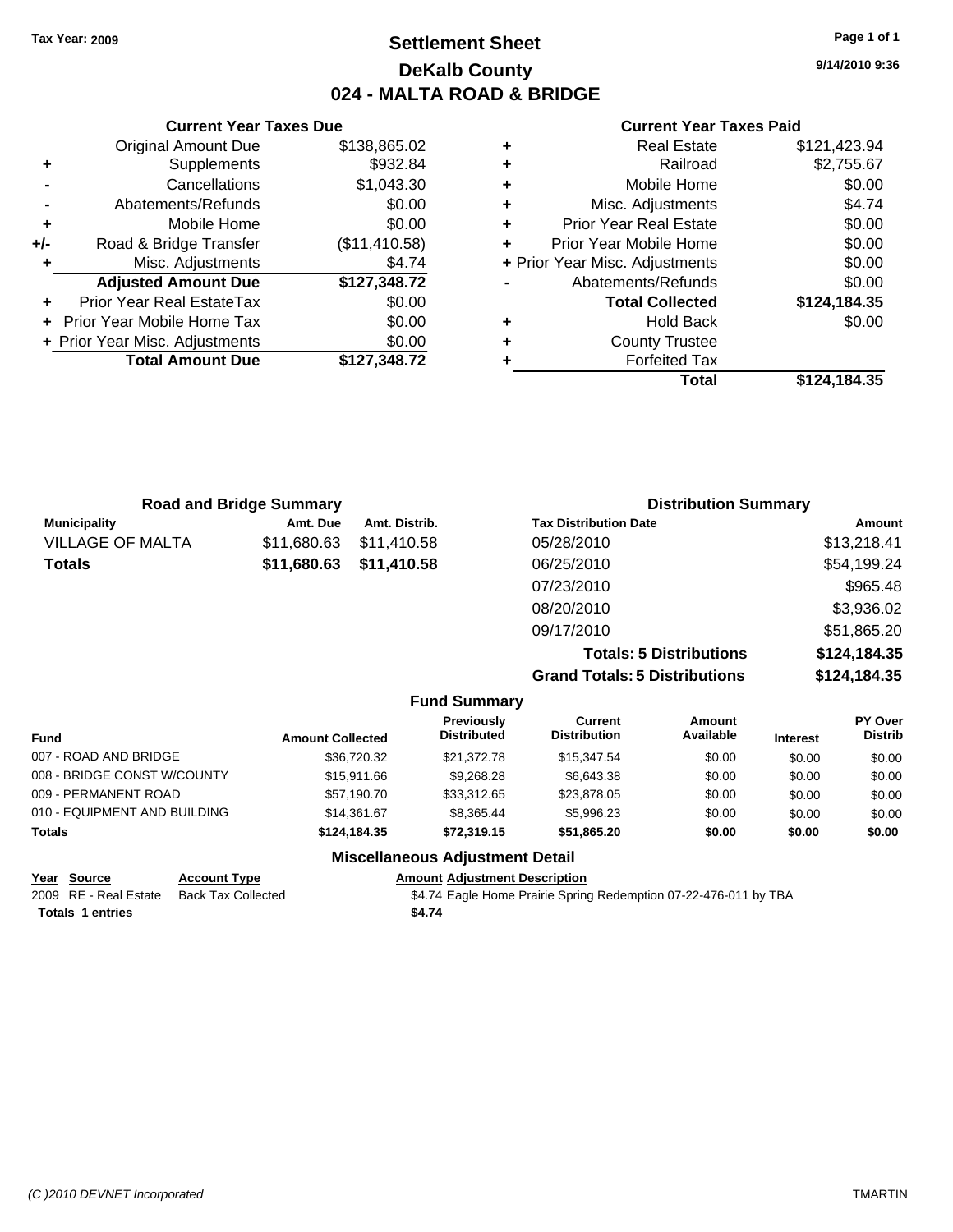**Current Year Taxes Due** Original Amount Due \$92,130.17

**Proad & Bridge Transfer \$0.00** 

**+** Supplements \$214.38 **-** Cancellations \$224.72 **-** Abatements/Refunds \$0.00 **+** Mobile Home \$0.00<br>**+/-** Road & Bridge Transfer \$0.00

**+** Misc. Adjustments \$0.00

### **Settlement Sheet Tax Year: 2009 Page 1 of 1 DeKalb County 025 - MAYFIELD TOWNSHIP**

**9/14/2010 9:36**

### **Current Year Taxes Paid**

| ٠ | <b>Real Estate</b>             | \$89,398.06 |
|---|--------------------------------|-------------|
| ٠ | Railroad                       | \$0.00      |
| ÷ | Mobile Home                    | \$0.00      |
| ٠ | Misc. Adjustments              | \$0.00      |
| ٠ | <b>Prior Year Real Estate</b>  | \$0.00      |
| ÷ | Prior Year Mobile Home         | \$0.00      |
|   | + Prior Year Misc. Adjustments | \$0.00      |
|   | Abatements/Refunds             | \$0.00      |
|   | <b>Total Collected</b>         | \$89,398.06 |
| ٠ | <b>Hold Back</b>               | \$0.00      |
| ٠ | <b>County Trustee</b>          |             |
|   | <b>Forfeited Tax</b>           |             |
|   | Total                          | \$89.398.06 |

|   | <b>Adjusted Amount Due</b>     | \$92,119.83 |   | Abatements/Refunds          |  |
|---|--------------------------------|-------------|---|-----------------------------|--|
| ÷ | Prior Year Real EstateTax      | \$0.00      |   | <b>Total Collected</b>      |  |
|   | + Prior Year Mobile Home Tax   | \$0.00      | ٠ | <b>Hold Back</b>            |  |
|   | + Prior Year Misc. Adjustments | \$0.00      | ٠ | <b>County Trustee</b>       |  |
|   | <b>Total Amount Due</b>        | \$92,119.83 |   | <b>Forfeited Tax</b>        |  |
|   |                                |             |   | <b>Total</b>                |  |
|   |                                |             |   |                             |  |
|   |                                |             |   | <b>Distribution Summary</b> |  |

| <b>Tax Distribution Date</b>         | Amount      |
|--------------------------------------|-------------|
| 05/28/2010                           | \$12,453.94 |
| 06/25/2010                           | \$34,980.53 |
| 07/23/2010                           | \$595.78    |
| 08/20/2010                           | \$6,810.09  |
| 09/17/2010                           | \$34,557.72 |
| <b>Totals: 5 Distributions</b>       | \$89,398.06 |
| <b>Grand Totals: 5 Distributions</b> | \$89,398.06 |
|                                      |             |

| <b>Fund Summary</b>      |                         |                                         |                                |                     |                 |                                  |
|--------------------------|-------------------------|-----------------------------------------|--------------------------------|---------------------|-----------------|----------------------------------|
| <b>Fund</b>              | <b>Amount Collected</b> | <b>Previously</b><br><b>Distributed</b> | Current<br><b>Distribution</b> | Amount<br>Available | <b>Interest</b> | <b>PY Over</b><br><b>Distrib</b> |
| 001 - CORPORATE          | \$85,554.50             | \$52,482.55                             | \$33,071.95                    | \$0.00              | \$0.00          | \$0.00                           |
| 054 - GENERAL ASSISTANCE | \$3,843.56              | \$2,357.79                              | \$1,485.77                     | \$0.00              | \$0.00          | \$0.00                           |
| <b>Totals</b>            | \$89,398.06             | \$54,840,34                             | \$34,557,72                    | \$0.00              | \$0.00          | \$0.00                           |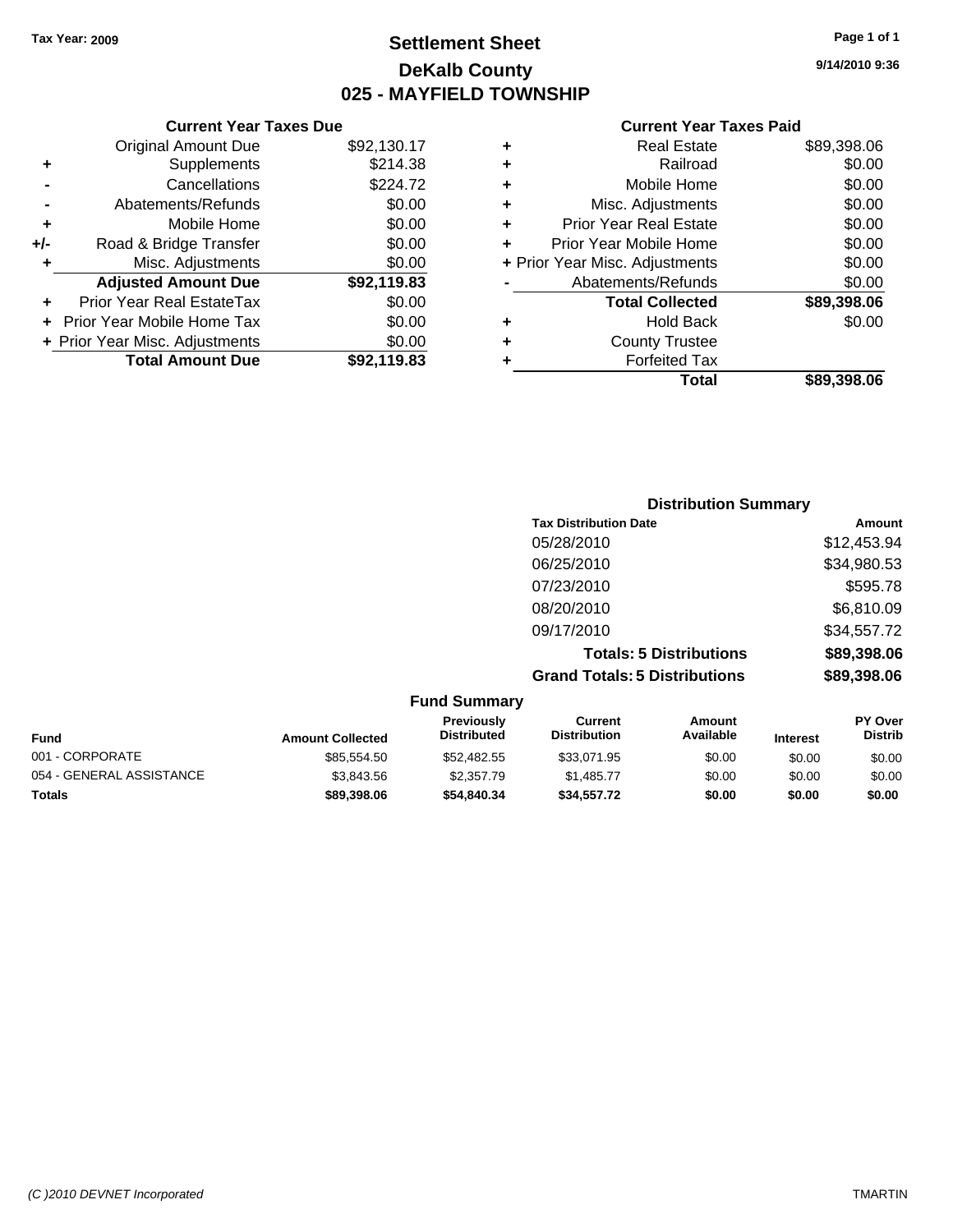### **Settlement Sheet Tax Year: 2009 Page 1 of 1 DeKalb County 026 - MAYFIELD ROAD & BRIDGE**

### **Current Year Taxes Due**

|     | <b>Original Amount Due</b>     | \$213,263.71 |
|-----|--------------------------------|--------------|
| ٠   | Supplements                    | \$496.25     |
|     | Cancellations                  | \$520.18     |
|     | Abatements/Refunds             | \$0.00       |
| ٠   | Mobile Home                    | \$0.00       |
| +/- | Road & Bridge Transfer         | \$0.00       |
| ٠   | Misc. Adjustments              | \$0.00       |
|     |                                |              |
|     | <b>Adjusted Amount Due</b>     | \$213,239.78 |
|     | Prior Year Real EstateTax      | \$0.00       |
|     | Prior Year Mobile Home Tax     | \$0.00       |
|     | + Prior Year Misc. Adjustments | \$0.00       |
|     | <b>Total Amount Due</b>        | \$213,239.78 |

#### **Current Year Taxes Paid**

|   | <b>Real Estate</b>             | \$206,939.37 |
|---|--------------------------------|--------------|
| ٠ | Railroad                       | \$0.00       |
| ٠ | Mobile Home                    | \$0.00       |
| ٠ | Misc. Adjustments              | \$0.00       |
| ٠ | <b>Prior Year Real Estate</b>  | \$0.00       |
|   | Prior Year Mobile Home         | \$0.00       |
|   | + Prior Year Misc. Adjustments | \$0.00       |
|   | Abatements/Refunds             | \$0.00       |
|   | <b>Total Collected</b>         | \$206,939.37 |
| ٠ | Hold Back                      | \$0.00       |
| ٠ | <b>County Trustee</b>          |              |
|   | <b>Forfeited Tax</b>           |              |
|   | Total                          | \$206,939.37 |
|   |                                |              |

### **Distribution Summary Tax Distribution Date Amount** 05/28/2010 \$28,828.39 06/25/2010 \$80,973.20 07/23/2010 \$1,379.17 08/20/2010 \$15,764.00 09/17/2010 \$79,994.61 **Totals: 5 Distributions \$206,939.37 Grand Totals: 5 Distributions \$206,939.37**

|                                                     |                         | <b>Fund Summary</b>                     |                                |                     |                 |                                  |
|-----------------------------------------------------|-------------------------|-----------------------------------------|--------------------------------|---------------------|-----------------|----------------------------------|
| <b>Fund</b>                                         | <b>Amount Collected</b> | <b>Previously</b><br><b>Distributed</b> | Current<br><b>Distribution</b> | Amount<br>Available | <b>Interest</b> | <b>PY Over</b><br><b>Distrib</b> |
| 007 - ROAD AND BRIDGE                               | \$133,375.75            | \$81.817.94                             | \$51,557.81                    | \$0.00              | \$0.00          | \$0.00                           |
| 008 - BRIDGE CONST W/COUNTY                         | \$5,718.55              | \$3,507.98                              | \$2,210.57                     | \$0.00              | \$0.00          | \$0.00                           |
| 009 - PERMANENT ROAD                                | \$52,401.61             | \$32,145.21                             | \$20,256.40                    | \$0.00              | \$0.00          | \$0.00                           |
| 010 - EQUIPMENT AND BUILDING                        | \$9,150.43              | \$5,613.23                              | \$3,537.20                     | \$0.00              | \$0.00          | \$0.00                           |
| 035 - TORT JUDGMENTS, LIABILITY<br><b>INSURANCE</b> | \$3.812.45              | \$2,338.71                              | \$1,473.74                     | \$0.00              | \$0.00          | \$0.00                           |
| 047 - SOCIAL SECURITY                               | \$2,480.58              | \$1.521.69                              | \$958.89                       | \$0.00              | \$0.00          | \$0.00                           |
| <b>Totals</b>                                       | \$206,939.37            | \$126,944.76                            | \$79,994.61                    | \$0.00              | \$0.00          | \$0.00                           |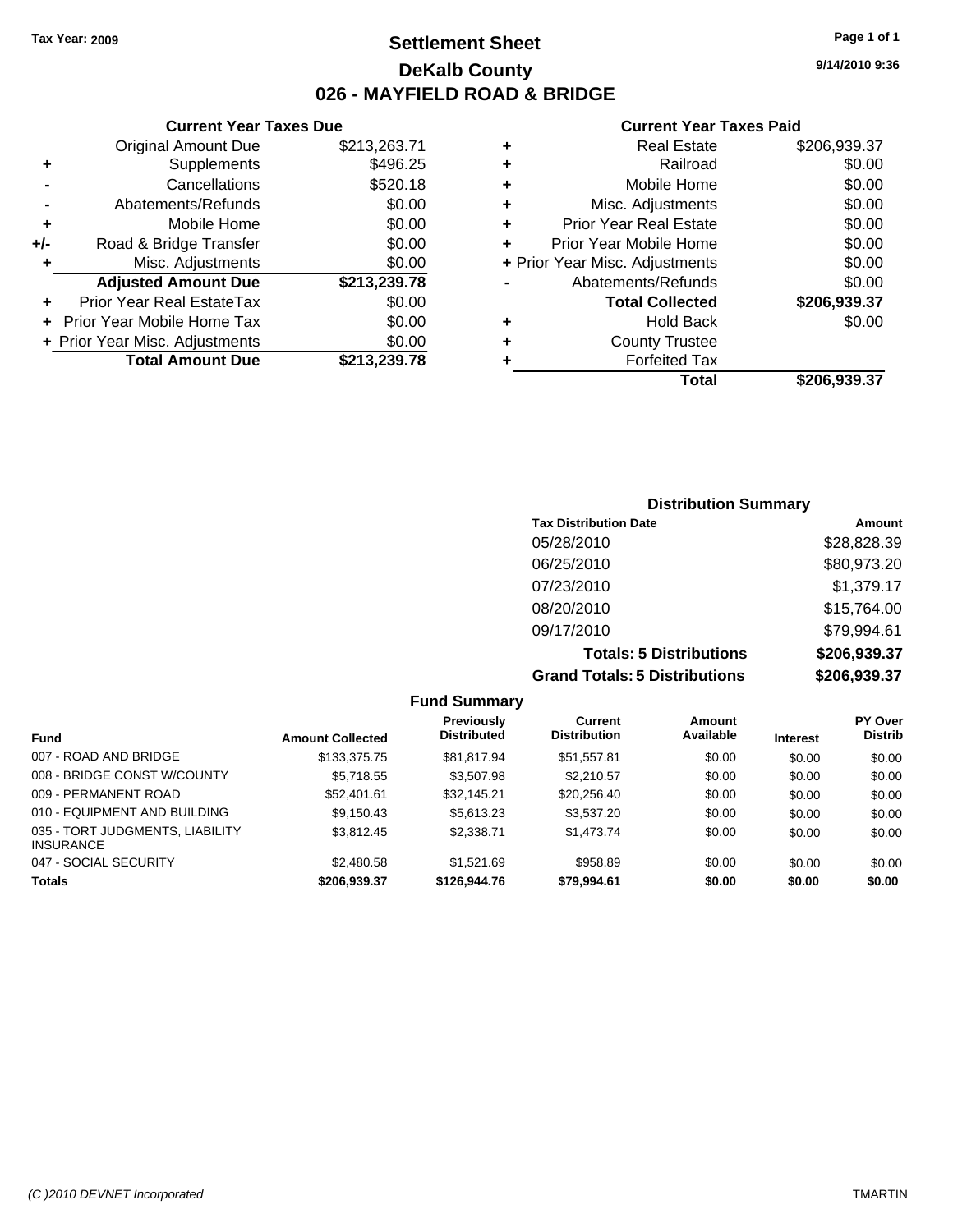## **Settlement Sheet Tax Year: 2009 Page 1 of 1 DeKalb County 027 - MILAN TOWNSHIP**

| Page 1 of 1 |  |  |  |
|-------------|--|--|--|
|-------------|--|--|--|

**9/14/2010 9:36**

| <b>Current Year Taxes Paid</b> |  |  |  |
|--------------------------------|--|--|--|
|--------------------------------|--|--|--|

|     | <b>Current Year Taxes Due</b>  |             |
|-----|--------------------------------|-------------|
|     | <b>Original Amount Due</b>     | \$26,000.19 |
| ٠   | Supplements                    | \$0.00      |
|     | Cancellations                  | \$0.00      |
|     | Abatements/Refunds             | \$0.00      |
| ٠   | Mobile Home                    | \$0.00      |
| +/- | Road & Bridge Transfer         | \$0.00      |
| ٠   | Misc. Adjustments              | \$0.00      |
|     | <b>Adjusted Amount Due</b>     | \$26,000.19 |
|     | Prior Year Real EstateTax      | \$0.00      |
|     | Prior Year Mobile Home Tax     | \$0.00      |
|     | + Prior Year Misc. Adjustments | \$0.00      |
|     | <b>Total Amount Due</b>        | \$26.000.19 |
|     |                                |             |

|   | Total                          | \$24,845.00 |
|---|--------------------------------|-------------|
| ٠ | <b>Forfeited Tax</b>           |             |
| ٠ | <b>County Trustee</b>          |             |
| ٠ | <b>Hold Back</b>               | \$0.00      |
|   | <b>Total Collected</b>         | \$24,845.00 |
|   | Abatements/Refunds             | \$0.00      |
|   | + Prior Year Misc. Adjustments | \$0.00      |
| ÷ | Prior Year Mobile Home         | \$0.00      |
| ÷ | <b>Prior Year Real Estate</b>  | \$0.00      |
| ٠ | Misc. Adjustments              | \$0.00      |
| ٠ | Mobile Home                    | \$0.00      |
| ٠ | Railroad                       | \$0.00      |
| ٠ | <b>Real Estate</b>             | \$24,845.00 |
|   |                                |             |

|                     | <b>Distribution Summary</b>          |             |
|---------------------|--------------------------------------|-------------|
|                     | <b>Tax Distribution Date</b>         | Amount      |
|                     | 05/28/2010                           | \$3,225.45  |
|                     | 06/25/2010                           | \$10,651.12 |
|                     | 07/23/2010                           | \$68.79     |
|                     | 08/20/2010                           | \$874.44    |
|                     | 09/17/2010                           | \$10,025.20 |
|                     | <b>Totals: 5 Distributions</b>       | \$24,845.00 |
|                     | <b>Grand Totals: 5 Distributions</b> | \$24,845.00 |
| <b>Fund Summary</b> |                                      |             |

| <b>Fund</b>     | <b>Amount Collected</b> | <b>Previously</b><br><b>Distributed</b> | Current<br><b>Distribution</b> | Amount<br>Available | <b>Interest</b> | <b>PY Over</b><br><b>Distrib</b> |
|-----------------|-------------------------|-----------------------------------------|--------------------------------|---------------------|-----------------|----------------------------------|
| 001 - CORPORATE | \$24.845.00             | \$14,819.80                             | \$10.025.20                    | \$0.00              | \$0.00          | \$0.00                           |
| <b>Totals</b>   | \$24,845,00             | \$14,819,80                             | \$10,025.20                    | \$0.00              | \$0.00          | \$0.00                           |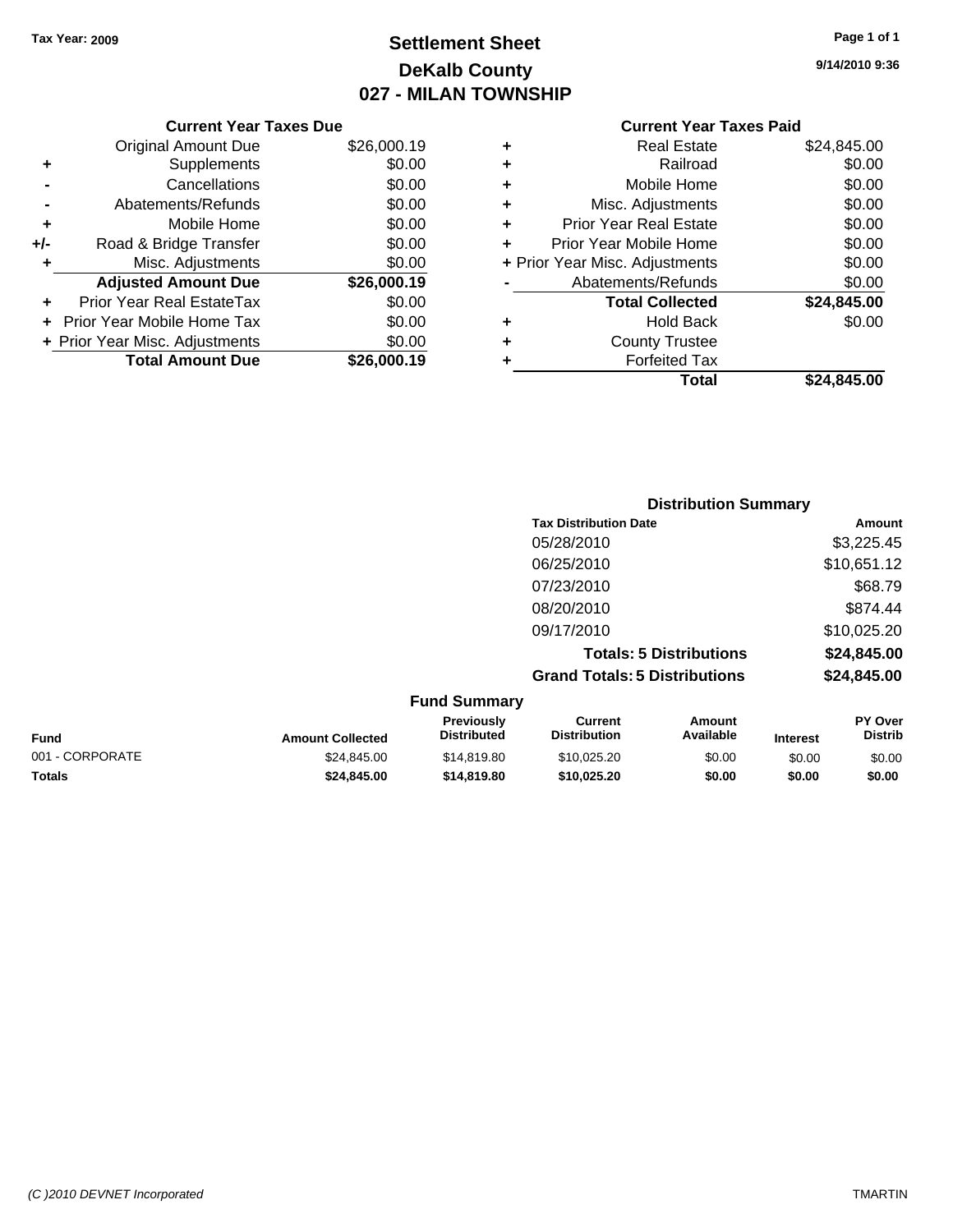### **Settlement Sheet Tax Year: 2009 Page 1 of 1 DeKalb County 028 - MILAN ROAD & BRIDGE**

### **Current Year Taxes Due**

|     | <b>Original Amount Due</b>        | \$40,355.04 |
|-----|-----------------------------------|-------------|
| ٠   | Supplements                       | \$0.00      |
|     | Cancellations                     | \$0.00      |
|     | Abatements/Refunds                | \$0.00      |
| ٠   | Mobile Home                       | \$0.00      |
| +/- | Road & Bridge Transfer            | \$0.00      |
|     | Misc. Adjustments                 | \$0.00      |
|     | <b>Adjusted Amount Due</b>        | \$40,355.04 |
|     | Prior Year Real EstateTax         | \$0.00      |
|     | <b>Prior Year Mobile Home Tax</b> | \$0.00      |
|     | + Prior Year Misc. Adjustments    | \$0.00      |
|     | <b>Total Amount Due</b>           | \$40,355.04 |

#### **Current Year Taxes Paid**

| ٠                              | <b>Real Estate</b>            | \$38,562.04 |
|--------------------------------|-------------------------------|-------------|
| ٠                              | Railroad                      | \$0.00      |
| ٠                              | Mobile Home                   | \$0.00      |
| ٠                              | Misc. Adjustments             | \$0.00      |
| ÷                              | <b>Prior Year Real Estate</b> | \$0.00      |
| ÷                              | Prior Year Mobile Home        | \$0.00      |
| + Prior Year Misc. Adjustments |                               | \$0.00      |
|                                | Abatements/Refunds            | \$0.00      |
|                                | <b>Total Collected</b>        | \$38,562.04 |
| ٠                              | <b>Hold Back</b>              | \$0.00      |
| ٠                              | <b>County Trustee</b>         |             |
| ٠                              | <b>Forfeited Tax</b>          |             |
|                                | Total                         | \$38,562.04 |
|                                |                               |             |

### **Distribution Summary Tax Distribution Date Amount** 05/28/2010 \$5,006.16 06/25/2010 \$16,531.70 07/23/2010 \$106.78 08/20/2010 \$1,357.18 09/17/2010 \$15,560.22 **Totals: 5 Distributions \$38,562.04 Grand Totals: 5 Distributions \$38,562.04**

|                             |                         | <b>Fund Summary</b>                     |                                |                     |                 |                                  |
|-----------------------------|-------------------------|-----------------------------------------|--------------------------------|---------------------|-----------------|----------------------------------|
| Fund                        | <b>Amount Collected</b> | <b>Previously</b><br><b>Distributed</b> | Current<br><b>Distribution</b> | Amount<br>Available | <b>Interest</b> | <b>PY Over</b><br><b>Distrib</b> |
| 007 - ROAD AND BRIDGE       | \$20,068.22             | \$11,970.46                             | \$8,097.76                     | \$0.00              | \$0.00          | \$0.00                           |
| 008 - BRIDGE CONST W/COUNTY | \$4,159.35              | \$2.481.01                              | \$1,678.34                     | \$0.00              | \$0.00          | \$0.00                           |
| 009 - PERMANENT ROAD        | \$14,334.47             | \$8,550.35                              | \$5,784.12                     | \$0.00              | \$0.00          | \$0.00                           |
| <b>Totals</b>               | \$38.562.04             | \$23,001.82                             | \$15,560,22                    | \$0.00              | \$0.00          | \$0.00                           |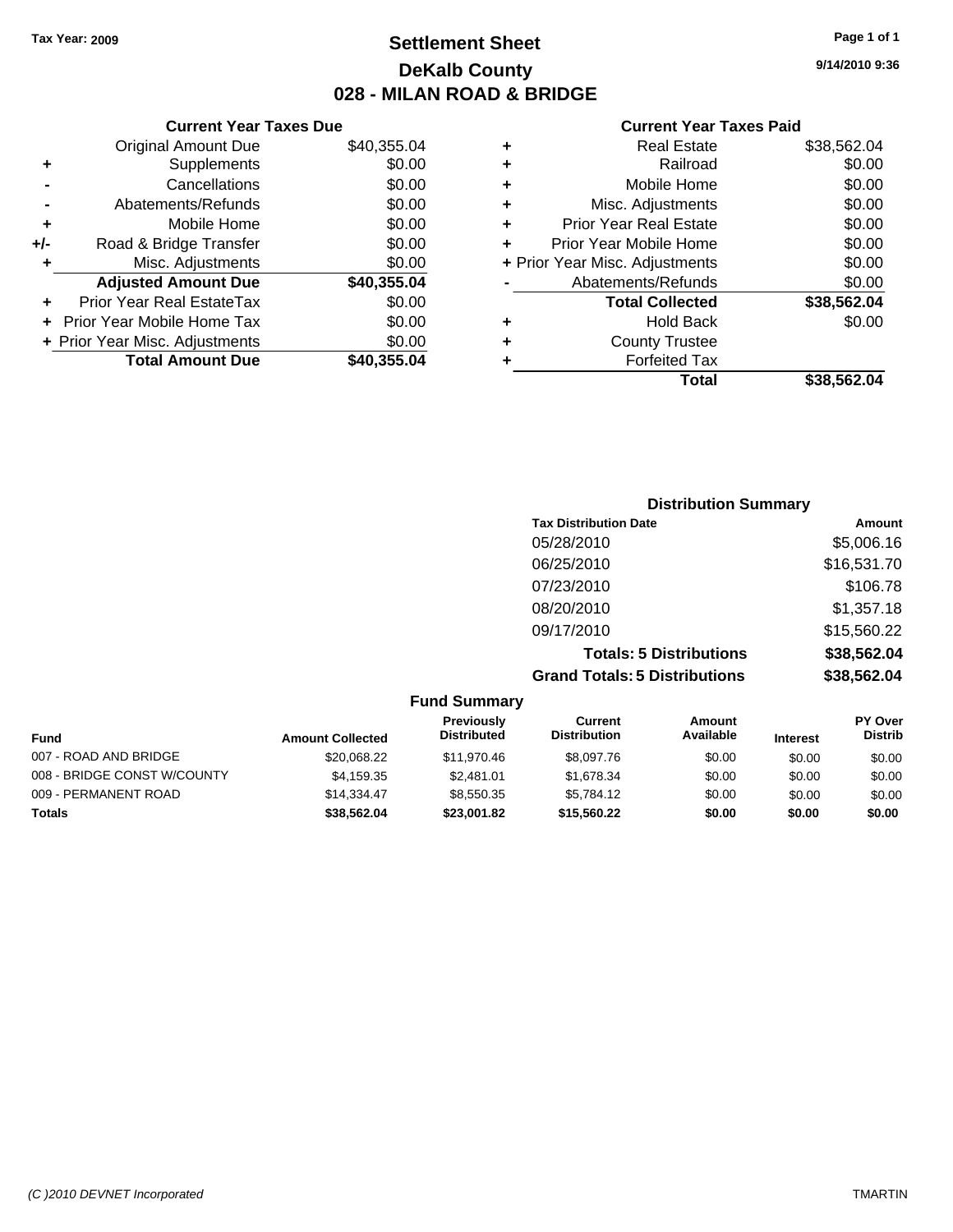### **Settlement Sheet Tax Year: 2009 Page 1 of 1 DeKalb County 029 - PAW PAW TOWNSHIP**

**9/14/2010 9:36**

### **Current Year Taxes Paid**

|     | <b>Current Year Taxes Due</b>  |             |       |
|-----|--------------------------------|-------------|-------|
|     | <b>Original Amount Due</b>     | \$60,529.51 | ٠     |
|     | Supplements                    | \$1,070.04  | ٠     |
|     | Cancellations                  | \$1,121.64  | ٠     |
|     | Abatements/Refunds             | \$0.00      | ٠     |
|     | Mobile Home                    | \$0.00      | ٠     |
| +/- | Road & Bridge Transfer         | \$0.00      |       |
|     | Misc. Adjustments              | \$0.00      | + Pri |
|     | <b>Adjusted Amount Due</b>     | \$60,477.91 |       |
|     | Prior Year Real EstateTax      | \$0.00      |       |
|     | Prior Year Mobile Home Tax     | \$0.00      |       |
|     | + Prior Year Misc. Adjustments | \$0.00      |       |
|     | <b>Total Amount Due</b>        | \$60,477.91 |       |
|     |                                |             |       |

| ٠ | <b>Real Estate</b>             | \$54,342.29 |
|---|--------------------------------|-------------|
| ٠ | Railroad                       | \$1,625.56  |
| ٠ | Mobile Home                    | \$0.00      |
| ٠ | Misc. Adjustments              | \$0.00      |
| ٠ | <b>Prior Year Real Estate</b>  | \$0.00      |
| ÷ | Prior Year Mobile Home         | \$0.00      |
|   | + Prior Year Misc. Adjustments | \$0.00      |
|   | Abatements/Refunds             | \$0.00      |
|   | <b>Total Collected</b>         | \$55,967.85 |
| ٠ | <b>Hold Back</b>               | \$0.00      |
| ٠ | <b>County Trustee</b>          |             |
| ٠ | <b>Forfeited Tax</b>           |             |
|   | Total                          | \$55,967.85 |
|   |                                |             |

| <b>Distribution Summary</b>          |             |
|--------------------------------------|-------------|
| <b>Tax Distribution Date</b>         | Amount      |
| 05/28/2010                           | \$7,057.56  |
| 06/25/2010                           | \$25,070.77 |
| 07/23/2010                           | \$946.17    |
| 08/20/2010                           | \$631.29    |
| 09/17/2010                           | \$22,262.06 |
| <b>Totals: 5 Distributions</b>       | \$55,967.85 |
| <b>Grand Totals: 5 Distributions</b> | \$55,967.85 |

|                          |                         | <b>Fund Summary</b>              |                                |                            |                 |                                  |
|--------------------------|-------------------------|----------------------------------|--------------------------------|----------------------------|-----------------|----------------------------------|
| <b>Fund</b>              | <b>Amount Collected</b> | Previously<br><b>Distributed</b> | Current<br><b>Distribution</b> | <b>Amount</b><br>Available | <b>Interest</b> | <b>PY Over</b><br><b>Distrib</b> |
| 001 - CORPORATE          | \$52,547.65             | \$31,646.03                      | \$20,901.62                    | \$0.00                     | \$0.00          | \$0.00                           |
| 017 - CEMETERY           | \$2,141.67              | \$1,289.79                       | \$851.88                       | \$0.00                     | \$0.00          | \$0.00                           |
| 034 - GENERAL ASSISTANCE | \$1.278.53              | \$769.97                         | \$508.56                       | \$0.00                     | \$0.00          | \$0.00                           |
| Totals                   | \$55,967.85             | \$33,705.79                      | \$22,262.06                    | \$0.00                     | \$0.00          | \$0.00                           |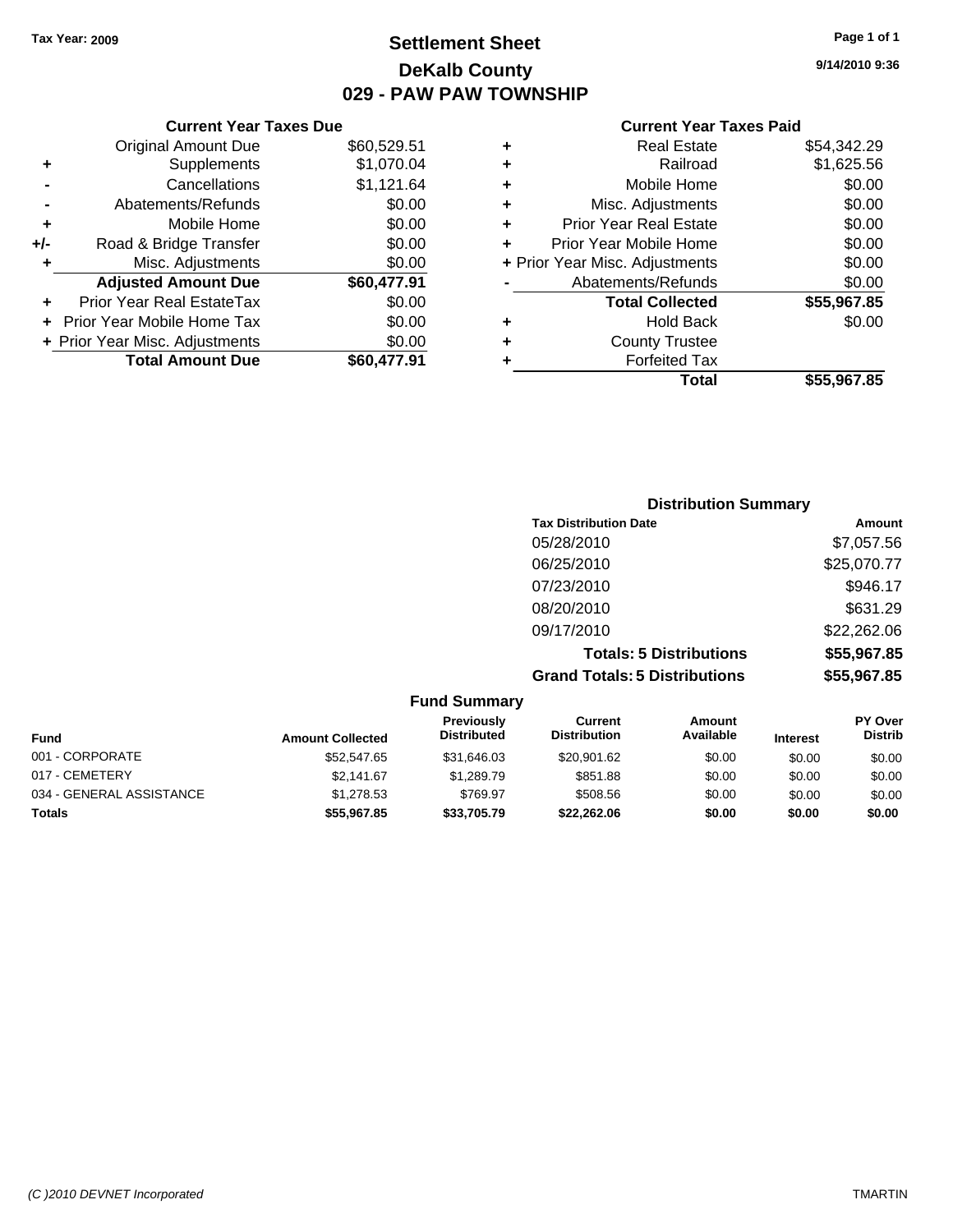### **Settlement Sheet Tax Year: 2009 Page 1 of 1 DeKalb County 030 - PAW PAW ROAD & BRIDGE**

**Current Year Taxes Due**

|     | Original Amount Due              | \$83,482.34 |
|-----|----------------------------------|-------------|
| ٠   | Supplements                      | \$1,475.81  |
|     | Cancellations                    | \$1,546.94  |
|     | Abatements/Refunds               | \$0.00      |
| ٠   | Mobile Home                      | \$0.00      |
| +/- | Road & Bridge Transfer           | \$0.00      |
| ٠   | Misc. Adjustments                | \$0.00      |
|     | <b>Adjusted Amount Due</b>       | \$83,411.21 |
|     | <b>Prior Year Real EstateTax</b> | \$0.00      |
|     | Prior Year Mobile Home Tax       | \$0.00      |
|     | + Prior Year Misc. Adjustments   | \$0.00      |
|     | <b>Total Amount Due</b>          | \$83,411.21 |
|     |                                  |             |

#### **Current Year Taxes Paid**

|   | <b>Real Estate</b>             | \$74,948.92 |
|---|--------------------------------|-------------|
| ٠ | Railroad                       | \$2,241.96  |
| ٠ | Mobile Home                    | \$0.00      |
| ٠ | Misc. Adjustments              | \$0.00      |
| ٠ | <b>Prior Year Real Estate</b>  | \$0.00      |
|   | Prior Year Mobile Home         | \$0.00      |
|   | + Prior Year Misc. Adjustments | \$0.00      |
|   | Abatements/Refunds             | \$0.00      |
|   | <b>Total Collected</b>         | \$77,190.88 |
| ٠ | <b>Hold Back</b>               | \$0.00      |
| ٠ | <b>County Trustee</b>          |             |
| ٠ | <b>Forfeited Tax</b>           |             |
|   | Total                          | \$77,190.88 |
|   |                                |             |

| <b>Distribution Summary</b>    |             |
|--------------------------------|-------------|
| <b>Tax Distribution Date</b>   | Amount      |
| 05/28/2010                     | \$9,733.84  |
| 06/25/2010                     | \$34,577.36 |
| 07/23/2010                     | \$1,304.91  |
| 08/20/2010                     | \$870.68    |
| 09/17/2010                     | \$30,704.09 |
| <b>Totals: 5 Distributions</b> | \$77,190.88 |
| Crond Totolo: E Diotributions  |             |

**Grand Totals: 5 Distributions \$77,190.88**

|                                        |                         | <b>Fund Summary</b>              |                                |                     |                 |                           |
|----------------------------------------|-------------------------|----------------------------------|--------------------------------|---------------------|-----------------|---------------------------|
| <b>Fund</b>                            | <b>Amount Collected</b> | Previously<br><b>Distributed</b> | Current<br><b>Distribution</b> | Amount<br>Available | <b>Interest</b> | PY Over<br><b>Distrib</b> |
| 007 - ROAD AND BRIDGE                  | \$37,436.09             | \$22,545.19                      | \$14,890.90                    | \$0.00              | \$0.00          | \$0.00                    |
| 009 - PERMANENT ROAD                   | \$29,970.75             | \$18,049.34                      | \$11,921.41                    | \$0.00              | \$0.00          | \$0.00                    |
| 010 - EQUIPMENT AND BUILDING           | \$4.121.92              | \$2,482.35                       | \$1,639.57                     | \$0.00              | \$0.00          | \$0.00                    |
| 027 - AUDIT                            | \$624.96                | \$376.37                         | \$248.59                       | \$0.00              | \$0.00          | \$0.00                    |
| 035 - TORT JUDGEMENTS/LIABILITY<br>INS | \$3,976.09              | \$2,394.53                       | \$1,581.56                     | \$0.00              | \$0.00          | \$0.00                    |
| 047 - SOCIAL SECURITY                  | \$1.061.07              | \$639.01                         | \$422.06                       | \$0.00              | \$0.00          | \$0.00                    |
| <b>Totals</b>                          | \$77,190.88             | \$46,486.79                      | \$30,704.09                    | \$0.00              | \$0.00          | \$0.00                    |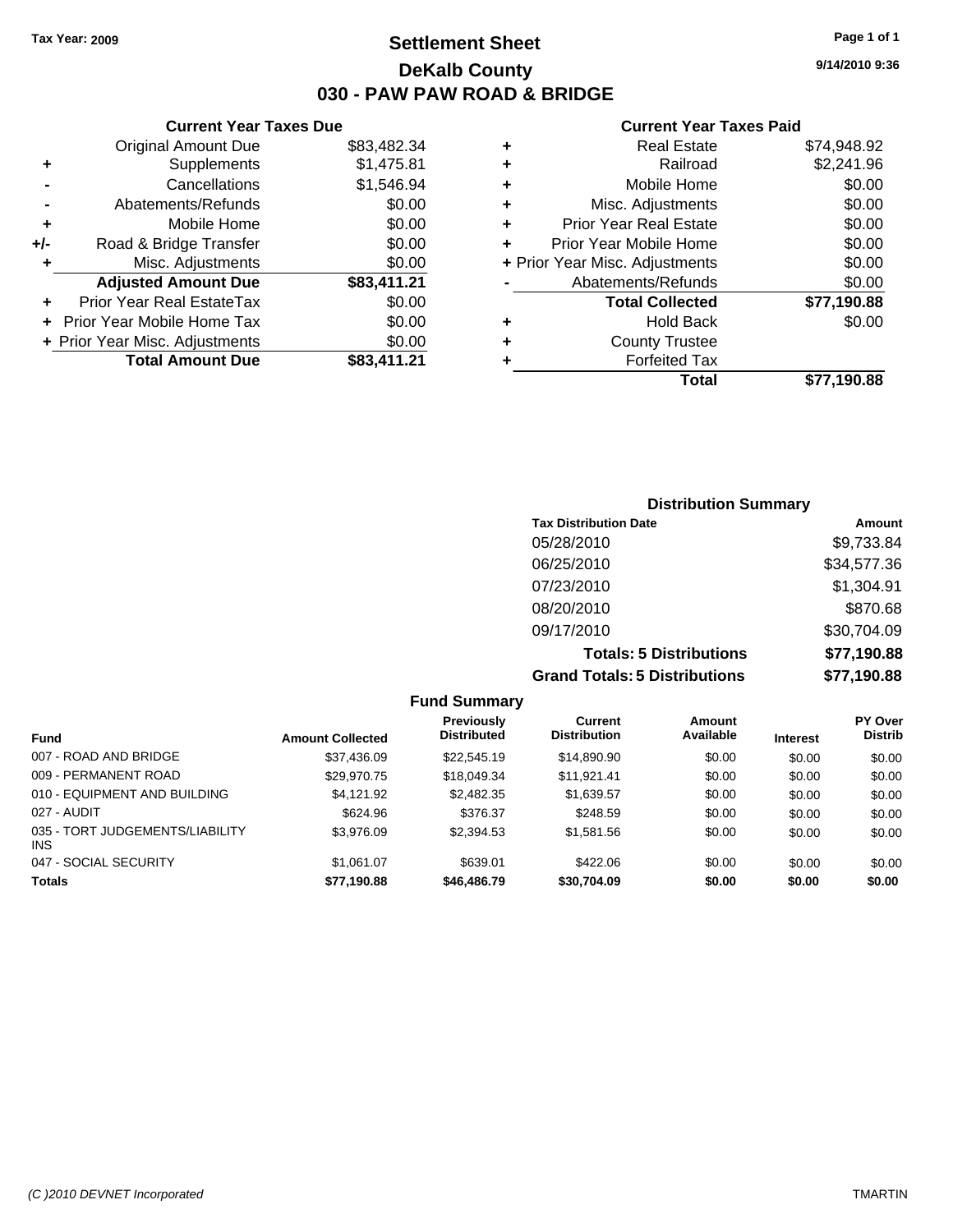### **Settlement Sheet Tax Year: 2009 Page 1 of 1 DeKalb County 031 - PIERCE TOWNSHIP**

**9/14/2010 9:36**

### **Current Year Taxes Paid**

|   | Total                          | \$49.470.38 |
|---|--------------------------------|-------------|
|   | <b>Forfeited Tax</b>           |             |
| ٠ | <b>County Trustee</b>          |             |
| ٠ | <b>Hold Back</b>               | \$0.00      |
|   | <b>Total Collected</b>         | \$49,470.38 |
|   | Abatements/Refunds             | \$0.00      |
|   | + Prior Year Misc. Adjustments | \$0.00      |
| ٠ | Prior Year Mobile Home         | \$0.00      |
| ٠ | <b>Prior Year Real Estate</b>  | \$0.00      |
| ٠ | Misc. Adjustments              | \$0.00      |
| ٠ | Mobile Home                    | \$0.00      |
| ٠ | Railroad                       | \$0.00      |
|   | <b>Real Estate</b>             | \$49,470.38 |

|     | <b>Current Year Taxes Due</b>    |             |
|-----|----------------------------------|-------------|
|     | <b>Original Amount Due</b>       | \$51,316.00 |
| ٠   | Supplements                      | \$339.92    |
|     | Cancellations                    | \$439.06    |
|     | Abatements/Refunds               | \$0.00      |
| ÷   | Mobile Home                      | \$0.00      |
| +/- | Road & Bridge Transfer           | \$0.00      |
| ٠   | Misc. Adjustments                | \$0.00      |
|     | <b>Adjusted Amount Due</b>       | \$51,216.86 |
|     | <b>Prior Year Real EstateTax</b> | \$0.00      |
|     | Prior Year Mobile Home Tax       | \$0.00      |
|     | + Prior Year Misc. Adjustments   | \$0.00      |
|     | <b>Total Amount Due</b>          | \$51,216.86 |

## **Distribution Summary**

| <b>Tax Distribution Date</b>         | Amount      |
|--------------------------------------|-------------|
| 05/28/2010                           | \$4,999.95  |
| 06/25/2010                           | \$21,809.41 |
| 07/23/2010                           | \$375.33    |
| 08/20/2010                           | \$2,195.02  |
| 09/17/2010                           | \$20,090.67 |
| <b>Totals: 5 Distributions</b>       | \$49,470.38 |
| <b>Grand Totals: 5 Distributions</b> | \$49,470.38 |

|                                         |                         | <b>Fund Summary</b>                     |                                       |                     |                 |                                  |
|-----------------------------------------|-------------------------|-----------------------------------------|---------------------------------------|---------------------|-----------------|----------------------------------|
| <b>Fund</b>                             | <b>Amount Collected</b> | <b>Previously</b><br><b>Distributed</b> | <b>Current</b><br><b>Distribution</b> | Amount<br>Available | <b>Interest</b> | <b>PY Over</b><br><b>Distrib</b> |
| 001 - CORPORATE                         | \$37,390.28             | \$22,205.53                             | \$15.184.75                           | \$0.00              | \$0.00          | \$0.00                           |
| $005 - I. M. R. F.$                     | \$2,241.81              | \$1,331.38                              | \$910.43                              | \$0.00              | \$0.00          | \$0.00                           |
| 027 - AUDIT                             | \$483.47                | \$287.12                                | \$196.35                              | \$0.00              | \$0.00          | \$0.00                           |
| 035 - TORT JUDGEMENTS/LIABILITY<br>INS. | \$3,953.09              | \$2,347.68                              | \$1,605.41                            | \$0.00              | \$0.00          | \$0.00                           |
| 047 - SOCIAL SECURITY                   | \$2,508.00              | \$1,489.46                              | \$1,018.54                            | \$0.00              | \$0.00          | \$0.00                           |
| 054 - GENERAL ASSISTANCE                | \$2,893.73              | \$1.718.54                              | \$1.175.19                            | \$0.00              | \$0.00          | \$0.00                           |
| <b>Totals</b>                           | \$49,470.38             | \$29,379.71                             | \$20,090.67                           | \$0.00              | \$0.00          | \$0.00                           |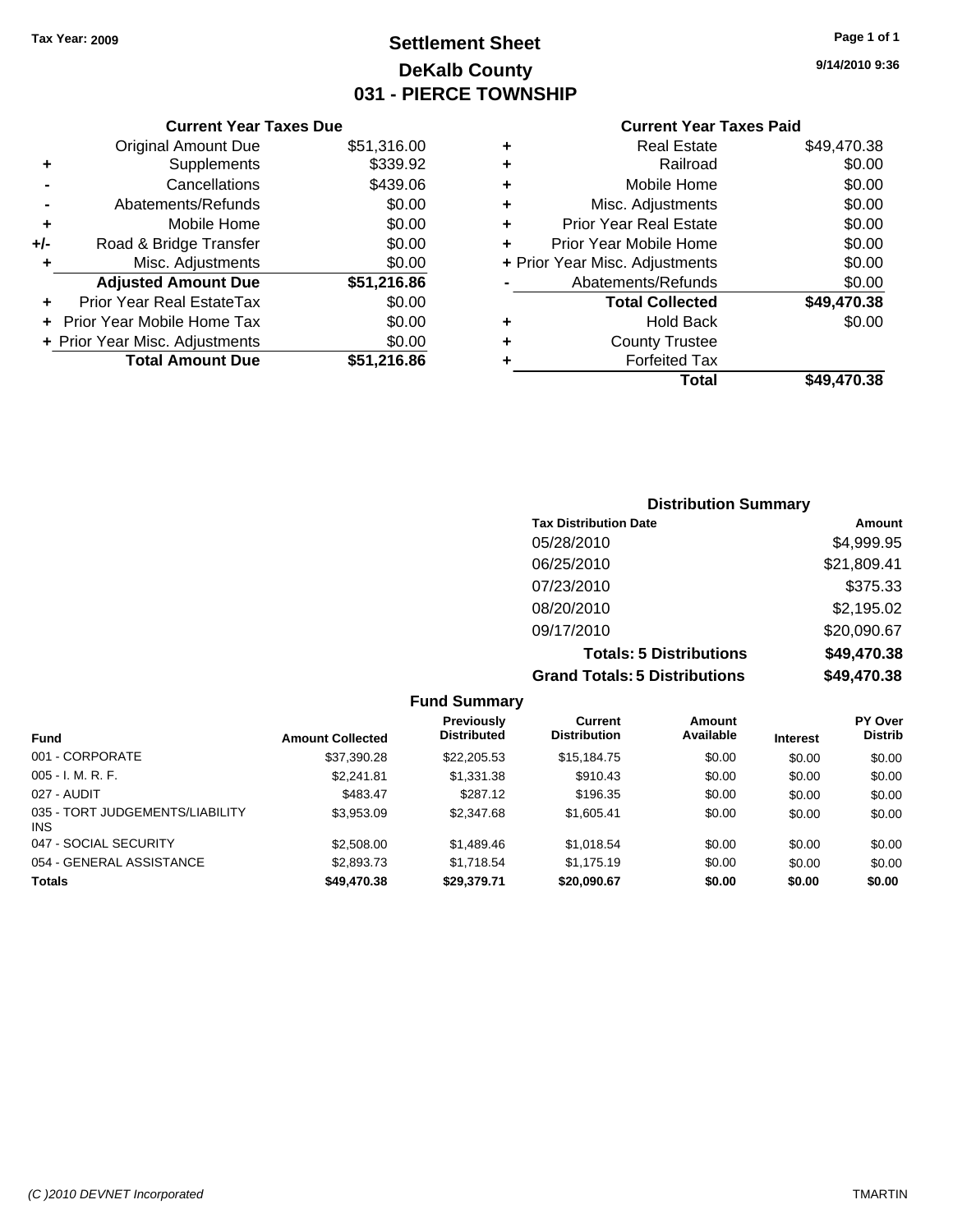### **Settlement Sheet Tax Year: 2009 Page 1 of 1 DeKalb County 032 - PIERCE ROAD & BRIDGE**

#### **Current Year Taxes Due**

|     | <b>Original Amount Due</b>       | \$154,325.48 |
|-----|----------------------------------|--------------|
| ٠   | Supplements                      | \$1,022.32   |
|     | Cancellations                    | \$1,320.44   |
|     | Abatements/Refunds               | \$0.00       |
| ٠   | Mobile Home                      | \$0.00       |
| +/- | Road & Bridge Transfer           | \$0.00       |
|     | Misc. Adjustments                | \$0.00       |
|     | <b>Adjusted Amount Due</b>       | \$154,027.36 |
|     | <b>Prior Year Real EstateTax</b> | \$0.00       |
|     | Prior Year Mobile Home Tax       | \$0.00       |
|     | + Prior Year Misc. Adjustments   | \$0.00       |
|     | <b>Total Amount Due</b>          | \$154,027.36 |

#### **Current Year Taxes Paid**

|   | <b>Real Estate</b>             | \$148,775.09 |
|---|--------------------------------|--------------|
| ٠ | Railroad                       | \$0.00       |
| ٠ | Mobile Home                    | \$0.00       |
| ٠ | Misc. Adjustments              | \$0.00       |
| ٠ | <b>Prior Year Real Estate</b>  | \$0.00       |
|   | Prior Year Mobile Home         | \$0.00       |
|   | + Prior Year Misc. Adjustments | \$0.00       |
|   | Abatements/Refunds             | \$0.00       |
|   | <b>Total Collected</b>         | \$148,775.09 |
| ٠ | <b>Hold Back</b>               | \$0.00       |
| ٠ | <b>County Trustee</b>          |              |
| ٠ | <b>Forfeited Tax</b>           |              |
|   | Total                          | \$148,775.09 |
|   |                                |              |

### **Distribution Summary Tax Distribution Date Amount** 05/28/2010 \$15,036.84 06/25/2010 \$65,588.30 07/23/2010 \$1,128.75 08/20/2010 \$6,601.24 09/17/2010 \$60,419.96 **Totals: 5 Distributions \$148,775.09 Grand Totals: 5 Distributions \$148,775.09**

**Fund Summary Fund Interest Amount Collected Distributed PY Over Distrib Amount Available Current Distribution Previously** 005 - I. M. R. F. \$97.93 \$58.17 \$39.76 \$0.00 \$0.00 \$0.00 007 - ROAD AND BRIDGE \$103,491.37 \$61,461.85 \$42,029.52 \$0.00 \$0.00 \$0.00 008 - BRIDGE CONST W/COUNTY  $$8,215.80$   $$4,879.23$   $$3,336.57$   $$0.00$   $$0.00$   $$0.00$ 009 - PERMANENT ROAD \$30,170.39 \$17,917.71 \$12,252.68 \$0.00 \$0.00 \$0.00 \$0.00 010 - EQUIPMENT AND BUILDING \$5,751.19 \$3,415.54 \$2,335.65 \$0.00 \$0.00 \$0.00 047 - SOCIAL SECURITY \$1,048.41 \$622.63 \$425.78 \$0.00 \$0.00 \$0.00 **Totals \$148,775.09 \$88,355.13 \$60,419.96 \$0.00 \$0.00 \$0.00**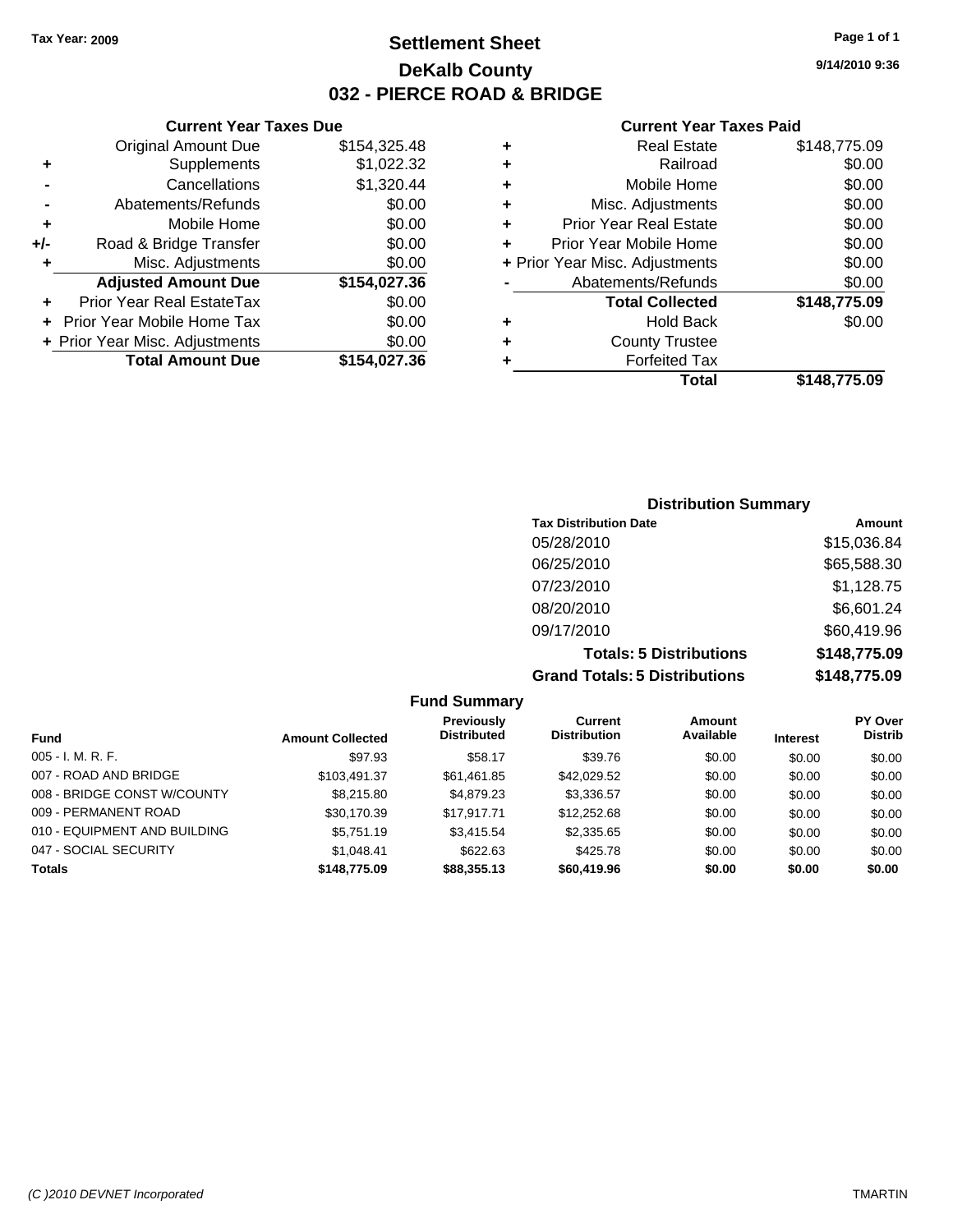### **Settlement Sheet Tax Year: 2009 Page 1 of 1 DeKalb County 033 - SANDWICH TOWNSHIP**

#### **Current Year Taxes Due**

|     | <b>Original Amount Due</b>     | \$217,279.18 |
|-----|--------------------------------|--------------|
|     | Supplements                    | \$1,495.54   |
|     | Cancellations                  | \$1,662.88   |
|     | Abatements/Refunds             | \$3.08       |
| ٠   | Mobile Home                    | \$0.00       |
| +/- | Road & Bridge Transfer         | \$0.00       |
|     | Misc. Adjustments              | \$3.62       |
|     | <b>Adjusted Amount Due</b>     | \$217,112.38 |
|     | Prior Year Real EstateTax      | (\$67.15)    |
|     | Prior Year Mobile Home Tax     | \$0.00       |
|     | + Prior Year Misc. Adjustments | \$0.00       |
|     | <b>Total Amount Due</b>        | \$217,045.23 |

#### **Current Year Taxes Paid**

|   | <b>Real Estate</b>             | \$204,140.14 |
|---|--------------------------------|--------------|
| ٠ | Railroad                       | \$401.24     |
| ٠ | Mobile Home                    | \$0.00       |
| ٠ | Misc. Adjustments              | \$3.62       |
| ٠ | <b>Prior Year Real Estate</b>  | (\$67.15)    |
|   | Prior Year Mobile Home         | \$0.00       |
|   | + Prior Year Misc. Adjustments | \$0.00       |
|   | Abatements/Refunds             | \$3.08       |
|   | <b>Total Collected</b>         | \$204,474.77 |
| ٠ | <b>Hold Back</b>               | \$0.00       |
| ٠ | <b>County Trustee</b>          |              |
| ٠ | <b>Forfeited Tax</b>           |              |
|   | Total                          | \$204,474.77 |
|   |                                |              |

### **Distribution Summary Tax Distribution Date Amount** 05/28/2010 \$23,990.48 06/25/2010 \$86,229.97 07/23/2010 \$2,297.40 08/20/2010 \$12,616.02 09/17/2010 \$79,340.90 **Totals: 5 Distributions \$204,474.77 Grand Totals: 5 Distributions \$204,474.77**

#### **Fund Summary Fund Interest Amount Collected Distributed PY Over Distrib Amount Available Current Distribution Previously** 001 - CORPORATE \$110,751.92 \$67,777.64 \$42,974.28 \$0.00 \$0.00 \$0.00 005 - I. M. R. F. \$10,160.57 \$6,218.04 \$3,942.53 \$0.00 \$0.00 \$0.00 017 - CEMETERY \$60,483.02 \$37,014.22 \$23,468.80 \$0.00 \$0.00 \$0.00 047 - SOCIAL SECURITY \$4,626.44 \$2,831.27 \$1,795.17 \$0.00 \$0.00 \$0.00 054 - GENERAL ASSISTANCE  $$18,452.82$   $$11,292.70$   $$7,160.12$   $$0.00$   $$0.00$   $$0.00$ **Totals \$204,474.77 \$125,133.87 \$79,340.90 \$0.00 \$0.00 \$0.00 Miscellaneous Adjustment Detail**

### **Year Source Account Type Amount Adjustment Description**

2009 RE - Real Estate Back Tax Collected \$3.62 Talan/Fitzpatrick Redemption 19-27-451-010 by TBA

### **Abatement Detail**

2009 RE - Real Estate \$1.65 19-26-433-024 2008 PTAB REFUND by TBA PTAB Decision 2009 RE - Real Estate \$1.43 19-27-427-012 2006 PTAB REFUND by TBA PTAB Decision

Totals 1 entries \$3.62

# **Year Source Account Type Amount Adjustment Description**

**Totals \$3.08 2 entries**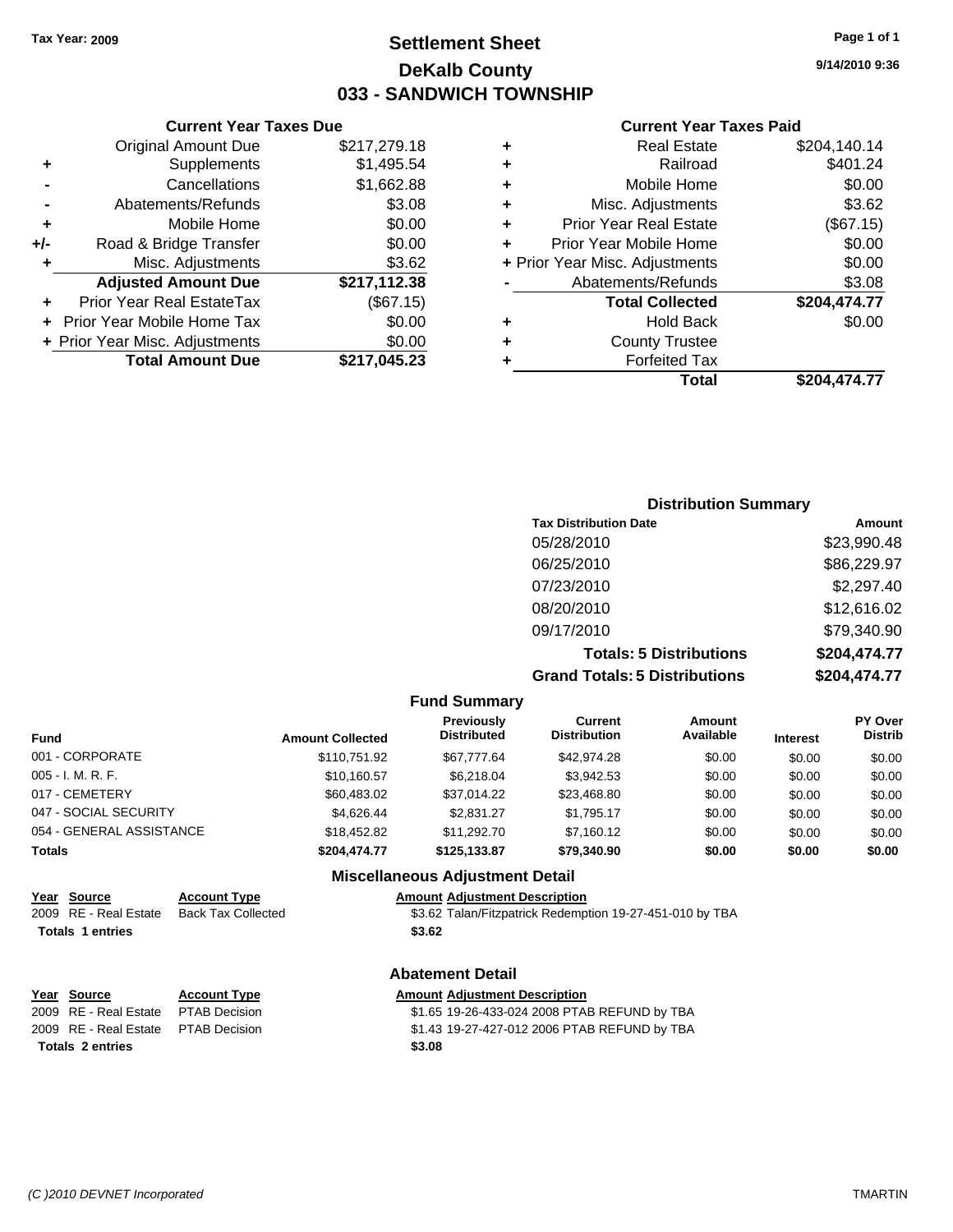### **Settlement Sheet Tax Year: 2009 Page 1 of 1 DeKalb County 034 - SANDWICH LIBRARY DISTRICT**

**9/14/2010 9:36**

#### **Current Year Taxes Paid**

|   | Total                          | \$292.397.35 |
|---|--------------------------------|--------------|
|   | <b>Forfeited Tax</b>           |              |
| ٠ | <b>County Trustee</b>          |              |
| ٠ | <b>Hold Back</b>               | \$0.00       |
|   | <b>Total Collected</b>         | \$292,397.35 |
|   | Abatements/Refunds             | \$4.40       |
|   | + Prior Year Misc. Adjustments | \$0.00       |
| ٠ | Prior Year Mobile Home         | \$0.00       |
| ٠ | Prior Year Real Estate         | (\$95.05)    |
| ٠ | Misc. Adjustments              | \$5.18       |
| ٠ | Mobile Home                    | \$0.00       |
| ٠ | Railroad                       | \$573.78     |
| ٠ | Real Estate                    | \$291,917.84 |

### **-** Cancellations \$2,377.95 **-** Abatements/Refunds **\$4.40 +** Mobile Home \$0.00 **+/-** Road & Bridge Transfer \$0.00 **+** Misc. Adjustments \$5.18 **Adjusted Amount Due \$310,467.83 +** Prior Year Real EstateTax (\$95.05) **+** Prior Year Mobile Home Tax \$0.00 **+ Prior Year Misc. Adjustments**  $$0.00$ **Total Amount Due \$310,372.78**

**Current Year Taxes Due** Original Amount Due \$310,706.45

**+** Supplements \$2,138.55

|     | <b>Distribution Summary</b>          |              |
|-----|--------------------------------------|--------------|
|     | <b>Tax Distribution Date</b>         | Amount       |
|     | 05/28/2010                           | \$34,307.00  |
|     | 06/25/2010                           | \$123,307.72 |
|     | 07/23/2010                           | \$3,285.25   |
|     | 08/20/2010                           | \$18,040.64  |
|     | 09/17/2010                           | \$113,456.74 |
|     | <b>Totals: 5 Distributions</b>       | \$292,397.35 |
|     | <b>Grand Totals: 5 Distributions</b> | \$292,397.35 |
| $E$ |                                      |              |

|                                               |                         | <b>Fund Summary</b>                     |                                       |                     |                 |                           |
|-----------------------------------------------|-------------------------|-----------------------------------------|---------------------------------------|---------------------|-----------------|---------------------------|
| <b>Fund</b>                                   | <b>Amount Collected</b> | <b>Previously</b><br><b>Distributed</b> | <b>Current</b><br><b>Distribution</b> | Amount<br>Available | <b>Interest</b> | PY Over<br><b>Distrib</b> |
| 001 - CORPORATE                               | \$233.657.95            | \$142,993.43                            | \$90,664.52                           | \$0.00              | \$0.00          | \$0.00                    |
| 004 - OPERATIONS & MAINTENANCE                | \$25.694.99             | \$15,724.75                             | \$9.970.24                            | \$0.00              | \$0.00          | \$0.00                    |
| $005 - I. M. R. F.$                           | \$15,534.49             | \$9,506.76                              | \$6,027.73                            | \$0.00              | \$0.00          | \$0.00                    |
| 027 - AUDIT                                   | \$925.45                | \$566.35                                | \$359.10                              | \$0.00              | \$0.00          | \$0.00                    |
| 035 - TORT JUDGEMENTS/LIABILITY<br><b>INS</b> | \$10,356.39             | \$6,337.87                              | \$4.018.52                            | \$0.00              | \$0.00          | \$0.00                    |
| 047 - SOCIAL SECURITY                         | \$6,228,08              | \$3.811.45                              | \$2,416.63                            | \$0.00              | \$0.00          | \$0.00                    |
| <b>Totals</b>                                 | \$292.397.35            | \$178,940.61                            | \$113,456.74                          | \$0.00              | \$0.00          | \$0.00                    |
|                                               |                         | Micrallangous Adiustmant Datail         |                                       |                     |                 |                           |

|  |                         |                           | <b>INISCUTE LEVES AUTOSITIEIII DELAII</b>                |
|--|-------------------------|---------------------------|----------------------------------------------------------|
|  | Year Source             | <b>Account Type</b>       | <b>Amount Adjustment Description</b>                     |
|  | 2009 RE - Real Estate   | <b>Back Tax Collected</b> | \$5.18 Talan/Fitzpatrick Redemption 19-27-451-010 by TBA |
|  | <b>Totals 1 entries</b> |                           | \$5.18                                                   |
|  |                         |                           |                                                          |

| Year Source                         | <b>Account Type</b> |        | <b>Amount Adjustment Description</b> |
|-------------------------------------|---------------------|--------|--------------------------------------|
| 2009 RE - Real Estate PTAB Decision |                     |        | \$2.36 19-26-433-024 2008 PTA        |
| 2009 RE - Real Estate PTAB Decision |                     |        | \$2.04 19-27-427-012 2006 PTA        |
| <b>Totals 2 entries</b>             |                     | \$4.40 |                                      |

| nt Type         |  |
|-----------------|--|
| <b>Decision</b> |  |

## **Abatement Detail**

\$2.36 19-26-433-024 2008 PTAB REFUND by TBA 2009 RE - Real Estate \$2.04 19-27-427-012 2006 PTAB REFUND by TBA PTAB Decision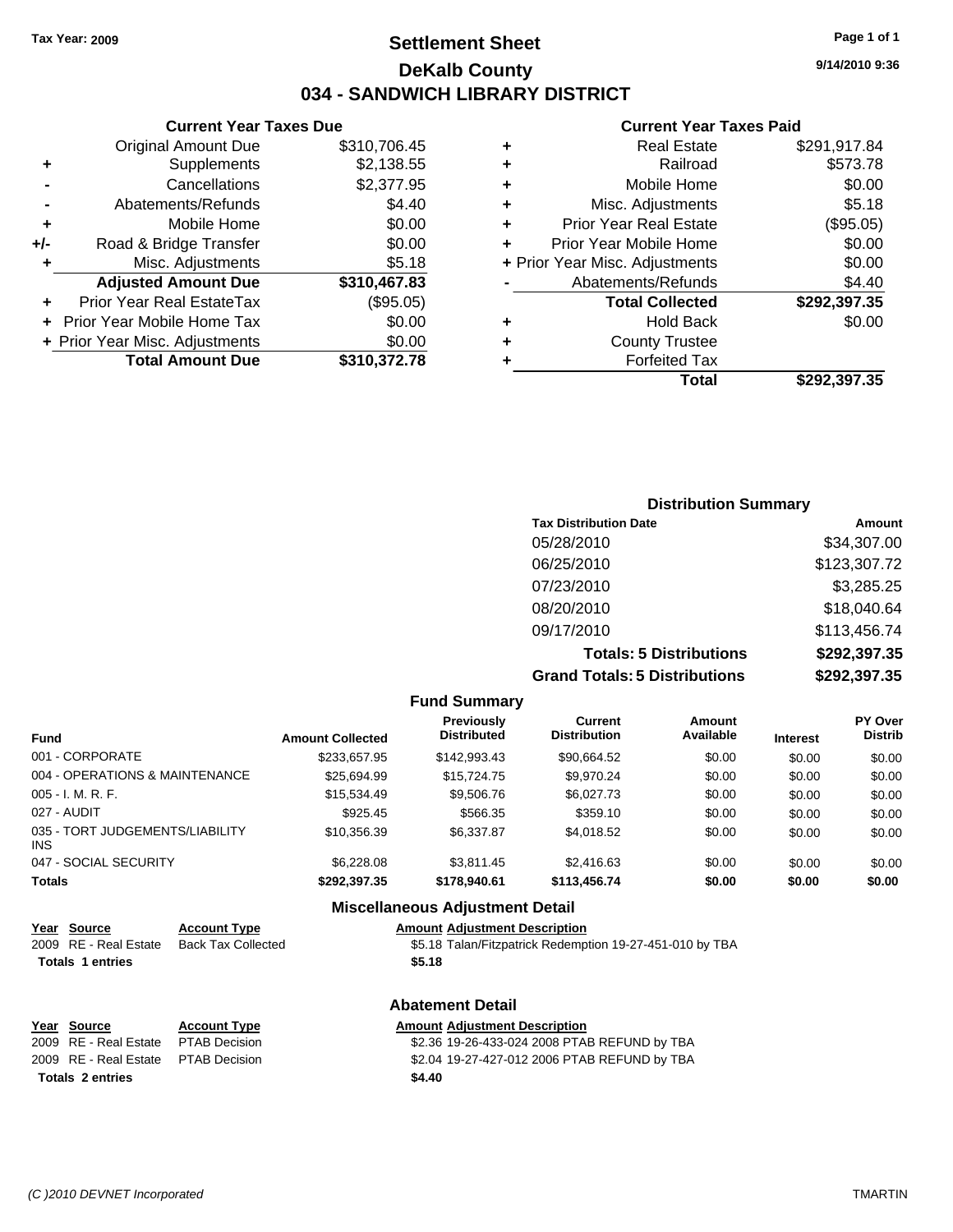**Totals 1 entries** 

### **Settlement Sheet Tax Year: 2009 Page 1 of 1 DeKalb County 035 - SANDWICH ROAD & BRIDGE**

**9/14/2010 9:36**

#### **Current Year Taxes Paid**

|   | Total                          | \$156,237.13 |
|---|--------------------------------|--------------|
| ٠ | <b>Forfeited Tax</b>           |              |
| ٠ | <b>County Trustee</b>          |              |
| ٠ | <b>Hold Back</b>               | \$0.00       |
|   | <b>Total Collected</b>         | \$156,237.13 |
|   | Abatements/Refunds             | \$2.34       |
|   | + Prior Year Misc. Adjustments | \$0.00       |
| ÷ | Prior Year Mobile Home         | \$0.00       |
| ٠ | <b>Prior Year Real Estate</b>  | (\$50.93)    |
| ٠ | Misc. Adjustments              | \$3.49       |
| ٠ | Mobile Home                    | \$0.00       |
| ٠ | Railroad                       | \$337.94     |
| ٠ | <b>Real Estate</b>             | \$155,948.97 |
|   |                                |              |

|     | <b>Current Year Taxes Due</b>     |               |
|-----|-----------------------------------|---------------|
|     | Original Amount Due               | \$209,337.54  |
| ٠   | Supplements                       | \$1,141.78    |
|     | Cancellations                     | \$1,270.32    |
|     | Abatements/Refunds                | \$2.34        |
| ٠   | Mobile Home                       | \$0.00        |
| +/- | Road & Bridge Transfer            | (\$40,764.49) |
| ٠   | Misc. Adjustments                 | \$3.49        |
|     | <b>Adjusted Amount Due</b>        | \$168,445.66  |
|     | Prior Year Real EstateTax         | (\$50.93)     |
|     | <b>Prior Year Mobile Home Tax</b> | \$0.00        |
|     | + Prior Year Misc. Adjustments    | \$0.00        |
|     | <b>Total Amount Due</b>           | \$168,394.73  |
|     |                                   |               |

| <b>Road and Bridge Summary</b> |             |               | <b>Distribution Summary</b>          |              |  |
|--------------------------------|-------------|---------------|--------------------------------------|--------------|--|
| <b>Municipality</b>            | Amt. Due    | Amt. Distrib. | <b>Tax Distribution Date</b>         | Amount       |  |
| <b>CITY OF SANDWICH</b>        | \$43,272.51 | \$40,764.49   | 05/28/2010                           | \$18,327.45  |  |
| <b>Totals</b>                  | \$43,272.51 | \$40,764.49   | 06/25/2010                           | \$65,889.51  |  |
|                                |             |               | 07/23/2010                           | \$1,755.08   |  |
|                                |             |               | 08/20/2010                           | \$9,637.80   |  |
|                                |             |               | 09/17/2010                           | \$60,627.29  |  |
|                                |             |               | <b>Totals: 5 Distributions</b>       | \$156,237.13 |  |
|                                |             |               | <b>Grand Totals: 5 Distributions</b> | \$156,237.13 |  |

|  | <b>Fund Summary</b> |
|--|---------------------|
|--|---------------------|

| <b>Fund</b>                  | <b>Amount Collected</b> | <b>Previously</b><br><b>Distributed</b> | Current<br><b>Distribution</b> | Amount<br>Available | <b>Interest</b> | PY Over<br><b>Distrib</b> |
|------------------------------|-------------------------|-----------------------------------------|--------------------------------|---------------------|-----------------|---------------------------|
| 007 - ROAD AND BRIDGE        | \$50.965.54             | \$31.186.17                             | \$19,779.37                    | \$0.00              | \$0.00          | \$0.00                    |
| 009 - PERMANENT ROAD         | \$70,839.42             | \$43.352.02                             | \$27,487.40                    | \$0.00              | \$0.00          | \$0.00                    |
| 010 - EQUIPMENT AND BUILDING | \$33.506.83             | \$20,505.37                             | \$13,001.46                    | \$0.00              | \$0.00          | \$0.00                    |
| 047 - SOCIAL SECURITY        | \$925.34                | \$566.28                                | \$359.06                       | \$0.00              | \$0.00          | \$0.00                    |
| Totals                       | \$156,237.13            | \$95,609.84                             | \$60,627.29                    | \$0.00              | \$0.00          | \$0.00                    |
|                              |                         |                                         |                                |                     |                 |                           |

| <b>Miscellaneous Adjustment Detail</b> |                       |                           |                                                          |
|----------------------------------------|-----------------------|---------------------------|----------------------------------------------------------|
|                                        | Year Source           | <b>Account Type</b>       | <b>Amount Adjustment Description</b>                     |
|                                        | 2009 RE - Real Estate | <b>Back Tax Collected</b> | \$3.49 Talan/Fitzpatrick Redemption 19-27-451-010 by TBA |

| Back Tax Collected | \$3.49 Talan/Fitzpatrick Redemption 19-27-451-010 by |
|--------------------|------------------------------------------------------|
|                    | \$3.49                                               |
|                    |                                                      |

**Abatement Detail**

| Year Source                         | <b>Account Type</b> | <b>Amount Adjustment Description</b>         |
|-------------------------------------|---------------------|----------------------------------------------|
| 2009 RE - Real Estate               | PTAB Decision       | \$1.59 19-26-433-024 2008 PTAB REFUND by TBA |
| 2009 RE - Real Estate PTAB Decision |                     | \$1.38 19-27-427-012 2006 PTAB REFUND by TBA |
| Totals 2 entries                    |                     | \$2.97                                       |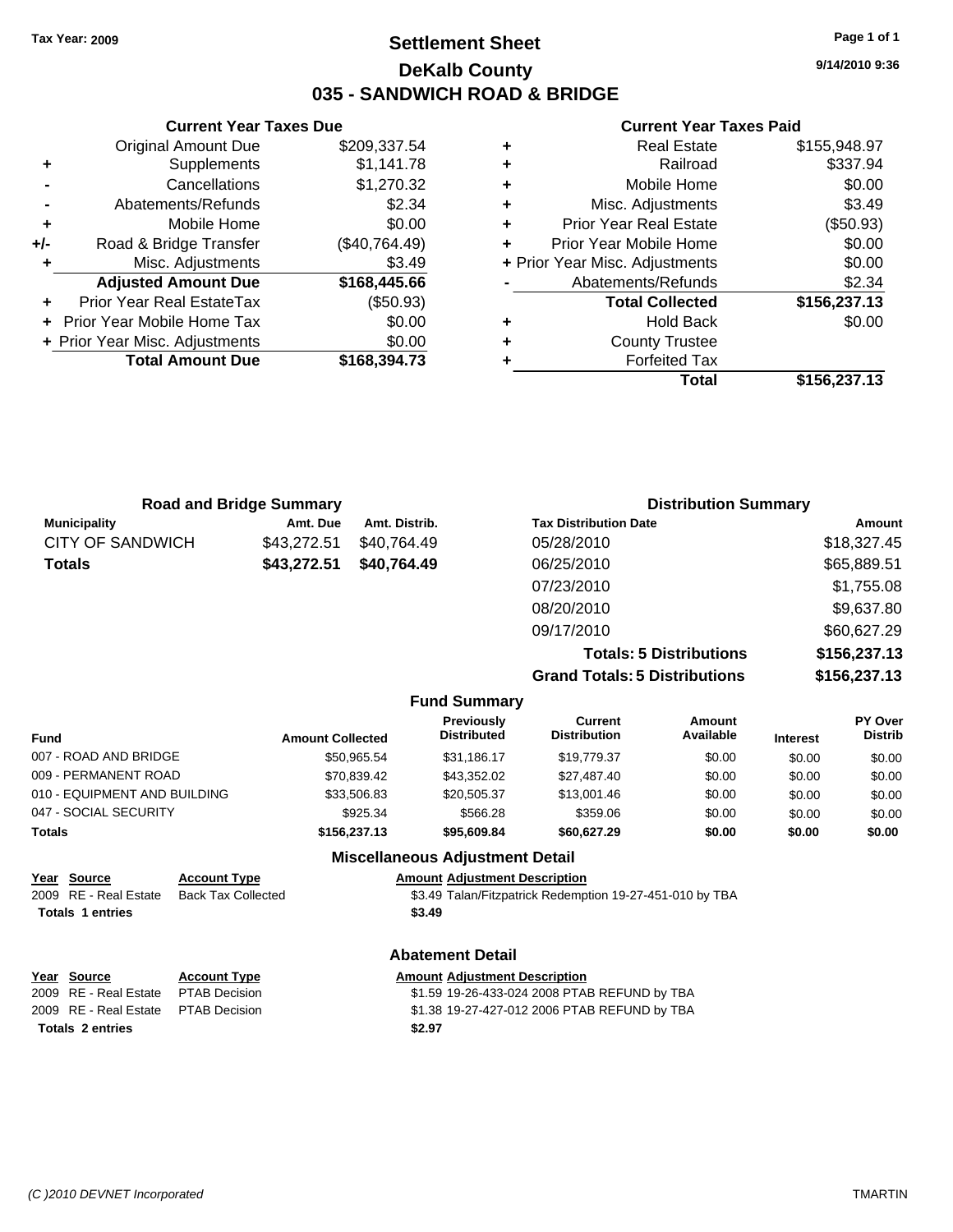### **Settlement Sheet Tax Year: 2009 Page 1 of 1 DeKalb County 036 - SHABBONA TOWNSHIP**

**Current Year Taxes Due**

|       | <b>Original Amount Due</b>     | \$84,220.31 |
|-------|--------------------------------|-------------|
| ٠     | Supplements                    | \$416.63    |
|       | Cancellations                  | \$568.09    |
|       | Abatements/Refunds             | \$0.00      |
| ٠     | Mobile Home                    | \$0.00      |
| $+/-$ | Road & Bridge Transfer         | \$0.00      |
| ٠     | Misc. Adjustments              | \$28.97     |
|       | <b>Adjusted Amount Due</b>     | \$84,097.82 |
|       | Prior Year Real EstateTax      | \$0.00      |
|       | Prior Year Mobile Home Tax     | \$0.00      |
|       | + Prior Year Misc. Adjustments | \$0.00      |
|       | <b>Total Amount Due</b>        | \$84,097.82 |
|       |                                |             |

#### **Current Year Taxes Paid**

| ٠ | <b>Real Estate</b>             | \$78,046.58 |
|---|--------------------------------|-------------|
| ٠ | Railroad                       | \$1,856.26  |
| ٠ | Mobile Home                    | \$0.00      |
| ٠ | Misc. Adjustments              | \$28.97     |
| ÷ | <b>Prior Year Real Estate</b>  | \$0.00      |
| ÷ | Prior Year Mobile Home         | \$0.00      |
|   | + Prior Year Misc. Adjustments | \$0.00      |
|   | Abatements/Refunds             | \$0.00      |
|   | <b>Total Collected</b>         | \$79,931.81 |
| ٠ | <b>Hold Back</b>               | \$0.00      |
| ٠ | <b>County Trustee</b>          |             |
| ٠ | <b>Forfeited Tax</b>           |             |
|   | <b>Total</b>                   | \$79,931.81 |
|   |                                |             |

### **Distribution Summary Tax Distribution Date Amount** 05/28/2010 \$9,509.84 06/25/2010 \$33,362.17 07/23/2010 \$1,189.49 08/20/2010 \$4,211.68 09/17/2010 \$31,658.63 **Totals: 5 Distributions \$79,931.81 Grand Totals: 5 Distributions \$79,931.81**

| <b>Fund Summary</b>      |                         |                                  |                                |                     |                 |                                  |
|--------------------------|-------------------------|----------------------------------|--------------------------------|---------------------|-----------------|----------------------------------|
| <b>Fund</b>              | <b>Amount Collected</b> | Previously<br><b>Distributed</b> | Current<br><b>Distribution</b> | Amount<br>Available | <b>Interest</b> | <b>PY Over</b><br><b>Distrib</b> |
| 001 - CORPORATE          | \$56.754.93             | \$34,275.97                      | \$22,478.96                    | \$0.00              | \$0.00          | \$0.00                           |
| 017 - CEMETERY           | \$20,640.48             | \$12,465.40                      | \$8,175.08                     | \$0.00              | \$0.00          | \$0.00                           |
| 054 - GENERAL ASSISTANCE | \$2,536.40              | \$1.531.81                       | \$1,004.59                     | \$0.00              | \$0.00          | \$0.00                           |
| <b>Totals</b>            | \$79.931.81             | \$48,273,18                      | \$31.658.63                    | \$0.00              | \$0.00          | \$0.00                           |

#### **Miscellaneous Adjustment Detail**

| Year Source             | <b>Account Type</b>                        | Amount  |
|-------------------------|--------------------------------------------|---------|
|                         | 2009 RE - Real Estate Paymt In Lieu of Tax | \$28.97 |
| <b>Totals 1 entries</b> |                                            | \$28.97 |

**Year Source Account Type Amount Adjustment Description** Paymt In Lieu of Tax **528.97 Sequoya Apartments by TBA**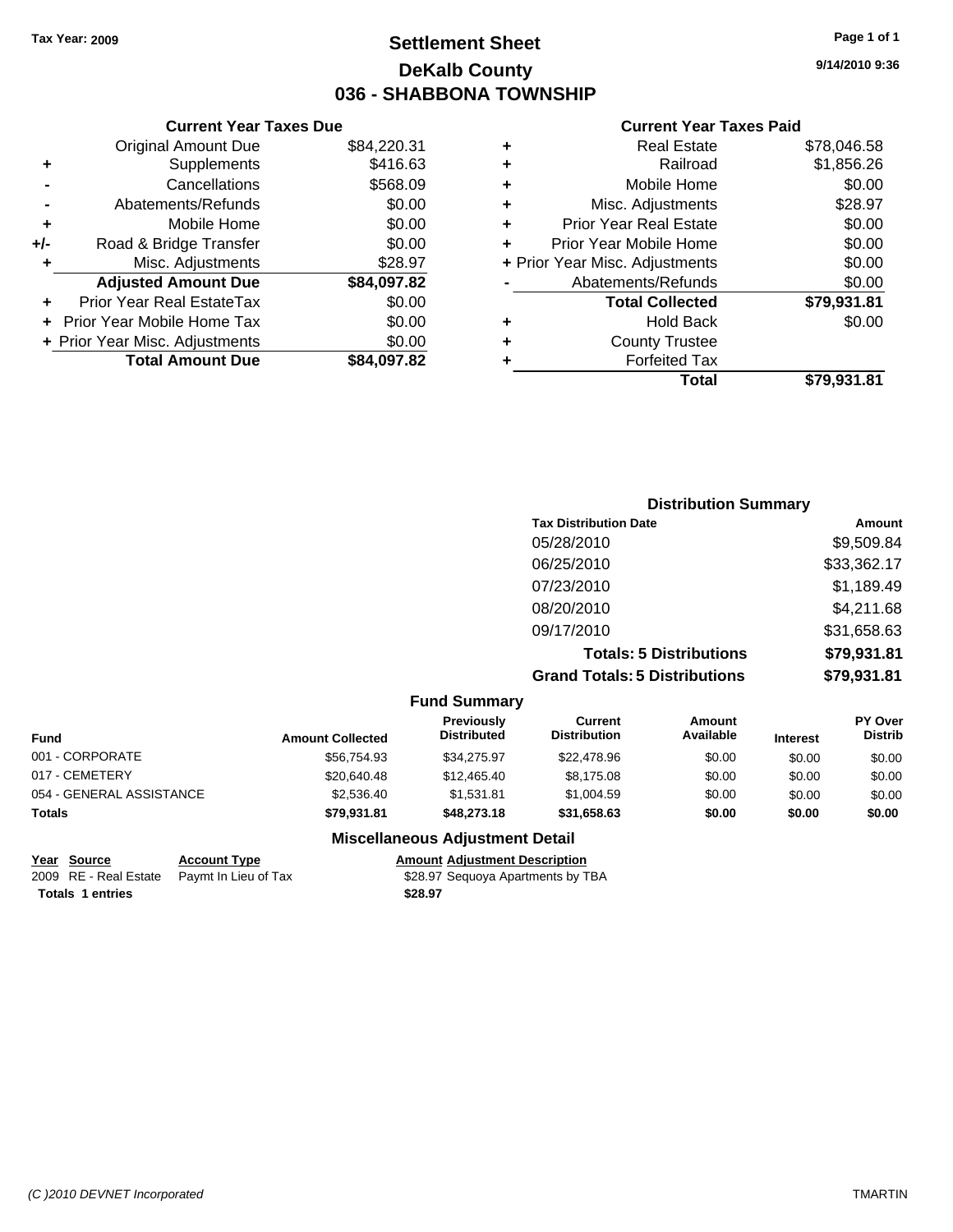### **Settlement Sheet Tax Year: 2009 Page 1 of 1 DeKalb County 037 - SHABBONA ROAD & BRIDGE**

**9/14/2010 9:36**

#### **Current Year Taxes Paid**

|     | <b>Current Year Taxes Due</b>  |               |     |
|-----|--------------------------------|---------------|-----|
|     | <b>Original Amount Due</b>     | \$128,672.89  | ٠   |
|     | Supplements                    | \$553.47      | ٠   |
|     | Cancellations                  | \$762.02      | ٠   |
|     | Abatements/Refunds             | \$0.00        | ٠   |
|     | Mobile Home                    | \$0.00        |     |
| +/- | Road & Bridge Transfer         | (\$14,717.03) |     |
|     | Misc. Adjustments              | \$44.26       | + F |
|     | <b>Adjusted Amount Due</b>     | \$113,791.57  |     |
|     | Prior Year Real EstateTax      | \$0.00        |     |
|     | Prior Year Mobile Home Tax     | \$0.00        |     |
|     | + Prior Year Misc. Adjustments | \$0.00        |     |
|     | <b>Total Amount Due</b>        | \$113,791.57  |     |
|     |                                |               |     |

| ٠ | <b>Real Estate</b>             | \$104,684.39 |
|---|--------------------------------|--------------|
| ٠ | Railroad                       | \$2,675.20   |
| ٠ | Mobile Home                    | \$0.00       |
| ٠ | Misc. Adjustments              | \$44.26      |
| ٠ | <b>Prior Year Real Estate</b>  | \$0.00       |
| ÷ | Prior Year Mobile Home         | \$0.00       |
|   | + Prior Year Misc. Adjustments | \$0.00       |
|   | Abatements/Refunds             | \$0.00       |
|   | <b>Total Collected</b>         | \$107,403.85 |
| ٠ | <b>Hold Back</b>               | \$0.00       |
| ٠ | <b>County Trustee</b>          |              |
|   | <b>Forfeited Tax</b>           |              |
|   | Total                          | \$107,403.85 |
|   |                                |              |

| <b>Road and Bridge Summary</b> |             |               | <b>Distribution Summary</b>  |             |  |
|--------------------------------|-------------|---------------|------------------------------|-------------|--|
| <b>Municipality</b>            | Amt. Due    | Amt. Distrib. | <b>Tax Distribution Date</b> | Amount      |  |
| <b>VILLAGE OF LEE</b>          | \$1.989.88  | \$1.890.56    | 05/28/2010                   | \$12,756.20 |  |
| <b>VILLAGE OF SHABBONA</b>     | \$13,503.92 | \$12,826.47   | 06/25/2010                   | \$44,843.90 |  |
| <b>Totals</b>                  | \$15,493.80 | \$14,717.03   | 07/23/2010                   | \$1,595.59  |  |
|                                |             |               | 08/20/2010                   | \$5,649.52  |  |
|                                |             |               | 09/17/2010                   | \$42,558.64 |  |

**Totals: 5 Distributions \$107,403.85 Grand Totals: 5 Distributions \$107,403.85**

|                                        |                         | <b>Fund Summary</b>                     |                                |                     |                 |                           |  |
|----------------------------------------|-------------------------|-----------------------------------------|--------------------------------|---------------------|-----------------|---------------------------|--|
| <b>Fund</b>                            | <b>Amount Collected</b> | <b>Previously</b><br><b>Distributed</b> | Current<br><b>Distribution</b> | Amount<br>Available | <b>Interest</b> | PY Over<br><b>Distrib</b> |  |
| 007 - ROAD AND BRIDGE                  | \$36,904.10             | \$22,268,26                             | \$14,635.84                    | \$0.00              | \$0.00          | \$0.00                    |  |
| 008 - BRIDGE CONST W/COUNTY            | \$97.33                 | \$58.78                                 | \$38.55                        | \$0.00              | \$0.00          | \$0.00                    |  |
| 009 - PERMANENT ROAD                   | \$56,319.09             | \$34.012.82                             | \$22,306.27                    | \$0.00              | \$0.00          | \$0.00                    |  |
| 010 - EQUIPMENT AND BUILDING           | \$14.083.33             | \$8,505,35                              | \$5.577.98                     | \$0.00              | \$0.00          | \$0.00                    |  |
| <b>Totals</b>                          | \$107,403.85            | \$64,845,21                             | \$42,558,64                    | \$0.00              | \$0.00          | \$0.00                    |  |
| <b>Miscellaneous Adjustment Detail</b> |                         |                                         |                                |                     |                 |                           |  |

| Year Source             | <b>Account Type</b>                        | <b>Amount Adiustment Description</b> |
|-------------------------|--------------------------------------------|--------------------------------------|
|                         | 2009 RE - Real Estate Paymt In Lieu of Tax | \$44.26 Sequoya Apartments by TBA    |
| <b>Totals 1 entries</b> |                                            | \$44.26                              |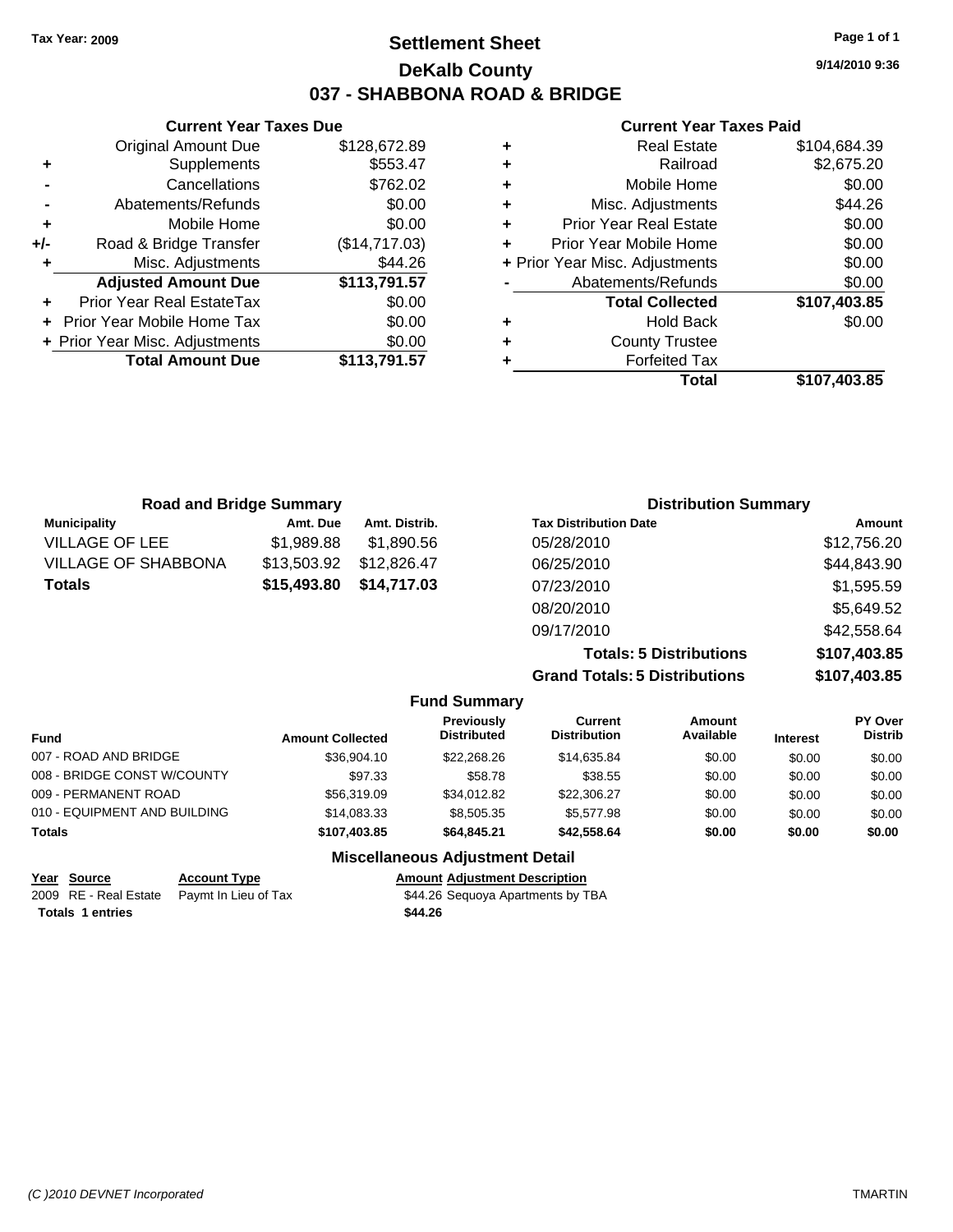### **Settlement Sheet Tax Year: 2009 Page 1 of 1 DeKalb County 038 - SOMONAUK TOWNSHIP**

**9/14/2010 9:36**

#### **Current Year Taxes Paid**

|     | <b>Current Year Taxes Due</b>  |             |
|-----|--------------------------------|-------------|
|     | <b>Original Amount Due</b>     | \$72,041.17 |
| ٠   | Supplements                    | \$172.41    |
|     | Cancellations                  | \$217.14    |
|     | Abatements/Refunds             | \$0.40      |
| ٠   | Mobile Home                    | \$0.00      |
| +/- | Road & Bridge Transfer         | \$0.00      |
| ٠   | Misc. Adjustments              | \$0.40      |
|     | <b>Adjusted Amount Due</b>     | \$71,996.44 |
|     | Prior Year Real EstateTax      | (\$45.45)   |
|     | Prior Year Mobile Home Tax     | \$0.00      |
|     | + Prior Year Misc. Adjustments | \$0.00      |
|     | <b>Total Amount Due</b>        | \$71,950.99 |
|     |                                |             |

| ٠ | <b>Real Estate</b>             | \$67,509.80 |
|---|--------------------------------|-------------|
| ٠ | Railroad                       | \$655.40    |
| ٠ | Mobile Home                    | \$0.00      |
| ٠ | Misc. Adjustments              | \$0.40      |
| ÷ | <b>Prior Year Real Estate</b>  | (\$45.45)   |
| ٠ | Prior Year Mobile Home         | \$0.00      |
|   | + Prior Year Misc. Adjustments | \$0.00      |
|   | Abatements/Refunds             | \$0.40      |
|   | <b>Total Collected</b>         | \$68,119.75 |
| ٠ | Hold Back                      | \$0.00      |
| ٠ | <b>County Trustee</b>          |             |
| ٠ | <b>Forfeited Tax</b>           |             |
|   | Total                          | \$68,119.75 |
|   |                                |             |

|                          |                           |                                         |                                                | <b>Distribution Summary</b>    |                 |                           |
|--------------------------|---------------------------|-----------------------------------------|------------------------------------------------|--------------------------------|-----------------|---------------------------|
|                          |                           |                                         | <b>Tax Distribution Date</b>                   |                                |                 | Amount                    |
|                          |                           |                                         | 05/28/2010                                     |                                |                 | \$8,295.96                |
|                          |                           |                                         | 06/25/2010                                     |                                |                 | \$29,347.72               |
|                          |                           |                                         | 07/23/2010                                     |                                |                 | \$899.10                  |
|                          |                           |                                         | 08/20/2010                                     |                                |                 | \$3,515.71                |
|                          |                           |                                         | 09/17/2010                                     |                                |                 | \$26,061.26               |
|                          |                           |                                         |                                                | <b>Totals: 5 Distributions</b> |                 | \$68,119.75               |
|                          |                           |                                         | <b>Grand Totals: 5 Distributions</b>           |                                |                 | \$68,119.75               |
|                          |                           | <b>Fund Summary</b>                     |                                                |                                |                 |                           |
| Fund                     | <b>Amount Collected</b>   | <b>Previously</b><br><b>Distributed</b> | <b>Current</b><br><b>Distribution</b>          | <b>Amount</b><br>Available     | <b>Interest</b> | PY Over<br><b>Distrib</b> |
| 001 - CORPORATE          | \$67,906.27               | \$41,926.68                             | \$25,979.59                                    | \$0.00                         | \$0.00          | \$0.00                    |
| 054 - GENERAL ASSISTANCE | \$213.48                  | \$131.81                                | \$81.67                                        | \$0.00                         | \$0.00          | \$0.00                    |
| Totals                   | \$68,119.75               | \$42,058.49                             | \$26,061.26                                    | \$0.00                         | \$0.00          | \$0.00                    |
|                          |                           | <b>Miscellaneous Adjustment Detail</b>  |                                                |                                |                 |                           |
| Year Source              | <b>Account Type</b>       | <b>Amount Adjustment Description</b>    |                                                |                                |                 |                           |
| 2009 RE - Real Estate    | <b>Back Tax Collected</b> |                                         | \$0.40 Johnson Redemption 18-32-424-017 by TBA |                                |                 |                           |

**Totals 1 entries** \$0.40

## **Abatement Detail**

| Year Source                        | <b>Account Type</b> | <b>Amount Adiustment Description</b>         |
|------------------------------------|---------------------|----------------------------------------------|
| 2009 RE - Real Estate RE Abatement |                     | \$0.40 18-27-303-022 2008 PTAB REFUND by TBA |
| <b>Totals 1 entries</b>            |                     | \$0.40                                       |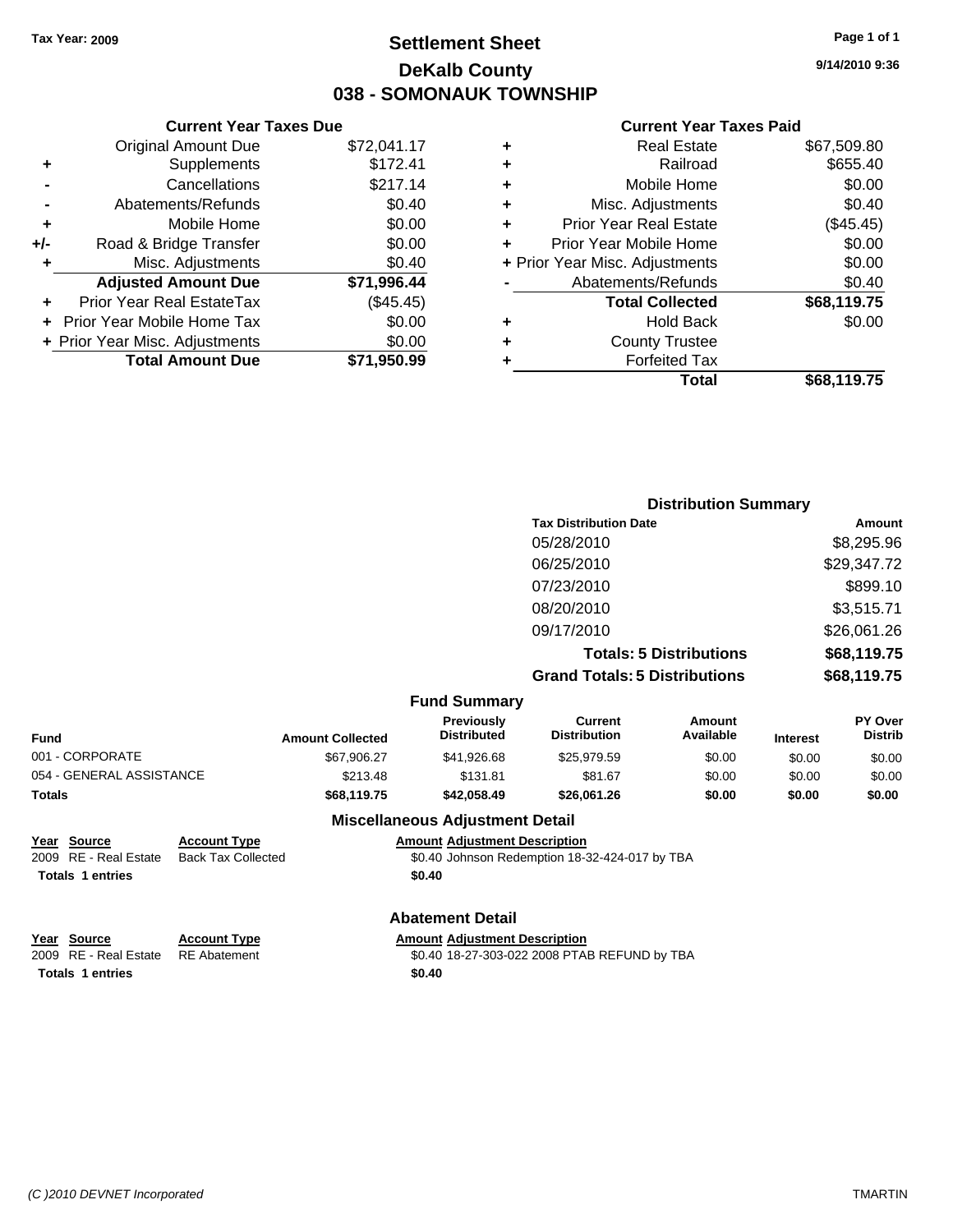### **Settlement Sheet Tax Year: 2009 Page 1 of 1 DeKalb County 039 - SOMONAUK ROAD & BRIDGE**

**9/14/2010 9:36**

#### **Current Year Taxes Paid**

|   | Total                          | \$161.950.85 |
|---|--------------------------------|--------------|
|   | <b>Forfeited Tax</b>           |              |
| ٠ | <b>County Trustee</b>          |              |
| ٠ | <b>Hold Back</b>               | \$0.00       |
|   | <b>Total Collected</b>         | \$161,950.85 |
|   | Abatements/Refunds             | \$0.95       |
|   | + Prior Year Misc. Adjustments | \$0.00       |
| ÷ | Prior Year Mobile Home         | \$0.00       |
| ٠ | <b>Prior Year Real Estate</b>  | (\$107.77)   |
| ٠ | Misc. Adjustments              | \$1.25       |
| ÷ | Mobile Home                    | \$0.00       |
| ٠ | Railroad                       | \$1,810.92   |
| ٠ | <b>Real Estate</b>             | \$160,247.40 |

|     | <b>Current Year Taxes Due</b>     |               |
|-----|-----------------------------------|---------------|
|     | Original Amount Due               | \$223,696.75  |
| ٠   | Supplements                       | \$408.98      |
|     | Cancellations                     | \$515.39      |
|     | Abatements/Refunds                | \$0.95        |
| ٠   | Mobile Home                       | \$0.00        |
| +/- | Road & Bridge Transfer            | (\$49,569.45) |
| ٠   | Misc. Adjustments                 | \$1.25        |
|     | <b>Adjusted Amount Due</b>        | \$174,021.19  |
|     | Prior Year Real EstateTax         | (\$107.77)    |
|     | <b>Prior Year Mobile Home Tax</b> | \$0.00        |
|     | + Prior Year Misc. Adjustments    | \$0.00        |
|     | <b>Total Amount Due</b>           | \$173,913.42  |
|     |                                   |               |

| <b>Road and Bridge Summary</b> |             |               | <b>Distribution Summary</b>          |               |  |
|--------------------------------|-------------|---------------|--------------------------------------|---------------|--|
| <b>Municipality</b>            | Amt. Due    | Amt. Distrib. | <b>Tax Distribution Date</b>         | <b>Amount</b> |  |
| <b>CITY OF SANDWICH</b>        | \$1,068.60  | \$1,011.16    | 05/28/2010                           | \$19,691.85   |  |
| <b>VILLAGE OF SOMONAUK</b>     | \$51,303.17 | \$48,558.29   | 06/25/2010                           | \$69,790.15   |  |
| <b>Totals</b>                  | \$52,371.77 | \$49,569,45   | 07/23/2010                           | \$2,134.18    |  |
|                                |             |               | 08/20/2010                           | \$8,345.27    |  |
|                                |             |               | 09/17/2010                           | \$61,989.40   |  |
|                                |             |               | <b>Totals: 5 Distributions</b>       | \$161,950.85  |  |
|                                |             |               | <b>Grand Totals: 5 Distributions</b> | \$161,950.85  |  |

|                             |                              |                           |                         | <b>Fund Summary</b>                     |                                                |                     |                 |                           |
|-----------------------------|------------------------------|---------------------------|-------------------------|-----------------------------------------|------------------------------------------------|---------------------|-----------------|---------------------------|
| <b>Fund</b>                 |                              |                           | <b>Amount Collected</b> | <b>Previously</b><br><b>Distributed</b> | <b>Current</b><br><b>Distribution</b>          | Amount<br>Available | <b>Interest</b> | PY Over<br><b>Distrib</b> |
|                             | 007 - ROAD AND BRIDGE        |                           | \$92,987.39             | \$57.382.15                             | \$35,605.24                                    | \$0.00              | \$0.00          | \$0.00                    |
| 008 - BRIDGE CONST W/COUNTY |                              |                           | \$40.63                 | \$25.08                                 | \$15.55                                        | \$0.00              | \$0.00          | \$0.00                    |
| 009 - PERMANENT ROAD        |                              |                           | \$54,326,03             | \$33.541.89                             | \$20.784.14                                    | \$0.00              | \$0.00          | \$0.00                    |
|                             | 010 - EQUIPMENT AND BUILDING |                           | \$14,596.80             | \$9.012.33                              | \$5.584.47                                     | \$0.00              | \$0.00          | \$0.00                    |
| <b>Totals</b>               |                              | \$161,950.85              | \$99,961.45             | \$61,989.40                             | \$0.00                                         | \$0.00              | \$0.00          |                           |
|                             |                              |                           |                         | <b>Miscellaneous Adjustment Detail</b>  |                                                |                     |                 |                           |
|                             | Year Source                  | <b>Account Type</b>       |                         | <b>Amount Adjustment Description</b>    |                                                |                     |                 |                           |
|                             | 2009 RE - Real Estate        | <b>Back Tay Collected</b> |                         |                                         | \$1.25 Johnson Redemption 18-32-424-017 by TRA |                     |                 |                           |

#### 2009 RE - Real Estate Back Tax Collected **51.25 Johnson Redemption 18-32-424-017** by TBA Totals 1 entries \$1.25

**Year Source Account Type Amount Adjustment Description**<br>2009 RE - Real Estate RE Abatement **1998 Amount Adjustment Description** Totals 1 entries \$1.25

**Abatement Detail**

\$1.25 18-27-303-022 2008 PTAB REFUND by TBA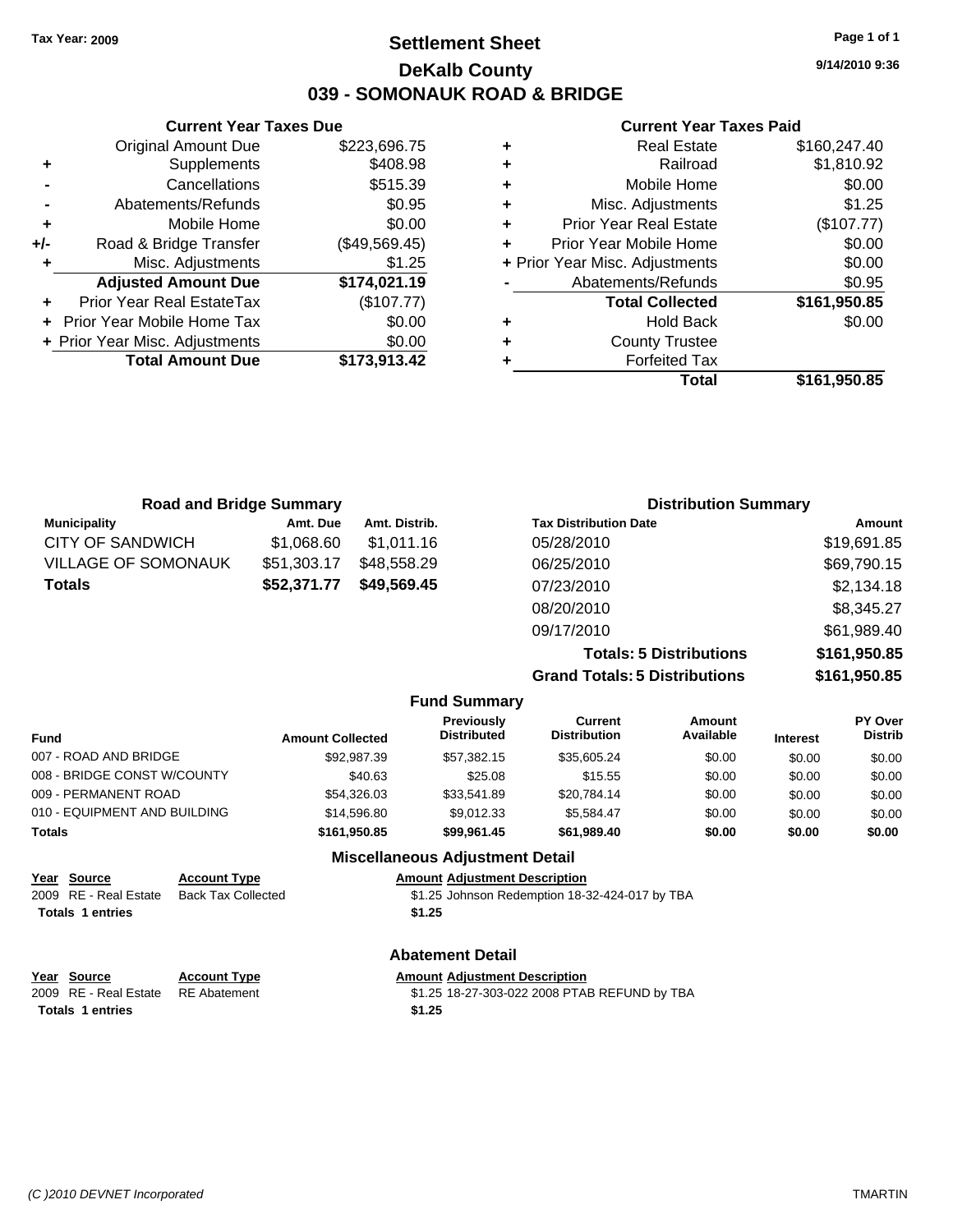**Current Year Taxes Due** Original Amount Due \$74,021.42

**Adjusted Amount Due \$73,981.18**

**Total Amount Due \$73,981.18**

**+** Supplements \$713.11 **-** Cancellations **\$753.35 -** Abatements/Refunds \$0.00 **+** Mobile Home \$0.00 **+/-** Road & Bridge Transfer \$0.00 **+** Misc. Adjustments \$0.00

**+** Prior Year Real EstateTax \$0.00 **+** Prior Year Mobile Home Tax \$0.00 **+ Prior Year Misc. Adjustments**  $$0.00$ 

### **Settlement Sheet Tax Year: 2009 Page 1 of 1 DeKalb County 040 - SOUTH GROVE TOWNSHIP**

**9/14/2010 9:36**

#### **Current Year Taxes Paid**

| ٠ | <b>Real Estate</b>             | \$72,319.00 |
|---|--------------------------------|-------------|
| ٠ | Railroad                       | \$0.00      |
| ٠ | Mobile Home                    | \$0.00      |
| ٠ | Misc. Adjustments              | \$0.00      |
| ٠ | <b>Prior Year Real Estate</b>  | \$0.00      |
| ÷ | Prior Year Mobile Home         | \$0.00      |
|   | + Prior Year Misc. Adjustments | \$0.00      |
|   | Abatements/Refunds             | \$0.00      |
|   | <b>Total Collected</b>         | \$72,319.00 |
| ٠ | <b>Hold Back</b>               | \$0.00      |
| ٠ | <b>County Trustee</b>          |             |
|   | <b>Forfeited Tax</b>           |             |
|   | Total                          | \$72,319.00 |

### **Distribution Summary Tax Distribution Date Amount** 05/28/2010 \$9,792.39 06/25/2010 \$27,710.61 07/23/2010 \$831.75 08/20/2010 \$1,461.20 09/17/2010 \$32,523.05 **Totals: 5 Distributions \$72,319.00 Grand Totals: 5 Distributions \$72,319.00**

**Fund Summary Fund Interest Amount Collected Distributed PY Over Distrib Amount Available Current Distribution Previously** 001 - CORPORATE \$43,549.27 \$23,964.44 \$19,584.83 \$0.00 \$0.00 \$0.00 027 - AUDIT \$898.64 \$494.51 \$404.13 \$0.00 \$0.00 \$0.00 034 - GENERAL ASSISTANCE \$17,008.05 \$9,359.25 \$7,648.80 \$0.00 \$0.00 \$0.00 035 - TORT JUDGEMENTS/LIABILITY INS \$5,855.67 \$3,222.28 \$2,633.39 \$0.00 \$0.00 \$0.00 047 - SOCIAL SECURITY \$5,007.37 \$2,755.47 \$2,251.90 \$0.00 \$0.00 \$0.00 \$0.00 **Totals \$72,319.00 \$39,795.95 \$32,523.05 \$0.00 \$0.00 \$0.00**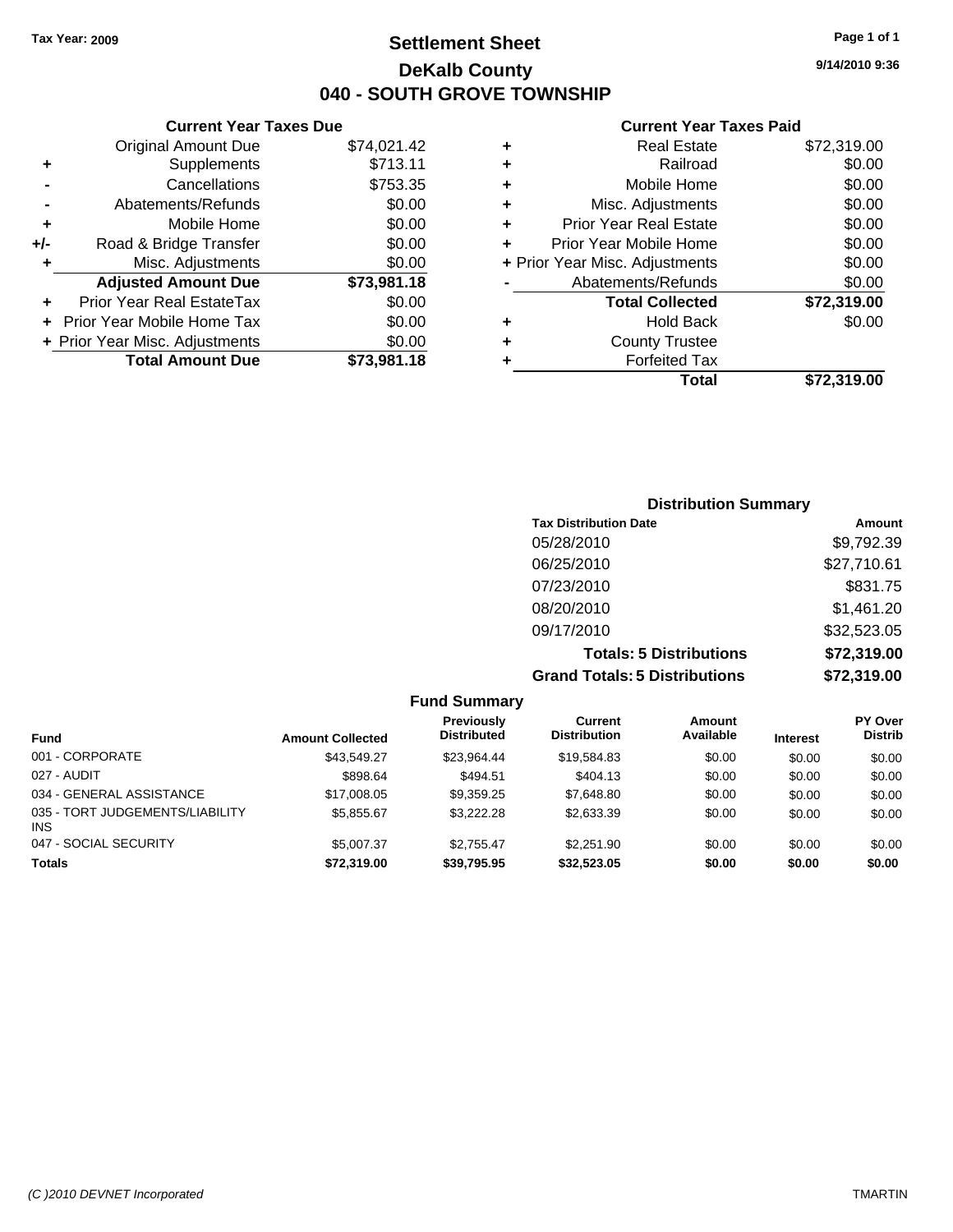### **Settlement Sheet Tax Year: 2009 Page 1 of 1 DeKalb County 041 - SOUTH GROVE ROAD & BRIDGE**

#### **Current Year Taxes Due**

|     | <b>Original Amount Due</b>     | \$104,690.13 |
|-----|--------------------------------|--------------|
| ٠   | Supplements                    | \$1,008.57   |
|     | Cancellations                  | \$1,065.48   |
|     | Abatements/Refunds             | \$0.00       |
| ٠   | Mobile Home                    | \$0.00       |
| +/- | Road & Bridge Transfer         | \$0.00       |
| ٠   | Misc. Adjustments              | \$0.00       |
|     | <b>Adjusted Amount Due</b>     | \$104,633.22 |
| ÷   | Prior Year Real EstateTax      | \$0.00       |
|     | Prior Year Mobile Home Tax     | \$0.00       |
|     | + Prior Year Misc. Adjustments | \$0.00       |
|     | <b>Total Amount Due</b>        | \$104,633.22 |
|     |                                |              |

#### **Current Year Taxes Paid**

|   | <b>Real Estate</b>             | \$102,282.32 |
|---|--------------------------------|--------------|
| ٠ | Railroad                       | \$0.00       |
| ٠ | Mobile Home                    | \$0.00       |
| ٠ | Misc. Adjustments              | \$0.00       |
| ٠ | <b>Prior Year Real Estate</b>  | \$0.00       |
|   | Prior Year Mobile Home         | \$0.00       |
|   | + Prior Year Misc. Adjustments | \$0.00       |
|   | Abatements/Refunds             | \$0.00       |
|   | <b>Total Collected</b>         | \$102,282.32 |
| ٠ | <b>Hold Back</b>               | \$0.00       |
| ٠ | <b>County Trustee</b>          |              |
| ٠ | <b>Forfeited Tax</b>           |              |
|   | Total                          | \$102,282.32 |
|   |                                |              |

### **Distribution Summary Tax Distribution Date Amount** 05/28/2010 \$13,849.56 06/25/2010 \$39,191.79 07/23/2010 \$1,176.36 08/20/2010 \$2,066.58 09/17/2010 \$45,998.03 **Totals: 5 Distributions \$102,282.32 Grand Totals: 5 Distributions \$102,282.32**

|                              |                         | <b>Fund Summary</b>              |                                |                     |                 |                                  |
|------------------------------|-------------------------|----------------------------------|--------------------------------|---------------------|-----------------|----------------------------------|
| <b>Fund</b>                  | <b>Amount Collected</b> | Previously<br><b>Distributed</b> | Current<br><b>Distribution</b> | Amount<br>Available | <b>Interest</b> | <b>PY Over</b><br><b>Distrib</b> |
| 007 - ROAD AND BRIDGE        | \$58.051.86             | \$31.944.98                      | \$26,106.88                    | \$0.00              | \$0.00          | \$0.00                           |
| 008 - BRIDGE CONST W/COUNTY  | \$8.799.76              | \$4.842.37                       | \$3,957.39                     | \$0.00              | \$0.00          | \$0.00                           |
| 009 - PERMANENT ROAD         | \$29.271.26             | \$16,107.50                      | \$13,163.76                    | \$0.00              | \$0.00          | \$0.00                           |
| 010 - EQUIPMENT AND BUILDING | \$6.159.44              | \$3.389.44                       | \$2,770.00                     | \$0.00              | \$0.00          | \$0.00                           |
| <b>Totals</b>                | \$102.282.32            | \$56,284,29                      | \$45,998.03                    | \$0.00              | \$0.00          | \$0.00                           |

**9/14/2010 9:36**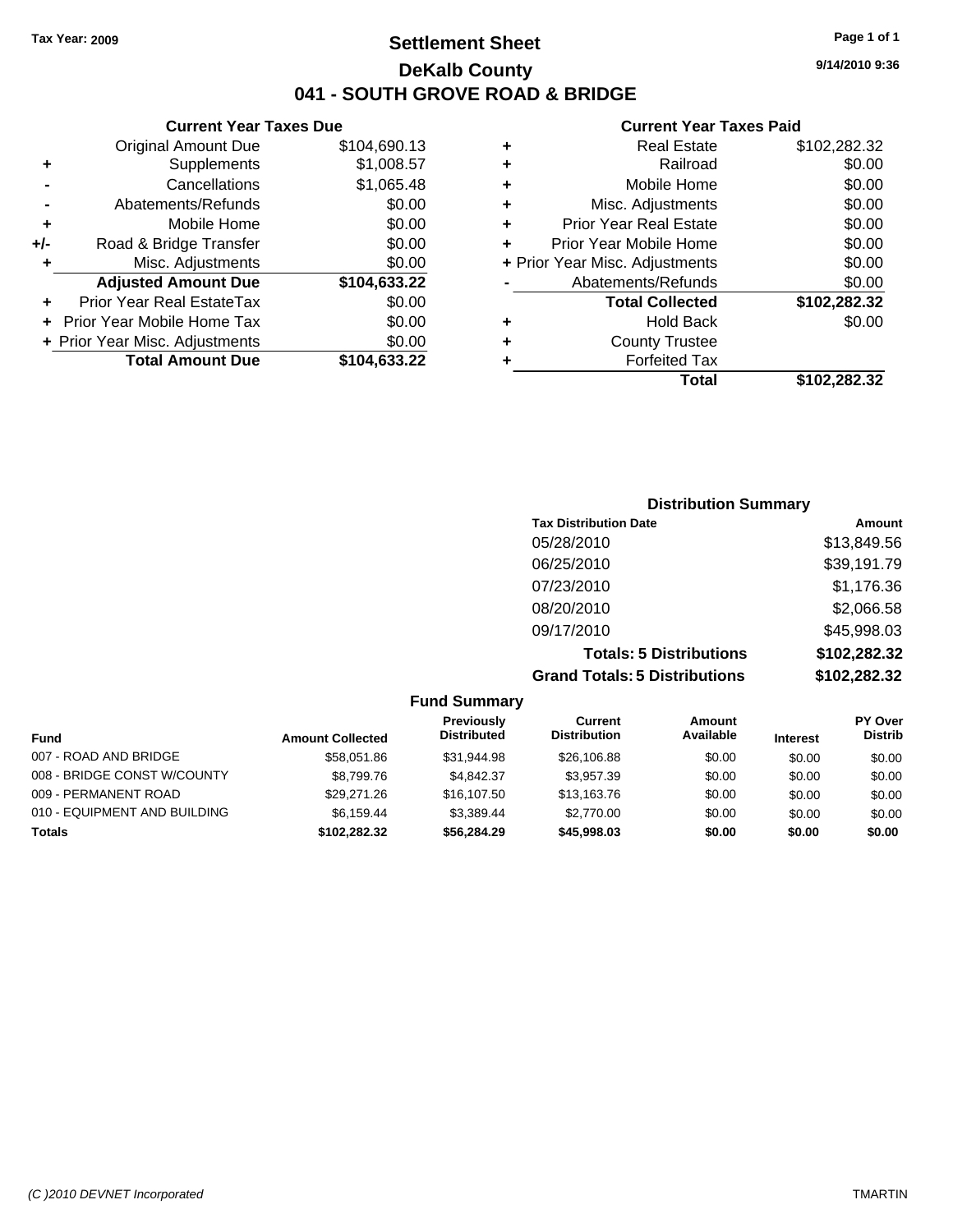### **Settlement Sheet Tax Year: 2009 Page 1 of 1 DeKalb County 042 - SQUAW GROVE TOWNSHIP**

#### **Current Year Taxes Due**

|     | <b>Original Amount Due</b>       | \$118,919.66 |
|-----|----------------------------------|--------------|
| ٠   | Supplements                      | \$726.23     |
|     | Cancellations                    | \$779.44     |
|     | Abatements/Refunds               | \$0.00       |
| ٠   | Mobile Home                      | \$0.00       |
| +/- | Road & Bridge Transfer           | \$0.00       |
| ٠   | Misc. Adjustments                | \$24.62      |
|     | <b>Adjusted Amount Due</b>       | \$118,891.07 |
|     | <b>Prior Year Real EstateTax</b> | \$0.00       |
|     | Prior Year Mobile Home Tax       | \$0.00       |
|     | + Prior Year Misc. Adjustments   | \$0.00       |
|     | <b>Total Amount Due</b>          | \$118,891.07 |

#### **Current Year Taxes Paid**

| ٠ | <b>Real Estate</b>             | \$111,601.22 |
|---|--------------------------------|--------------|
| ٠ | Railroad                       | \$774.34     |
| ٠ | Mobile Home                    | \$0.00       |
| ٠ | Misc. Adjustments              | \$24.62      |
| ٠ | <b>Prior Year Real Estate</b>  | \$0.00       |
| ٠ | Prior Year Mobile Home         | \$0.00       |
|   | + Prior Year Misc. Adjustments | \$0.00       |
|   | Abatements/Refunds             | \$0.00       |
|   | <b>Total Collected</b>         | \$112,400.18 |
| ٠ | <b>Hold Back</b>               | \$0.00       |
| ٠ | <b>County Trustee</b>          |              |
| ٠ | <b>Forfeited Tax</b>           |              |
|   | Total                          | \$112,400.18 |
|   |                                |              |

### **Distribution Summary Tax Distribution Date Amount** 05/28/2010 \$13,757.43 06/25/2010 \$46,554.49 07/23/2010 \$271.51 08/20/2010 \$6,692.89 09/17/2010 \$45,123.86 **Totals: 5 Distributions \$112,400.18 Grand Totals: 5 Distributions \$112,400.18**

#### **Fund Summary**

| <b>Fund</b>              | <b>Amount Collected</b> | Previously<br><b>Distributed</b> | Current<br><b>Distribution</b> | Amount<br>Available | <b>Interest</b> | <b>PY Over</b><br><b>Distrib</b> |  |
|--------------------------|-------------------------|----------------------------------|--------------------------------|---------------------|-----------------|----------------------------------|--|
| 001 - CORPORATE          | \$71.971.72             | \$43.078.14                      | \$28,893.58                    | \$0.00              | \$0.00          | \$0.00                           |  |
| 017 - CEMETERY           | \$12,272.20             | \$7.345.44                       | \$4.926.76                     | \$0.00              | \$0.00          | \$0.00                           |  |
| 019 - COMMUNITY BUILDING | \$24,897.53             | \$14.902.24                      | \$9,995.29                     | \$0.00              | \$0.00          | \$0.00                           |  |
| 054 - GENERAL ASSISTANCE | \$3,258.73              | \$1.950.50                       | \$1,308.23                     | \$0.00              | \$0.00          | \$0.00                           |  |
| <b>Totals</b>            | \$112,400.18            | \$67.276.32                      | \$45,123.86                    | \$0.00              | \$0.00          | \$0.00                           |  |

#### **Miscellaneous Adjustment Detail**

#### **Year Source Account Type Amount Adjustment Description** 2009 RE - Real Estate Back Tax Collected \$1.98 Indy Mac Bank Redemption 15-15-280-027 by TBA 2009 RE - Real Estate Back Tax Collected \$3.62 Riedelsperger Redemption 15-15-228-035 by TBA 2009 RE - Real Estate Paymt In Lieu of Tax Payments by TBA Payments by TBA **Totals \$24.62 3 entries**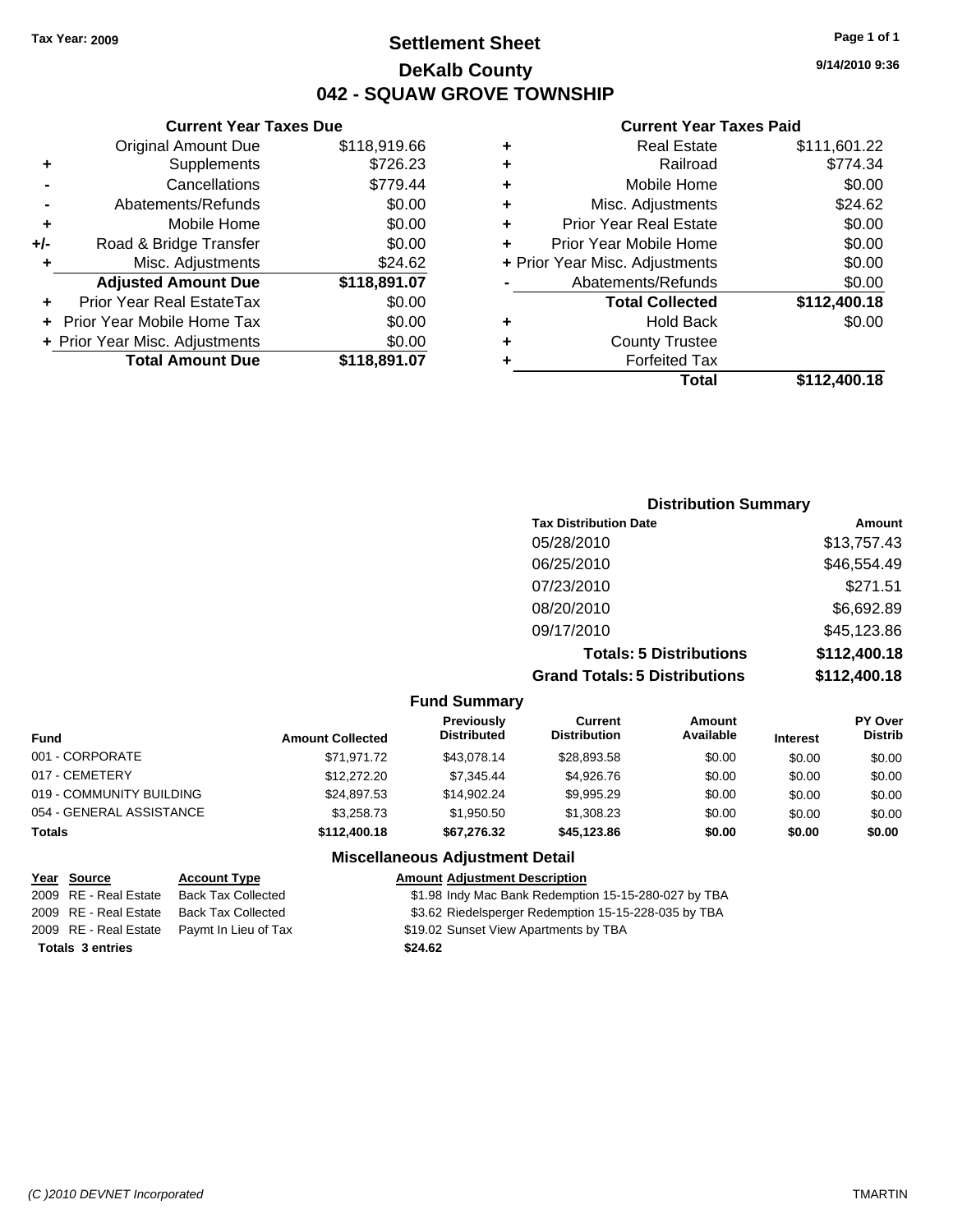### **Settlement Sheet Tax Year: 2009 Page 1 of 1 DeKalb County 043 - HINCKLEY PUBLIC LIBRARY DISTRICT**

#### **Current Year Taxes Due**

|     | <b>Original Amount Due</b>        | \$155,825.18 |
|-----|-----------------------------------|--------------|
| ٠   | Supplements                       | \$951.62     |
|     | Cancellations                     | \$1,021.33   |
|     | Abatements/Refunds                | \$0.00       |
| ÷   | Mobile Home                       | \$0.00       |
| +/- | Road & Bridge Transfer            | \$0.00       |
| ٠   | Misc. Adjustments                 | \$32.26      |
|     | <b>Adjusted Amount Due</b>        | \$155,787.73 |
|     | Prior Year Real EstateTax         | \$0.00       |
|     | <b>Prior Year Mobile Home Tax</b> | \$0.00       |
|     | + Prior Year Misc. Adjustments    | \$0.00       |
|     | <b>Total Amount Due</b>           | \$155,787.73 |
|     |                                   |              |

#### **Current Year Taxes Paid**

| ٠ | <b>Real Estate</b>             | \$146,235.50 |
|---|--------------------------------|--------------|
| ٠ | Railroad                       | \$1,014.66   |
| ٠ | Mobile Home                    | \$0.00       |
| ٠ | Misc. Adjustments              | \$32.26      |
| ٠ | <b>Prior Year Real Estate</b>  | \$0.00       |
| ٠ | Prior Year Mobile Home         | \$0.00       |
|   | + Prior Year Misc. Adjustments | \$0.00       |
|   | Abatements/Refunds             | \$0.00       |
|   | <b>Total Collected</b>         | \$147,282.42 |
| ٠ | <b>Hold Back</b>               | \$0.00       |
| ٠ | <b>County Trustee</b>          |              |
| ٠ | <b>Forfeited Tax</b>           |              |
|   | Total                          | \$147,282.42 |
|   |                                |              |

### **Distribution Summary Tax Distribution Date Amount** 05/28/2010 \$18,026.72 06/25/2010 \$61,002.01 07/23/2010 \$355.76 08/20/2010 \$8,770.00 09/17/2010 \$59,127.93 **Totals: 5 Distributions \$147,282.42 Grand Totals: 5 Distributions \$147,282.42**

#### **Fund Summary Fund Interest Amount Collected Distributed PY Over Distrib Amount Available Current Distribution Previously** 001 - CORPORATE \$124,094.30 \$74,275.46 \$49,818.84 \$0.00 \$0.00 \$0.00 004 - OPERATIONS & MAINTENANCE \$4,727.45 \$2,829.57 \$1,897.88 \$0.00 \$0.00 \$0.00 005 - I. M. R. F. \$7,472.52 \$4,472.60 \$2,999.92 \$0.00 \$0.00 \$0.00 027 - AUDIT \$24.15 \$14.46 \$9.69 \$0.00 \$0.00 \$0.00 035 - TORT JUDGEMENTS/LIABILITY INS \$5,482.00 \$3,281.20 \$2,200.80 \$0.00 \$0.00 \$0.00 047 - SOCIAL SECURITY \$5,482.00 \$3,281.20 \$2,200.80 \$0.00 \$0.00 \$0.00 **Totals \$147,282.42 \$88,154.49 \$59,127.93 \$0.00 \$0.00 \$0.00 Miscellaneous Adjustment Detail**

#### **Year Source Account Type Amount Adjustment Description** 2009 RE - Real Estate Back Tax Collected \$2.60 Indy Mac Bank Redemption 15-15-280-027 by TBA 2009 RE - Real Estate Back Tax Collected \$4.74 Riedelsperger Redemption 15-15-228-035 by TBA 2009 RE - Real Estate Paymt In Lieu of Tax **824.92 Sunset View Apartments by TBA Totals \$32.26 3 entries**

**9/14/2010 9:36**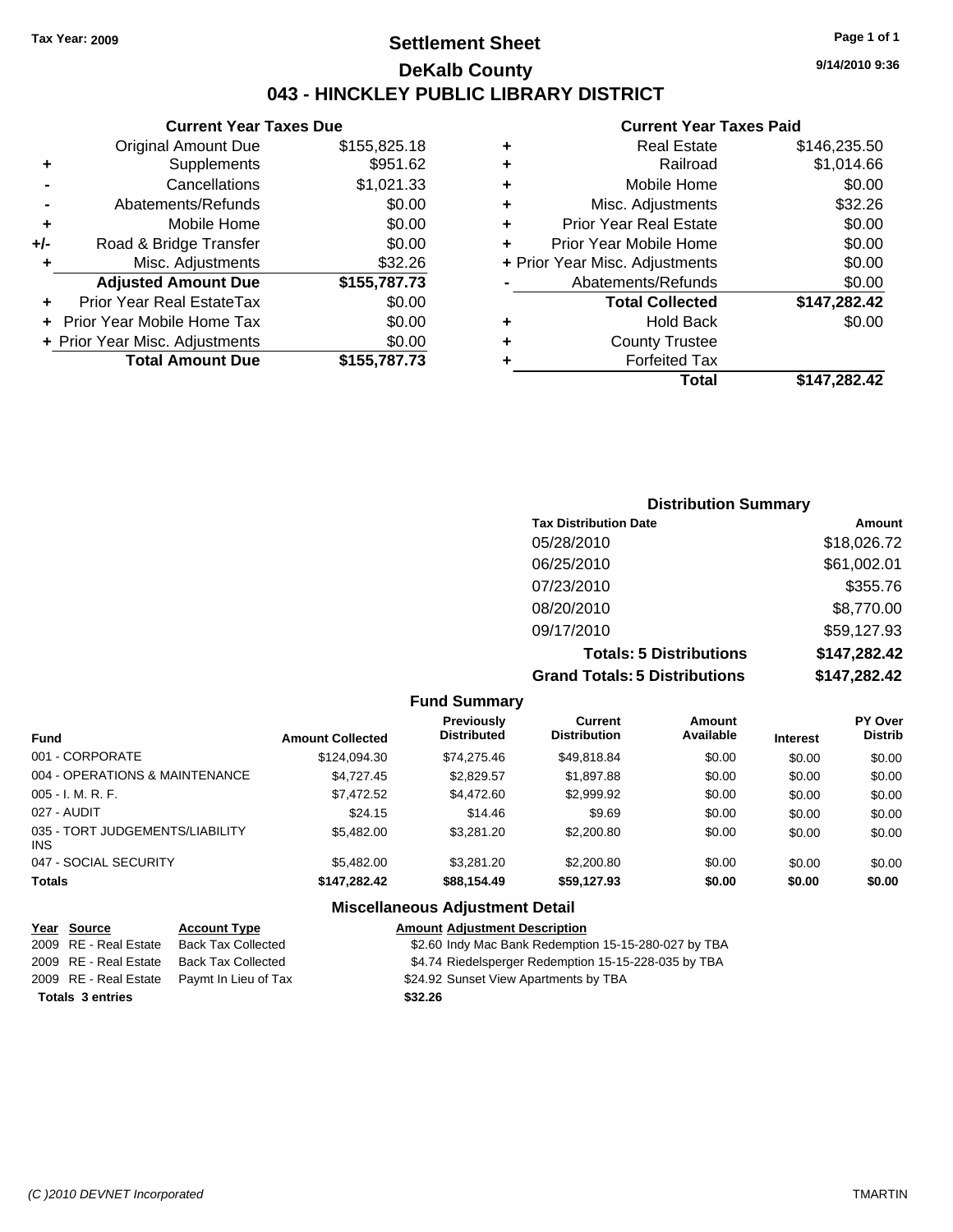**Current Year Taxes Due** Original Amount Due \$307,022.24

**Adjusted Amount Due \$264,298.37**

**+** Supplements \$1,588.73 **-** Cancellations \$1,715.23 **-** Abatements/Refunds \$0.00 **+** Mobile Home \$0.00 **+/-** Road & Bridge Transfer (\$42,660.93) **+** Misc. Adjustments \$63.56

**+** Prior Year Real EstateTax \$0.00 **+** Prior Year Mobile Home Tax \$0.00 **+ Prior Year Misc. Adjustments**  $$0.00$ 

**Totals \$45,135.17 \$42,660.93**

### **Settlement Sheet Tax Year: 2009 Page 1 of 1 DeKalb County 044 - SQUAW GROVE ROAD & BRIDGE**

**9/14/2010 9:36**

#### **Current Year Taxes Paid**

| ٠ | <b>Real Estate</b>             | \$245,576.81 |
|---|--------------------------------|--------------|
| ٠ | Railroad                       | \$1,889.09   |
| ٠ | Mobile Home                    | \$0.00       |
| ٠ | Misc. Adjustments              | \$63.56      |
| ÷ | <b>Prior Year Real Estate</b>  | \$0.00       |
| ٠ | Prior Year Mobile Home         | \$0.00       |
|   | + Prior Year Misc. Adjustments | \$0.00       |
|   | Abatements/Refunds             | \$0.00       |
|   | <b>Total Collected</b>         | \$247,529.46 |
| ٠ | <b>Hold Back</b>               | \$0.00       |
| ٠ | <b>County Trustee</b>          |              |
|   | <b>Forfeited Tax</b>           |              |
|   | Total                          | \$247.529.46 |

| <b>Total Amount Due</b>    |                                | \$264,298.37  | ÷ | <b>Forfeited Tax</b>         |
|----------------------------|--------------------------------|---------------|---|------------------------------|
|                            |                                |               |   | Total                        |
|                            |                                |               |   |                              |
|                            | <b>Road and Bridge Summary</b> |               |   | <b>Distribution Sun</b>      |
| <b>Municipality</b>        | Amt. Due                       | Amt. Distrib. |   | <b>Tax Distribution Date</b> |
| <b>VILLAGE OF HINCKLEY</b> | \$45,135.17                    | \$42,660.93   |   | 05/28/2010                   |

|                                      | <b>Distribution Summary</b> |  |  |
|--------------------------------------|-----------------------------|--|--|
| <b>Tax Distribution Date</b>         | Amount                      |  |  |
| 05/28/2010                           | \$30,274.20                 |  |  |
| 06/25/2010                           | \$102,538.76                |  |  |
| 07/23/2010                           | \$597.47                    |  |  |
| 08/20/2010                           | \$14,728.02                 |  |  |
| 09/17/2010                           | \$99,391.01                 |  |  |
| <b>Totals: 5 Distributions</b>       | \$247,529.46                |  |  |
| <b>Grand Totals: 5 Distributions</b> | \$247,529.46                |  |  |

|  | <b>Fund Summary</b> |
|--|---------------------|
|--|---------------------|

|                                               |                         | - - - - - - - - - - - - -               |                                |                            |                 |                                  |
|-----------------------------------------------|-------------------------|-----------------------------------------|--------------------------------|----------------------------|-----------------|----------------------------------|
| <b>Fund</b>                                   | <b>Amount Collected</b> | <b>Previously</b><br><b>Distributed</b> | Current<br><b>Distribution</b> | <b>Amount</b><br>Available | <b>Interest</b> | <b>PY Over</b><br><b>Distrib</b> |
| 007 - ROAD AND BRIDGE                         | \$89,668.50             | \$53.652.08                             | \$36,016.42                    | \$0.00                     | \$0.00          | \$0.00                           |
| 008 - BRIDGE CONST W/COUNTY                   | \$1,894.07              | \$1,133.68                              | \$760.39                       | \$0.00                     | \$0.00          | \$0.00                           |
| 009 - PERMANENT ROAD                          | \$122,874.45            | \$73.545.48                             | \$49,328.97                    | \$0.00                     | \$0.00          | \$0.00                           |
| 010 - EQUIPMENT AND BUILDING                  | \$30.251.17             | \$18,106.59                             | \$12,144.58                    | \$0.00                     | \$0.00          | \$0.00                           |
| 035 - TORT JUDGEMENTS/LIABILITY<br><b>INS</b> | \$2,841.27              | \$1,700.62                              | \$1,140.65                     | \$0.00                     | \$0.00          | \$0.00                           |
| <b>Totals</b>                                 | \$247,529.46            | \$148.138.45                            | \$99.391.01                    | \$0.00                     | \$0.00          | \$0.00                           |
|                                               |                         |                                         |                                |                            |                 |                                  |

#### **Miscellaneous Adjustment Detail**

| Year Source             | <b>Account Type</b>                        | <b>Amount Adjustment Description</b>                 |
|-------------------------|--------------------------------------------|------------------------------------------------------|
| 2009 RE - Real Estate   | <b>Back Tax Collected</b>                  | \$5.12 Indy Mac Bank Redemption 15-15-280-027 by TBA |
| 2009 RE - Real Estate   | Back Tax Collected                         | \$9.34 Riedelsperger Redemption 15-15-228-035 by TBA |
|                         | 2009 RE - Real Estate Paymt In Lieu of Tax | \$49.10 Sunset View Apartments by TBA                |
| <b>Totals 3 entries</b> |                                            | \$63.56                                              |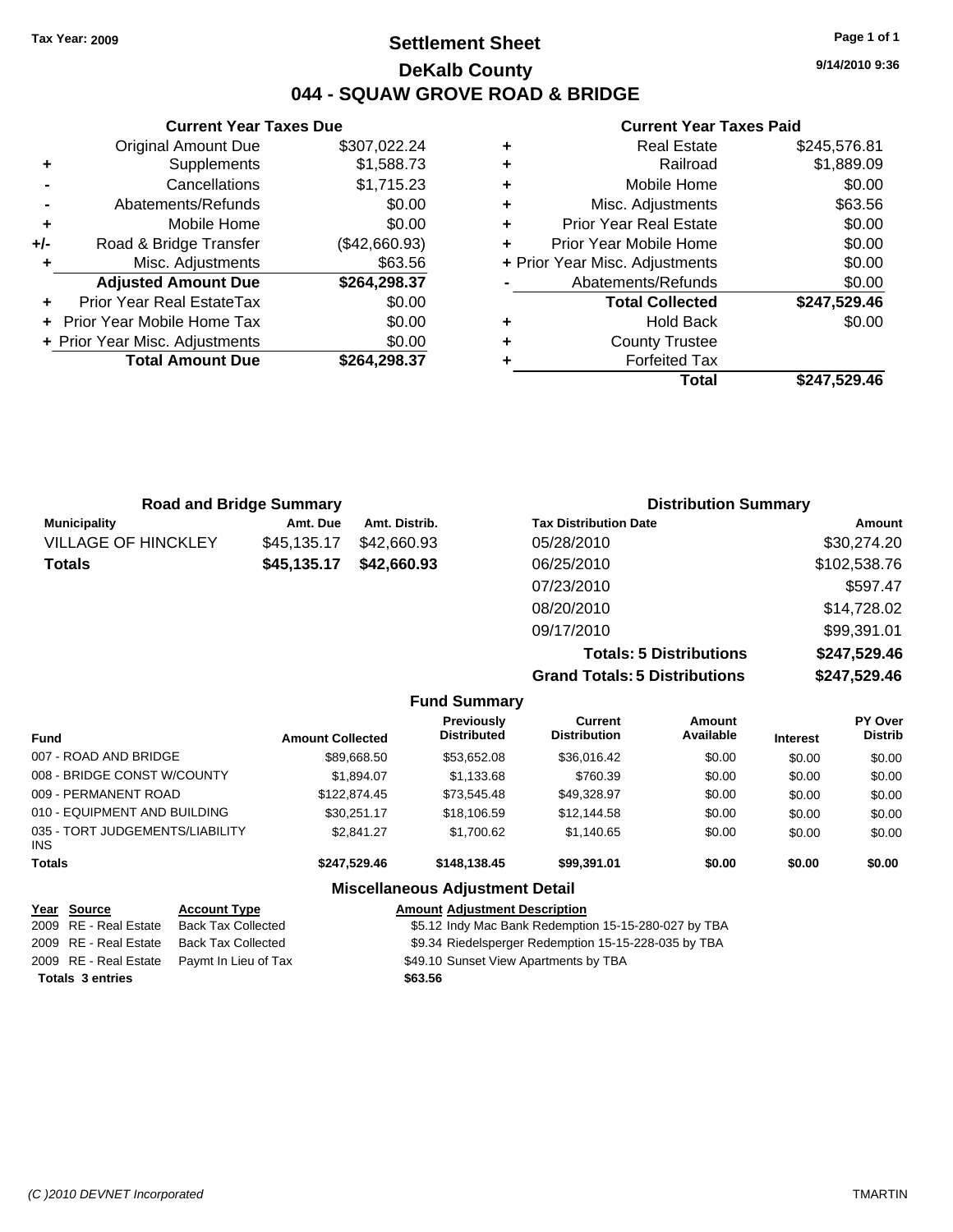### **Settlement Sheet Tax Year: 2009 Page 1 of 1 DeKalb County 045 - SYCAMORE TOWNSHIP**

#### **Current Year Taxes Due**

| <b>Original Amount Due</b>       | \$375,047.81                   |
|----------------------------------|--------------------------------|
| Supplements                      | \$3,002.64                     |
| Cancellations                    | \$3,230.65                     |
| Abatements/Refunds               | \$0.70                         |
| Mobile Home                      | \$0.00                         |
| Road & Bridge Transfer           | \$0.00                         |
| Misc. Adjustments                | \$222.04                       |
| <b>Adjusted Amount Due</b>       | \$375,041.14                   |
| <b>Prior Year Real EstateTax</b> | (\$1,662.11)                   |
| Prior Year Mobile Home Tax       | \$0.00                         |
|                                  | \$0.00                         |
| <b>Total Amount Due</b>          | \$373,379.03                   |
|                                  | + Prior Year Misc. Adjustments |

#### **Current Year Taxes Paid**

| ٠ | <b>Real Estate</b>             | \$359,635.69 |
|---|--------------------------------|--------------|
| ٠ | Railroad                       | \$139.62     |
| ٠ | Mobile Home                    | \$0.00       |
| ٠ | Misc. Adjustments              | \$222.04     |
| ÷ | <b>Prior Year Real Estate</b>  | (\$1,662.11) |
| ٠ | Prior Year Mobile Home         | \$0.00       |
|   | + Prior Year Misc. Adjustments | \$0.00       |
|   | Abatements/Refunds             | \$0.70       |
|   | <b>Total Collected</b>         | \$358,334.54 |
| ٠ | Hold Back                      | \$0.00       |
| ٠ | <b>County Trustee</b>          |              |
| ٠ | <b>Forfeited Tax</b>           |              |
|   | Total                          | \$358,334.54 |
|   |                                |              |

### **Distribution Summary Tax Distribution Date Amount** 05/28/2010 \$39,056.52 06/25/2010 \$149,144.23 07/23/2010 \$3,203.19 08/20/2010 \$20,498.48 09/17/2010 \$146,432.12 **Totals: 5 Distributions \$358,334.54 Grand Totals: 5 Distributions \$358,334.54**

#### **Fund Summary Fund Interest Amount Collected Distributed PY Over Distrib Amount Available Current Distribution Previously** 001 - CORPORATE \$340,163.38 \$201,156.83 \$139,006.55 \$0.00 \$0.00 \$0.00 005 - I. M. R. F. \$13,390.97 \$7,918.80 \$5,472.17 \$0.00 \$0.00 \$0.00 054 - GENERAL ASSISTANCE \$4,780.19 \$2,826.79 \$1,953.40 \$0.00 \$0.00 \$0.00 **Totals \$358,334.54 \$211,902.42 \$146,432.12 \$0.00 \$0.00 \$0.00**

#### **Miscellaneous Adjustment Detail**

| Year Source             | <b>Account Type</b>                        | <b>Amount Adjustment Description</b>             |
|-------------------------|--------------------------------------------|--------------------------------------------------|
|                         | 2009 RE - Real Estate Paymt In Lieu of Tax | \$111.02 Housing Authority Sycamore Units by TBA |
|                         | 2009 RE - Real Estate Paymt In Lieu of Tax | \$111.02 Housing Authority Sycamore Units by TBA |
| <b>Totals 2 entries</b> |                                            | \$222.04                                         |

#### **Abatement Detail**

#### **Year Source Account Type Amount Adjustment Description** 2009 RE - Real Estate RE Abatement \$0.47 06-20-376-009 2007 PTAB REFUND by TBA 2009 RE - Real Estate RE Abatement \$0.23 06-21-456-006 2007 PTAB REFUND by TBA Totals 2 entries \$0.70

# **Totals 2 entries**

**9/14/2010 9:36**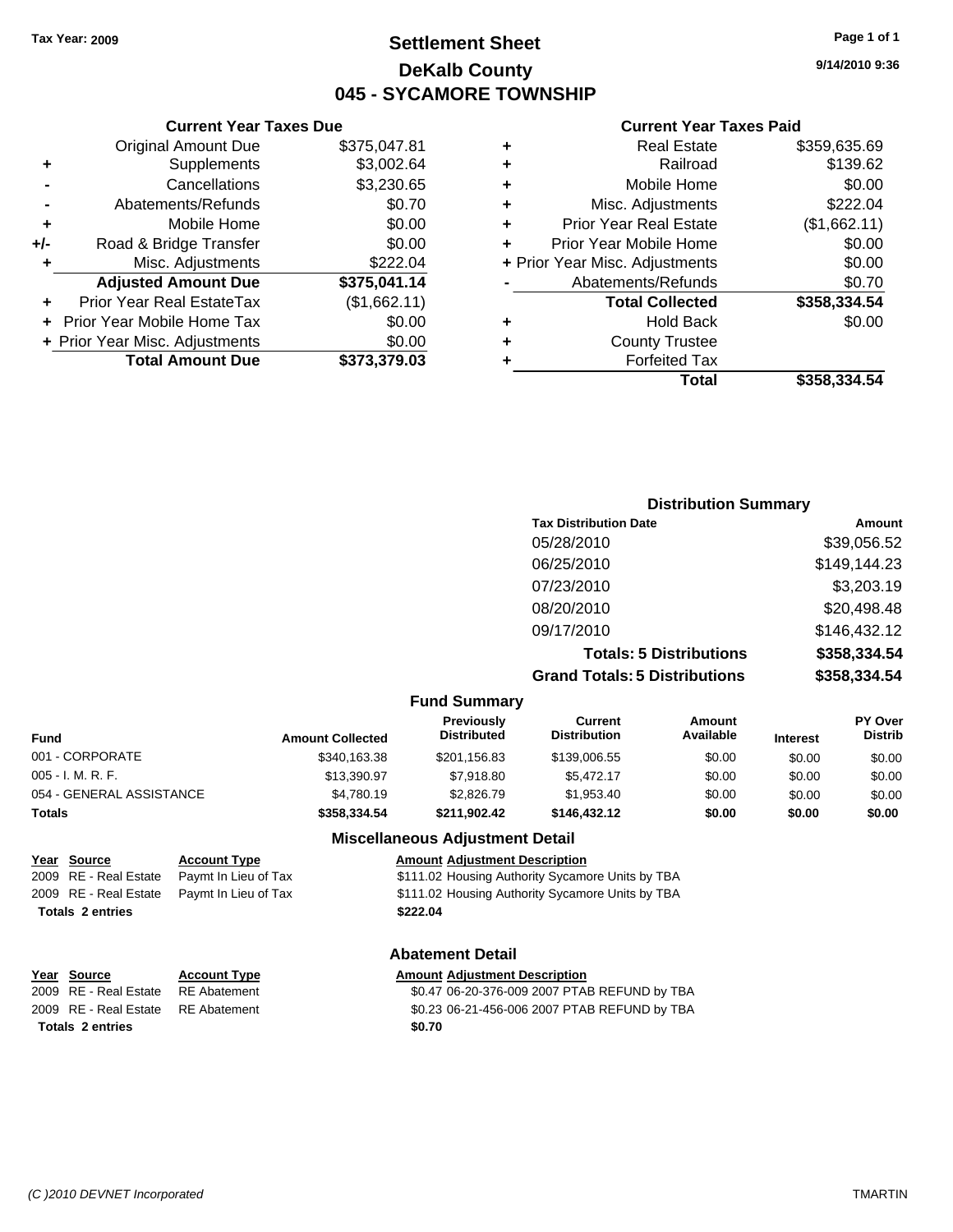### **Settlement Sheet Tax Year: 2009 Page 1 of 1 DeKalb County 046 - SYCAMORE ROAD & BRIDGE**

**9/14/2010 9:36**

#### **Current Year Taxes Paid**

|   | <b>Real Estate</b>             | \$726,099.84 |
|---|--------------------------------|--------------|
|   | Railroad                       | \$290.24     |
| ٠ | Mobile Home                    | \$0.00       |
| ٠ | Misc. Adjustments              | \$461.56     |
| ٠ | <b>Prior Year Real Estate</b>  | (\$3,346.56) |
|   | Prior Year Mobile Home         | \$0.00       |
|   | + Prior Year Misc. Adjustments | \$0.00       |
|   | Abatements/Refunds             | \$1.42       |
|   | <b>Total Collected</b>         | \$723,503.66 |
| ٠ | <b>Hold Back</b>               | \$0.00       |
| ٠ | <b>County Trustee</b>          |              |
|   | <b>Forfeited Tax</b>           |              |
|   | Total                          | \$723.503.66 |

| Mobile Home                | \$0.00                                                         |                                    |
|----------------------------|----------------------------------------------------------------|------------------------------------|
| Road & Bridge Transfer     | (\$21,380.12)                                                  |                                    |
| Misc. Adjustments          | \$461.56                                                       |                                    |
| <b>Adjusted Amount Due</b> | \$758,222.62                                                   | Aba                                |
| Prior Year Real EstateTax  | (\$3,346.56)                                                   |                                    |
|                            | \$0.00                                                         |                                    |
|                            | \$0.00                                                         |                                    |
| <b>Total Amount Due</b>    | \$754,876.06                                                   |                                    |
|                            |                                                                |                                    |
|                            |                                                                |                                    |
|                            | + Prior Year Mobile Home Tax<br>+ Prior Year Misc. Adjustments | Prior<br>Prior Y<br>+ Prior Year I |

**Current Year Taxes Due** Original Amount Due \$779,616.37

**+** Supplements \$6,049.05 **-** Cancellations \$6,522.82 **-** Abatements/Refunds \$1.42

| <b>Road and Bridge Summary</b> |             |               | <b>Distribution Summary</b>  |              |  |
|--------------------------------|-------------|---------------|------------------------------|--------------|--|
| <b>Municipality</b>            | Amt. Due    | Amt. Distrib. | <b>Tax Distribution Date</b> | Amount       |  |
| CITY OF SYCAMORE               | \$22,278.10 | \$21.380.12   | 05/28/2010                   | \$78,855.56  |  |
| <b>Totals</b>                  | \$22,278.10 | \$21,380.12   | 06/25/2010                   | \$301,129.17 |  |
|                                |             |               | 07/23/2010                   | \$6,467.35   |  |
|                                |             |               | 08/20/2010                   | \$41,387.08  |  |
|                                |             |               | 09/17/2010                   | \$295,664.50 |  |

**Totals: 5 Distributions \$723,503.66 Grand Totals: 5 Distributions \$723,503.66**

|                                         |                         | <b>Fund Summary</b>                    |                                       |                     |                 |                           |
|-----------------------------------------|-------------------------|----------------------------------------|---------------------------------------|---------------------|-----------------|---------------------------|
| <b>Fund</b>                             | <b>Amount Collected</b> | Previously<br><b>Distributed</b>       | <b>Current</b><br><b>Distribution</b> | Amount<br>Available | <b>Interest</b> | PY Over<br><b>Distrib</b> |
| 005 - I. M. R. F.                       | \$14.339.72             | \$8,479.70                             | \$5,860.02                            | \$0.00              | \$0.00          | \$0.00                    |
| 007 - ROAD AND BRIDGE                   | \$35.947.65             | \$21,256.96                            | \$14,690.69                           | \$0.00              | \$0.00          | \$0.00                    |
| 008 - BRIDGE CONST W/COUNTY             | \$4.779.91              | \$2,826.58                             | \$1,953.33                            | \$0.00              | \$0.00          | \$0.00                    |
| 009 - PERMANENT ROAD                    | \$573.783.26            | \$339,303,35                           | \$234.479.91                          | \$0.00              | \$0.00          | \$0.00                    |
| 010 - EQUIPMENT AND BUILDING            | \$47.801.42             | \$28,267.09                            | \$19.534.33                           | \$0.00              | \$0.00          | \$0.00                    |
| 035 - TORT JUDGEMENTS/LIABILITY<br>INS. | \$33.460.92             | \$19,786.92                            | \$13,674.00                           | \$0.00              | \$0.00          | \$0.00                    |
| 047 - SOCIAL SECURITY                   | \$13,390.78             | \$7.918.56                             | \$5,472.22                            | \$0.00              | \$0.00          | \$0.00                    |
| <b>Totals</b>                           | \$723,503,66            | \$427,839,16                           | \$295.664.50                          | \$0.00              | \$0.00          | \$0.00                    |
|                                         |                         | <b>Miscellaneous Adjustment Detail</b> |                                       |                     |                 |                           |

\$230.78 Housing Authority Sycamore Units by TBA

| Year Source | <b>Account Type</b>                        | <b>Amount Adjustment Description</b>     |
|-------------|--------------------------------------------|------------------------------------------|
|             | 2009 RE - Real Estate Paymt In Lieu of Tax | \$230.78 Housing Authority Sycamo        |
|             | 2000 BE Beel Fetate Bought In Lieu of Toy  | $0.20$ $70$ lloughed $0.4$ $\mu$ $\mu$ . |

2009 RE - Real Estate Paymt In Lieu of Tax \$230.78 Housing Authority Sycamore Units by TBA **Totals \$461.56 2 entries**

**Abatement Detail**

|                         | Year Source                        | <b>Account Type</b> | <b>Amount Adiustment Description</b>         |
|-------------------------|------------------------------------|---------------------|----------------------------------------------|
|                         | 2009 RE - Real Estate              | RE Abatement        | \$0.97 06-20-376-009 2007 PTAB REFUND by TBA |
|                         | 2009 RE - Real Estate RE Abatement |                     | \$0.49 06-21-456-006 2007 PTAB REFUND by TBA |
| <b>Totals 2 entries</b> |                                    |                     | \$1.46                                       |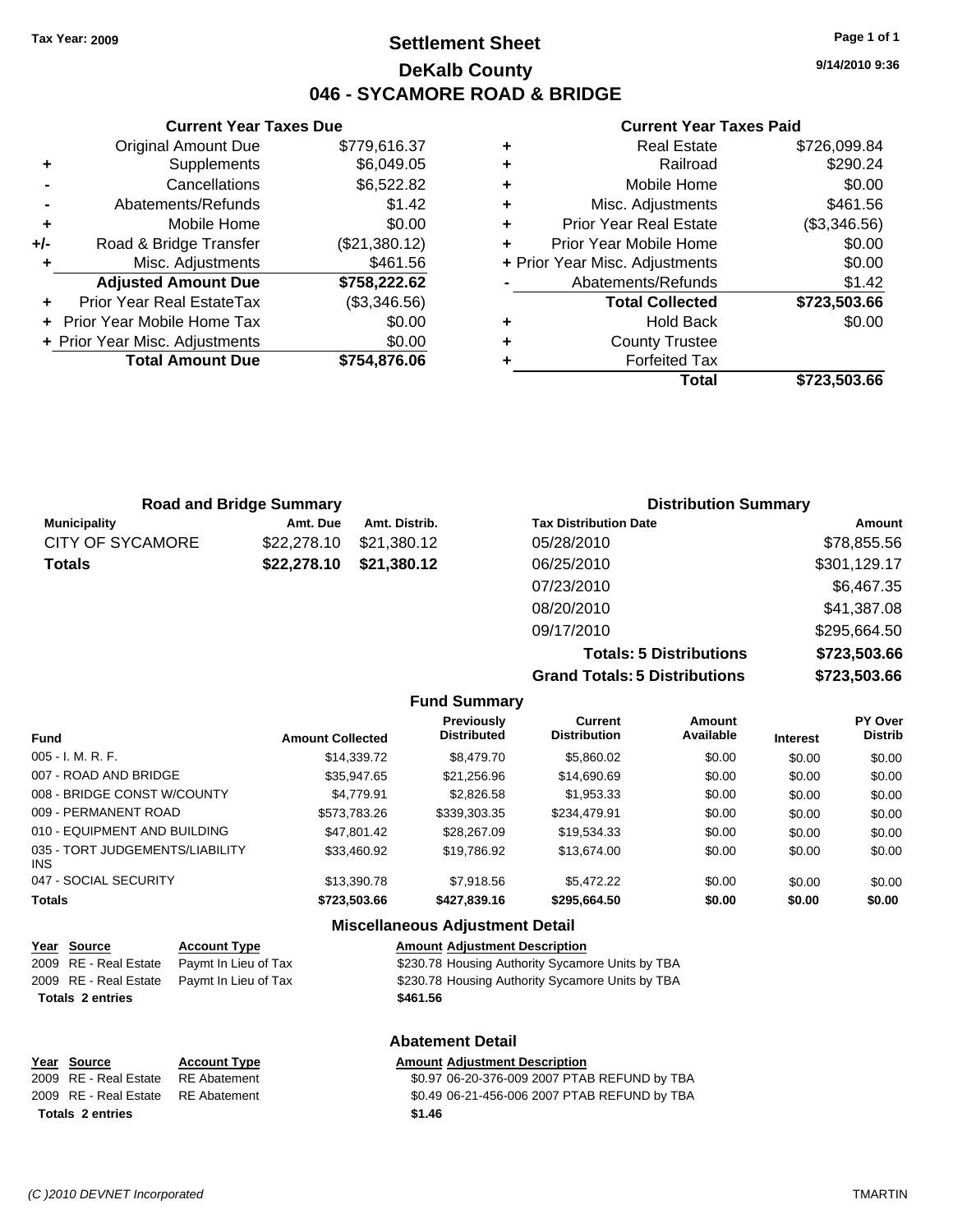## **Settlement Sheet Tax Year: 2009 Page 1 of 1 DeKalb County 047 - VICTOR TOWNSHIP**

#### **9/14/2010 9:36**

### **Current Year Taxes Paid**

### **Distribution Summary Tax Distribution Date Amount** 05/28/2010 \$5,338.06 06/25/2010 \$20,361.59 07/23/2010 \$277.99 08/20/2010 \$3,113.49 09/17/2010 \$16,947.04 **Totals: 5 Distributions \$46,038.17 Grand Totals: 5 Distributions \$46,038.17**

|                                               |                         | <b>Fund Summary</b>                     |                                |                     |                 |                                  |
|-----------------------------------------------|-------------------------|-----------------------------------------|--------------------------------|---------------------|-----------------|----------------------------------|
| <b>Fund</b>                                   | <b>Amount Collected</b> | <b>Previously</b><br><b>Distributed</b> | Current<br><b>Distribution</b> | Amount<br>Available | <b>Interest</b> | <b>PY Over</b><br><b>Distrib</b> |
| 001 - CORPORATE                               | \$43,165.88             | \$27,276.15                             | \$15,889.73                    | \$0.00              | \$0.00          | \$0.00                           |
| 034 - GENERAL ASSISTANCE                      | \$925.33                | \$584.71                                | \$340.62                       | \$0.00              | \$0.00          | \$0.00                           |
| 035 - TORT JUDGEMENTS/LIABILITY<br><b>INS</b> | \$1,946.96              | \$1.230.27                              | \$716.69                       | \$0.00              | \$0.00          | \$0.00                           |
| <b>Totals</b>                                 | \$46,038.17             | \$29,091.13                             | \$16,947.04                    | \$0.00              | \$0.00          | \$0.00                           |

#### **-** Abatements/Refunds \$0.00 **+** Mobile Home \$0.00 **+/-** Road & Bridge Transfer \$0.00

**Current Year Taxes Due** Original Amount Due \$46,739.55

**+** Supplements \$264.32 **-** Cancellations \$276.57

**+** Misc. Adjustments \$0.00

**+** Prior Year Real EstateTax \$0.00 **+** Prior Year Mobile Home Tax \$0.00 **+ Prior Year Misc. Adjustments**  $$0.00$ 

**Adjusted Amount Due \$46,727.30**

**Total Amount Due \$46,727.30**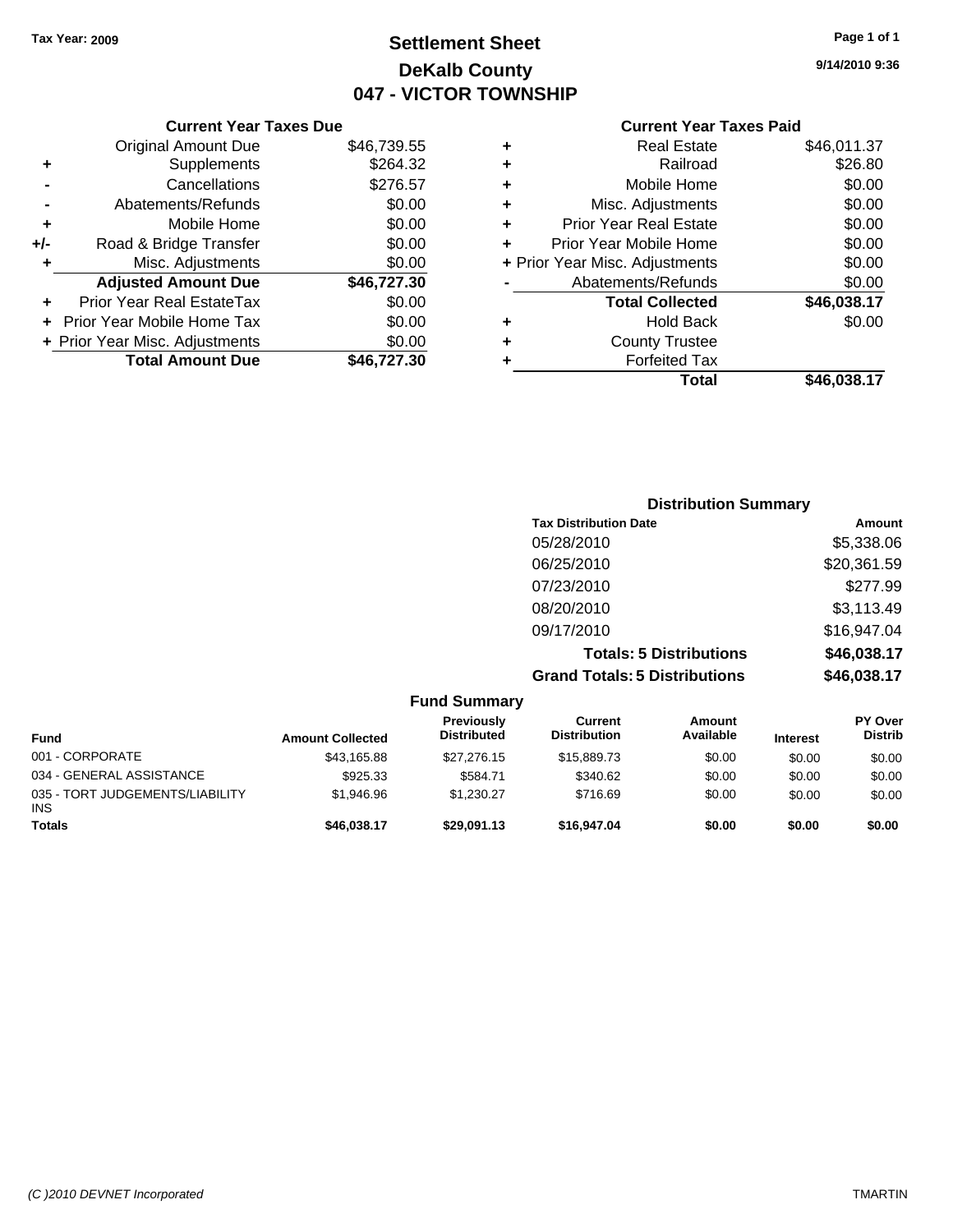**9/14/2010 9:36**

#### **Current Year Taxes Paid**

| ٠ | <b>Real Estate</b>             | \$85,848.24 |
|---|--------------------------------|-------------|
| ٠ | Railroad                       | \$50.02     |
| ٠ | Mobile Home                    | \$0.00      |
| ٠ | Misc. Adjustments              | \$0.00      |
| ٠ | <b>Prior Year Real Estate</b>  | \$0.00      |
|   | Prior Year Mobile Home         | \$0.00      |
|   | + Prior Year Misc. Adjustments | \$0.00      |
|   | Abatements/Refunds             | \$0.00      |
|   | <b>Total Collected</b>         | \$85,898.26 |
| ٠ | <b>Hold Back</b>               | \$0.00      |
|   | <b>County Trustee</b>          |             |
|   | <b>Forfeited Tax</b>           |             |
|   | Total                          | \$85.898.26 |

|     | <b>Current Year Taxes Due</b>    |             |
|-----|----------------------------------|-------------|
|     | <b>Original Amount Due</b>       | \$87,206.88 |
| ٠   | Supplements                      | \$493.17    |
|     | Cancellations                    | \$516.00    |
|     | Abatements/Refunds               | \$0.00      |
| ٠   | Mobile Home                      | \$0.00      |
| +/- | Road & Bridge Transfer           | \$0.00      |
| ٠   | Misc. Adjustments                | \$0.00      |
|     | <b>Adjusted Amount Due</b>       | \$87,184.05 |
|     | <b>Prior Year Real EstateTax</b> | \$0.00      |
|     | Prior Year Mobile Home Tax       | \$0.00      |
|     | + Prior Year Misc. Adjustments   | \$0.00      |
|     | <b>Total Amount Due</b>          | \$87,184.05 |
|     |                                  |             |

| <b>Distribution Summary</b>          |             |  |  |  |  |
|--------------------------------------|-------------|--|--|--|--|
| <b>Tax Distribution Date</b>         | Amount      |  |  |  |  |
| 05/28/2010                           | \$9,959.79  |  |  |  |  |
| 06/25/2010                           | \$37,990.60 |  |  |  |  |
| 07/23/2010                           | \$518.66    |  |  |  |  |
| 08/20/2010                           | \$5,809.11  |  |  |  |  |
| 09/17/2010                           | \$31,620.10 |  |  |  |  |
| <b>Totals: 5 Distributions</b>       | \$85,898.26 |  |  |  |  |
| <b>Grand Totals: 5 Distributions</b> | \$85,898.26 |  |  |  |  |

|                                               |                         | <b>Fund Summary</b>                     |                                |                     |                 |                                  |
|-----------------------------------------------|-------------------------|-----------------------------------------|--------------------------------|---------------------|-----------------|----------------------------------|
| Fund                                          | <b>Amount Collected</b> | <b>Previously</b><br><b>Distributed</b> | Current<br><b>Distribution</b> | Amount<br>Available | <b>Interest</b> | <b>PY Over</b><br><b>Distrib</b> |
| 007 - ROAD AND BRIDGE                         | \$50,464.56             | \$31,888.00                             | \$18,576.56                    | \$0.00              | \$0.00          | \$0.00                           |
| 008 - BRIDGE CONST W/COUNTY                   | \$436.37                | \$275.74                                | \$160.63                       | \$0.00              | \$0.00          | \$0.00                           |
| 009 - PERMANENT ROAD                          | \$20.711.00             | \$13,087.05                             | \$7,623.95                     | \$0.00              | \$0.00          | \$0.00                           |
| 010 - EQUIPMENT AND BUILDING                  | \$12,366.42             | \$7,814.20                              | \$4,552,22                     | \$0.00              | \$0.00          | \$0.00                           |
| 035 - TORT JUDGEMENTS/LIABILITY<br><b>INS</b> | \$1.919.91              | \$1.213.17                              | \$706.74                       | \$0.00              | \$0.00          | \$0.00                           |
| <b>Totals</b>                                 | \$85,898.26             | \$54,278.16                             | \$31,620.10                    | \$0.00              | \$0.00          | \$0.00                           |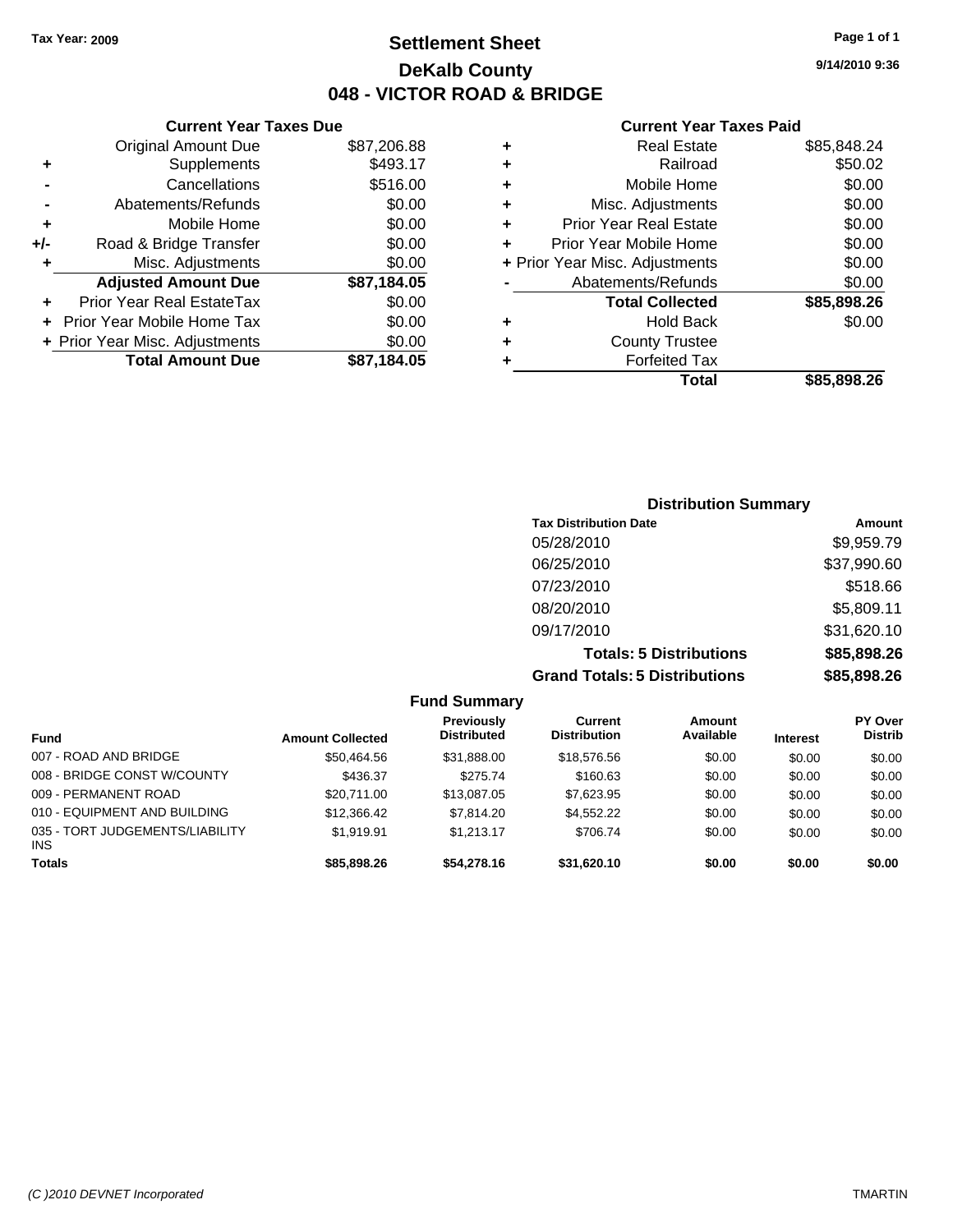**Current Year Taxes Due** Original Amount Due \$553,518.07

**Adjusted Amount Due \$560,822.19**

**Total Amount Due \$560,599.06**

**+** Supplements \$5,375.66 **-** Cancellations \$5,588.92 **-** Abatements/Refunds \$6,983.67 **+** Mobile Home \$0.00 **+/-** Road & Bridge Transfer \$7,533.61 **+** Misc. Adjustments \$6,967.44

**+** Prior Year Real EstateTax (\$223.13) **+** Prior Year Mobile Home Tax \$0.00 **+ Prior Year Misc. Adjustments**  $$0.00$ 

### **Settlement Sheet Tax Year: 2009 Page 1 of 1 DeKalb County 056 - TOWN OF CORTLAND**

**9/14/2010 9:36**

#### **Current Year Taxes Paid**

| ٠ | <b>Real Estate</b>             | \$538,438.32 |
|---|--------------------------------|--------------|
| ٠ | Railroad                       | \$497.34     |
| ٠ | Mobile Home                    | \$0.00       |
| ٠ | Misc. Adjustments              | \$6,967.44   |
| ٠ | <b>Prior Year Real Estate</b>  | (\$223.13)   |
| ÷ | Prior Year Mobile Home         | \$0.00       |
|   | + Prior Year Misc. Adjustments | \$0.00       |
|   | Abatements/Refunds             | \$6,983.67   |
|   | <b>Total Collected</b>         | \$538,696.30 |
| ٠ | <b>Hold Back</b>               | \$0.00       |
| ٠ | <b>County Trustee</b>          |              |
|   | <b>Forfeited Tax</b>           |              |
|   | Total                          | \$538.696.30 |

| <b>Road and Bridge Summary</b>   |            |               | <b>Distribution Summary</b>  |              |  |
|----------------------------------|------------|---------------|------------------------------|--------------|--|
| <b>Rd./Br. District</b>          | Amt. Due   | Amt. Distrib. | <b>Tax Distribution Date</b> | Amount       |  |
| <b>CORTLAND ROAD &amp; BRIDC</b> | \$7,820.26 | \$7.533.61    | 05/28/2010                   | \$70,334.35  |  |
| <b>Totals</b>                    | \$7,820.26 | \$7,533,61    | 06/25/2010                   | \$217,680.58 |  |
|                                  |            |               | 07/23/2010                   | \$4,631.25   |  |
|                                  |            |               | 08/20/2010                   | \$41,981.73  |  |

**Totals: 5 Distributions \$538,696.30 Grand Totals: 5 Distributions \$538,696.30**

09/17/2010 \$204,068.39

|                         |                         | <b>Fund Summary</b>                     |                                       |                            |                 |                                  |
|-------------------------|-------------------------|-----------------------------------------|---------------------------------------|----------------------------|-----------------|----------------------------------|
| <b>Fund</b>             | <b>Amount Collected</b> | <b>Previously</b><br><b>Distributed</b> | <b>Current</b><br><b>Distribution</b> | <b>Amount</b><br>Available | <b>Interest</b> | <b>PY Over</b><br><b>Distrib</b> |
| 001 - CORPORATE         | \$384.139.52            | \$238,757.97                            | \$145,381.55                          | \$0.00                     | \$0.00          | \$0.00                           |
| 005 - I. M. R. F.       | \$47.219.83             | \$29,349.00                             | \$17,870.83                           | \$0.00                     | \$0.00          | \$0.00                           |
| 007 - ROAD AND BRIDGE   | \$7,533.61              | \$4,489.20                              | \$3,044.41                            | \$0.00                     | \$0.00          | \$0.00                           |
| 014 - POLICE PROTECTION | \$57,580.16             | \$35,788.35                             | \$21,791.81                           | \$0.00                     | \$0.00          | \$0.00                           |
| 047 - SOCIAL SECURITY   | \$42,223.18             | \$26,243,39                             | \$15,979.79                           | \$0.00                     | \$0.00          | \$0.00                           |
| Totals                  | \$538,696.30            | \$334,627.91                            | \$204,068.39                          | \$0.00                     | \$0.00          | \$0.00                           |
|                         |                         |                                         |                                       |                            |                 |                                  |

#### **Miscellaneous Adjustment Detail**

| Year Source             | <b>Account Type</b>       | <b>Amount Adiustment Description</b>                                 |
|-------------------------|---------------------------|----------------------------------------------------------------------|
| 2009 RE - Real Estate   | <b>Back Tax Collected</b> | \$6,955.11 Eagle Home Nature's Crossing Redemption 58 Parcels by TBA |
| 2009 RE - Real Estate   | <b>Back Tax Collected</b> | \$6.93 Montabano Builders Redemption 09-33-128-003 by TBA            |
| 2009 RE - Real Estate   | <b>Back Tax Collected</b> | \$2.30 Montalbano Builders Redemption 09-28-352-001 by TBA           |
| 2009 RE - Real Estate   | <b>Back Tax Collected</b> | \$1.51 Montalbano Builders Redemption 09-28-351-016 by TBA           |
| 2009 RE - Real Estate   | <b>Back Tax Collected</b> | \$1.59 Montalbano Builders Redemption 09-28-351-015 by TBA           |
| <b>Totals 5 entries</b> |                           | \$6,967.44                                                           |
|                         |                           | <b>Abatement Detail</b>                                              |
|                         |                           |                                                                      |
| Year Source             | <b>Account Type</b>       | <b>Amount Adjustment Description</b>                                 |
| 2009 RE - Real Estate   | <b>RE</b> Abatement       | \$6,955.11 Reveral Entry-Eagle Home Nature's Crossing Redempt by TBA |

**Totals \$6,955.11 1 entries**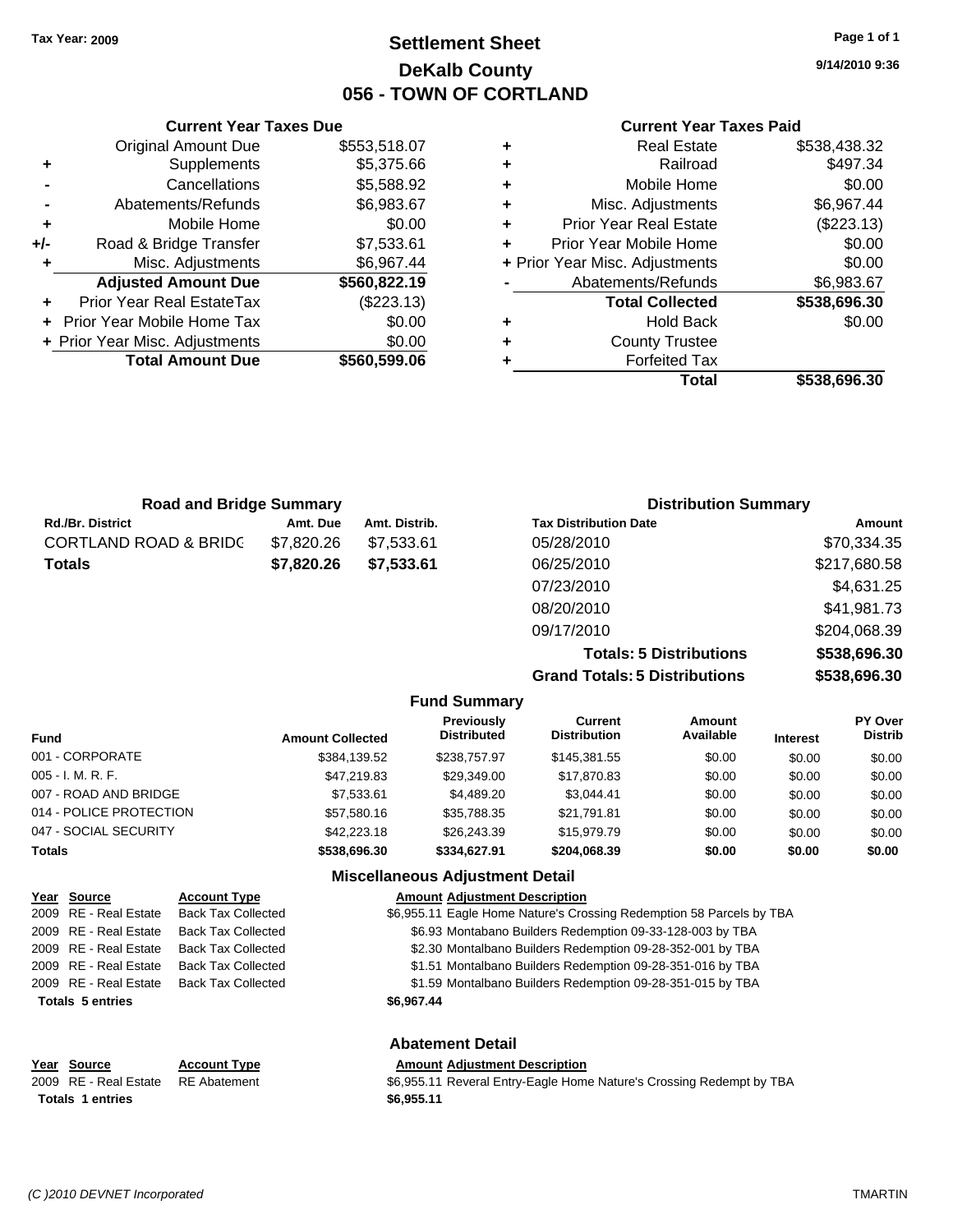**Current Year Taxes Due** Original Amount Due \$260,026.76

**Adjusted Amount Due \$259,922.99**

**Total Amount Due \$259,822.71**

**+** Supplements \$2,392.52 **-** Cancellations \$2,502.09 **-** Abatements/Refunds \$3,267.29 **+** Mobile Home \$0.00 **+/-** Road & Bridge Transfer \$0.00 **+** Misc. Adjustments \$3,273.09

**+** Prior Year Real EstateTax (\$100.28) **+** Prior Year Mobile Home Tax \$0.00 **+ Prior Year Misc. Adjustments**  $$0.00$ 

### **Settlement Sheet Tax Year: 2009 Page 1 of 1 DeKalb County 057 - CORTLAND LIBRARY**

**9/14/2010 9:36**

#### **Current Year Taxes Paid**

|   | Total                          | \$249.528.63 |
|---|--------------------------------|--------------|
|   | <b>Forfeited Tax</b>           |              |
| ٠ | <b>County Trustee</b>          |              |
| ٠ | <b>Hold Back</b>               | \$0.00       |
|   | <b>Total Collected</b>         | \$249,528.63 |
|   | Abatements/Refunds             | \$3,267.29   |
|   | + Prior Year Misc. Adjustments | \$0.00       |
|   | Prior Year Mobile Home         | \$0.00       |
| ٠ | <b>Prior Year Real Estate</b>  | (\$100.28)   |
| ÷ | Misc. Adjustments              | \$3,273.09   |
| ٠ | Mobile Home                    | \$0.00       |
| ٠ | Railroad                       | \$230.38     |
| ٠ | Real Estate                    | \$249,392.73 |

### **Distribution Summary Tax Distribution Date Amount** 05/28/2010 \$32,607.93 06/25/2010 \$100,818.97 07/23/2010 \$2,143.09 08/20/2010 \$19,523.67 09/17/2010 \$94,434.97 **Totals: 5 Distributions \$249,528.63 Grand Totals: 5 Distributions \$249,528.63**

|                                                     |                         | <b>Fund Summary</b>                     |                                       |                     |                 |                                  |
|-----------------------------------------------------|-------------------------|-----------------------------------------|---------------------------------------|---------------------|-----------------|----------------------------------|
| <b>Fund</b>                                         | <b>Amount Collected</b> | <b>Previously</b><br><b>Distributed</b> | <b>Current</b><br><b>Distribution</b> | Amount<br>Available | <b>Interest</b> | <b>PY Over</b><br><b>Distrib</b> |
| 004 - OPERATIONS & MAINTENANCE                      | \$5.762.88              | \$3.581.91                              | \$2,180.97                            | \$0.00              | \$0.00          | \$0.00                           |
| $005 - I. M. R. F.$                                 | \$5,762.85              | \$3,581.87                              | \$2,180.98                            | \$0.00              | \$0.00          | \$0.00                           |
| 016 - LIBRARY (township, municipalities)            | \$226,477.45            | \$140,766.28                            | \$85.711.17                           | \$0.00              | \$0.00          | \$0.00                           |
| 027 - AUDIT                                         | \$1,446.51              | \$899.07                                | \$547.44                              | \$0.00              | \$0.00          | \$0.00                           |
| 035 - TORT JUDGMENTS, LIABILITY<br><b>INSURANCE</b> | \$3,839.23              | \$2,386.26                              | \$1,452.97                            | \$0.00              | \$0.00          | \$0.00                           |
| 047 - SOCIAL SECURITY                               | \$6.239.71              | \$3.878.27                              | \$2,361.44                            | \$0.00              | \$0.00          | \$0.00                           |
| <b>Totals</b>                                       | \$249,528.63            | \$155,093.66                            | \$94,434.97                           | \$0.00              | \$0.00          | \$0.00                           |

#### **Miscellaneous Adjustment Detail**

| Year Source             | <b>Account Type</b>       | <b>Amount Adjustment Description</b>                                 |
|-------------------------|---------------------------|----------------------------------------------------------------------|
| 2009 RE - Real Estate   | <b>Back Tax Collected</b> | \$3,267.29 Eagle Home Nature's Crossing Redemption 58 Parcels by TBA |
| 2009 RE - Real Estate   | Back Tax Collected        | \$3.26 Montabano Builders Redemption 09-33-128-003 by TBA            |
| 2009 RE - Real Estate   | <b>Back Tax Collected</b> | \$1.08 Montalbano Builders Redemption 09-28-352-001 by TBA           |
| 2009 RE - Real Estate   | <b>Back Tax Collected</b> | \$0.71 Montalbano Builders Redemption 09-28-351-016 by TBA           |
| 2009 RE - Real Estate   | <b>Back Tax Collected</b> | \$0.75 Montalbano Builders Redemption 09-28-351-015 by TBA           |
| <b>Totals 5 entries</b> |                           | \$3,273,09                                                           |
|                         |                           | <b>Abatement Detail</b>                                              |
| Year Source             | <b>Account Type</b>       | <b>Amount Adjustment Description</b>                                 |

#### 2009 RE - Real Estate RE Abatement \$3,267.29 Reveral Entry-Eagle Home Nature's Crossing Redempt by TBA **Totals 1 entries 1 and 1 and 1 and 1 and 1 and 1 and 1 and 1 and 1 and 1 and 1 and 1 and 1 and 1 and 1 and 1 and 1 and 1 and 1 and 1 and 1 and 1 and 1 and 1 and 1 and 1 and 1 and 1 and 1 and 1 and 1 and 1 and 1 and 1 an**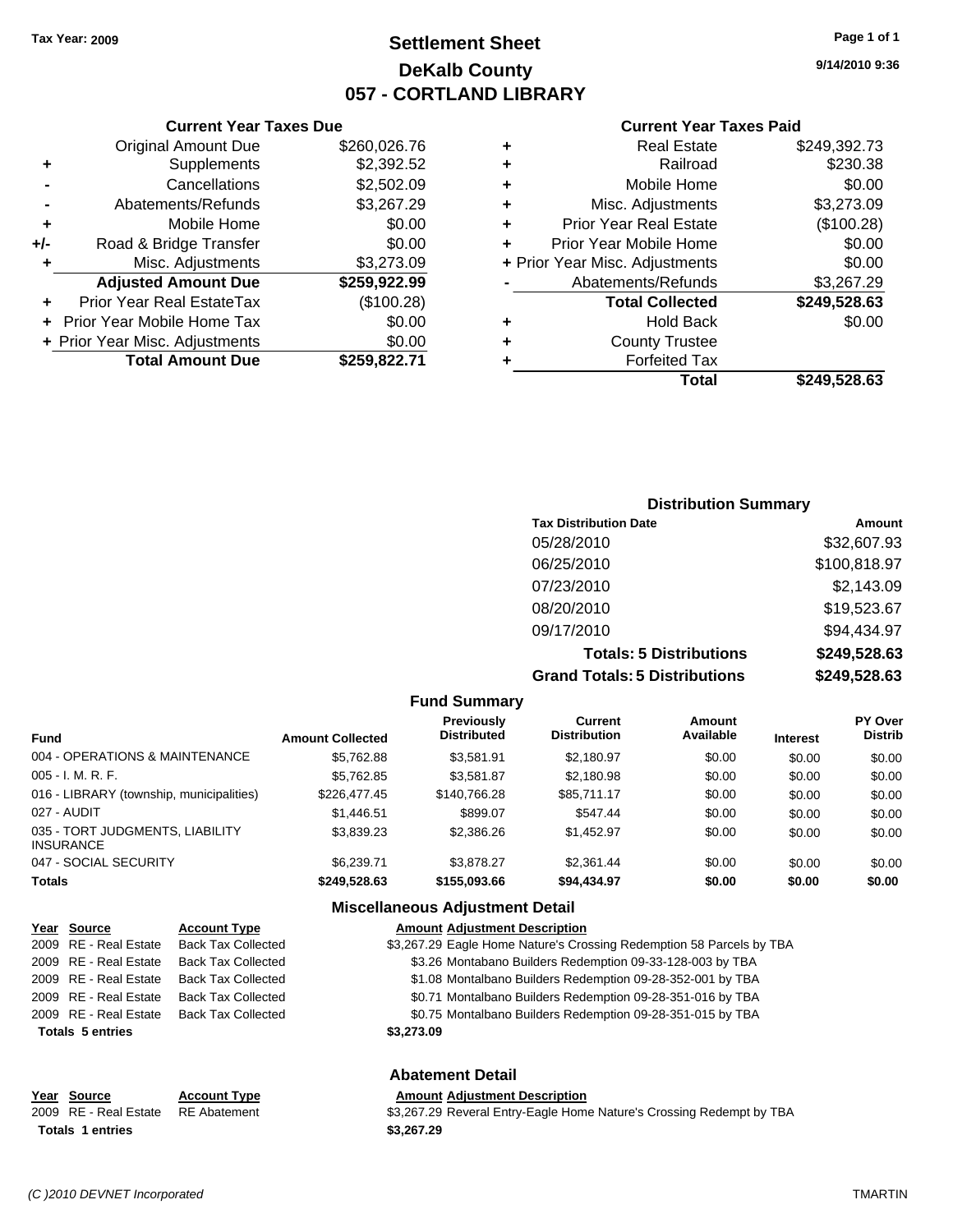### **Settlement Sheet Tax Year: 2009 Page 1 of 1 DeKalb County 058 - CITY OF DEKALB**

**9/14/2010 9:36**

#### **Current Year Taxes Paid**

| ٠ | <b>Real Estate</b>             | \$4,116,762.09 |
|---|--------------------------------|----------------|
| ٠ | Railroad                       | \$5,654.62     |
| ٠ | Mobile Home                    | \$0.00         |
| ٠ | Misc. Adjustments              | \$2,258.92     |
| ÷ | <b>Prior Year Real Estate</b>  | \$365.53       |
| ÷ | Prior Year Mobile Home         | \$0.00         |
|   | + Prior Year Misc. Adjustments | \$21,376.54    |
|   | Abatements/Refunds             | \$1.94         |
|   | <b>Total Collected</b>         | \$4,146,415.76 |
| ٠ | <b>Hold Back</b>               | \$0.00         |
| ÷ | <b>County Trustee</b>          |                |
|   | <b>Forfeited Tax</b>           |                |
|   | Total                          | \$4,146,415.76 |

|     | <b>Current Year Taxes Due</b>    |                |  |  |  |  |  |
|-----|----------------------------------|----------------|--|--|--|--|--|
|     | <b>Original Amount Due</b>       | \$4,185,461.56 |  |  |  |  |  |
| ٠   | Supplements                      | \$77,336.08    |  |  |  |  |  |
|     | Cancellations                    | \$136,553.76   |  |  |  |  |  |
|     | Abatements/Refunds               | \$1.94         |  |  |  |  |  |
| ٠   | Mobile Home                      | \$0.00         |  |  |  |  |  |
| +/- | Road & Bridge Transfer           | \$192,129.84   |  |  |  |  |  |
|     | Misc. Adjustments                | \$2,258.92     |  |  |  |  |  |
|     | <b>Adjusted Amount Due</b>       | \$4,320,630.70 |  |  |  |  |  |
|     | <b>Prior Year Real EstateTax</b> | \$365.53       |  |  |  |  |  |
|     | Prior Year Mobile Home Tax       | \$0.00         |  |  |  |  |  |
|     | + Prior Year Misc. Adjustments   | \$21,376.54    |  |  |  |  |  |
|     | <b>Total Amount Due</b>          | \$4,342,372.77 |  |  |  |  |  |

| <b>Road and Bridge Summary</b>   |                           |                           | <b>Distribution Summary</b>  |                |  |
|----------------------------------|---------------------------|---------------------------|------------------------------|----------------|--|
| Rd./Br. District                 | Amt. Due                  | Amt. Distrib.             | <b>Tax Distribution Date</b> | Amount         |  |
| AFTON ROAD & BRIDGE              | \$22,177.45               | \$21,078.62               | 05/28/2010                   | \$494,276.49   |  |
| <b>CORTLAND ROAD &amp; BRIDC</b> | \$529.57                  | \$510.15                  | 06/25/2010                   | \$1,693,731.98 |  |
| DEKALB ROAD & BRIDGE             | \$178,853.10 \$170,541.07 |                           | 07/23/2010                   | \$25,042.22    |  |
| Totals                           |                           | \$201,560.12 \$192,129.84 | 08/20/2010                   | \$260,318.52   |  |
|                                  |                           |                           | 09/17/2010                   | \$1,673,046.55 |  |

**Totals: 5 Distributions \$4,146,415.76 Grand Total** 

|         | ıls: 5 Distributions | \$4,146,415.76  |                                  |  |  |
|---------|----------------------|-----------------|----------------------------------|--|--|
| ١t<br>n | Amount<br>Available  | <b>Interest</b> | <b>PY Over</b><br><b>Distrib</b> |  |  |
| 0       | \$0.00               | \$0.00          | \$0.00                           |  |  |

| <b>Fund</b>                 | <b>Amount Collected</b> | <b>Previously</b><br><b>Distributed</b> | Current<br><b>Distribution</b> | Amount<br>Available | <b>Interest</b> | PY Over<br><b>Distrib</b> |
|-----------------------------|-------------------------|-----------------------------------------|--------------------------------|---------------------|-----------------|---------------------------|
| 003 - BONDS AND INTEREST    | \$0.00                  | \$0.00                                  | \$0.00                         | \$0.00              | \$0.00          | \$0.00                    |
| 005 - I. M. R. F.           | \$261,836.98            | \$156,215.93                            | \$105.621.05                   | \$0.00              | \$0.00          | \$0.00                    |
| 007 - ROAD AND BRIDGE       | \$192.129.84            | \$114,181.86                            | \$77,947.98                    | \$0.00              | \$0.00          | \$0.00                    |
| 013 - FIREFIGHTER'S PENSION | \$1.898.907.43          | \$1.132.917.17                          | \$765,990.26                   | \$0.00              | \$0.00          | \$0.00                    |
| 015 - POLICE PENSION        | \$1,273,825.77          | \$759,983,90                            | \$513,841.87                   | \$0.00              | \$0.00          | \$0.00                    |
| 047 - SOCIAL SECURITY       | \$519.715.74            | \$310,070.35                            | \$209.645.39                   | \$0.00              | \$0.00          | \$0.00                    |
| Totals                      | \$4,146,415.76          | \$2,473,369.21                          | \$1,673,046.55                 | \$0.00              | \$0.00          | \$0.00                    |
|                             |                         |                                         |                                |                     |                 |                           |

**Fund Summary**

#### **Miscellaneous Adjustment Detail**

| Year Source             | <b>Account Type</b>                        | <b>Amount Adjustment Description</b>                        |
|-------------------------|--------------------------------------------|-------------------------------------------------------------|
| 2008 RE - Real Estate   | Back Tax Collected                         | \$21,376.54 DeKalb TIF #4 Surplus Distribution by TBA       |
| 2009 RE - Real Estate   | <b>Back Tax Collected</b>                  | \$3.32 Gardens of Rivermist Redemption 08-02-303-001 by TBA |
|                         | 2009 RE - Real Estate Paymt In Lieu of Tax | \$1,127.80 Housing Authority DeKalb Units by TBA            |
|                         | 2009 RE - Real Estate Paymt In Lieu of Tax | \$1,127.80 Housing Authority DeKalb Units by TBA            |
| <b>Totals 4 entries</b> |                                            | \$23,635.46                                                 |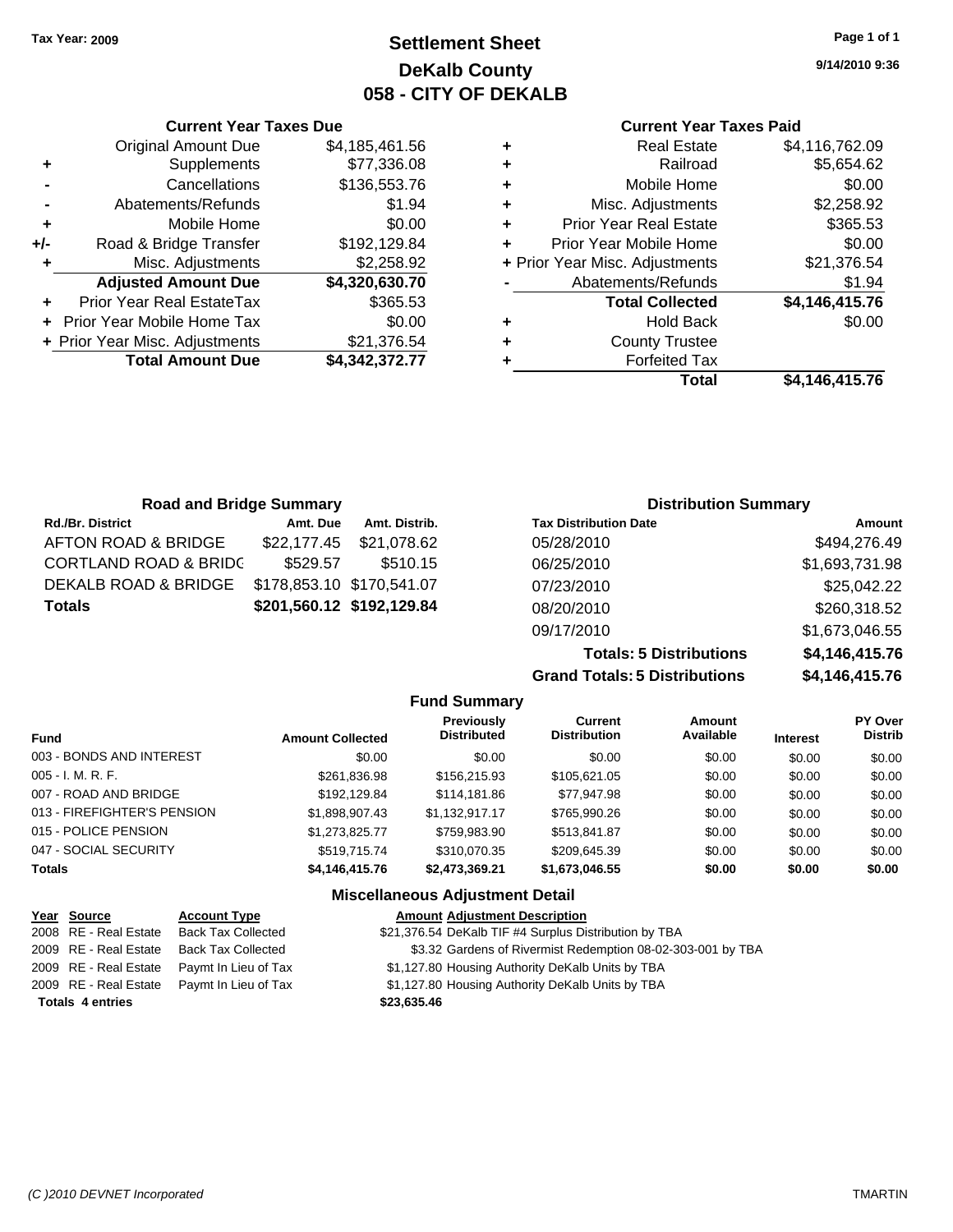### **Settlement Sheet Tax Year: 2009 Page 1 of 1 DeKalb County 059 - DE KALB LIBRARY**

**9/14/2010 9:36**

#### **Current Year Taxes Paid**

| ٠ | <b>Real Estate</b>             | \$1,692,840.98 |
|---|--------------------------------|----------------|
| ٠ | Railroad                       | \$2,328.60     |
| ٠ | Mobile Home                    | \$0.00         |
| ٠ | Misc. Adjustments              | \$970.66       |
| ٠ | <b>Prior Year Real Estate</b>  | (\$173.36)     |
| ÷ | Prior Year Mobile Home         | \$0.00         |
|   | + Prior Year Misc. Adjustments | \$8,938.96     |
|   | Abatements/Refunds             | \$0.00         |
|   | <b>Total Collected</b>         | \$1,704,905.84 |
| ٠ | <b>Hold Back</b>               | \$0.00         |
| ٠ | <b>County Trustee</b>          |                |
| ٠ | <b>Forfeited Tax</b>           |                |
|   | Total                          | \$1,704,905.84 |

#### **Current Year Taxes Due** Original Amount Due \$1,798,523.55 **+** Supplements \$37,344.60 **-** Cancellations \$56,867.75 **-** Abatements/Refunds \$0.00 **+** Mobile Home \$0.00 **+/-** Road & Bridge Transfer \$0.00 **+** Misc. Adjustments \$970.66 **Adjusted Amount Due \$1,779,971.06 +** Prior Year Real EstateTax (\$173.36) **+** Prior Year Mobile Home Tax \$0.00 **+** Prior Year Misc. Adjustments \$8,938.96 **Total Amount Due \$1,788,736.66**

### **Distribution Summary Tax Distribution Date Amount** 05/28/2010 \$202,938.07 06/25/2010 \$696,355.69 07/23/2010 \$10,233.65 08/20/2010 \$107,138.19 09/17/2010 \$688,240.24 **Totals: 5 Distributions \$1,704,905.84 Grand Totals: 5 Distributions \$1,704,905.84**

#### **Fund Summary**

| Fund                                     | <b>Amount Collected</b> | <b>Previously</b><br><b>Distributed</b> | Current<br><b>Distribution</b> | Amount<br>Available | <b>Interest</b> | <b>PY Over</b><br><b>Distrib</b> |  |
|------------------------------------------|-------------------------|-----------------------------------------|--------------------------------|---------------------|-----------------|----------------------------------|--|
| 016 - LIBRARY (township, municipalities) | \$1.704.905.84          | \$1.016.665.60                          | \$688.240.24                   | \$0.00              | \$0.00          | \$0.00                           |  |
| Totals                                   | \$1.704.905.84          | \$1.016.665.60                          | \$688,240,24                   | \$0.00              | \$0.00          | \$0.00                           |  |
|                                          |                         |                                         |                                |                     |                 |                                  |  |

#### **Miscellaneous Adjustment Detail**

#### **Year Source Account Type Amount Adjustment Description**

| <b>Totals 4 entries</b> |                                            | \$9,909.62                                                  |
|-------------------------|--------------------------------------------|-------------------------------------------------------------|
|                         | 2009 RE - Real Estate Paymt In Lieu of Tax | \$484.61 Housing Authority DeKalb Units by TBA              |
|                         | 2009 RE - Real Estate Paymt In Lieu of Tax | \$484.63 Housing Authority DeKalb Units by TBA              |
| 2009 RE - Real Estate   | <b>Back Tax Collected</b>                  | \$1.42 Gardens of Rivermist Redemption 08-02-303-001 by TBA |
| 2008 RE - Real Estate   | Back Tax Collected                         | \$8,938.96 DeKalb TIF #4 Surplus Distribution by TBA        |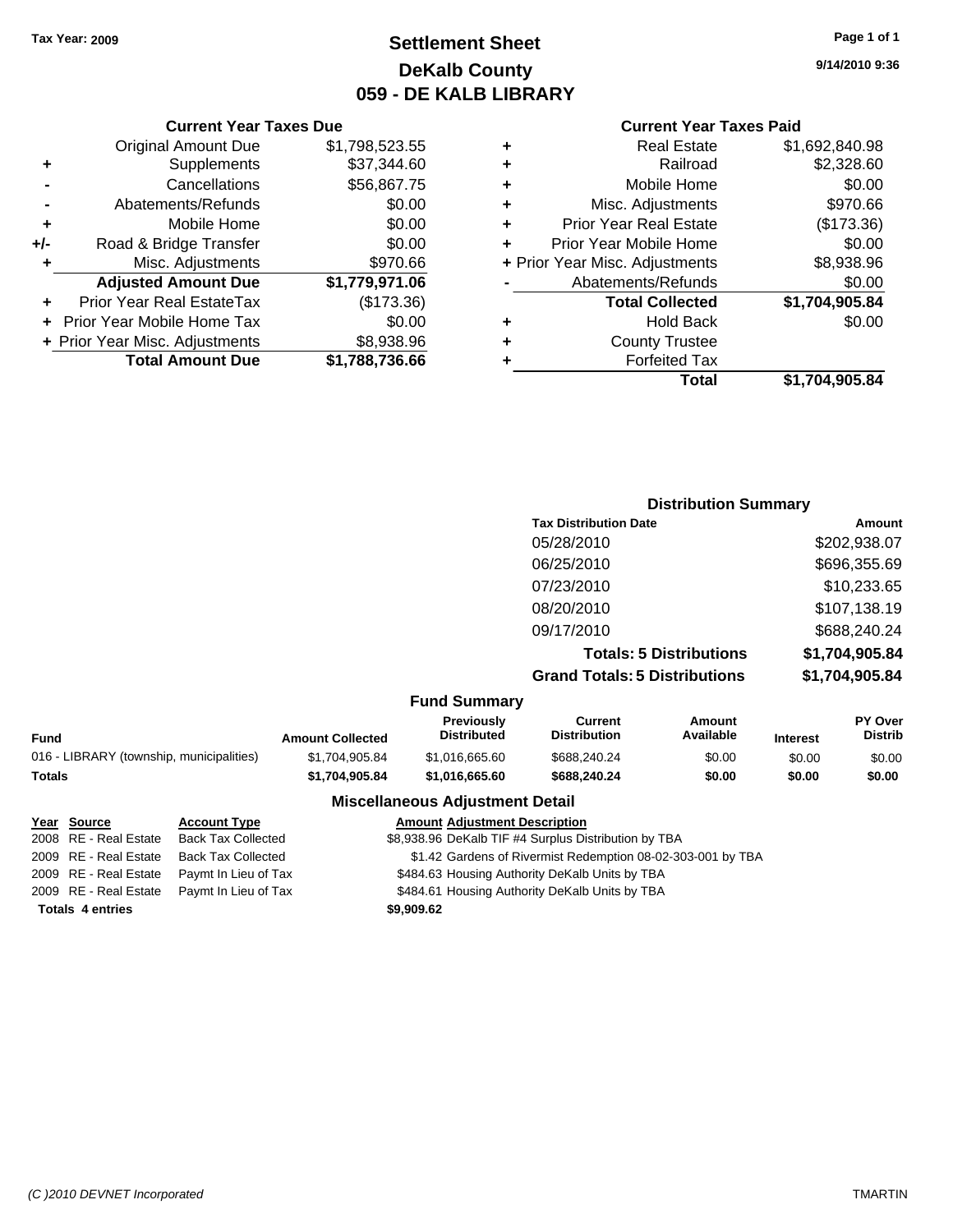## **Settlement Sheet Tax Year: 2009 Page 1 of 1 DeKalb County 060 - DEKALB SSA #3**

**9/14/2010 9:36**

#### **Current Year Taxes Paid +** Real Estate \$2,788.00 **+** Railroad \$0.00 **+** Mobile Home \$0.00 **+** Misc. Adjustments \$0.00 **+** Prior Year Real Estate \$0.00 **+** Prior Year Mobile Home \$0.00 **+** Prior Year Misc. Adjustments  $$0.00$ **-** Abatements/Refunds \$0.00 **Total Collected \$2,788.00 +** Hold Back \$0.00 **+** County Trustee **+** Forfeited Tax **Total \$2,788.00**

|                            |                         | <b>Distribution Summary</b>      |                                       |                                |                 |                           |
|----------------------------|-------------------------|----------------------------------|---------------------------------------|--------------------------------|-----------------|---------------------------|
|                            |                         |                                  | <b>Tax Distribution Date</b>          |                                |                 | <b>Amount</b>             |
|                            |                         |                                  | 05/28/2010                            |                                |                 | \$319.63                  |
|                            |                         |                                  | 06/25/2010                            |                                |                 | \$1,180.18                |
|                            |                         |                                  | 08/20/2010                            |                                |                 | \$114.36                  |
|                            |                         |                                  | 09/17/2010                            |                                |                 | \$1,173.83                |
|                            |                         |                                  |                                       | <b>Totals: 4 Distributions</b> |                 | \$2,788.00                |
|                            |                         |                                  | <b>Grand Totals: 4 Distributions</b>  |                                |                 | \$2,788.00                |
|                            |                         | <b>Fund Summary</b>              |                                       |                                |                 |                           |
| Fund                       | <b>Amount Collected</b> | Previously<br><b>Distributed</b> | <b>Current</b><br><b>Distribution</b> | Amount<br>Available            | <b>Interest</b> | PY Over<br><b>Distrib</b> |
| 023 - SPECIAL SERVICE AREA | \$2,788.00              | \$1,614.17                       | \$1,173.83                            | \$0.00                         | \$0.00          | \$0.00                    |
| Totals                     | \$2,788.00              | \$1,614.17                       | \$1,173.83                            | \$0.00                         | \$0.00          | \$0.00                    |

#### **Current Year Taxes Due** Original Amount Due \$2,788.00 **+** Supplements \$0.00 **-** Cancellations \$0.00 **-** Abatements/Refunds \$0.00 **+** Mobile Home \$0.00 **+/-** Road & Bridge Transfer \$0.00 **+** Misc. Adjustments \$0.00 **Adjusted Amount Due \$2,788.00 +** Prior Year Real EstateTax \$0.00

**+** Prior Year Mobile Home Tax \$0.00 **+ Prior Year Misc. Adjustments**  $$0.00$ 

**Total Amount Due \$2,788.00**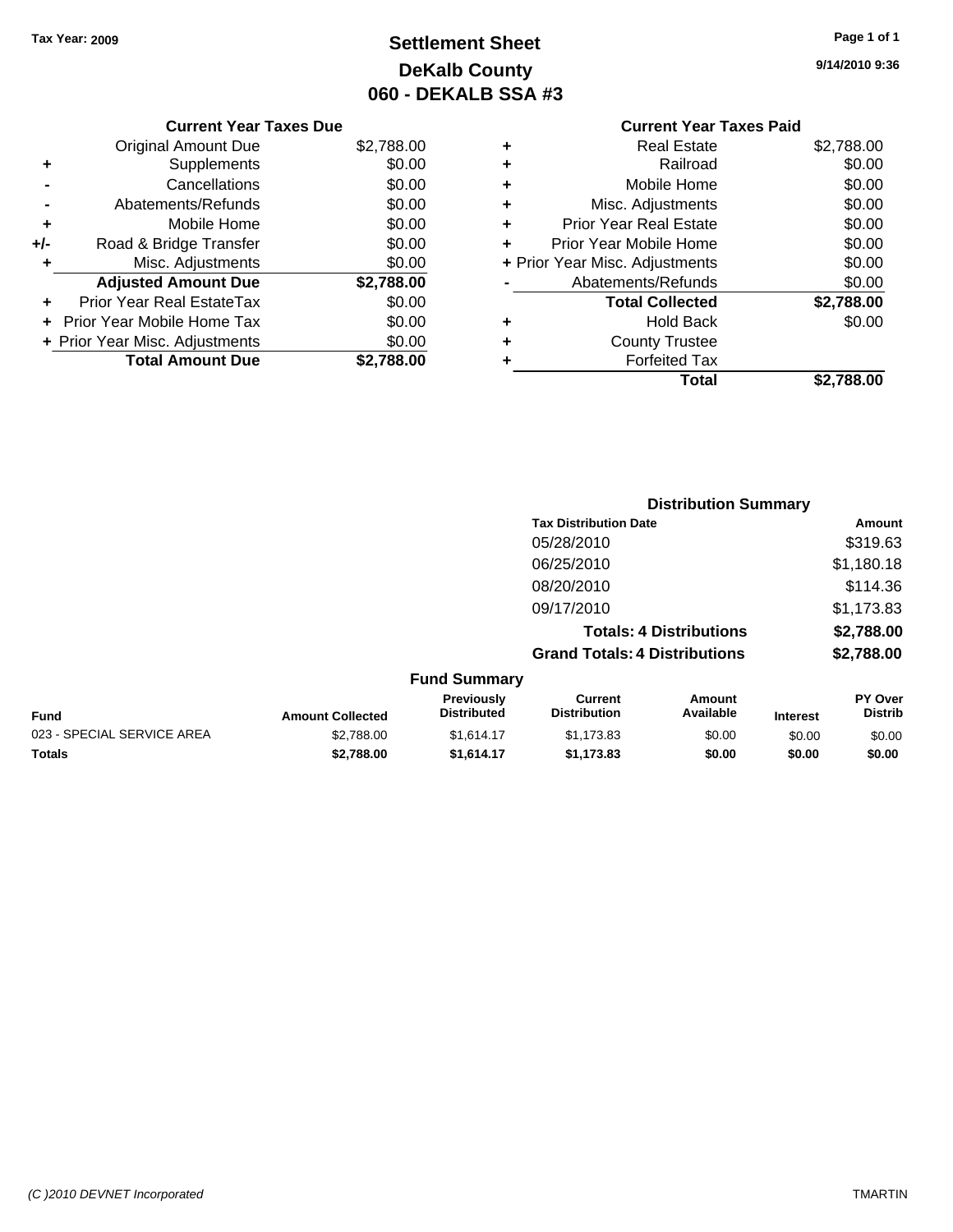**Current Year Taxes Due** Original Amount Due \$1,485.68

**Adjusted Amount Due \$1,485.55**

**Total Amount Due \$1,485.55**

**+** Supplements \$3.59 **-** Cancellations \$3.72 **-** Abatements/Refunds \$0.00 **+** Mobile Home \$0.00 **+/-** Road & Bridge Transfer \$0.00 **+** Misc. Adjustments \$0.00

**+** Prior Year Real EstateTax \$0.00 **+** Prior Year Mobile Home Tax \$0.00 **+ Prior Year Misc. Adjustments**  $$0.00$ 

## **Settlement Sheet Tax Year: 2009 Page 1 of 1 DeKalb County 061 - DEKALB SSA #4**

**9/14/2010 9:36**

#### **Current Year Taxes Paid +** Real Estate \$1,444.09 **+** Railroad \$0.00 **+** Mobile Home \$0.00 **+** Misc. Adjustments \$0.00 **+** Prior Year Real Estate \$0.00 **+** Prior Year Mobile Home \$0.00 **+** Prior Year Misc. Adjustments  $$0.00$ **-** Abatements/Refunds \$0.00 **Total Collected \$1,444.09 +** Hold Back \$0.00 **+** County Trustee **+** Forfeited Tax **Total \$1,444.09**

|                            |                         | <b>Distribution Summary</b>      |                                       |                                |                 |                                  |
|----------------------------|-------------------------|----------------------------------|---------------------------------------|--------------------------------|-----------------|----------------------------------|
|                            |                         |                                  | <b>Tax Distribution Date</b>          |                                |                 | Amount                           |
|                            |                         |                                  | 05/28/2010                            |                                |                 | \$121.16                         |
|                            |                         |                                  | 06/25/2010                            |                                |                 | \$628.53                         |
|                            |                         |                                  | 07/23/2010                            |                                |                 | \$4.72                           |
|                            |                         |                                  | 08/20/2010                            |                                |                 | \$53.67                          |
|                            |                         |                                  | 09/17/2010                            |                                |                 | \$636.01                         |
|                            |                         |                                  |                                       | <b>Totals: 5 Distributions</b> |                 | \$1,444.09                       |
|                            |                         |                                  | <b>Grand Totals: 5 Distributions</b>  |                                |                 | \$1,444.09                       |
|                            |                         | <b>Fund Summary</b>              |                                       |                                |                 |                                  |
| <b>Fund</b>                | <b>Amount Collected</b> | Previously<br><b>Distributed</b> | <b>Current</b><br><b>Distribution</b> | <b>Amount</b><br>Available     | <b>Interest</b> | <b>PY Over</b><br><b>Distrib</b> |
| 023 - SPECIAL SERVICE AREA | \$1,444.09              | \$808.08                         | \$636.01                              | \$0.00                         | \$0.00          | \$0.00                           |
| Totals                     | \$1,444.09              | \$808.08                         | \$636.01                              | \$0.00                         | \$0.00          | \$0.00                           |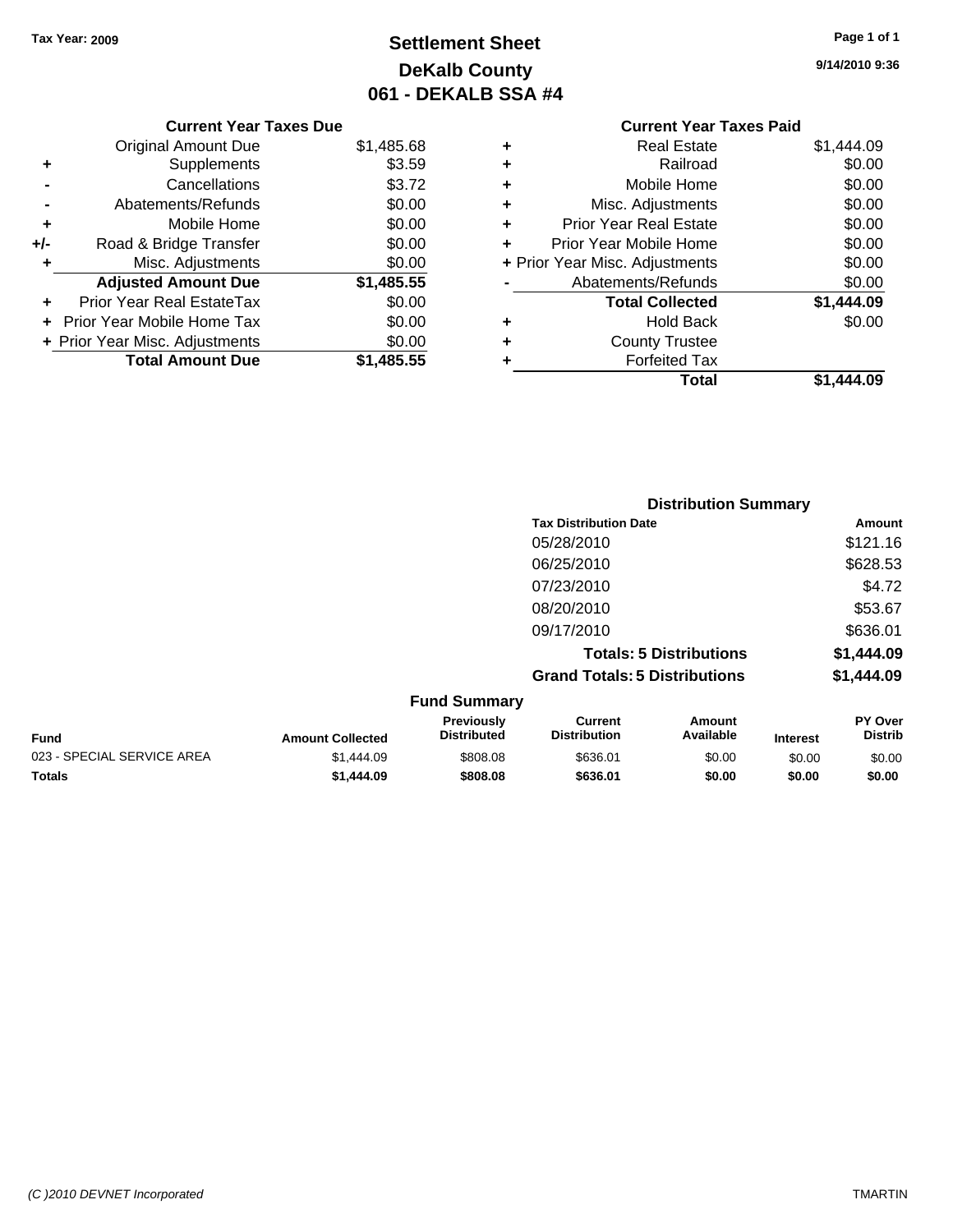**Current Year Taxes Due** Original Amount Due \$616,986.12

**Adjusted Amount Due \$644,685.43**

**Total Amount Due \$644,685.43**

**+** Supplements \$18,473.28 **-** Cancellations \$23,426.93 **-** Abatements/Refunds \$0.00 **+** Mobile Home \$0.00 **+/-** Road & Bridge Transfer \$32,596.78 **+** Misc. Adjustments \$56.18

**+** Prior Year Real EstateTax \$0.00 **+** Prior Year Mobile Home Tax \$0.00 **+ Prior Year Misc. Adjustments**  $$0.00$ 

## **Settlement Sheet Tax Year: 2009 Page 1 of 1 DeKalb County 062 - CITY OF GENOA**

**9/14/2010 9:36**

### **Current Year Taxes Paid**

|   | Total                          | \$602,753.91 |
|---|--------------------------------|--------------|
|   | <b>Forfeited Tax</b>           |              |
| ٠ | <b>County Trustee</b>          |              |
| ٠ | <b>Hold Back</b>               | \$0.00       |
|   | <b>Total Collected</b>         | \$602,753.91 |
|   | Abatements/Refunds             | \$0.00       |
|   | + Prior Year Misc. Adjustments | \$0.00       |
| ÷ | Prior Year Mobile Home         | \$0.00       |
| ٠ | <b>Prior Year Real Estate</b>  | \$0.00       |
| ٠ | Misc. Adjustments              | \$56.18      |
| ٠ | Mobile Home                    | \$0.00       |
| ٠ | Railroad                       | \$816.59     |
|   | <b>Real Estate</b>             | \$601,881.14 |

| <b>Road and Bridge Summary</b> |             |               | <b>Distribution Summary</b>  |              |
|--------------------------------|-------------|---------------|------------------------------|--------------|
| <b>Rd./Br. District</b>        | Amt. Due    | Amt. Distrib. | <b>Tax Distribution Date</b> | Amount       |
| <b>GENOA ROAD &amp; BRIDGE</b> | \$23,527.13 | \$22,266.15   | 05/28/2010                   | \$82,290.96  |
| KINGSTON ROAD & BRIDG          | \$10,838.73 | \$10,330.63   | 06/25/2010                   | \$238,960.56 |
| <b>Totals</b>                  | \$34,365.86 | \$32,596.78   | 07/23/2010                   | \$7,850.08   |
|                                |             |               | 08/20/2010                   | \$37,549.93  |
|                                |             |               | 09/17/2010                   | \$236,102.38 |

**Totals: 5 Distributions \$602,753.91**

| <b>Grand Totals: 5 Distributions</b> | \$602,753.91 |
|--------------------------------------|--------------|
|                                      |              |

|                          |                         | <b>Fund Summary</b>                     |                                |                     |                 |                           |
|--------------------------|-------------------------|-----------------------------------------|--------------------------------|---------------------|-----------------|---------------------------|
| <b>Fund</b>              | <b>Amount Collected</b> | <b>Previously</b><br><b>Distributed</b> | Current<br><b>Distribution</b> | Amount<br>Available | <b>Interest</b> | PY Over<br><b>Distrib</b> |
| 001 - CORPORATE          | \$285.074.01            | \$173,413.58                            | \$111,660.43                   | \$0.00              | \$0.00          | \$0.00                    |
| 003 - BONDS AND INTEREST | \$0.00                  | \$0.00                                  | \$0.00                         | \$0.00              | \$0.00          | \$0.00                    |
| 007 - ROAD AND BRIDGE    | \$32,596.78             | \$19,818.83                             | \$12,777.95                    | \$0.00              | \$0.00          | \$0.00                    |
| 014 - POLICE PROTECTION  | \$285,083.12            | \$173,419.12                            | \$111,664.00                   | \$0.00              | \$0.00          | \$0.00                    |
| <b>Totals</b>            | \$602.753.91            | \$366,651.53                            | \$236,102.38                   | \$0.00              | \$0.00          | \$0.00                    |
|                          |                         | <b>Miscellaneous Adjustment Detail</b>  |                                |                     |                 |                           |

| Year Source             | <b>Account Type</b>       | <b>Amount Adiustment Description</b>          |
|-------------------------|---------------------------|-----------------------------------------------|
| 2009 RE - Real Estate   | <b>Back Tax Collected</b> | \$56.18 Capes Redemption 03-19-377-001 by TBA |
| <b>Totals 1 entries</b> |                           | \$56.18                                       |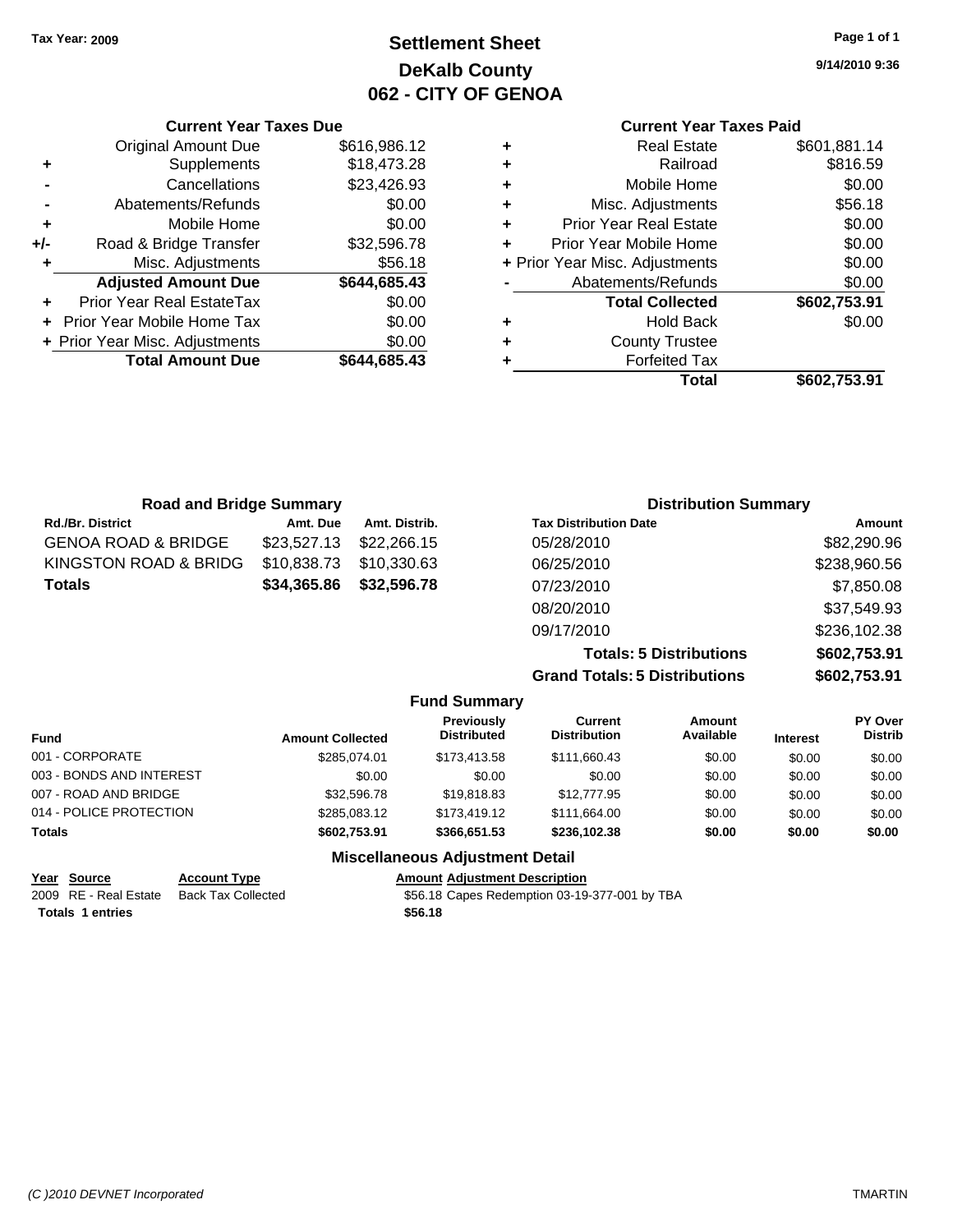### **Settlement Sheet Tax Year: 2009 Page 1 of 1 DeKalb County 063 - VILLAGE OF HINCKLEY**

**9/14/2010 9:36**

#### **Current Year Taxes Paid**

**Totals: 4 Distributions \$271,828.42**

**Grand Totals: 4 Distributions \$271,828.42**

|   | Total                          | \$271,828.42 |
|---|--------------------------------|--------------|
| ٠ | <b>Forfeited Tax</b>           |              |
| ٠ | <b>County Trustee</b>          |              |
| ٠ | <b>Hold Back</b>               | \$0.00       |
|   | <b>Total Collected</b>         | \$271,828.42 |
|   | Abatements/Refunds             | \$0.00       |
|   | + Prior Year Misc. Adjustments | \$0.00       |
| ٠ | Prior Year Mobile Home         | \$0.00       |
| ٠ | <b>Prior Year Real Estate</b>  | \$0.00       |
| ٠ | Misc. Adjustments              | \$77.96      |
| ٠ | Mobile Home                    | \$0.00       |
| ٠ | Railroad                       | \$702.31     |
| ٠ | <b>Real Estate</b>             | \$271,048.15 |
|   |                                |              |

|                | <b>Original Amount Due</b>     | \$242,870.94 |
|----------------|--------------------------------|--------------|
| ٠              | <b>Supplements</b>             | \$1,728.04   |
| $\blacksquare$ | Cancellations                  | \$1,854.27   |
|                | Abatements/Refunds             | \$0.00       |
| ÷              | Mobile Home                    | \$0.00       |
| +/-            | Road & Bridge Transfer         | \$42,660.93  |
| ٠              | Misc. Adjustments              | \$77.96      |
|                | <b>Adjusted Amount Due</b>     | \$285,483.60 |
|                | Prior Year Real EstateTax      | \$0.00       |
|                | Prior Year Mobile Home Tax     | \$0.00       |
|                | + Prior Year Misc. Adjustments | \$0.00       |
|                | <b>Total Amount Due</b>        | \$285,483.60 |

**Current Year Taxes Due**

| <b>Road and Bridge Summary</b> |             |               | <b>Distribution Summary</b>  |              |  |
|--------------------------------|-------------|---------------|------------------------------|--------------|--|
| <b>Rd./Br. District</b>        | Amt. Due    | Amt. Distrib. | <b>Tax Distribution Date</b> | Amount       |  |
| SQUAW GROVE ROAD & B           | \$45,135.17 | \$42,660.93   | 05/28/2010                   | \$32,777.05  |  |
| Totals                         | \$45,135.17 | \$42,660.93   | 06/25/2010                   | \$111,993.08 |  |
|                                |             |               | 08/20/2010                   | \$18,315.40  |  |
|                                |             |               | 09/17/2010                   | \$108,742.89 |  |

#### **Fund Summary**

| <b>Fund</b>                             | <b>Amount Collected</b> | <b>Previously</b><br><b>Distributed</b> | <b>Current</b><br><b>Distribution</b> | Amount<br>Available | <b>Interest</b> | PY Over<br><b>Distrib</b> |
|-----------------------------------------|-------------------------|-----------------------------------------|---------------------------------------|---------------------|-----------------|---------------------------|
| 001 - CORPORATE                         | \$102,766.00            | \$61.674.16                             | \$41.091.84                           | \$0.00              | \$0.00          | \$0.00                    |
| 005 - I. M. R. F.                       | \$34,315.78             | \$20,594.33                             | \$13,721.45                           | \$0.00              | \$0.00          | \$0.00                    |
| 007 - ROAD AND BRIDGE                   | \$42,660.93             | \$25,552.59                             | \$17,108.34                           | \$0.00              | \$0.00          | \$0.00                    |
| 014 - POLICE PROTECTION                 | \$29.236.29             | \$17.545.91                             | \$11,690.38                           | \$0.00              | \$0.00          | \$0.00                    |
| 027 - AUDIT                             | \$7,414.94              | \$4,450.01                              | \$2.964.93                            | \$0.00              | \$0.00          | \$0.00                    |
| 035 - TORT JUDGEMENTS/LIABILITY<br>INS. | \$12.851.03             | \$7.712.43                              | \$5.138.60                            | \$0.00              | \$0.00          | \$0.00                    |
| 047 - SOCIAL SECURITY                   | \$30.083.74             | \$18.054.50                             | \$12.029.24                           | \$0.00              | \$0.00          | \$0.00                    |
| 048 - SCHOOL CROSSING GUARDS            | \$4.769.43              | \$2,862,34                              | \$1,907.09                            | \$0.00              | \$0.00          | \$0.00                    |
| 062 - WORKERS COMPENSATION              | \$7.730.28              | \$4,639.26                              | \$3.091.02                            | \$0.00              | \$0.00          | \$0.00                    |
| Totals                                  | \$271,828.42            | \$163,085.53                            | \$108,742.89                          | \$0.00              | \$0.00          | \$0.00                    |
|                                         |                         |                                         |                                       |                     |                 |                           |

#### **Miscellaneous Adjustment Detail**

| <u>Year Source</u>      | <b>Account Type</b>                        | <b>Amount Adjustment Description</b>                  |
|-------------------------|--------------------------------------------|-------------------------------------------------------|
| 2009 RE - Real Estate   | <b>Back Tax Collected</b>                  | \$6.28 Indy Mac Bank Redemption 15-15-280-027 by TBA  |
| 2009 RE - Real Estate   | Back Tax Collected                         | \$11.45 Riedelsperger Redemption 15-15-228-035 by TBA |
|                         | 2009 RE - Real Estate Paymt In Lieu of Tax | \$60.23 Sunset View Apartments by TBA                 |
| <b>Totals 3 entries</b> |                                            | \$77.96                                               |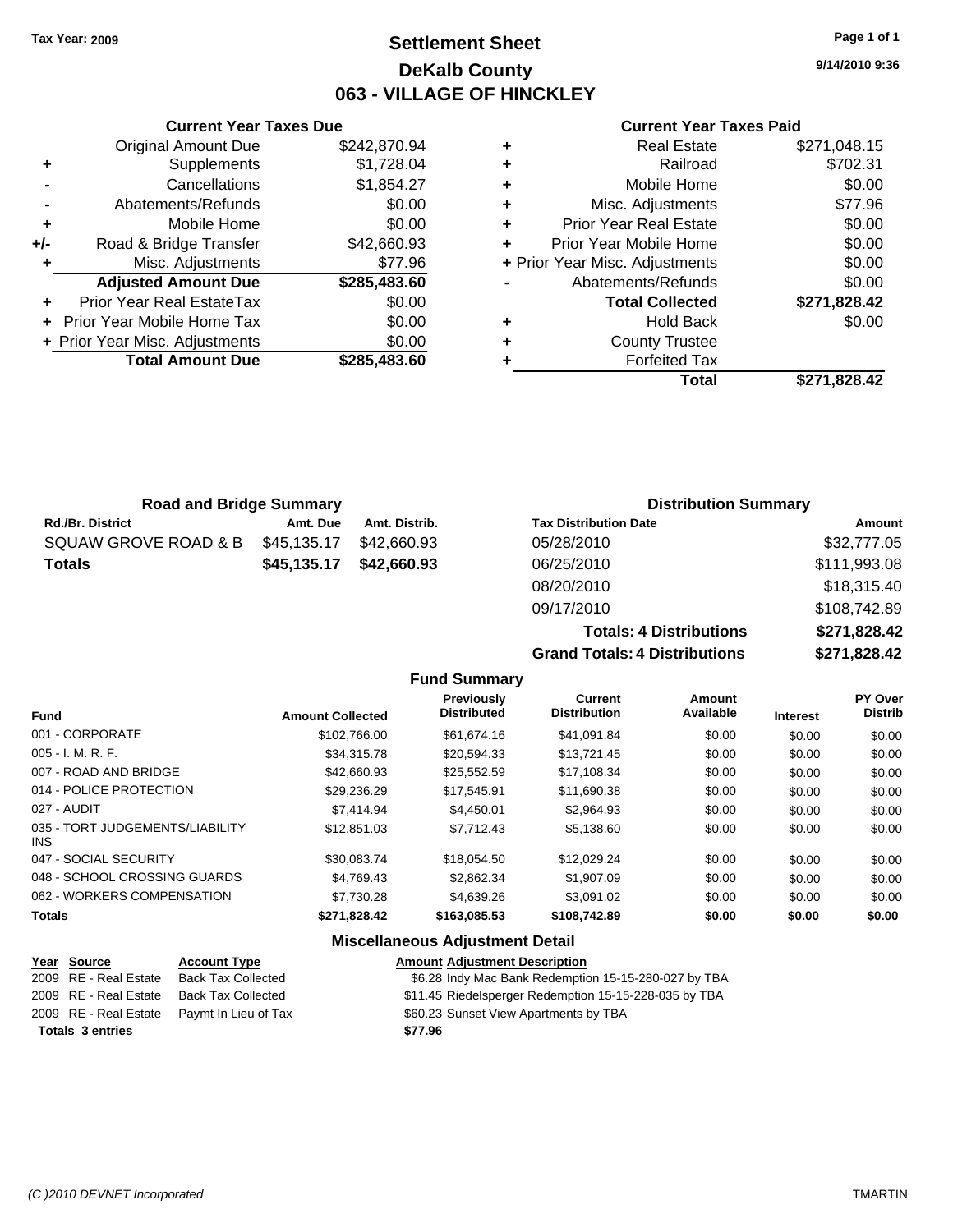### **Settlement Sheet Tax Year: 2009 Page 1 of 1 DeKalb County 064 - VILLAGE OF KINGSTON**

**9/14/2010 9:36**

#### **Current Year Taxes Paid**

|     | <b>Current Year Taxes Due</b>     |              |
|-----|-----------------------------------|--------------|
|     | <b>Original Amount Due</b>        | \$135,358.63 |
| ٠   | Supplements                       | \$379.90     |
|     | Cancellations                     | \$420.28     |
|     | Abatements/Refunds                | \$0.00       |
| ٠   | Mobile Home                       | \$0.00       |
| +/- | Road & Bridge Transfer            | \$15,237.22  |
| ٠   | Misc. Adjustments                 | \$0.00       |
|     | <b>Adjusted Amount Due</b>        | \$150,555.47 |
|     | Prior Year Real EstateTax         | \$0.00       |
|     | <b>Prior Year Mobile Home Tax</b> | \$0.00       |
|     | + Prior Year Misc. Adjustments    | \$0.00       |
|     | <b>Total Amount Due</b>           | \$150,555.47 |
|     |                                   |              |

|   | <b>Real Estate</b>             | \$142,321.09 |
|---|--------------------------------|--------------|
| ٠ | Railroad                       | \$226.83     |
| ٠ | Mobile Home                    | \$0.00       |
| ٠ | Misc. Adjustments              | \$0.00       |
| ٠ | <b>Prior Year Real Estate</b>  | \$0.00       |
| ٠ | Prior Year Mobile Home         | \$0.00       |
|   | + Prior Year Misc. Adjustments | \$0.00       |
|   | Abatements/Refunds             | \$0.00       |
|   | <b>Total Collected</b>         | \$142,547.92 |
| ٠ | <b>Hold Back</b>               | \$0.00       |
| ٠ | <b>County Trustee</b>          |              |
|   | <b>Forfeited Tax</b>           |              |
|   | Total                          | \$142,547.92 |

| <b>Road and Bridge Summary</b> |             |               | <b>Distribution Summary</b>  |             |  |
|--------------------------------|-------------|---------------|------------------------------|-------------|--|
| <b>Rd./Br. District</b>        | Amt. Due    | Amt. Distrib. | <b>Tax Distribution Date</b> | Amount      |  |
| KINGSTON ROAD & BRIDG          | \$15,985.47 | \$15.237.22   | 05/28/2010                   | \$15,750.25 |  |
| <b>Totals</b>                  | \$15,985.47 | \$15,237.22   | 06/25/2010                   | \$62,164.26 |  |
|                                |             |               | 07/23/2010                   | \$1,799.31  |  |
|                                |             |               | 08/20/2010                   | \$7,871.51  |  |

**Totals: 5 Distributions \$142,547.92 Grand Totals: 5 Distributions \$142,547.92**

09/17/2010 \$54,962.59

|                                         |                         | <b>Fund Summary</b>              |                                       |                     |                 |                           |
|-----------------------------------------|-------------------------|----------------------------------|---------------------------------------|---------------------|-----------------|---------------------------|
| <b>Fund</b>                             | <b>Amount Collected</b> | Previously<br><b>Distributed</b> | <b>Current</b><br><b>Distribution</b> | Amount<br>Available | <b>Interest</b> | PY Over<br><b>Distrib</b> |
| 001 - CORPORATE                         | \$46,463.56             | \$28,588.18                      | \$17,875.38                           | \$0.00              | \$0.00          | \$0.00                    |
| 005 - I. M. R. F.                       | \$10.158.75             | \$6,250.50                       | \$3,908.25                            | \$0.00              | \$0.00          | \$0.00                    |
| 007 - ROAD AND BRIDGE                   | \$15,237,22             | \$9,253.35                       | \$5,983.87                            | \$0.00              | \$0.00          | \$0.00                    |
| 014 - POLICE PROTECTION                 | \$15,896.14             | \$9,780.61                       | \$6,115.53                            | \$0.00              | \$0.00          | \$0.00                    |
| 025 - GARBAGE DISPOSAL                  | \$5,549.98              | \$3,414.80                       | \$2,135.18                            | \$0.00              | \$0.00          | \$0.00                    |
| 027 - AUDIT                             | \$5,269.02              | \$3.241.94                       | \$2,027.08                            | \$0.00              | \$0.00          | \$0.00                    |
| 031 - WORKING CASH                      | \$141.70                | \$87.19                          | \$54.51                               | \$0.00              | \$0.00          | \$0.00                    |
| 035 - TORT JUDGEMENTS/LIABILITY<br>INS. | \$36,682.03             | \$22,569.79                      | \$14,112.24                           | \$0.00              | \$0.00          | \$0.00                    |
| 047 - SOCIAL SECURITY                   | \$7,149.52              | \$4,398.97                       | \$2,750.55                            | \$0.00              | \$0.00          | \$0.00                    |
| Totals                                  | \$142,547.92            | \$87.585.33                      | \$54.962.59                           | \$0.00              | \$0.00          | \$0.00                    |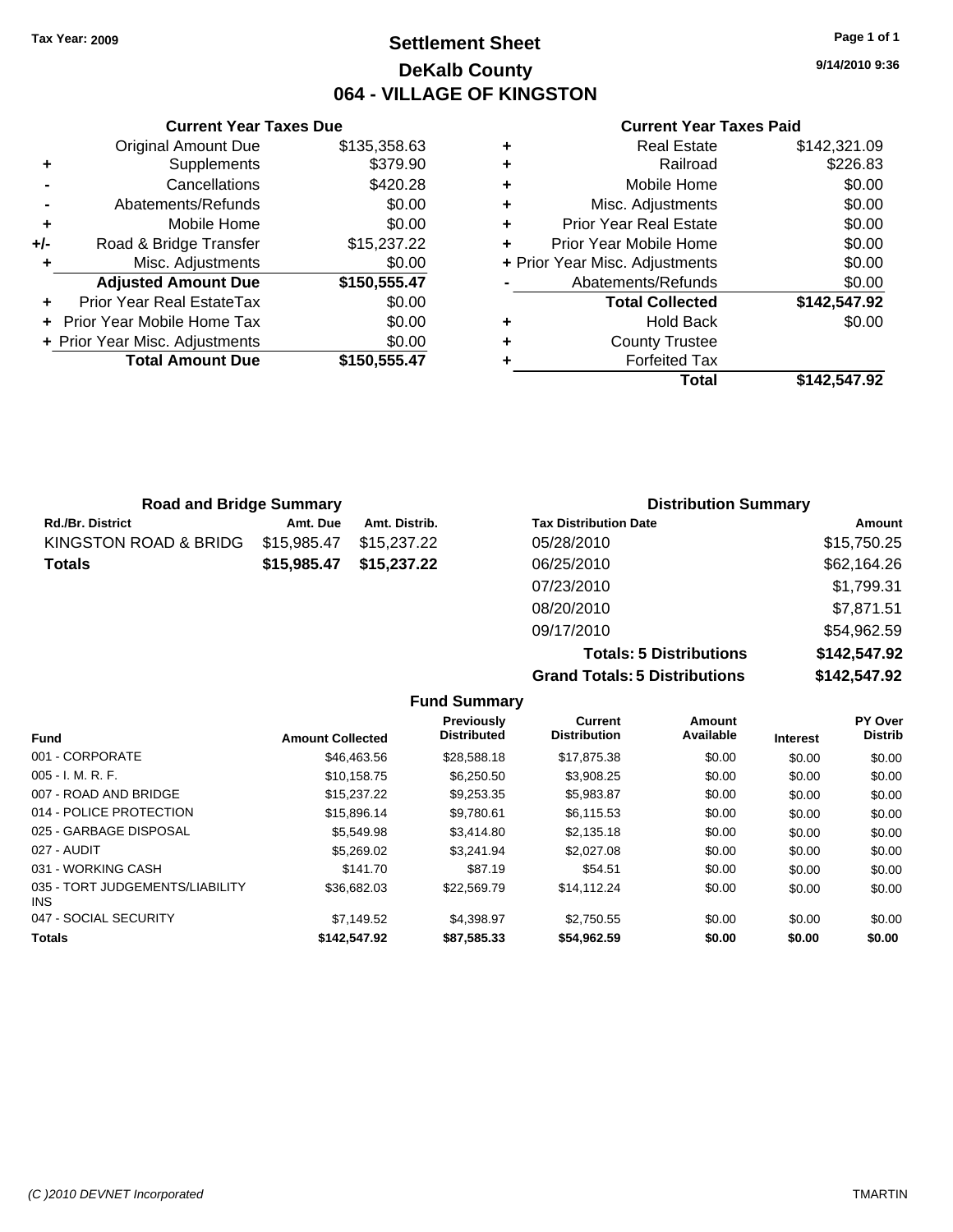### **Settlement Sheet Tax Year: 2009 Page 1 of 1 DeKalb County 065 - VILLAGE OF KIRKLAND**

**9/14/2010 9:36**

#### **Current Year Taxes Paid**

| ٠ | <b>Real Estate</b>             | \$193,174.90 |
|---|--------------------------------|--------------|
| ٠ | Railroad                       | \$228.84     |
| ٠ | Mobile Home                    | \$0.00       |
| ٠ | Misc. Adjustments              | \$1.12       |
| ٠ | <b>Prior Year Real Estate</b>  | \$0.00       |
| ÷ | Prior Year Mobile Home         | \$0.00       |
|   | + Prior Year Misc. Adjustments | \$0.00       |
|   | Abatements/Refunds             | \$0.00       |
|   | <b>Total Collected</b>         | \$193,404.86 |
| ٠ | <b>Hold Back</b>               | \$0.00       |
| ٠ | <b>County Trustee</b>          |              |
|   | <b>Forfeited Tax</b>           |              |
|   | Total                          | \$193,404.86 |

|     | <b>Current Year Taxes Due</b>    |              |  |  |  |  |
|-----|----------------------------------|--------------|--|--|--|--|
|     | <b>Original Amount Due</b>       | \$175,575.09 |  |  |  |  |
| ٠   | Supplements                      | \$1,741.85   |  |  |  |  |
|     | Cancellations                    | \$2,242.15   |  |  |  |  |
|     | Abatements/Refunds               | \$0.00       |  |  |  |  |
| ÷   | Mobile Home                      | \$0.00       |  |  |  |  |
| +/- | Road & Bridge Transfer           | \$25,196.10  |  |  |  |  |
|     | Misc. Adjustments                | \$1.12       |  |  |  |  |
|     | <b>Adjusted Amount Due</b>       | \$200,272.01 |  |  |  |  |
|     | <b>Prior Year Real EstateTax</b> | \$0.00       |  |  |  |  |
|     | Prior Year Mobile Home Tax       | \$0.00       |  |  |  |  |
|     | + Prior Year Misc. Adjustments   | \$0.00       |  |  |  |  |
|     | <b>Total Amount Due</b>          | \$200,272,01 |  |  |  |  |

| <b>Road and Bridge Summary</b> |             |               | <b>Distribution Summary</b>  |             |  |
|--------------------------------|-------------|---------------|------------------------------|-------------|--|
| <b>Rd./Br. District</b>        | Amt. Due    | Amt. Distrib. | <b>Tax Distribution Date</b> | Amount      |  |
| FRANKLIN ROAD & BRIDGI         | \$26,362.95 | \$25,196.10   | 05/28/2010                   | \$24,256.23 |  |
| Totals                         | \$26,362.95 | \$25,196.10   | 06/25/2010                   | \$77,427.40 |  |
|                                |             |               | 07/23/2010                   | \$1,729.44  |  |
|                                |             |               | 08/20/2010                   | \$15,946.16 |  |
|                                |             |               | 09/17/2010                   | \$74,045.63 |  |
|                                |             |               |                              |             |  |

**Totals: 5 Distributions \$193,404.86 Grand Totals: 5 Distributions \$193,404.86**

|                                         |                           |                         | <b>Fund Summary</b>                            |                                |                     |                 |                           |
|-----------------------------------------|---------------------------|-------------------------|------------------------------------------------|--------------------------------|---------------------|-----------------|---------------------------|
| <b>Fund</b>                             |                           | <b>Amount Collected</b> | <b>Previously</b><br><b>Distributed</b>        | Current<br><b>Distribution</b> | Amount<br>Available | <b>Interest</b> | PY Over<br><b>Distrib</b> |
| 001 - CORPORATE                         |                           | \$66,143.92             | \$40.887.55                                    | \$25,256.37                    | \$0.00              | \$0.00          | \$0.00                    |
| 003 - BONDS AND INTEREST                |                           | \$0.00                  | \$0.00                                         | \$0.00                         | \$0.00              | \$0.00          | \$0.00                    |
| 007 - ROAD AND BRIDGE                   |                           | \$25,196.10             | \$15,379.26                                    | \$9,816.84                     | \$0.00              | \$0.00          | \$0.00                    |
| 014 - POLICE PROTECTION                 |                           | \$66,149.76             | \$40.891.15                                    | \$25,258.61                    | \$0.00              | \$0.00          | \$0.00                    |
| 025 - GARBAGE DISPOSAL                  |                           | \$9,452.15              | \$5,842.94                                     | \$3,609.21                     | \$0.00              | \$0.00          | \$0.00                    |
| 027 - AUDIT                             |                           | \$7.561.65              | \$4,674.31                                     | \$2,887.34                     | \$0.00              | \$0.00          | \$0.00                    |
| 035 - TORT JUDGEMENTS/LIABILITY<br>INS. |                           | \$18,901.28             | \$11,684.02                                    | \$7,217.26                     | \$0.00              | \$0.00          | \$0.00                    |
| <b>Totals</b>                           |                           | \$193,404.86            | \$119,359.23                                   | \$74,045.63                    | \$0.00              | \$0.00          | \$0.00                    |
|                                         |                           |                         | <b>Miscellaneous Adjustment Detail</b>         |                                |                     |                 |                           |
| Source<br>Year                          | <b>Account Type</b>       |                         | <b>Amount Adjustment Description</b>           |                                |                     |                 |                           |
| 2009 RE - Real Estate                   | <b>Back Tax Collected</b> |                         | \$1.12 Pearson Redemption 01-26-180-044 by TBA |                                |                     |                 |                           |

Totals 1 entries **\$1.12** 

*(C )2010 DEVNET Incorporated* TMARTIN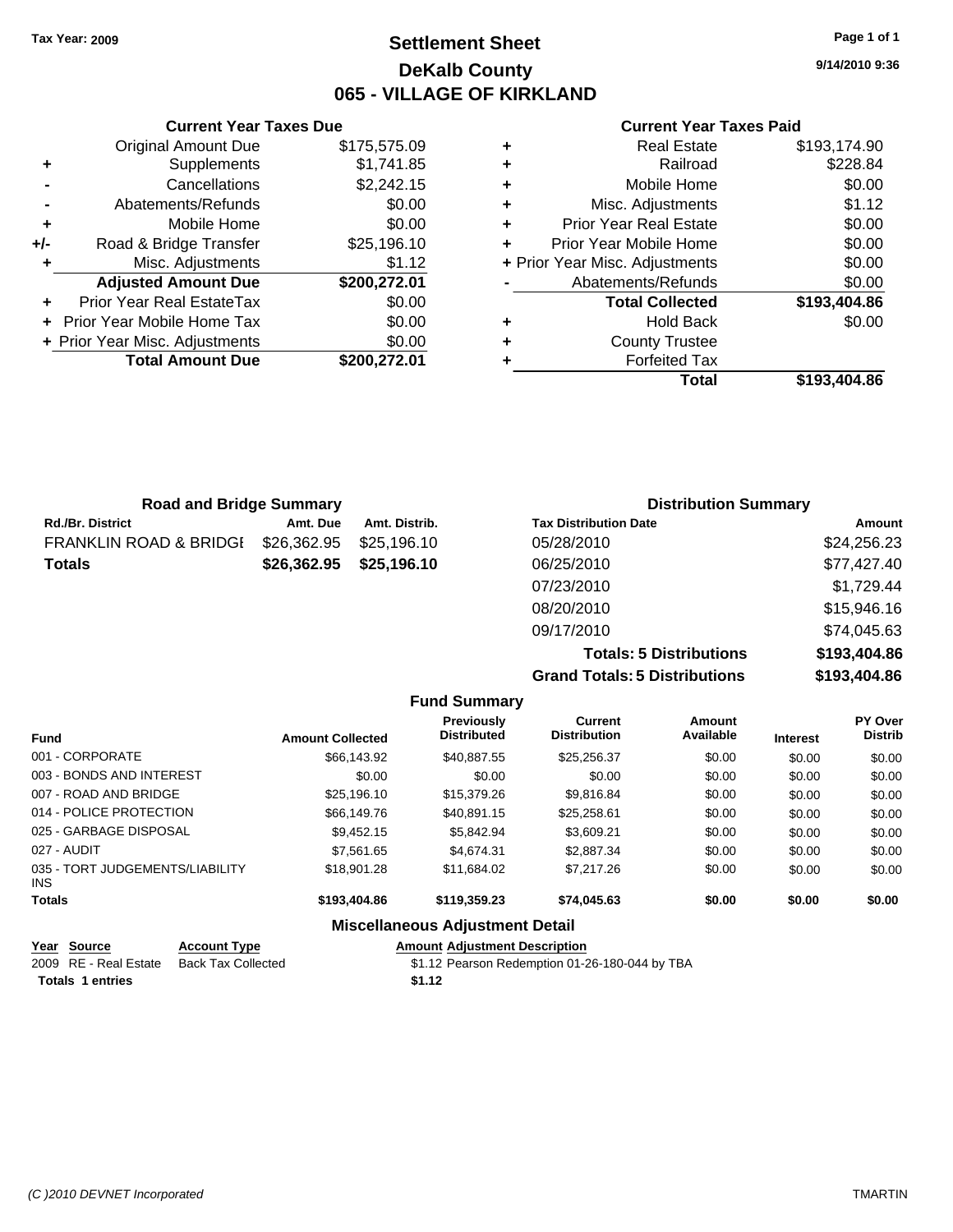## **Settlement Sheet Tax Year: 2009 Page 1 of 1 DeKalb County 066 - KIRKLAND LIBRARY**

#### **Current Year Taxes Due**

|     | <b>Original Amount Due</b>       | \$42,777.24 |
|-----|----------------------------------|-------------|
| ٠   | Supplements                      | \$377.87    |
|     | Cancellations                    | \$489.62    |
|     | Abatements/Refunds               | \$0.00      |
| ٠   | Mobile Home                      | \$0.00      |
| +/- | Road & Bridge Transfer           | \$0.00      |
| ٠   | Misc. Adjustments                | \$0.27      |
|     | <b>Adjusted Amount Due</b>       | \$42,665.76 |
|     | <b>Prior Year Real EstateTax</b> | \$0.00      |
|     | Prior Year Mobile Home Tax       | \$0.00      |
|     | + Prior Year Misc. Adjustments   | \$0.00      |
|     | <b>Total Amount Due</b>          | \$42.665.76 |

#### **Current Year Taxes Paid**

| ٠ | <b>Real Estate</b>             | \$40,933.75 |
|---|--------------------------------|-------------|
| ٠ | Railroad                       | \$48.48     |
| ٠ | Mobile Home                    | \$0.00      |
| ٠ | Misc. Adjustments              | \$0.27      |
| ÷ | <b>Prior Year Real Estate</b>  | \$0.00      |
| ٠ | Prior Year Mobile Home         | \$0.00      |
|   | + Prior Year Misc. Adjustments | \$0.00      |
|   | Abatements/Refunds             | \$0.00      |
|   | <b>Total Collected</b>         | \$40,982.50 |
| ٠ | <b>Hold Back</b>               | \$0.00      |
| ٠ | <b>County Trustee</b>          |             |
| ٠ | <b>Forfeited Tax</b>           |             |
|   | Total                          | \$40,982,50 |
|   |                                |             |

### **Distribution Summary Tax Distribution Date Amount** 05/28/2010 \$5,196.44 06/25/2010 \$16,318.18 07/23/2010 \$361.82 08/20/2010 \$3,457.36 09/17/2010 \$15,648.70 **Totals: 5 Distributions \$40,982.50 Grand Totals: 5 Distributions \$40,982.50**

#### **Fund Summary Fund Interest Amount Collected Distributed PY Over Distrib Amount Available Current Distribution Previously** 005 - I. M. R. F. Channel Communication of the state to the second second to the second second second second s 016 - LIBRARY (township, municipalities)  $$39,121.52$   $$24,183.41$   $$14,938.11$   $$0.00$   $$0.00$  \$0.00 \$0.00 047 - SOCIAL SECURITY 61,852.14 \$1,852.14 \$1,144.92 \$707.22 \$0.00 \$0.00 \$0.00 **Totals \$40,982.50 \$25,333.80 \$15,648.70 \$0.00 \$0.00 \$0.00**

#### **Miscellaneous Adjustment Detail**

| Year Source             | <b>Account Type</b> | Amount |
|-------------------------|---------------------|--------|
| 2009 RE - Real Estate   | Back Tax Collected  | \$0.27 |
| <b>Totals 1 entries</b> |                     | \$0.27 |

**Properties Amount Adjustment Description** Tax Collected **2009 SOLET - Real Estate SOLET Pearson Redemption 01-26-180-044 by TBA**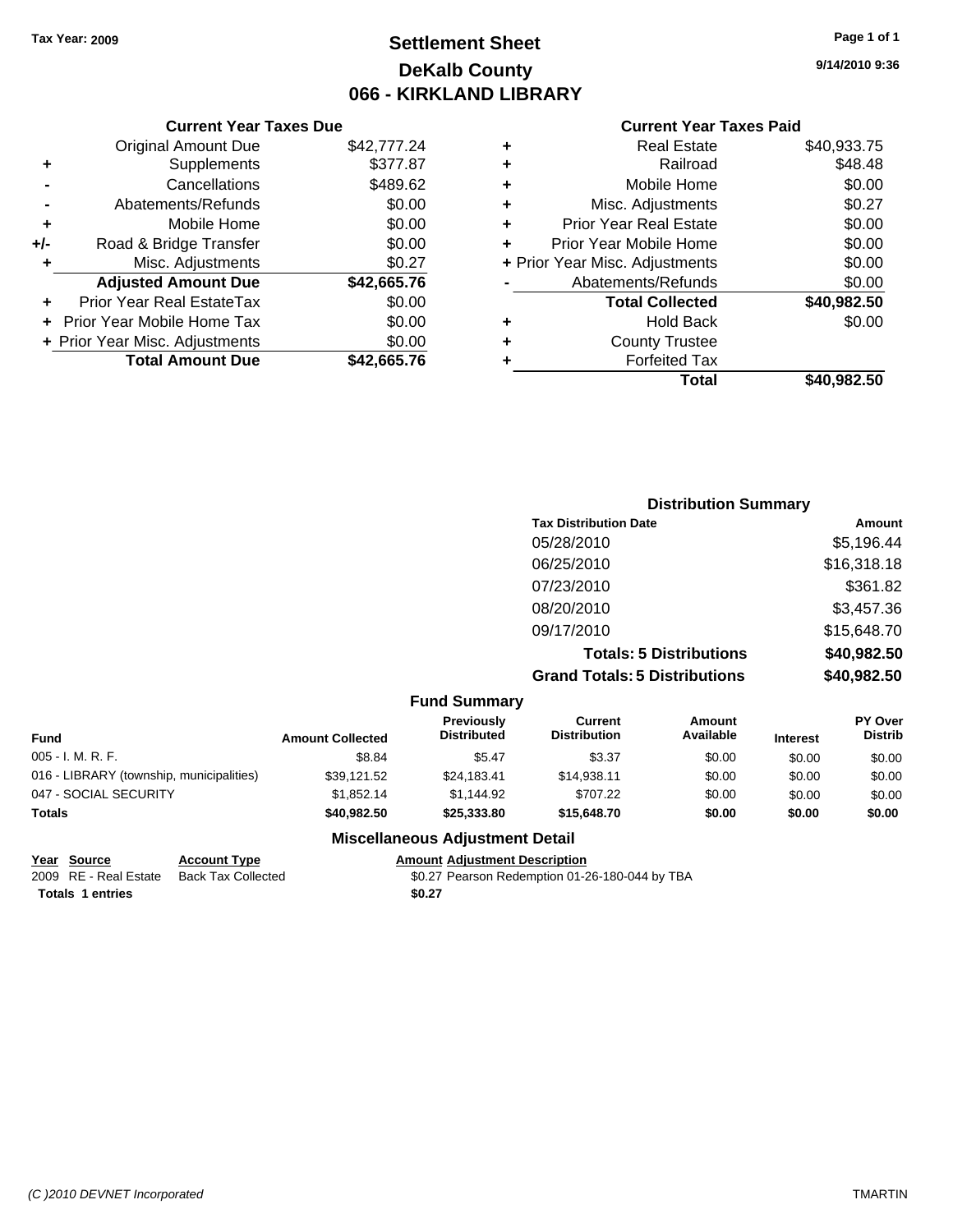## **Settlement Sheet Tax Year: 2009 Page 1 of 1 DeKalb County 067 - VILLAGE OF LEE**

**9/14/2010 9:36**

#### **Current Year Taxes Paid +** Real Estate \$10,054.44 **+** Railroad \$164.64 **+** Mobile Home \$0.00 **+** Misc. Adjustments \$0.00 **+** Prior Year Real Estate \$0.00 **+** Prior Year Mobile Home \$0.00 **+** Prior Year Misc. Adjustments  $$0.00$ Abatements/Refunds \$0.00 **Total Collected \$10,219.08 +** Hold Back \$0.00 **+** County Trustee **+** Forfeited Tax **Total \$10,219.08**

| Total |
|-------|

| <b>Road and Bridge Summary</b> |            |               | <b>Distribution Summary</b>  |            |
|--------------------------------|------------|---------------|------------------------------|------------|
| <b>Rd./Br. District</b>        | Amt. Due   | Amt. Distrib. | <b>Tax Distribution Date</b> | Amount     |
| SHABBONA ROAD & BRIDC          | \$1,989.88 | \$1.890.56    | 05/28/2010                   | \$1,743.80 |
| <b>Totals</b>                  | \$1,989.88 | \$1,890.56    | 06/25/2010                   | \$3,408.54 |
|                                |            |               | 07/23/2010                   | \$189.69   |
|                                |            |               | 08/20/2010                   | \$546.50   |
|                                |            |               | 09/17/2010                   | \$4,330.55 |

**Totals: 5 Distributions \$10,219.08 Grand Totals: 5 Distributions \$10,219.08**

|                                               | <b>Fund Summary</b>     |                                         |                                       |                     |                 |                                  |
|-----------------------------------------------|-------------------------|-----------------------------------------|---------------------------------------|---------------------|-----------------|----------------------------------|
| <b>Fund</b>                                   | <b>Amount Collected</b> | <b>Previously</b><br><b>Distributed</b> | <b>Current</b><br><b>Distribution</b> | Amount<br>Available | <b>Interest</b> | <b>PY Over</b><br><b>Distrib</b> |
| 001 - CORPORATE                               | \$3,571.12              | \$2,034.69                              | \$1,536.43                            | \$0.00              | \$0.00          | \$0.00                           |
| 007 - ROAD AND BRIDGE                         | \$1,890.56              | \$1,143.24                              | \$747.32                              | \$0.00              | \$0.00          | \$0.00                           |
| 025 - GARBAGE DISPOSAL                        | \$1,147.31              | \$653.70                                | \$493.61                              | \$0.00              | \$0.00          | \$0.00                           |
| 027 - AUDIT                                   | \$827.26                | \$471.34                                | \$355.92                              | \$0.00              | \$0.00          | \$0.00                           |
| 035 - TORT JUDGEMENTS/LIABILITY<br><b>INS</b> | \$2,377.54              | \$1,354.64                              | \$1,022.90                            | \$0.00              | \$0.00          | \$0.00                           |
| 072 - WATERWORKS SYSTEM                       | \$405.29                | \$230.92                                | \$174.37                              | \$0.00              | \$0.00          | \$0.00                           |
| <b>Totals</b>                                 | \$10,219.08             | \$5,888.53                              | \$4,330.55                            | \$0.00              | \$0.00          | \$0.00                           |

#### **Current Year Taxes Due**

| ٠     | Supplements                    | \$10.62     |
|-------|--------------------------------|-------------|
|       | Cancellations                  | \$13.53     |
|       | Abatements/Refunds             | \$0.00      |
| ٠     | Mobile Home                    | \$0.00      |
| $+/-$ | Road & Bridge Transfer         | \$1,890.56  |
| ٠     | Misc. Adjustments              | \$0.00      |
|       |                                |             |
|       | <b>Adjusted Amount Due</b>     | \$10,798.76 |
|       | Prior Year Real EstateTax      | \$0.00      |
|       | Prior Year Mobile Home Tax     | \$0.00      |
|       | + Prior Year Misc. Adjustments | \$0.00      |
|       | <b>Total Amount Due</b>        | \$10,798.76 |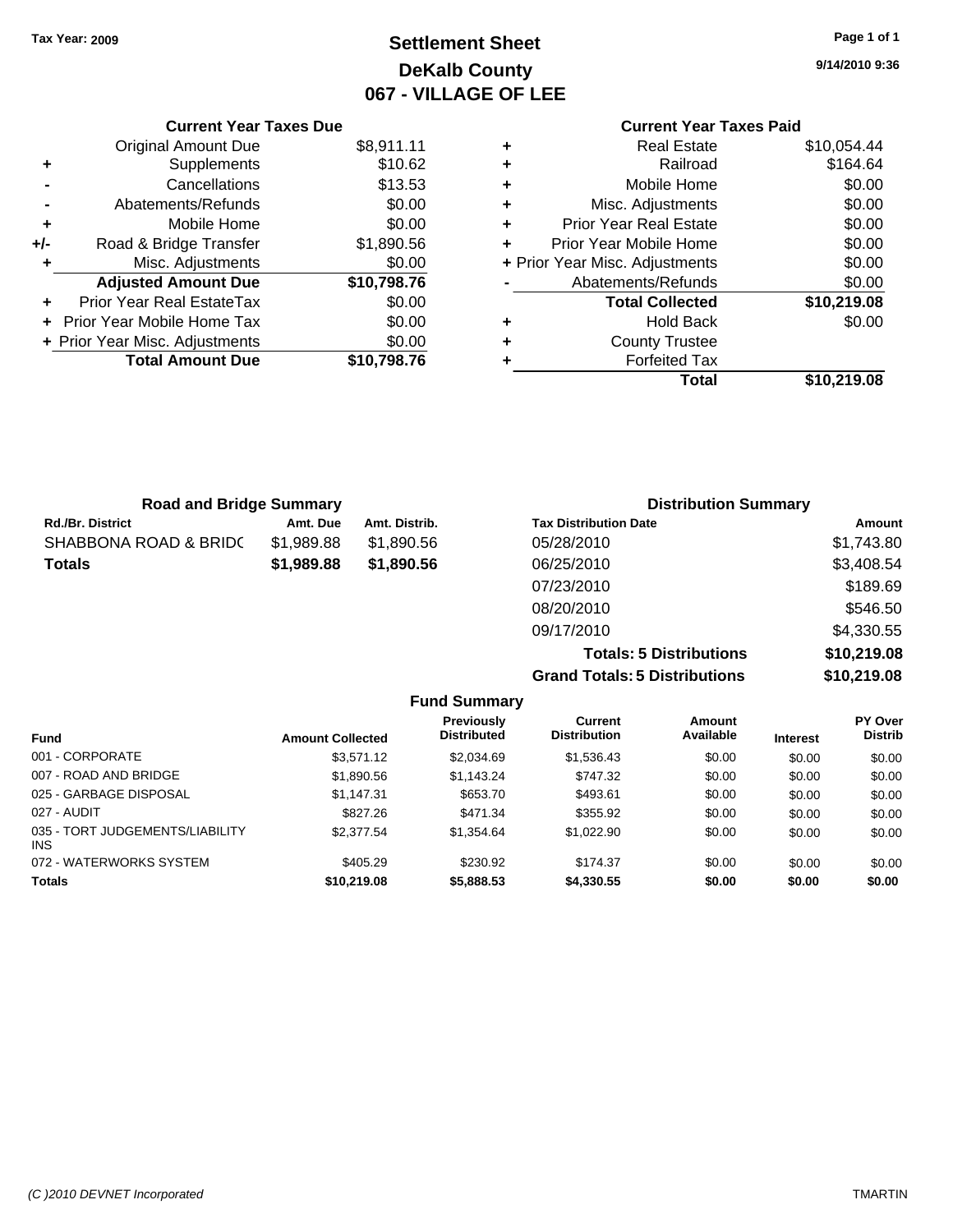### **Settlement Sheet Tax Year: 2009 Page 1 of 1 DeKalb County 068 - VILLAGE OF MALTA**

**9/14/2010 9:36**

#### **Current Year Taxes Paid**

|   | Total                          | \$114.262.09 |
|---|--------------------------------|--------------|
|   | <b>Forfeited Tax</b>           |              |
| ٠ | <b>County Trustee</b>          |              |
| ٠ | <b>Hold Back</b>               | \$0.00       |
|   | <b>Total Collected</b>         | \$114,262.09 |
|   | Abatements/Refunds             | \$0.00       |
|   | + Prior Year Misc. Adjustments | \$0.00       |
| ÷ | Prior Year Mobile Home         | \$0.00       |
| ٠ | <b>Prior Year Real Estate</b>  | \$0.00       |
| ÷ | Misc. Adjustments              | \$7.67       |
| ٠ | Mobile Home                    | \$0.00       |
| ÷ | Railroad                       | \$435.27     |
| ٠ | <b>Real Estate</b>             | \$113,819.15 |

|     | <b>Current Year Taxes Due</b>    |              |
|-----|----------------------------------|--------------|
|     | <b>Original Amount Due</b>       | \$106,610.37 |
| ٠   | Supplements                      | \$1,445.92   |
|     | Cancellations                    | \$1,616.75   |
|     | Abatements/Refunds               | \$0.00       |
| ٠   | Mobile Home                      | \$0.00       |
| +/- | Road & Bridge Transfer           | \$11,410.58  |
| ٠   | Misc. Adjustments                | \$7.67       |
|     | <b>Adjusted Amount Due</b>       | \$117,857.79 |
|     | <b>Prior Year Real EstateTax</b> | \$0.00       |
|     | Prior Year Mobile Home Tax       | \$0.00       |
|     | + Prior Year Misc. Adjustments   | \$0.00       |
|     | <b>Total Amount Due</b>          | \$117,857.79 |
|     |                                  |              |

| <b>Road and Bridge Summary</b> |             |               | <b>Distribution Summary</b>  |             |
|--------------------------------|-------------|---------------|------------------------------|-------------|
| Rd./Br. District               | Amt. Due    | Amt. Distrib. | <b>Tax Distribution Date</b> | Amount      |
| MALTA ROAD & BRIDGE            | \$11,680.63 | \$11.410.58   | 05/28/2010                   | \$13,102.99 |
| Totals                         | \$11,680.63 | \$11,410.58   | 06/25/2010                   | \$48,688.17 |
|                                |             |               | 07/23/2010                   | \$1,117.75  |
|                                |             |               | 08/20/2010                   | \$5,759.12  |
|                                |             |               | 09/17/2010                   | \$45,594.06 |

**Totals: 5 Distributions \$114,262.09 Grand Totals: 5 Distributions \$114,262.09**

|                                         |                         | <b>Fund Summary</b>                     |                                       |                     |                 |                           |
|-----------------------------------------|-------------------------|-----------------------------------------|---------------------------------------|---------------------|-----------------|---------------------------|
| <b>Fund</b>                             | <b>Amount Collected</b> | <b>Previously</b><br><b>Distributed</b> | <b>Current</b><br><b>Distribution</b> | Amount<br>Available | <b>Interest</b> | PY Over<br><b>Distrib</b> |
| 001 - CORPORATE                         | \$30,607.37             | \$18,452.04                             | \$12,155.33                           | \$0.00              | \$0.00          | \$0.00                    |
| 003 - BONDS AND INTEREST                | \$0.00                  | \$0.00                                  | \$0.00                                | \$0.00              | \$0.00          | \$0.00                    |
| $005 - I. M. R. F.$                     | \$15,542.30             | \$9,369.87                              | \$6,172.43                            | \$0.00              | \$0.00          | \$0.00                    |
| 007 - ROAD AND BRIDGE                   | \$11,410.58             | \$6,662.69                              | \$4,747.89                            | \$0.00              | \$0.00          | \$0.00                    |
| 014 - POLICE PROTECTION                 | \$10,103.72             | \$6,091.15                              | \$4,012.57                            | \$0.00              | \$0.00          | \$0.00                    |
| 025 - GARBAGE DISPOSAL                  | \$1,126.02              | \$678.84                                | \$447.18                              | \$0.00              | \$0.00          | \$0.00                    |
| 027 - AUDIT                             | \$3.885.63              | \$2,342.50                              | \$1,543.13                            | \$0.00              | \$0.00          | \$0.00                    |
| 035 - TORT JUDGEMENTS/LIABILITY<br>INS. | \$18,838.27             | \$11,356.89                             | \$7,481.38                            | \$0.00              | \$0.00          | \$0.00                    |
| 041 - STREET LIGHTING                   | \$6,736.38              | \$4,061.12                              | \$2,675.26                            | \$0.00              | \$0.00          | \$0.00                    |
| 047 - SOCIAL SECURITY                   | \$16,011.82             | \$9,652.93                              | \$6,358.89                            | \$0.00              | \$0.00          | \$0.00                    |
| <b>Totals</b>                           | \$114,262.09            | \$68,668.03                             | \$45,594.06                           | \$0.00              | \$0.00          | \$0.00                    |

#### **Miscellaneous Adjustment Detail**

**Year Source Account Type Amount Adjustment Description** Totals 1 entries **\$7.67** 

\$7.67 Eagle Home Prairie Spring Redemption 07-22-476-011 by TBA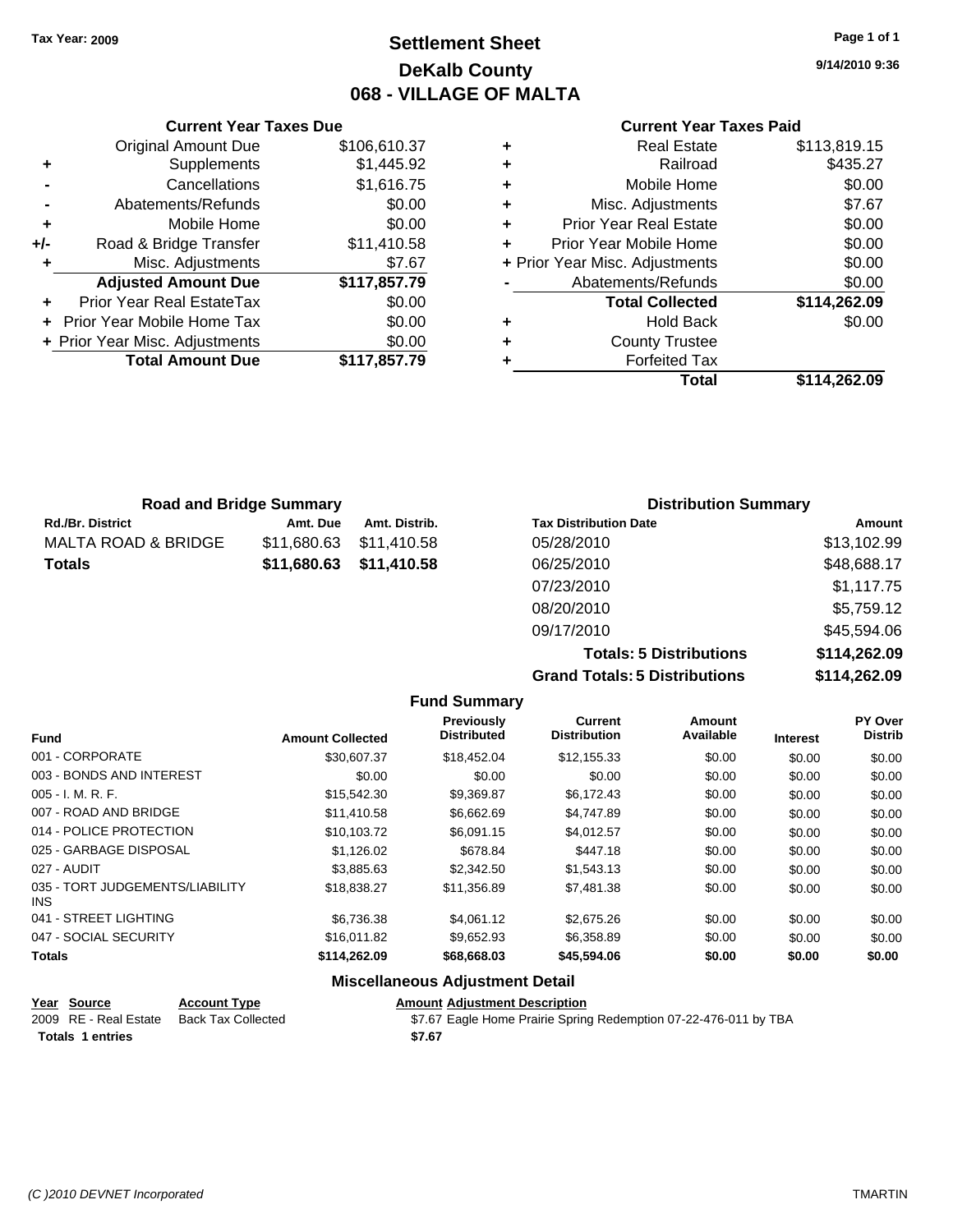### **Settlement Sheet Tax Year: 2009 Page 1 of 1 DeKalb County 069 - VILLAGE OF MAPLE PARK**

**9/14/2010 9:36**

#### **Current Year Taxes Paid**

| \$139,683.97 | <b>Real Estate</b>             | \$141,135.27 | <b>Original Amount Due</b> |
|--------------|--------------------------------|--------------|----------------------------|
| \$0.00       | Railroad                       | \$1,937.08   | Supplements                |
| \$0.00       | Mobile Home                    | \$2,188.18   | Cancellations              |
| \$0.00       | Misc. Adjustments              | \$6.48       | Abatements/Refunds         |
| (\$0.41)     | <b>Prior Year Real Estate</b>  | \$0.00       | Mobile Home                |
| \$0.00       | Prior Year Mobile Home         | \$1,707.05   | Road & Bridge Transfer     |
| \$0.00       | + Prior Year Misc. Adjustments | \$0.00       | Misc. Adjustments          |
| \$6.48       | Abatements/Refunds             | \$142,584.74 | <b>Adjusted Amount Due</b> |
| \$139,677.08 | <b>Total Collected</b>         | (\$0.41)     | ior Year Real EstateTax    |
| \$0.00       | <b>Hold Back</b>               | \$0.00       | r Year Mobile Home Tax     |
|              | <b>County Trustee</b>          | \$0.00       | Year Misc. Adjustments     |
|              | <b>Forfeited Tax</b>           | \$142,584.33 | <b>Total Amount Due</b>    |
| \$139,677.08 | Total                          |              |                            |

| <b>Road and Bridge Summary</b>   |            |               | <b>Distribution Summary</b>  |             |
|----------------------------------|------------|---------------|------------------------------|-------------|
| <b>Rd./Br. District</b>          | Amt. Due   | Amt. Distrib. | <b>Tax Distribution Date</b> | Amount      |
| <b>CORTLAND ROAD &amp; BRIDC</b> | \$1.772.09 | \$1.707.05    | 05/28/2010                   | \$14,834.08 |
| <b>Totals</b>                    | \$1,772.09 | \$1,707.05    | 06/25/2010                   | \$56,285.26 |
|                                  |            |               | 07/23/2010                   | \$768.63    |
|                                  |            |               | 08/20/2010                   | \$9,098.48  |

**Grand Totals: 5 Distributions \$139,677.08**

09/17/2010 \$58,690.63

**Totals: 5 Distributions \$139,677.08**

|                                         |                         | <b>Fund Summary</b>                     |                                       |                     |                 |                           |
|-----------------------------------------|-------------------------|-----------------------------------------|---------------------------------------|---------------------|-----------------|---------------------------|
| <b>Fund</b>                             | <b>Amount Collected</b> | <b>Previously</b><br><b>Distributed</b> | <b>Current</b><br><b>Distribution</b> | Amount<br>Available | <b>Interest</b> | PY Over<br><b>Distrib</b> |
| 001 - CORPORATE                         | \$40.031.87             | \$23,202.95                             | \$16,828.92                           | \$0.00              | \$0.00          | \$0.00                    |
| 003 - BONDS AND INTEREST                | \$45,915.88             | \$26,613.40                             | \$19,302.48                           | \$0.00              | \$0.00          | \$0.00                    |
| 007 - ROAD AND BRIDGE                   | \$1,707.05              | \$1,017.35                              | \$689.70                              | \$0.00              | \$0.00          | \$0.00                    |
| 014 - POLICE PROTECTION                 | \$37,158.50             | \$21,537.52                             | \$15,620.98                           | \$0.00              | \$0.00          | \$0.00                    |
| 027 - AUDIT                             | \$4.955.19              | \$2,872.09                              | \$2,083.10                            | \$0.00              | \$0.00          | \$0.00                    |
| 035 - TORT JUDGEMENTS/LIABILITY<br>INS. | \$9.908.59              | \$5.743.14                              | \$4,165.45                            | \$0.00              | \$0.00          | \$0.00                    |
| Totals                                  | \$139,677.08            | \$80,986.45                             | \$58,690.63                           | \$0.00              | \$0.00          | \$0.00                    |

# **Current Year Taxes Due**

**+** Supplements **-** Cancellations **-** Abatements/Refunds **+** Mobile Home **+/-** Road & Bridge Transfer **+** Misc. Adjustments

**+** Prior Year Real EstateTax **+** Prior Year Mobile Home Tax

**+** Prior Year Misc. Adjustments \$0.00 **Total Amount Due**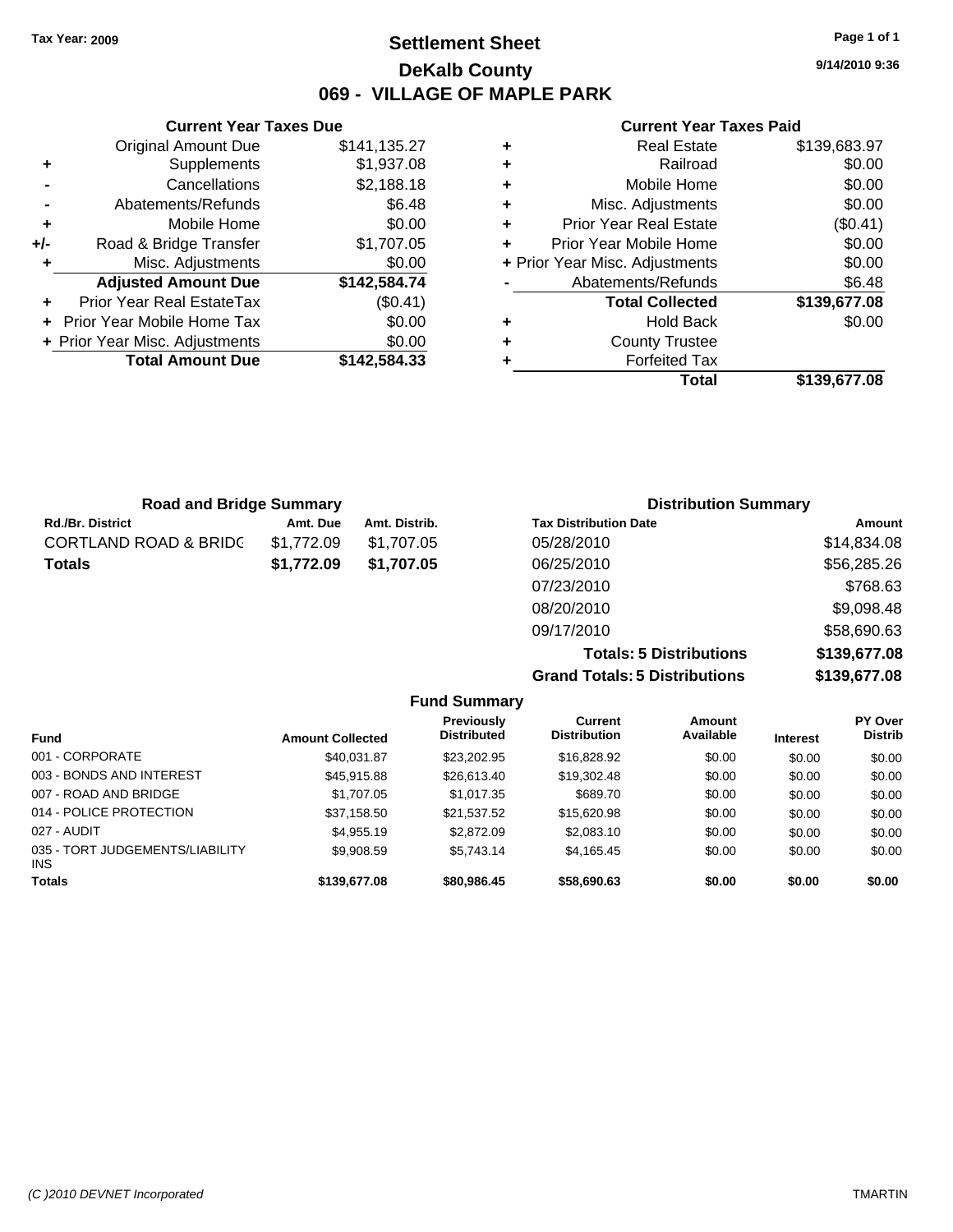**Current Year Taxes Due** Original Amount Due \$9,832.05

**Adjusted Amount Due \$9,813.87**

**Total Amount Due \$9,813.87**

**+** Supplements \$133.29 **-** Cancellations \$151.47 **-** Abatements/Refunds \$0.00 **+** Mobile Home \$0.00 **+/-** Road & Bridge Transfer \$0.00 **+** Misc. Adjustments \$0.00

**+** Prior Year Real EstateTax \$0.00 **+** Prior Year Mobile Home Tax \$0.00 **+ Prior Year Misc. Adjustments**  $$0.00$ 

### **Settlement Sheet Tax Year: 2009 Page 1 of 1 DeKalb County 070 - MAPLE PARK LIBRARY**

**9/14/2010 9:36**

#### **Current Year Taxes Paid**

|   | Total                          | \$9.606.81 |
|---|--------------------------------|------------|
|   | <b>Forfeited Tax</b>           |            |
| ٠ | <b>County Trustee</b>          |            |
| ٠ | <b>Hold Back</b>               | \$0.00     |
|   | <b>Total Collected</b>         | \$9,606.81 |
|   | Abatements/Refunds             | \$0.00     |
|   | + Prior Year Misc. Adjustments | \$0.00     |
|   | Prior Year Mobile Home         | \$0.00     |
| ٠ | <b>Prior Year Real Estate</b>  | \$0.00     |
| ٠ | Misc. Adjustments              | \$0.00     |
| ٠ | Mobile Home                    | \$0.00     |
| ٠ | Railroad                       | \$0.00     |
| ٠ | <b>Real Estate</b>             | \$9,606.81 |

|                 |                         |                                  | <b>Distribution Summary</b>           |                                |                 |                           |
|-----------------|-------------------------|----------------------------------|---------------------------------------|--------------------------------|-----------------|---------------------------|
|                 |                         |                                  | <b>Tax Distribution Date</b>          |                                |                 | Amount                    |
|                 |                         |                                  | 05/28/2010                            |                                |                 | \$963.57                  |
|                 |                         |                                  | 06/25/2010                            |                                |                 | \$3,911.01                |
|                 |                         |                                  | 07/23/2010                            |                                |                 | \$53.58                   |
|                 |                         |                                  | 08/20/2010                            |                                |                 | \$640.46                  |
|                 |                         |                                  | 09/17/2010                            |                                |                 | \$4,038.19                |
|                 |                         |                                  |                                       | <b>Totals: 5 Distributions</b> |                 | \$9,606.81                |
|                 |                         |                                  | <b>Grand Totals: 5 Distributions</b>  |                                |                 | \$9,606.81                |
|                 |                         | <b>Fund Summary</b>              |                                       |                                |                 |                           |
| <b>Fund</b>     | <b>Amount Collected</b> | Previously<br><b>Distributed</b> | <b>Current</b><br><b>Distribution</b> | Amount<br>Available            | <b>Interest</b> | PY Over<br><b>Distrib</b> |
| 001 - CORPORATE | \$9,606.81              | \$5,568.62                       | \$4,038.19                            | \$0.00                         | \$0.00          | \$0.00                    |

**Totals \$9,606.81 \$5,568.62 \$4,038.19 \$0.00 \$0.00 \$0.00**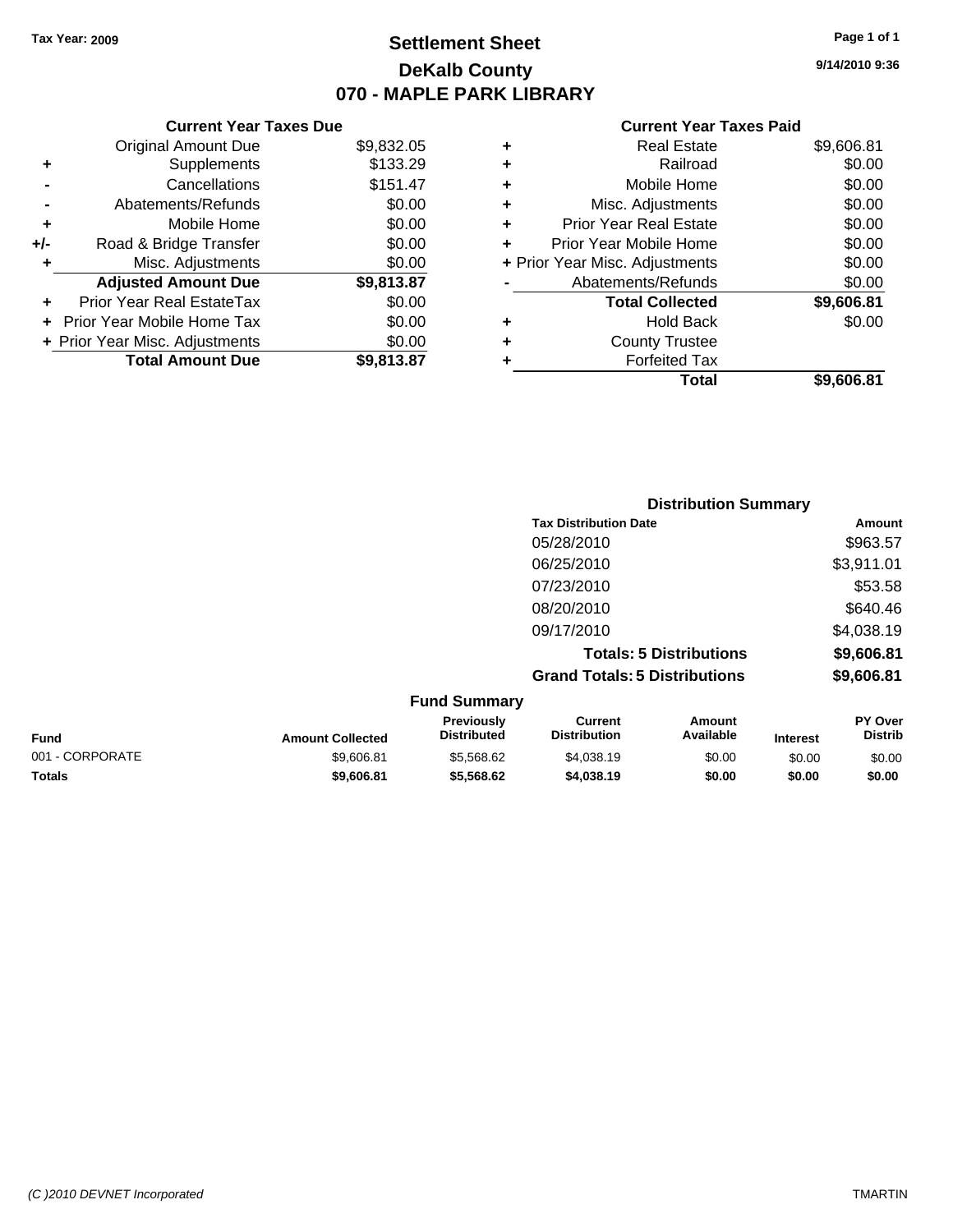### **Settlement Sheet Tax Year: 2009 Page 1 of 2 DeKalb County 071 - CITY OF SANDWICH**

**9/14/2010 9:36**

#### **Current Year Taxes Paid**

|   | Total                          | \$1.135.994.05 |
|---|--------------------------------|----------------|
|   | <b>Forfeited Tax</b>           |                |
| ٠ | <b>County Trustee</b>          |                |
| ٠ | <b>Hold Back</b>               | \$0.00         |
|   | <b>Total Collected</b>         | \$1,135,994.05 |
|   | Abatements/Refunds             | \$19.11        |
|   | + Prior Year Misc. Adjustments | \$0.00         |
| ÷ | Prior Year Mobile Home         | \$0.00         |
| ٠ | <b>Prior Year Real Estate</b>  | (\$414.14)     |
| ٠ | Misc. Adjustments              | \$21.76        |
| ٠ | Mobile Home                    | \$0.00         |
| ٠ | Railroad                       | \$1,351.24     |
| ٠ | <b>Real Estate</b>             | \$1,135,054.30 |

|     | <b>Current Year Taxes Due</b>  |                |  |  |  |  |
|-----|--------------------------------|----------------|--|--|--|--|
|     | <b>Original Amount Due</b>     | \$1,165,271.33 |  |  |  |  |
| ٠   | Supplements                    | \$9,286.20     |  |  |  |  |
|     | Cancellations                  | \$10,325.40    |  |  |  |  |
|     | Abatements/Refunds             | \$19.11        |  |  |  |  |
| ٠   | Mobile Home                    | \$0.00         |  |  |  |  |
| +/- | Road & Bridge Transfer         | \$41,775.65    |  |  |  |  |
|     | Misc. Adjustments              | \$21.76        |  |  |  |  |
|     | <b>Adjusted Amount Due</b>     | \$1,206,010.43 |  |  |  |  |
|     | Prior Year Real EstateTax      | (\$414.14)     |  |  |  |  |
|     | Prior Year Mobile Home Tax     | \$0.00         |  |  |  |  |
|     | + Prior Year Misc. Adjustments | \$0.00         |  |  |  |  |
|     | <b>Total Amount Due</b>        | \$1,205,596.29 |  |  |  |  |

| <b>Road and Bridge Summary</b> |             |               | <b>Distribution Summary</b>  |              |
|--------------------------------|-------------|---------------|------------------------------|--------------|
| <b>Rd./Br. District</b>        | Amt. Due    | Amt. Distrib. | <b>Tax Distribution Date</b> | Amount       |
| SANDWICH ROAD & BRIDG          | \$43,272.51 | \$40.764.49   | 05/28/2010                   | \$134,992.31 |
| SOMONAUK ROAD & BRID           | \$1.068.60  | \$1,011.16    | 06/25/2010                   | \$474,723.27 |
| <b>Totals</b>                  | \$44,341.11 | \$41,775.65   | 07/23/2010                   | \$13,216.07  |
|                                |             |               | 08/20/2010                   | \$73,579.02  |

**Totals: 5 Distributions \$1,135,994.05 Grand Totals: 5 Distributions** 

09/17/2010 \$439,483.38

| \$1,135,994.05 |  |
|----------------|--|
|                |  |

|                                                     |                         | <b>Fund Summary</b>                     |                                       |                     |                 |                           |
|-----------------------------------------------------|-------------------------|-----------------------------------------|---------------------------------------|---------------------|-----------------|---------------------------|
| <b>Fund</b>                                         | <b>Amount Collected</b> | <b>Previously</b><br><b>Distributed</b> | <b>Current</b><br><b>Distribution</b> | Amount<br>Available | <b>Interest</b> | PY Over<br><b>Distrib</b> |
| 001 - CORPORATE                                     | \$344,176.53            | \$211,036.49                            | \$133,140.04                          | \$0.00              | \$0.00          | \$0.00                    |
| 003 - BONDS AND INTEREST                            | \$0.00                  | \$0.00                                  | \$0.00                                | \$0.00              | \$0.00          | \$0.00                    |
| $005 - I. M. R. F.$                                 | \$93,597.26             | \$57,390.42                             | \$36,206.84                           | \$0.00              | \$0.00          | \$0.00                    |
| 007 - ROAD AND BRIDGE                               | \$41,775.65             | \$25,575.85                             | \$16,199.80                           | \$0.00              | \$0.00          | \$0.00                    |
| 014 - POLICE PROTECTION                             | \$126,422.70            | \$77,517.79                             | \$48,904.91                           | \$0.00              | \$0.00          | \$0.00                    |
| 015 - POLICE PENSION                                | \$74,893.79             | \$45,922.14                             | \$28,971.65                           | \$0.00              | \$0.00          | \$0.00                    |
| 027 - AUDIT                                         | \$13,663.52             | \$8,377.97                              | \$5,285.55                            | \$0.00              | \$0.00          | \$0.00                    |
| 035 - TORT JUDGMENTS, LIABILITY<br><b>INSURANCE</b> | \$32,619.74             | \$20,001.24                             | \$12,618.50                           | \$0.00              | \$0.00          | \$0.00                    |
| 040 - STREET AND BRIDGE                             | \$45,252.52             | \$27,747.19                             | \$17,505.33                           | \$0.00              | \$0.00          | \$0.00                    |
| 041 - STREET LIGHTING                               | \$59,343.84             | \$36,387.48                             | \$22,956.36                           | \$0.00              | \$0.00          | \$0.00                    |
| 045 - PUBLIC BENEFIT                                | \$53,384.73             | \$32,733.57                             | \$20.651.16                           | \$0.00              | \$0.00          | \$0.00                    |
| 046 - EMERGENCY SERV & DISASTER<br><b>OPER</b>      | \$2,393.04              | \$1,467.33                              | \$925.71                              | \$0.00              | \$0.00          | \$0.00                    |
| 047 - SOCIAL SECURITY                               | \$103,757.08            | \$63,620.06                             | \$40,137.02                           | \$0.00              | \$0.00          | \$0.00                    |
| 048 - SCHOOL CROSSING GUARDS                        | \$9,208.94              | \$5,646.59                              | \$3,562.35                            | \$0.00              | \$0.00          | \$0.00                    |
| 060 - UNEMPLOYMENT INSURANCE                        | \$14,994.07             | \$9.193.82                              | \$5,800.25                            | \$0.00              | \$0.00          | \$0.00                    |
| 062 - WORKERS COMPENSATION                          | \$63,655.06             | \$39,030.96                             | \$24,624.10                           | \$0.00              | \$0.00          | \$0.00                    |
| 065 - FORESTRY PROGRAM                              | \$56,855.58             | \$34,861.77                             | \$21,993.81                           | \$0.00              | \$0.00          | \$0.00                    |
| <b>Totals</b>                                       | \$1,135,994.05          | \$696,510.67                            | \$439,483.38                          | \$0.00              | \$0.00          | \$0.00                    |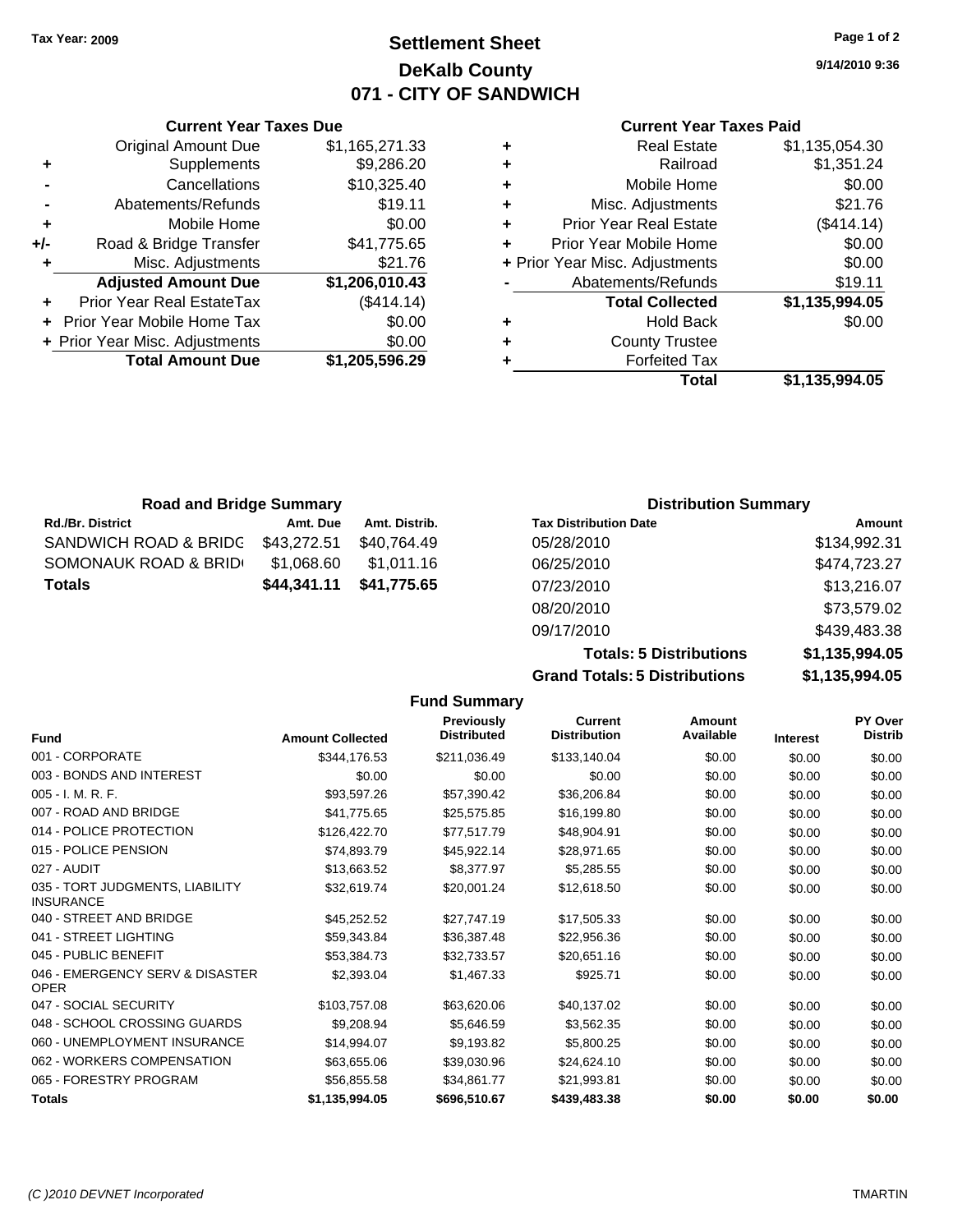### **Settlement Sheet Tax Year: 2009 Page 2 of 2 DeKalb County**

#### **9/14/2010 9:36**

### **Miscellaneous Adjustment Detail**

### **Year Source Account Type Amount Adjustment Description**

**Totals \$21.76 1 entries**

2009 RE - Real Estate Back Tax Collected \$21.76 Talan/Fitzpatrick Redemption 19-27-451-010 by TBA

#### **Abatement Detail**

#### **Year Source Account Type Amount Adjustment Description**

2009 RE - Real Estate \$9.90 19-26-433-024 2008 PTAB REFUND by TBA PTAB Decision 2009 RE - Real Estate \$8.58 19-27-427-012 2006 PTAB REFUND by TBA PTAB Decision

**Totals \$18.48 2 entries**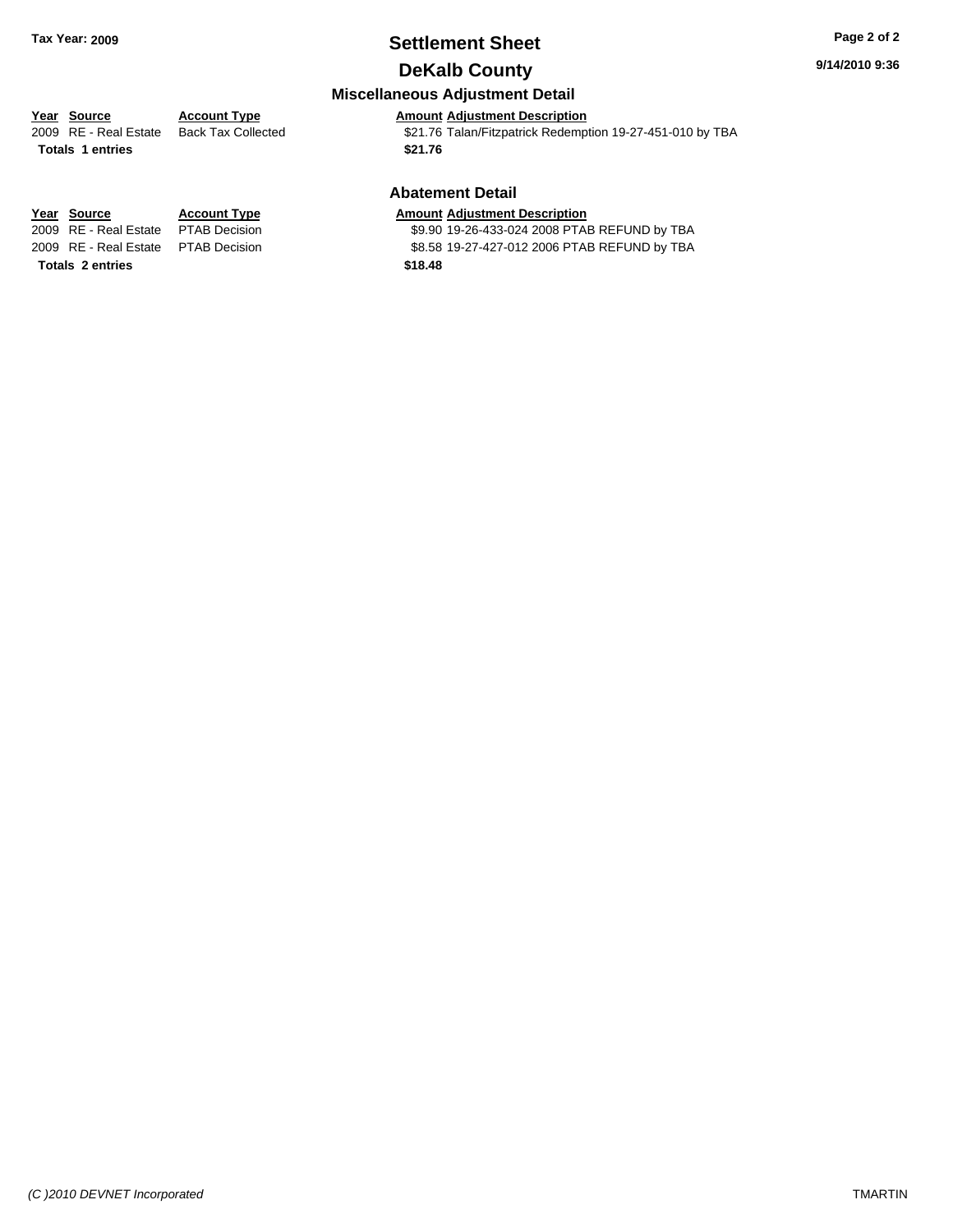### **Settlement Sheet Tax Year: 2009 Page 1 of 1 DeKalb County 072 - VILLAGE OF SHABBONA**

**9/14/2010 9:36**

#### **Current Year Taxes Paid**

|     | <b>Current Year Taxes Due</b>  |             |  |  |  |  |
|-----|--------------------------------|-------------|--|--|--|--|
|     | <b>Original Amount Due</b>     | \$83,342.18 |  |  |  |  |
| ٠   | Supplements                    | \$265.66    |  |  |  |  |
|     | Cancellations                  | \$542.80    |  |  |  |  |
|     | Abatements/Refunds             | \$0.00      |  |  |  |  |
| ٠   | Mobile Home                    | \$0.00      |  |  |  |  |
| +/- | Road & Bridge Transfer         | \$12,826.47 |  |  |  |  |
| ٠   | Misc. Adjustments              | \$57.65     |  |  |  |  |
|     | <b>Adjusted Amount Due</b>     | \$95,949.16 |  |  |  |  |
| ٠   | Prior Year Real EstateTax      | \$0.00      |  |  |  |  |
|     | Prior Year Mobile Home Tax     | \$0.00      |  |  |  |  |
|     | + Prior Year Misc. Adjustments | \$0.00      |  |  |  |  |
|     | <b>Total Amount Due</b>        | \$95,949.16 |  |  |  |  |
|     |                                |             |  |  |  |  |

|                                | Total                  | \$91,602.56 |
|--------------------------------|------------------------|-------------|
| ٠                              | <b>Forfeited Tax</b>   |             |
| ٠                              | <b>County Trustee</b>  |             |
| ٠                              | <b>Hold Back</b>       | \$0.00      |
|                                | <b>Total Collected</b> | \$91,602.56 |
|                                | Abatements/Refunds     | \$0.00      |
| + Prior Year Misc. Adjustments |                        | \$0.00      |
| ÷                              | Prior Year Mobile Home | \$0.00      |
| ÷                              | Prior Year Real Estate | \$0.00      |
| ٠                              | Misc. Adjustments      | \$57.65     |
| ٠                              | Mobile Home            | \$0.00      |
| ٠                              | Railroad               | \$936.48    |
| ٠                              | <b>Real Estate</b>     | \$90,608.43 |

| <b>Road and Bridge Summary</b> |             |               | <b>Distribution Summary</b>  |             |
|--------------------------------|-------------|---------------|------------------------------|-------------|
| <b>Rd./Br. District</b>        | Amt. Due    | Amt. Distrib. | <b>Tax Distribution Date</b> | Amount      |
| SHABBONA ROAD & BRIDO          | \$13,503.92 | \$12,826.47   | 05/28/2010                   | \$10,916.48 |
| <b>Totals</b>                  | \$13,503.92 | \$12,826.47   | 06/25/2010                   | \$36,532.80 |
|                                |             |               | 07/23/2010                   | \$2,290.46  |
|                                |             |               | 08/20/2010                   | \$6,165.97  |
|                                |             |               | 09/17/2010                   | \$35,696.85 |

**Totals: 5 Distributions \$91,602.56 Grand Totals: 5 Distributions \$91,602.56**

|                              |                         | <b>Fund Summary</b>                     |                                       |                     |                 |                                  |
|------------------------------|-------------------------|-----------------------------------------|---------------------------------------|---------------------|-----------------|----------------------------------|
| <b>Fund</b>                  | <b>Amount Collected</b> | <b>Previously</b><br><b>Distributed</b> | <b>Current</b><br><b>Distribution</b> | Amount<br>Available | <b>Interest</b> | <b>PY Over</b><br><b>Distrib</b> |
| 001 - CORPORATE              | \$41,358.80             | \$25,275.19                             | \$16,083.61                           | \$0.00              | \$0.00          | \$0.00                           |
| $005 - I. M. R. F.$          | \$1,277.58              | \$780.75                                | \$496.83                              | \$0.00              | \$0.00          | \$0.00                           |
| 007 - ROAD AND BRIDGE        | \$12,826.47             | \$7,764.08                              | \$5,062.39                            | \$0.00              | \$0.00          | \$0.00                           |
| 014 - POLICE PROTECTION      | \$24.134.79             | \$14,749.25                             | \$9,385.54                            | \$0.00              | \$0.00          | \$0.00                           |
| 047 - SOCIAL SECURITY        | \$8,998.35              | \$5,499.07                              | \$3,499.28                            | \$0.00              | \$0.00          | \$0.00                           |
| 060 - UNEMPLOYMENT INSURANCE | \$917.11                | \$560.46                                | \$356.65                              | \$0.00              | \$0.00          | \$0.00                           |
| 062 - WORKERS COMPENSATION   | \$2,089.46              | \$1,276.91                              | \$812.55                              | \$0.00              | \$0.00          | \$0.00                           |
| <b>Totals</b>                | \$91,602.56             | \$55,905.71                             | \$35,696.85                           | \$0.00              | \$0.00          | \$0.00                           |
|                              |                         | <b>Miscellaneous Adjustment Detail</b>  |                                       |                     |                 |                                  |

| Year Source                                | <b>Account Type</b> | <b>Amount Adiustment Description</b> |
|--------------------------------------------|---------------------|--------------------------------------|
| 2009 RE - Real Estate Paymt In Lieu of Tax |                     | \$57.65 Sequoya Apartments by TBA    |
| Totals 1 entries                           |                     | \$57.65                              |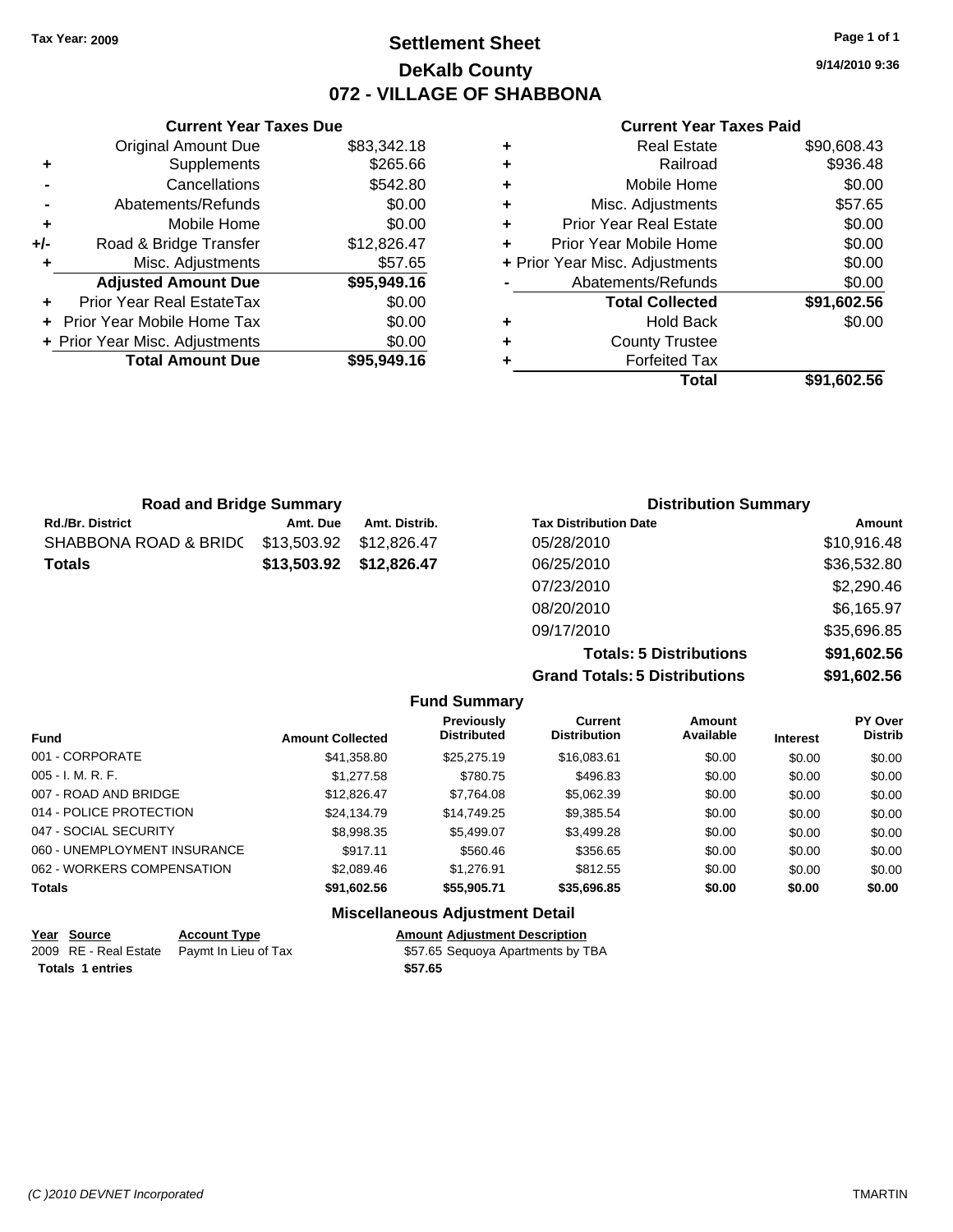### **Settlement Sheet Tax Year: 2009 Page 1 of 1 DeKalb County 073 - FLEWELLIN MEMORIAL LIBRARY**

**9/14/2010 9:36**

#### **Current Year Taxes Paid**

|   | Total                          | \$20.819.46 |
|---|--------------------------------|-------------|
|   | <b>Forfeited Tax</b>           |             |
| ٠ | <b>County Trustee</b>          |             |
| ٠ | <b>Hold Back</b>               | \$0.00      |
|   | <b>Total Collected</b>         | \$20,819.46 |
|   | Abatements/Refunds             | \$0.00      |
|   | + Prior Year Misc. Adjustments | \$0.00      |
| ٠ | Prior Year Mobile Home         | \$0.00      |
| ٠ | Prior Year Real Estate         | \$0.00      |
| ÷ | Misc. Adjustments              | \$15.24     |
| ٠ | Mobile Home                    | \$0.00      |
| ٠ | Railroad                       | \$212.96    |
| ٠ | <b>Real Estate</b>             | \$20,591.26 |
|   |                                |             |

|                 |                         |                                         |                                       | <b>Distribution Summary</b>    |                 |                           |
|-----------------|-------------------------|-----------------------------------------|---------------------------------------|--------------------------------|-----------------|---------------------------|
|                 |                         |                                         | <b>Tax Distribution Date</b>          |                                | Amount          |                           |
|                 |                         |                                         | 05/28/2010                            |                                |                 | \$2,476.49                |
|                 |                         |                                         | 06/25/2010                            |                                |                 | \$8,243.99                |
|                 |                         |                                         | 07/23/2010                            |                                |                 | \$554.20                  |
|                 |                         |                                         | 08/20/2010                            |                                |                 | \$1,448.54                |
|                 |                         |                                         | 09/17/2010                            |                                |                 | \$8,096.24                |
|                 |                         |                                         |                                       | <b>Totals: 5 Distributions</b> |                 | \$20,819.46               |
|                 |                         |                                         | <b>Grand Totals: 5 Distributions</b>  |                                |                 | \$20,819.46               |
|                 |                         |                                         |                                       |                                |                 |                           |
|                 |                         | <b>Fund Summary</b>                     |                                       |                                |                 |                           |
| Fund            | <b>Amount Collected</b> | <b>Previously</b><br><b>Distributed</b> | <b>Current</b><br><b>Distribution</b> | Amount<br>Available            | <b>Interest</b> | PY Over<br><b>Distrib</b> |
| 001 - CORPORATE | \$20,819.46             | \$12,723.22                             | \$8,096.24                            | \$0.00                         | \$0.00          | \$0.00                    |
| <b>Totals</b>   | \$20,819.46             | \$12,723.22                             | \$8,096.24                            | \$0.00                         | \$0.00          | \$0.00                    |
|                 |                         | <b>Miscellaneous Adjustment Detail</b>  |                                       |                                |                 |                           |

**Totals \$15.24 1 entries**

**Current Year Taxes Due** Original Amount Due \$22,026.24

**Adjusted Amount Due \$21,973.50**

**Total Amount Due \$21,973.50**

**+** Supplements \$51.06 **-** Cancellations \$119.04 **-** Abatements/Refunds \$0.00 **+** Mobile Home \$0.00 **+/-** Road & Bridge Transfer \$0.00 **+** Misc. Adjustments \$15.24

**+** Prior Year Real EstateTax \$0.00 **+** Prior Year Mobile Home Tax \$0.00 **+ Prior Year Misc. Adjustments**  $$0.00$ 

**Year Source Account Type Amount Adjustment Description** 2009 RE - Real Estate Paymt In Lieu of Tax \$15.24 Sequoya Apartments by TBA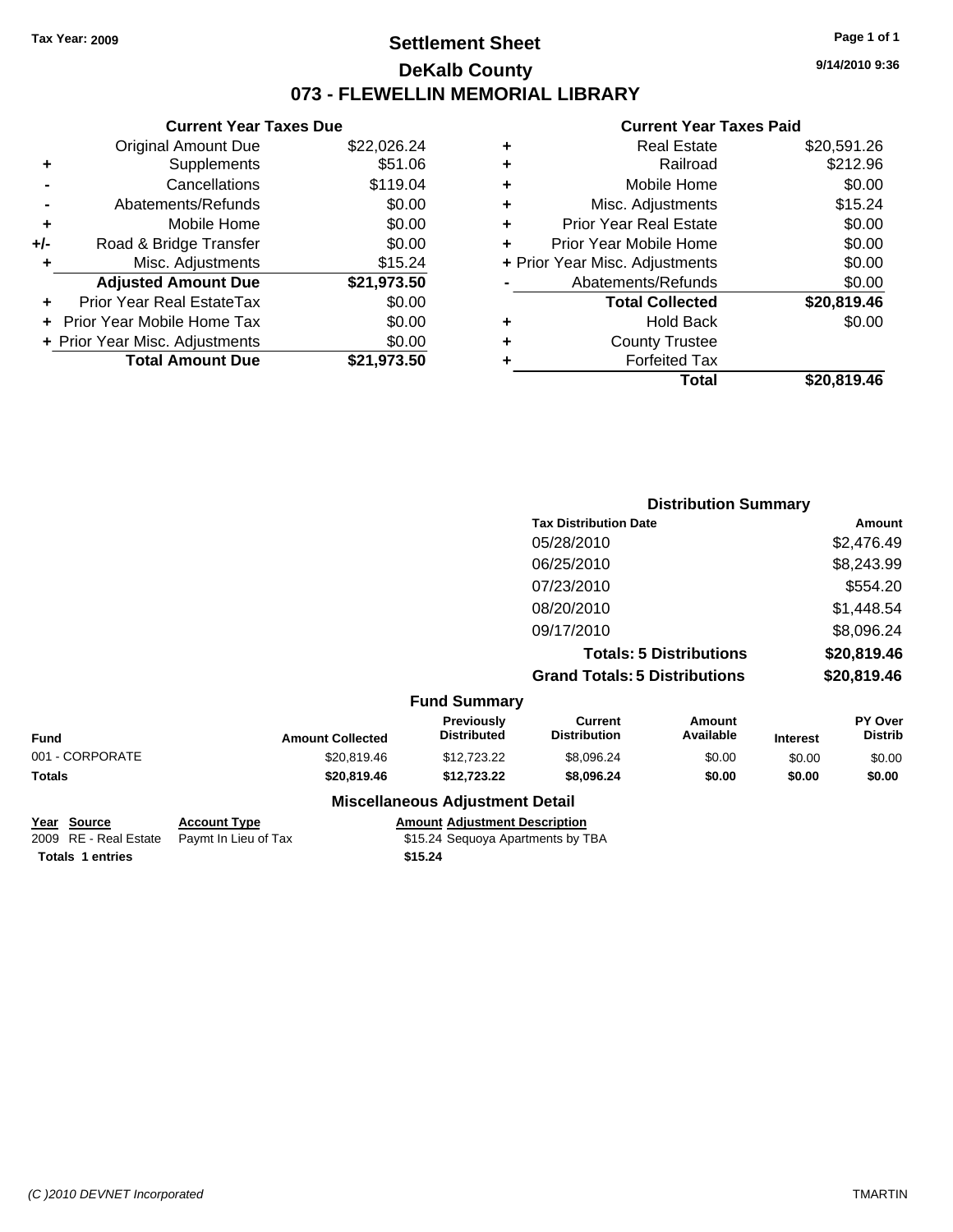### **Settlement Sheet Tax Year: 2009 Page 1 of 1 DeKalb County 074 - VILLAGE OF SOMONAUK**

**9/14/2010 9:36**

#### **Current Year Taxes Paid**

|   | <b>Real Estate</b>             | \$376,246.09 |
|---|--------------------------------|--------------|
| ٠ | Railroad                       | \$1,759.08   |
| ٠ | Mobile Home                    | \$0.00       |
| ٠ | Misc. Adjustments              | \$2.89       |
| ٠ | <b>Prior Year Real Estate</b>  | (\$363.44)   |
|   | Prior Year Mobile Home         | \$0.00       |
|   | + Prior Year Misc. Adjustments | \$0.00       |
|   | Abatements/Refunds             | \$3.18       |
|   | <b>Total Collected</b>         | \$377,641.44 |
| ٠ | <b>Hold Back</b>               | \$0.00       |
| ٠ | <b>County Trustee</b>          |              |
|   | <b>Forfeited Tax</b>           |              |
|   | Total                          | \$377.641.44 |

|     | <b>Current Year Taxes Due</b>  |              |
|-----|--------------------------------|--------------|
|     | <b>Original Amount Due</b>     | \$351,649.47 |
| ٠   | Supplements                    | \$1,358.94   |
|     | Cancellations                  | \$1,711.03   |
|     | Abatements/Refunds             | \$3.18       |
| ٠   | Mobile Home                    | \$0.00       |
| +/- | Road & Bridge Transfer         | \$48,558.29  |
| ٠   | Misc. Adjustments              | \$2.89       |
|     | <b>Adjusted Amount Due</b>     | \$399,855.38 |
| ÷   | Prior Year Real EstateTax      | (\$363.44)   |
|     | Prior Year Mobile Home Tax     | \$0.00       |
|     | + Prior Year Misc. Adjustments | \$0.00       |
|     | <b>Total Amount Due</b>        | \$399,491.94 |
|     |                                |              |

| <b>Road and Bridge Summary</b> |             |               | <b>Distribution Summary</b>  |              |  |
|--------------------------------|-------------|---------------|------------------------------|--------------|--|
| Rd./Br. District               | Amt. Due    | Amt. Distrib. | <b>Tax Distribution Date</b> | Amount       |  |
| SOMONAUK ROAD & BRID⊖          | \$51,303.17 | \$48,558.29   | 05/28/2010                   | \$45,979.01  |  |
| Totals                         | \$51,303.17 | \$48,558.29   | 06/25/2010                   | \$161,652.43 |  |
|                                |             |               | 07/23/2010                   | \$5,596.46   |  |
|                                |             |               | 08/20/2010                   | \$21,483.89  |  |
|                                |             |               | 09/17/2010                   | \$142,929.65 |  |

**Totals: 5 Distributions \$377,641.44 Grand Totals: 5 Distributions \$377,641.44**

|                                         |                     |                         | <b>Fund Summary</b>                    |                                |                     |                 |                           |
|-----------------------------------------|---------------------|-------------------------|----------------------------------------|--------------------------------|---------------------|-----------------|---------------------------|
| <b>Fund</b>                             |                     | <b>Amount Collected</b> | Previously<br><b>Distributed</b>       | Current<br><b>Distribution</b> | Amount<br>Available | <b>Interest</b> | PY Over<br><b>Distrib</b> |
| 001 - CORPORATE                         |                     | \$86.932.89             | \$54.075.55                            | \$32.857.34                    | \$0.00              | \$0.00          | \$0.00                    |
| 003 - BONDS AND INTEREST                |                     | \$124,026.17            | \$77.148.97                            | \$46,877,20                    | \$0.00              | \$0.00          | \$0.00                    |
| 007 - ROAD AND BRIDGE                   |                     | \$48,558.29             | \$30,009.60                            | \$18,548.69                    | \$0.00              | \$0.00          | \$0.00                    |
| 014 - POLICE PROTECTION                 |                     | \$22.148.95             | \$13,777.48                            | \$8,371.47                     | \$0.00              | \$0.00          | \$0.00                    |
| 025 - GARBAGE DISPOSAL                  |                     | \$13,535.53             | \$8,419.62                             | \$5,115.91                     | \$0.00              | \$0.00          | \$0.00                    |
| 027 - AUDIT                             |                     | \$18,045.94             | \$11.225.26                            | \$6,820.68                     | \$0.00              | \$0.00          | \$0.00                    |
| 035 - TORT JUDGEMENTS/LIABILITY<br>INS. |                     | \$35,273.12             | \$21,941.22                            | \$13,331.90                    | \$0.00              | \$0.00          | \$0.00                    |
| 047 - SOCIAL SECURITY                   |                     | \$29,120.55             | \$18.114.09                            | \$11,006.46                    | \$0.00              | \$0.00          | \$0.00                    |
| <b>Totals</b>                           |                     | \$377,641.44            | \$234.711.79                           | \$142.929.65                   | \$0.00              | \$0.00          | \$0.00                    |
|                                         |                     |                         | <b>Miscellaneous Adjustment Detail</b> |                                |                     |                 |                           |
| Source<br>Year                          | <b>Account Type</b> |                         | <b>Amount Adiustment Description</b>   |                                |                     |                 |                           |

| Year Source             | <b>Account Type</b> | <b>Amount Adiustment Description</b>           |
|-------------------------|---------------------|------------------------------------------------|
| 2009 RE - Real Estate   | Back Tax Collected  | \$2.89 Johnson Redemption 18-32-424-017 by TBA |
| <b>Totals 1 entries</b> |                     | \$2.89                                         |

|                                    |                     | <b>Abatement Detail</b>                      |  |
|------------------------------------|---------------------|----------------------------------------------|--|
| Year Source                        | <b>Account Type</b> | <b>Amount Adiustment Description</b>         |  |
| 2009 RE - Real Estate RE Abatement |                     | \$2.89 18-27-303-022 2008 PTAB REFUND by TBA |  |
| <b>Totals 1 entries</b>            |                     | \$2.89                                       |  |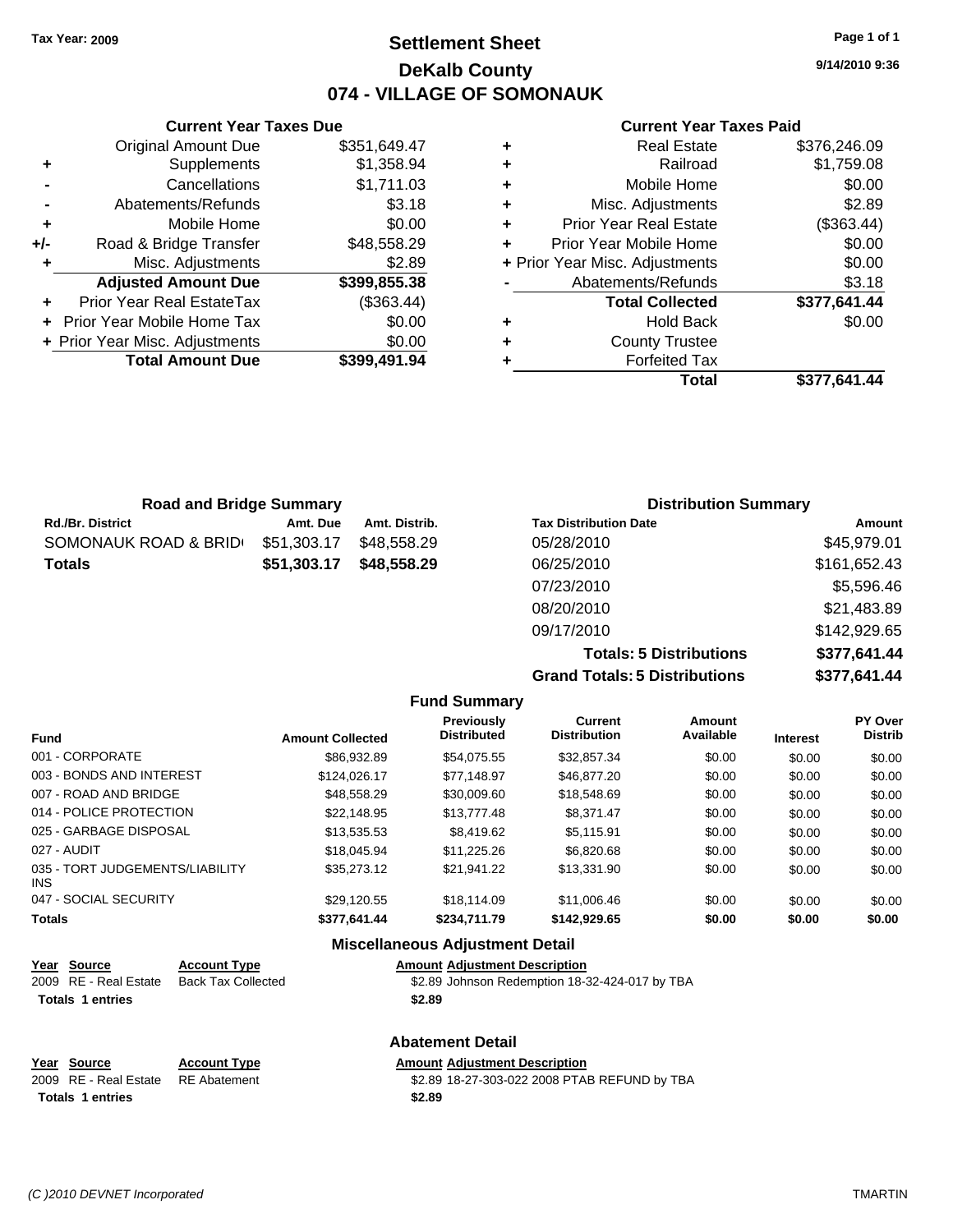### **Settlement Sheet Tax Year: 2009 Page 1 of 1 DeKalb County 075 - SOMONAUK LIBRARY**

#### **Current Year Taxes Due**

|     | <b>Original Amount Due</b>       | \$142,762.89 |
|-----|----------------------------------|--------------|
| ٠   | Supplements                      | \$382.08     |
|     | Cancellations                    | \$481.19     |
|     | Abatements/Refunds               | \$0.90       |
| ٠   | Mobile Home                      | \$0.00       |
| +/- | Road & Bridge Transfer           | \$0.00       |
| ٠   | Misc. Adjustments                | \$0.89       |
|     | <b>Adjusted Amount Due</b>       | \$142,663.77 |
|     | <b>Prior Year Real EstateTax</b> | (\$99.15)    |
|     |                                  |              |
|     | Prior Year Mobile Home Tax       | \$0.00       |
|     | + Prior Year Misc. Adjustments   | \$0.00       |
|     | <b>Total Amount Due</b>          | \$142,564.62 |

#### **Current Year Taxes Paid**

| ٠ | <b>Real Estate</b>             | \$133,905.37 |
|---|--------------------------------|--------------|
| ٠ | Railroad                       | \$700.14     |
| ٠ | Mobile Home                    | \$0.00       |
| ٠ | Misc. Adjustments              | \$0.89       |
| ٠ | <b>Prior Year Real Estate</b>  | (\$99.15)    |
| ٠ | Prior Year Mobile Home         | \$0.00       |
|   | + Prior Year Misc. Adjustments | \$0.00       |
|   | Abatements/Refunds             | \$0.90       |
|   | <b>Total Collected</b>         | \$134,506.35 |
| ٠ | <b>Hold Back</b>               | \$0.00       |
| ٠ | <b>County Trustee</b>          |              |
| ٠ | <b>Forfeited Tax</b>           |              |
|   | Total                          | \$134,506.35 |
|   |                                |              |

### **Distribution Summary Tax Distribution Date Amount** 05/28/2010 \$15,687.69 06/25/2010 \$58,525.94 07/23/2010 \$1,653.63 08/20/2010 \$7,030.21 09/17/2010 \$51,608.88 **Totals: 5 Distributions \$134,506.35 Grand Totals: 5 Distributions \$134,506.35**

**Fund Summary**

|                         | ו טווט טעווווווא ו                      |                                |                     |                 |                           |
|-------------------------|-----------------------------------------|--------------------------------|---------------------|-----------------|---------------------------|
| <b>Amount Collected</b> | <b>Previously</b><br><b>Distributed</b> | Current<br><b>Distribution</b> | Amount<br>Available | <b>Interest</b> | PY Over<br><b>Distrib</b> |
| \$67,927.84             | \$41.864.54                             | \$26,063.30                    | \$0.00              | \$0.00          | \$0.00                    |
| \$49.161.69             | \$30.298.79                             | \$18,862.90                    | \$0.00              | \$0.00          | \$0.00                    |
| \$9,057.12              | \$5.581.99                              | \$3,475.13                     | \$0.00              | \$0.00          | \$0.00                    |
| \$2,341.20              | \$1,442.91                              | \$898.29                       | \$0.00              | \$0.00          | \$0.00                    |
| \$629.50                | \$387.96                                | \$241.54                       | \$0.00              | \$0.00          | \$0.00                    |
| \$3.233.41              | \$1,992.78                              | \$1.240.63                     | \$0.00              | \$0.00          | \$0.00                    |
| \$2.155.59              | \$1,328.50                              | \$827.09                       | \$0.00              | \$0.00          | \$0.00                    |
| \$134,506.35            | \$82,897.47                             | \$51,608.88                    | \$0.00              | \$0.00          | \$0.00                    |
|                         |                                         |                                |                     |                 |                           |

#### **Miscellaneous Adjustment Detail**

## **Year Source Account Type Amount Adjustment Description**

 $\overline{$0.89}$  Johnson Redemption 18-32-424-017 by TBA **Totals \$0.89 1 entries**

### **Abatement Detail**

# **Totals 1 entries** \$0.90

**Year Source Account Type Amount Adjustment Description** \$0.90 18-27-303-022 2008 PTAB REFUND by TBA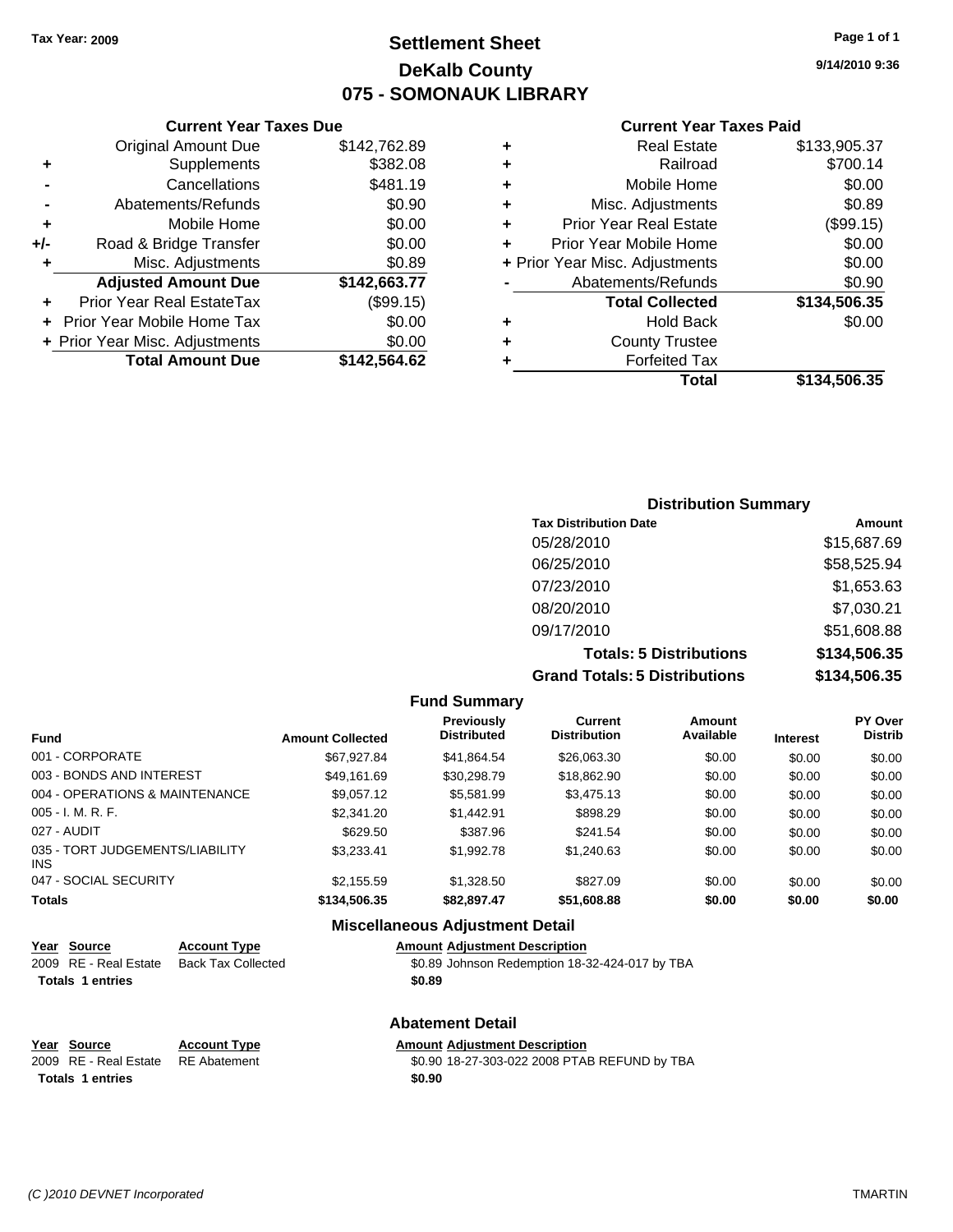**Current Year Taxes Due** Original Amount Due \$2,626,366.45

**Adjusted Amount Due \$2,671,350.94**

**Total Amount Due \$2,662,155.25**

**+** Supplements \$33,465.47 **-** Cancellations \$37,041.80 **-** Abatements/Refunds \$56.05 **+** Mobile Home \$0.00 **+/-** Road & Bridge Transfer \$47,413.97 **+** Misc. Adjustments \$1,202.90

**+** Prior Year Real EstateTax (\$9,195.69) **+** Prior Year Mobile Home Tax \$0.00 **+ Prior Year Misc. Adjustments**  $$0.00$ 

### **Settlement Sheet Tax Year: 2009 Page 1 of 1 DeKalb County 076 - CITY OF SYCAMORE**

**9/14/2010 9:36**

#### **Current Year Taxes Paid**

| Total                          | \$2,547,451.13 |
|--------------------------------|----------------|
| <b>Forfeited Tax</b>           |                |
| <b>County Trustee</b>          |                |
| <b>Hold Back</b>               | \$0.00         |
| <b>Total Collected</b>         | \$2,547,451.13 |
| Abatements/Refunds             | \$56.05        |
| + Prior Year Misc. Adjustments | \$0.00         |
| Prior Year Mobile Home         | \$0.00         |
| <b>Prior Year Real Estate</b>  | (\$9,195.69)   |
| Misc. Adjustments              | \$1,202.90     |
| Mobile Home                    | \$0.00         |
| Railroad                       | \$0.00         |
| <b>Real Estate</b>             | \$2,555,499.97 |
|                                |                |

| <b>Road and Bridge Summary</b>    |                         |               | <b>Distribution Summary</b>  |                |
|-----------------------------------|-------------------------|---------------|------------------------------|----------------|
| <b>Rd./Br. District</b>           | Amt. Due                | Amt. Distrib. | <b>Tax Distribution Date</b> | Amount         |
| CORTLAND ROAD & BRIDC \$14,283.17 |                         | \$13.759.20   | 05/28/2010                   | \$282,350.39   |
| DEKALB ROAD & BRIDGE              |                         |               | 06/25/2010                   | \$1,056,488.22 |
| SYCAMORE ROAD & BRID(             | \$22,278.10             | \$21,380.12   | 07/23/2010                   | \$23,496.17    |
| <b>Totals</b>                     | \$49,435.19 \$47,413.97 |               | 08/20/2010                   | \$144,264.96   |

**Grand Totals: 5 Distributions** 

09/17/2010 \$1,040,851.39

**Totals: 5 Distributions \$2,547,451.13**

| \$2,547,451.13 |  |
|----------------|--|
|                |  |

|                              |                         | <b>Fund Summary</b>                     |                                       |                     |                 |                           |
|------------------------------|-------------------------|-----------------------------------------|---------------------------------------|---------------------|-----------------|---------------------------|
| <b>Fund</b>                  | <b>Amount Collected</b> | <b>Previously</b><br><b>Distributed</b> | <b>Current</b><br><b>Distribution</b> | Amount<br>Available | <b>Interest</b> | PY Over<br><b>Distrib</b> |
| 001 - CORPORATE              | \$1.326.052.23          | \$784.198.70                            | \$541,853.53                          | \$0.00              | \$0.00          | \$0.00                    |
| 003 - BONDS AND INTEREST     | \$149,057.19            | \$88,149.21                             | \$60,907.98                           | \$0.00              | \$0.00          | \$0.00                    |
| 005 - I. M. R. F.            | \$154,689.80            | \$91.480.22                             | \$63,209.58                           | \$0.00              | \$0.00          | \$0.00                    |
| 007 - ROAD AND BRIDGE        | \$47,413.97             | \$28.131.67                             | \$19,282.30                           | \$0.00              | \$0.00          | \$0.00                    |
| 013 - FIREFIGHTER'S PENSION  | \$399,448.44            | \$236,225.19                            | \$163,223,25                          | \$0.00              | \$0.00          | \$0.00                    |
| 015 - POLICE PENSION         | \$280,866.69            | \$166,098.50                            | \$114,768.19                          | \$0.00              | \$0.00          | \$0.00                    |
| 047 - SOCIAL SECURITY        | \$97.013.93             | \$57.371.94                             | \$39.641.99                           | \$0.00              | \$0.00          | \$0.00                    |
| 048 - SCHOOL CROSSING GUARDS | \$19,080.28             | \$11.283.67                             | \$7.796.61                            | \$0.00              | \$0.00          | \$0.00                    |
| 143 - MEDICARE               | \$73,828,60             | \$43.660.64                             | \$30.167.96                           | \$0.00              | \$0.00          | \$0.00                    |
| Totals                       | \$2.547.451.13          | \$1,506,599,74                          | \$1.040.851.39                        | \$0.00              | \$0.00          | \$0.00                    |

|                         |                       |                      | <b>Miscellaneous Adjustment Detail</b>           |
|-------------------------|-----------------------|----------------------|--------------------------------------------------|
|                         | Year Source           | <b>Account Type</b>  | <b>Amount Adjustment Description</b>             |
|                         | 2009 RE - Real Estate | Paymt In Lieu of Tax | \$601.45 Housing Authority Sycamore Units by TBA |
|                         | 2009 RE - Real Estate | Paymt In Lieu of Tax | \$601.45 Housing Authority Sycamore Units by TBA |
| <b>Totals 2 entries</b> |                       |                      | \$1,202.90                                       |
|                         |                       |                      | <b>Abatement Detail</b>                          |
|                         | Year Source           | <b>Account Type</b>  | <b>Amount Adjustment Description</b>             |
|                         | 2009 RE - Real Estate | <b>RE</b> Abatement  | \$2.53 06-20-376-009 2007 PTAB REFUND by TBA     |

2009 RE - Real Estate RE Abatement \$1.27 06-21-456-006 2007 PTAB REFUND by TBA **Totals \$3.80 2 entries**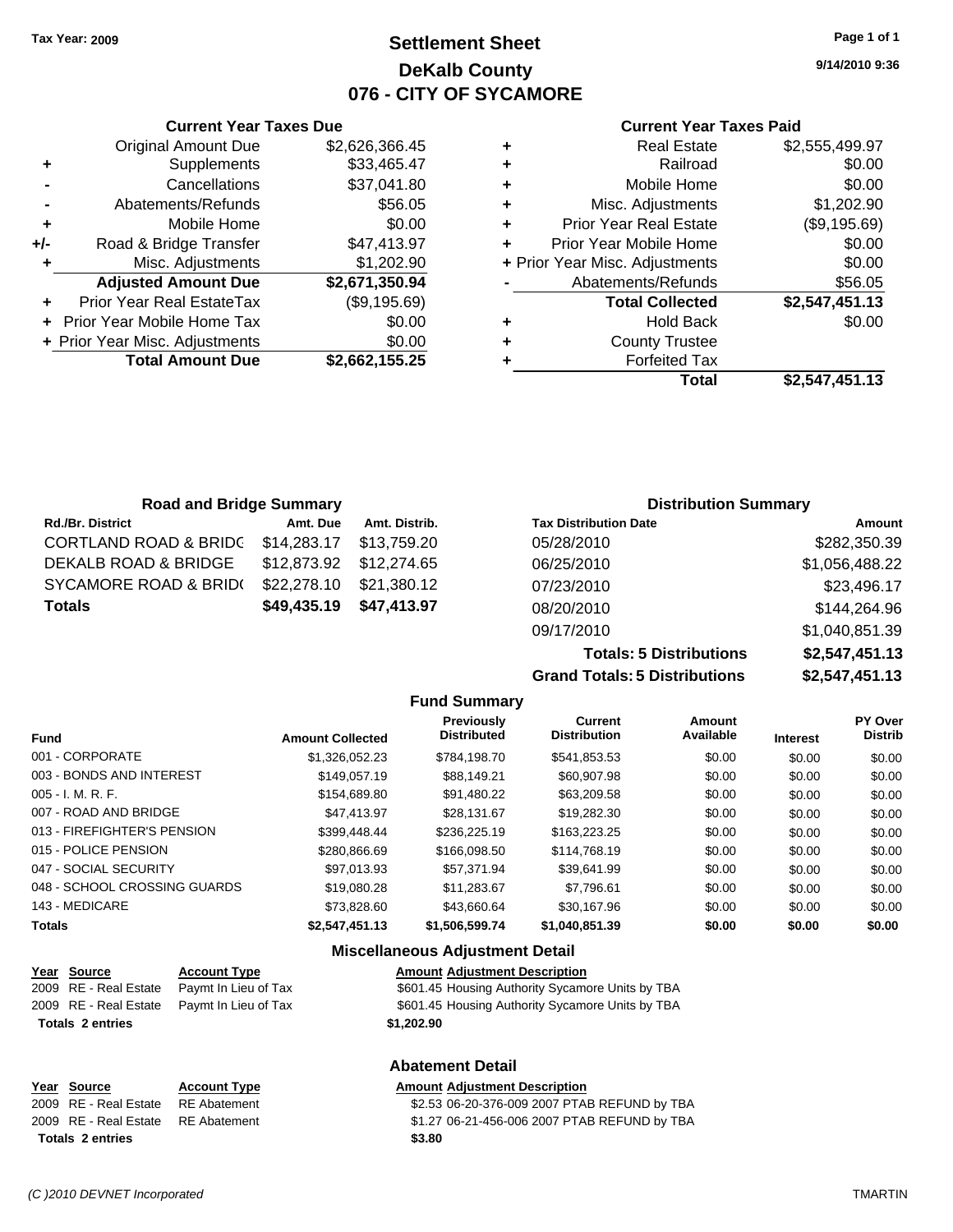**Current Year Taxes Due**

## **Settlement Sheet Tax Year: 2009 Page 1 of 1 DeKalb County 077 - SYCAMORE LIBRARY**

**9/14/2010 9:36**

#### **Current Year Taxes Paid**

|     |                                |              |   | Total                          | \$799,216.84 |  |  |
|-----|--------------------------------|--------------|---|--------------------------------|--------------|--|--|
|     | <b>Total Amount Due</b>        | \$835,903.15 |   | <b>Forfeited Tax</b>           |              |  |  |
|     | + Prior Year Misc. Adjustments | \$0.00       |   | <b>County Trustee</b>          |              |  |  |
|     | + Prior Year Mobile Home Tax   | \$0.00       | ٠ | <b>Hold Back</b>               | \$0.00       |  |  |
| ٠   | Prior Year Real EstateTax      | (\$2,839.07) |   | <b>Total Collected</b>         | \$799,216.84 |  |  |
|     | <b>Adjusted Amount Due</b>     | \$838,742.22 |   | Abatements/Refunds             | \$1.22       |  |  |
|     | Misc. Adjustments              | \$384.52     |   | + Prior Year Misc. Adjustments | \$0.00       |  |  |
| +/- | Road & Bridge Transfer         | \$0.00       |   | Prior Year Mobile Home         | \$0.00       |  |  |
| ٠   | Mobile Home                    | \$0.00       | ÷ | <b>Prior Year Real Estate</b>  | (\$2,839.07) |  |  |
|     | Abatements/Refunds             | \$1.22       |   | Misc. Adjustments              | \$384.52     |  |  |
|     | Cancellations                  | \$11,530.64  |   | Mobile Home                    | \$0.00       |  |  |
| ٠   | Supplements                    | \$10,301.91  |   | Railroad                       | \$0.00       |  |  |
|     | <b>Original Amount Due</b>     | \$839,587.65 |   | <b>Real Estate</b>             | \$801,672.61 |  |  |
|     |                                |              |   |                                |              |  |  |

## **Distribution Summary Tax Distribution Date Amount** 05/28/2010 \$88,524.15 06/25/2010 \$331,440.92 07/23/2010 \$7,386.16 08/20/2010 \$45,243.17 09/17/2010 \$326,622.44 **Totals: 5 Distributions \$799,216.84**

**Grand Totals: 5 Distributions \$799,216.84**

| stributions | <b>2199.410.</b> |
|-------------|------------------|
|             |                  |
| Amount      | PY O             |

| Fund Summary |  |
|--------------|--|
|--------------|--|

| <b>Fund</b>                              | <b>Amount Collected</b> | Previously<br><b>Distributed</b> | Current<br><b>Distribution</b> | Amount<br>Available | <b>Interest</b> | <b>PY Over</b><br><b>Distrib</b> |
|------------------------------------------|-------------------------|----------------------------------|--------------------------------|---------------------|-----------------|----------------------------------|
| $005 - I. M. R. F.$                      | \$47.896.27             | \$28,322.10                      | \$19.574.17                    | \$0.00              | \$0.00          | \$0.00                           |
| 016 - LIBRARY (township, municipalities) | \$712.112.61            | \$421,087.77                     | \$291.024.84                   | \$0.00              | \$0.00          | \$0.00                           |
| 027 - AUDIT                              | \$2,532.71              | \$1,497.65                       | \$1.035.06                     | \$0.00              | \$0.00          | \$0.00                           |
| 047 - SOCIAL SECURITY                    | \$36.675.25             | \$21,686.88                      | \$14.988.37                    | \$0.00              | \$0.00          | \$0.00                           |
| <b>Totals</b>                            | \$799,216,84            | \$472,594.40                     | \$326.622.44                   | \$0.00              | \$0.00          | \$0.00                           |

### **Miscellaneous Adjustment Detail**

|                         | Year Source           | <b>Account Type</b>                        | <b>Amount Adjustment Description</b>             |
|-------------------------|-----------------------|--------------------------------------------|--------------------------------------------------|
|                         | 2009 RE - Real Estate | Paymt In Lieu of Tax                       | \$192.26 Housing Authority Sycamore Units by TBA |
|                         |                       | 2009 RE - Real Estate Paymt In Lieu of Tax | \$192.26 Housing Authority Sycamore Units by TBA |
| <b>Totals 2 entries</b> |                       |                                            | \$384.52                                         |
|                         |                       |                                            |                                                  |

#### **Abatement Detail**

#### **Year Source Account Type Amount Adjustment Description**

2009 RE - Real Estate RE Abatement \$0.81 06-20-376-009 2007 PTAB REFUND by TBA 2009 RE - Real Estate RE Abatement \$0.41 06-21-456-006 2007 PTAB REFUND by TBA **Totals \$1.22 2 entries**

| otals 2 entries |  |  |
|-----------------|--|--|
|                 |  |  |
|                 |  |  |

*(C )2010 DEVNET Incorporated* TMARTIN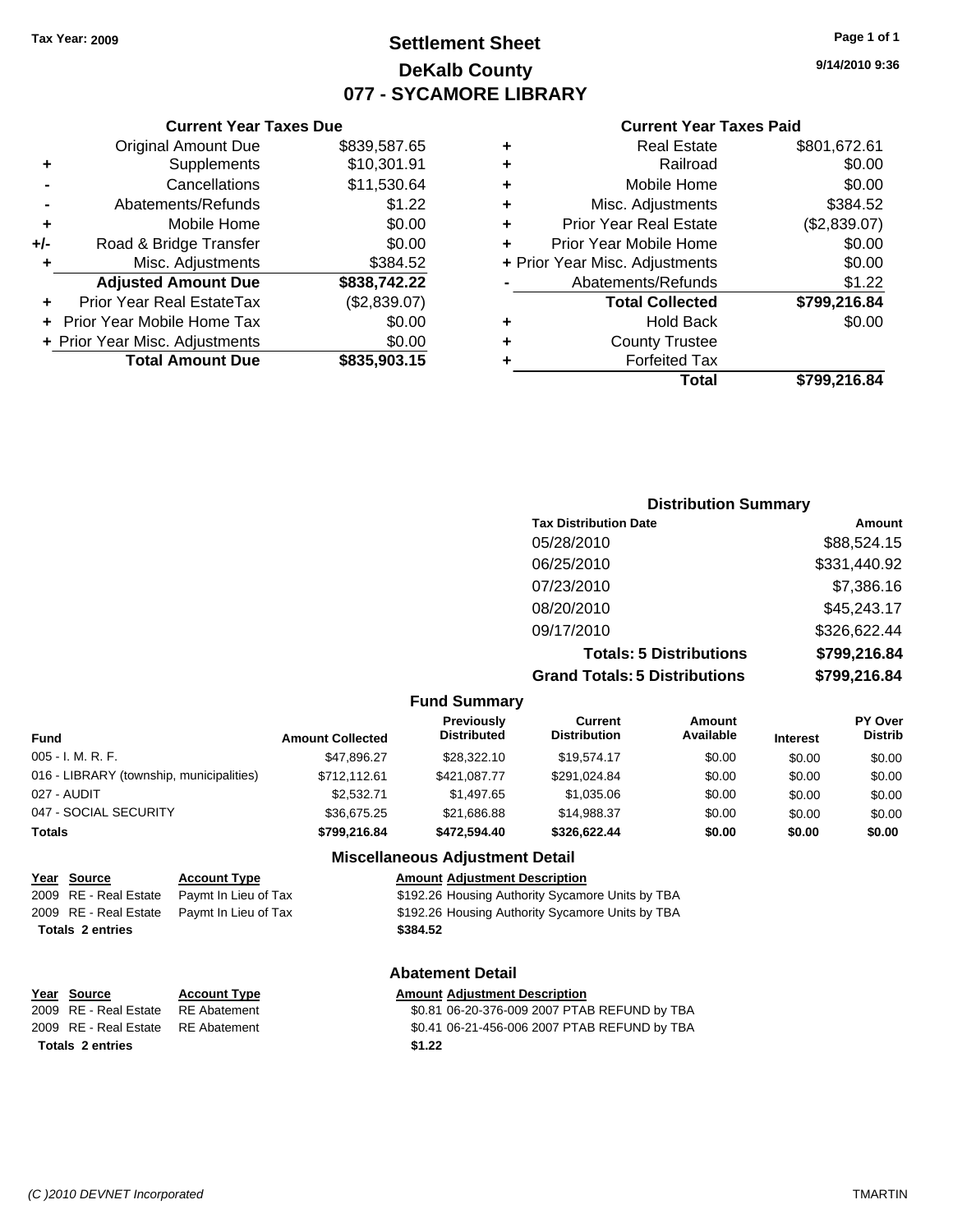## **Settlement Sheet Tax Year: 2009 Page 1 of 1 DeKalb County 078 - VILLAGE OF WATERMAN**

**9/14/2010 9:36**

#### **Current Year Taxes Paid**

|   | Total                          | \$186.169.47 |
|---|--------------------------------|--------------|
|   | <b>Forfeited Tax</b>           |              |
| ٠ | <b>County Trustee</b>          |              |
| ٠ | <b>Hold Back</b>               | \$0.00       |
|   | <b>Total Collected</b>         | \$186,169.47 |
|   | Abatements/Refunds             | \$0.00       |
|   | + Prior Year Misc. Adjustments | \$0.00       |
| ÷ | Prior Year Mobile Home         | \$0.00       |
| ٠ | <b>Prior Year Real Estate</b>  | \$0.00       |
| ٠ | Misc. Adjustments              | \$51.58      |
| ٠ | Mobile Home                    | \$0.00       |
| ٠ | Railroad                       | \$666.82     |
| ٠ | <b>Real Estate</b>             | \$185,451.07 |

|       | <b>Current Year Taxes Due</b>  |              |  |  |  |  |
|-------|--------------------------------|--------------|--|--|--|--|
|       | <b>Original Amount Due</b>     | \$155,980.57 |  |  |  |  |
| ٠     | Supplements                    | \$102.67     |  |  |  |  |
|       | Cancellations                  | \$179.67     |  |  |  |  |
|       | Abatements/Refunds             | \$0.00       |  |  |  |  |
| ٠     | Mobile Home                    | \$0.00       |  |  |  |  |
| $+/-$ | Road & Bridge Transfer         | \$36,761.97  |  |  |  |  |
|       | Misc. Adjustments              | \$51.58      |  |  |  |  |
|       | <b>Adjusted Amount Due</b>     | \$192,717.12 |  |  |  |  |
| ٠     | Prior Year Real EstateTax      | \$0.00       |  |  |  |  |
|       | Prior Year Mobile Home Tax     | \$0.00       |  |  |  |  |
|       | + Prior Year Misc. Adjustments | \$0.00       |  |  |  |  |
|       | <b>Total Amount Due</b>        | \$192,717.12 |  |  |  |  |
|       |                                |              |  |  |  |  |

| <b>Road and Bridge Summary</b> |             |               | <b>Distribution Summary</b>  |             |  |
|--------------------------------|-------------|---------------|------------------------------|-------------|--|
| Rd./Br. District               | Amt. Due    | Amt. Distrib. | <b>Tax Distribution Date</b> | Amount      |  |
| CLINTON ROAD & BRIDGE          | \$38,436.18 | \$36.761.97   | 05/28/2010                   | \$20,198.84 |  |
| Totals                         | \$38,436.18 | \$36,761.97   | 06/25/2010                   | \$77,968.52 |  |
|                                |             |               | 07/23/2010                   | \$4,059.69  |  |
|                                |             |               | 08/20/2010                   | \$10,541.12 |  |
|                                |             |               | 09/17/2010                   | \$73,401.30 |  |

**Totals: 5 Distributions \$186,169.47 Grand Totals: 5 Distributions \$186,169.47**

|                                         |                         | <b>Fund Summary</b>                     |                                |                     |                 |                                  |
|-----------------------------------------|-------------------------|-----------------------------------------|--------------------------------|---------------------|-----------------|----------------------------------|
| <b>Fund</b>                             | <b>Amount Collected</b> | <b>Previously</b><br><b>Distributed</b> | Current<br><b>Distribution</b> | Amount<br>Available | <b>Interest</b> | <b>PY Over</b><br><b>Distrib</b> |
| 001 - CORPORATE                         | \$82.914.59             | \$50.171.47                             | \$32,743.12                    | \$0.00              | \$0.00          | \$0.00                           |
| 007 - ROAD AND BRIDGE                   | \$36,761.97             | \$22,361.99                             | \$14,399.98                    | \$0.00              | \$0.00          | \$0.00                           |
| 014 - POLICE PROTECTION                 | \$24.563.35             | \$14,863,23                             | \$9,700.12                     | \$0.00              | \$0.00          | \$0.00                           |
| 027 - AUDIT                             | \$12.511.98             | \$7.570.97                              | \$4.941.01                     | \$0.00              | \$0.00          | \$0.00                           |
| 035 - TORT JUDGEMENTS/LIABILITY<br>INS. | \$26,637.56             | \$16,118,33                             | \$10.519.23                    | \$0.00              | \$0.00          | \$0.00                           |
| 047 - SOCIAL SECURITY                   | \$2,427.13              | \$1,468.65                              | \$958.48                       | \$0.00              | \$0.00          | \$0.00                           |
| 073 - CHLORINATION OF SEWAGE            | \$352.89                | \$213.53                                | \$139.36                       | \$0.00              | \$0.00          | \$0.00                           |
| <b>Totals</b>                           | \$186,169.47            | \$112.768.17                            | \$73,401.30                    | \$0.00              | \$0.00          | \$0.00                           |
|                                         |                         | Miccollanceus Adjustment Detail         |                                |                     |                 |                                  |

#### **Miscellaneous Adjustment Detail**

| Year Source           | <b>Account Type</b> | <b>Amount Adiustment Description</b>           |
|-----------------------|---------------------|------------------------------------------------|
| 2009 RE - Real Estate | Back Tax Collected  | \$51.58 McCord Redemption 14-15-351-002 by TBA |
| Totals 1 entries      |                     | \$51.58                                        |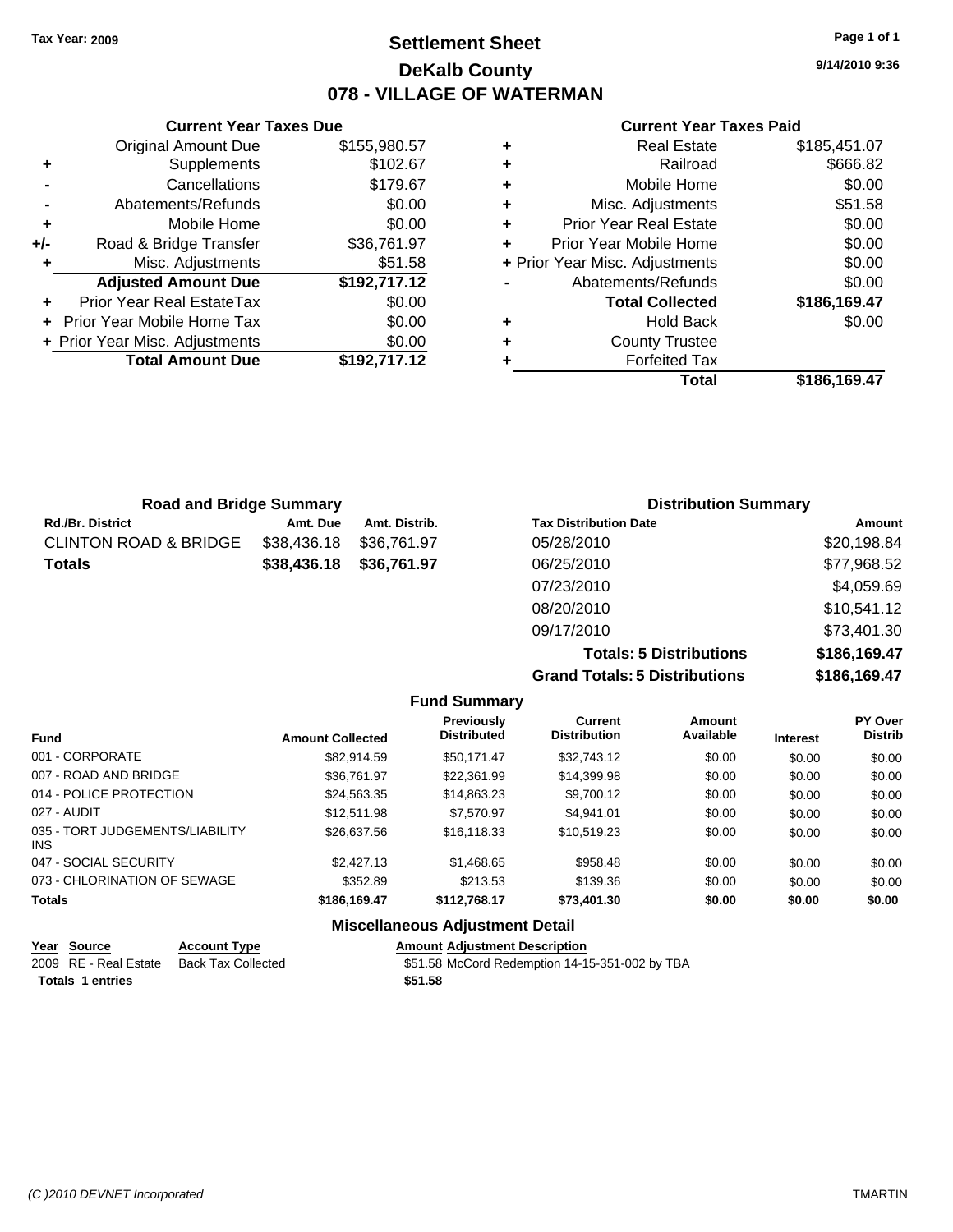**Current Year Taxes Due** Original Amount Due \$1,400.05

**Adjusted Amount Due \$1,400.05**

**Total Amount Due \$1,400.05**

**+** Supplements \$0.00 **-** Cancellations \$0.00 **-** Abatements/Refunds \$0.00 **+** Mobile Home \$0.00 **+/-** Road & Bridge Transfer \$0.00 **+** Misc. Adjustments \$0.00

**+** Prior Year Real EstateTax \$0.00 **+** Prior Year Mobile Home Tax \$0.00 **+ Prior Year Misc. Adjustments**  $$0.00$ 

## **Settlement Sheet Tax Year: 2009 Page 1 of 1 DeKalb County 079 - HINCKLEY SPEC SERV #1**

**9/14/2010 9:36**

#### **Current Year Taxes Paid**

| ٠ | <b>Real Estate</b>             | \$1,400.05 |
|---|--------------------------------|------------|
| ٠ | Railroad                       | \$0.00     |
| ٠ | Mobile Home                    | \$0.00     |
| ÷ | Misc. Adjustments              | \$0.00     |
| ٠ | <b>Prior Year Real Estate</b>  | \$0.00     |
| ÷ | Prior Year Mobile Home         | \$0.00     |
|   | + Prior Year Misc. Adjustments | \$0.00     |
|   | Abatements/Refunds             | \$0.00     |
|   | <b>Total Collected</b>         | \$1,400.05 |
| ٠ | <b>Hold Back</b>               | \$0.00     |
| ٠ | <b>County Trustee</b>          |            |
|   | <b>Forfeited Tax</b>           |            |
|   | Total                          | \$1,400.05 |

|                            |                         |                                  | <b>Distribution Summary</b>           |                                |                 |                                  |
|----------------------------|-------------------------|----------------------------------|---------------------------------------|--------------------------------|-----------------|----------------------------------|
|                            |                         |                                  | <b>Tax Distribution Date</b>          |                                |                 | Amount                           |
|                            |                         |                                  | 05/28/2010                            |                                |                 | \$45.50                          |
|                            |                         |                                  | 06/25/2010                            |                                |                 | \$654.54                         |
|                            |                         |                                  | 08/20/2010                            |                                |                 | \$22.45                          |
|                            |                         |                                  | 09/17/2010                            |                                |                 | \$677.56                         |
|                            |                         |                                  |                                       | <b>Totals: 4 Distributions</b> |                 | \$1,400.05                       |
|                            |                         |                                  | <b>Grand Totals: 4 Distributions</b>  |                                |                 | \$1,400.05                       |
|                            |                         | <b>Fund Summary</b>              |                                       |                                |                 |                                  |
| <b>Fund</b>                | <b>Amount Collected</b> | Previously<br><b>Distributed</b> | <b>Current</b><br><b>Distribution</b> | Amount<br>Available            | <b>Interest</b> | <b>PY Over</b><br><b>Distrib</b> |
| 023 - SPECIAL SERVICE AREA | \$1,400.05              | \$722.49                         | \$677.56                              | \$0.00                         | \$0.00          | \$0.00                           |
| Totals                     | \$1,400.05              | \$722.49                         | \$677.56                              | \$0.00                         | \$0.00          | \$0.00                           |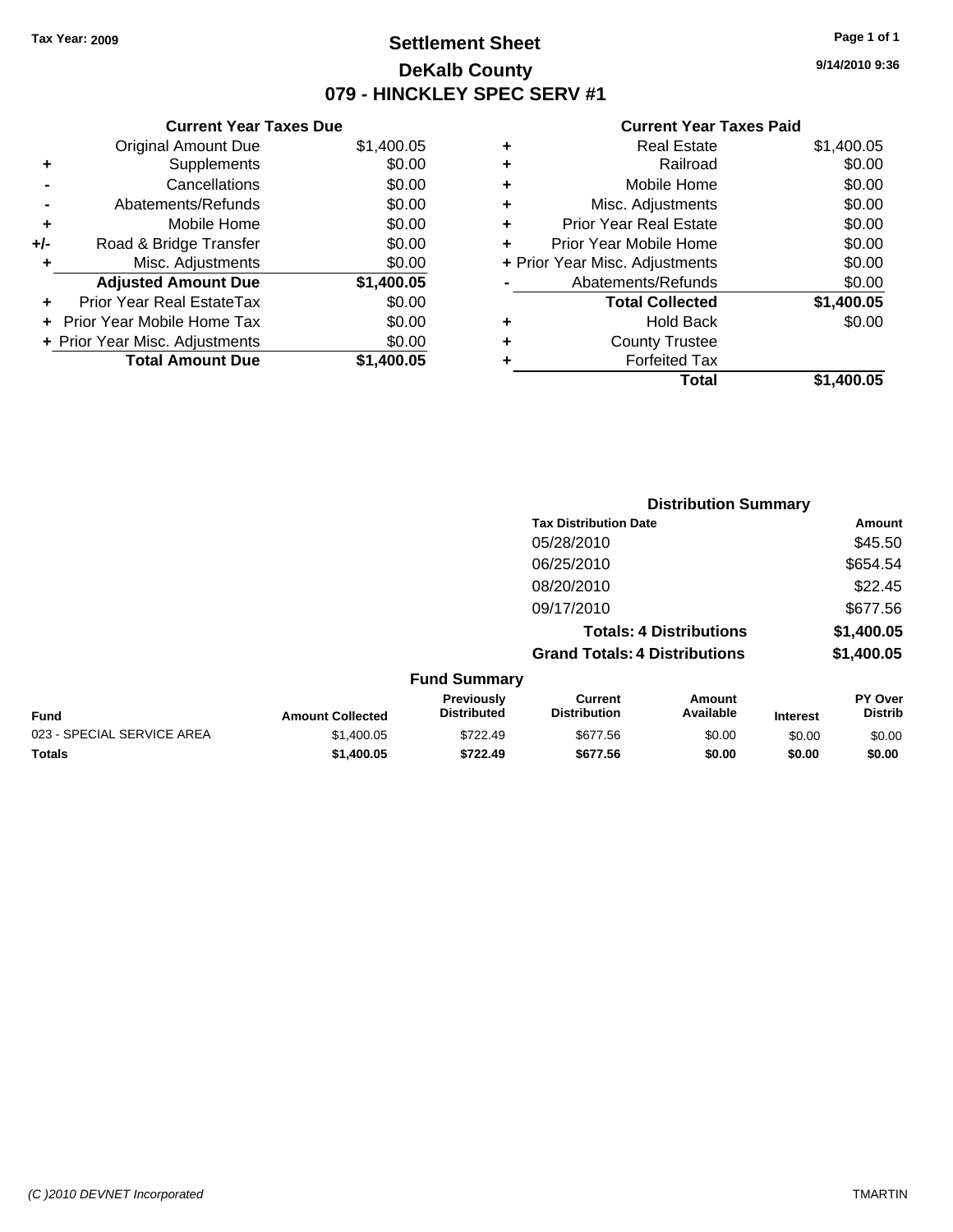## **Settlement Sheet Tax Year: 2009 Page 1 of 1 DeKalb County 085 - BURLINGTON FIRE**

**9/14/2010 9:36**

#### **Current Year Taxes Paid**

|     | <b>Current Year Taxes Due</b>            |            |  |  |  |
|-----|------------------------------------------|------------|--|--|--|
|     | \$7,185.86<br><b>Original Amount Due</b> |            |  |  |  |
| ٠   | Supplements                              | \$0.00     |  |  |  |
|     | Cancellations                            | \$0.00     |  |  |  |
|     | Abatements/Refunds                       | \$0.00     |  |  |  |
| ٠   | \$0.00<br>Mobile Home                    |            |  |  |  |
| +/- | \$0.00<br>Road & Bridge Transfer         |            |  |  |  |
| ٠   | \$0.00<br>Misc. Adjustments              |            |  |  |  |
|     | <b>Adjusted Amount Due</b>               | \$7,185.86 |  |  |  |
| ÷   | Prior Year Real EstateTax                | \$0.00     |  |  |  |
|     | Prior Year Mobile Home Tax               | \$0.00     |  |  |  |
|     | + Prior Year Misc. Adjustments           | \$0.00     |  |  |  |
|     | <b>Total Amount Due</b>                  | \$7.185.86 |  |  |  |
|     |                                          |            |  |  |  |

| \$263.64<br>\$0.00<br>\$0.00 |
|------------------------------|
|                              |
|                              |
|                              |
| \$0.00                       |
| \$0.00                       |
| \$0.00                       |
| \$0.00                       |
| \$6,628.30                   |
| \$0.00                       |
|                              |
|                              |
| \$6,628.30                   |
|                              |

|                     | <b>Distribution Summary</b>          |            |
|---------------------|--------------------------------------|------------|
|                     | <b>Tax Distribution Date</b>         | Amount     |
|                     | 05/28/2010                           | \$681.84   |
|                     | 06/25/2010                           | \$2,929.20 |
|                     | 08/20/2010                           | \$545.65   |
|                     | 09/17/2010                           | \$2,471.61 |
|                     | <b>Totals: 4 Distributions</b>       | \$6,628.30 |
|                     | <b>Grand Totals: 4 Distributions</b> | \$6,628.30 |
| <b>Fund Summary</b> |                                      |            |

| <b>Amount Collected</b> | <b>Previously</b><br><b>Distributed</b> | Current<br><b>Distribution</b> | Amount<br>Available | <b>Interest</b> | <b>PY Over</b><br><b>Distrib</b> |  |
|-------------------------|-----------------------------------------|--------------------------------|---------------------|-----------------|----------------------------------|--|
| \$4.254.39              | \$2,667.98                              | \$1.586.41                     | \$0.00              | \$0.00          | \$0.00                           |  |
| \$2,373.91              | \$1,488.71                              | \$885.20                       | \$0.00              | \$0.00          | \$0.00                           |  |
| \$6,628.30              | \$4.156.69                              | \$2,471.61                     | \$0.00              | \$0.00          | \$0.00                           |  |
|                         |                                         |                                |                     |                 |                                  |  |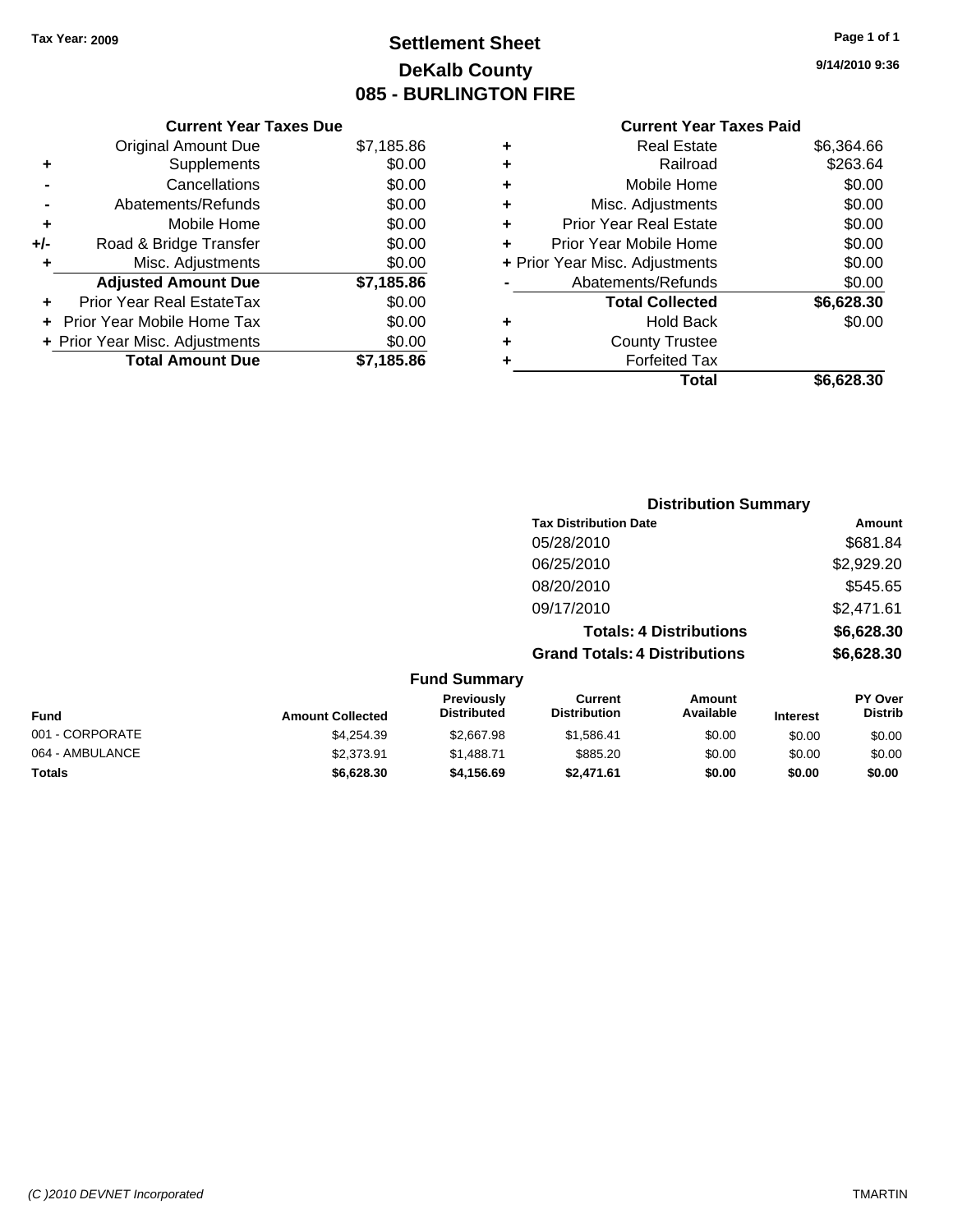## **Settlement Sheet Tax Year: 2009 Page 1 of 1 DeKalb County 086 - CORTLAND FIRE**

## **9/14/2010 9:36**

#### **Current Year Taxes Paid**

| ٠ | <b>Real Estate</b>             | \$390,165.40 |
|---|--------------------------------|--------------|
| ٠ | Railroad                       | \$1,194.72   |
| ٠ | Mobile Home                    | \$0.00       |
| ٠ | Misc. Adjustments              | \$4,347.06   |
| ٠ | <b>Prior Year Real Estate</b>  | (\$138.74)   |
|   | Prior Year Mobile Home         | \$0.00       |
|   | + Prior Year Misc. Adjustments | \$0.00       |
|   | Abatements/Refunds             | \$4,339.38   |
|   | <b>Total Collected</b>         | \$391,229.06 |
|   | Hold Back                      | \$0.00       |
| ٠ | <b>County Trustee</b>          |              |
|   | <b>Forfeited Tax</b>           |              |
|   | Total                          | \$391,229.06 |

|     | <b>Current Year Taxes Due</b>   |              |  |  |
|-----|---------------------------------|--------------|--|--|
|     | <b>Original Amount Due</b>      | \$407,697.03 |  |  |
| ٠   | Supplements                     | \$3,177.58   |  |  |
|     | Cancellations                   | \$3,323.08   |  |  |
|     | Abatements/Refunds              | \$4,339.38   |  |  |
| ٠   | Mobile Home                     | \$0.00       |  |  |
| +/- | Road & Bridge Transfer          | \$0.00       |  |  |
| ٠   | Misc. Adjustments<br>\$4,347.06 |              |  |  |
|     | <b>Adjusted Amount Due</b>      | \$407,559.21 |  |  |
|     | Prior Year Real EstateTax       | (\$138.74)   |  |  |
|     | Prior Year Mobile Home Tax      | \$0.00       |  |  |
|     | + Prior Year Misc. Adjustments  | \$0.00       |  |  |
|     | <b>Total Amount Due</b>         | \$407,420.47 |  |  |

| <b>Distribution Summary</b> |  |
|-----------------------------|--|
|-----------------------------|--|

| <b>Tax Distribution Date</b>         | Amount       |
|--------------------------------------|--------------|
| 05/28/2010                           | \$48,887.12  |
| 06/25/2010                           | \$161,231.28 |
| 07/23/2010                           | \$3,043.15   |
| 08/20/2010                           | \$27,569.64  |
| 09/17/2010                           | \$150,497.87 |
| <b>Totals: 5 Distributions</b>       | \$391,229.06 |
| <b>Grand Totals: 5 Distributions</b> | \$391,229.06 |
|                                      |              |

#### **Fund Summary**

| <b>Fund</b>     | <b>Amount Collected</b> | <b>Previously</b><br><b>Distributed</b> | Current<br><b>Distribution</b> | Amount<br>Available | <b>Interest</b> | <b>PY Over</b><br><b>Distrib</b> |
|-----------------|-------------------------|-----------------------------------------|--------------------------------|---------------------|-----------------|----------------------------------|
| 001 - CORPORATE | \$146,049.71            | \$89,867.35                             | \$56,182.36                    | \$0.00              | \$0.00          | \$0.00                           |
| 064 - AMBULANCE | \$245,179.35            | \$150,863.84                            | \$94,315.51                    | \$0.00              | \$0.00          | \$0.00                           |
| <b>Totals</b>   | \$391,229.06            | \$240,731.19                            | \$150,497.87                   | \$0.00              | \$0.00          | \$0.00                           |

#### **Miscellaneous Adjustment Detail**

| Year Source             | <b>Account Type</b>       | <b>Amount Adjustment Description</b>                                 |
|-------------------------|---------------------------|----------------------------------------------------------------------|
| 2009 RE - Real Estate   | <b>Back Tax Collected</b> | \$4,339.38 Eagle Home Nature's Crossing Redemption 58 Parcels by TBA |
| 2009 RE - Real Estate   | <b>Back Tax Collected</b> | \$4.32 Montabano Builders Redemption 09-33-128-003 by TBA            |
| 2009 RE - Real Estate   | <b>Back Tax Collected</b> | \$1.43 Montalbano Builders Redemption 09-28-352-001 by TBA           |
| 2009 RE - Real Estate   | <b>Back Tax Collected</b> | \$0.94 Montalbano Builders Redemption 09-28-351-016 by TBA           |
| 2009 RE - Real Estate   | <b>Back Tax Collected</b> | \$0.99 Montalbano Builders Redemption 09-28-351-015 by TBA           |
| <b>Totals 5 entries</b> |                           | \$4,347.06                                                           |
|                         |                           | <b>Abatement Detail</b>                                              |

**Totals \$4,339.38 1 entries**

**Year Source Account Type Amount Adjustment Description** 2009 RE - Real Estate RE Abatement **\$4,339.38 Reveral Entry-Eagle Home Nature's Crossing Redempt by TBA**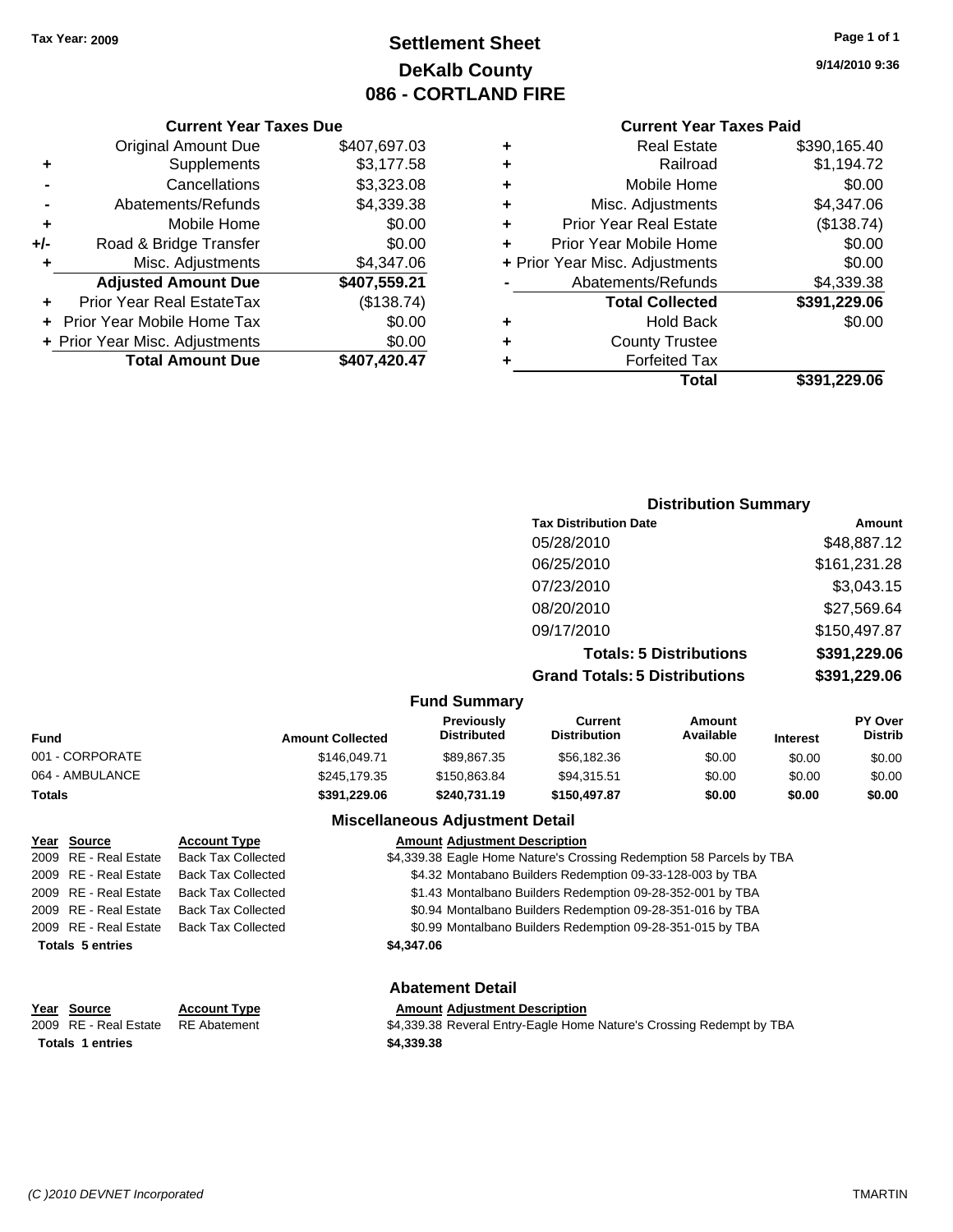## **Settlement Sheet Tax Year: 2009 Page 1 of 1 DeKalb County 087 - DE KALB FIRE**

**9/14/2010 9:36**

|     | <b>Original Amount Due</b>     | \$128,268.05 |
|-----|--------------------------------|--------------|
| ٠   | Supplements                    | \$316.58     |
|     | Cancellations                  | \$334.32     |
|     | Abatements/Refunds             | \$0.00       |
| ٠   | Mobile Home                    | \$0.00       |
| +/- | Road & Bridge Transfer         | \$0.00       |
| ÷   | Misc. Adjustments              | \$0.00       |
|     | <b>Adjusted Amount Due</b>     | \$128,250.31 |
|     | Prior Year Real EstateTax      | \$0.00       |
|     | Prior Year Mobile Home Tax     | \$0.00       |
|     | + Prior Year Misc. Adjustments | \$0.00       |
|     | <b>Total Amount Due</b>        | \$128,250.31 |

## **Current Year Taxes Paid**

| ٠ | Real Estate                    | \$123,340.34 |
|---|--------------------------------|--------------|
| ÷ | Railroad                       | \$1,268.76   |
| ٠ | Mobile Home                    | \$0.00       |
| ٠ | Misc. Adjustments              | \$0.00       |
| ٠ | <b>Prior Year Real Estate</b>  | \$0.00       |
| ٠ | Prior Year Mobile Home         | \$0.00       |
|   | + Prior Year Misc. Adjustments | \$0.00       |
|   | Abatements/Refunds             | \$0.00       |
|   | <b>Total Collected</b>         | \$124,609.10 |
| ٠ | <b>Hold Back</b>               | \$0.00       |
| ٠ | <b>County Trustee</b>          |              |
| ٠ | <b>Forfeited Tax</b>           |              |
|   | Total                          | \$124,609.10 |
|   |                                |              |

|                     | <b>Distribution Summary</b>          |              |
|---------------------|--------------------------------------|--------------|
|                     | <b>Tax Distribution Date</b>         | Amount       |
|                     | 05/28/2010                           | \$11,219.73  |
|                     | 06/25/2010                           | \$55,623.56  |
|                     | 07/23/2010                           | \$1,097.95   |
|                     | 08/20/2010                           | \$2,965.24   |
|                     | 09/17/2010                           | \$53,702.62  |
|                     | <b>Totals: 5 Distributions</b>       | \$124,609.10 |
|                     | <b>Grand Totals: 5 Distributions</b> | \$124,609.10 |
| <b>Fund Summary</b> |                                      |              |

| <b>FUND SUMMIN</b>      |                                         |                                |                     |                 |                                  |  |
|-------------------------|-----------------------------------------|--------------------------------|---------------------|-----------------|----------------------------------|--|
| <b>Amount Collected</b> | <b>Previously</b><br><b>Distributed</b> | Current<br><b>Distribution</b> | Amount<br>Available | <b>Interest</b> | <b>PY Over</b><br><b>Distrib</b> |  |
| \$124,609.10            | \$70,906.48                             | \$53,702.62                    | \$0.00              | \$0.00          | \$0.00                           |  |
| \$124,609.10            | \$70,906,48                             | \$53.702.62                    | \$0.00              | \$0.00          | \$0.00                           |  |
|                         |                                         |                                |                     |                 |                                  |  |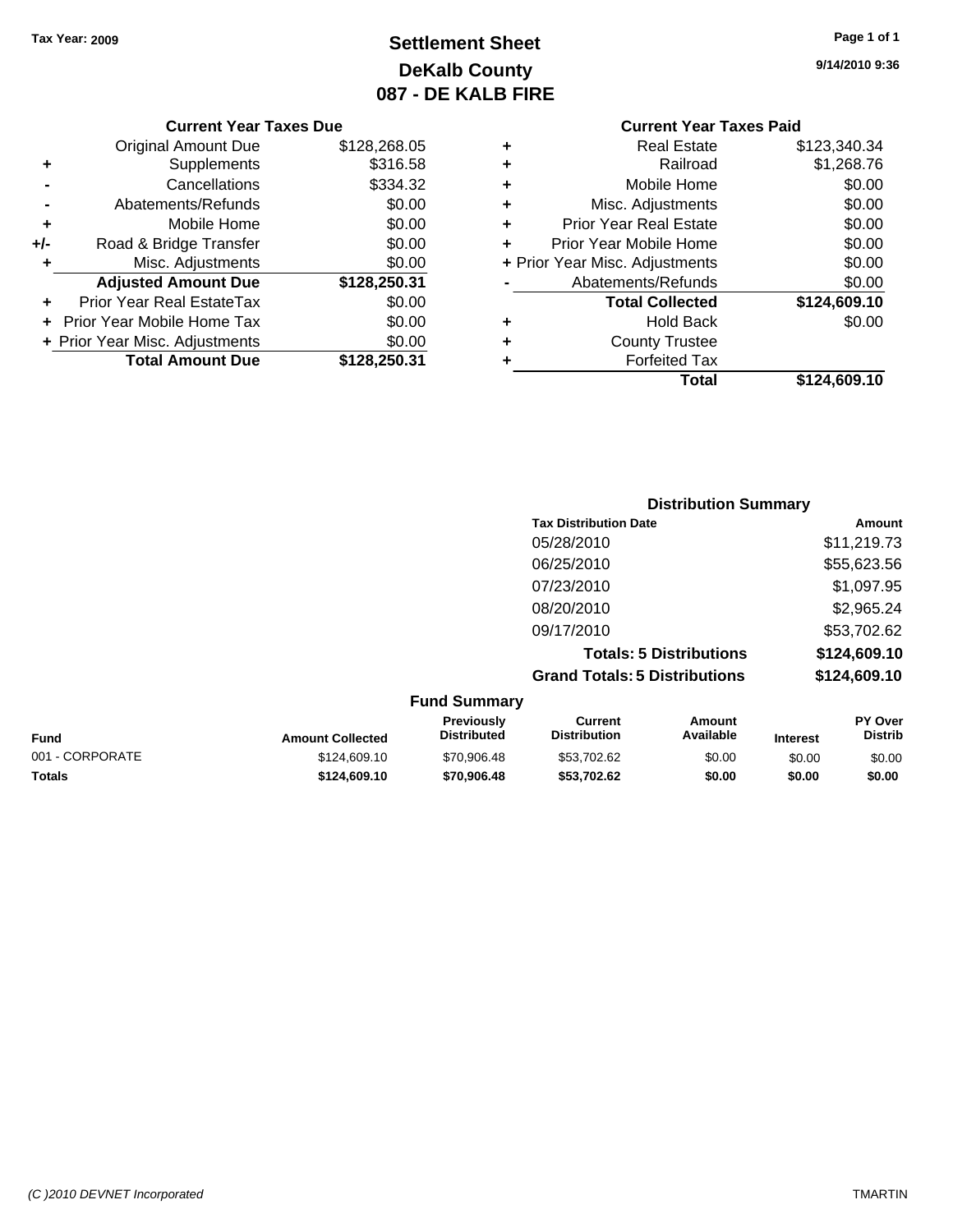## **Settlement Sheet Tax Year: 2009 Page 1 of 1 DeKalb County 088 - EARLVILLE FIRE**

**9/14/2010 9:36**

| <b>Current Year Taxes Due</b> |  |  |
|-------------------------------|--|--|
|                               |  |  |

|     | <b>Original Amount Due</b>     | \$2,341.79 |
|-----|--------------------------------|------------|
| ٠   | Supplements                    | \$95.12    |
|     | Cancellations                  | \$106.09   |
|     | Abatements/Refunds             | \$0.00     |
| ٠   | Mobile Home                    | \$0.00     |
| +/- | Road & Bridge Transfer         | \$0.00     |
|     | Misc. Adjustments              | \$0.00     |
|     | <b>Adjusted Amount Due</b>     | \$2,330.82 |
|     | Prior Year Real EstateTax      | \$0.00     |
|     | Prior Year Mobile Home Tax     | \$0.00     |
|     | + Prior Year Misc. Adjustments | \$0.00     |
|     | <b>Total Amount Due</b>        | \$2.330.82 |

#### **Current Year Taxes Paid +** Real Estate \$2,217.62 **+** Railroad \$113.20 **+** Mobile Home \$0.00 **+** Misc. Adjustments \$0.00 **+** Prior Year Real Estate \$0.00 **+** Prior Year Mobile Home \$0.00

|           | Total                          | \$2,330.82 |
|-----------|--------------------------------|------------|
| $\div$    | <b>Forfeited Tax</b>           |            |
| $\ddot{}$ | <b>County Trustee</b>          |            |
| ÷         | <b>Hold Back</b>               | \$0.00     |
|           | <b>Total Collected</b>         | \$2,330.82 |
|           | Abatements/Refunds             | \$0.00     |
|           | + Prior Year Misc. Adjustments | \$0.00     |

|                 |                         |                                         |                                       | <b>Distribution Summary</b>    |                 |                           |
|-----------------|-------------------------|-----------------------------------------|---------------------------------------|--------------------------------|-----------------|---------------------------|
|                 |                         |                                         | <b>Tax Distribution Date</b>          |                                |                 | Amount                    |
|                 |                         |                                         | 05/28/2010                            |                                |                 | \$326.00                  |
|                 |                         |                                         | 06/25/2010                            |                                |                 | \$1,066.63                |
|                 |                         |                                         | 09/17/2010                            |                                |                 | \$938.19                  |
|                 |                         |                                         |                                       | <b>Totals: 3 Distributions</b> |                 | \$2,330.82                |
|                 |                         |                                         | <b>Grand Totals: 3 Distributions</b>  |                                |                 | \$2,330.82                |
|                 |                         | <b>Fund Summary</b>                     |                                       |                                |                 |                           |
| <b>Fund</b>     | <b>Amount Collected</b> | <b>Previously</b><br><b>Distributed</b> | <b>Current</b><br><b>Distribution</b> | Amount<br>Available            | <b>Interest</b> | PY Over<br><b>Distrib</b> |
| 001 - CORPORATE | \$1,127.57              | \$673.71                                | \$453.86                              | \$0.00                         | \$0.00          | \$0.00                    |
| 064 - AMBULANCE | \$1,203.25              | \$718.92                                | \$484.33                              | \$0.00                         | \$0.00          | \$0.00                    |

**Totals \$2,330.82 \$1,392.63 \$938.19 \$0.00 \$0.00 \$0.00**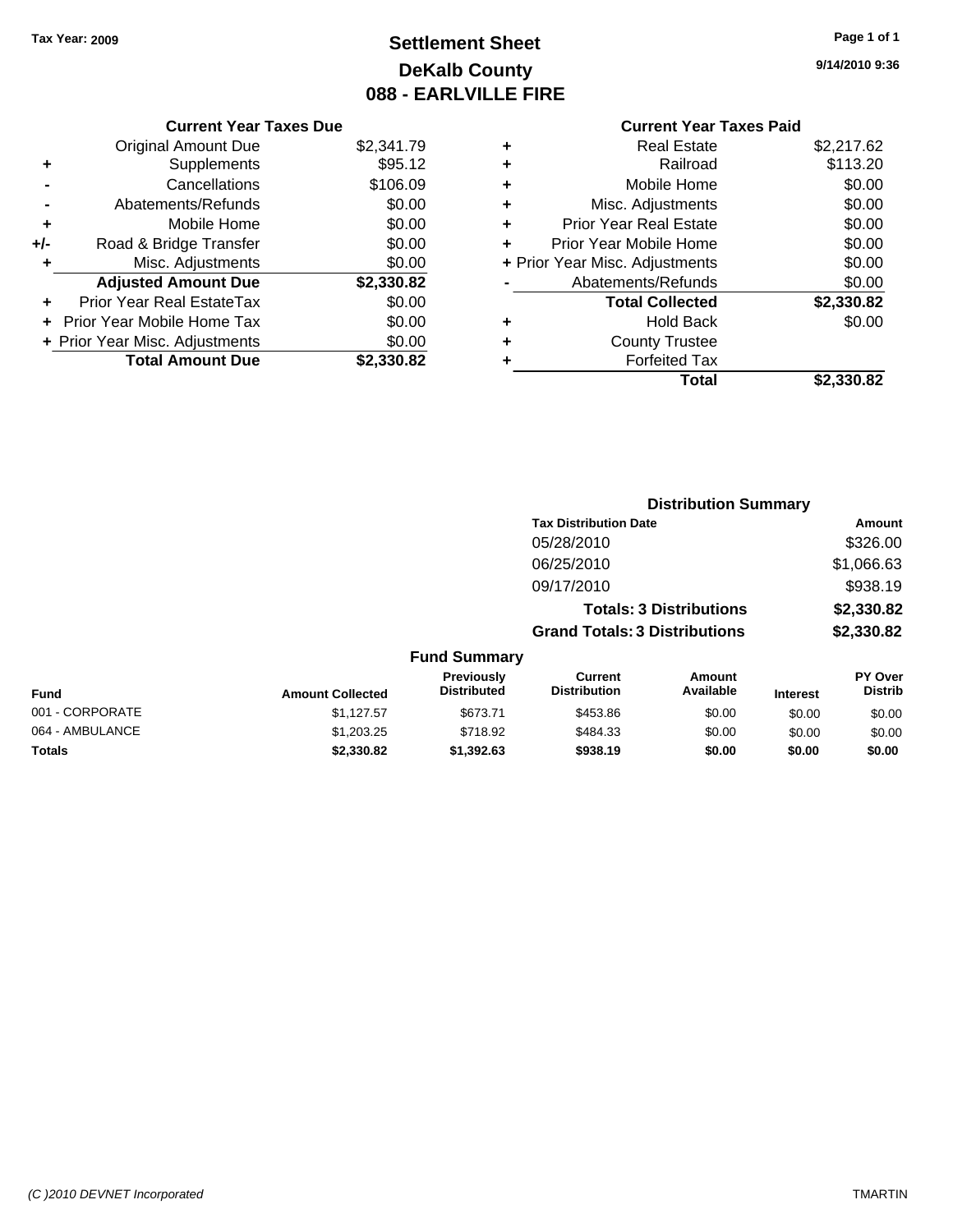## **Settlement Sheet Tax Year: 2009 Page 1 of 1 DeKalb County 089 - GENOA-KINGSTON FIRE**

**9/14/2010 9:36**

#### **Current Year Taxes Paid**

|   | Total                          | \$790.148.92 |
|---|--------------------------------|--------------|
| ٠ | <b>Forfeited Tax</b>           |              |
| ٠ | <b>County Trustee</b>          |              |
| ٠ | <b>Hold Back</b>               | \$0.00       |
|   | <b>Total Collected</b>         | \$790,148.92 |
|   | Abatements/Refunds             | \$0.00       |
|   | + Prior Year Misc. Adjustments | \$0.00       |
| ÷ | Prior Year Mobile Home         | \$0.00       |
| ٠ | <b>Prior Year Real Estate</b>  | \$0.00       |
| ٠ | Misc. Adjustments              | \$33.16      |
| ٠ | Mobile Home                    | \$0.00       |
| ٠ | Railroad                       | \$3,616.26   |
| ٠ | <b>Real Estate</b>             | \$786,499.50 |

|     | <b>Current Year Taxes Due</b>  |              |  |  |  |
|-----|--------------------------------|--------------|--|--|--|
|     | <b>Original Amount Due</b>     | \$833,325.90 |  |  |  |
| ٠   | Supplements                    | \$10,345.30  |  |  |  |
|     | Cancellations                  | \$13,390.01  |  |  |  |
|     | Abatements/Refunds             | \$0.00       |  |  |  |
| ٠   | Mobile Home                    | \$0.00       |  |  |  |
| +/- | Road & Bridge Transfer         | \$0.00       |  |  |  |
| ٠   | Misc. Adjustments              | \$33.16      |  |  |  |
|     | <b>Adjusted Amount Due</b>     | \$830,314.35 |  |  |  |
|     | Prior Year Real EstateTax      | \$0.00       |  |  |  |
|     | Prior Year Mobile Home Tax     | \$0.00       |  |  |  |
|     | + Prior Year Misc. Adjustments | \$0.00       |  |  |  |
|     | <b>Total Amount Due</b>        | \$830,314.35 |  |  |  |

| <b>Distribution Summary</b>          |              |
|--------------------------------------|--------------|
| <b>Tax Distribution Date</b>         | Amount       |
| 05/28/2010                           | \$96,959.01  |
| 06/25/2010                           | \$327,812.99 |
| 07/23/2010                           | \$9,181.25   |
| 08/20/2010                           | \$43,249.43  |
| 09/17/2010                           | \$312,946.24 |
| <b>Totals: 5 Distributions</b>       | \$790,148.92 |
| <b>Grand Totals: 5 Distributions</b> | \$790,148.92 |

|                                               |                     |                         | <b>Fund Summary</b>                    |                                |                     |                 |                                  |
|-----------------------------------------------|---------------------|-------------------------|----------------------------------------|--------------------------------|---------------------|-----------------|----------------------------------|
| Fund                                          |                     | <b>Amount Collected</b> | Previously<br><b>Distributed</b>       | Current<br><b>Distribution</b> | Amount<br>Available | <b>Interest</b> | <b>PY Over</b><br><b>Distrib</b> |
| 001 - CORPORATE                               |                     | \$295.534.68            | \$178,485.28                           | \$117,049,40                   | \$0.00              | \$0.00          | \$0.00                           |
| 035 - TORT JUDGEMENTS/LIABILITY<br><b>INS</b> |                     | \$63.684.42             | \$38.461.58                            | \$25.222.84                    | \$0.00              | \$0.00          | \$0.00                           |
| 064 - AMBULANCE                               |                     | \$430,929.82            | \$260,255.82                           | \$170,674,00                   | \$0.00              | \$0.00          | \$0.00                           |
| <b>Totals</b>                                 |                     | \$790,148.92            | \$477.202.68                           | \$312,946.24                   | \$0.00              | \$0.00          | \$0.00                           |
|                                               |                     |                         | <b>Miscellaneous Adjustment Detail</b> |                                |                     |                 |                                  |
| Year Source                                   | <b>Account Type</b> |                         | <b>Amount Adjustment Description</b>   |                                |                     |                 |                                  |

**Totals 1 entries** \$33.16

2009 RE - Real Estate Back Tax Collected **633.16 Capes Redemption 03-19-377-001 by TBA**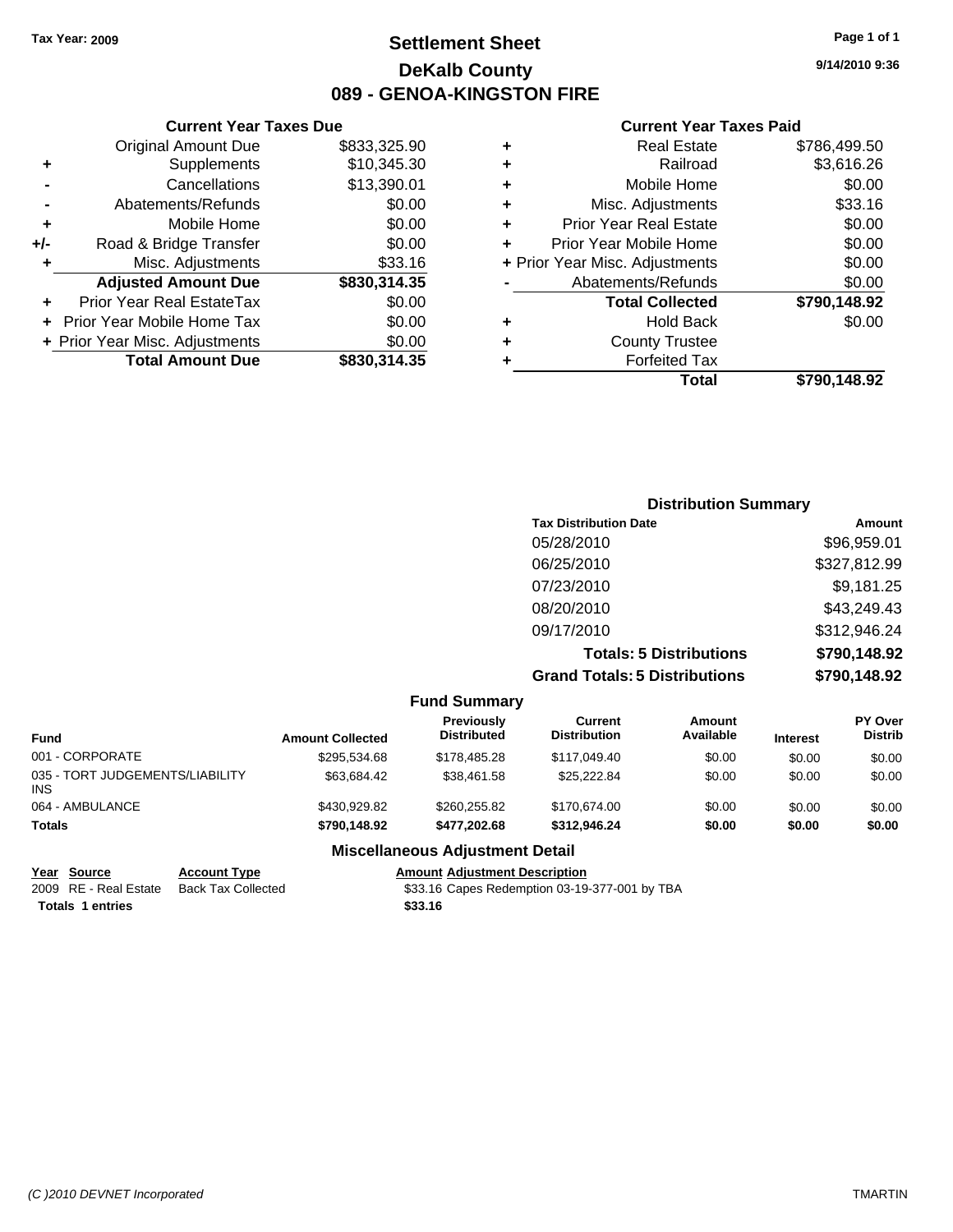## **Settlement Sheet Tax Year: 2009 Page 1 of 1 DeKalb County 090 - HAMPSHIRE FIRE**

**9/14/2010 9:36**

## **Current Year Taxes Paid**

|     | <b>Current Year Taxes Due</b>  |             |  |  |
|-----|--------------------------------|-------------|--|--|
|     | Original Amount Due            | \$22,285.91 |  |  |
| ٠   | Supplements                    | \$0.00      |  |  |
|     | Cancellations                  | \$0.00      |  |  |
|     | Abatements/Refunds             | \$0.00      |  |  |
| ٠   | Mobile Home                    | \$0.00      |  |  |
| +/- | Road & Bridge Transfer         | \$0.00      |  |  |
| ٠   | Misc. Adjustments              | \$0.00      |  |  |
|     | <b>Adjusted Amount Due</b>     | \$22,285.91 |  |  |
| ٠   | Prior Year Real EstateTax      | \$0.00      |  |  |
|     | Prior Year Mobile Home Tax     | \$0.00      |  |  |
|     | + Prior Year Misc. Adjustments | \$0.00      |  |  |
|     | <b>Total Amount Due</b>        | \$22,285.91 |  |  |
|     |                                |             |  |  |

| <b>Hold Back</b><br><b>County Trustee</b><br><b>Forfeited Tax</b> | \$0.00      |
|-------------------------------------------------------------------|-------------|
|                                                                   |             |
|                                                                   |             |
|                                                                   |             |
| <b>Total Collected</b>                                            | \$22,216.38 |
| Abatements/Refunds                                                | \$0.00      |
| + Prior Year Misc. Adjustments                                    | \$0.00      |
| Prior Year Mobile Home                                            | \$0.00      |
| <b>Prior Year Real Estate</b>                                     | \$0.00      |
| Misc. Adjustments                                                 | \$0.00      |
| Mobile Home                                                       | \$0.00      |
| Railroad                                                          | \$216.08    |
| <b>Real Estate</b>                                                | \$22,000.30 |
|                                                                   |             |

| <b>Distribution Summary</b>          |             |
|--------------------------------------|-------------|
| <b>Tax Distribution Date</b>         | Amount      |
| 05/28/2010                           | \$5,652.24  |
| 06/25/2010                           | \$7,763.60  |
| 07/23/2010                           | \$27.14     |
| 08/20/2010                           | \$483.03    |
| 09/17/2010                           | \$8,290.37  |
| <b>Totals: 5 Distributions</b>       | \$22,216.38 |
| <b>Grand Totals: 5 Distributions</b> | \$22,216.38 |

|                             |                         | <b>Fund Summary</b>                     |                                |                     |                 |                                  |
|-----------------------------|-------------------------|-----------------------------------------|--------------------------------|---------------------|-----------------|----------------------------------|
| Fund                        | <b>Amount Collected</b> | <b>Previously</b><br><b>Distributed</b> | Current<br><b>Distribution</b> | Amount<br>Available | <b>Interest</b> | <b>PY Over</b><br><b>Distrib</b> |
| 001 - CORPORATE             | \$13,200.64             | \$8,274.63                              | \$4.926.01                     | \$0.00              | \$0.00          | \$0.00                           |
| 013 - FIREFIGHTER'S PENSION | \$214.86                | \$134.68                                | \$80.18                        | \$0.00              | \$0.00          | \$0.00                           |
| 064 - AMBULANCE             | \$8,800.88              | \$5,516.70                              | \$3.284.18                     | \$0.00              | \$0.00          | \$0.00                           |
| Totals                      | \$22,216.38             | \$13,926.01                             | \$8,290.37                     | \$0.00              | \$0.00          | \$0.00                           |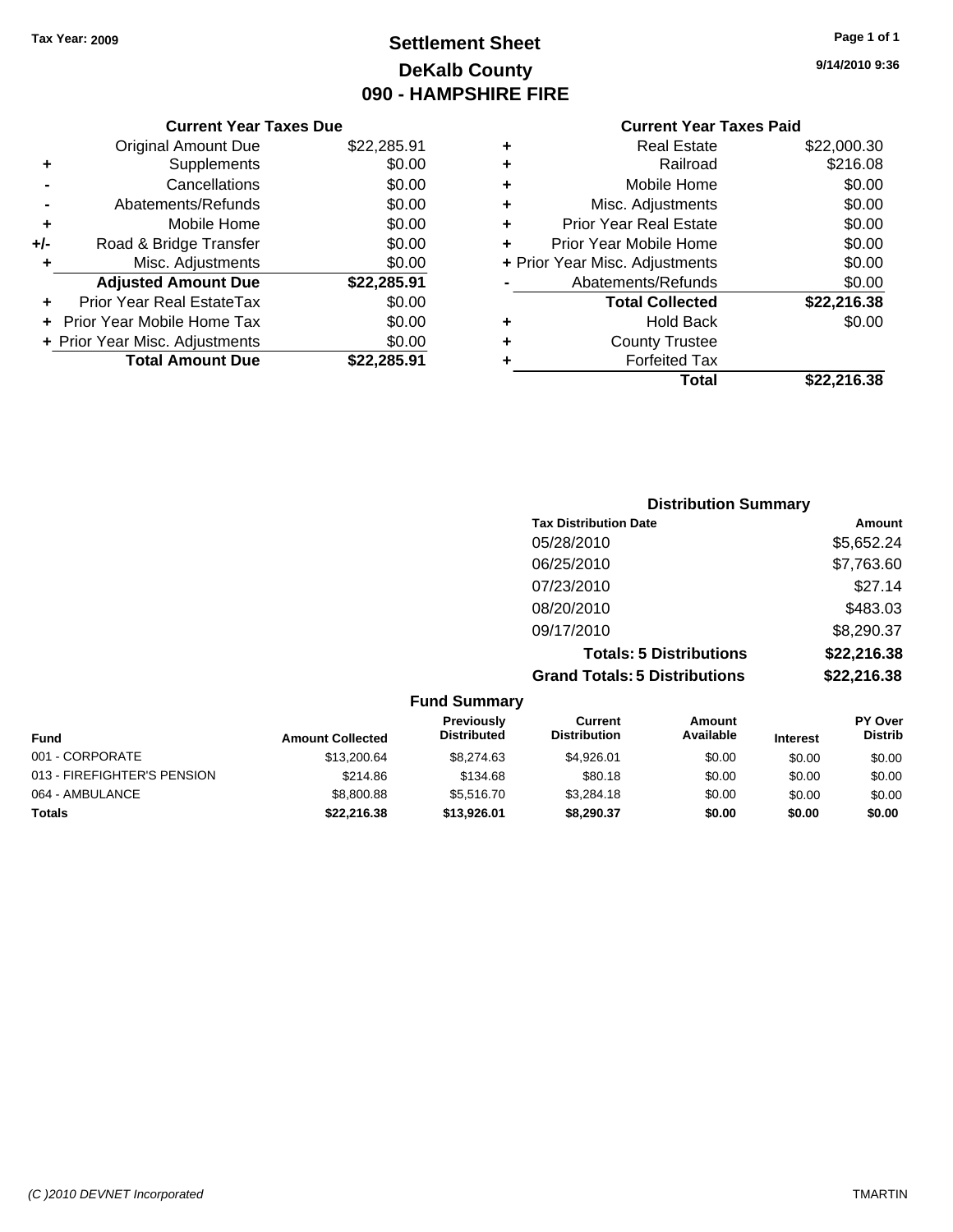## **Settlement Sheet Tax Year: 2009 Page 1 of 1 DeKalb County 091 - HINCKLEY FIRE**

**9/14/2010 9:36**

|       | <b>Original Amount Due</b>        | \$227,753.93 |
|-------|-----------------------------------|--------------|
| ٠     | Supplements                       | \$1,281.79   |
|       | Cancellations                     | \$1,375.72   |
|       | Abatements/Refunds                | \$0.00       |
| ٠     | Mobile Home                       | \$0.00       |
| $+/-$ | Road & Bridge Transfer            | \$0.00       |
| ٠     | Misc. Adjustments                 | \$43.45      |
|       | <b>Adjusted Amount Due</b>        | \$227,703.45 |
|       | Prior Year Real EstateTax         | \$0.00       |
|       | <b>Prior Year Mobile Home Tax</b> | \$0.00       |
|       | + Prior Year Misc. Adjustments    | \$0.00       |
|       | <b>Total Amount Due</b>           | \$227,703.45 |

#### **Current Year Taxes Paid +** Real Estate \$214,220.57

|   | Total                          | \$215,630.74 |
|---|--------------------------------|--------------|
| ٠ | <b>Forfeited Tax</b>           |              |
| ٠ | <b>County Trustee</b>          |              |
| ٠ | <b>Hold Back</b>               | \$0.00       |
|   | <b>Total Collected</b>         | \$215,630.74 |
|   | Abatements/Refunds             | \$0.00       |
|   | + Prior Year Misc. Adjustments | \$0.00       |
| ٠ | Prior Year Mobile Home         | \$0.00       |
| ٠ | <b>Prior Year Real Estate</b>  | \$0.00       |
| ٠ | Misc. Adjustments              | \$43.45      |
| ÷ | Mobile Home                    | \$0.00       |
| ٠ | Railroad                       | \$1,366.72   |
| ٠ | Real Estate                    | \$214,220.57 |

|        | <b>Distribution Summary</b>          |              |
|--------|--------------------------------------|--------------|
|        | <b>Tax Distribution Date</b>         | Amount       |
|        | 05/28/2010                           | \$25,699.92  |
|        | 06/25/2010                           | \$89,862.06  |
|        | 07/23/2010                           | \$818.78     |
|        | 08/20/2010                           | \$12,615.23  |
|        | 09/17/2010                           | \$86,634.75  |
|        | <b>Totals: 5 Distributions</b>       | \$215,630.74 |
|        | <b>Grand Totals: 5 Distributions</b> | \$215,630.74 |
| — IA — |                                      |              |

|  |  | <b>Fund Summary</b> |
|--|--|---------------------|
|--|--|---------------------|

| Fund            | <b>Amount Collected</b> | <b>Previously</b><br>Distributed | Current<br>Distribution | Amount<br>Available | <b>Interest</b> | <b>PY Over</b><br><b>Distrib</b> |
|-----------------|-------------------------|----------------------------------|-------------------------|---------------------|-----------------|----------------------------------|
| 001 - CORPORATE | \$215,630.74            | \$128,995.99                     | \$86,634.75             | \$0.00              | \$0.00          | \$0.00                           |
| Totals          | \$215.630.74            | \$128,995.99                     | \$86,634.75             | \$0.00              | \$0.00          | \$0.00                           |
|                 |                         |                                  |                         |                     |                 |                                  |

#### **Miscellaneous Adjustment Detail**

| <u>Year Source</u>      | <b>Account Type</b>                        | <b>Amount Adjustment Description</b>                 |
|-------------------------|--------------------------------------------|------------------------------------------------------|
| 2009 RE - Real Estate   | <b>Back Tax Collected</b>                  | \$3.50 Indy Mac Bank Redemption 15-15-280-027 by TBA |
| 2009 RE - Real Estate   | Back Tax Collected                         | \$6.38 Riedelsperger Redemption 15-15-228-035 by TBA |
|                         | 2009 RE - Real Estate Paymt In Lieu of Tax | \$33.57 Sunset View Apartments by TBA                |
| <b>Totals 3 entries</b> |                                            | \$43.45                                              |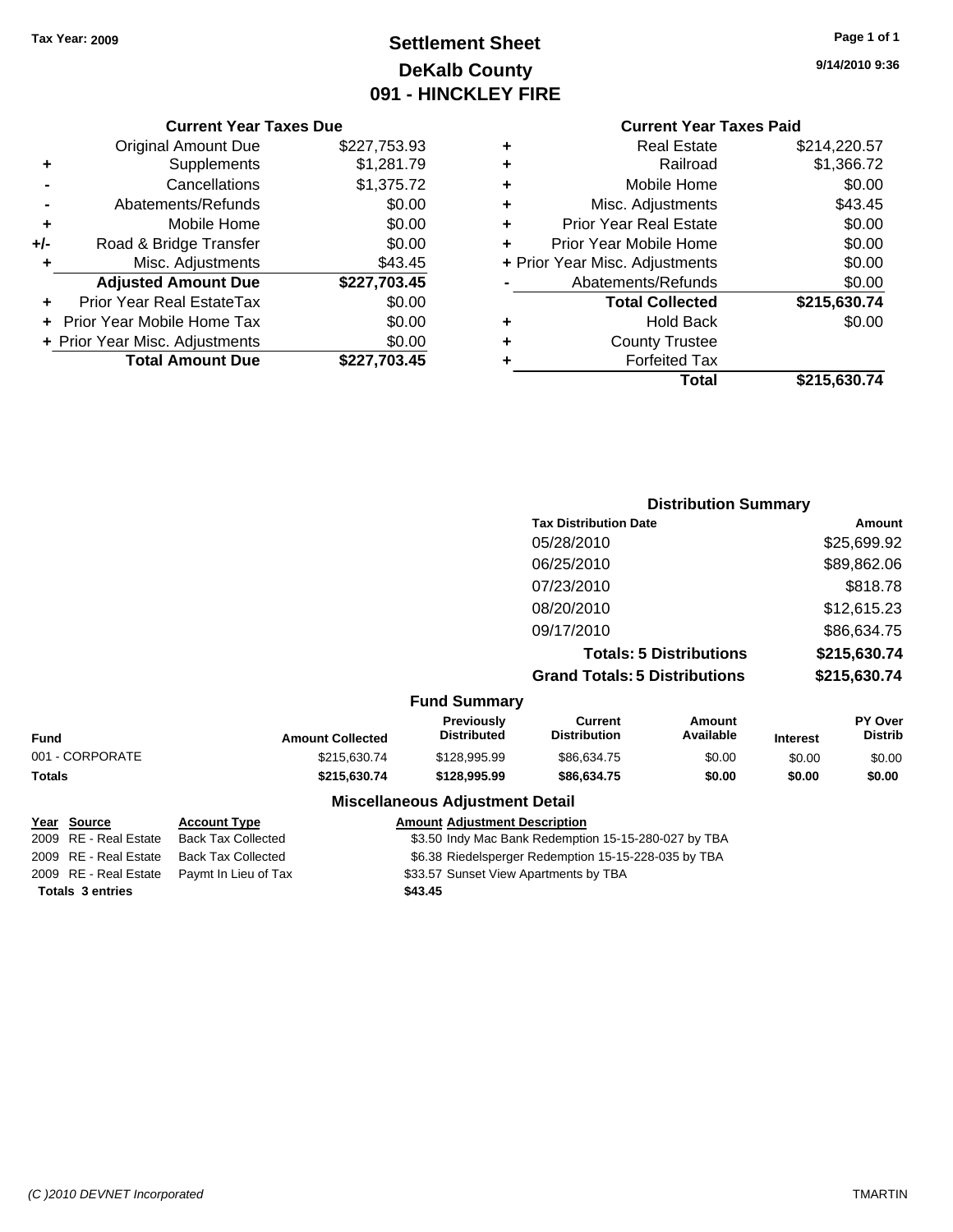## **Settlement Sheet Tax Year: 2009 Page 1 of 1 DeKalb County 092 - KIRKLAND FIRE**

**Current Year Taxes Paid**

| 65.58  | ٠ | <b>Real Estate</b>             | \$285,272.13 |
|--------|---|--------------------------------|--------------|
| 16.03  | ٠ | Railroad                       | \$1,448.48   |
| 66.75  | ٠ | Mobile Home                    | \$0.00       |
| \$0.00 | ٠ | Misc. Adjustments              | \$0.75       |
| \$0.00 | ٠ | <b>Prior Year Real Estate</b>  | \$0.00       |
| \$0.00 |   | Prior Year Mobile Home         | \$0.00       |
| \$0.75 |   | + Prior Year Misc. Adjustments | \$0.00       |
| 15.61  |   | Abatements/Refunds             | \$0.00       |
| \$0.00 |   | <b>Total Collected</b>         | \$286,721.36 |
| \$0.00 | ٠ | <b>Hold Back</b>               | \$0.00       |
| \$0.00 | ٠ | <b>County Trustee</b>          |              |
| 15.61  |   | <b>Forfeited Tax</b>           |              |
|        |   | Total                          | \$286,721.36 |

|     | <b>Current Year Taxes Due</b>    |              |  |  |
|-----|----------------------------------|--------------|--|--|
|     | <b>Original Amount Due</b>       | \$299,765.58 |  |  |
| ٠   | Supplements                      | \$1,816.03   |  |  |
|     | Cancellations                    | \$2,166.75   |  |  |
|     | Abatements/Refunds               | \$0.00       |  |  |
| ٠   | Mobile Home                      | \$0.00       |  |  |
| +/- | Road & Bridge Transfer           | \$0.00       |  |  |
| ٠   | Misc. Adjustments                | \$0.75       |  |  |
|     | <b>Adjusted Amount Due</b>       | \$299,415.61 |  |  |
|     | <b>Prior Year Real EstateTax</b> | \$0.00       |  |  |
|     | Prior Year Mobile Home Tax       | \$0.00       |  |  |
|     | + Prior Year Misc. Adjustments   | \$0.00       |  |  |
|     | <b>Total Amount Due</b>          | \$299,415.61 |  |  |

| <b>Distribution Summary</b>          |              |  |  |  |
|--------------------------------------|--------------|--|--|--|
| <b>Tax Distribution Date</b>         | Amount       |  |  |  |
| 05/28/2010                           | \$33,478.73  |  |  |  |
| 06/25/2010                           | \$119,529.05 |  |  |  |
| 07/23/2010                           | \$2,885.06   |  |  |  |
| 08/20/2010                           | \$15,697.89  |  |  |  |
| 09/17/2010                           | \$115,130.63 |  |  |  |
| <b>Totals: 5 Distributions</b>       | \$286,721.36 |  |  |  |
| <b>Grand Totals: 5 Distributions</b> | \$286,721.36 |  |  |  |

|                                                     |                         | <b>Fund Summary</b>                     |                                       |                            |                 |                                  |
|-----------------------------------------------------|-------------------------|-----------------------------------------|---------------------------------------|----------------------------|-----------------|----------------------------------|
| <b>Fund</b>                                         | <b>Amount Collected</b> | <b>Previously</b><br><b>Distributed</b> | <b>Current</b><br><b>Distribution</b> | <b>Amount</b><br>Available | <b>Interest</b> | <b>PY Over</b><br><b>Distrib</b> |
| 001 - CORPORATE                                     | \$166,128,93            | \$99.421.21                             | \$66,707.72                           | \$0.00                     | \$0.00          | \$0.00                           |
| 027 - AUDIT                                         | \$1,886.04              | \$1,128.71                              | \$757.33                              | \$0.00                     | \$0.00          | \$0.00                           |
| 035 - TORT JUDGMENTS, LIABILITY<br><b>INSURANCE</b> | \$10,199.55             | \$6.104.01                              | \$4,095.54                            | \$0.00                     | \$0.00          | \$0.00                           |
| 062 - WORKERS COMPENSATION                          | \$6,374.68              | \$3,814.98                              | \$2,559.70                            | \$0.00                     | \$0.00          | \$0.00                           |
| 064 - AMBULANCE                                     | \$102,132.16            | \$61.121.82                             | \$41,010.34                           | \$0.00                     | \$0.00          | \$0.00                           |
| <b>Totals</b>                                       | \$286,721,36            | \$171.590.73                            | \$115,130.63                          | \$0.00                     | \$0.00          | \$0.00                           |
|                                                     |                         | <b>Miscellaneous Adjustment Detail</b>  |                                       |                            |                 |                                  |

|                         | Year Source           | <b>Account Type</b> | <b>Amount Adiustment Description</b>           |  |
|-------------------------|-----------------------|---------------------|------------------------------------------------|--|
|                         | 2009 RE - Real Estate | Back Tax Collected  | \$0.75 Pearson Redemption 01-26-180-044 by TBA |  |
| <b>Totals 1 entries</b> |                       |                     | \$0.75                                         |  |

**9/14/2010 9:36**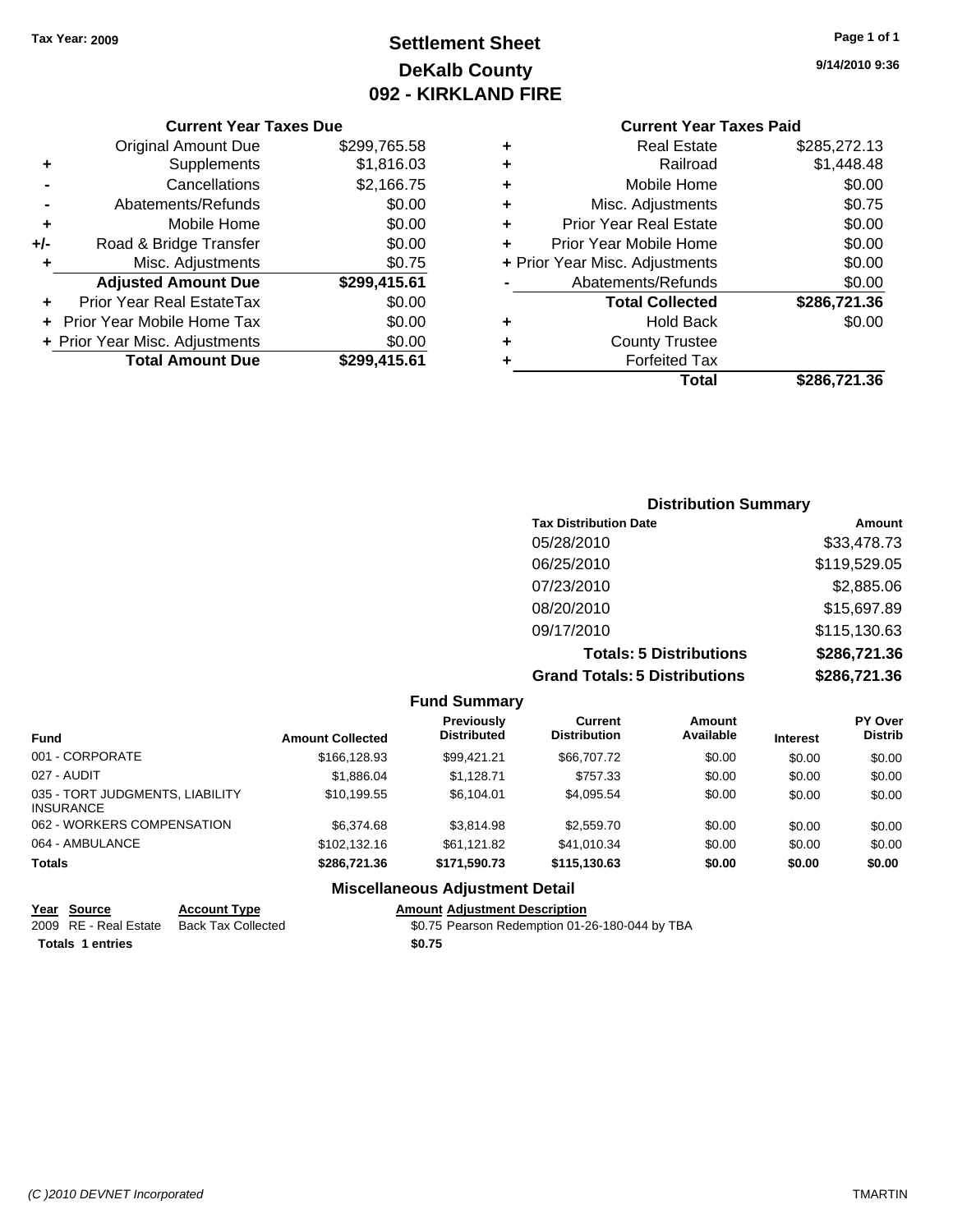## **Settlement Sheet Tax Year: 2009 Page 1 of 1 DeKalb County 093 - LEE FIRE**

**9/14/2010 9:36**

| \$23,637.42<br><b>Real Estate</b><br>٠<br>\$558.30<br>Railroad<br>٠<br>\$0.00<br>Mobile Home<br>٠<br>\$0.00<br>Misc. Adjustments<br>٠<br>\$0.00<br><b>Prior Year Real Estate</b><br>٠<br>\$0.00<br>Prior Year Mobile Home<br>÷<br>\$0.00<br>+ Prior Year Misc. Adjustments<br>\$0.00<br>Abatements/Refunds<br>\$24,195.72<br><b>Total Collected</b><br>\$0.00<br>Hold Back<br>٠<br><b>County Trustee</b><br><b>Forfeited Tax</b><br>٠<br>Total<br>\$24,195.72 | <b>Current Year Taxes Paid</b> |  |
|---------------------------------------------------------------------------------------------------------------------------------------------------------------------------------------------------------------------------------------------------------------------------------------------------------------------------------------------------------------------------------------------------------------------------------------------------------------|--------------------------------|--|
|                                                                                                                                                                                                                                                                                                                                                                                                                                                               |                                |  |
|                                                                                                                                                                                                                                                                                                                                                                                                                                                               |                                |  |
|                                                                                                                                                                                                                                                                                                                                                                                                                                                               |                                |  |
|                                                                                                                                                                                                                                                                                                                                                                                                                                                               |                                |  |
|                                                                                                                                                                                                                                                                                                                                                                                                                                                               |                                |  |
|                                                                                                                                                                                                                                                                                                                                                                                                                                                               |                                |  |
|                                                                                                                                                                                                                                                                                                                                                                                                                                                               |                                |  |
|                                                                                                                                                                                                                                                                                                                                                                                                                                                               |                                |  |
|                                                                                                                                                                                                                                                                                                                                                                                                                                                               |                                |  |
|                                                                                                                                                                                                                                                                                                                                                                                                                                                               |                                |  |
|                                                                                                                                                                                                                                                                                                                                                                                                                                                               |                                |  |
|                                                                                                                                                                                                                                                                                                                                                                                                                                                               |                                |  |
|                                                                                                                                                                                                                                                                                                                                                                                                                                                               |                                |  |

|     | <b>Current Year Taxes Due</b>  |             |
|-----|--------------------------------|-------------|
|     | <b>Original Amount Due</b>     | \$26,020.90 |
| ٠   | Supplements                    | \$511.03    |
|     | Cancellations                  | \$528.77    |
|     | Abatements/Refunds             | \$0.00      |
| ٠   | Mobile Home                    | \$0.00      |
| +/- | Road & Bridge Transfer         | \$0.00      |
| ٠   | Misc. Adjustments              | \$0.00      |
|     | <b>Adjusted Amount Due</b>     | \$26,003.16 |
|     | Prior Year Real EstateTax      | \$0.00      |
|     | Prior Year Mobile Home Tax     | \$0.00      |
|     | + Prior Year Misc. Adjustments | \$0.00      |
|     | <b>Total Amount Due</b>        | \$26,003.16 |
|     |                                |             |

| <b>Distribution Summary</b>          |             |
|--------------------------------------|-------------|
| <b>Tax Distribution Date</b>         | Amount      |
| 05/28/2010                           | \$4,110.70  |
| 06/25/2010                           | \$8,291.09  |
| 07/23/2010                           | \$307.73    |
| 08/20/2010                           | \$1,418.39  |
| 09/17/2010                           | \$10,067.81 |
| <b>Totals: 5 Distributions</b>       | \$24,195.72 |
| <b>Grand Totals: 5 Distributions</b> | \$24,195.72 |

|                                               |                         | <b>Fund Summary</b>                     |                                |                            |                 |                           |
|-----------------------------------------------|-------------------------|-----------------------------------------|--------------------------------|----------------------------|-----------------|---------------------------|
| <b>Fund</b>                                   | <b>Amount Collected</b> | <b>Previously</b><br><b>Distributed</b> | Current<br><b>Distribution</b> | <b>Amount</b><br>Available | <b>Interest</b> | PY Over<br><b>Distrib</b> |
| 001 - CORPORATE                               | \$14,908.45             | \$8,705.06                              | \$6,203.39                     | \$0.00                     | \$0.00          | \$0.00                    |
| 035 - TORT JUDGEMENTS/LIABILITY<br><b>INS</b> | \$1,656.37              | \$967.16                                | \$689.21                       | \$0.00                     | \$0.00          | \$0.00                    |
| 064 - AMBULANCE                               | \$7.630.90              | \$4,455.69                              | \$3.175.21                     | \$0.00                     | \$0.00          | \$0.00                    |
| <b>Totals</b>                                 | \$24,195.72             | \$14.127.91                             | \$10,067.81                    | \$0.00                     | \$0.00          | \$0.00                    |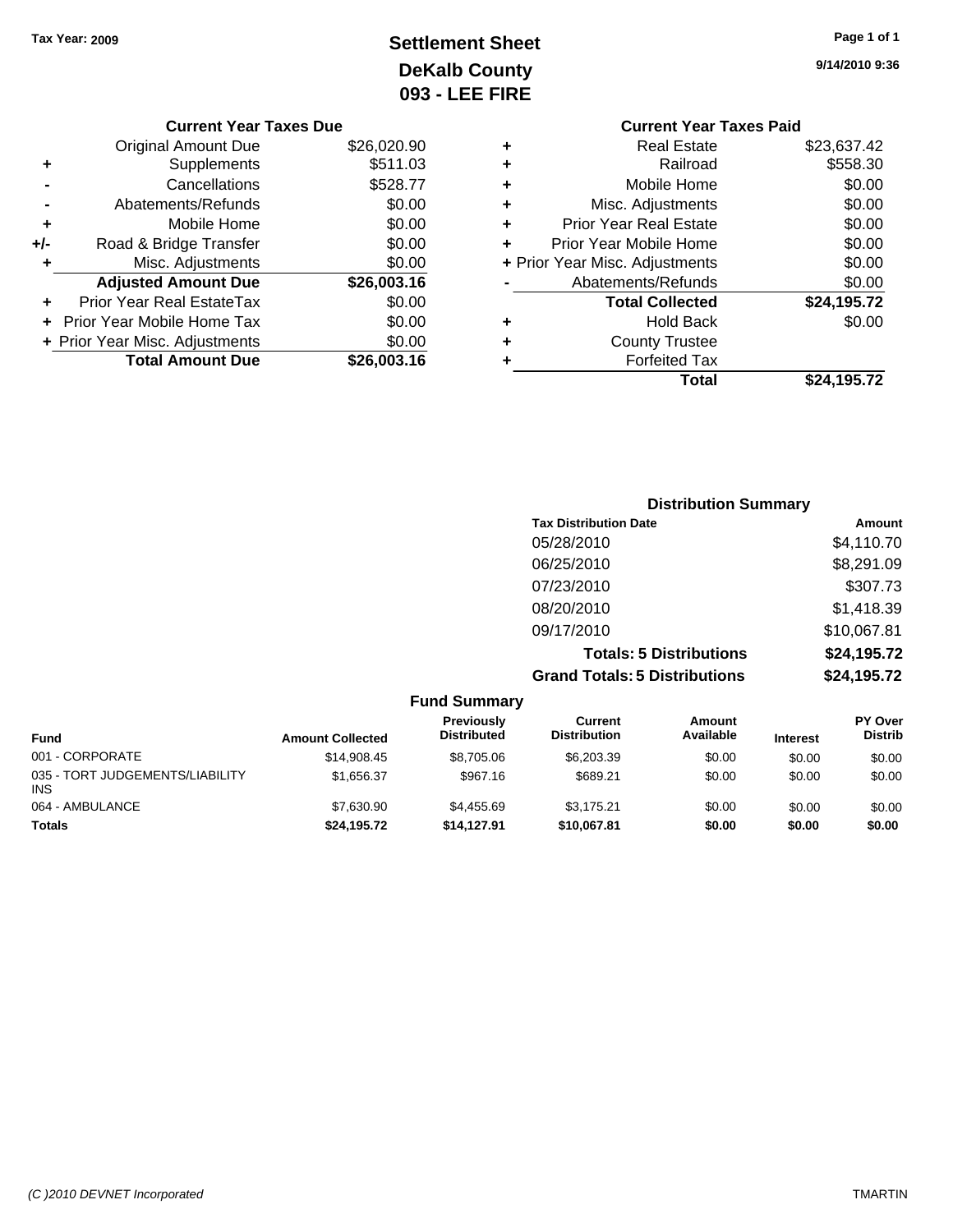## **Settlement Sheet Tax Year: 2009 Page 1 of 1 DeKalb County 094 - LELAND FIRE**

**9/14/2010 9:36**

\$22,828.70

|     | <b>Original Amount Due</b>     | \$23,405.15 |
|-----|--------------------------------|-------------|
| ٠   | Supplements                    | \$563.87    |
|     | Cancellations                  | \$583.77    |
|     | Abatements/Refunds             | \$0.00      |
| ٠   | Mobile Home                    | \$0.00      |
| +/- | Road & Bridge Transfer         | \$0.00      |
| ٠   | Misc. Adjustments              | \$0.00      |
|     | <b>Adjusted Amount Due</b>     | \$23,385.25 |
|     | Prior Year Real EstateTax      | \$0.00      |
|     | + Prior Year Mobile Home Tax   | \$0.00      |
|     | + Prior Year Misc. Adjustments | \$0.00      |
|     | <b>Total Amount Due</b>        | \$23,385.25 |

### **Current Year Taxes Paid +** Real Estate \$22,828.70 **+** Railroad \$0.00 **+** Mobile Home \$0.00 **+** Misc. Adjustments \$0.00 **+** Prior Year Real Estate \$0.00 **+** Prior Year Mobile Home \$0.00 **+ Prior Year Misc. Adjustments**  $$0.00$ **-** Abatements/Refunds \$0.00 **Total Collected \$22,828.70 +** Hold Back \$0.00 **+** County Trustee **+** Forfeited Tax

|                     | <b>Distribution Summary</b>          |             |
|---------------------|--------------------------------------|-------------|
|                     | <b>Tax Distribution Date</b>         | Amount      |
|                     | 05/28/2010                           | \$3,057.46  |
|                     | 06/25/2010                           | \$9,723.41  |
|                     | 07/23/2010                           | \$168.47    |
|                     | 08/20/2010                           | \$509.06    |
|                     | 09/17/2010                           | \$9,370.30  |
|                     | <b>Totals: 5 Distributions</b>       | \$22,828.70 |
|                     | <b>Grand Totals: 5 Distributions</b> | \$22,828.70 |
| <b>Eund Cummory</b> |                                      |             |

| <b>Fund Summary</b> |                         |                                         |                                |                     |                 |                                  |
|---------------------|-------------------------|-----------------------------------------|--------------------------------|---------------------|-----------------|----------------------------------|
| <b>Fund</b>         | <b>Amount Collected</b> | <b>Previously</b><br><b>Distributed</b> | Current<br><b>Distribution</b> | Amount<br>Available | <b>Interest</b> | <b>PY Over</b><br><b>Distrib</b> |
| 001 - CORPORATE     | \$22,828,70             | \$13,458,40                             | \$9,370,30                     | \$0.00              | \$0.00          | \$0.00                           |
| <b>Totals</b>       | \$22,828,70             | \$13,458,40                             | \$9,370,30                     | \$0.00              | \$0.00          | \$0.00                           |
|                     |                         |                                         |                                |                     |                 |                                  |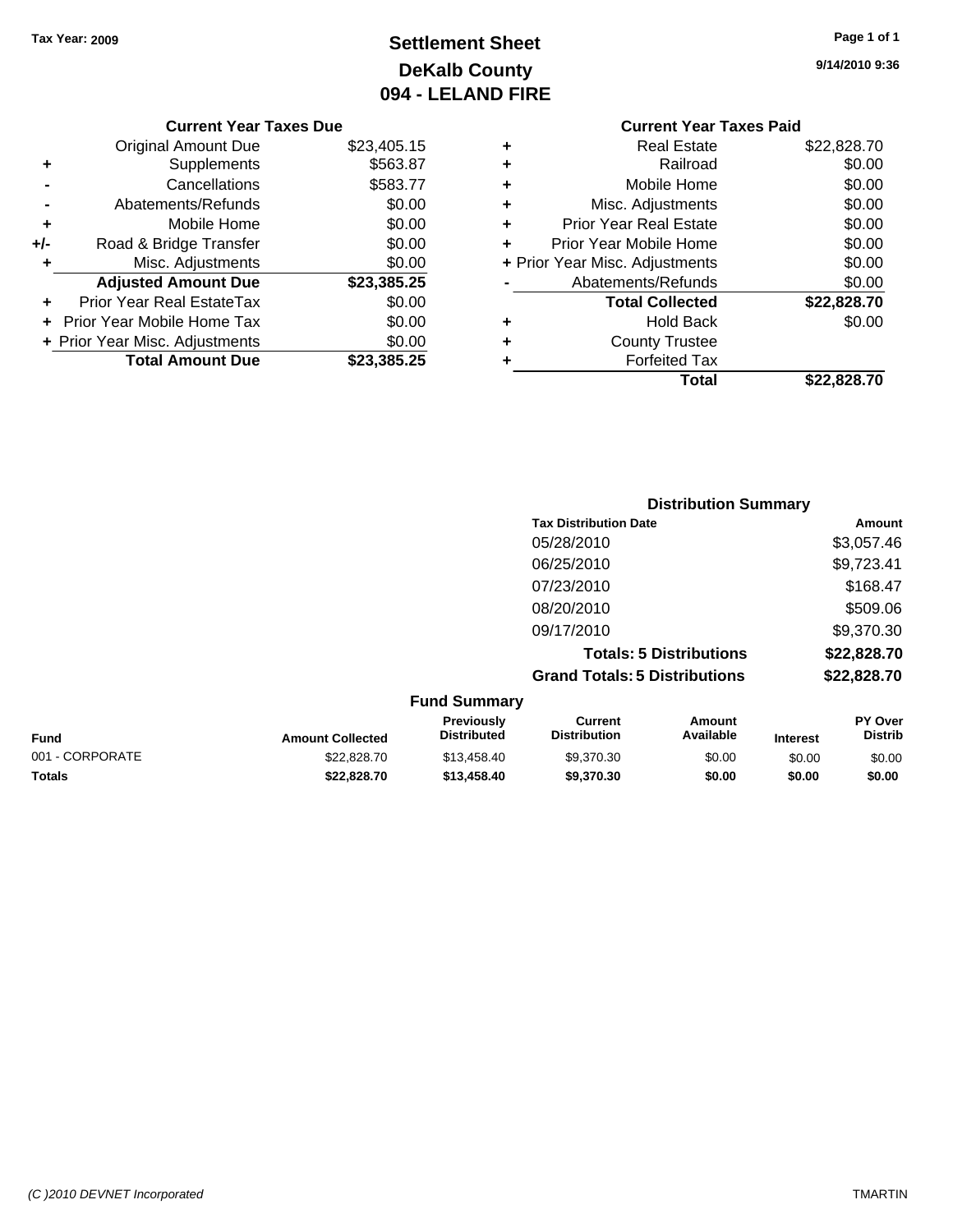## **Settlement Sheet Tax Year: 2009 Page 1 of 1 DeKalb County 095 - MALTA FIRE**

**9/14/2010 9:36**

|   | <b>Current Year Taxes Paid</b> |             |
|---|--------------------------------|-------------|
| ٠ | Real Estate                    | \$75,212.07 |
| ٠ | Railroad                       | \$1,171.72  |
| ÷ | Mobile Home                    | \$0.00      |
| ÷ | Misc. Adjustments              | \$1.98      |
| ٠ | <b>Prior Year Real Estate</b>  | \$0.00      |
| ÷ | Prior Year Mobile Home         | \$0.00      |
|   | + Prior Year Misc. Adjustments | \$0.00      |
|   | Abatements/Refunds             | \$0.00      |
|   | <b>Total Collected</b>         | \$76,385.77 |
| ٠ | <b>Hold Back</b>               | \$0.00      |
|   | <b>County Trustee</b>          |             |
|   | <b>Forfeited Tax</b>           |             |
|   | Total                          | \$76,385.77 |
|   |                                |             |

|     | <b>Current Year Taxes Due</b>     |             |
|-----|-----------------------------------|-------------|
|     | Original Amount Due               | \$78,209.10 |
| ٠   | Supplements                       | \$590.84    |
|     | Cancellations                     | \$648.21    |
|     | Abatements/Refunds                | \$0.00      |
| ٠   | Mobile Home                       | \$0.00      |
| +/- | Road & Bridge Transfer            | \$0.00      |
| ٠   | Misc. Adjustments                 | \$1.98      |
|     | <b>Adjusted Amount Due</b>        | \$78,153.71 |
| ٠   | Prior Year Real EstateTax         | \$0.00      |
|     | <b>Prior Year Mobile Home Tax</b> | \$0.00      |
|     | + Prior Year Misc. Adjustments    | \$0.00      |
|     | <b>Total Amount Due</b>           | \$78,153.71 |
|     |                                   |             |

|                     | <b>Distribution Summary</b>          |             |
|---------------------|--------------------------------------|-------------|
|                     | <b>Tax Distribution Date</b>         | Amount      |
|                     | 05/28/2010                           | \$8,844.91  |
|                     | 06/25/2010                           | \$32,476.14 |
|                     | 07/23/2010                           | \$579.00    |
|                     | 08/20/2010                           | \$2,354.44  |
|                     | 09/17/2010                           | \$32,131.28 |
|                     | <b>Totals: 5 Distributions</b>       | \$76,385.77 |
|                     | <b>Grand Totals: 5 Distributions</b> | \$76,385.77 |
| <b>Fund Summary</b> |                                      |             |

| Fund            | <b>Amount Collected</b> | <b>Previously</b><br><b>Distributed</b> | Current<br><b>Distribution</b> | Amount<br>Available | <b>Interest</b> | <b>PY Over</b><br><b>Distrib</b> |
|-----------------|-------------------------|-----------------------------------------|--------------------------------|---------------------|-----------------|----------------------------------|
| 001 - CORPORATE | \$76,385.77             | \$44.254.49                             | \$32.131.28                    | \$0.00              | \$0.00          | \$0.00                           |
| Totals          | \$76,385,77             | \$44.254.49                             | \$32.131.28                    | \$0.00              | \$0.00          | \$0.00                           |
|                 |                         | Missellenssue Adjustment Detail         |                                |                     |                 |                                  |

**Totals \$1.98 1 entries**

#### **Miscellaneous Adjustment Detail**

**Year Source Account Type Amount Amount Adjustment Description**<br>2009 RE - Real Estate Back Tax Collected **\$1.98** Eagle Home Prairie Spring

\$1.98 Eagle Home Prairie Spring Redemption 07-22-476-011 by TBA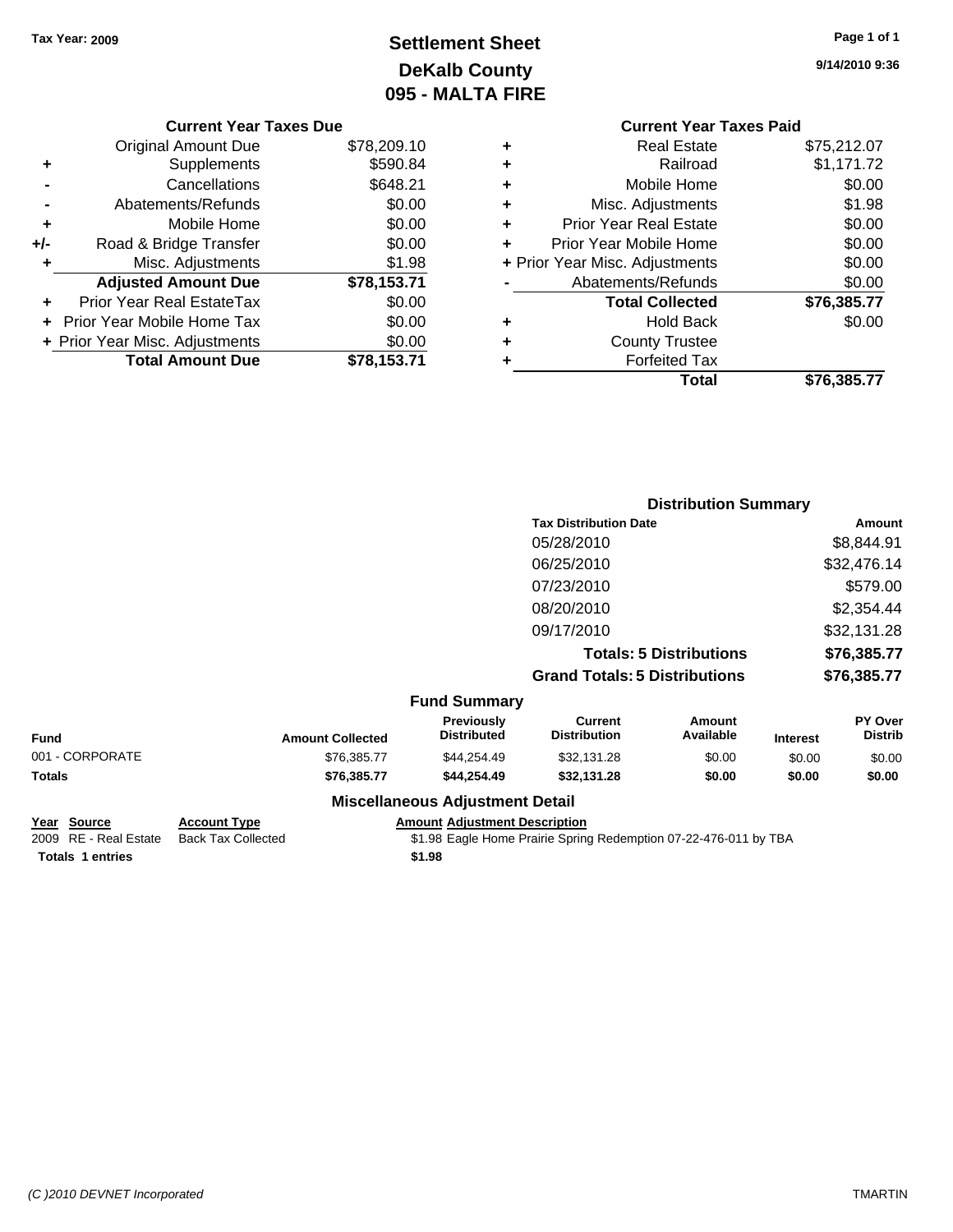## **Settlement Sheet Tax Year: 2009 Page 1 of 1 DeKalb County 096 - MAPLE PARK FIRE**

**9/14/2010 9:36**

#### **Current Year Taxes Paid**

| ٠ | <b>Real Estate</b>             | \$148,808.83 |
|---|--------------------------------|--------------|
| ٠ | Railroad                       | \$1,950.46   |
| ٠ | Mobile Home                    | \$0.00       |
| ٠ | Misc. Adjustments              | \$0.00       |
| ٠ | <b>Prior Year Real Estate</b>  | \$0.00       |
| ÷ | Prior Year Mobile Home         | \$0.00       |
|   | + Prior Year Misc. Adjustments | \$0.00       |
|   | Abatements/Refunds             | \$0.00       |
|   | <b>Total Collected</b>         | \$150,759.29 |
| ٠ | <b>Hold Back</b>               | \$0.00       |
| ٠ | <b>County Trustee</b>          |              |
|   | <b>Forfeited Tax</b>           |              |
|   | <b>Total</b>                   | \$150.759.29 |

|                | <b>Current Year Taxes Due</b>  |              |
|----------------|--------------------------------|--------------|
|                | <b>Original Amount Due</b>     | \$155,291.11 |
| ٠              | Supplements                    | \$1,921.44   |
| $\blacksquare$ | Cancellations                  | \$2,327.83   |
|                | Abatements/Refunds             | \$0.00       |
| ٠              | Mobile Home                    | \$0.00       |
| +/-            | Road & Bridge Transfer         | \$0.00       |
| ÷              | Misc. Adjustments              | \$0.00       |
|                | <b>Adjusted Amount Due</b>     | \$154,884.72 |
|                | Prior Year Real EstateTax      | \$0.00       |
|                | Prior Year Mobile Home Tax     | \$0.00       |
|                | + Prior Year Misc. Adjustments | \$0.00       |

**Total Amount Due \$154,884.72**

| <b>Distribution Summary</b> |           |
|-----------------------------|-----------|
| Tay Dietribution Data       | $A$ mount |

| <b>Grand Totals: 5 Distributions</b> | \$150,759.29 |
|--------------------------------------|--------------|
| <b>Totals: 5 Distributions</b>       | \$150,759.29 |
| 09/17/2010                           | \$62,924.60  |
| 08/20/2010                           | \$8,332.65   |
| 07/23/2010                           | \$1,272.22   |
| 06/25/2010                           | \$61,675.88  |
| 05/28/2010                           | \$16,553.94  |
| Tax Distribution Date                | Amount       |

|                                         |                         | <b>Fund Summary</b>              |                                |                     |                 |                                  |
|-----------------------------------------|-------------------------|----------------------------------|--------------------------------|---------------------|-----------------|----------------------------------|
| <b>Fund</b>                             | <b>Amount Collected</b> | Previously<br><b>Distributed</b> | Current<br><b>Distribution</b> | Amount<br>Available | <b>Interest</b> | <b>PY Over</b><br><b>Distrib</b> |
| 001 - CORPORATE                         | \$71,694.50             | \$41,770.33                      | \$29.924.17                    | \$0.00              | \$0.00          | \$0.00                           |
| 013 - FIREFIGHTER'S PENSION             | \$2,235.46              | \$1.302.41                       | \$933.05                       | \$0.00              | \$0.00          | \$0.00                           |
| 027 - AUDIT                             | \$373.11                | \$217.38                         | \$155.73                       | \$0.00              | \$0.00          | \$0.00                           |
| 035 - TORT JUDGEMENTS/LIABILITY<br>INS. | \$17,678,48             | \$10,299.75                      | \$7,378.73                     | \$0.00              | \$0.00          | \$0.00                           |
| 064 - AMBULANCE                         | \$58,777,74             | \$34,244.82                      | \$24.532.92                    | \$0.00              | \$0.00          | \$0.00                           |
| <b>Totals</b>                           | \$150,759.29            | \$87,834.69                      | \$62,924.60                    | \$0.00              | \$0.00          | \$0.00                           |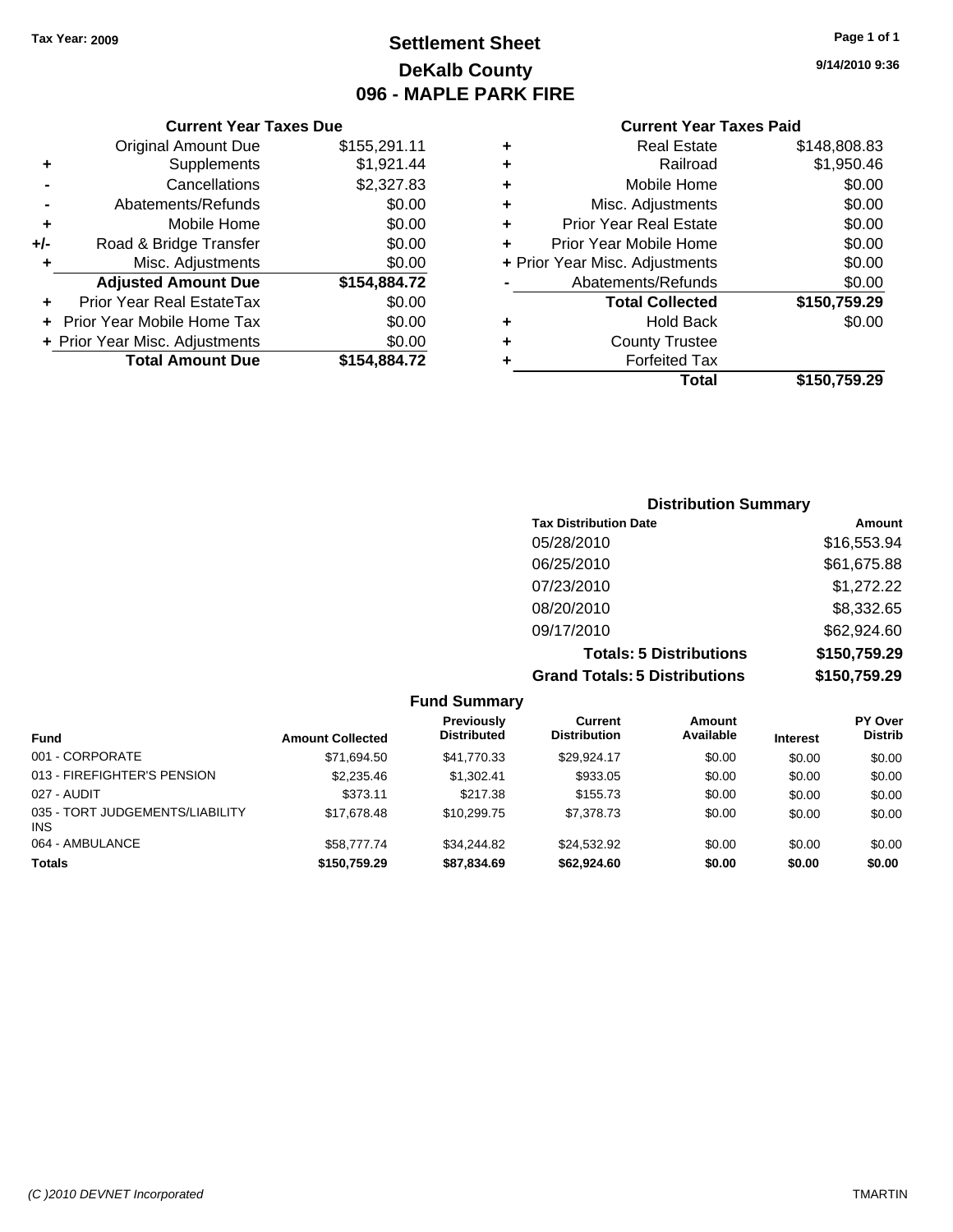## **Settlement Sheet Tax Year: 2009 Page 1 of 1 DeKalb County 097 - PAW PAW FIRE**

| Page 1 of 1 |  |  |  |
|-------------|--|--|--|
|-------------|--|--|--|

**9/14/2010 9:36**

|  | <b>Current Year Taxes Due</b> |  |  |  |  |
|--|-------------------------------|--|--|--|--|
|--|-------------------------------|--|--|--|--|

|       | <b>Original Amount Due</b>     | \$26,547.96 |
|-------|--------------------------------|-------------|
| ٠     | Supplements                    | \$0.00      |
|       | Cancellations                  | \$0.00      |
|       | Abatements/Refunds             | \$0.00      |
| ٠     | Mobile Home                    | \$0.00      |
| $+/-$ | Road & Bridge Transfer         | \$0.00      |
| ٠     | Misc. Adjustments              | \$0.00      |
|       | <b>Adjusted Amount Due</b>     | \$26,547.96 |
|       | Prior Year Real EstateTax      | \$0.00      |
|       | Prior Year Mobile Home Tax     | \$0.00      |
|       | + Prior Year Misc. Adjustments | \$0.00      |
|       | <b>Total Amount Due</b>        | \$26,547.96 |

#### **Current Year Taxes Paid +** Real Estate \$22,912.70 **+** Railroad \$882.54 **+** Mobile Home \$0.00 **+** Misc. Adjustments \$0.00 **+** Prior Year Real Estate \$0.00 **+** Prior Year Mobile Home \$0.00 **+ Prior Year Misc. Adjustments**  $$0.00$ **-** Abatements/Refunds \$0.00 **Total Collected \$23,795.24 +** Hold Back \$0.00 **+** County Trustee **+** Forfeited Tax **Total \$23,795.24**

| <b>Distribution Summary</b>          |             |
|--------------------------------------|-------------|
| <b>Tax Distribution Date</b>         | Amount      |
| 05/28/2010                           | \$2,763.64  |
| 06/25/2010                           | \$11,041.81 |
| 07/23/2010                           | \$463.91    |
| 08/20/2010                           | \$174.69    |
| 09/17/2010                           | \$9,351.19  |
| <b>Totals: 5 Distributions</b>       | \$23,795.24 |
| <b>Grand Totals: 5 Distributions</b> | \$23,795.24 |

|                                               |                         | <b>Fund Summary</b>              |                                |                     |                 |                                  |
|-----------------------------------------------|-------------------------|----------------------------------|--------------------------------|---------------------|-----------------|----------------------------------|
| <b>Fund</b>                                   | <b>Amount Collected</b> | Previously<br><b>Distributed</b> | Current<br><b>Distribution</b> | Amount<br>Available | <b>Interest</b> | <b>PY Over</b><br><b>Distrib</b> |
| 001 - CORPORATE                               | \$21,371.79             | \$12,972.98                      | \$8,398.81                     | \$0.00              | \$0.00          | \$0.00                           |
| 035 - TORT JUDGEMENTS/LIABILITY<br><b>INS</b> | \$2.423.45              | \$1.471.07                       | \$952.38                       | \$0.00              | \$0.00          | \$0.00                           |
| <b>Totals</b>                                 | \$23,795.24             | \$14,444,05                      | \$9.351.19                     | \$0.00              | \$0.00          | \$0.00                           |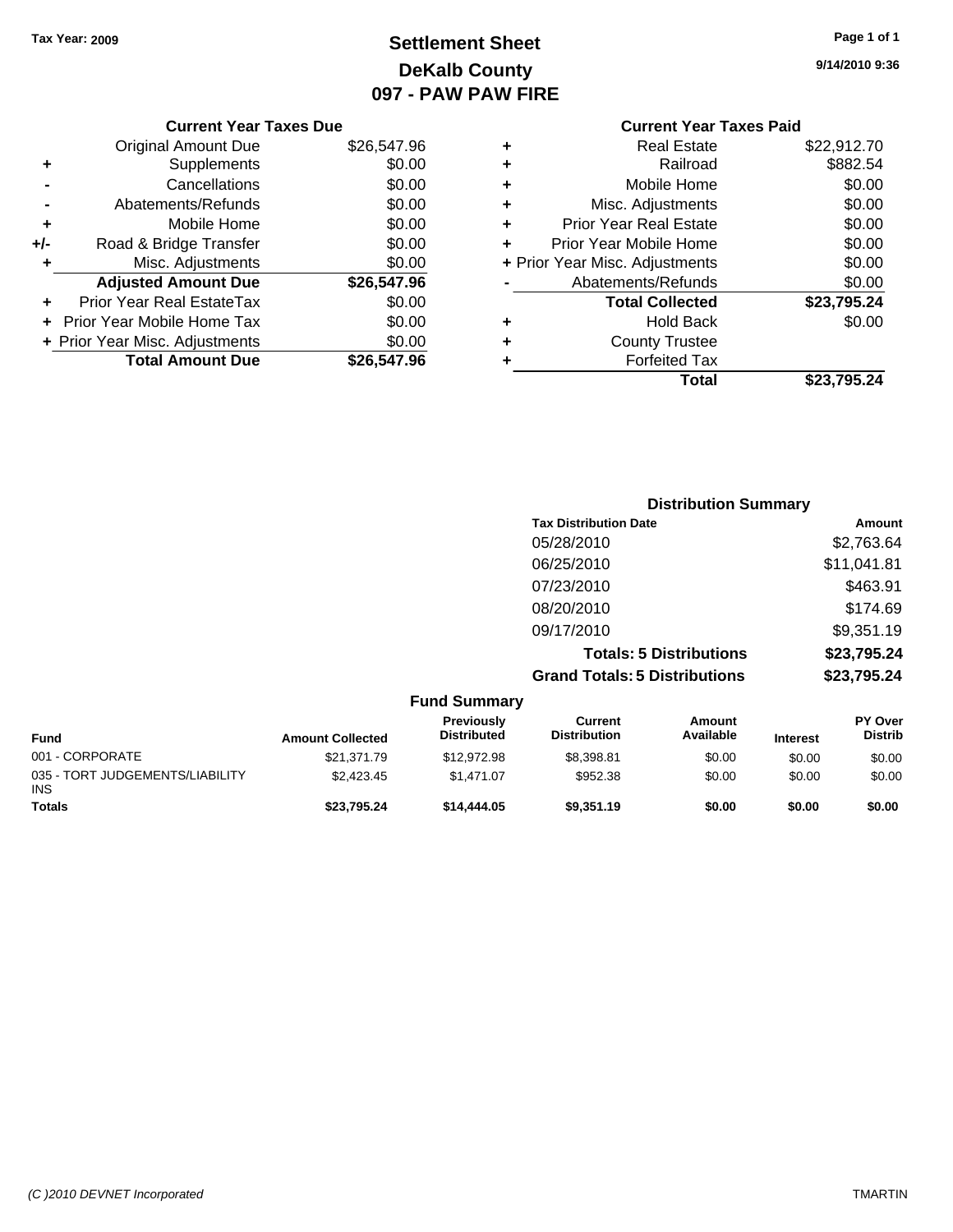## **Settlement Sheet Tax Year: 2009 Page 1 of 1 DeKalb County 098 - SANDWICH FIRE**

**9/14/2010 9:36**

### **Current Year Taxes Paid**

|   | <b>Real Estate</b>             | \$484,517.99 |
|---|--------------------------------|--------------|
| ٠ | Railroad                       | \$947.90     |
| ٠ | Mobile Home                    | \$0.00       |
| ٠ | Misc. Adjustments              | \$8.56       |
| ٠ | <b>Prior Year Real Estate</b>  | (\$154.74)   |
| ÷ | Prior Year Mobile Home         | \$0.00       |
|   | + Prior Year Misc. Adjustments | \$0.00       |
|   | Abatements/Refunds             | \$7.27       |
|   | <b>Total Collected</b>         | \$485,312.44 |
| ٠ | <b>Hold Back</b>               | \$0.00       |
| ٠ | <b>County Trustee</b>          |              |
|   | <b>Forfeited Tax</b>           |              |
|   | Total                          | \$485,312.44 |

#### **Current Year Taxes Due** Original Amount Due \$515,810.65 **+** Supplements \$3,532.95 **-** Cancellations \$3,928.47 **-** Abatements/Refunds \$7.27 **+** Mobile Home \$0.00 **+/-** Road & Bridge Transfer \$0.00 **+** Misc. Adjustments \$8.56 **Adjusted Amount Due \$515,416.42 +** Prior Year Real EstateTax (\$154.74) **+** Prior Year Mobile Home Tax \$0.00 **+ Prior Year Misc. Adjustments**  $$0.00$ **Total Amount Due \$515,261.68**

## **Distribution Summary Tax Distribution Date Amount** 05/28/2010 \$57,038.54 06/25/2010 \$204,793.31 07/23/2010 \$5,427.33 08/20/2010 \$29,896.15 09/17/2010 \$188,157.11 **Totals: 5 Distributions \$485,312.44 Grand Totals: 5 Distributions \$485,312.44**

|                                         |                           |                         | <b>Fund Summary</b>                    |                                                          |                     |                 |                                  |
|-----------------------------------------|---------------------------|-------------------------|----------------------------------------|----------------------------------------------------------|---------------------|-----------------|----------------------------------|
| <b>Fund</b>                             |                           | <b>Amount Collected</b> | Previously<br><b>Distributed</b>       | <b>Current</b><br><b>Distribution</b>                    | Amount<br>Available | <b>Interest</b> | <b>PY Over</b><br><b>Distrib</b> |
| 001 - CORPORATE                         |                           | \$419,271.62            | \$256,718.74                           | \$162,552.88                                             | \$0.00              | \$0.00          | \$0.00                           |
| 027 - AUDIT                             |                           | \$4,147.49              | \$2,539.50                             | \$1,607.99                                               | \$0.00              | \$0.00          | \$0.00                           |
| 035 - TORT JUDGEMENTS/LIABILITY<br>INS. |                           | \$61,893.33             | \$37,897.09                            | \$23,996.24                                              | \$0.00              | \$0.00          | \$0.00                           |
| <b>Totals</b>                           |                           | \$485,312.44            | \$297,155.33                           | \$188,157.11                                             | \$0.00              | \$0.00          | \$0.00                           |
|                                         |                           |                         | <b>Miscellaneous Adjustment Detail</b> |                                                          |                     |                 |                                  |
| Year Source                             | <b>Account Type</b>       |                         | <b>Amount Adjustment Description</b>   |                                                          |                     |                 |                                  |
| 2009 RE - Real Estate                   | <b>Back Tax Collected</b> |                         |                                        | \$8.56 Talan/Fitzpatrick Redemption 19-27-451-010 by TBA |                     |                 |                                  |
| <b>Totals 1 entries</b>                 |                           |                         | \$8.56                                 |                                                          |                     |                 |                                  |
|                                         |                           |                         | <b>Abatement Detail</b>                |                                                          |                     |                 |                                  |
| Year Source                             | <b>Account Type</b>       |                         | <b>Amount Adjustment Description</b>   |                                                          |                     |                 |                                  |
| 2009 RE - Real Estate                   | <b>PTAB Decision</b>      |                         |                                        | \$3.89 19-26-433-024 2008 PTAB REFUND by TBA             |                     |                 |                                  |
| 2009 RE - Real Estate                   | <b>PTAB Decision</b>      |                         |                                        | \$3.37 19-27-427-012 2006 PTAB REFUND by TBA             |                     |                 |                                  |
| <b>Totals 2 entries</b>                 |                           |                         | \$7.26                                 |                                                          |                     |                 |                                  |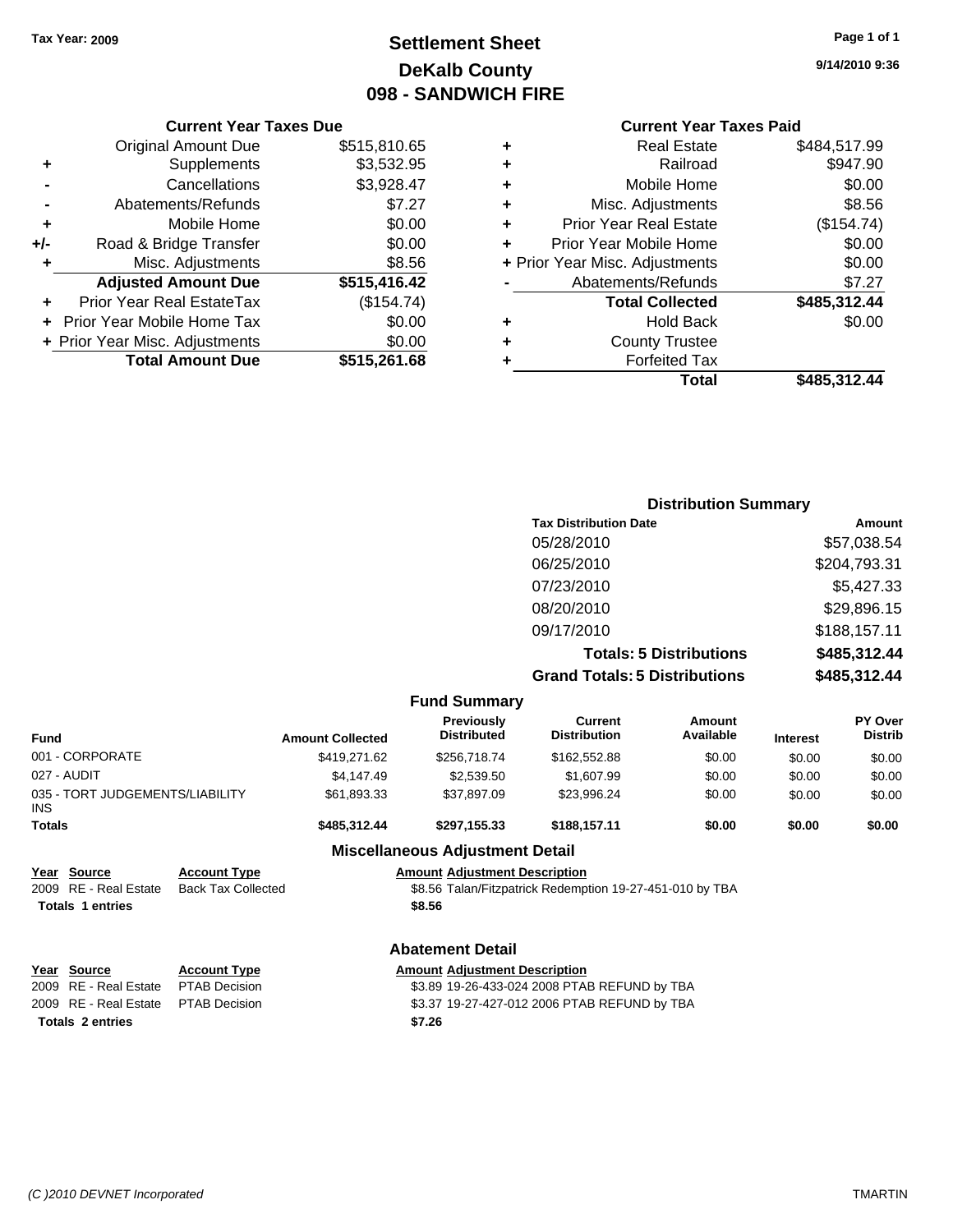## **Settlement Sheet Tax Year: 2009 Page 1 of 1 DeKalb County 099 - SHABBONA FIRE**

#### **Current Year Taxes Due**

|     | <b>Original Amount Due</b>     | \$129,282.06 |
|-----|--------------------------------|--------------|
| ٠   | Supplements                    | \$247.50     |
|     | Cancellations                  | \$467.04     |
|     | Abatements/Refunds             | \$0.00       |
| ٠   | Mobile Home                    | \$0.00       |
| +/- | Road & Bridge Transfer         | \$0.00       |
| ٠   | Misc. Adjustments              | \$44.61      |
|     | <b>Adjusted Amount Due</b>     | \$129,107.13 |
|     | Prior Year Real EstateTax      | \$0.00       |
|     | Prior Year Mobile Home Tax     | \$0.00       |
|     | + Prior Year Misc. Adjustments | \$0.00       |
|     | <b>Total Amount Due</b>        | \$129,107.13 |

## **Current Year Taxes Paid**

| ٠ | <b>Real Estate</b>             | \$120,064.08 |
|---|--------------------------------|--------------|
| ٠ | Railroad                       | \$2,318.24   |
| ٠ | Mobile Home                    | \$0.00       |
| ÷ | Misc. Adjustments              | \$44.61      |
| ٠ | <b>Prior Year Real Estate</b>  | \$0.00       |
| ÷ | Prior Year Mobile Home         | \$0.00       |
|   | + Prior Year Misc. Adjustments | \$0.00       |
|   | Abatements/Refunds             | \$0.00       |
|   | <b>Total Collected</b>         | \$122,426.93 |
| ٠ | <b>Hold Back</b>               | \$0.00       |
| ٠ | <b>County Trustee</b>          |              |
| ٠ | <b>Forfeited Tax</b>           |              |
|   | Total                          | \$122,426.93 |
|   |                                |              |

## **Distribution Summary Tax Distribution Date Amount** 05/28/2010 \$13,573.01 06/25/2010 \$53,298.39 07/23/2010 \$1,659.64 08/20/2010 \$6,182.37 09/17/2010 \$47,713.52

**Totals: 5 Distributions \$122,426.93 Grand Totals: 5 Distributions \$122,426.93**

|                                               |                         | <b>Fund Summary</b>                    |                                |                            |                 |                                  |
|-----------------------------------------------|-------------------------|----------------------------------------|--------------------------------|----------------------------|-----------------|----------------------------------|
| <b>Fund</b>                                   | <b>Amount Collected</b> | Previously<br><b>Distributed</b>       | Current<br><b>Distribution</b> | <b>Amount</b><br>Available | <b>Interest</b> | <b>PY Over</b><br><b>Distrib</b> |
| 001 - CORPORATE                               | \$84.293.74             | \$51,441.89                            | \$32.851.85                    | \$0.00                     | \$0.00          | \$0.00                           |
| 035 - TORT JUDGEMENTS/LIABILITY<br><b>INS</b> | \$16,635.13             | \$10.151.91                            | \$6,483.22                     | \$0.00                     | \$0.00          | \$0.00                           |
| 064 - AMBULANCE                               | \$21,498,06             | \$13.119.61                            | \$8,378.45                     | \$0.00                     | \$0.00          | \$0.00                           |
| <b>Totals</b>                                 | \$122,426.93            | \$74.713.41                            | \$47.713.52                    | \$0.00                     | \$0.00          | \$0.00                           |
|                                               |                         | <b>Miscellaneous Adjustment Detail</b> |                                |                            |                 |                                  |

## **Year Source Account Type Amount Adjustment Description**

2009 RE - Real Estate Paymt In Lieu of Tax **Fact 1968 SEQUOYA** Apartments by TBA **Totals \$44.61 1 entries**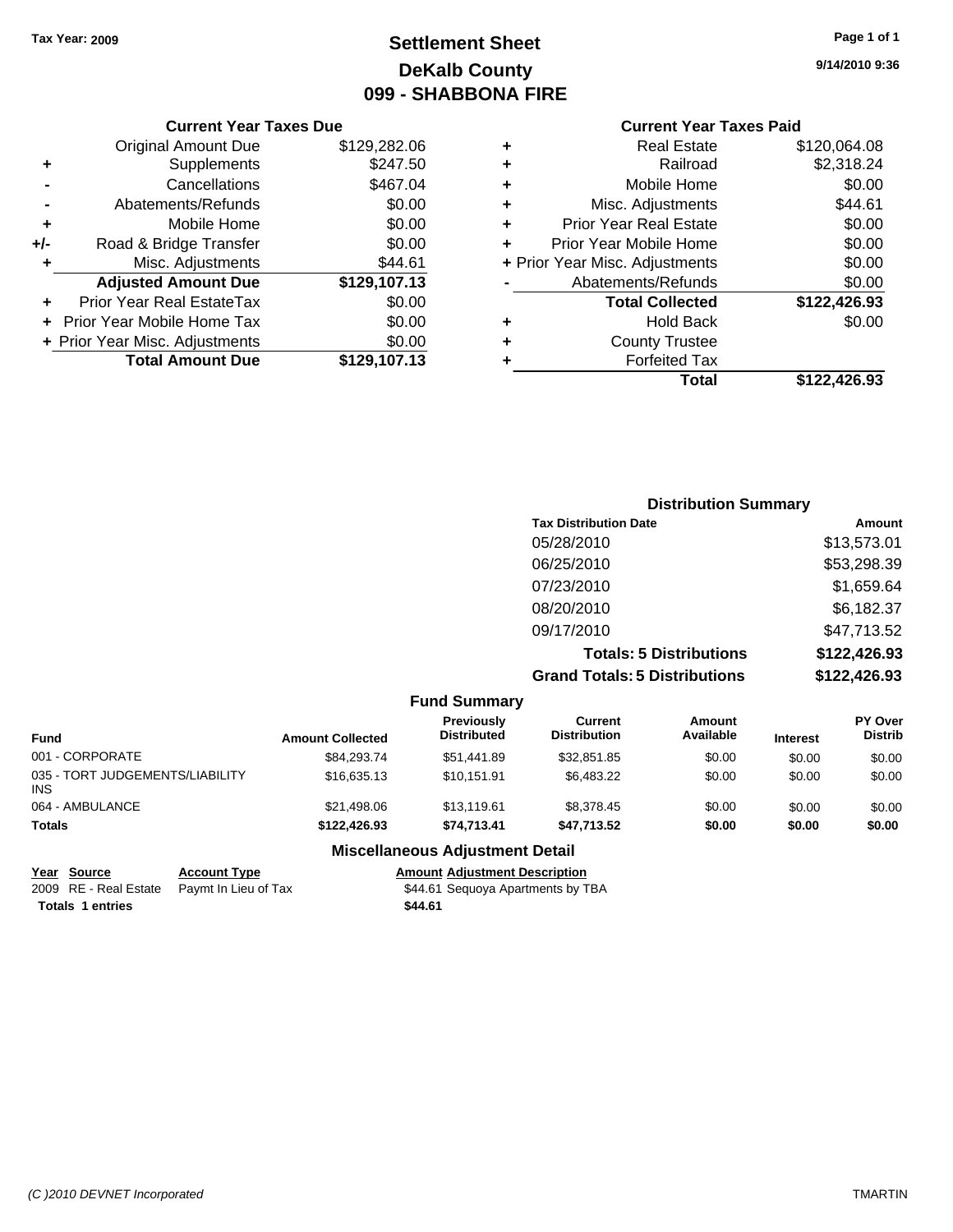## **Settlement Sheet Tax Year: 2009 Page 1 of 1 DeKalb County 100 - SOMONAUK FIRE**

### **Current Year Taxes Paid**

| ٠ | <b>Real Estate</b>             | \$216,225.37 |
|---|--------------------------------|--------------|
| ٠ | Railroad                       | \$1,958.24   |
| ٠ | Mobile Home                    | \$0.00       |
| ٠ | Misc. Adjustments              | \$1.18       |
| ٠ | <b>Prior Year Real Estate</b>  | (\$116.58)   |
| ٠ | Prior Year Mobile Home         | \$0.00       |
|   | + Prior Year Misc. Adjustments | \$0.00       |
|   | Abatements/Refunds             | \$1.19       |
|   | <b>Total Collected</b>         | \$218,067.02 |
| ٠ | <b>Hold Back</b>               | \$0.00       |
| ٠ | <b>County Trustee</b>          |              |
| ٠ | <b>Forfeited Tax</b>           |              |
|   | Total                          | \$218,067.02 |
|   |                                |              |

**Distribution Summary**

|     | <b>Current Year Taxes Due</b>  |              |
|-----|--------------------------------|--------------|
|     | <b>Original Amount Due</b>     | \$229,345.73 |
| ٠   | Supplements                    | \$506.08     |
|     | Cancellations                  | \$637.36     |
|     | Abatements/Refunds             | \$1.19       |
| ٠   | Mobile Home                    | \$0.00       |
| +/- | Road & Bridge Transfer         | \$0.00       |
| ٠   | Misc. Adjustments              | \$1.18       |
|     | <b>Adjusted Amount Due</b>     | \$229,214.44 |
|     | Prior Year Real EstateTax      | (\$116.58)   |
|     | Prior Year Mobile Home Tax     | \$0.00       |
|     | + Prior Year Misc. Adjustments | \$0.00       |
|     | <b>Total Amount Due</b>        | \$229.097.86 |

|                                                                 |                                                  |                                                | <b>Tax Distribution Date</b>                   |                                |                 | <b>Amount</b>             |
|-----------------------------------------------------------------|--------------------------------------------------|------------------------------------------------|------------------------------------------------|--------------------------------|-----------------|---------------------------|
|                                                                 |                                                  |                                                | 05/28/2010                                     |                                |                 | \$26,606.17               |
|                                                                 |                                                  |                                                | 06/25/2010                                     |                                |                 | \$94,140.44               |
|                                                                 |                                                  |                                                | 07/23/2010                                     |                                |                 | \$2,701.84                |
|                                                                 |                                                  |                                                | 08/20/2010                                     |                                |                 | \$11,139.90               |
|                                                                 |                                                  |                                                | 09/17/2010                                     |                                |                 | \$83,478.67               |
|                                                                 |                                                  |                                                |                                                | <b>Totals: 5 Distributions</b> |                 | \$218,067.02              |
|                                                                 |                                                  |                                                | <b>Grand Totals: 5 Distributions</b>           |                                |                 | \$218,067.02              |
|                                                                 |                                                  | <b>Fund Summary</b>                            |                                                |                                |                 |                           |
| Fund                                                            | <b>Amount Collected</b>                          | <b>Previously</b><br><b>Distributed</b>        | <b>Current</b><br><b>Distribution</b>          | Amount<br>Available            | <b>Interest</b> | PY Over<br><b>Distrib</b> |
| 001 - CORPORATE                                                 | \$118,459.44                                     | \$73,111.75                                    | \$45,347.69                                    | \$0.00                         | \$0.00          | \$0.00                    |
| 064 - AMBULANCE                                                 | \$99,607.58                                      | \$61,476.60                                    | \$38,130.98                                    | \$0.00                         | \$0.00          | \$0.00                    |
| Totals                                                          | \$218,067.02                                     | \$134,588.35                                   | \$83,478.67                                    | \$0.00                         | \$0.00          | \$0.00                    |
|                                                                 |                                                  | <b>Miscellaneous Adjustment Detail</b>         |                                                |                                |                 |                           |
| Year Source<br>2009 RE - Real Estate<br><b>Totals 1 entries</b> | <b>Account Type</b><br><b>Back Tax Collected</b> | <b>Amount Adjustment Description</b><br>\$1.18 | \$1.18 Johnson Redemption 18-32-424-017 by TBA |                                |                 |                           |

#### **Abatement Detail**

| Year Source             | <b>Account Type</b> | <b>Amount Adjustment Description</b>         |
|-------------------------|---------------------|----------------------------------------------|
| 2009 RE - Real Estate   | RE Abatement        | \$1.19 18-27-303-022 2008 PTAB REFUND by TBA |
| <b>Totals 1 entries</b> |                     | \$1.19                                       |

**9/14/2010 9:36**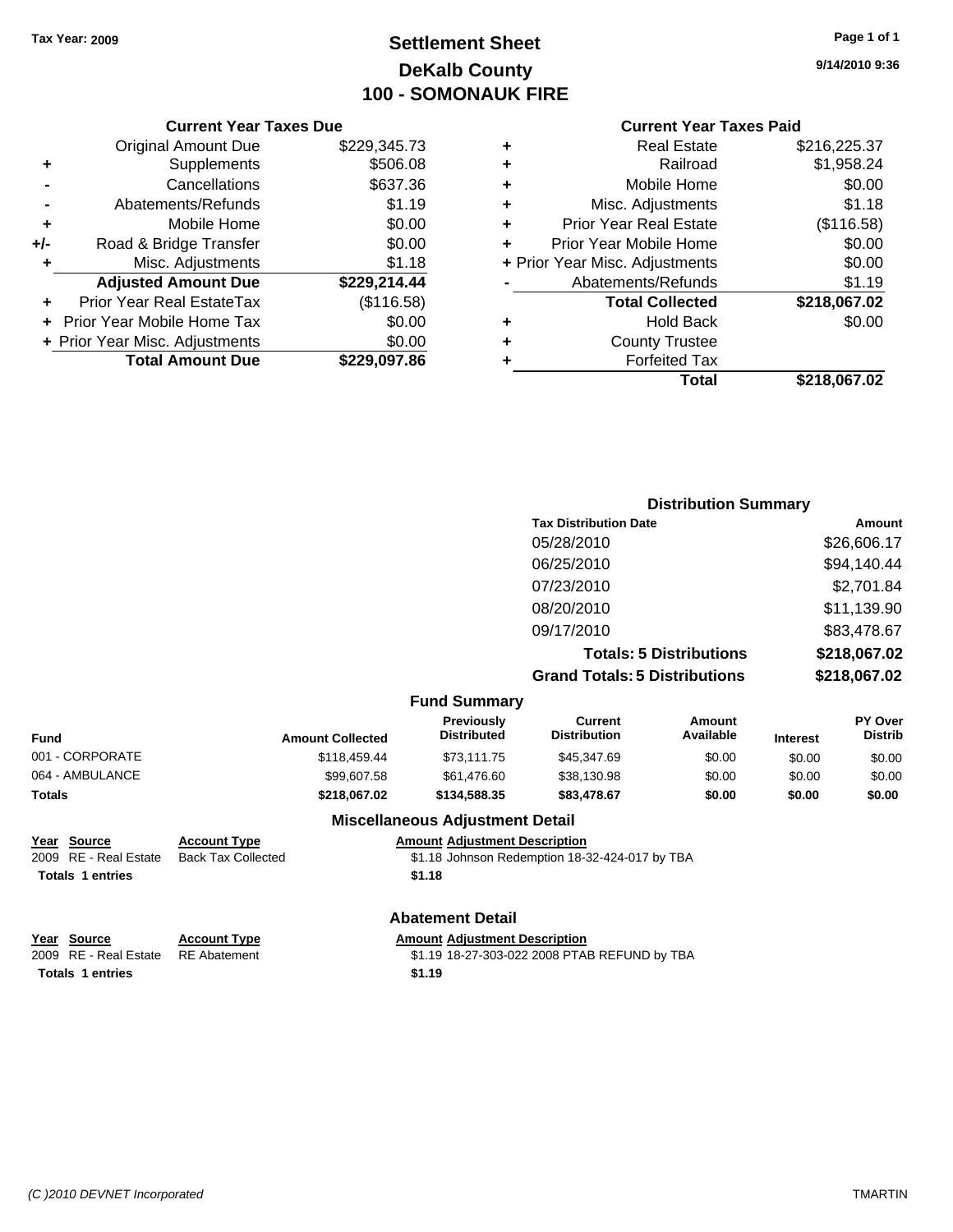## **Settlement Sheet Tax Year: 2009 Page 1 of 1 DeKalb County 101 - SYCAMORE FIRE**

#### **Current Year Taxes Due**

| ٠   | <b>Original Amount Due</b><br>Supplements | \$300,541.42<br>\$3,048.08 |
|-----|-------------------------------------------|----------------------------|
|     | Cancellations                             | \$3,251.61                 |
|     | Abatements/Refunds                        | \$0.00                     |
| ٠   | Mobile Home                               | \$0.00                     |
| +/- | Road & Bridge Transfer                    | \$0.00                     |
| ٠   | Misc. Adjustments                         | \$0.00                     |
|     |                                           |                            |
|     | <b>Adjusted Amount Due</b>                | \$300,337.89               |
|     | Prior Year Real EstateTax                 | \$0.00                     |
|     | <b>Prior Year Mobile Home Tax</b>         | \$0.00                     |
|     | + Prior Year Misc. Adjustments            | \$0.00                     |

## **Current Year Taxes Paid**

| ٠ | <b>Real Estate</b>             | \$290,394.05 |
|---|--------------------------------|--------------|
| ٠ | Railroad                       | \$0.00       |
| ÷ | Mobile Home                    | \$0.00       |
| ٠ | Misc. Adjustments              | \$0.00       |
| ٠ | <b>Prior Year Real Estate</b>  | \$0.00       |
| ÷ | Prior Year Mobile Home         | \$0.00       |
|   | + Prior Year Misc. Adjustments | \$0.00       |
|   | Abatements/Refunds             | \$0.00       |
|   | <b>Total Collected</b>         | \$290,394.05 |
| ٠ | <b>Hold Back</b>               | \$0.00       |
| ٠ | <b>County Trustee</b>          |              |
| ٠ | <b>Forfeited Tax</b>           |              |
|   | Total                          | \$290.394.05 |

| <b>Distribution Summary</b>          |              |  |
|--------------------------------------|--------------|--|
| <b>Tax Distribution Date</b>         | Amount       |  |
| 05/28/2010                           | \$37,155.42  |  |
| 06/25/2010                           | \$117,573.75 |  |
| 07/23/2010                           | \$2,177.51   |  |
| 08/20/2010                           | \$17,001.25  |  |
| 09/17/2010                           | \$116,486.12 |  |
| <b>Totals: 5 Distributions</b>       | \$290,394.05 |  |
| <b>Grand Totals: 5 Distributions</b> | \$290,394.05 |  |

#### **Fund Summary Fund Interest Amount Collected Distributed PY Over Distrib Amount Available Current Distribution Previously** 001 - CORPORATE \$140,362.54 \$84,058.74 \$56,303.80 \$0.00 \$0.00 \$0.00 064 - AMBULANCE \$150,031.51 \$89,849.19 \$60,182.32 \$0.00 \$0.00 \$0.00 **Totals \$290,394.05 \$173,907.93 \$116,486.12 \$0.00 \$0.00 \$0.00**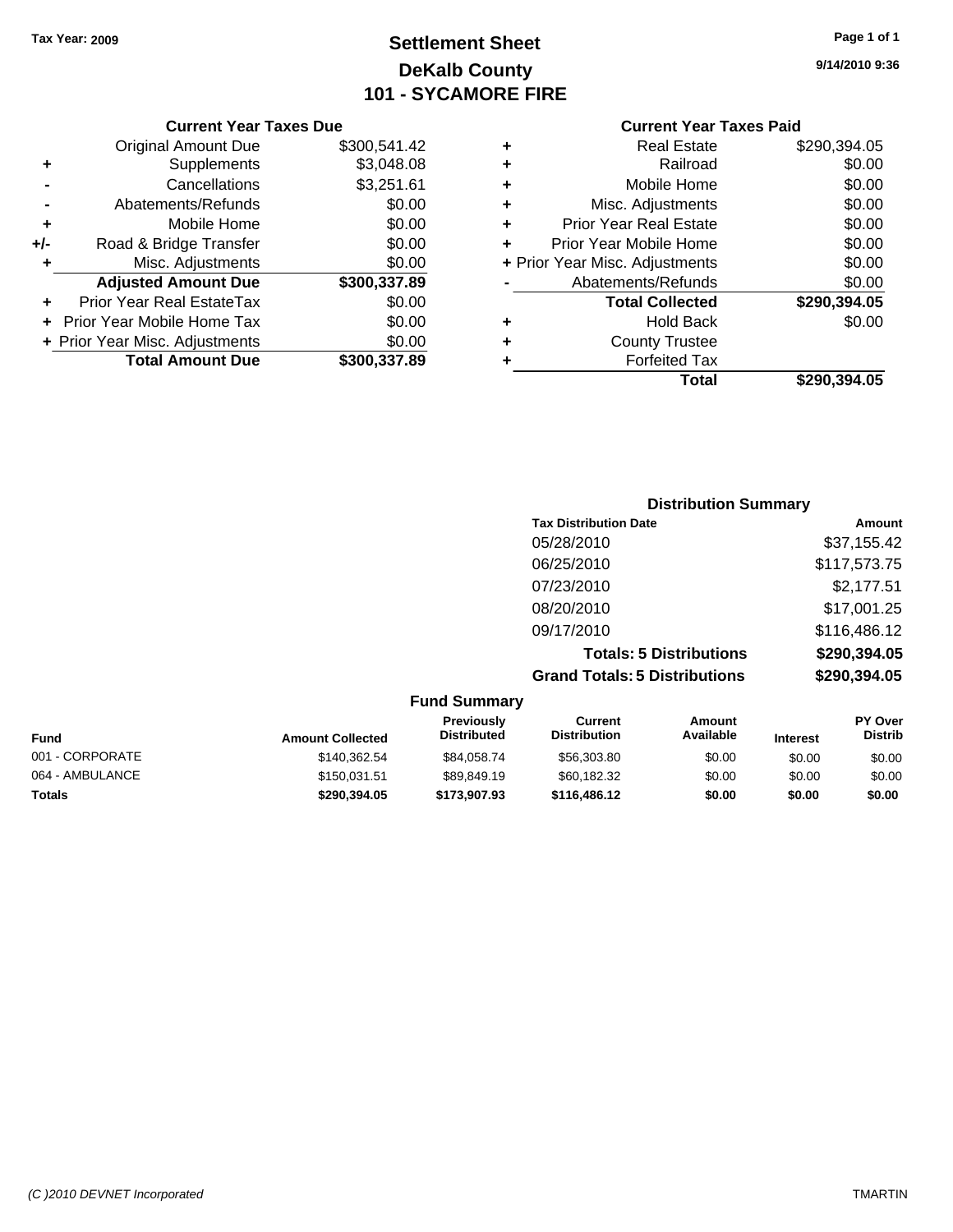## **Settlement Sheet Tax Year: 2009 Page 1 of 1 DeKalb County 102 - WATERMAN FIRE**

**9/14/2010 9:36**

| <b>Current Year Taxes Due</b> |  |  |  |
|-------------------------------|--|--|--|
|-------------------------------|--|--|--|

|       | <b>Original Amount Due</b>     | \$120,388.09 |
|-------|--------------------------------|--------------|
| ٠     | Supplements                    | \$34.59      |
|       | Cancellations                  | \$65.96      |
|       | Abatements/Refunds             | \$0.00       |
| ٠     | Mobile Home                    | \$0.00       |
| $+/-$ | Road & Bridge Transfer         | \$0.00       |
| ٠     | Misc. Adjustments              | \$22.03      |
|       | <b>Adjusted Amount Due</b>     | \$120,378.75 |
|       | Prior Year Real EstateTax      | \$0.00       |
|       | Prior Year Mobile Home Tax     | \$0.00       |
|       | + Prior Year Misc. Adjustments | \$0.00       |
|       | <b>Total Amount Due</b>        | \$120,378.75 |

#### **Current Year Taxes Paid**

| <b>Real Estate</b>             | \$114,265.74 |
|--------------------------------|--------------|
| Railroad                       | \$1,221.28   |
| Mobile Home                    | \$0.00       |
| Misc. Adjustments              | \$22.03      |
| <b>Prior Year Real Estate</b>  | \$0.00       |
| Prior Year Mobile Home         | \$0.00       |
| + Prior Year Misc. Adjustments | \$0.00       |
| Abatements/Refunds             | \$0.00       |
| <b>Total Collected</b>         | \$115,509.05 |
| <b>Hold Back</b>               | \$0.00       |
| <b>County Trustee</b>          |              |
| <b>Forfeited Tax</b>           |              |
| Total                          | \$115,509.05 |
|                                |              |

|                 |                         |                                  |                                      | <b>Distribution Summary</b>    |                 |                                  |
|-----------------|-------------------------|----------------------------------|--------------------------------------|--------------------------------|-----------------|----------------------------------|
|                 |                         |                                  | <b>Tax Distribution Date</b>         |                                |                 | <b>Amount</b>                    |
|                 |                         |                                  | 05/28/2010                           |                                |                 | \$11,616.95                      |
|                 |                         |                                  | 06/25/2010                           |                                |                 | \$50,741.67                      |
|                 |                         |                                  | 07/23/2010                           |                                |                 | \$1,938.66                       |
|                 |                         |                                  | 08/20/2010                           |                                |                 | \$6,516.48                       |
|                 |                         |                                  | 09/17/2010                           |                                |                 | \$44,695.29                      |
|                 |                         |                                  |                                      | <b>Totals: 5 Distributions</b> |                 | \$115,509.05                     |
|                 |                         |                                  | <b>Grand Totals: 5 Distributions</b> |                                |                 | \$115,509.05                     |
|                 |                         | <b>Fund Summary</b>              |                                      |                                |                 |                                  |
| Fund            | <b>Amount Collected</b> | Previously<br><b>Distributed</b> | Current<br><b>Distribution</b>       | Amount<br>Available            | <b>Interest</b> | <b>PY Over</b><br><b>Distrib</b> |
| 001 - CORPORATE | \$115,509.05            | \$70,813.76                      | \$44,695.29                          | \$0.00                         | \$0.00          | \$0.00                           |
| Totals          | \$115,509.05            | \$70,813.76                      | \$44,695.29                          | \$0.00                         | \$0.00          | \$0.00                           |

**<u>Year Source</u> <b>Account Type Amount Amount Adjustment Description**<br>2009 RE - Real Estate Back Tax Collected \$22.03 McCord Redemption 14-1 **Totals \$22.03 1 entries**

**Miscellaneous Adjustment Detail**

 $$22.03$  McCord Redemption 14-15-351-002 by TBA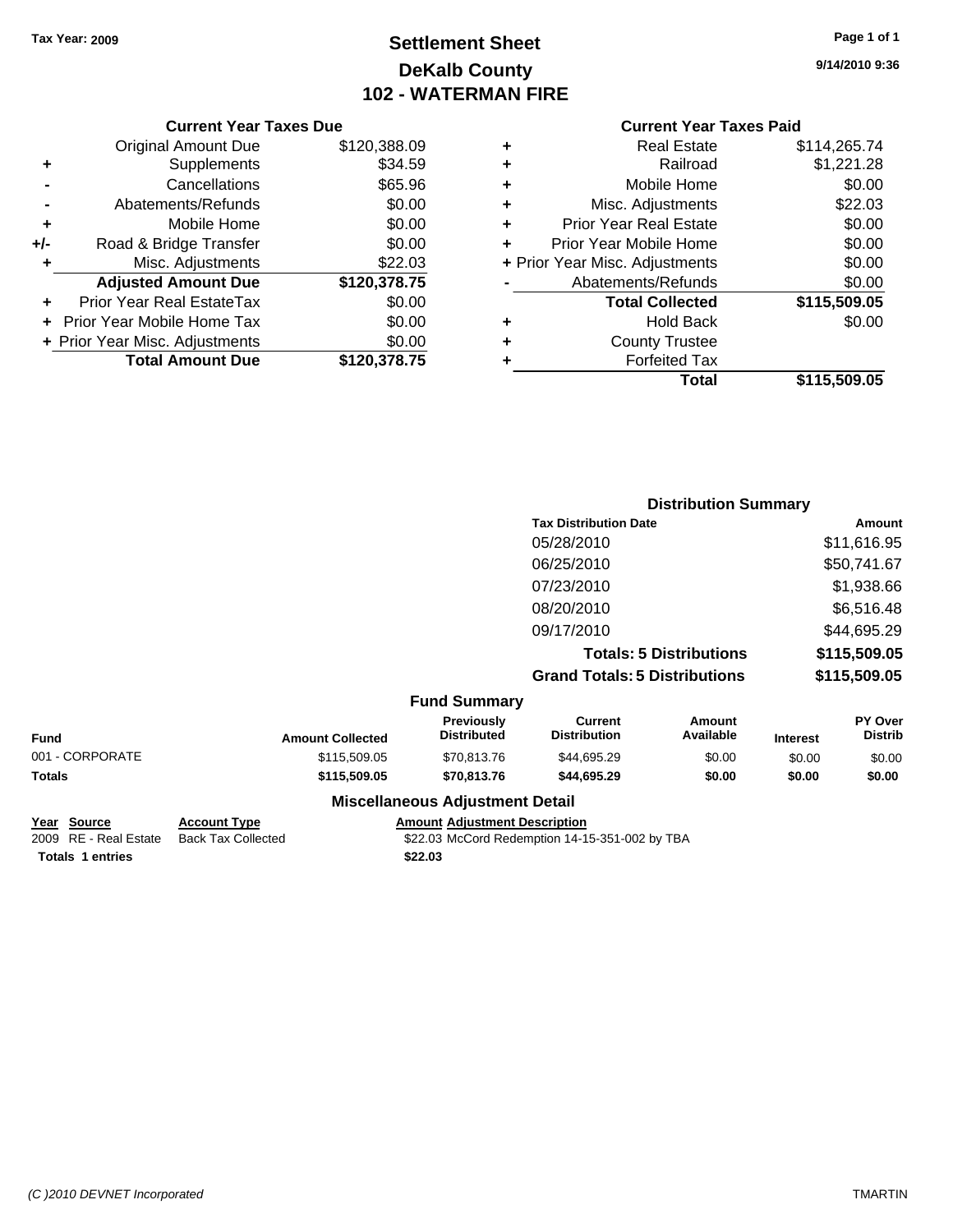## **Settlement Sheet Tax Year: 2009 Page 1 of 1 DeKalb County 103 - EARLVILLE LIBRARY DISTRICT**

**Current Year Taxes Due**

| <b>Original Amount Due</b> | \$3,203.87                     |
|----------------------------|--------------------------------|
| Supplements                | \$115.51                       |
| Cancellations              | \$128.83                       |
| Abatements/Refunds         | \$0.00                         |
| Mobile Home                | \$0.00                         |
| Road & Bridge Transfer     | \$0.00                         |
| Misc. Adjustments          | \$0.00                         |
| <b>Adjusted Amount Due</b> | \$3,190.55                     |
| Prior Year Real EstateTax  | \$0.00                         |
| Prior Year Mobile Home Tax | \$0.00                         |
|                            | \$0.00                         |
| <b>Total Amount Due</b>    | \$3.190.55                     |
|                            | + Prior Year Misc. Adjustments |

#### **Current Year Taxes Paid**

| ٠ | Real Estate                    | \$3,190.54 |
|---|--------------------------------|------------|
| ٠ | Railroad                       | \$0.00     |
| ٠ | Mobile Home                    | \$0.00     |
| ٠ | Misc. Adjustments              | \$0.00     |
| ÷ | <b>Prior Year Real Estate</b>  | \$0.00     |
| ٠ | Prior Year Mobile Home         | \$0.00     |
|   | + Prior Year Misc. Adjustments | \$0.00     |
|   | Abatements/Refunds             | \$0.00     |
|   | <b>Total Collected</b>         | \$3,190.54 |
| ٠ | <b>Hold Back</b>               | \$0.00     |
| ٠ | <b>County Trustee</b>          |            |
| ٠ | <b>Forfeited Tax</b>           |            |
|   | Total                          | \$3,190.54 |
|   |                                |            |

| <b>Distribution Summary</b>          |            |  |  |  |
|--------------------------------------|------------|--|--|--|
| <b>Tax Distribution Date</b>         | Amount     |  |  |  |
| 05/28/2010                           | \$652.06   |  |  |  |
| 06/25/2010                           | \$1,391.99 |  |  |  |
| 08/20/2010                           | \$31.08    |  |  |  |
| 09/17/2010                           | \$1,115.41 |  |  |  |
| <b>Totals: 4 Distributions</b>       | \$3,190.54 |  |  |  |
| <b>Grand Totals: 4 Distributions</b> | \$3,190.54 |  |  |  |

**Fund Summary**

|                                                     |                         | Previously         | Current             | Amount    |                 | <b>PY Over</b> |
|-----------------------------------------------------|-------------------------|--------------------|---------------------|-----------|-----------------|----------------|
| <b>Fund</b>                                         | <b>Amount Collected</b> | <b>Distributed</b> | <b>Distribution</b> | Available | <b>Interest</b> | <b>Distrib</b> |
| 001 - CORPORATE                                     | \$2,023.39              | \$1,316.02         | \$707.37            | \$0.00    | \$0.00          | \$0.00         |
| 004 - OPERATIONS & MAINTENANCE                      | \$268.99                | \$174.95           | \$94.04             | \$0.00    | \$0.00          | \$0.00         |
| 027 - AUDIT                                         | \$61.76                 | \$40.16            | \$21.60             | \$0.00    | \$0.00          | \$0.00         |
| 031 - WORKING CASH                                  | \$641.67                | \$417.34           | \$224.33            | \$0.00    | \$0.00          | \$0.00         |
| 035 - TORT JUDGMENTS, LIABILITY<br><b>INSURANCE</b> | \$39.20                 | \$25.49            | \$13.71             | \$0.00    | \$0.00          | \$0.00         |
| 047 - SOCIAL SECURITY                               | \$155.53                | \$101.17           | \$54.36             | \$0.00    | \$0.00          | \$0.00         |
| <b>Totals</b>                                       | \$3,190.54              | \$2,075.13         | \$1,115.41          | \$0.00    | \$0.00          | \$0.00         |

**9/14/2010 9:36**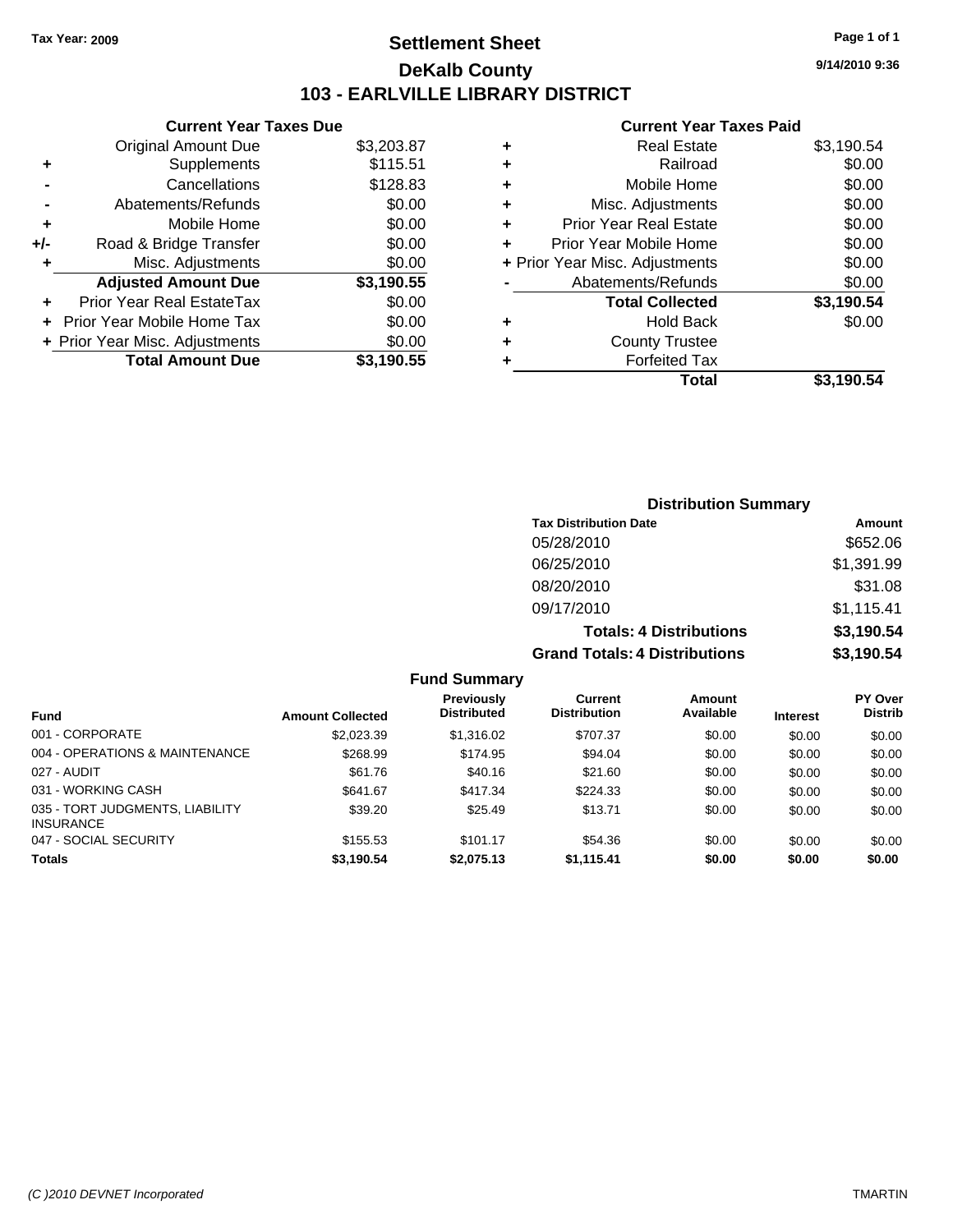## **Settlement Sheet Tax Year: 2009 Page 1 of 1 DeKalb County 110 - DEKALB PARK**

#### **Current Year Taxes Due**

|       | <b>Original Amount Due</b>        | \$3,389,549.17 |
|-------|-----------------------------------|----------------|
| ٠     | Supplements                       | \$70,370.10    |
|       | Cancellations                     | \$106,811.80   |
|       | Abatements/Refunds                | \$0.00         |
| ÷     | Mobile Home                       | \$0.00         |
| $+/-$ | Road & Bridge Transfer            | \$0.00         |
| ٠     | Misc. Adjustments                 | \$1,809.78     |
|       | <b>Adjusted Amount Due</b>        | \$3,354,917.25 |
|       | Prior Year Real EstateTax         | (\$459.98)     |
|       | <b>Prior Year Mobile Home Tax</b> | \$0.00         |
|       | + Prior Year Misc. Adjustments    | \$18,281.57    |
|       | <b>Total Amount Due</b>           | \$3,372,738.84 |

### **Current Year Taxes Paid**

| ٠ | <b>Real Estate</b>             | \$3,192,115.83 |
|---|--------------------------------|----------------|
| ٠ | Railroad                       | \$4,341.56     |
| ٠ | Mobile Home                    | \$0.00         |
| ٠ | Misc. Adjustments              | \$1,809.78     |
| ٠ | <b>Prior Year Real Estate</b>  | (\$459.98)     |
|   | Prior Year Mobile Home         | \$0.00         |
|   | + Prior Year Misc. Adjustments | \$18,281.57    |
|   | Abatements/Refunds             | \$0.00         |
|   | <b>Total Collected</b>         | \$3,216,088.76 |
| ٠ | <b>Hold Back</b>               | \$0.00         |
| ٠ | <b>County Trustee</b>          |                |
| ٠ | <b>Forfeited Tax</b>           |                |
|   | Total                          | \$3,216,088.76 |

#### **Distribution Summary**

| <b>Tax Distribution Date</b>         | Amount         |
|--------------------------------------|----------------|
| 05/28/2010                           | \$385,221.82   |
| 06/25/2010                           | \$1,310,790.96 |
| 07/23/2010                           | \$19,105.19    |
| 08/20/2010                           | \$199,879.80   |
| 09/17/2010                           | \$1,301,090.99 |
| <b>Totals: 5 Distributions</b>       | \$3,216,088.76 |
| <b>Grand Totals: 5 Distributions</b> | \$3,216,088.76 |

#### **Fund Summary**

|                                         |                         | <b>Previously</b><br><b>Distributed</b> | Current<br><b>Distribution</b> | Amount<br>Available |                 | <b>PY Over</b><br><b>Distrib</b> |
|-----------------------------------------|-------------------------|-----------------------------------------|--------------------------------|---------------------|-----------------|----------------------------------|
| <b>Fund</b>                             | <b>Amount Collected</b> |                                         |                                |                     | <b>Interest</b> |                                  |
| 001 - CORPORATE                         | \$840.145.24            | \$500.258.64                            | \$339,886.60                   | \$0.00              | \$0.00          | \$0.00                           |
| 003 - BONDS AND INTEREST                | \$1.056.732.80          | \$629,224.22                            | \$427,508.58                   | \$0.00              | \$0.00          | \$0.00                           |
| $005 - I. M. R. F.$                     | \$212,509.49            | \$126,537.30                            | \$85,972.19                    | \$0.00              | \$0.00          | \$0.00                           |
| 027 - AUDIT                             | \$23.715.43             | \$14.121.19                             | \$9.594.24                     | \$0.00              | \$0.00          | \$0.00                           |
| 035 - TORT JUDGEMENTS/LIABILITY<br>INS. | \$80,286.45             | \$47,806.01                             | \$32,480.44                    | \$0.00              | \$0.00          | \$0.00                           |
| 047 - SOCIAL SECURITY                   | \$174,775.13            | \$104.068.64                            | \$70,706.49                    | \$0.00              | \$0.00          | \$0.00                           |
| 060 - UNEMPLOYMENT INSURANCE            | \$9.509.99              | \$5.662.67                              | \$3,847.32                     | \$0.00              | \$0.00          | \$0.00                           |
| 062 - WORKERS COMPENSATION              | \$56,693.18             | \$33.757.55                             | \$22,935.63                    | \$0.00              | \$0.00          | \$0.00                           |
| 122 - RECREATION                        | \$396,608.09            | \$236,157.55                            | \$160,450.54                   | \$0.00              | \$0.00          | \$0.00                           |
| 123 - AQUARIUM AND MUSEUM               | \$118.081.95            | \$70.311.09                             | \$47,770.86                    | \$0.00              | \$0.00          | \$0.00                           |
| 126 - REC PROGRAMS/HANDICAPPED          | \$247.031.01            | \$147.092.91                            | \$99,938.10                    | \$0.00              | \$0.00          | \$0.00                           |
| Totals                                  | \$3,216,088.76          | \$1,914,997.77                          | \$1,301,090.99                 | \$0.00              | \$0.00          | \$0.00                           |

#### **Miscellaneous Adjustment Detail**

#### **Year Source Account Type Amount Adjustment Description** \$18,281.57 DeKalb TIF #4 Surplus Distribution by TBA 2009 RE - Real Estate Back Tax Collected \$2.66 Gardens of Rivermist Redemption 08-02-303-001 by TBA 2009 RE - Real Estate Paymt In Lieu of Tax \$903.56 Housing Authority DeKalb Units by TBA 2009 RE - Real Estate Paymt In Lieu of Tax \$903.56 Housing Authority DeKalb Units by TBA

**Totals \$20,091.35 4 entries**

**9/14/2010 9:36**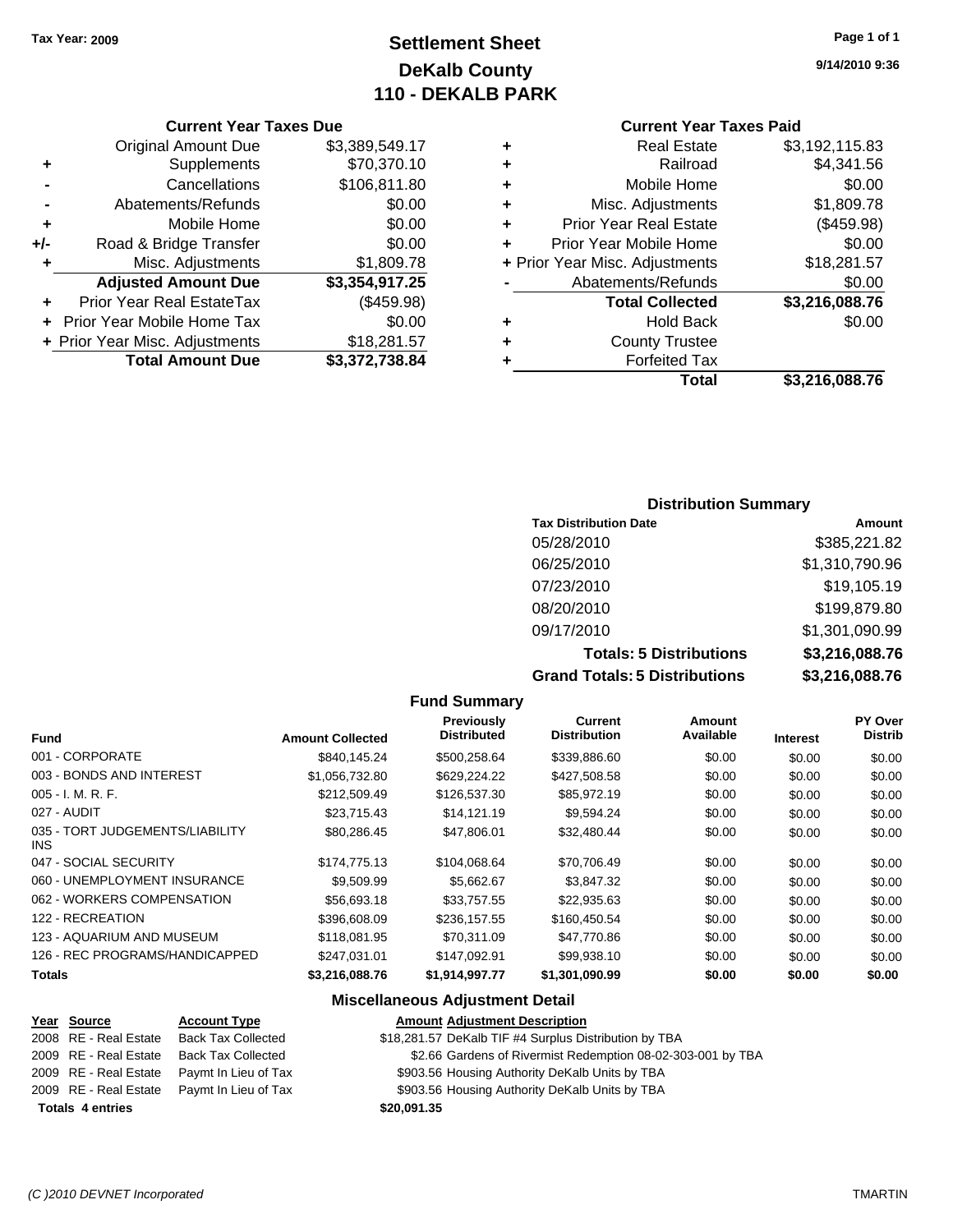## **Settlement Sheet Tax Year: 2009 Page 1 of 1 DeKalb County 111 - FRANKLIN TWP PARK**

**9/14/2010 9:36**

#### **Current Year Taxes Paid**

| <b>Current Year Taxes Due</b>     |                         |
|-----------------------------------|-------------------------|
| <b>Original Amount Due</b>        | \$35,935.91             |
| Supplements                       | \$258.79                |
| Cancellations                     | \$315.45                |
| Abatements/Refunds                | \$0.00                  |
| Mobile Home                       | \$0.00                  |
| Road & Bridge Transfer            | \$0.00                  |
| Misc. Adjustments                 | \$0.13                  |
| <b>Adjusted Amount Due</b>        | \$35,879.38             |
| Prior Year Real EstateTax         | \$0.00                  |
| <b>Prior Year Mobile Home Tax</b> | \$0.00                  |
| + Prior Year Misc. Adjustments    | \$0.00                  |
|                                   | \$35,879,38             |
|                                   | <b>Total Amount Due</b> |

| ٠ | Real Estate                    | \$34,136.74 |
|---|--------------------------------|-------------|
| ٠ | Railroad                       | \$159.68    |
| ٠ | Mobile Home                    | \$0.00      |
| ٠ | Misc. Adjustments              | \$0.13      |
| ÷ | <b>Prior Year Real Estate</b>  | \$0.00      |
| ÷ | Prior Year Mobile Home         | \$0.00      |
|   | + Prior Year Misc. Adjustments | \$0.00      |
|   | Abatements/Refunds             | \$0.00      |
|   | <b>Total Collected</b>         | \$34,296.55 |
| ٠ | Hold Back                      | \$0.00      |
| ٠ | <b>County Trustee</b>          |             |
| ٠ | <b>Forfeited Tax</b>           |             |
|   | Total                          | \$34,296.55 |
|   |                                |             |

|                                               |                         |                                         |                                       | <b>Distribution Summary</b>    |                 |                           |
|-----------------------------------------------|-------------------------|-----------------------------------------|---------------------------------------|--------------------------------|-----------------|---------------------------|
|                                               |                         |                                         | <b>Tax Distribution Date</b>          |                                |                 | Amount                    |
|                                               |                         |                                         | 05/28/2010                            |                                |                 | \$3,971.51                |
|                                               |                         |                                         | 06/25/2010                            |                                |                 | \$14,236.16               |
|                                               |                         |                                         | 07/23/2010                            |                                |                 | \$331.55                  |
|                                               |                         |                                         | 08/20/2010                            |                                |                 | \$2,381.86                |
|                                               |                         |                                         | 09/17/2010                            |                                |                 | \$13,375.47               |
|                                               |                         |                                         |                                       | <b>Totals: 5 Distributions</b> |                 | \$34,296.55               |
|                                               |                         |                                         | <b>Grand Totals: 5 Distributions</b>  |                                |                 | \$34,296.55               |
|                                               |                         | <b>Fund Summary</b>                     |                                       |                                |                 |                           |
| <b>Fund</b>                                   | <b>Amount Collected</b> | <b>Previously</b><br><b>Distributed</b> | <b>Current</b><br><b>Distribution</b> | <b>Amount</b><br>Available     | <b>Interest</b> | PY Over<br><b>Distrib</b> |
| 001 - CORPORATE                               | \$32,009.42             | \$19,525.92                             | \$12,483.50                           | \$0.00                         | \$0.00          | \$0.00                    |
| 035 - TORT JUDGEMENTS/LIABILITY<br><b>INS</b> | \$2,287.13              | \$1,395.16                              | \$891.97                              | \$0.00                         | \$0.00          | \$0.00                    |
| <b>Totals</b>                                 | \$34,296.55             | \$20,921.08                             | \$13,375.47                           | \$0.00                         | \$0.00          | \$0.00                    |

**Miscellaneous Adjustment Detail**

| Year Source           |
|-----------------------|
| 2009 RE - Real Estate |

Totals 1 entries \$0.13

**<u>Account Type</u>**<br>
Back Tax Collected<br>
So.13 Pearson Redemption 01-2  $\overline{$0.13$}$  Pearson Redemption 01-26-180-044 by TBA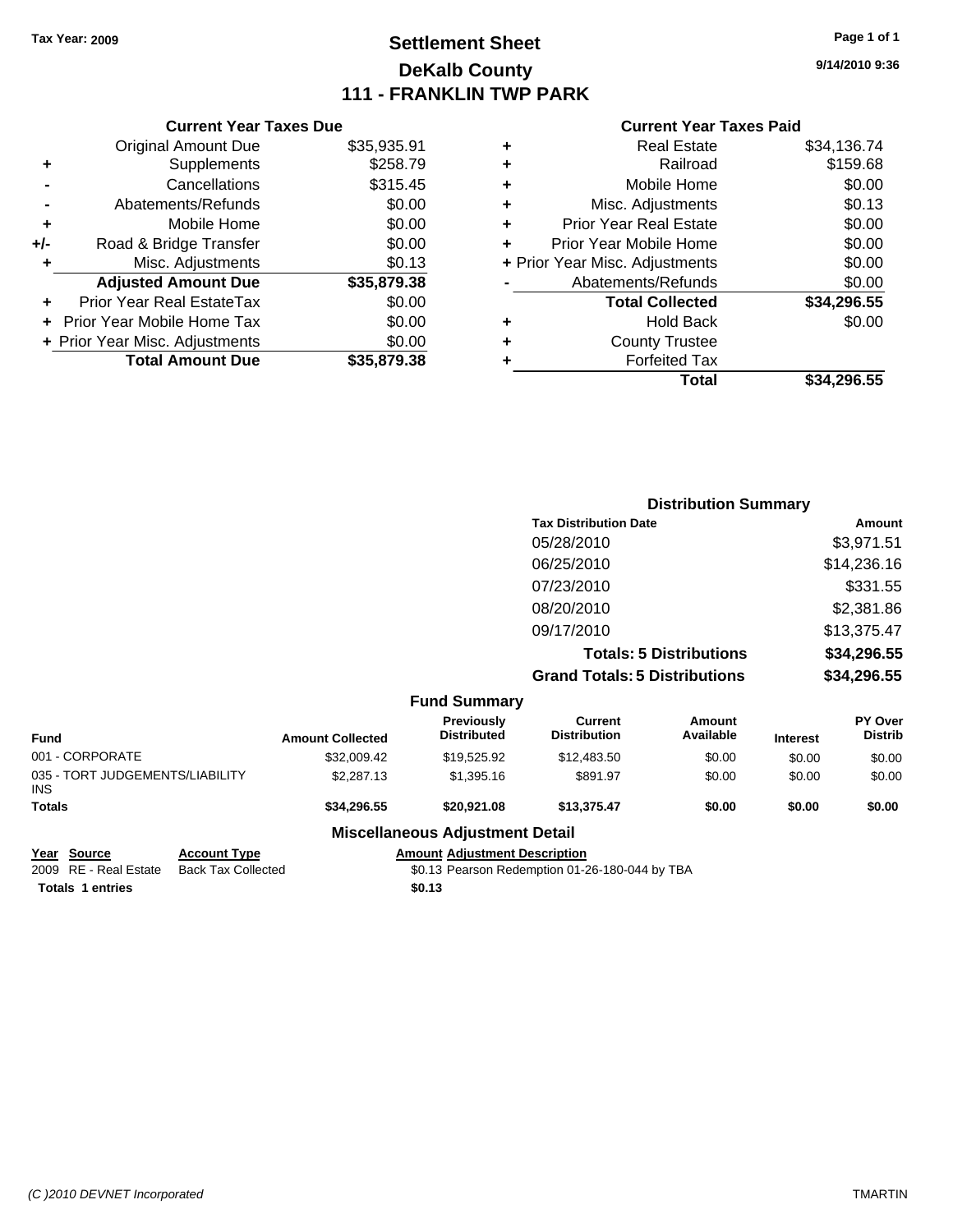## **Settlement Sheet Tax Year: 2009 Page 1 of 1 DeKalb County 112 - GENOA TWP PARK**

**9/14/2010 9:36**

|  | <b>Current Year Taxes Due</b> |  |
|--|-------------------------------|--|
|  |                               |  |

|       | <b>Total Amount Due</b>           | \$552,667.56 |
|-------|-----------------------------------|--------------|
|       | + Prior Year Misc. Adjustments    | \$0.00       |
|       | <b>Prior Year Mobile Home Tax</b> | \$0.00       |
|       | <b>Prior Year Real EstateTax</b>  | \$0.00       |
|       | <b>Adjusted Amount Due</b>        | \$552,667.56 |
| ٠     | Misc. Adjustments                 | \$40.65      |
| $+/-$ | Road & Bridge Transfer            | \$0.00       |
| ÷     | Mobile Home                       | \$0.00       |
|       | Abatements/Refunds                | \$0.00       |
|       | Cancellations                     | \$12,942.74  |
| ٠     | Supplements                       | \$9,435.89   |
|       | <b>Original Amount Due</b>        | \$556,133.76 |
|       |                                   |              |

#### **Current Year Taxes Paid**

| ٠ | <b>Real Estate</b>             | \$520,924.67 |
|---|--------------------------------|--------------|
| ٠ | Railroad                       | \$1,981.34   |
| ٠ | Mobile Home                    | \$0.00       |
| ٠ | Misc. Adjustments              | \$40.65      |
| ٠ | <b>Prior Year Real Estate</b>  | \$0.00       |
| ÷ | Prior Year Mobile Home         | \$0.00       |
|   | + Prior Year Misc. Adjustments | \$0.00       |
|   | Abatements/Refunds             | \$0.00       |
|   | <b>Total Collected</b>         | \$522,946.66 |
| ٠ | <b>Hold Back</b>               | \$0.00       |
| ٠ | <b>County Trustee</b>          |              |
| ٠ | <b>Forfeited Tax</b>           |              |
|   | Total                          | \$522.946.66 |
|   |                                |              |

## **Distribution Summary**

| <b>Tax Distribution Date</b>         | Amount       |
|--------------------------------------|--------------|
| 05/28/2010                           | \$72,997.76  |
| 06/25/2010                           | \$211,436.07 |
| 07/23/2010                           | \$4,251.91   |
| 08/20/2010                           | \$29,597.74  |
| 09/17/2010                           | \$204,663.18 |
| <b>Totals: 5 Distributions</b>       | \$522,946.66 |
| <b>Grand Totals: 5 Distributions</b> | \$522,946.66 |

#### **Fund Summary Fund Interest Amount Collected Distributed PY Over Distrib Amount Available Current Distribution Previously** 001 - CORPORATE \$97,350.70 \$59,251.02 \$38,099.68 \$0.00 \$0.00 \$0.00 003 - BONDS AND INTEREST 6227,917.95 \$138,718.78 \$89,199.17 \$0.00 \$0.00 \$0.00 005 - I. M. R. F. \$15,393.98 \$9,369.31 \$6,024.67 \$0.00 \$0.00 \$0.00 027 - AUDIT \$3,083.29 \$1,876.60 \$1,206.69 \$0.00 \$0.00 \$0.00 035 - TORT JUDGEMENTS/LIABILITY INS \$3,857.25 \$2,347.65 \$1,509.60 \$0.00 \$0.00 \$0.00 047 - SOCIAL SECURITY \$23,084.43 \$14,049.98 \$9,034.45 \$0.00 \$0.00 \$0.00 060 - UNEMPLOYMENT INSURANCE  $$0.00$   $$0.00$   $$0.00$   $$0.00$   $$0.00$   $$0.00$   $$0.00$ 062 - WORKERS COMPENSATION \$773.98 \$471.07 \$302.91 \$0.00 \$0.00 \$0.00 \$0.00 122 - RECREATION \$96,160.48 \$58,526.60 \$37,633.88 \$0.00 \$0.00 \$0.00 126 - REC PROGRAMS/HANDICAPPED \$47,621.60 \$28,984.16 \$18,637.44 \$0.00 \$0.00 \$0.00 143 - MEDICARE \$7,703.00 \$4,688.31 \$3,014.69 \$0.00 \$0.00 \$0.00 **Totals \$522,946.66 \$318,283.48 \$204,663.18 \$0.00 \$0.00 \$0.00**

## **Year Source Account Type Amount Adjustment Description Totals \$40.65 1 entries**

**Miscellaneous Adjustment Detail**

\$40.65 Capes Redemption 03-19-377-001 by TBA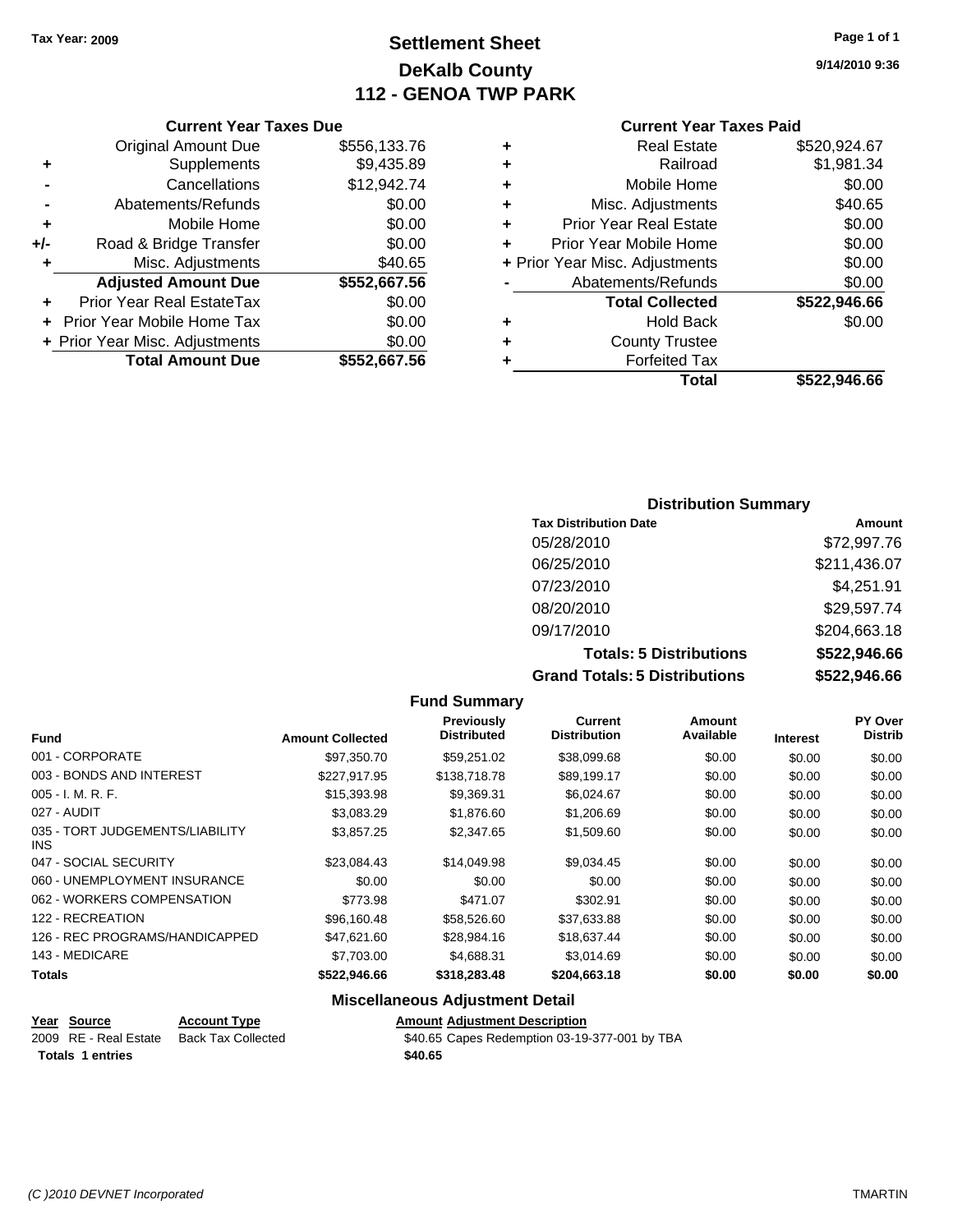## **Settlement Sheet Tax Year: 2009 Page 1 of 1 DeKalb County 113 - KINGSTON TWP PARK**

**9/14/2010 9:36**

| <b>Current Year Taxes Paid</b> |  |  |
|--------------------------------|--|--|
|                                |  |  |

|     | <b>Current Year Taxes Due</b>     |             |   |                |
|-----|-----------------------------------|-------------|---|----------------|
|     | <b>Original Amount Due</b>        | \$45,185.90 | ٠ |                |
|     | <b>Supplements</b>                | \$247.04    | ٠ |                |
|     | Cancellations                     | \$266.57    | ٠ |                |
|     | Abatements/Refunds                | \$0.00      | ٠ | N              |
|     | Mobile Home                       | \$0.00      |   | Prior          |
| +/- | Road & Bridge Transfer            | \$0.00      |   | Prior Y        |
|     | Misc. Adjustments                 | \$0.00      |   | + Prior Year M |
|     | <b>Adjusted Amount Due</b>        | \$45,166.37 |   | Aba            |
|     | Prior Year Real EstateTax         | \$0.00      |   |                |
|     | <b>Prior Year Mobile Home Tax</b> | \$0.00      | ٠ |                |
|     | + Prior Year Misc. Adjustments    | \$0.00      |   |                |
|     | <b>Total Amount Due</b>           | \$45,166.37 |   |                |
|     |                                   |             |   |                |

|   | <b>Real Estate</b>             | \$42,743.91 |
|---|--------------------------------|-------------|
| ٠ | Railroad                       | \$320.18    |
| ٠ | Mobile Home                    | \$0.00      |
| ٠ | Misc. Adjustments              | \$0.00      |
| ٠ | <b>Prior Year Real Estate</b>  | \$0.00      |
|   | Prior Year Mobile Home         | \$0.00      |
|   | + Prior Year Misc. Adjustments | \$0.00      |
|   | Abatements/Refunds             | \$0.00      |
|   | <b>Total Collected</b>         | \$43,064.09 |
| ٠ | <b>Hold Back</b>               | \$0.00      |
| ٠ | <b>County Trustee</b>          |             |
| ٠ | <b>Forfeited Tax</b>           |             |
|   | Total                          | \$43,064.09 |
|   |                                |             |

| <b>Distribution Summary</b>          |             |
|--------------------------------------|-------------|
| <b>Tax Distribution Date</b>         | Amount      |
| 05/28/2010                           | \$4,858.58  |
| 06/25/2010                           | \$18,185.90 |
| 07/23/2010                           | \$749.47    |
| 08/20/2010                           | \$2,331.20  |
| 09/17/2010                           | \$16,938.94 |
| <b>Totals: 5 Distributions</b>       | \$43,064.09 |
| <b>Grand Totals: 5 Distributions</b> | \$43,064.09 |

|                                               |                         | <b>Fund Summary</b>                     |                                |                     |                 |                                  |
|-----------------------------------------------|-------------------------|-----------------------------------------|--------------------------------|---------------------|-----------------|----------------------------------|
| <b>Fund</b>                                   | <b>Amount Collected</b> | <b>Previously</b><br><b>Distributed</b> | Current<br><b>Distribution</b> | Amount<br>Available | <b>Interest</b> | <b>PY Over</b><br><b>Distrib</b> |
| 001 - CORPORATE                               | \$32.117.25             | \$19,484.16                             | \$12,633,09                    | \$0.00              | \$0.00          | \$0.00                           |
| 035 - TORT JUDGEMENTS/LIABILITY<br><b>INS</b> | \$6,386.39              | \$3,874.36                              | \$2,512.03                     | \$0.00              | \$0.00          | \$0.00                           |
| 122 - RECREATION                              | \$4.560.45              | \$2.766.63                              | \$1,793.82                     | \$0.00              | \$0.00          | \$0.00                           |
| <b>Totals</b>                                 | \$43,064.09             | \$26.125.15                             | \$16,938,94                    | \$0.00              | \$0.00          | \$0.00                           |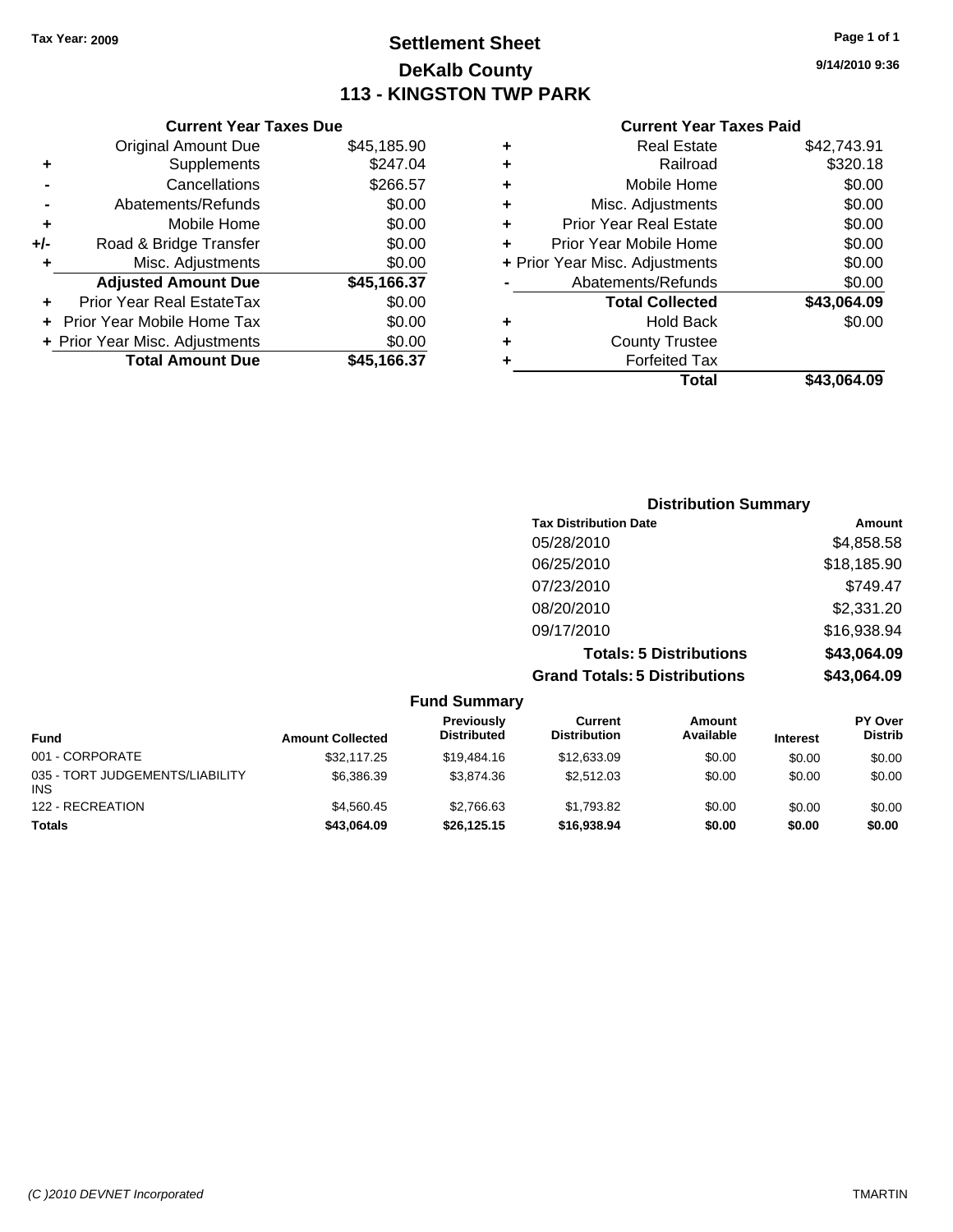## **Settlement Sheet Tax Year: 2009 Page 1 of 1 DeKalb County 114 - SANDWICH PARK**

**9/14/2010 9:36**

#### **Current Year Taxes Paid**

|     | <b>Current Year Taxes Due</b>  |              |
|-----|--------------------------------|--------------|
|     | <b>Original Amount Due</b>     | \$418,360.40 |
| ٠   | Supplements                    | \$3,274.74   |
|     | Cancellations                  | \$3,641.34   |
|     | Abatements/Refunds             | \$6.73       |
| ٠   | Mobile Home                    | \$0.00       |
| +/- | Road & Bridge Transfer         | \$0.00       |
| ٠   | Misc. Adjustments              | \$7.93       |
|     | <b>Adjusted Amount Due</b>     | \$417,995.00 |
| ٠   | Prior Year Real EstateTax      | (\$146.26)   |
|     | Prior Year Mobile Home Tax     | \$0.00       |
|     | + Prior Year Misc. Adjustments | \$0.00       |
|     | <b>Total Amount Due</b>        | \$417,848.74 |
|     |                                |              |

|   | Total                          | \$392,922.50 |
|---|--------------------------------|--------------|
| ٠ | <b>Forfeited Tax</b>           |              |
| ٠ | <b>County Trustee</b>          |              |
| ٠ | <b>Hold Back</b>               | \$0.00       |
|   | <b>Total Collected</b>         | \$392,922.50 |
|   | Abatements/Refunds             | \$6.73       |
|   | + Prior Year Misc. Adjustments | \$0.00       |
| ٠ | Prior Year Mobile Home         | \$0.00       |
| ÷ | <b>Prior Year Real Estate</b>  | (\$146.26)   |
| ٠ | Misc. Adjustments              | \$7.93       |
| ٠ | Mobile Home                    | \$0.00       |
| ٠ | Railroad                       | \$474.78     |
| ٠ | <b>Real Estate</b>             | \$392,592.78 |

### **Distribution Summary Tax Distribution Date Amount** 05/28/2010 \$47,206.97 06/25/2010 \$163,704.30 07/23/2010 \$4,495.72 08/20/2010 \$25,695.92 09/17/2010 \$151,819.59 **Totals: 5 Distributions \$392,922.50 Grand Totals: 5 Distributions \$392,922.50**

| <b>Fund</b>                             | <b>Amount Collected</b> | Previously<br><b>Distributed</b>       | Current<br><b>Distribution</b> | Amount<br>Available | <b>Interest</b> | PY Over<br><b>Distrib</b> |
|-----------------------------------------|-------------------------|----------------------------------------|--------------------------------|---------------------|-----------------|---------------------------|
| 001 - CORPORATE                         | \$123,644.87            | \$75,870.26                            | \$47,774.61                    | \$0.00              | \$0.00          | \$0.00                    |
| 003 - BONDS AND INTEREST                | \$87,526.24             | \$53,707.37                            | \$33,818.87                    | \$0.00              | \$0.00          | \$0.00                    |
| $005 - I. M. R. F.$                     | \$20,878.31             | \$12,811.23                            | \$8,067.08                     | \$0.00              | \$0.00          | \$0.00                    |
| 027 - AUDIT                             | \$6.199.55              | \$3,804.14                             | \$2,395.41                     | \$0.00              | \$0.00          | \$0.00                    |
| 035 - TORT JUDGEMENTS/LIABILITY<br>INS. | \$19,347.90             | \$11.872.15                            | \$7,475.75                     | \$0.00              | \$0.00          | \$0.00                    |
| 047 - SOCIAL SECURITY                   | \$7.745.29              | \$4.752.62                             | \$2,992.67                     | \$0.00              | \$0.00          | \$0.00                    |
| 060 - UNEMPLOYMENT INSURANCE            | \$3,872.63              | \$2,376,30                             | \$1,496.33                     | \$0.00              | \$0.00          | \$0.00                    |
| 122 - RECREATION                        | \$119,835.08            | \$73,532.54                            | \$46,302.54                    | \$0.00              | \$0.00          | \$0.00                    |
| 125 - PAVING & LIGHTING, STREETS        | \$3,872.63              | \$2,376,30                             | \$1,496.33                     | \$0.00              | \$0.00          | \$0.00                    |
| <b>Totals</b>                           | \$392,922.50            | \$241.102.91                           | \$151,819.59                   | \$0.00              | \$0.00          | \$0.00                    |
|                                         |                         | <b>Miscellaneous Adiustment Detail</b> |                                |                     |                 |                           |

**Fund Summary**

#### **Miscellaneous Adjustment Detail**

**Abatement Detail**

#### **Year Source Account Type Amount Adjustment Description**

| 2009 RE - Real Estate Back Tax Collected | \$7.93 Talan/Fitzpatrick Redemption 19-27-451-010 by TBA |
|------------------------------------------|----------------------------------------------------------|
| <b>Totals 1 entries</b>                  | \$7.93                                                   |

## **Year Source Account Type Amount Adjustment Description Totals \$6.74 2 entries**

\$3.61 19-26-433-024 2008 PTAB REFUND by TBA 2009 RE - Real Estate \$3.13 19-27-427-012 2006 PTAB REFUND by TBA PTAB Decision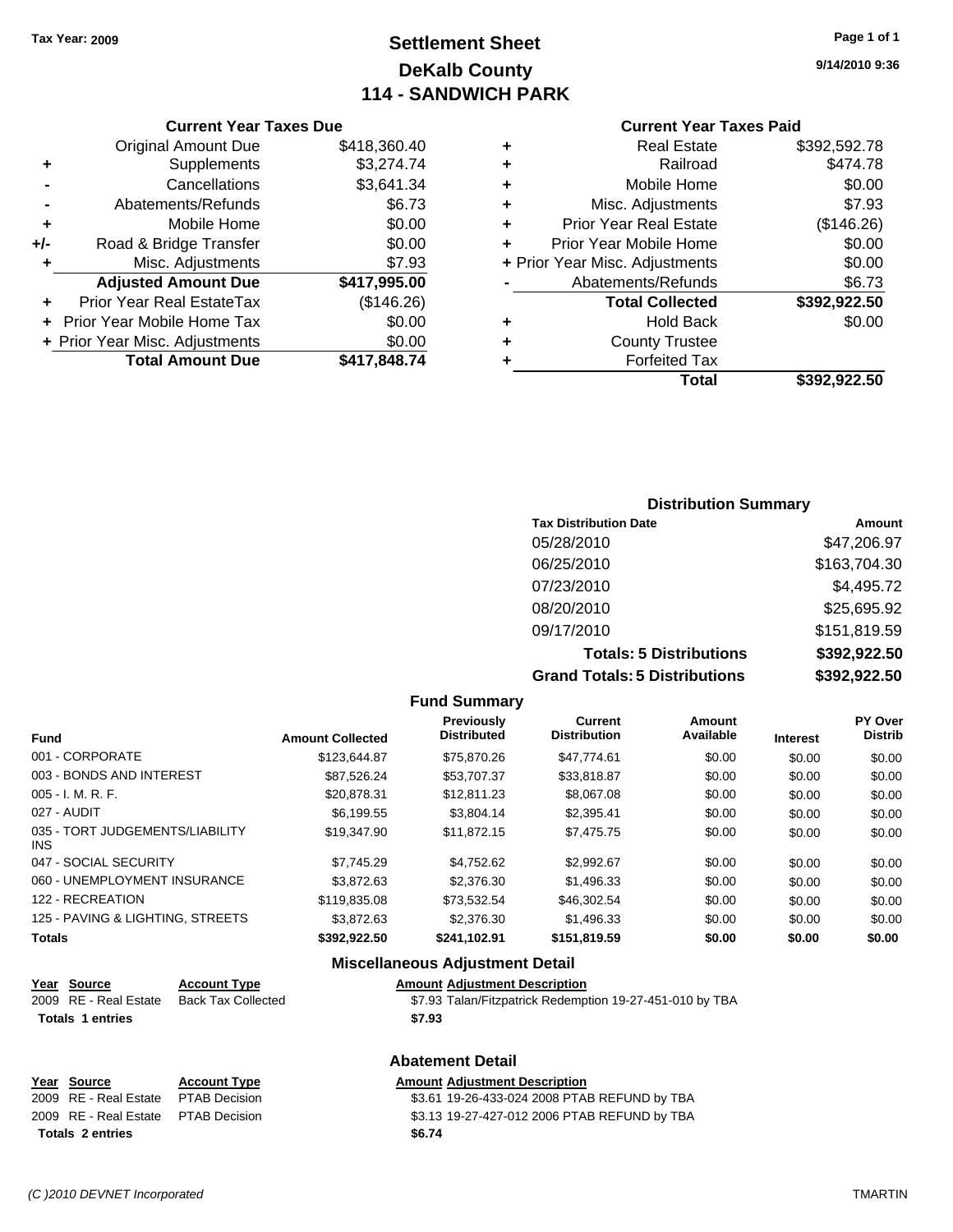## **Settlement Sheet Tax Year: 2009 Page 1 of 2 DeKalb County 115 - SYCAMORE PARK**

**9/14/2010 9:36**

#### **Current Year Taxes Paid**

|                                | <b>Real Estate</b>            | \$1,913,595.58 |
|--------------------------------|-------------------------------|----------------|
| ٠                              | Railroad                      | \$0.00         |
| ٠                              | Mobile Home                   | \$0.00         |
| ٠                              | Misc. Adjustments             | \$855.90       |
| ٠                              | <b>Prior Year Real Estate</b> | (\$6,353.82)   |
|                                | Prior Year Mobile Home        | \$0.00         |
| + Prior Year Misc. Adjustments |                               | \$0.00         |
| Abatements/Refunds             |                               | \$2.71         |
|                                | <b>Total Collected</b>        | \$1,908,094.95 |
| ٠                              | <b>Hold Back</b>              | \$0.00         |
|                                | <b>County Trustee</b>         |                |
|                                | <b>Forfeited Tax</b>          |                |
|                                | Total                         | \$1,908,094.95 |

## **Current Year Taxes Due**

|     | <b>Original Amount Due</b>     | \$2,004,553.08 |
|-----|--------------------------------|----------------|
| ٠   | Supplements                    | \$25,280.10    |
|     | Cancellations                  | \$27,991.54    |
|     | Abatements/Refunds             | \$2.71         |
| ÷   | Mobile Home                    | \$0.00         |
| +/- | Road & Bridge Transfer         | \$0.00         |
| ٠   | Misc. Adjustments              | \$855.90       |
|     | <b>Adjusted Amount Due</b>     | \$2,002,694.83 |
|     | Prior Year Real EstateTax      | (\$6,353.82)   |
|     | Prior Year Mobile Home Tax     | \$0.00         |
|     | + Prior Year Misc. Adjustments | \$0.00         |
|     | <b>Total Amount Due</b>        | \$1,996,341.01 |

#### **Distribution Summary**

| <b>Tax Distribution Date</b>         | Amount         |
|--------------------------------------|----------------|
| 05/28/2010                           | \$211,857.97   |
| 06/25/2010                           | \$790,562.09   |
| 07/23/2010                           | \$17,374.33    |
| 08/20/2010                           | \$108,403.29   |
| 09/17/2010                           | \$779,897.27   |
| <b>Totals: 5 Distributions</b>       | \$1,908,094.95 |
| <b>Grand Totals: 5 Distributions</b> | \$1,908,094.95 |

#### **Fund Summary Fund Interest Amount Collected Distributed PY Over Distrib Amount Available Current Distribution Previously** 001 - CORPORATE \$468,324.70 \$276,905.92 \$191,418.78 \$0.00 \$0.00 \$0.00 003 - BONDS AND INTEREST  $$503,496.63$   $$297,702.03$   $$205,794.60$   $$0.00$   $$0.00$   $$0.00$ 005 - I. M. R. F. \$84,719.41 \$50,091.98 \$34,627.43 \$0.00 \$0.00 \$0.00 014 - POLICE PROTECTION  $$0.00$   $$0.00$   $$0.00$   $$0.00$   $$0.00$   $$0.00$   $$0.00$   $$0.00$ 027 - AUDIT \$17,140.41 \$10,134.59 \$7,005.82 \$0.00 \$0.00 \$0.00 035 - TORT JUDGEMENTS/LIABILITY INS \$129,445.16 \$76,536.93 \$52,908.23 \$0.00 \$0.00 \$0.00 039 - PLAYGROUND AND RECREATION COMM  $$284,226.04$   $$168,054.09$   $$116,171.95$  \$0.00 \$0.00 \$0.00 047 - SOCIAL SECURITY \$81,863.00 \$48,403.08 \$33,459.92 \$0.00 \$0.00 \$0.00 \$0.00 \$0.00 \$0.00 \$0.00 \$0.00 \$0.00 \$0.00 122 - RECREATION \$252,238.72 \$149,140.99 \$103,097.73 \$0.00 \$0.00 \$0.00 125 - PAVING & LIGHTING, STREETS  $$0.00$  \$0.00 \$0.00 \$0.00 \$0.00 \$0.00 \$0.00 \$0.00 126 - REC PROGRAMS/HANDICAPPED \$86,640.88 \$51,228.07 \$35,412.81 \$0.00 \$0.00 \$0.00

#### **Miscellaneous Adjustment Detail**

## **Year Source Account Type Amount Adjustment Description**

**Totals \$1,908,094.95 \$1,128,197.68 \$779,897.27 \$0.00 \$0.00 \$0.00**

| <b>Totals 2 entries</b> |  |                                            | \$855.90                                         |
|-------------------------|--|--------------------------------------------|--------------------------------------------------|
|                         |  | 2009 RE - Real Estate Paymt In Lieu of Tax | \$427.95 Housing Authority Sycamore Units by TBA |
|                         |  | 2009 RE - Real Estate Paymt In Lieu of Tax | \$427.95 Housing Authority Sycamore Units by TBA |

#### **Year Source Account Type Amount Adjustment Description** 2009 RE - Real Estate RE Abatement \$1.80 06-20-376-009 2007 PTAB REFUND by TBA

## **Abatement Detail**

*(C )2010 DEVNET Incorporated* TMARTIN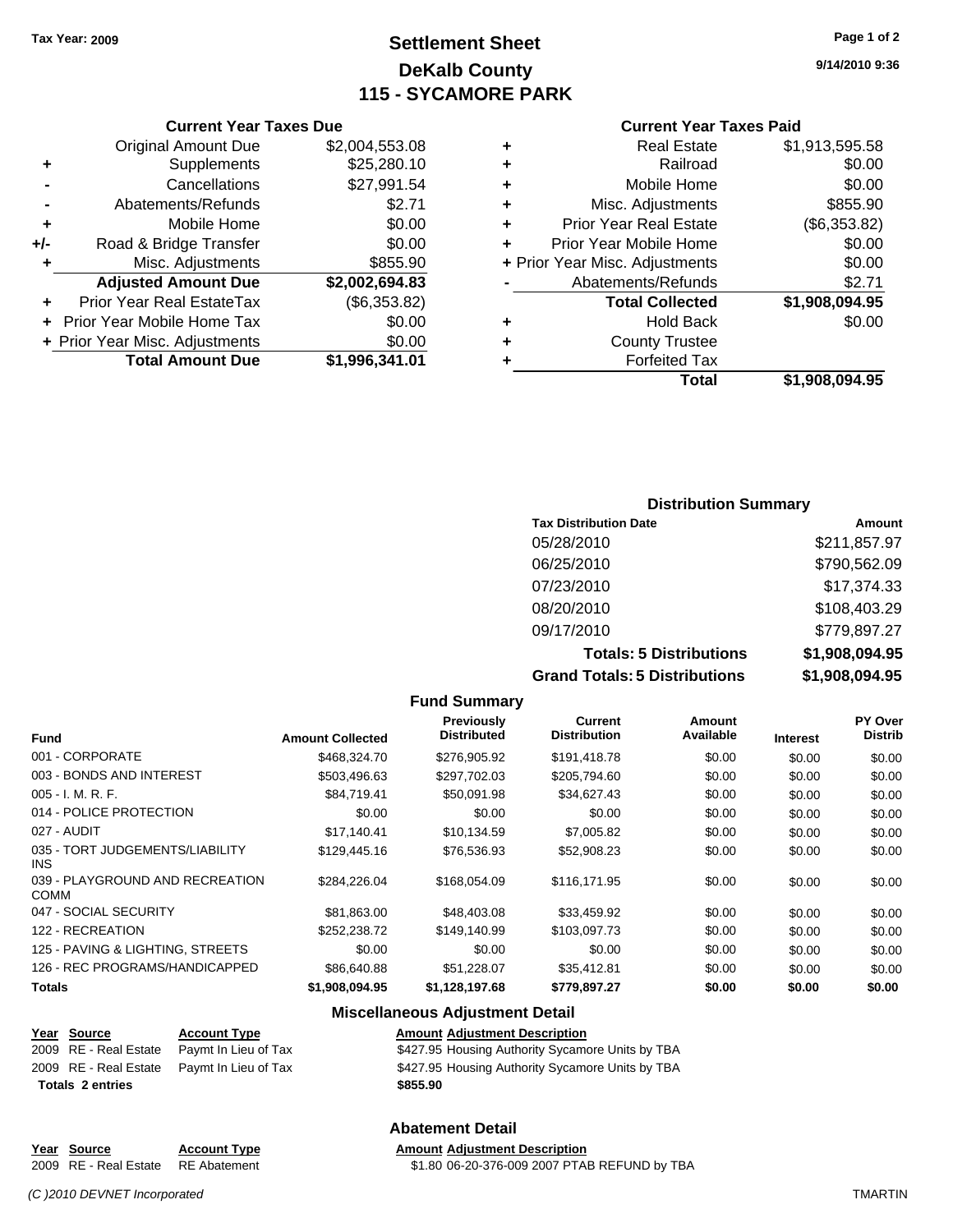## **Settlement Sheet Tax Year: 2009 Page 2 of 2 DeKalb County Abatement Detail**

**Year Source Account Type Amount Adjustment Description** \$0.90 06-21-456-006 2007 PTAB REFUND by TBA **9/14/2010 9:36**

**Totals \$2.70 2 entries**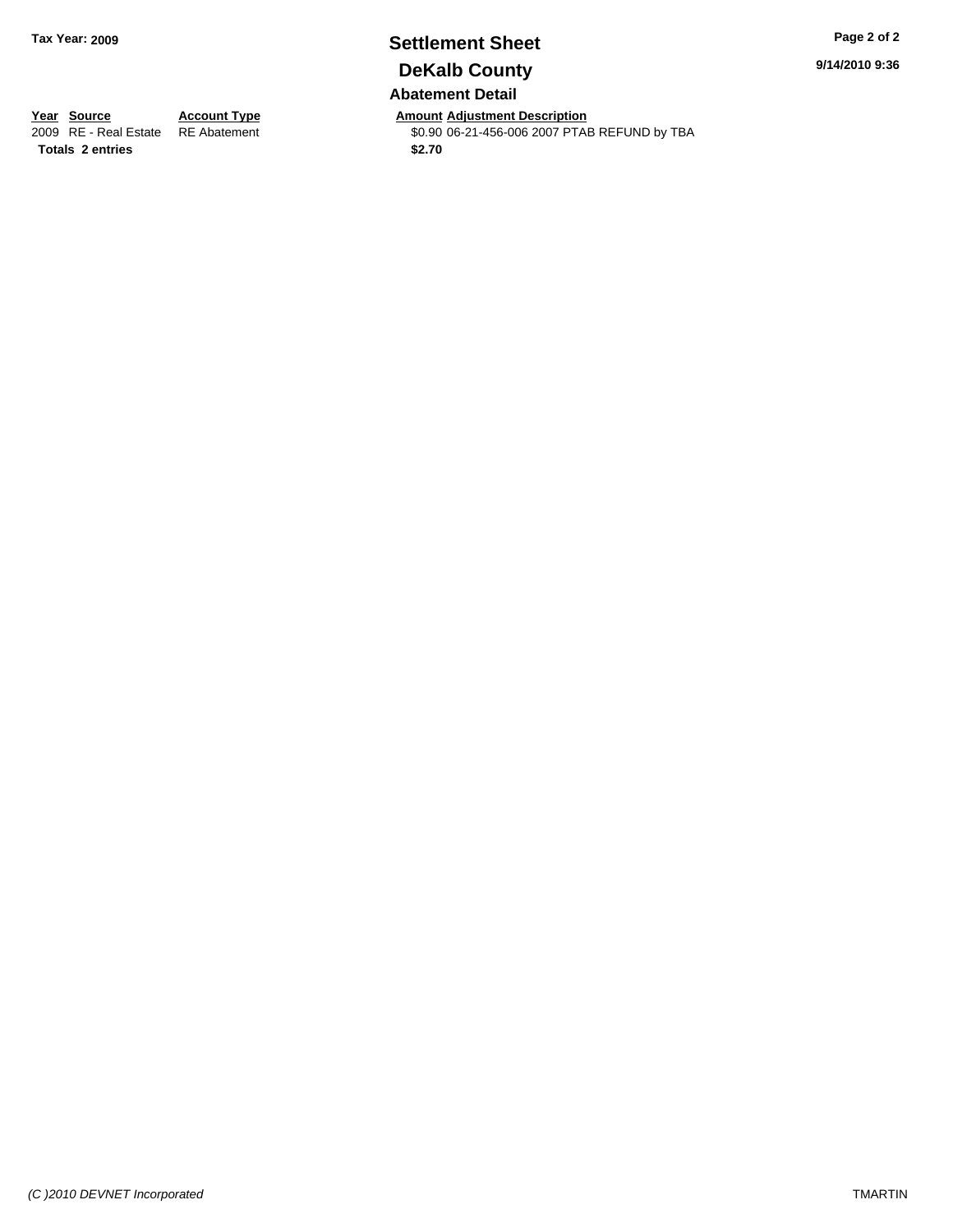## **Settlement Sheet Tax Year: 2009 Page 1 of 1 DeKalb County 120 - SCHOOL DISTRICT 1**

#### **9/14/2010 9:36**

#### **Current Year Taxes Paid**

| ٠ | <b>Real Estate</b>             | \$394,649.88 |
|---|--------------------------------|--------------|
| ٠ | Railroad                       | \$0.00       |
| ٠ | Mobile Home                    | \$0.00       |
| ٠ | Misc. Adjustments              | \$0.00       |
| ٠ | <b>Prior Year Real Estate</b>  | \$0.00       |
| ÷ | Prior Year Mobile Home         | \$0.00       |
|   | + Prior Year Misc. Adjustments | \$0.00       |
|   | Abatements/Refunds             | \$0.00       |
|   | <b>Total Collected</b>         | \$394,649.88 |
| ٠ | <b>Hold Back</b>               | \$0.00       |
| ٠ | <b>County Trustee</b>          |              |
|   | <b>Forfeited Tax</b>           |              |
|   | Total                          | \$394.649.88 |

#### **Distribution Summary Tax Distribution Date Amount** 05/28/2010 \$50,749.12 06/25/2010 \$167,806.25 07/23/2010 \$4,235.18 08/20/2010 \$6,062.03 09/17/2010 \$165,797.30

**Totals: 5 Distributions \$394,649.88 Grand Totals: 5 Distributions \$394,649.88**

|                                               |                         | <b>Fund Summary</b>                     |                                |                            |                 |                           |
|-----------------------------------------------|-------------------------|-----------------------------------------|--------------------------------|----------------------------|-----------------|---------------------------|
| <b>Fund</b>                                   | <b>Amount Collected</b> | <b>Previously</b><br><b>Distributed</b> | Current<br><b>Distribution</b> | <b>Amount</b><br>Available | <b>Interest</b> | PY Over<br><b>Distrib</b> |
| 002 - EDUCATION                               | \$256,342.05            | \$148,649.58                            | \$107,692.47                   | \$0.00                     | \$0.00          | \$0.00                    |
| 003 - BONDS AND INTEREST                      | \$35,632.94             | \$20,663.10                             | \$14,969.84                    | \$0.00                     | \$0.00          | \$0.00                    |
| 004 - OPERATIONS & MAINTENANCE                | \$39,437.36             | \$22,869.24                             | \$16,568.12                    | \$0.00                     | \$0.00          | \$0.00                    |
| 005 - I. M. R. F.                             | \$3,626.83              | \$2,103.15                              | \$1,523.68                     | \$0.00                     | \$0.00          | \$0.00                    |
| 030 - TRANSPORTATION SYSTEM                   | \$15,774.94             | \$9,147.69                              | \$6,627.25                     | \$0.00                     | \$0.00          | \$0.00                    |
| 031 - WORKING CASH                            | \$3.943.74              | \$2.286.93                              | \$1,656.81                     | \$0.00                     | \$0.00          | \$0.00                    |
| 032 - FIRE PREV/SFTY/ENERGY                   | \$3.943.74              | \$2,286.93                              | \$1,656.81                     | \$0.00                     | \$0.00          | \$0.00                    |
| 033 - SPECIAL EDUCATION                       | \$3,154.84              | \$1,829.45                              | \$1,325.39                     | \$0.00                     | \$0.00          | \$0.00                    |
| 035 - TORT JUDGEMENTS/LIABILITY<br><b>INS</b> | \$21.282.68             | \$12,341.56                             | \$8.941.12                     | \$0.00                     | \$0.00          | \$0.00                    |
| 047 - SOCIAL SECURITY                         | \$7,567.02              | \$4,388.02                              | \$3,179.00                     | \$0.00                     | \$0.00          | \$0.00                    |
| 057 - LEASE/PURCHASE/RENTAL                   | \$3.943.74              | \$2.286.93                              | \$1,656.81                     | \$0.00                     | \$0.00          | \$0.00                    |
| Totals                                        | \$394,649.88            | \$228,852.58                            | \$165,797.30                   | \$0.00                     | \$0.00          | \$0.00                    |

#### **Current Year Taxes Due**

|     | <b>Original Amount Due</b>     | \$398,904.98 |
|-----|--------------------------------|--------------|
| ٠   | Supplements                    | \$9,853.08   |
|     | Cancellations                  | \$10,153.30  |
|     | Abatements/Refunds             | \$0.00       |
| ٠   | Mobile Home                    | \$0.00       |
| +/- | Road & Bridge Transfer         | \$0.00       |
|     | Misc. Adjustments              | \$0.00       |
|     |                                |              |
|     | <b>Adjusted Amount Due</b>     | \$398,604.76 |
|     | Prior Year Real EstateTax      | \$0.00       |
|     | Prior Year Mobile Home Tax     | \$0.00       |
|     | + Prior Year Misc. Adjustments | \$0.00       |
|     | <b>Total Amount Due</b>        | \$398,604.76 |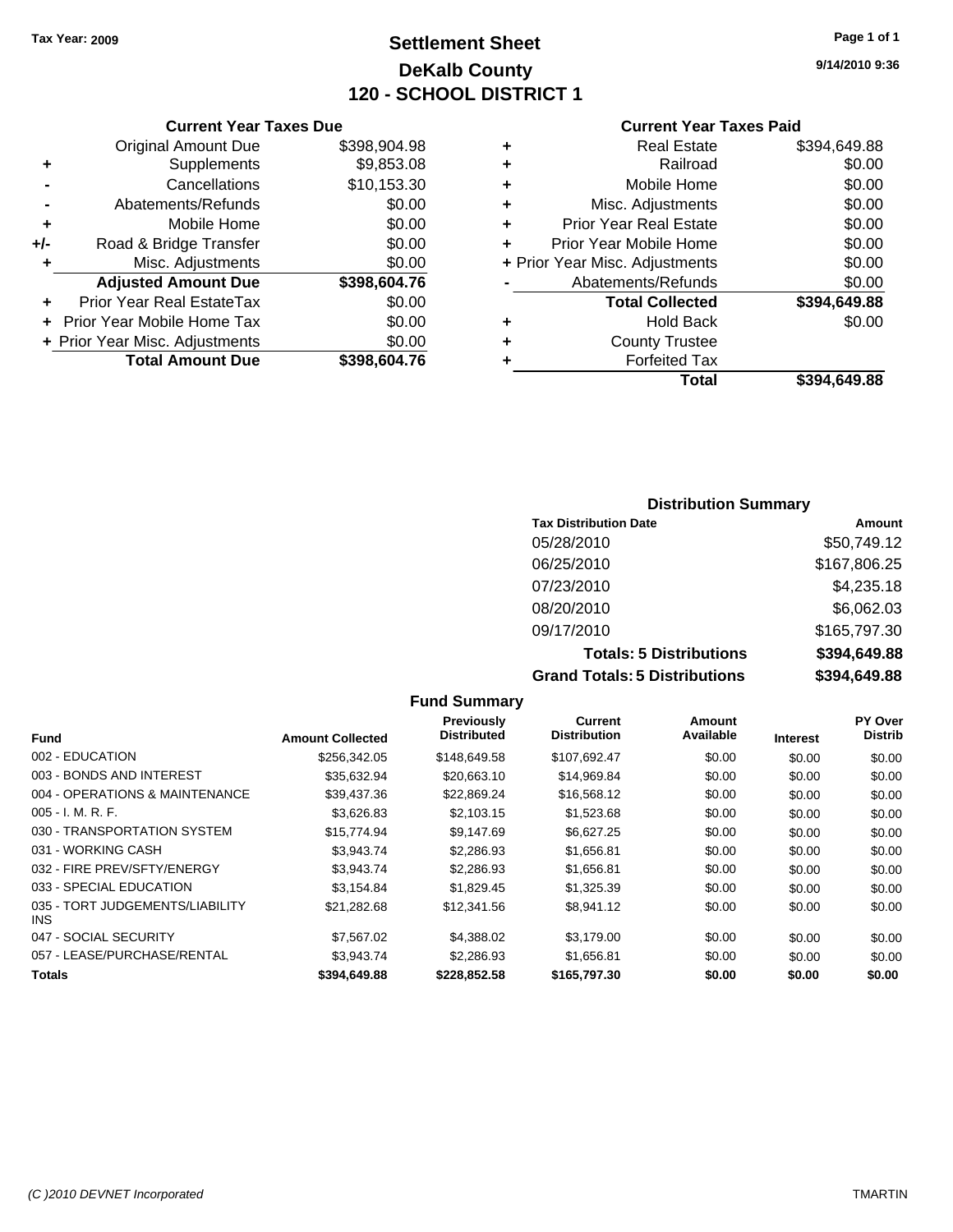## **Settlement Sheet Tax Year: 2009 Page 1 of 1 DeKalb County 121 - SCHOOL DISTRICT 9**

**9/14/2010 9:36**

#### **Current Year Taxes Paid**

| <b>Real Estate</b>             | \$68,528.98 |
|--------------------------------|-------------|
| Railroad                       | \$2,952.66  |
| Mobile Home                    | \$0.00      |
| Misc. Adjustments              | \$0.00      |
| <b>Prior Year Real Estate</b>  | \$0.00      |
| Prior Year Mobile Home         | \$0.00      |
| + Prior Year Misc. Adjustments | \$0.00      |
| Abatements/Refunds             | \$0.00      |
| <b>Total Collected</b>         | \$71,481.64 |
| <b>Hold Back</b>               | \$0.00      |
| <b>County Trustee</b>          |             |
| <b>Forfeited Tax</b>           |             |
| Total                          | \$71.481.64 |
|                                |             |

#### **Current Year Taxes Due** Original Amount Due \$71,767.97 **+** Supplements \$2,480.98 **-** Cancellations \$2,767.29 **-** Abatements/Refunds \$0.00 **+** Mobile Home \$0.00<br>**+/-** Road & Bridge Transfer \$0.00 **Frankling Road & Bridge Transfer \$0.00 +** Misc. Adjustments \$0.00

| <b>Adjusted Amount Due</b>       | \$71,481.66 |
|----------------------------------|-------------|
| <b>Prior Year Real EstateTax</b> | \$0.00      |
| + Prior Year Mobile Home Tax     | \$0.00      |
| + Prior Year Misc. Adjustments   | \$0.00      |
| <b>Total Amount Due</b>          | \$71,481.66 |

#### **Distribution Summary**

| <b>Tax Distribution Date</b>         | Amount      |
|--------------------------------------|-------------|
| 05/28/2010                           | \$14,005.45 |
| 06/25/2010                           | \$31,373.91 |
| 08/20/2010                           | \$667.71    |
| 09/17/2010                           | \$25,434.59 |
| <b>Totals: 4 Distributions</b>       | \$71,481.66 |
| <b>Grand Totals: 4 Distributions</b> | \$71,481.66 |

#### **Fund Summary**

| Fund                                    | <b>Amount Collected</b> | Previously<br><b>Distributed</b> | Current<br><b>Distribution</b> | Amount<br>Available | <b>Interest</b> | <b>PY Over</b><br><b>Distrib</b> |
|-----------------------------------------|-------------------------|----------------------------------|--------------------------------|---------------------|-----------------|----------------------------------|
| 002 - EDUCATION                         | \$38,948.66             | \$25,089.91                      | \$13,858.75                    | \$0.00              | \$0.00          | \$0.00                           |
| 003 - BONDS AND INTEREST                | \$14,276.11             | \$9.196.38                       | \$5,079.73                     | \$0.00              | \$0.00          | \$0.00                           |
| 004 - OPERATIONS & MAINTENANCE          | \$10,561.06             | \$6,803.23                       | \$3,757.83                     | \$0.00              | \$0.00          | \$0.00                           |
| $005 - I. M. R. F.$                     | \$926.83                | \$597.04                         | \$329.79                       | \$0.00              | \$0.00          | \$0.00                           |
| 030 - TRANSPORTATION SYSTEM             | \$2,996.00              | \$1,929.98                       | \$1,066.02                     | \$0.00              | \$0.00          | \$0.00                           |
| 031 - WORKING CASH                      | \$748.98                | \$482.49                         | \$266.49                       | \$0.00              | \$0.00          | \$0.00                           |
| 032 - FIRE PREV/SFTY/ENERGY             | \$748.98                | \$482.49                         | \$266.49                       | \$0.00              | \$0.00          | \$0.00                           |
| 033 - SPECIAL EDUCATION                 | \$599.23                | \$386.02                         | \$213.21                       | \$0.00              | \$0.00          | \$0.00                           |
| 035 - TORT JUDGEMENTS/LIABILITY<br>INS. | \$0.00                  | \$0.00                           | \$0.00                         | \$0.00              | \$0.00          | \$0.00                           |
| 047 - SOCIAL SECURITY                   | \$926.83                | \$597.04                         | \$329.79                       | \$0.00              | \$0.00          | \$0.00                           |
| 057 - LEASE/PURCHASE/RENTAL             | \$748.98                | \$482.49                         | \$266.49                       | \$0.00              | \$0.00          | \$0.00                           |
| Totals                                  | \$71,481.66             | \$46,047.07                      | \$25,434.59                    | \$0.00              | \$0.00          | \$0.00                           |
|                                         |                         |                                  |                                |                     |                 |                                  |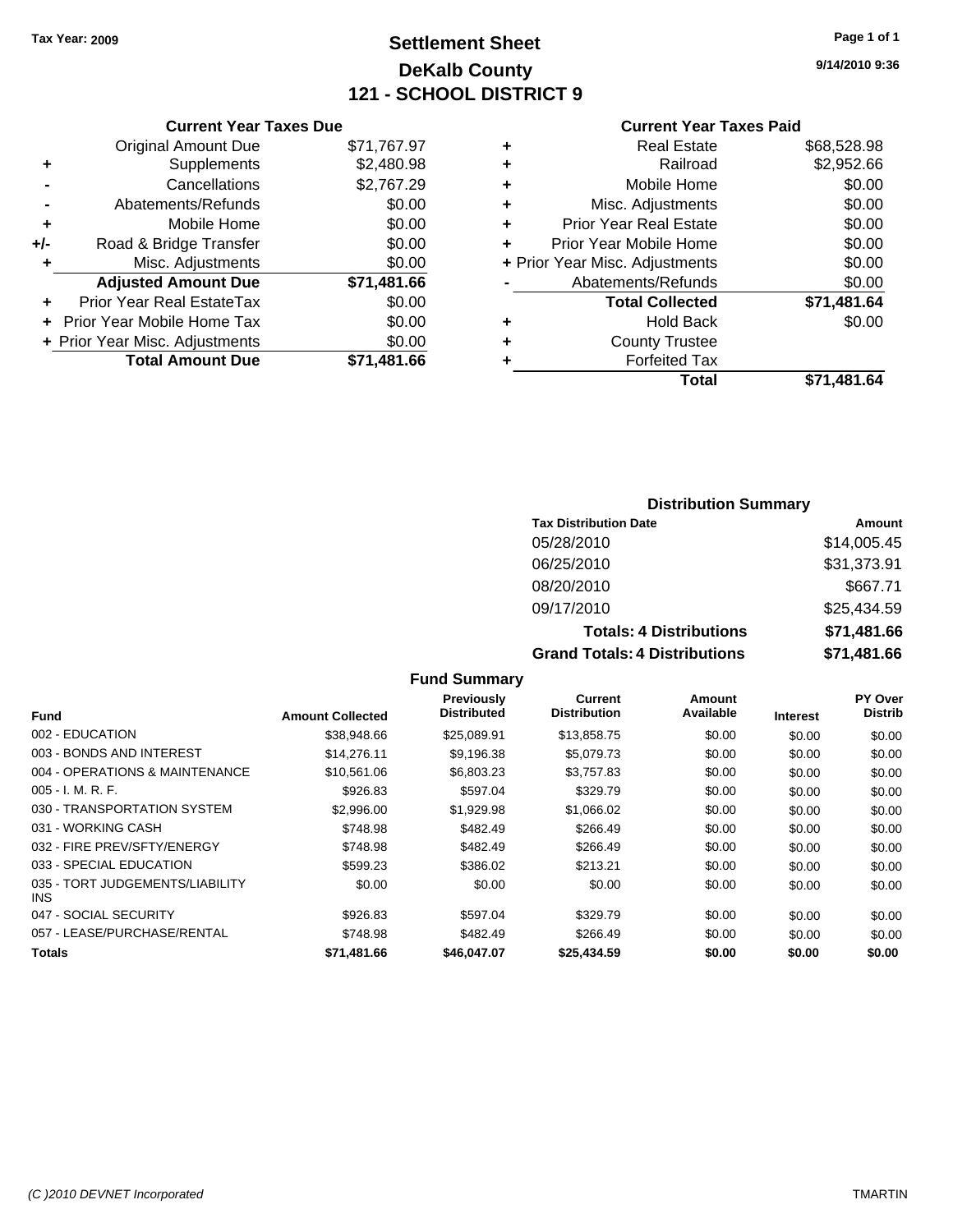## **Settlement Sheet Tax Year: 2009 Page 1 of 1 DeKalb County 122 - SCHOOL DISTRICT 100**

**9/14/2010 9:36**

#### **Current Year Taxes Paid**

|     | OUITCHL TCUL TUACS DUC         |             |
|-----|--------------------------------|-------------|
|     | <b>Original Amount Due</b>     | \$11,117.97 |
| ٠   | Supplements                    | \$0.00      |
|     | Cancellations                  | \$0.00      |
|     | Abatements/Refunds             | \$0.00      |
| ٠   | Mobile Home                    | \$0.00      |
| +/- | Road & Bridge Transfer         | \$0.00      |
| ٠   | Misc. Adjustments              | \$0.00      |
|     | <b>Adjusted Amount Due</b>     | \$11,117.97 |
|     | Prior Year Real EstateTax      | \$0.00      |
|     | Prior Year Mobile Home Tax     | \$0.00      |
|     | + Prior Year Misc. Adjustments | \$0.00      |
|     | <b>Total Amount Due</b>        | \$11,117.97 |
|     |                                |             |

**Current Year Taxes Due**

|   | <b>Real Estate</b>             | \$8,483.32 |
|---|--------------------------------|------------|
| ٠ | Railroad                       | \$0.00     |
| ٠ | Mobile Home                    | \$0.00     |
| ٠ | Misc. Adjustments              | \$0.00     |
| ÷ | <b>Prior Year Real Estate</b>  | \$0.00     |
|   | Prior Year Mobile Home         | \$0.00     |
|   | + Prior Year Misc. Adjustments | \$0.00     |
|   | Abatements/Refunds             | \$0.00     |
|   | <b>Total Collected</b>         | \$8,483.32 |
| ٠ | <b>Hold Back</b>               | \$0.00     |
|   | <b>County Trustee</b>          |            |
| ٠ | <b>Forfeited Tax</b>           |            |
|   | Total                          | \$8,483,32 |
|   |                                |            |

#### **Distribution Summary**

| <b>Tax Distribution Date</b>         | Amount     |
|--------------------------------------|------------|
| 05/28/2010                           | \$1,051.26 |
| 06/25/2010                           | \$3,716.02 |
| 08/20/2010                           | \$1,875.51 |
| 09/17/2010                           | \$1,840.53 |
| <b>Totals: 4 Distributions</b>       | \$8,483.32 |
| <b>Grand Totals: 4 Distributions</b> | \$8,483.32 |

#### **Fund Summary Fund Interest Amount Collected Distributed PY Over Distrib Amount Available Current Distribution Previously** 002 - EDUCATION \$5,096.02 \$3,990.39 \$1,105.63 \$0.00 \$0.00 \$0.00 003 - BONDS AND INTEREST \$1,464.34 \$1,146.64 \$317.70 \$0.00 \$0.00 \$0.00 \$0.00 004 - OPERATIONS & MAINTENANCE \$1,125.97 \$881.68 \$244.29 \$0.00 \$0.00 \$0.00 005 - I. M. R. F. \$99.99 \$78.30 \$21.69 \$0.00 \$0.00 \$0.00 030 - TRANSPORTATION SYSTEM \$431.96 \$338.24 \$93.72 \$0.00 \$0.00 \$0.00 \$0.00 031 - WORKING CASH \$0.00 \$0.00 \$0.00 \$0.00 \$0.00 \$0.00 032 - FIRE PREV/SFTY/ENERGY \$67.95 \$53.21 \$0.00 \$0.00 \$0.00 \$0.00 033 - SPECIAL EDUCATION \$81.55 \$63.86 \$63.86 \$17.69 \$0.00 \$0.00 \$0.00 \$0.00 035 - TORT JUDGEMENTS/LIABILITY INS \$89.31 \$69.93 \$19.38 \$0.00 \$0.00 \$0.00 \$0.00 047 - SOCIAL SECURITY \$26.23 \$20.54 \$5.69 \$0.00 \$0.00 \$0.00 057 - LEASE/PURCHASE/RENTAL  $$0.00$   $$0.00$   $$0.00$   $$0.00$   $$0.00$   $$0.00$   $$0.00$   $$0.00$ **Totals \$8,483.32 \$6,642.79 \$1,840.53 \$0.00 \$0.00 \$0.00**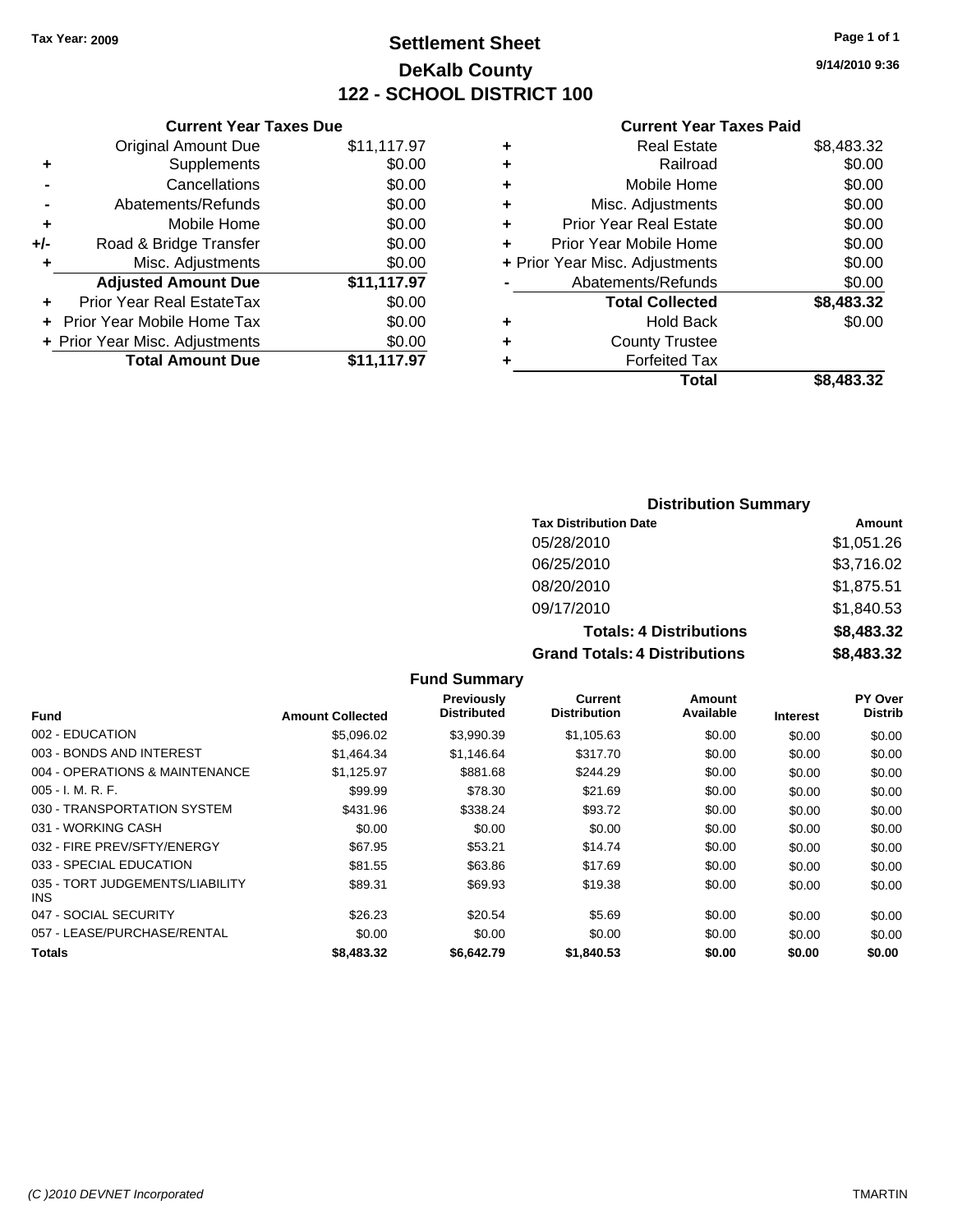**Original Amount Due** 

**Adjusted Amount Due** 

**Total Amount Due** 

**+** Supplements **-** Cancellations **-** Abatements/Refunds **+** Mobile Home **+/-** Road & Bridge Transfer **+** Misc. Adjustments

**+** Prior Year Real EstateTax \$0.00 **+** Prior Year Mobile Home Tax **+ Prior Year Misc. Adjustments** 

## **Settlement Sheet Tax Year: 2009 Page 1 of 1 DeKalb County 123 - SCHOOL DISTRICT 161**

**9/14/2010 9:36**

#### **Current Year Taxes Paid**

| <b>Current Year Taxes Due</b> |             |   | <b>Current Year Taxes Paid</b> |             |
|-------------------------------|-------------|---|--------------------------------|-------------|
| ıl Amount Due                 | \$67,341.31 | ٠ | <b>Real Estate</b>             | \$66,660.86 |
| Supplements                   | \$0.00      | ٠ | Railroad                       | \$0.00      |
| Cancellations                 | \$0.00      | ٠ | Mobile Home                    | \$0.00      |
| าents/Refunds                 | \$0.00      | ÷ | Misc. Adjustments              | \$0.00      |
| Mobile Home                   | \$0.00      | ÷ | <b>Prior Year Real Estate</b>  | \$0.00      |
| ridge Transfer                | \$0.00      | ÷ | Prior Year Mobile Home         | \$0.00      |
| :. Adjustments                | \$0.00      |   | + Prior Year Misc. Adjustments | \$0.00      |
| <b>Amount Due</b>             | \$67,341.31 |   | Abatements/Refunds             | \$0.00      |
| eal EstateTax                 | \$0.00      |   | <b>Total Collected</b>         | \$66,660.86 |
| pile Home Tax                 | \$0.00      | ÷ | <b>Hold Back</b>               | \$0.00      |
| . Adjustments                 | \$0.00      | ٠ | <b>County Trustee</b>          |             |
| <b>Amount Due</b>             | \$67,341.31 |   | <b>Forfeited Tax</b>           |             |
|                               |             |   | Total                          | 86.666      |

# **Total \$66,660.86**

### **Distribution Summary Tax Distribution Date Amount** 05/28/2010 \$18,186.58 06/25/2010 \$23,908.42 07/23/2010 \$699.26 08/20/2010 \$617.38 09/17/2010 \$23,249.22 **Totals: 5 Distributions \$66,660.86 Grand Totals: 5 Distributions \$66,660.86**

**Fund Summary Fund Interest Amount Collected Distributed PY Over Distrib Amount Available Current Distribution Previously** 002 - EDUCATION \$50,153.54 \$32,661.55 \$17,491.99 \$0.00 \$0.00 \$0.00 003 - BONDS AND INTEREST  $$0.00$   $$0.00$   $$0.00$   $$0.00$   $$0.00$   $$0.00$   $$0.00$   $$0.00$ 004 - OPERATIONS & MAINTENANCE \$5,268.21 \$3,430.82 \$1,837.39 \$0.00 \$0.00 \$0.00 005 - I. M. R. F. Charles Communication (St. 1992.20 \$971.77 \$520.43 \$0.00 \$0.00 \$0.00 \$0.00 030 - TRANSPORTATION SYSTEM \$2,528.79 \$1,646.83 \$881.96 \$0.00 \$0.00 \$0.00 \$0.00 031 - WORKING CASH \$1,053.65 \$686.17 \$367.48 \$0.00 \$0.00 \$0.00 \$0.00 033 - SPECIAL EDUCATION 6421.43 \$274.45 \$146.98 \$0.00 \$0.00 \$0.00 \$0.00 035 - TORT JUDGEMENTS/LIABILITY INS \$3,197.19 \$2,082.11 \$1,115.08 \$0.00 \$0.00 \$0.00 047 - SOCIAL SECURITY \$1,492.20 \$971.77 \$520.43 \$0.00 \$0.00 \$0.00 057 - LEASE/PURCHASE/RENTAL \$1,053.65 \$686.17 \$367.48 \$0.00 \$0.00 \$0.00 \$0.00 **Totals \$66,660.86 \$43,411.64 \$23,249.22 \$0.00 \$0.00 \$0.00**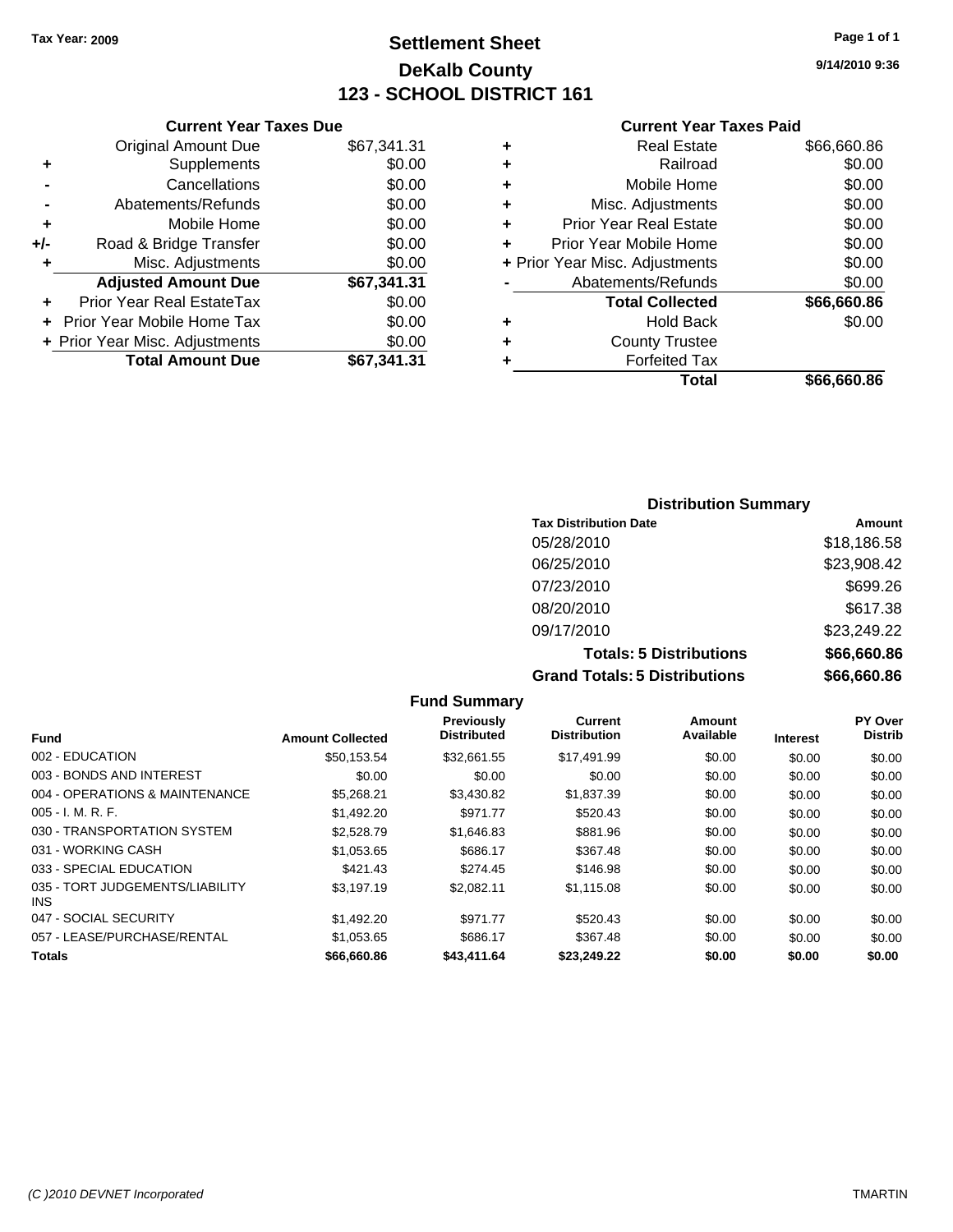## **Settlement Sheet Tax Year: 2009 Page 1 of 1 DeKalb County 124 - SCHOOL DISTRICT 212**

**9/14/2010 9:36**

#### **Current Year Taxes Paid**

|     | OUITCHL TCUL TUACS DUC            |              |
|-----|-----------------------------------|--------------|
|     | <b>Original Amount Due</b>        | \$276,941.75 |
| ٠   | Supplements                       | \$2,389.00   |
|     | Cancellations                     | \$2,491.29   |
|     | Abatements/Refunds                | \$0.00       |
| ٠   | Mobile Home                       | \$0.00       |
| +/- | Road & Bridge Transfer            | \$0.00       |
| ٠   | Misc. Adjustments                 | \$0.00       |
|     | <b>Adjusted Amount Due</b>        | \$276,839.46 |
| ٠   | Prior Year Real EstateTax         | \$0.00       |
|     | <b>Prior Year Mobile Home Tax</b> | \$0.00       |
|     | + Prior Year Misc. Adjustments    | \$0.00       |
|     | <b>Total Amount Due</b>           | \$276,839.46 |
|     |                                   |              |

**Current Year Taxes Due**

|   | <b>Real Estate</b>             | \$272,330.75 |
|---|--------------------------------|--------------|
| ٠ | Railroad                       | \$0.00       |
| ٠ | Mobile Home                    | \$0.00       |
| ٠ | Misc. Adjustments              | \$0.00       |
| ٠ | <b>Prior Year Real Estate</b>  | \$0.00       |
| ٠ | Prior Year Mobile Home         | \$0.00       |
|   | + Prior Year Misc. Adjustments | \$0.00       |
|   | Abatements/Refunds             | \$0.00       |
|   | <b>Total Collected</b>         | \$272,330.75 |
| ٠ | <b>Hold Back</b>               | \$0.00       |
| ٠ | <b>County Trustee</b>          |              |
| ٠ | <b>Forfeited Tax</b>           |              |
|   | Total                          | \$272,330.75 |
|   |                                |              |

### **Distribution Summary Tax Distribution Date Amount** 05/28/2010 \$53,108.76 06/25/2010 \$93,256.49 07/23/2010 \$3,193.80 08/20/2010 \$4,739.52 09/17/2010 \$118,032.18 **Totals: 5 Distributions \$272,330.75 Grand Totals: 5 Distributions \$272,330.75**

|                                         |                         | <b>Fund Summary</b>                     |                                |                     |                 |                           |
|-----------------------------------------|-------------------------|-----------------------------------------|--------------------------------|---------------------|-----------------|---------------------------|
| <b>Fund</b>                             | <b>Amount Collected</b> | <b>Previously</b><br><b>Distributed</b> | Current<br><b>Distribution</b> | Amount<br>Available | <b>Interest</b> | PY Over<br><b>Distrib</b> |
| 002 - EDUCATION                         | \$138,424.36            | \$78,429.19                             | \$59,995.17                    | \$0.00              | \$0.00          | \$0.00                    |
| 003 - BONDS AND INTEREST                | \$35,757.04             | \$20,259.41                             | \$15,497.63                    | \$0.00              | \$0.00          | \$0.00                    |
| 004 - OPERATIONS & MAINTENANCE          | \$26,620.06             | \$15,082.53                             | \$11,537.53                    | \$0.00              | \$0.00          | \$0.00                    |
| $005 - I. M. R. F.$                     | \$5.672.10              | \$3,213.73                              | \$2,458.37                     | \$0.00              | \$0.00          | \$0.00                    |
| 030 - TRANSPORTATION SYSTEM             | \$12,777.75             | \$7,239.68                              | \$5,538.07                     | \$0.00              | \$0.00          | \$0.00                    |
| 031 - WORKING CASH                      | \$5,324.07              | \$3,016.54                              | \$2,307.53                     | \$0.00              | \$0.00          | \$0.00                    |
| 032 - FIRE PREV/SFTY/ENERGY             | \$1,084.96              | \$614.72                                | \$470.24                       | \$0.00              | \$0.00          | \$0.00                    |
| 033 - SPECIAL EDUCATION                 | \$2.129.63              | \$1,206.62                              | \$923.01                       | \$0.00              | \$0.00          | \$0.00                    |
| 035 - TORT JUDGEMENTS/LIABILITY<br>INS. | \$32,574.56             | \$18,456.26                             | \$14,118.30                    | \$0.00              | \$0.00          | \$0.00                    |
| 047 - SOCIAL SECURITY                   | \$6,642.15              | \$3,763.35                              | \$2,878.80                     | \$0.00              | \$0.00          | \$0.00                    |
| 057 - LEASE/PURCHASE/RENTAL             | \$5,324.07              | \$3,016.54                              | \$2,307.53                     | \$0.00              | \$0.00          | \$0.00                    |
| <b>Totals</b>                           | \$272,330.75            | \$154,298.57                            | \$118,032.18                   | \$0.00              | \$0.00          | \$0.00                    |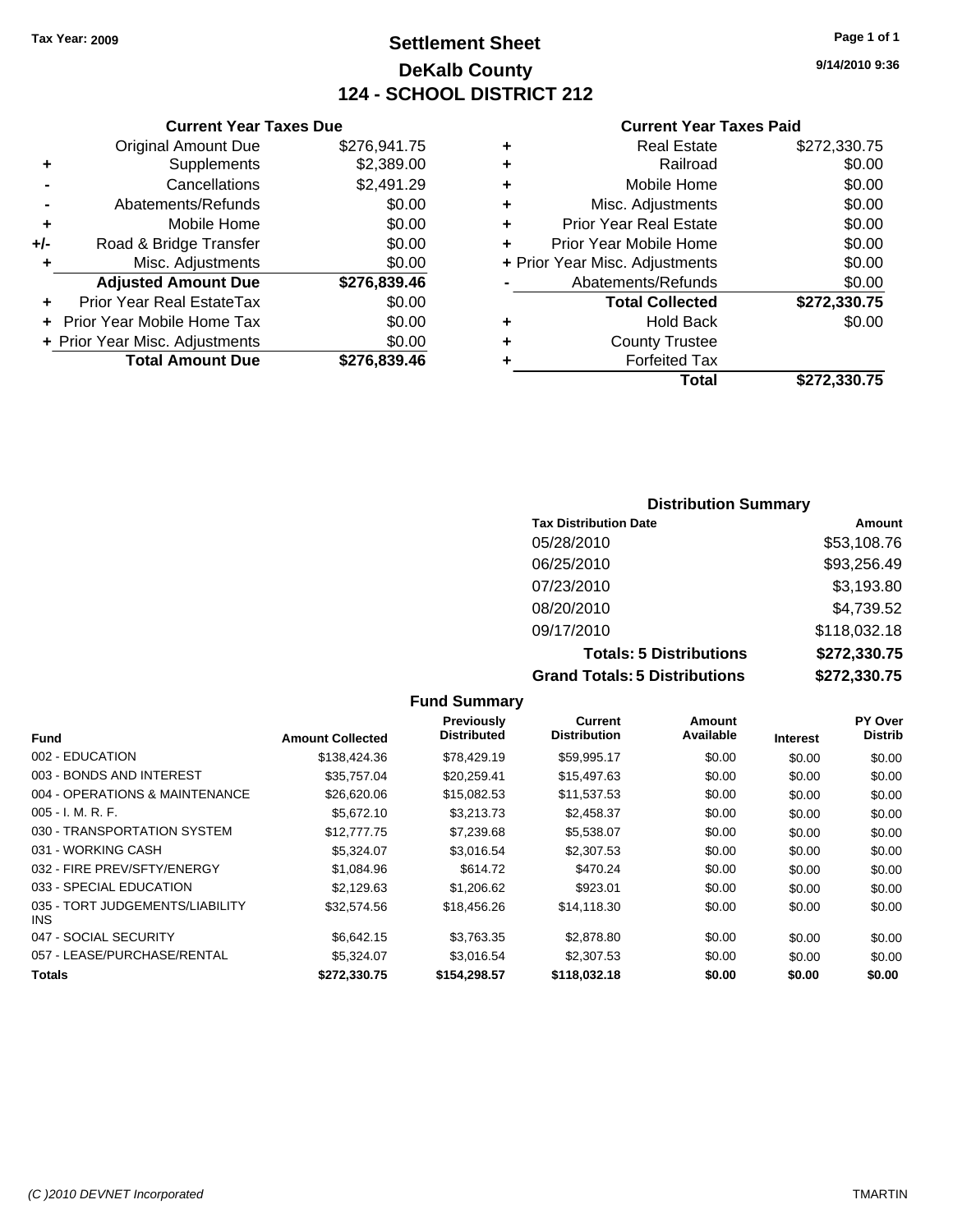## **Settlement Sheet Tax Year: 2009 Page 1 of 1 DeKalb County 125 - SCHOOL DISTRICT 220**

**9/14/2010 9:36**

#### **Current Year Taxes Paid**

|     | <b>Current Year Taxes Due</b>     |            |
|-----|-----------------------------------|------------|
|     | <b>Original Amount Due</b>        | \$2,395.58 |
| ٠   | Supplements                       | \$0.00     |
|     | Cancellations                     | \$0.00     |
|     | Abatements/Refunds                | \$0.00     |
| ٠   | Mobile Home                       | \$0.00     |
| +/- | Road & Bridge Transfer            | \$0.00     |
| ٠   | Misc. Adjustments                 | \$0.00     |
|     | <b>Adjusted Amount Due</b>        | \$2,395.58 |
| ÷   | Prior Year Real EstateTax         | \$0.00     |
|     | <b>Prior Year Mobile Home Tax</b> | \$0.00     |
|     | + Prior Year Misc. Adjustments    | \$0.00     |
|     | <b>Total Amount Due</b>           | \$2.395.58 |
|     |                                   |            |

| ٠ | <b>Real Estate</b>             | \$2,395.58 |
|---|--------------------------------|------------|
| ٠ | Railroad                       | \$0.00     |
| ٠ | Mobile Home                    | \$0.00     |
| ٠ | Misc. Adjustments              | \$0.00     |
| ÷ | <b>Prior Year Real Estate</b>  | \$0.00     |
| ٠ | Prior Year Mobile Home         | \$0.00     |
|   | + Prior Year Misc. Adjustments | \$0.00     |
|   | Abatements/Refunds             | \$0.00     |
|   | <b>Total Collected</b>         | \$2,395.58 |
| ٠ | <b>Hold Back</b>               | \$0.00     |
| ٠ | <b>County Trustee</b>          |            |
| ٠ | <b>Forfeited Tax</b>           |            |
|   | Total                          | \$2,395.58 |
|   |                                |            |

| <b>Distribution Summary</b>          |            |
|--------------------------------------|------------|
| <b>Tax Distribution Date</b>         | Amount     |
| 05/28/2010                           | \$412.92   |
| 06/25/2010                           | \$784.87   |
| 09/17/2010                           | \$1,197.79 |
| <b>Totals: 3 Distributions</b>       | \$2,395.58 |
| <b>Grand Totals: 3 Distributions</b> | \$2,395.58 |

|  | <b>Fund Summary</b> |  |
|--|---------------------|--|
|--|---------------------|--|

| <b>Fund</b>                                   | <b>Amount Collected</b> | <b>Previously</b><br><b>Distributed</b> | Current<br><b>Distribution</b> | Amount<br>Available | <b>Interest</b> | PY Over<br><b>Distrib</b> |
|-----------------------------------------------|-------------------------|-----------------------------------------|--------------------------------|---------------------|-----------------|---------------------------|
|                                               |                         |                                         |                                |                     |                 |                           |
| 002 - EDUCATION                               | \$1,253.66              | \$626.85                                | \$626.81                       | \$0.00              | \$0.00          | \$0.00                    |
| 003 - BONDS AND INTEREST                      | \$405.55                | \$202.77                                | \$202.78                       | \$0.00              | \$0.00          | \$0.00                    |
| 004 - OPERATIONS & MAINTENANCE                | \$201.61                | \$100.80                                | \$100.81                       | \$0.00              | \$0.00          | \$0.00                    |
| $005 - I. M. R. F.$                           | \$3.92                  | \$1.96                                  | \$1.96                         | \$0.00              | \$0.00          | \$0.00                    |
| 030 - TRANSPORTATION SYSTEM                   | \$80.70                 | \$40.35                                 | \$40.35                        | \$0.00              | \$0.00          | \$0.00                    |
| 031 - WORKING CASH                            | \$33.61                 | \$16.80                                 | \$16.81                        | \$0.00              | \$0.00          | \$0.00                    |
| 032 - FIRE PREV/SFTY/ENERGY                   | \$32.33                 | \$16.16                                 | \$16.17                        | \$0.00              | \$0.00          | \$0.00                    |
| 033 - SPECIAL EDUCATION                       | \$13.31                 | \$6.65                                  | \$6.66                         | \$0.00              | \$0.00          | \$0.00                    |
| 035 - TORT JUDGEMENTS/LIABILITY<br><b>INS</b> | \$329.78                | \$164.89                                | \$164.89                       | \$0.00              | \$0.00          | \$0.00                    |
| 047 - SOCIAL SECURITY                         | \$7.53                  | \$3.77                                  | \$3.76                         | \$0.00              | \$0.00          | \$0.00                    |
| 057 - LEASE/PURCHASE/RENTAL                   | \$33.58                 | \$16.79                                 | \$16.79                        | \$0.00              | \$0.00          | \$0.00                    |
| Totals                                        | \$2,395.58              | \$1.197.79                              | \$1.197.79                     | \$0.00              | \$0.00          | \$0.00                    |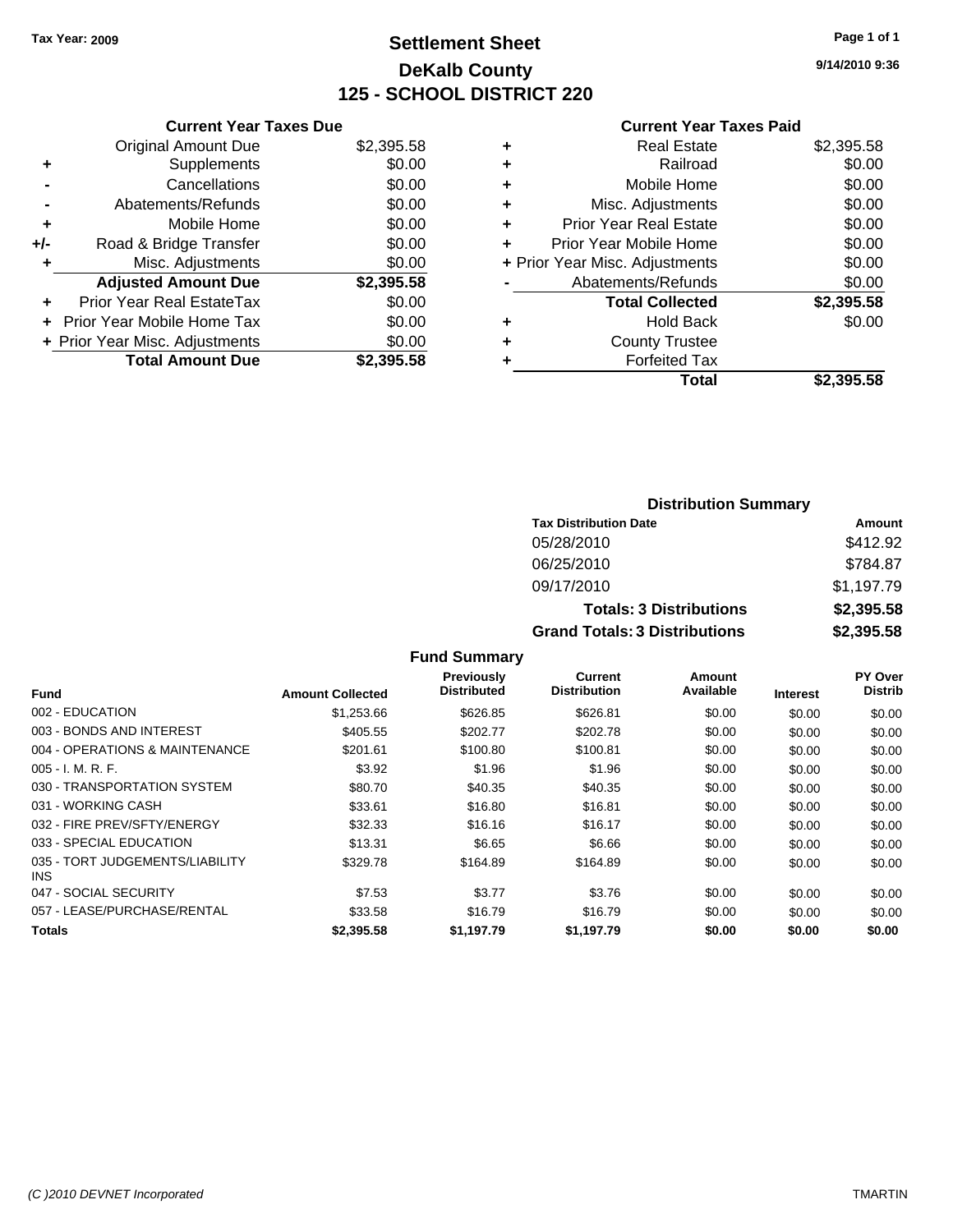## **Settlement Sheet Tax Year: 2009 Page 1 of 1 DeKalb County 126 - SCHOOL DISTRICT 269**

**9/14/2010 9:36**

#### **Current Year Taxes Paid**

|   | Total                          | \$270.047.78 |
|---|--------------------------------|--------------|
|   | <b>Forfeited Tax</b>           |              |
| ٠ | <b>County Trustee</b>          |              |
| ٠ | <b>Hold Back</b>               | \$0.00       |
|   | <b>Total Collected</b>         | \$270,047.78 |
|   | Abatements/Refunds             | \$0.00       |
|   | + Prior Year Misc. Adjustments | \$0.00       |
| ÷ | Prior Year Mobile Home         | \$0.00       |
| ٠ | <b>Prior Year Real Estate</b>  | \$0.00       |
| ÷ | Misc. Adjustments              | \$0.00       |
| ÷ | Mobile Home                    | \$0.00       |
| ٠ | Railroad                       | \$0.00       |
| ٠ | <b>Real Estate</b>             | \$270,047.78 |

### **Distribution Summary Tax Distribution Date Amount** 05/28/2010 \$47,486.95 06/25/2010 \$91,418.29 07/23/2010 \$3,276.45 08/20/2010 \$5,285.77 09/17/2010 \$122,580.32 **Totals: 5 Distributions \$270,047.78 Grand Totals: 5 Distributions \$270,047.78**

**Fund Summary Fund Interest Amount Collected Distributed PY Over Distrib Amount Available Current Distribution Previously** 002 - EDUCATION \$177,881.26 \$97,137.24 \$80,744.02 \$0.00 \$0.00 \$0.00 003 - BONDS AND INTEREST  $$0.00$   $$0.00$   $$0.00$   $$0.00$   $$0.00$   $$0.00$   $$0.00$   $$0.00$ 004 - OPERATIONS & MAINTENANCE \$46,587.84 \$25,440.65 \$21,147.19 \$0.00 \$0.00 \$0.00 005 - I. M. R. F. \$3,198.45 \$1,746.61 \$1,451.84 \$0.00 \$0.00 \$0.00 030 - TRANSPORTATION SYSTEM \$10,164.60 \$5,550.68 \$4,613.92 \$0.00 \$0.00 \$0.00 \$0.00 031 - WORKING CASH \$4,235.16 \$2,312.73 \$1,922.43 \$0.00 \$0.00 \$0.00 \$0.00 \$0.00 \$0.00 \$0.00 \$0.00 \$0.00 \$0.00 \$0.00 033 - SPECIAL EDUCATION \$1,694.02 \$1,694.02 \$925.07 \$768.95 \$0.00 \$0.00 \$0.00 \$0.00 035 - TORT JUDGEMENTS/LIABILITY INS \$23,088.00 \$12,607.87 \$10,480.13 \$0.00 \$0.00 \$0.00 047 - SOCIAL SECURITY \$3,198.45 \$1,746.61 \$1,451.84 \$0.00 \$0.00 \$0.00 **Totals \$270,047.78 \$147,467.46 \$122,580.32 \$0.00 \$0.00 \$0.00**

|     | <b>Current Year Taxes Due</b>  |              |  |  |  |
|-----|--------------------------------|--------------|--|--|--|
|     | <b>Original Amount Due</b>     | \$275,109.74 |  |  |  |
| ٠   | Supplements                    | \$2,977.95   |  |  |  |
|     | Cancellations                  | \$3,105.49   |  |  |  |
|     | Abatements/Refunds             | \$0.00       |  |  |  |
| ٠   | Mobile Home                    | \$0.00       |  |  |  |
| +/- | Road & Bridge Transfer         | \$0.00       |  |  |  |
| ٠   | Misc. Adjustments              | \$0.00       |  |  |  |
|     | <b>Adjusted Amount Due</b>     | \$274,982.20 |  |  |  |
|     | Prior Year Real EstateTax      | \$0.00       |  |  |  |
|     | Prior Year Mobile Home Tax     | \$0.00       |  |  |  |
|     | + Prior Year Misc. Adjustments | \$0.00       |  |  |  |
|     | <b>Total Amount Due</b>        | \$274.982.20 |  |  |  |
|     |                                |              |  |  |  |

*(C )2010 DEVNET Incorporated* TMARTIN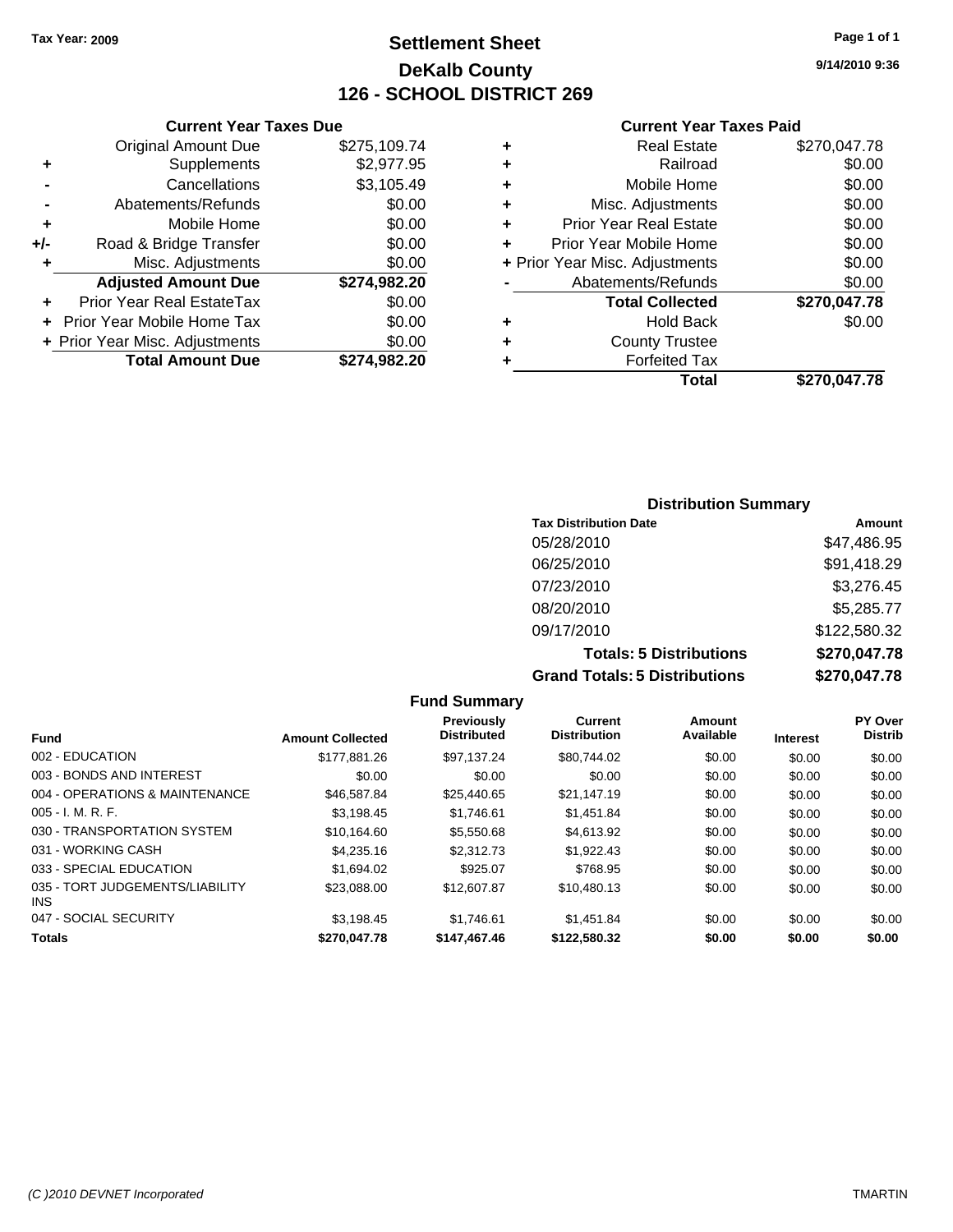### **Settlement Sheet Tax Year: 2009 Page 1 of 1 DeKalb County 127 - SCHOOL DISTRICT 271**

**9/14/2010 9:36**

#### **Current Year Taxes Paid**

|   | Total                          | \$49,588.58 |
|---|--------------------------------|-------------|
| ٠ | <b>Forfeited Tax</b>           |             |
| ٠ | <b>County Trustee</b>          |             |
| ÷ | <b>Hold Back</b>               | \$0.00      |
|   | <b>Total Collected</b>         | \$49,588.58 |
|   | Abatements/Refunds             | \$0.00      |
|   | + Prior Year Misc. Adjustments | \$0.00      |
| ÷ | Prior Year Mobile Home         | \$0.00      |
| ÷ | <b>Prior Year Real Estate</b>  | \$0.00      |
| ÷ | Misc. Adjustments              | \$0.00      |
| ÷ | Mobile Home                    | \$0.00      |
| ٠ | Railroad                       | \$0.00      |
| ٠ | Real Estate                    | \$49,588.58 |
|   |                                |             |

|     | Cancellations                  | \$0.00      |
|-----|--------------------------------|-------------|
|     | Abatements/Refunds             | \$0.00      |
| ٠   | Mobile Home                    | \$0.00      |
| +/- | Road & Bridge Transfer         | \$0.00      |
| ÷   | Misc. Adjustments              | \$0.00      |
|     | <b>Adjusted Amount Due</b>     | \$53,153.17 |
|     | Prior Year Real EstateTax      | \$0.00      |
|     | + Prior Year Mobile Home Tax   | \$0.00      |
|     | + Prior Year Misc. Adjustments | \$0.00      |
|     | <b>Total Amount Due</b>        | \$53,153.17 |
|     |                                |             |

**Current Year Taxes Due** Original Amount Due \$53,153.17

**+** Supplements \$0.00

### **Distribution Summary**

| <b>Tax Distribution Date</b>         | Amount      |
|--------------------------------------|-------------|
| 05/28/2010                           | \$7,311.60  |
| 06/25/2010                           | \$17,914.63 |
| 07/23/2010                           | \$2,886.57  |
| 08/20/2010                           | \$386.15    |
| 09/17/2010                           | \$21,089.63 |
| <b>Totals: 5 Distributions</b>       | \$49,588.58 |
| <b>Grand Totals: 5 Distributions</b> | \$49,588.58 |

|                                         |                         | <b>Fund Summary</b>              |                                |                     |                 |                           |
|-----------------------------------------|-------------------------|----------------------------------|--------------------------------|---------------------|-----------------|---------------------------|
| <b>Fund</b>                             | <b>Amount Collected</b> | Previously<br><b>Distributed</b> | Current<br><b>Distribution</b> | Amount<br>Available | <b>Interest</b> | PY Over<br><b>Distrib</b> |
| 002 - EDUCATION                         | \$27,623.39             | \$15,875.39                      | \$11,748.00                    | \$0.00              | \$0.00          | \$0.00                    |
| 003 - BONDS AND INTEREST                | \$9,986.23              | \$5,739.16                       | \$4,247.07                     | \$0.00              | \$0.00          | \$0.00                    |
| 004 - OPERATIONS & MAINTENANCE          | \$5,726.59              | \$3,291.12                       | \$2,435.47                     | \$0.00              | \$0.00          | \$0.00                    |
| $005 - I. M. R. F.$                     | \$275.72                | \$158.46                         | \$117.26                       | \$0.00              | \$0.00          | \$0.00                    |
| 030 - TRANSPORTATION SYSTEM             | \$1,696.81              | \$975.17                         | \$721.64                       | \$0.00              | \$0.00          | \$0.00                    |
| 031 - WORKING CASH                      | \$289.53                | \$166.39                         | \$123.14                       | \$0.00              | \$0.00          | \$0.00                    |
| 032 - FIRE PREV/SFTY/ENERGY             | \$23.35                 | \$13.42                          | \$9.93                         | \$0.00              | \$0.00          | \$0.00                    |
| 033 - SPECIAL EDUCATION                 | \$255.52                | \$146.85                         | \$108.67                       | \$0.00              | \$0.00          | \$0.00                    |
| 035 - TORT JUDGEMENTS/LIABILITY<br>INS. | \$2,120.65              | \$1,218.75                       | \$901.90                       | \$0.00              | \$0.00          | \$0.00                    |
| 047 - SOCIAL SECURITY                   | \$1,272.63              | \$731.39                         | \$541.24                       | \$0.00              | \$0.00          | \$0.00                    |
| 057 - LEASE/PURCHASE/RENTAL             | \$318.16                | \$182.85                         | \$135.31                       | \$0.00              | \$0.00          | \$0.00                    |
| <b>Totals</b>                           | \$49,588.58             | \$28,498.95                      | \$21,089.63                    | \$0.00              | \$0.00          | \$0.00                    |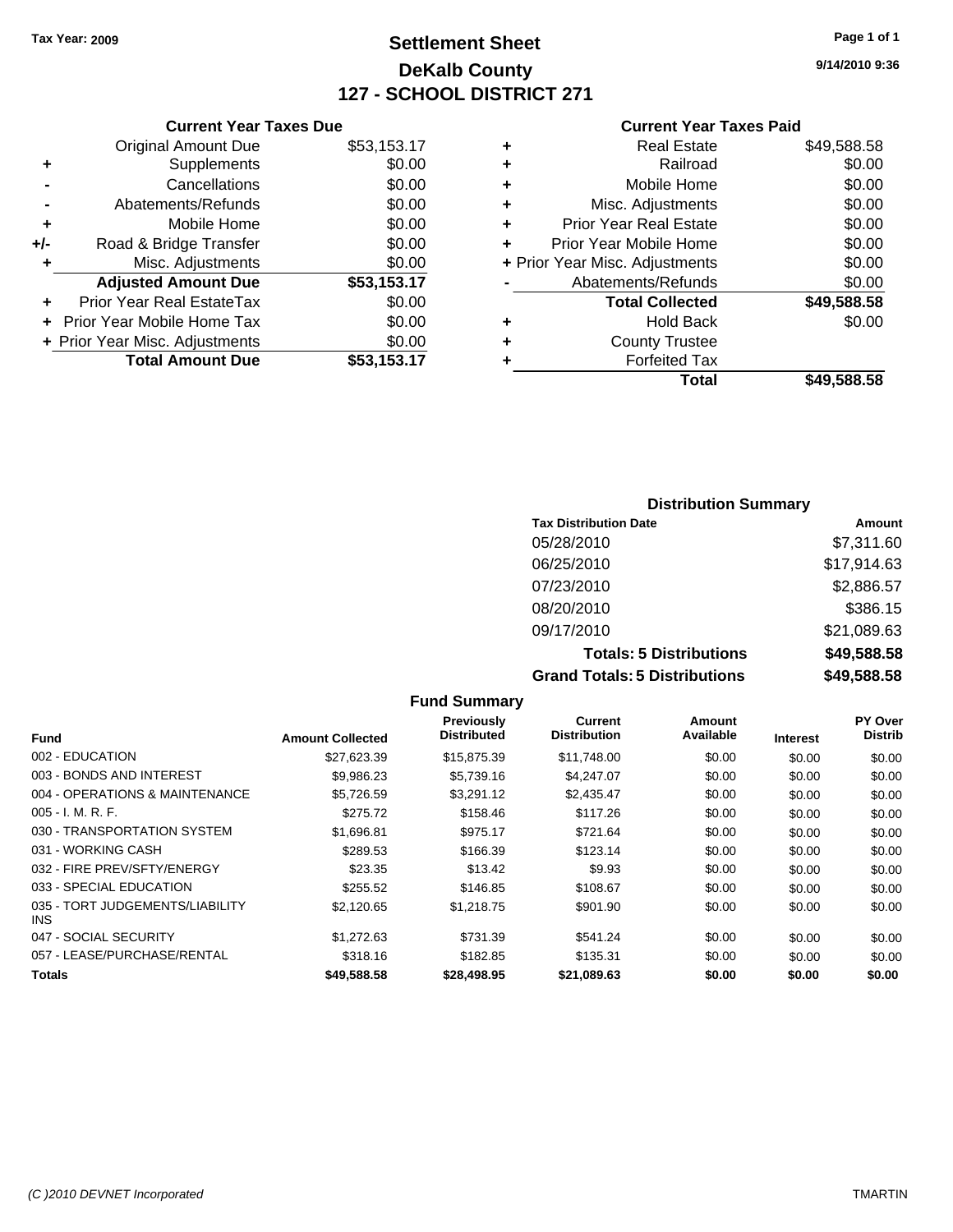### **Settlement Sheet Tax Year: 2009 Page 1 of 1 DeKalb County 128 - SCHOOL DISTRICT 300**

**9/14/2010 9:36**

#### **Current Year Taxes Paid**

|     | <b>Current Year Taxes Due</b>  |            |
|-----|--------------------------------|------------|
|     | <b>Original Amount Due</b>     | \$5,989.57 |
| ÷   | Supplements                    | \$0.00     |
|     | Cancellations                  | \$0.00     |
|     | Abatements/Refunds             | \$0.00     |
| ٠   | Mobile Home                    | \$0.00     |
| +/- | Road & Bridge Transfer         | \$0.00     |
|     | Misc. Adjustments              | \$0.00     |
|     | <b>Adjusted Amount Due</b>     | \$5,989.57 |
| ÷   | Prior Year Real EstateTax      | \$0.00     |
|     | Prior Year Mobile Home Tax     | \$0.00     |
|     | + Prior Year Misc. Adjustments | \$0.00     |
|     | <b>Total Amount Due</b>        | \$5,989,57 |

| \$5,989.57 |
|------------|
| \$0.00     |
| \$0.00     |
| \$0.00     |
| \$0.00     |
| \$0.00     |
| \$0.00     |
| \$0.00     |
| \$5,989.57 |
| \$0.00     |
|            |
|            |
| \$5.989.57 |
|            |

### **Distribution Summary Tax Distribution Date Amount** 05/28/2010 \$2,994.80 08/20/2010 \$2,994.77 **Totals: 2 Distributions \$5,989.57 Grand Totals: 2 Distributions \$5,989.57**

**Fund Summary**

|                                         |                         | <b>Previously</b>  | Current             | Amount    |                 | <b>PY Over</b> |
|-----------------------------------------|-------------------------|--------------------|---------------------|-----------|-----------------|----------------|
| <b>Fund</b>                             | <b>Amount Collected</b> | <b>Distributed</b> | <b>Distribution</b> | Available | <b>Interest</b> | <b>Distrib</b> |
| 002 - EDUCATION                         | \$4,202.77              | \$4,202.77         | \$0.00              | \$0.00    | \$0.00          | \$0.00         |
| 003 - BONDS AND INTEREST                | \$796.06                | \$796.06           | \$0.00              | \$0.00    | \$0.00          | \$0.00         |
| 004 - OPERATIONS & MAINTENANCE          | \$484.95                | \$484.95           | \$0.00              | \$0.00    | \$0.00          | \$0.00         |
| 005 - I. M. R. F.                       | \$88.14                 | \$88.14            | \$0.00              | \$0.00    | \$0.00          | \$0.00         |
| 030 - TRANSPORTATION SYSTEM             | \$258.65                | \$258.65           | \$0.00              | \$0.00    | \$0.00          | \$0.00         |
| 031 - WORKING CASH                      | \$53.70                 | \$53.70            | \$0.00              | \$0.00    | \$0.00          | \$0.00         |
| 033 - SPECIAL EDUCATION                 | \$51.74                 | \$51.74            | \$0.00              | \$0.00    | \$0.00          | \$0.00         |
| 035 - TORT JUDGEMENTS/LIABILITY<br>INS. | \$0.00                  | \$0.00             | \$0.00              | \$0.00    | \$0.00          | \$0.00         |
| 047 - SOCIAL SECURITY                   | \$88.14                 | \$88.14            | \$0.00              | \$0.00    | \$0.00          | \$0.00         |
| 109 - PRIOR YEAR ADJUSTMENT             | $$-34.58$               | $$-34.58$          | \$0.00              | \$0.00    | \$0.00          | \$0.00         |
| <b>Totals</b>                           | \$5,989.57              | \$5,989.57         | \$0.00              | \$0.00    | \$0.00          | \$0.00         |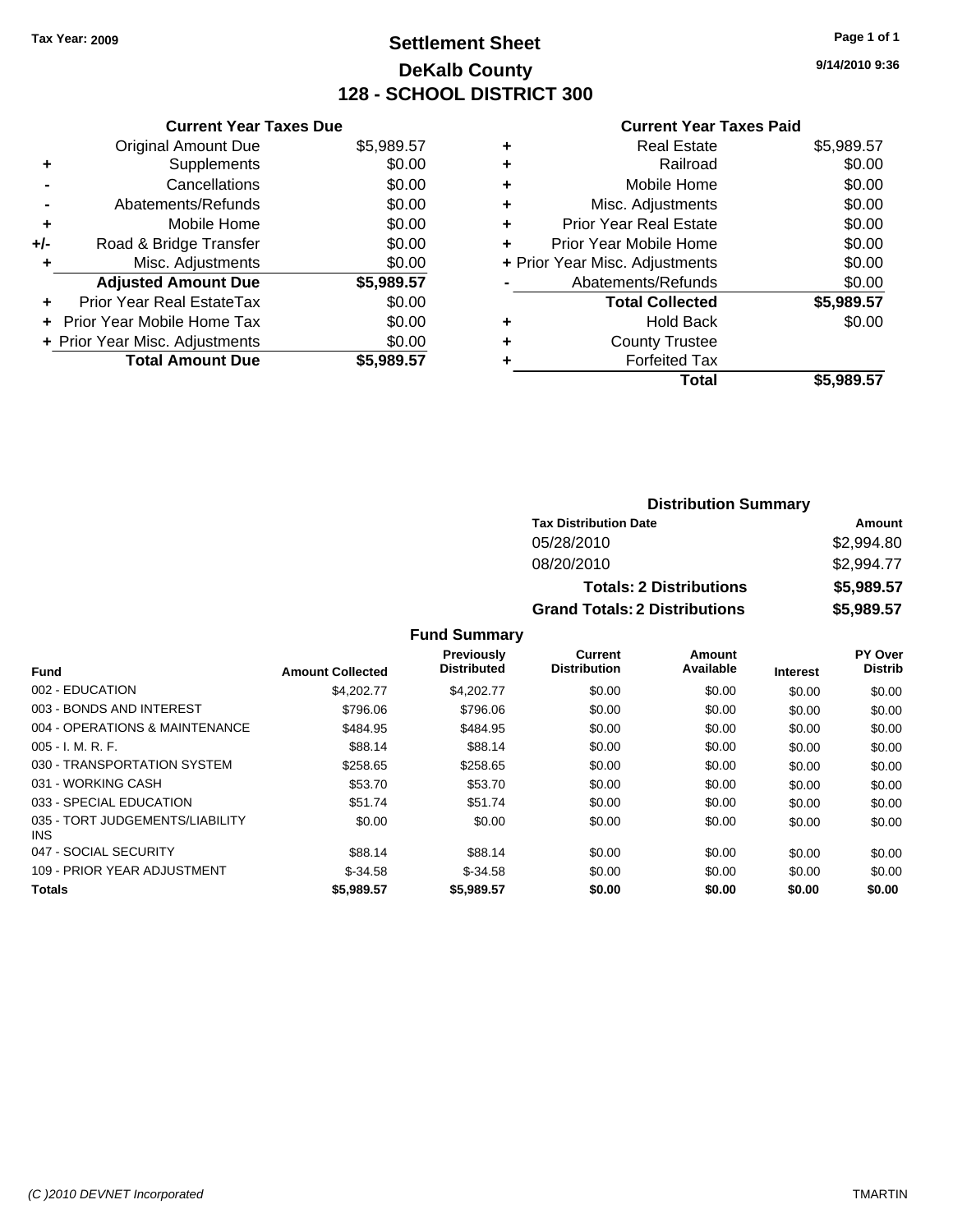### **Settlement Sheet Tax Year: 2009 Page 1 of 1 DeKalb County 129 - SCHOOL DISTRICT 301**

**9/14/2010 9:36**

#### **Current Year Taxes Paid**

| <b>Current Year Taxes Due</b>     |                                |
|-----------------------------------|--------------------------------|
| <b>Original Amount Due</b>        | \$6,212.27                     |
| Supplements                       | \$0.00                         |
| Cancellations                     | \$0.00                         |
| Abatements/Refunds                | \$0.00                         |
| Mobile Home                       | \$0.00                         |
| Road & Bridge Transfer            | \$0.00                         |
| Misc. Adjustments                 | \$0.00                         |
| <b>Adjusted Amount Due</b>        | \$6,212.27                     |
| Prior Year Real EstateTax         | \$0.00                         |
| <b>Prior Year Mobile Home Tax</b> | \$0.00                         |
|                                   | \$0.00                         |
| <b>Total Amount Due</b>           | \$6,212,27                     |
|                                   | + Prior Year Misc. Adjustments |

| <b>Real Estate</b>             | \$3,971.92 |
|--------------------------------|------------|
| Railroad                       | \$0.00     |
| Mobile Home                    | \$0.00     |
| Misc. Adjustments              | \$0.00     |
| <b>Prior Year Real Estate</b>  | \$0.00     |
| Prior Year Mobile Home         | \$0.00     |
| + Prior Year Misc. Adjustments | \$0.00     |
| Abatements/Refunds             | \$0.00     |
| <b>Total Collected</b>         | \$3,971.92 |
| Hold Back                      | \$0.00     |
| <b>County Trustee</b>          |            |
| <b>Forfeited Tax</b>           |            |
| Total                          | \$3,971.92 |
|                                |            |

| <b>Distribution Summary</b>          |            |  |  |  |  |
|--------------------------------------|------------|--|--|--|--|
| <b>Tax Distribution Date</b>         | Amount     |  |  |  |  |
| 06/25/2010                           | \$1,985.96 |  |  |  |  |
| 09/17/2010                           | \$1,985.96 |  |  |  |  |
| <b>Totals: 2 Distributions</b>       | \$3,971.92 |  |  |  |  |
| <b>Grand Totals: 2 Distributions</b> | \$3,971.92 |  |  |  |  |

**Fund Summary**

|                                |                         | <b>Previously</b>  | Current             | Amount    |                 | <b>PY Over</b> |
|--------------------------------|-------------------------|--------------------|---------------------|-----------|-----------------|----------------|
| Fund                           | <b>Amount Collected</b> | <b>Distributed</b> | <b>Distribution</b> | Available | <b>Interest</b> | <b>Distrib</b> |
| 002 - EDUCATION                | \$2,623.80              | \$1,311.90         | \$1,311.90          | \$0.00    | \$0.00          | \$0.00         |
| 003 - BONDS AND INTEREST       | \$637.00                | \$318.50           | \$318.50            | \$0.00    | \$0.00          | \$0.00         |
| 004 - OPERATIONS & MAINTENANCE | \$401.72                | \$200.86           | \$200.86            | \$0.00    | \$0.00          | \$0.00         |
| $005 - I. M. R. F.$            | \$81.12                 | \$40.56            | \$40.56             | \$0.00    | \$0.00          | \$0.00         |
| 030 - TRANSPORTATION SYSTEM    | \$130.96                | \$65.48            | \$65.48             | \$0.00    | \$0.00          | \$0.00         |
| 031 - WORKING CASH             | \$5.40                  | \$2.70             | \$2.70              | \$0.00    | \$0.00          | \$0.00         |
| 047 - SOCIAL SECURITY          | \$91.92                 | \$45.96            | \$45.96             | \$0.00    | \$0.00          | \$0.00         |
| <b>Totals</b>                  | \$3,971.92              | \$1,985.96         | \$1,985.96          | \$0.00    | \$0.00          | \$0.00         |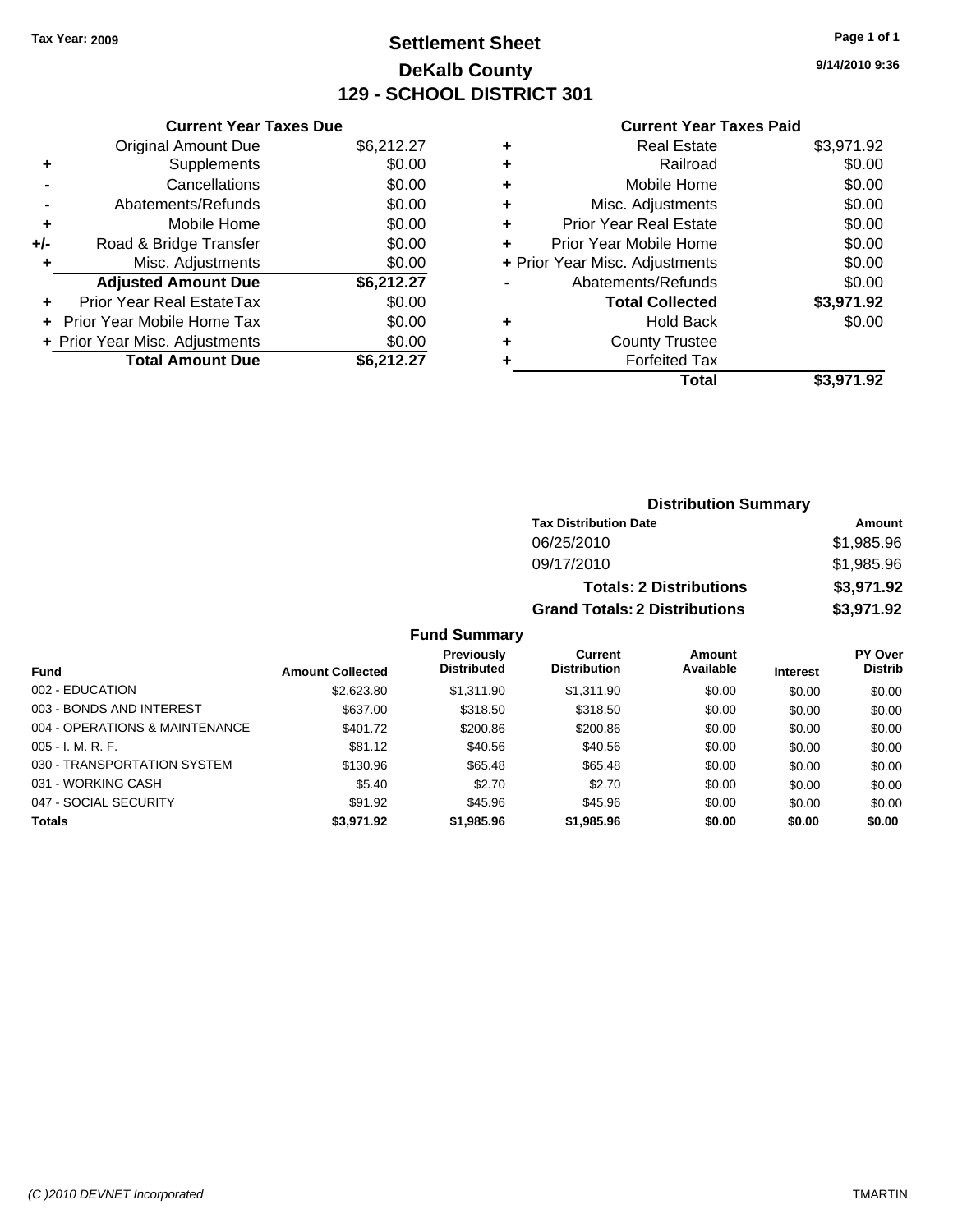**Current Year Taxes Due** Original Amount Due \$1,611,941.53

**Adjusted Amount Due \$1,610,266.54**

**Total Amount Due \$1,610,266.54**

**+** Supplements \$12,272.15 **-** Cancellations \$13,947.14 **-** Abatements/Refunds **\$0.00 +** Mobile Home \$0.00 **+/-** Road & Bridge Transfer \$0.00 **+** Misc. Adjustments \$0.00

**+** Prior Year Real EstateTax \$0.00 **+** Prior Year Mobile Home Tax \$0.00 **+ Prior Year Misc. Adjustments**  $$0.00$ 

### **Settlement Sheet Tax Year: 2009 Page 1 of 1 DeKalb County 130 - SCHOOL DISTRICT 302**

**9/14/2010 9:36**

#### **Current Year Taxes Paid**

|   | Total                          | \$1,558,756.30 |
|---|--------------------------------|----------------|
|   | <b>Forfeited Tax</b>           |                |
| ٠ | <b>County Trustee</b>          |                |
| ٠ | <b>Hold Back</b>               | \$0.00         |
|   | <b>Total Collected</b>         | \$1,558,756.30 |
|   | Abatements/Refunds             | \$0.00         |
|   | + Prior Year Misc. Adjustments | \$0.00         |
| ÷ | Prior Year Mobile Home         | \$0.00         |
| ٠ | <b>Prior Year Real Estate</b>  | \$0.00         |
| ٠ | Misc. Adjustments              | \$0.00         |
| ÷ | Mobile Home                    | \$0.00         |
| ٠ | Railroad                       | \$19,030.92    |
| ÷ | <b>Real Estate</b>             | \$1,539,725.38 |

### **Distribution Summary Tax Distribution Date Amount**  $05/28/2010$   $0.5/28/2010$

| <b>Grand Totals: 5 Distributions</b> | \$1,558,756.30 |
|--------------------------------------|----------------|
| <b>Totals: 5 Distributions</b>       | \$1,558,756.30 |
| 09/17/2010                           | \$648,620.27   |
| 08/20/2010                           | \$83,350.47    |
| 07/23/2010                           | \$13,347.93    |
| 06/25/2010                           | \$652,281.32   |
| U5/28/2010                           | 3101, 150.31   |

#### **Fund Summary Fund Interest Amount Collected Distributed PY Over Distrib Amount Available Current Distribution Previously** 002 - EDUCATION \$1,039,615.64 \$607,017.06 \$432,598.58 \$0.00 \$0.00 \$0.00 003 - BONDS AND INTEREST 6284,353.01 \$166,029.75 \$118,323.26 \$0.00 \$0.00 \$0.00 004 - OPERATIONS & MAINTENANCE \$121,698.34 \$71,057.96 \$50,640.38 \$0.00 \$0.00 \$0.00 005 - I. M. R. F. \$18,536.72 \$10,823.33 \$7,713.39 \$0.00 \$0.00 \$0.00 030 - TRANSPORTATION SYSTEM \$52,159.11 \$30,454.97 \$21,704.14 \$0.00 \$0.00 \$0.00 031 - WORKING CASH \$4,069.90 \$2,376.36 \$1,693.54 \$0.00 \$0.00 \$0.00 \$0.00 \$0.00 \$0.00 \$0.00 \$0.00 033 - SPECIAL EDUCATION \$ \$7,026.87 \$4,102.89 \$2,923.98 \$0.00 \$0.00 \$0.00 \$0.00 047 - SOCIAL SECURITY \$31,296.71 \$18,273.71 \$13,023.00 \$0.00 \$0.00 \$0.00 **Totals \$1,558,756.30 \$910,136.03 \$648,620.27 \$0.00 \$0.00 \$0.00**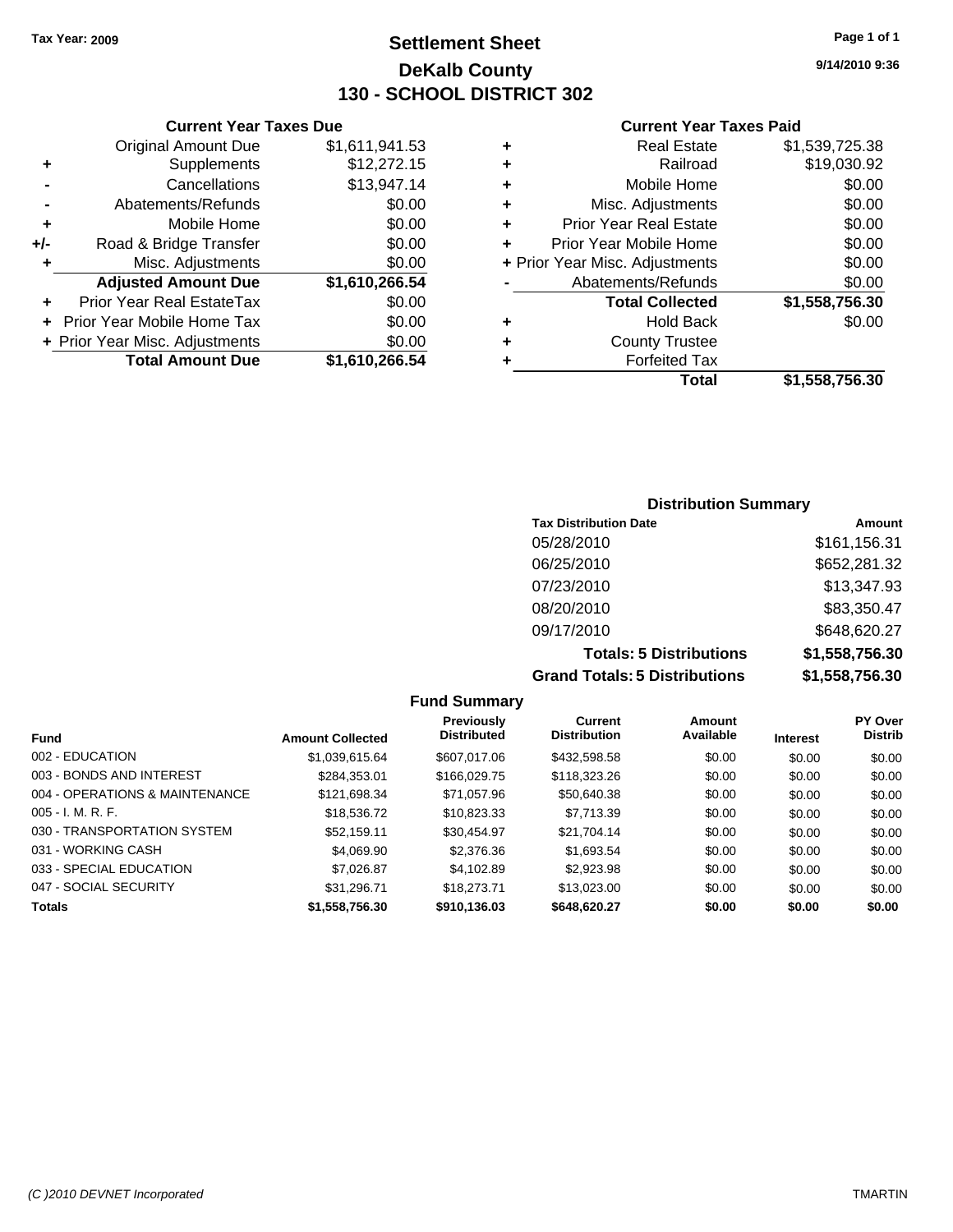### **Settlement Sheet Tax Year: 2009 Page 1 of 1 DeKalb County 131 - SCHOOL DISTRICT 424**

#### **Current Year Taxes Due**

|     | <b>Original Amount Due</b>        | \$9,184,067.06 |
|-----|-----------------------------------|----------------|
| ٠   | Supplements                       | \$115,099.33   |
|     | Cancellations                     | \$150,371.98   |
|     | Abatements/Refunds                | \$0.00         |
| ٠   | Mobile Home                       | \$0.00         |
| +/- | Road & Bridge Transfer            | \$0.00         |
| ٠   | Misc. Adjustments                 | \$387.50       |
|     | <b>Adjusted Amount Due</b>        | \$9,149,181.91 |
|     | Prior Year Real EstateTax         | \$0.00         |
|     | <b>Prior Year Mobile Home Tax</b> | \$0.00         |
|     | + Prior Year Misc. Adjustments    | \$0.00         |
|     | <b>Total Amount Due</b>           | \$9,149,181.91 |

#### **Current Year Taxes Paid**

|   | <b>Real Estate</b>             | \$8,645,276.35 |
|---|--------------------------------|----------------|
| ٠ | Railroad                       | \$42,938.68    |
| ٠ | Mobile Home                    | \$0.00         |
| ٠ | Misc. Adjustments              | \$387.50       |
| ٠ | <b>Prior Year Real Estate</b>  | \$0.00         |
|   | Prior Year Mobile Home         | \$0.00         |
|   | + Prior Year Misc. Adjustments | \$0.00         |
|   | Abatements/Refunds             | \$0.00         |
|   | <b>Total Collected</b>         | \$8,688,602.53 |
| ٠ | Hold Back                      | \$0.00         |
| ٠ | <b>County Trustee</b>          |                |
|   | <b>Forfeited Tax</b>           |                |
|   | Total                          | \$8,688,602.53 |
|   |                                |                |

#### **Distribution Summary**

| <b>Tax Distribution Date</b>         | Amount         |
|--------------------------------------|----------------|
| 05/28/2010                           | \$1,106,285.13 |
| 06/25/2010                           | \$3,584,582.24 |
| 07/23/2010                           | \$103,715.51   |
| 08/20/2010                           | \$485,634.15   |
| 09/17/2010                           | \$3,408,385.50 |
| <b>Totals: 5 Distributions</b>       | \$8,688,602.53 |
| <b>Grand Totals: 5 Distributions</b> | \$8,688,602.53 |

#### **Fund Summary Fund Interest Amount Collected Distributed PY Over Distrib Amount Available Current Distribution Previously** 002 - EDUCATION \$4,171,154.76 \$2,534,884.35 \$1,636,270.41 \$0.00 \$0.00 \$0.00 003 - BONDS AND INTEREST \$1,724,713.68 \$1,048,138.93 \$676,574.75 \$0.00 \$0.00 \$0.00 004 - OPERATIONS & MAINTENANCE \$1,444,584.44 \$877,899.45 \$566,684.99 \$0.00 \$0.00 \$0.00 005 - I. M. R. F. \$263,464.48 \$160,112.01 \$103,352.47 \$0.00 \$0.00 \$0.00 030 - TRANSPORTATION SYSTEM \$373,236.31 \$226,822.29 \$146,414.02 \$0.00 \$0.00 \$0.00 031 - WORKING CASH \$87,833.08 \$53,377.71 \$34,455.37 \$0.00 \$0.00 \$0.00 \$0.00 \$0.00 \$0.00 \$0.00 \$0.00 \$0 032 - FIRE PREV/SFTY/ENERGY **\$17,577.02** \$10,681.86 \$6,895.16 \$0.00 \$0.00 \$0.00 033 - SPECIAL EDUCATION 60.00 \$74,661.19 \$45,372.92 \$29,288.27 \$0.00 \$0.00 \$0.00 035 - TORT JUDGEMENTS/LIABILITY INS  $$158,097.82$   $$96,078.83$   $$62,018.99$   $$0.00$   $$0.00$   $$0.00$ 047 - SOCIAL SECURITY 60.00 \$329,350.18 \$200,151.91 \$129,198.27 \$0.00 \$0.00 \$0.00 057 - LEASE/PURCHASE/RENTAL  $$43,929.57$   $$26,696.77$   $$17,232.80$   $$0.00$   $$0.00$   $$0.00$ **Totals \$8,688,602.53 \$5,280,217.03 \$3,408,385.50 \$0.00 \$0.00 \$0.00 Miscellaneous Adjustment Detail**

**Totals \$387.50 1 entries**

**Year Source Account Type Amount Adjustment Description** Back Tax Collected **2009** S387.50 Capes Redemption 03-19-377-001 by TBA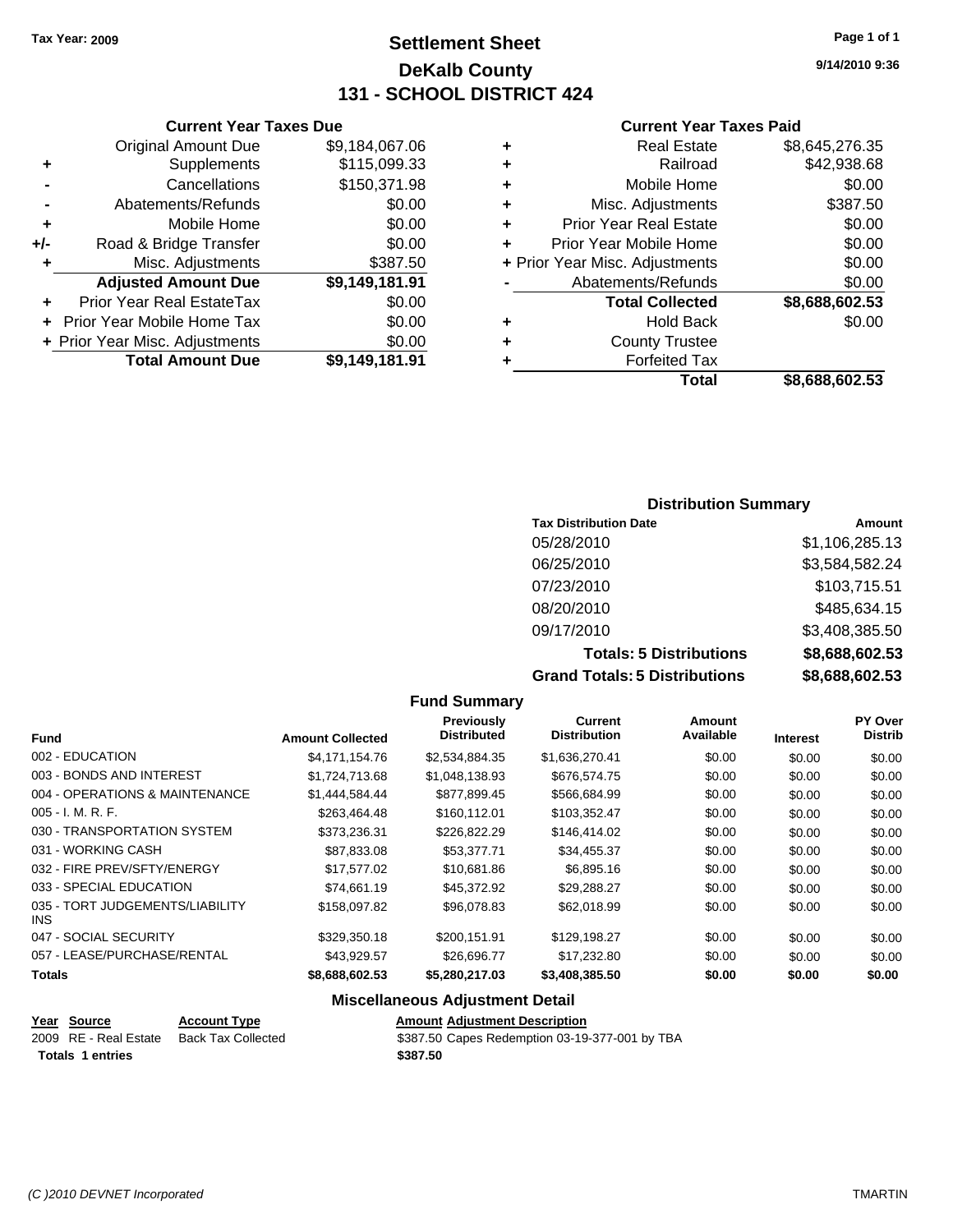### **Settlement Sheet Tax Year: 2009 Page 1 of 1 DeKalb County 132 - SCHOOL DISTRICT 425**

**9/14/2010 9:36**

#### **Current Year Taxes Paid**

| ٠ | <b>Real Estate</b>             | \$5,538,720.87 |
|---|--------------------------------|----------------|
| ٠ | Railroad                       | \$88,368.26    |
| ٠ | Mobile Home                    | \$0.00         |
| ٠ | Misc. Adjustments              | \$1,157.63     |
| ٠ | <b>Prior Year Real Estate</b>  | \$0.00         |
|   | Prior Year Mobile Home         | \$0.00         |
|   | + Prior Year Misc. Adjustments | \$0.00         |
|   | Abatements/Refunds             | \$0.00         |
|   | <b>Total Collected</b>         | \$5,628,246.76 |
| ٠ | <b>Hold Back</b>               | \$0.00         |
| ٠ | <b>County Trustee</b>          |                |
|   | <b>Forfeited Tax</b>           |                |
|   | Total                          | \$5,628,246.76 |

|     | <b>Current Year Taxes Due</b>    |                |
|-----|----------------------------------|----------------|
|     | <b>Original Amount Due</b>       | \$5,920,659.19 |
| ٠   | Supplements                      | \$13,723.92    |
|     | Cancellations                    | \$17,890.95    |
|     | Abatements/Refunds               | \$0.00         |
| ٠   | Mobile Home                      | \$0.00         |
| +/- | Road & Bridge Transfer           | \$0.00         |
| ٠   | Misc. Adjustments                | \$1,157.63     |
|     | <b>Adjusted Amount Due</b>       | \$5,917,649.79 |
|     | <b>Prior Year Real EstateTax</b> | \$0.00         |
|     | Prior Year Mobile Home Tax       | \$0.00         |
|     | + Prior Year Misc. Adjustments   | \$0.00         |
|     | <b>Total Amount Due</b>          | \$5,917,649.79 |

### **Distribution Summary**

| <b>Tax Distribution Date</b>         | Amount         |
|--------------------------------------|----------------|
| 05/28/2010                           | \$620,500.98   |
| 06/25/2010                           | \$2,441,775.23 |
| 07/23/2010                           | \$81,312.66    |
| 08/20/2010                           | \$280,781.16   |
| 09/17/2010                           | \$2,203,876.73 |
| <b>Totals: 5 Distributions</b>       | \$5,628,246.76 |
| <b>Grand Totals: 5 Distributions</b> | \$5,628,246.76 |

|                                         |                         | <b>Fund Summary</b>                     |                                |                            |                 |                                  |
|-----------------------------------------|-------------------------|-----------------------------------------|--------------------------------|----------------------------|-----------------|----------------------------------|
| <b>Fund</b>                             | <b>Amount Collected</b> | <b>Previously</b><br><b>Distributed</b> | Current<br><b>Distribution</b> | <b>Amount</b><br>Available | <b>Interest</b> | <b>PY Over</b><br><b>Distrib</b> |
| 002 - EDUCATION                         | \$3,767,818.53          | \$2,292,437.67                          | \$1,475,380.86                 | \$0.00                     | \$0.00          | \$0.00                           |
| 003 - BONDS AND INTEREST                | \$429,727.89            | \$261,457.49                            | \$168,270.40                   | \$0.00                     | \$0.00          | \$0.00                           |
| 004 - OPERATIONS & MAINTENANCE          | \$893,118.35            | \$543,396.17                            | \$349,722.18                   | \$0.00                     | \$0.00          | \$0.00                           |
| $005 - I. M. R. F.$                     | \$76.724.26             | \$46.681.01                             | \$30,043.25                    | \$0.00                     | \$0.00          | \$0.00                           |
| 030 - TRANSPORTATION SYSTEM             | \$205.402.87            | \$124.972.39                            | \$80,430.48                    | \$0.00                     | \$0.00          | \$0.00                           |
| 031 - WORKING CASH                      | \$0.00                  | \$0.00                                  | \$0.00                         | \$0.00                     | \$0.00          | \$0.00                           |
| 032 - FIRE PREV/SFTY/ENERGY             | \$119,088.07            | \$72,456.24                             | \$46,631.83                    | \$0.00                     | \$0.00          | \$0.00                           |
| 033 - SPECIAL EDUCATION                 | \$0.00                  | \$0.00                                  | \$0.00                         | \$0.00                     | \$0.00          | \$0.00                           |
| 035 - TORT JUDGEMENTS/LIABILITY<br>INS. | \$0.00                  | \$0.00                                  | \$0.00                         | \$0.00                     | \$0.00          | \$0.00                           |
| 047 - SOCIAL SECURITY                   | \$136,366.79            | \$82,969.06                             | \$53,397.73                    | \$0.00                     | \$0.00          | \$0.00                           |
| 057 - LEASE/PURCHASE/RENTAL             | \$0.00                  | \$0.00                                  | \$0.00                         | \$0.00                     | \$0.00          | \$0.00                           |
| <b>Totals</b>                           | \$5,628,246.76          | \$3,424,370.03                          | \$2,203,876.73                 | \$0.00                     | \$0.00          | \$0.00                           |
|                                         |                         | Miccellenseus Adjustment Deteil         |                                |                            |                 |                                  |

#### **Miscellaneous Adjustment Detail**

| Year Source             | <b>Account Type</b>  | <b>Amount Adjustment Description</b>            |
|-------------------------|----------------------|-------------------------------------------------|
| 2009 RE - Real Estate   | Pavmt In Lieu of Tax | \$612.92 Sequoya Apartments by TBA              |
| 2009 RE - Real Estate   | Back Tax Collected   | \$544.71 McCord Redemption 14-15-351-002 by TBA |
| <b>Totals 2 entries</b> |                      | \$1.157.63                                      |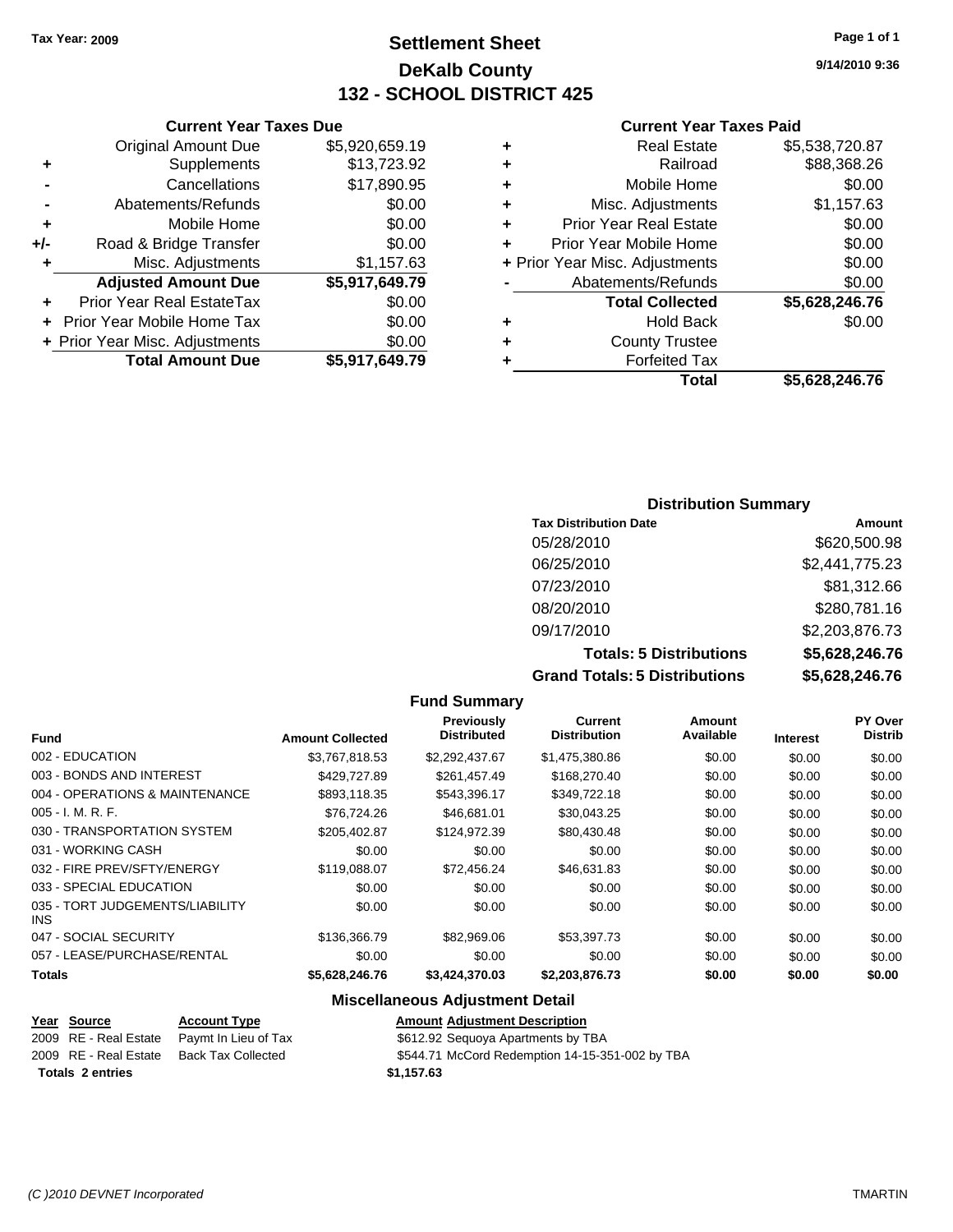### **Settlement Sheet Tax Year: 2009 Page 1 of 1 DeKalb County 133 - SCHOOL DISTRICT 426**

**9/14/2010 9:36**

#### **Current Year Taxes Paid**

|   | <b>Real Estate</b>             | \$3,693,932.22 |
|---|--------------------------------|----------------|
|   | Railroad                       | \$20,154.54    |
| ٠ | Mobile Home                    | \$0.00         |
| ٠ | Misc. Adjustments              | \$10.48        |
| ٠ | <b>Prior Year Real Estate</b>  | \$0.00         |
|   | Prior Year Mobile Home         | \$0.00         |
|   | + Prior Year Misc. Adjustments | \$0.00         |
|   | Abatements/Refunds             | \$0.00         |
|   | <b>Total Collected</b>         | \$3,714,097.24 |
| ٠ | <b>Hold Back</b>               | \$0.00         |
| ٠ | <b>County Trustee</b>          |                |
|   | <b>Forfeited Tax</b>           |                |
|   | Total                          | \$3,714,097.24 |

#### **Current Year Taxes Due** Original Amount Due \$3,889,258.71 **+** Supplements \$25,518.72 **-** Cancellations \$30,447.24 **-** Abatements/Refunds **\$0.00 +** Mobile Home \$0.00 **+/-** Road & Bridge Transfer \$0.00 **+** Misc. Adjustments \$10.48 **Adjusted Amount Due \$3,884,340.67 +** Prior Year Real EstateTax \$0.00 **+** Prior Year Mobile Home Tax \$0.00

**+ Prior Year Misc. Adjustments**  $$0.00$ 

**Total Amount Due \$3,884,340.67**

#### **Distribution Summary**

| <b>Tax Distribution Date</b>         | Amount         |
|--------------------------------------|----------------|
| 05/28/2010                           | \$415,857.82   |
| 06/25/2010                           | \$1,562,816.46 |
| 07/23/2010                           | \$34,567.60    |
| 08/20/2010                           | \$211,112.61   |
| 09/17/2010                           | \$1,489,742.75 |
| <b>Totals: 5 Distributions</b>       | \$3,714,097.24 |
| <b>Grand Totals: 5 Distributions</b> | \$3,714,097.24 |

#### **Fund Summary Fund Interest Amount Collected Distributed PY Over Distrib Amount Available Current Distribution Previously** 002 - EDUCATION \$2,317,767.54 \$1,388,099.53 \$929,668.01 \$0.00 \$0.00 \$0.00 003 - BONDS AND INTEREST  $$511,442.34$   $$306,300.29$   $$205,142.05$   $$0.00$   $$0.00$   $$0.00$ 004 - OPERATIONS & MAINTENANCE \$451,065.96 \$270,141.18 \$180,924.78 \$0.00 \$0.00 \$0.00 005 - I. M. R. F. \$51,685.38 \$30,954.12 \$20,731.26 \$0.00 \$0.00 \$0.00 030 - TRANSPORTATION SYSTEM \$138,788.39 \$83,119.68 \$55,668.71 \$0.00 \$0.00 \$0.00 031 - WORKING CASH \$34,700.80 \$20,782.14 \$13,918.66 \$0.00 \$0.00 \$0.00 \$0.00 \$0.00 \$0.00 \$0.00 \$0.00 \$0.00 \$0.00 \$0.0 032 - FIRE PREV/SFTY/ENERGY \$0.00 \$0.00 \$0.00 \$0.00 \$0.00 \$0.00 033 - SPECIAL EDUCATION 627.762.88 \$16.627.05 \$11.135.83 \$0.00 \$0.00 \$0.00 \$0.00 035 - TORT JUDGEMENTS/LIABILITY INS \$86,137.33 \$51,587.22 \$34,550.11 \$0.00 \$0.00 \$0.00 047 - SOCIAL SECURITY \$94,746.62 \$56,743.28 \$38,003.34 \$0.00 \$0.00 \$0.00 057 - LEASE/PURCHASE/RENTAL  $$0.00$   $$0.00$   $$0.00$   $$0.00$   $$0.00$   $$0.00$   $$0.00$   $$0.00$ **Totals \$3,714,097.24 \$2,224,354.49 \$1,489,742.75 \$0.00 \$0.00 \$0.00 Miscellaneous Adjustment Detail**

**Year Source Account Type Amount Adjustment Description** Back Tax Collected **2009 S10.48 Pearson Redemption 01-26-180-044 by TBA Totals \$10.48 1 entries**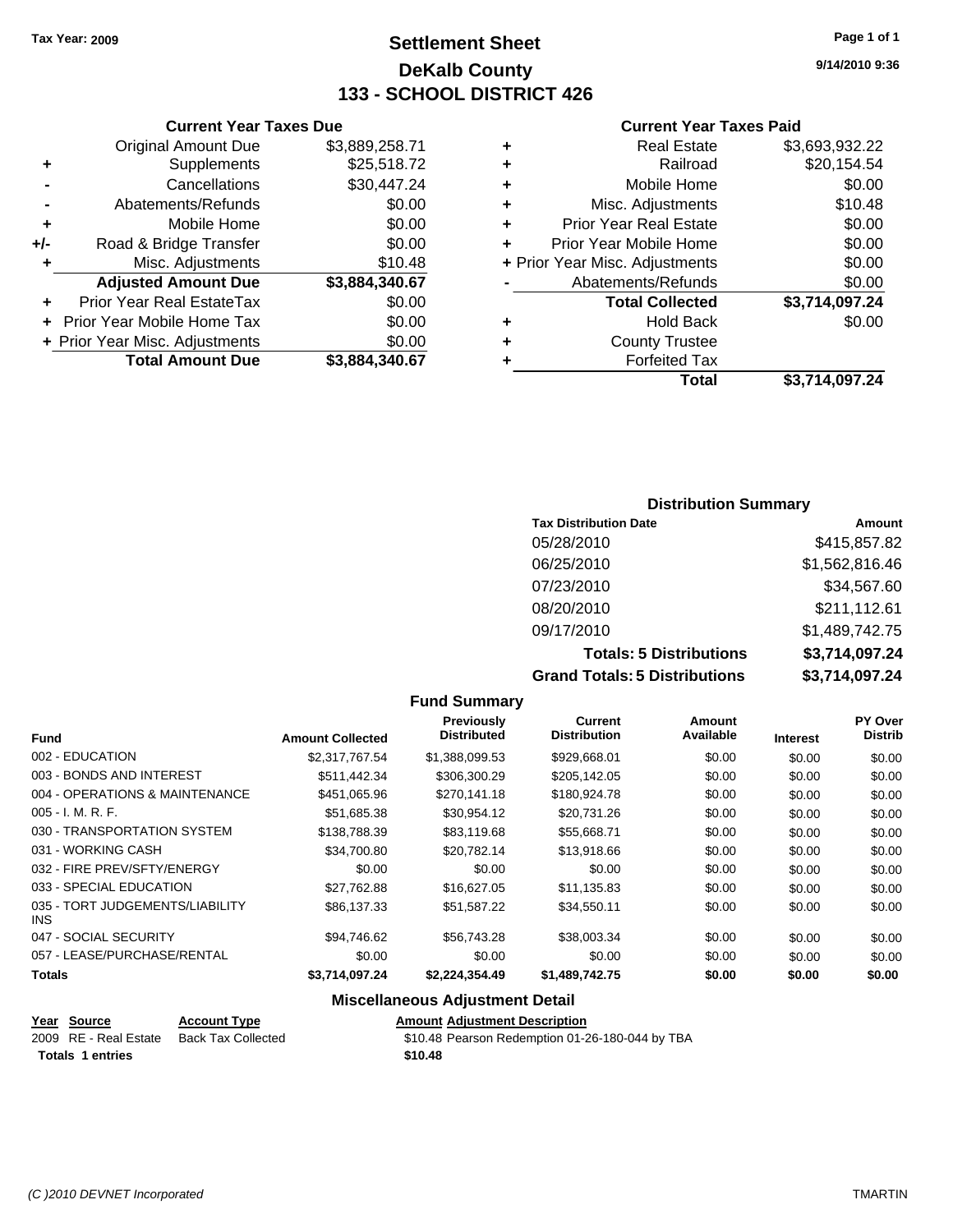### **Settlement Sheet Tax Year: 2009 Page 1 of 2 DeKalb County 134 - SCHOOL DISTRICT 427**

**9/14/2010 9:36**

#### **Current Year Taxes Paid**

|   | Total                          | \$26,750,959.31 |
|---|--------------------------------|-----------------|
|   | <b>Forfeited Tax</b>           |                 |
| ٠ | <b>County Trustee</b>          |                 |
| ٠ | <b>Hold Back</b>               | \$0.00          |
|   | <b>Total Collected</b>         | \$26,750,959.31 |
|   | Abatements/Refunds             | \$50,289.14     |
|   | + Prior Year Misc. Adjustments | \$0.00          |
| ٠ | Prior Year Mobile Home         | \$0.00          |
| ٠ | <b>Prior Year Real Estate</b>  | (\$73,016.57)   |
| ٠ | Misc. Adjustments              | \$60,568.15     |
| ٠ | Mobile Home                    | \$0.00          |
| ٠ | Railroad                       | \$3,890.32      |
| ٠ | <b>Real Estate</b>             | \$26,809,806.55 |
|   |                                |                 |

|     | <b>Current Year Taxes Due</b>     |                 |  |  |
|-----|-----------------------------------|-----------------|--|--|
|     | <b>Original Amount Due</b>        | \$28,097,776.07 |  |  |
| ٠   | Supplements                       | \$433,739.63    |  |  |
|     | Cancellations                     | \$565,074.69    |  |  |
|     | Abatements/Refunds                | \$50,289.14     |  |  |
| ٠   | Mobile Home                       | \$0.00          |  |  |
| +/- | Road & Bridge Transfer            | \$0.00          |  |  |
| ٠   | Misc. Adjustments                 | \$60,568.15     |  |  |
|     | <b>Adjusted Amount Due</b>        | \$27,976,720.02 |  |  |
|     | Prior Year Real EstateTax         | (\$73,016.57)   |  |  |
|     | <b>Prior Year Mobile Home Tax</b> | \$0.00          |  |  |
|     | + Prior Year Misc. Adjustments    | \$0.00          |  |  |
|     | <b>Total Amount Due</b>           | \$27.903.703.45 |  |  |

#### **Distribution Summary**

| <b>Tax Distribution Date</b>         | Amount          |
|--------------------------------------|-----------------|
| 05/28/2010                           | \$3,146,558.95  |
| 06/25/2010                           | \$10,984,615.26 |
| 07/23/2010                           | \$243,117.72    |
| 08/20/2010                           | \$1,531,205.72  |
| 09/17/2010                           | \$10,845,461.66 |
| <b>Totals: 5 Distributions</b>       | \$26,750,959.31 |
| <b>Grand Totals: 5 Distributions</b> | \$26,750,959.31 |

#### **Fund Summary**

|                                |                         | .                                       |                                       |                     |                 |                           |
|--------------------------------|-------------------------|-----------------------------------------|---------------------------------------|---------------------|-----------------|---------------------------|
| <b>Fund</b>                    | <b>Amount Collected</b> | <b>Previously</b><br><b>Distributed</b> | <b>Current</b><br><b>Distribution</b> | Amount<br>Available | <b>Interest</b> | PY Over<br><b>Distrib</b> |
| 002 - EDUCATION                | \$15.990.599.91         | \$9.507.638.46                          | \$6.482,961.45                        | \$0.00              | \$0.00          | \$0.00                    |
| 003 - BONDS AND INTEREST       | \$5.708.440.70          | \$3,394,105.95                          | \$2,314,334.75                        | \$0.00              | \$0.00          | \$0.00                    |
| 004 - OPERATIONS & MAINTENANCE | \$2.547.065.84          | \$1,514,426.05                          | \$1,032,639.79                        | \$0.00              | \$0.00          | \$0.00                    |
| $005 - I. M. R. F.$            | \$459,260.46            | \$273,065.58                            | \$186,194.88                          | \$0.00              | \$0.00          | \$0.00                    |
| 030 - TRANSPORTATION SYSTEM    | \$948.321.49            | \$563.849.88                            | \$384,471.61                          | \$0.00              | \$0.00          | \$0.00                    |
| 031 - WORKING CASH             | \$27.259.24             | \$16,207.70                             | \$11,051.54                           | \$0.00              | \$0.00          | \$0.00                    |
| 032 - FIRE PREV/SFTY/ENERGY    | \$27.259.24             | \$16,207.70                             | \$11.051.54                           | \$0.00              | \$0.00          | \$0.00                    |
| 033 - SPECIAL EDUCATION        | \$181.478.52            | \$107.902.91                            | \$73.575.61                           | \$0.00              | \$0.00          | \$0.00                    |
| 047 - SOCIAL SECURITY          | \$626,774.98            | \$372,665.81                            | \$254,109.17                          | \$0.00              | \$0.00          | \$0.00                    |
| 057 - LEASE/PURCHASE/RENTAL    | \$234.498.93            | \$139,427.61                            | \$95.071.32                           | \$0.00              | \$0.00          | \$0.00                    |
| <b>Totals</b>                  | \$26,750,959.31         | \$15,905,497.65                         | \$10,845,461.66                       | \$0.00              | \$0.00          | \$0.00                    |

#### **Miscellaneous Adjustment Detail**

**Abatement Detail**

| <u>Year Source</u>      | <b>Account Type</b>       | <b>Amount Adjustment Description</b>                                  |
|-------------------------|---------------------------|-----------------------------------------------------------------------|
| 2009 RE - Real Estate   | <b>Back Tax Collected</b> | \$50,256.55 Eagle Home Nature's Crossing Redemption 58 Parcels by TBA |
| 2009 RE - Real Estate   | Paymt In Lieu of Tax      | \$5,155.80 Housing Authority Sycamore Units by TBA                    |
| 2009 RE - Real Estate   | Paymt In Lieu of Tax      | \$5,155.80 Housing Authority Sycamore Units by TBA                    |
| <b>Totals 3 entries</b> |                           | \$60,568.15                                                           |
|                         |                           |                                                                       |

| Year Source                        | <b>Account Type</b> | <b>Amount Adiustment Description</b>          |
|------------------------------------|---------------------|-----------------------------------------------|
| 2009 RE - Real Estate RE Abatement |                     | \$21.72 06-20-376-009 2007 PTAB REFUND by TBA |
| 2009 RE - Real Estate RE Abatement |                     | \$10.87 06-21-456-006 2007 PTAB REFUND by TBA |

*(C )2010 DEVNET Incorporated* TMARTIN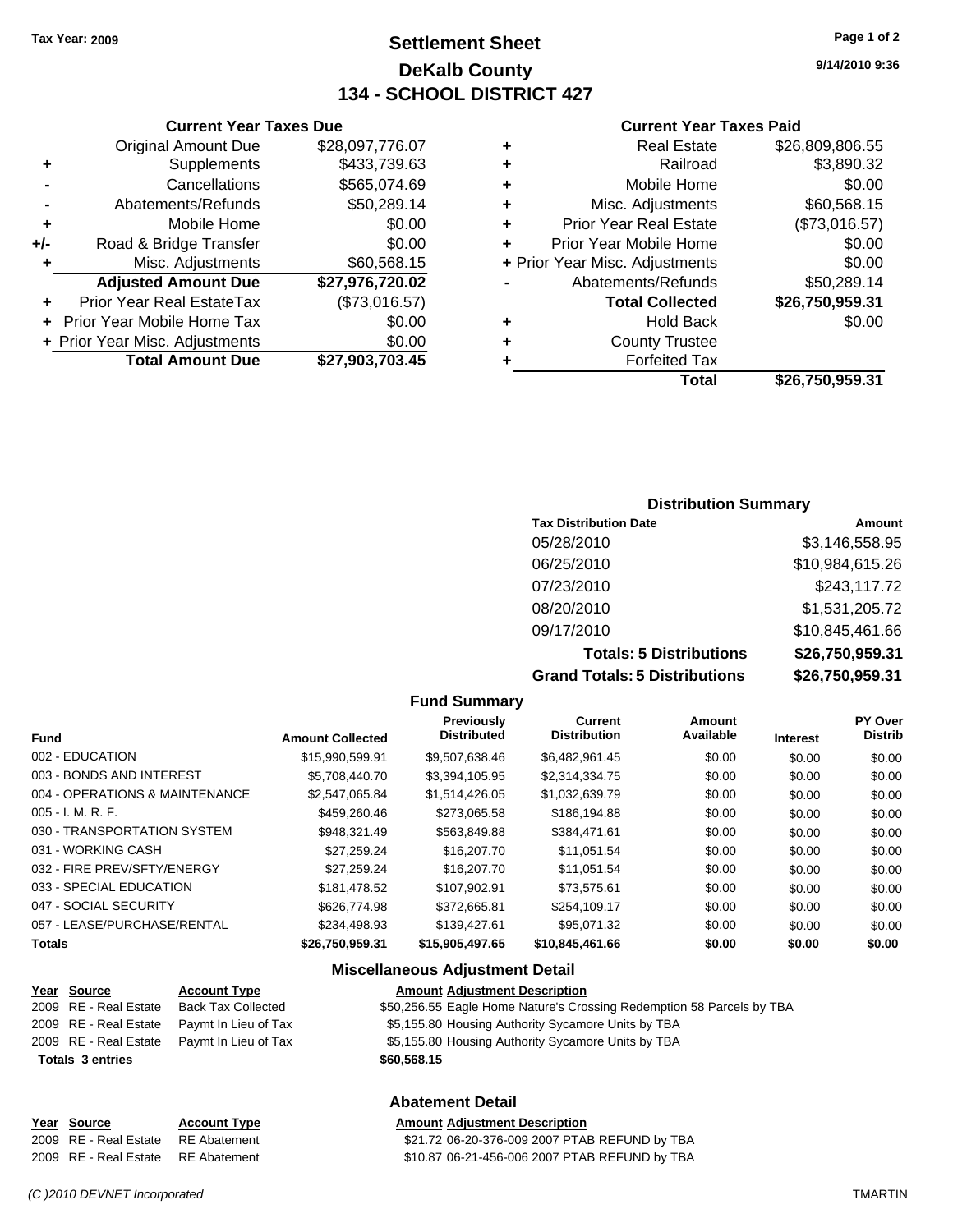## **Settlement Sheet Tax Year: 2009 Page 2 of 2 DeKalb County**

**9/14/2010 9:36**

**Abatement Detail**

**Year Source Account Type Amount Adjustment Description**<br> **Amount Adjustment Description**<br> **Amount Adjustment** S50,256.55 Reveral Entry-Eagle Home **Totals \$50,289.14 3 entries**

\$50,256.55 Reveral Entry-Eagle Home Nature's Crossing Redempt by TBA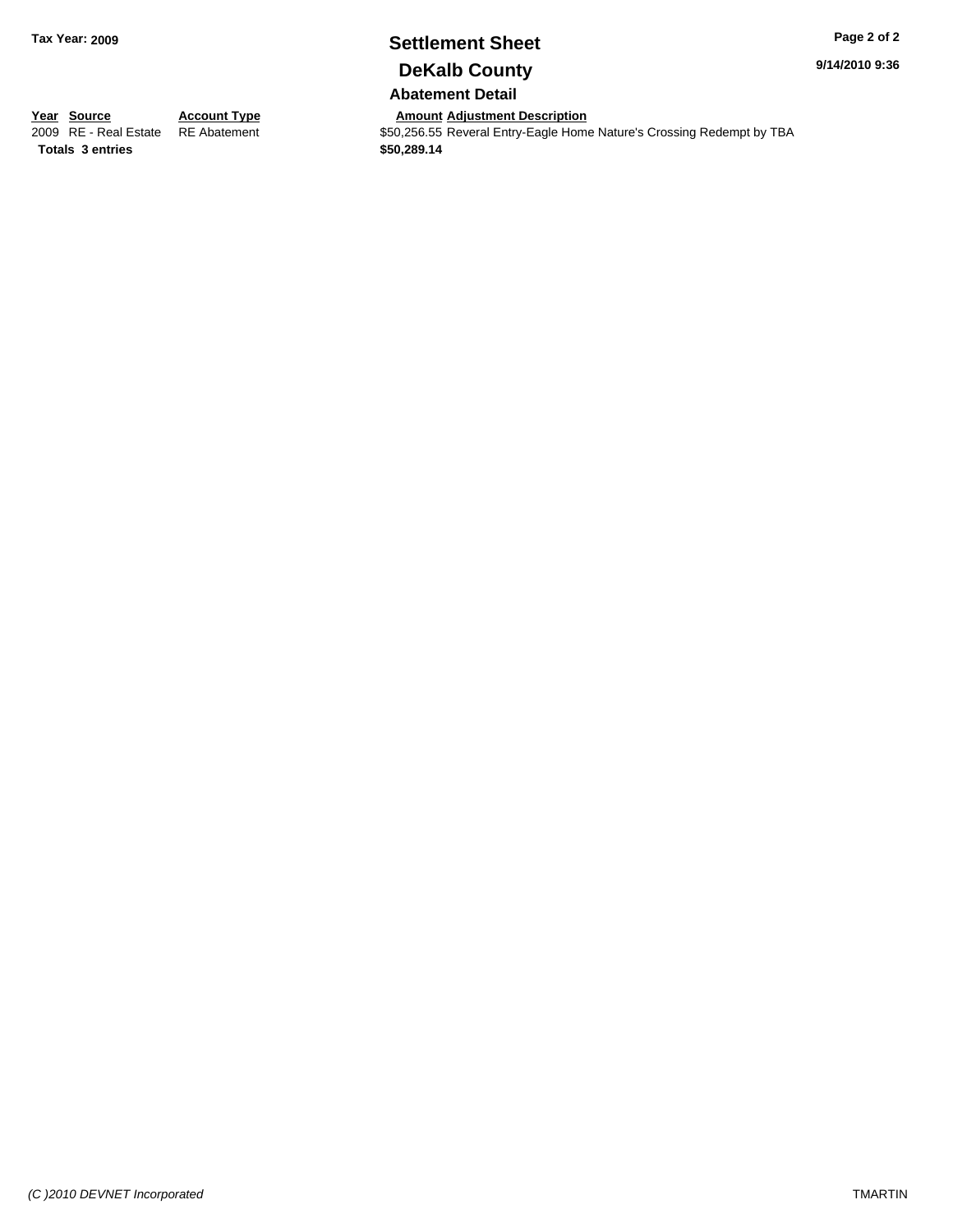### **Settlement Sheet Tax Year: 2009 Page 1 of 2 DeKalb County 135 - SCHOOL DISTRICT 428**

**9/14/2010 9:36**

#### **Current Year Taxes Paid**

|   | Total                          | \$42,651,679.35 |
|---|--------------------------------|-----------------|
| ٠ | <b>Forfeited Tax</b>           |                 |
| ÷ | <b>County Trustee</b>          |                 |
| ٠ | <b>Hold Back</b>               | \$0.00          |
|   | <b>Total Collected</b>         | \$42,651,679.35 |
|   | Abatements/Refunds             | \$0.00          |
|   | + Prior Year Misc. Adjustments | \$185,543.35    |
| ÷ | Prior Year Mobile Home         | \$0.00          |
| ٠ | <b>Prior Year Real Estate</b>  | (\$5,303.54)    |
| ٠ | Misc. Adjustments              | \$18,437.04     |
| ٠ | Mobile Home                    | \$0.00          |
| ٠ | Railroad                       | \$125,361.22    |
| ٠ | <b>Real Estate</b>             | \$42,327,641.28 |

| <b>Current Year Taxes Due</b>  |                 |  |  |
|--------------------------------|-----------------|--|--|
| <b>Original Amount Due</b>     | \$44,394,742.89 |  |  |
| Supplements                    | \$914,475.43    |  |  |
| Cancellations                  | \$931,705.87    |  |  |
| Abatements/Refunds             | \$0.00          |  |  |
| Mobile Home                    | \$0.00          |  |  |
| Road & Bridge Transfer         | \$0.00          |  |  |
| Misc. Adjustments              | \$18,437.04     |  |  |
| <b>Adjusted Amount Due</b>     | \$44,395,949.49 |  |  |
| Prior Year Real EstateTax      | (\$5,303.54)    |  |  |
| Prior Year Mobile Home Tax     | \$0.00          |  |  |
| + Prior Year Misc. Adjustments | \$185,543.35    |  |  |
| <b>Total Amount Due</b>        | \$44,576,189.30 |  |  |
|                                |                 |  |  |

#### **Distribution Summary**

| <b>Tax Distribution Date</b>         | Amount          |
|--------------------------------------|-----------------|
| 05/28/2010                           | \$4,839,390.71  |
| 06/25/2010                           | \$17,714,566.01 |
| 07/23/2010                           | \$271,320.95    |
| 08/20/2010                           | \$2,497,770.76  |
| 09/17/2010                           | \$17,328,630.92 |
| <b>Totals: 5 Distributions</b>       | \$42,651,679.35 |
| <b>Grand Totals: 5 Distributions</b> | \$42,651,679.35 |

#### **Fund Summary**

|                                         |                         | .                                |                                       |                     |                 |                           |
|-----------------------------------------|-------------------------|----------------------------------|---------------------------------------|---------------------|-----------------|---------------------------|
| <b>Fund</b>                             | <b>Amount Collected</b> | Previously<br><b>Distributed</b> | <b>Current</b><br><b>Distribution</b> | Amount<br>Available | <b>Interest</b> | PY Over<br><b>Distrib</b> |
| 002 - EDUCATION                         | \$29,365,254.77         | \$17,434,665.62                  | \$11,930,589.15                       | \$0.00              | \$0.00          | \$0.00                    |
| 003 - BONDS AND INTEREST                | \$4.095.627.50          | \$2,431,645.72                   | \$1,663,981.78                        | \$0.00              | \$0.00          | \$0.00                    |
| 004 - OPERATIONS & MAINTENANCE          | \$5,641,921.47          | \$3,349,707.51                   | \$2,292,213.96                        | \$0.00              | \$0.00          | \$0.00                    |
| $005 - I. M. R. F.$                     | \$163,782.45            | \$97,240.52                      | \$66,541.93                           | \$0.00              | \$0.00          | \$0.00                    |
| 030 - TRANSPORTATION SYSTEM             | \$937,014.73            | \$556,322.04                     | \$380,692.69                          | \$0.00              | \$0.00          | \$0.00                    |
| 031 - WORKING CASH                      | \$49,475.96             | \$29,374.76                      | \$20,101.20                           | \$0.00              | \$0.00          | \$0.00                    |
| 032 - FIRE PREV/SFTY/ENERGY             | \$0.00                  | \$0.00                           | \$0.00                                | \$0.00              | \$0.00          | \$0.00                    |
| 033 - SPECIAL EDUCATION                 | \$977,320.56            | \$580,252.32                     | \$397,068.24                          | \$0.00              | \$0.00          | \$0.00                    |
| 035 - TORT JUDGEMENTS/LIABILITY<br>INS. | \$0.00                  | \$0.00                           | \$0.00                                | \$0.00              | \$0.00          | \$0.00                    |
| 047 - SOCIAL SECURITY                   | \$1.421.281.91          | \$843.839.94                     | \$577.441.97                          | \$0.00              | \$0.00          | \$0.00                    |
| 057 - LEASE/PURCHASE/RENTAL             | \$0.00                  | \$0.00                           | \$0.00                                | \$0.00              | \$0.00          | \$0.00                    |
| <b>Totals</b>                           | \$42,651,679.35         | \$25,323,048.43                  | \$17,328,630.92                       | \$0.00              | \$0.00          | \$0.00                    |

#### **Miscellaneous Adjustment Detail**

#### **Year Source Account Type Amount Adjustment Description**

| 2008 RE - Real Estate | <b>Back Tax Collected</b> | \$185,543.35 DeKalb TIF #4 Surplus Distribution by TBA            |
|-----------------------|---------------------------|-------------------------------------------------------------------|
| 2009 RE - Real Estate | <b>Back Tax Collected</b> | \$53.66 Montabano Builders Redemption 09-33-128-003 by TBA        |
| 2009 RE - Real Estate | <b>Back Tax Collected</b> | \$17.80 Montalbano Builders Redemption 09-28-352-001 by TBA       |
| 2009 RE - Real Estate | <b>Back Tax Collected</b> | \$11.71 Montalbano Builders Redemption 09-28-351-016 by TBA       |
| 2009 RE - Real Estate | <b>Back Tax Collected</b> | \$12.34 Montalbano Builders Redemption 09-28-351-015 by TBA       |
| 2009 RE - Real Estate | <b>Back Tax Collected</b> | \$59.62 Eagle Home Prairie Spring Redemption 07-22-476-011 by TBA |
| 2009 RE - Real Estate | <b>Back Tax Collected</b> | \$26.83 Gardens of Rivermist Redemption 08-02-303-001 by TBA      |
| 2009 RE - Real Estate | Paymt In Lieu of Tax      | \$9,127.54 Housing Authority DeKalb Units by TBA                  |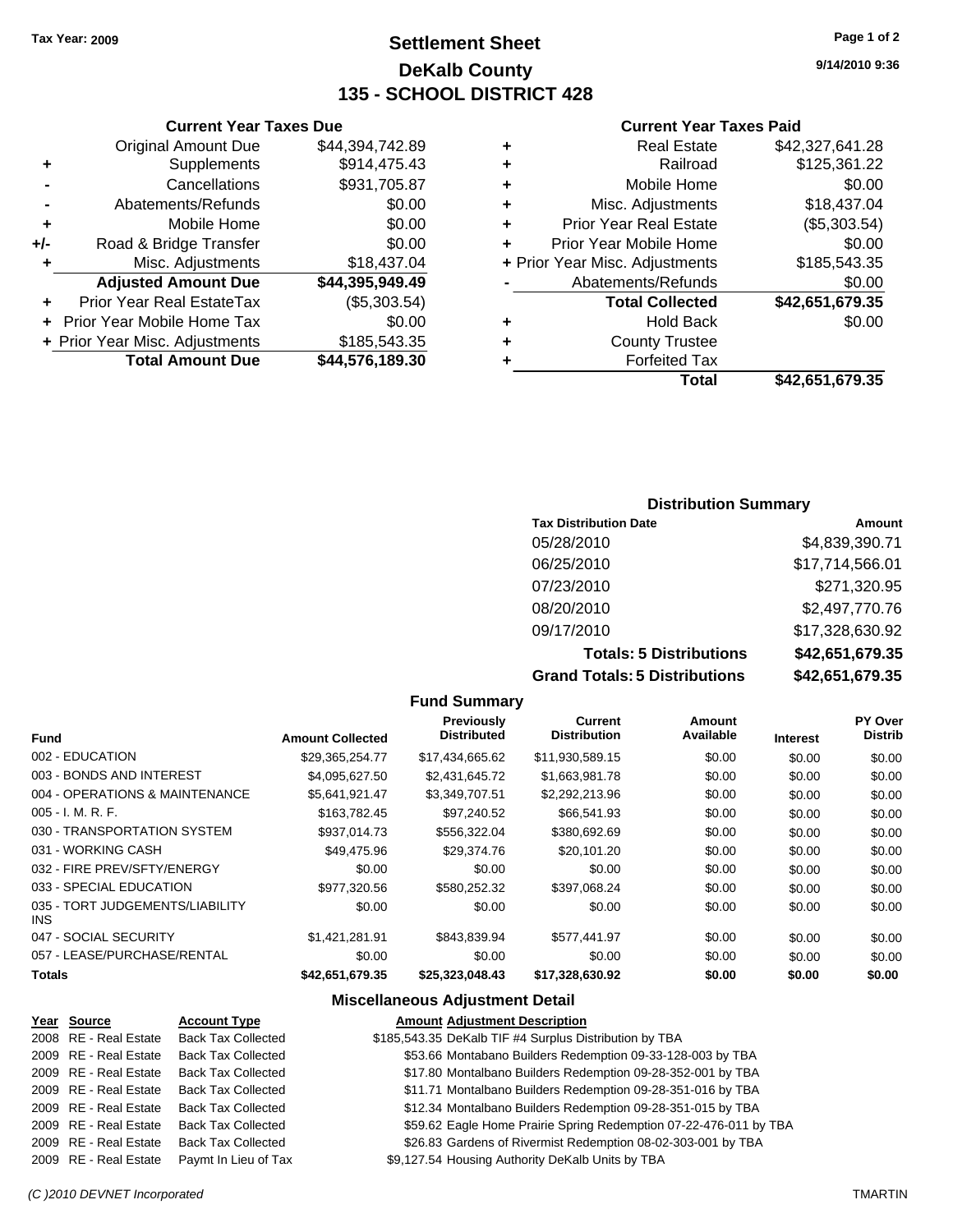### **Settlement Sheet Tax Year: 2009 Page 2 of 2 DeKalb County**

**9/14/2010 9:36**

### **Miscellaneous Adjustment Detail**

**Year Source Account Type**<br> **Adden Adden Paymt In Lieu of Tax** 

**2009 Amount Adjustment Description**<br>\$9,127.54 Housing Authority DeKalb Units by TBA **Totals \$203,980.39 9 entries**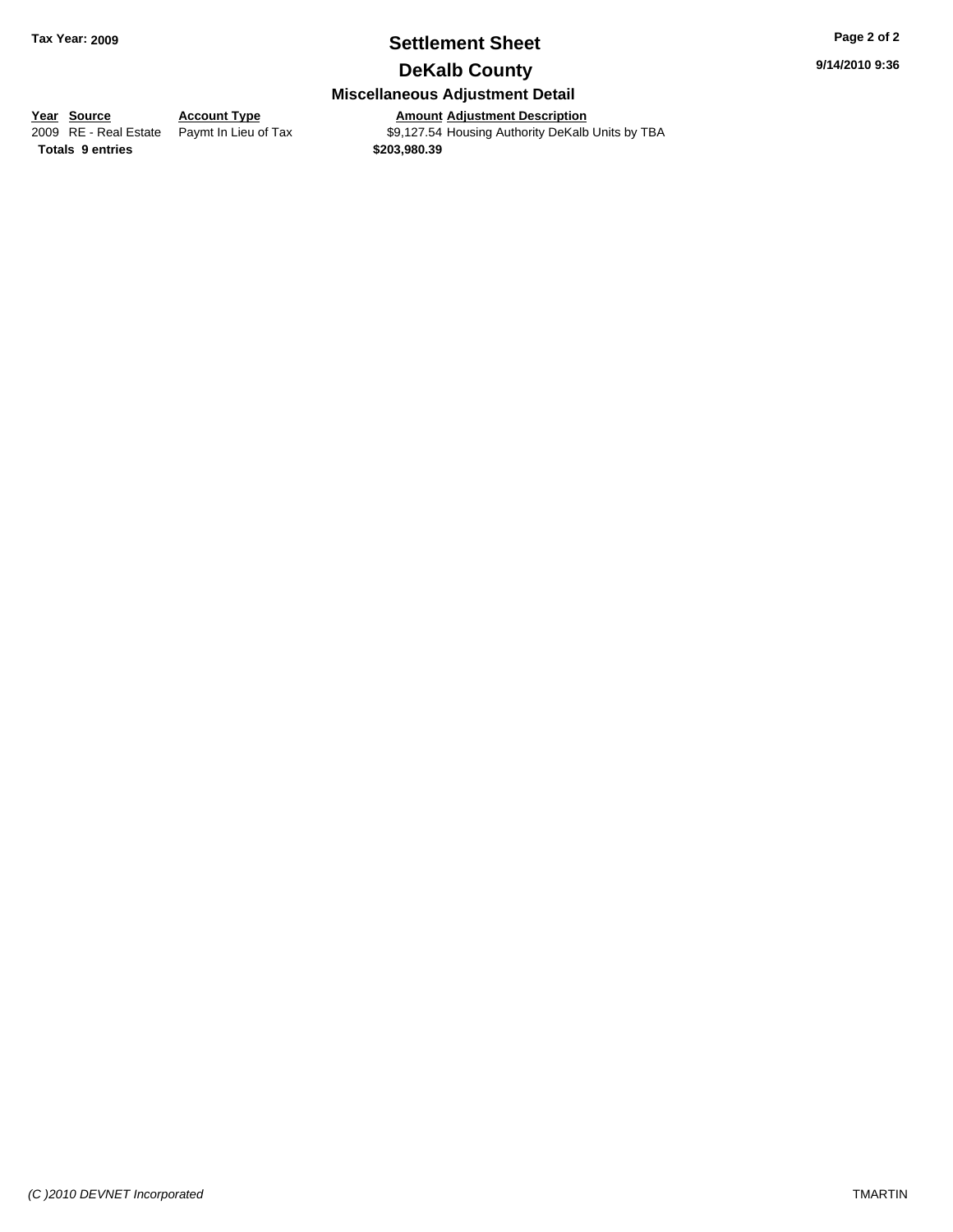**Current Year Taxes Due** Original Amount Due \$4,357,395.21

**Adjusted Amount Due \$4,354,750.70**

**Total Amount Due \$4,354,750.70**

**+** Supplements \$29,987.60 **-** Cancellations \$33,451.89 **-** Abatements/Refunds **\$0.00 +** Mobile Home \$0.00 **+/-** Road & Bridge Transfer \$0.00 **+** Misc. Adjustments \$819.78

**+** Prior Year Real EstateTax \$0.00 **+** Prior Year Mobile Home Tax \$0.00 **+ Prior Year Misc. Adjustments**  $$0.00$ 

### **Settlement Sheet Tax Year: 2009 Page 1 of 1 DeKalb County 136 - SCHOOL DISTRICT 429**

**9/14/2010 9:36**

#### **Current Year Taxes Paid**

| Total                          | \$4,127,335.91 |
|--------------------------------|----------------|
| <b>Forfeited Tax</b>           |                |
| <b>County Trustee</b>          |                |
| <b>Hold Back</b>               | \$0.00         |
| <b>Total Collected</b>         | \$4,127,335.91 |
| Abatements/Refunds             | \$0.00         |
| + Prior Year Misc. Adjustments | \$0.00         |
| Prior Year Mobile Home         | \$0.00         |
| <b>Prior Year Real Estate</b>  | \$0.00         |
| Misc. Adjustments              | \$819.78       |
| Mobile Home                    | \$0.00         |
| Railroad                       | \$25,786.66    |
| <b>Real Estate</b>             | \$4,100,729.47 |
|                                |                |

#### **Distribution Summary**

| <b>Tax Distribution Date</b>         | Amount         |
|--------------------------------------|----------------|
| 05/28/2010                           | \$493,580.44   |
| 06/25/2010                           | \$1,717,319.34 |
| 07/23/2010                           | \$13,688.66    |
| 08/20/2010                           | \$247,760.42   |
| 09/17/2010                           | \$1,654,987.05 |
| <b>Totals: 5 Distributions</b>       | \$4,127,335.91 |
| <b>Grand Totals: 5 Distributions</b> | \$4,127,335.91 |

#### **Fund Summary Fund Interest Amount Collected Distributed PY Over Distrib Amount Available Current Distribution Previously** 002 - EDUCATION \$2,654,405.32 \$1,590,036.80 \$1,064,368.52 \$0.00 \$0.00 \$0.00 003 - BONDS AND INTEREST 6678,558.79 \$406,468.99 \$272,089.80 \$0.00 \$0.00 \$0.00 004 - OPERATIONS & MAINTENANCE \$443,841.33 \$265,868.99 \$177,972.34 \$0.00 \$0.00 \$0.00 005 - I. M. R. F. \$53,721.40 \$32,180.09 \$21,541.31 \$0.00 \$0.00 \$0.00 030 - TRANSPORTATION SYSTEM \$106,918.63 \$64,046.19 \$42,872.44 \$0.00 \$0.00 \$0.00 032 - FIRE PREV/SFTY/ENERGY \$0.00 \$0.00 \$0.00 \$0.00 \$0.00 \$0.00 033 - SPECIAL EDUCATION \$30,055.23 \$18,003.62 \$12,051.61 \$0.00 \$0.00 \$0.00 035 - TORT JUDGEMENTS/LIABILITY INS \$82,641.64 \$49,503.84 \$33,137.80 \$0.00 \$0.00 \$0.00 047 - SOCIAL SECURITY \$77,193.57 \$46,240.34 \$30,953.23 \$0.00 \$0.00 \$0.00 057 - LEASE/PURCHASE/RENTAL  $$0.00$   $$0.00$   $$0.00$   $$0.00$   $$0.00$   $$0.00$   $$0.00$ **Totals \$4,127,335.91 \$2,472,348.86 \$1,654,987.05 \$0.00 \$0.00 \$0.00**

#### **Miscellaneous Adjustment Detail**

|                         | Year Source           | <b>Account Type</b>                        | <b>Amount Adjustment Description</b>                   |
|-------------------------|-----------------------|--------------------------------------------|--------------------------------------------------------|
|                         | 2009 RE - Real Estate | Back Tax Collected                         | \$66.05 Indy Mac Bank Redemption 15-15-280-027 by TBA  |
|                         | 2009 RE - Real Estate | Back Tax Collected                         | \$120.44 Riedelsperger Redemption 15-15-228-035 by TBA |
|                         |                       | 2009 RE - Real Estate Paymt In Lieu of Tax | \$633.29 Sunset View Apartments by TBA                 |
| <b>Totals 3 entries</b> |                       |                                            | \$819.78                                               |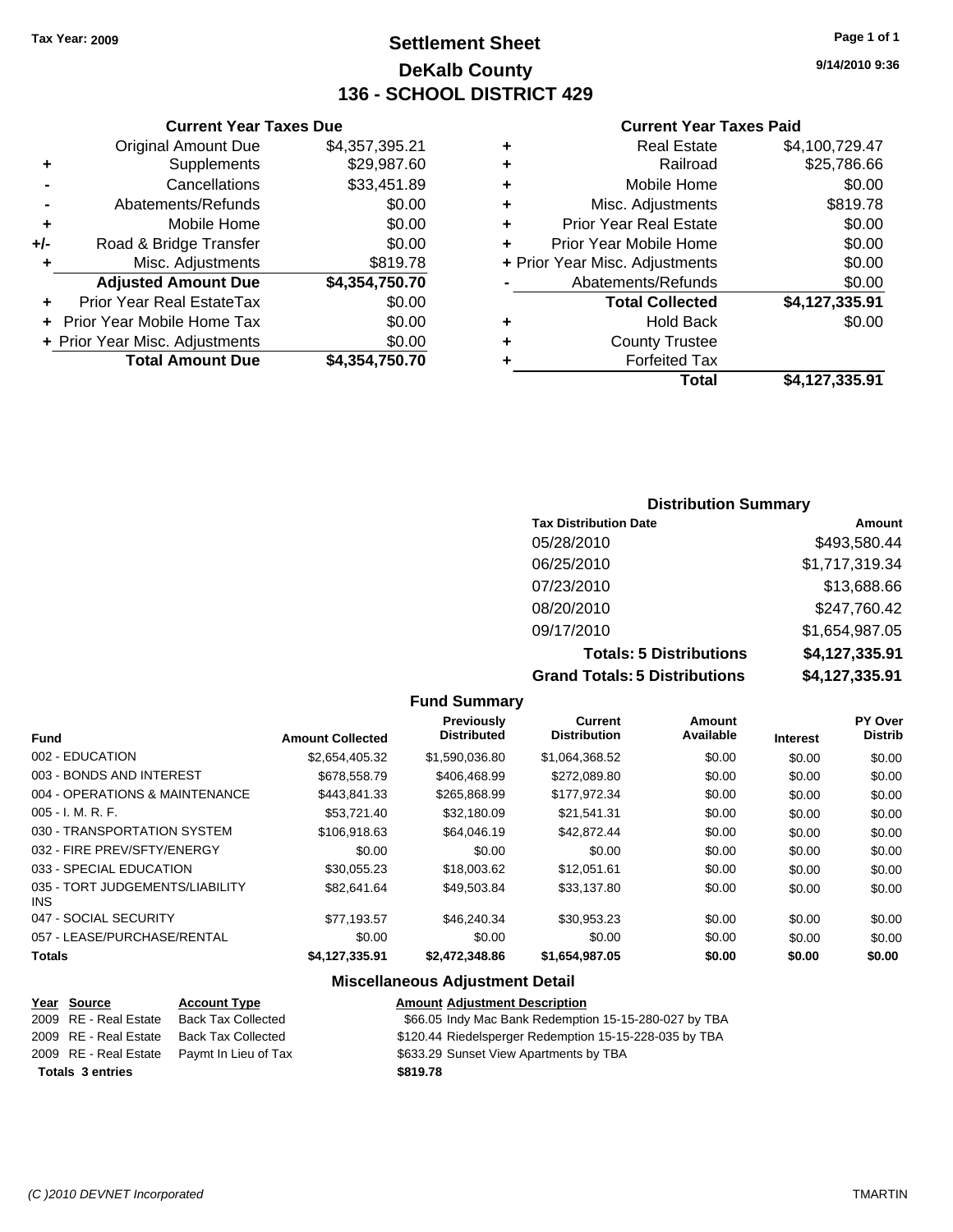**Current Year Taxes Due** Original Amount Due \$7,615,190.30

**Adjusted Amount Due \$7,609,533.34**

**Total Amount Due \$7,607,344.52**

**+** Supplements \$50,694.58 **-** Cancellations \$56,370.06 **-** Abatements/Refunds \$104.26 **+** Mobile Home \$0.00 **+/-** Road & Bridge Transfer \$0.00 **+** Misc. Adjustments \$122.78

**+** Prior Year Real EstateTax (\$2,188.82) **+** Prior Year Mobile Home Tax \$0.00 **+ Prior Year Misc. Adjustments**  $$0.00$ 

### **Settlement Sheet Tax Year: 2009 Page 1 of 2 DeKalb County 137 - SCHOOL DISTRICT 430**

**9/14/2010 9:36**

#### **Current Year Taxes Paid**

|   | Total                          | \$7.173.215.57 |
|---|--------------------------------|----------------|
| ٠ | <b>Forfeited Tax</b>           |                |
| ٠ | <b>County Trustee</b>          |                |
| ٠ | <b>Hold Back</b>               | \$0.00         |
|   | <b>Total Collected</b>         | \$7,173,215.57 |
|   | Abatements/Refunds             | \$104.26       |
|   | + Prior Year Misc. Adjustments | \$0.00         |
| ٠ | Prior Year Mobile Home         | \$0.00         |
| ÷ | <b>Prior Year Real Estate</b>  | (\$2,188.82)   |
| ٠ | Misc. Adjustments              | \$122.78       |
| ٠ | Mobile Home                    | \$0.00         |
| ٠ | Railroad                       | \$16,995.66    |
| ٠ | <b>Real Estate</b>             | \$7,158,390.21 |
|   |                                |                |

### **Distribution Summary**

| <b>Tax Distribution Date</b>         | Amount         |
|--------------------------------------|----------------|
| 05/28/2010                           | \$835,757.77   |
| 06/25/2010                           | \$3,032,812.87 |
| 07/23/2010                           | \$80,585.61    |
| 08/20/2010                           | \$433,847.59   |
| 09/17/2010                           | \$2,790,211.73 |
| <b>Totals: 5 Distributions</b>       | \$7,173,215.57 |
| <b>Grand Totals: 5 Distributions</b> | \$7,173,215.57 |

#### **Fund Summary Fund Interest Amount Collected Distributed PY Over Distrib Amount Available Current Distribution Previously** 002 - EDUCATION \$5,801,574.84 \$3,544,899.03 \$2,256,675.81 \$0.00 \$0.00 \$0.00 003 - BONDS AND INTEREST 6399,505.05 \$244,107.00 \$155,398.05 \$0.00 \$0.00 \$0.00 004 - OPERATIONS & MAINTENANCE \$816,433.86 \$498,860.33 \$317,573.53 \$0.00 \$0.00 \$0.00 005 - I. M. R. F. \$7,366.90 \$4,501.35 \$2,865.55 \$0.00 \$0.00 \$0.00 030 - TRANSPORTATION SYSTEM \$108,817.68 \$66,490.17 \$42,327.51 \$0.00 \$0.00 \$0.00 031 - WORKING CASH \$0.00 \$0.00 \$0.00 \$0.00 \$0.00 \$0.00 032 - FIRE PREV/SFTY/ENERGY \$0.00 \$0.00 \$0.00 \$0.00 \$0.00 \$0.00 033 - SPECIAL EDUCATION \$32,150.34 \$19,644.61 \$12,505.73 \$0.00 \$0.00 \$0.00 \$0.00 035 - TORT JUDGEMENTS/LIABILITY INS \$0.00 \$0.00 \$0.00 \$0.00 \$0.00 \$0.00 047 - SOCIAL SECURITY \$7,366.90 \$4,501.35 \$2,865.55 \$0.00 \$0.00 \$0.00 057 - LEASE/PURCHASE/RENTAL  $$0.00$   $$0.00$   $$0.00$   $$0.00$   $$0.00$   $$0.00$   $$0.00$   $$0.00$ **Totals \$7,173,215.57 \$4,383,003.84 \$2,790,211.73 \$0.00 \$0.00 \$0.00 Miscellaneous Adjustment Detail Year Source Account Type Amount Adjustment Description** Back Tax Collected **2009** S122.78 Talan/Fitzpatrick Redemption 19-27-451-010 by TBA **Totals \$122.78 1 entries**

#### **Abatement Detail**

| Year Source                         | <b>Account Type</b> | <b>Amount Adiustment Description</b>          |
|-------------------------------------|---------------------|-----------------------------------------------|
| 2009 RE - Real Estate PTAB Decision |                     | \$55.87 19-26-433-024 2008 PTAB REFUND by TBA |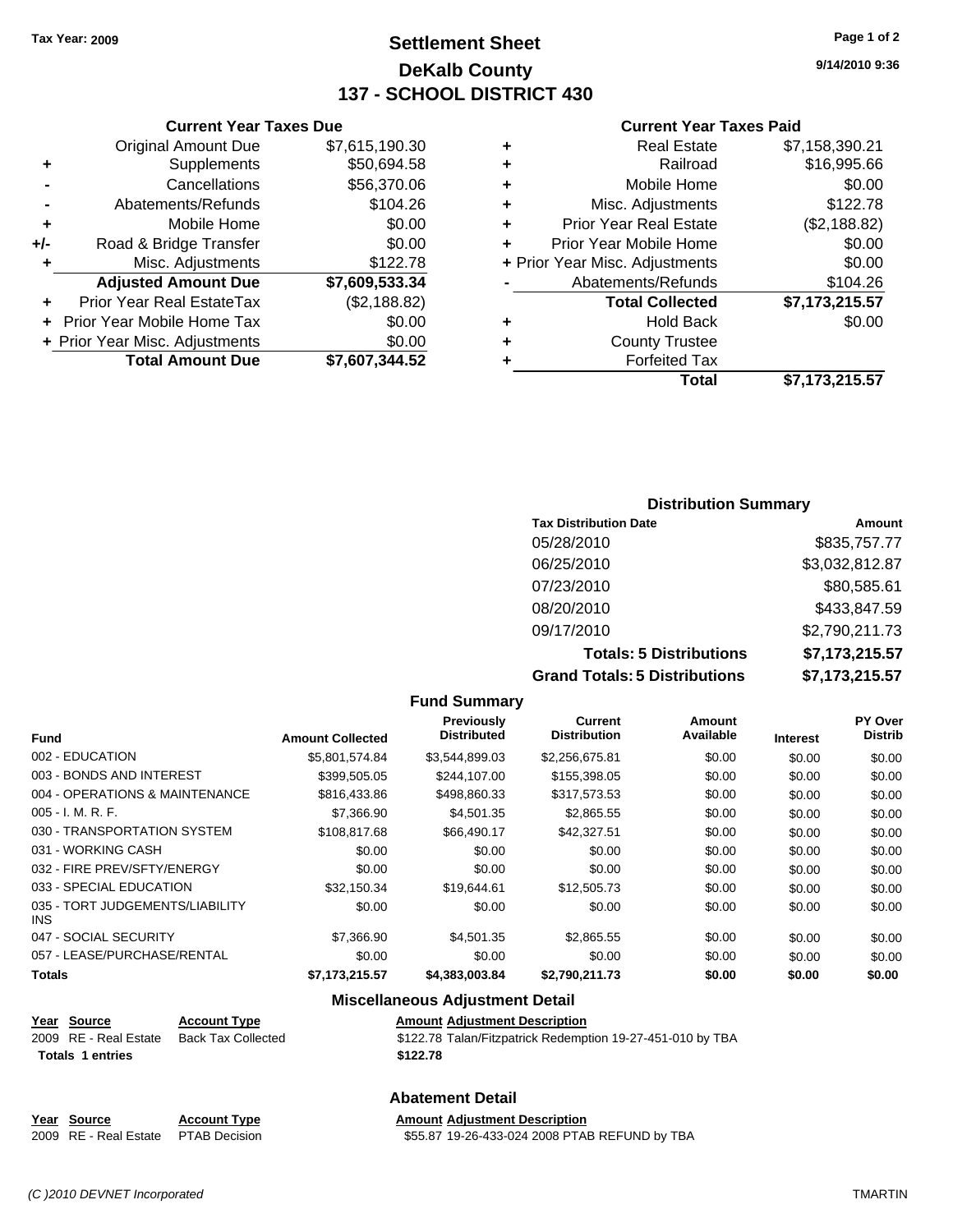## **Settlement Sheet Tax Year: 2009 Page 2 of 2 DeKalb County**

**9/14/2010 9:36**

**Abatement Detail**

**Year Source Account Type Amount Adjustment Description**<br> **2009** RE - Real Estate PTAB Decision **AMOUNT 1848.39** 19-27-427-012 2006 PTAI \$48.39 19-27-427-012 2006 PTAB REFUND by TBA

**Totals \$104.26 2 entries**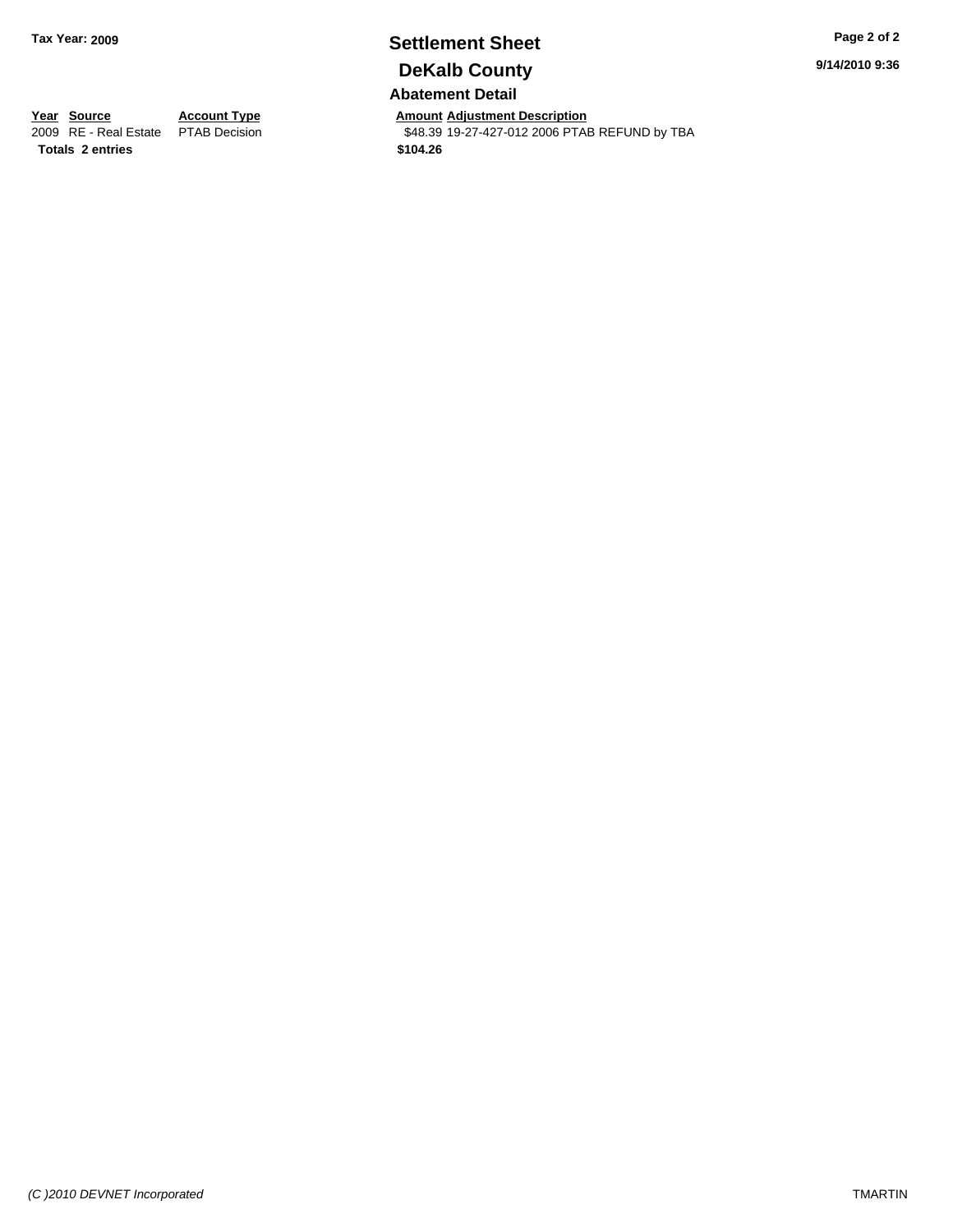### **Settlement Sheet Tax Year: 2009 Page 1 of 1 DeKalb County 139 - SCHOOL DISTRICT 432**

#### **Current Year Taxes Due**

|     | <b>Original Amount Due</b>     | \$2,440,656.78 |
|-----|--------------------------------|----------------|
| ٠   | Supplements                    | \$5,945.41     |
|     | Cancellations                  | \$7,487.56     |
|     | Abatements/Refunds             | \$13.93        |
| ٠   | Mobile Home                    | \$0.00         |
| +/- | Road & Bridge Transfer         | \$0.00         |
| ٠   | Misc. Adjustments              | \$13.89        |
|     | <b>Adjusted Amount Due</b>     | \$2,439,114.59 |
|     | Prior Year Real EstateTax      | (\$1,565.41)   |
|     | Prior Year Mobile Home Tax     | \$0.00         |
|     | + Prior Year Misc. Adjustments | \$0.00         |
|     | <b>Total Amount Due</b>        | \$2,437,549.18 |

#### **Current Year Taxes Paid**

| ٠ | <b>Real Estate</b>             | \$2,297,049.82 |
|---|--------------------------------|----------------|
| ٠ | Railroad                       | \$18,977.36    |
| ٠ | Mobile Home                    | \$0.00         |
| ٠ | Misc. Adjustments              | \$13.89        |
| ÷ | <b>Prior Year Real Estate</b>  | (\$1,565.41)   |
| ÷ | Prior Year Mobile Home         | \$0.00         |
|   | + Prior Year Misc. Adjustments | \$0.00         |
|   | Abatements/Refunds             | \$13.93        |
|   | <b>Total Collected</b>         | \$2,314,461.73 |
| ٠ | Hold Back                      | \$0.00         |
| ٠ | <b>County Trustee</b>          |                |
| ٠ | <b>Forfeited Tax</b>           |                |
|   | Total                          | \$2,314,461.73 |
|   |                                |                |

### **Distribution Summary Tax Distribution Date Amount** 05/28/2010 \$292,964.58 06/25/2010 \$994,314.06 07/23/2010 \$27,789.55 08/20/2010 \$122,128.27 09/17/2010 \$877,265.27 **Totals: 5 Distributions \$2,314,461.73**

**Grand Totals: 5 Distributions \$2,314,461.73**

|                                         |                         | <b>Fund Summary</b>                     |                                |                            |                 |                           |
|-----------------------------------------|-------------------------|-----------------------------------------|--------------------------------|----------------------------|-----------------|---------------------------|
| Fund                                    | <b>Amount Collected</b> | <b>Previously</b><br><b>Distributed</b> | Current<br><b>Distribution</b> | <b>Amount</b><br>Available | <b>Interest</b> | PY Over<br><b>Distrib</b> |
| 002 - EDUCATION                         | \$1,527,387.35          | \$948,451.93                            | \$578,935.42                   | \$0.00                     | \$0.00          | \$0.00                    |
| 003 - BONDS AND INTEREST                | \$275.610.74            | \$171.144.24                            | \$104,466.50                   | \$0.00                     | \$0.00          | \$0.00                    |
| 004 - OPERATIONS & MAINTENANCE          | \$187,793.11            | \$116,612.69                            | \$71,180.42                    | \$0.00                     | \$0.00          | \$0.00                    |
| 005 - I. M. R. F.                       | \$45.421.31             | \$28,204.97                             | \$17,216.34                    | \$0.00                     | \$0.00          | \$0.00                    |
| 030 - TRANSPORTATION SYSTEM             | \$100.156.01            | \$62,193,23                             | \$37,962.78                    | \$0.00                     | \$0.00          | \$0.00                    |
| 031 - WORKING CASH                      | \$25,040.16             | \$15,549.03                             | \$9,491.13                     | \$0.00                     | \$0.00          | \$0.00                    |
| 033 - SPECIAL EDUCATION                 | \$20,031.66             | \$12,438.93                             | \$7.592.73                     | \$0.00                     | \$0.00          | \$0.00                    |
| 035 - TORT JUDGEMENTS/LIABILITY<br>INS. | \$64,890.57             | \$40,294.68                             | \$24,595.89                    | \$0.00                     | \$0.00          | \$0.00                    |
| 047 - SOCIAL SECURITY                   | \$68,130.82             | \$42,306.76                             | \$25,824.06                    | \$0.00                     | \$0.00          | \$0.00                    |
| Totals                                  | \$2,314,461.73          | \$1,437,196.46                          | \$877,265.27                   | \$0.00                     | \$0.00          | \$0.00                    |
|                                         |                         | Micrallangous Adiustmant Datail         |                                |                            |                 |                           |

#### **Miscellaneous Adjustment Detail**

| Year Source             | <b>Account Type</b> | <b>Amount Adjustment Description</b>            |
|-------------------------|---------------------|-------------------------------------------------|
| 2009 RE - Real Estate   | Back Tax Collected  | \$13.89 Johnson Redemption 18-32-424-017 by TBA |
| <b>Totals 1 entries</b> |                     | \$13.89                                         |
|                         |                     |                                                 |

| Year Source                        | <b>Account Type</b> | <b>Amount Adiustment Description</b>          |
|------------------------------------|---------------------|-----------------------------------------------|
| 2009 RE - Real Estate RE Abatement |                     | \$13.93 18-27-303-022 2008 PTAB REFUND by TBA |
| Totals 1 entries                   |                     | \$13.93                                       |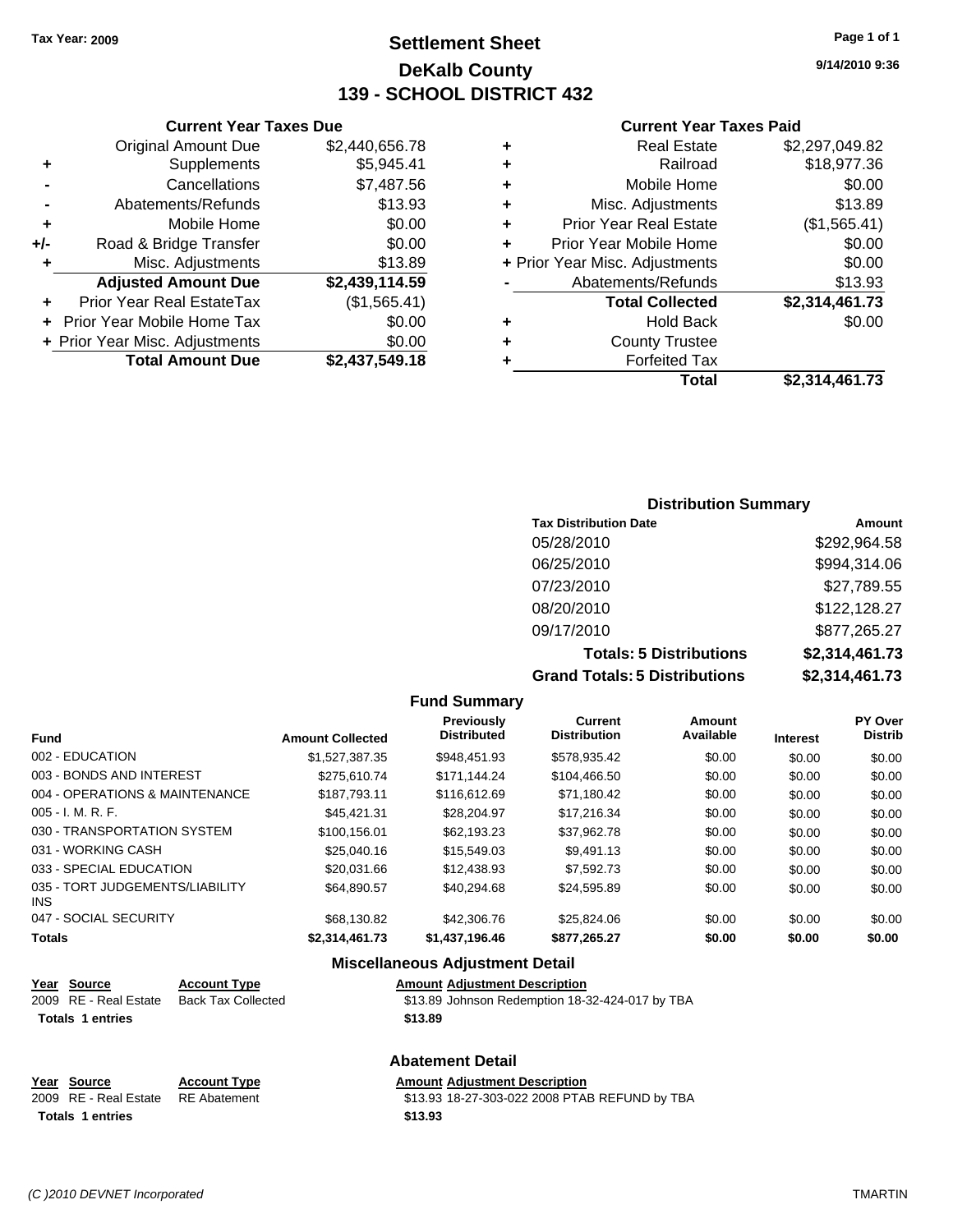## **Settlement Sheet Tax Year: 2009 Page 1 of 1 DeKalb County 141 - CC 509 ELGIN**

**9/14/2010 9:36**

|       | <b>Original Amount Due</b>        | \$5,280.82 |
|-------|-----------------------------------|------------|
| ٠     | Supplements                       | \$0.00     |
|       | Cancellations                     | \$0.00     |
|       | Abatements/Refunds                | \$0.00     |
| ٠     | Mobile Home                       | \$0.00     |
| $+/-$ | Road & Bridge Transfer            | \$0.00     |
| ٠     | Misc. Adjustments                 | \$0.00     |
|       | <b>Adjusted Amount Due</b>        | \$5,280.82 |
|       | <b>Prior Year Real EstateTax</b>  | \$0.00     |
|       | <b>Prior Year Mobile Home Tax</b> | \$0.00     |
|       | + Prior Year Misc. Adjustments    | \$0.00     |
|       | <b>Total Amount Due</b>           | \$5,280.82 |

#### **Current Year Taxes Paid +** Real Estate \$4,428.27 **+** Railroad \$0.00 **+** Mobile Home \$0.00 **+** Misc. Adjustments \$0.00 **+** Prior Year Real Estate \$0.00 **+** Prior Year Mobile Home \$0.00 **+** Prior Year Misc. Adjustments  $$0.00$ Abatements/Refunds \$0.00 **Total Collected \$4,428.27 +** Hold Back \$0.00 **+** County Trustee **+** Forfeited Tax

**Total \$4,428.27**

| <b>Distribution Summary</b>          |            |
|--------------------------------------|------------|
| <b>Tax Distribution Date</b>         | Amount     |
| 05/28/2010                           | \$1,458.37 |
| 06/25/2010                           | \$755.74   |
| 08/20/2010                           | \$1,458.41 |
| 09/17/2010                           | \$755.75   |
| <b>Totals: 4 Distributions</b>       | \$4,428.27 |
| <b>Grand Totals: 4 Distributions</b> | \$4,428.27 |

**Fund Summary Fund Interest Amount Collected Distributed PY Over Distrib Amount Available Current Distribution Previously** 003 - BONDS AND INTEREST 60.00 \$949.13 \$787.15 \$161.98 \$0.00 \$0.00 \$0.00 \$0.00 027 - AUDIT \$6.74 \$5.59 \$1.15 \$0.00 \$0.00 \$0.00 035 - TORT JUDGEMENTS/LIABILITY INS \$151.00 \$125.23 \$25.77 \$0.00 \$0.00 \$0.00 047 - SOCIAL SECURITY \$50.38 \$8.60 \$0.00 \$0.00 \$0.00 \$0.00 109 - PRIOR YEAR ADJUSTMENT \$-9.08 \$-9.08 \$1.55 \$0.00 \$0.00 \$0.00 \$0.00 \$0.00 136 - OPERATIONS & MAINTENANCE (colleges) \$779.83 \$646.74 \$133.09 \$0.00 \$0.00 \$0.00 159 - EDUCATIONAL PURPOSES (colleges) \$2,500.27 \$2,073.56 \$426.71 \$0.00 \$0.00 \$0.00 **Totals \$4,428.27 \$3,672.52 \$755.75 \$0.00 \$0.00 \$0.00**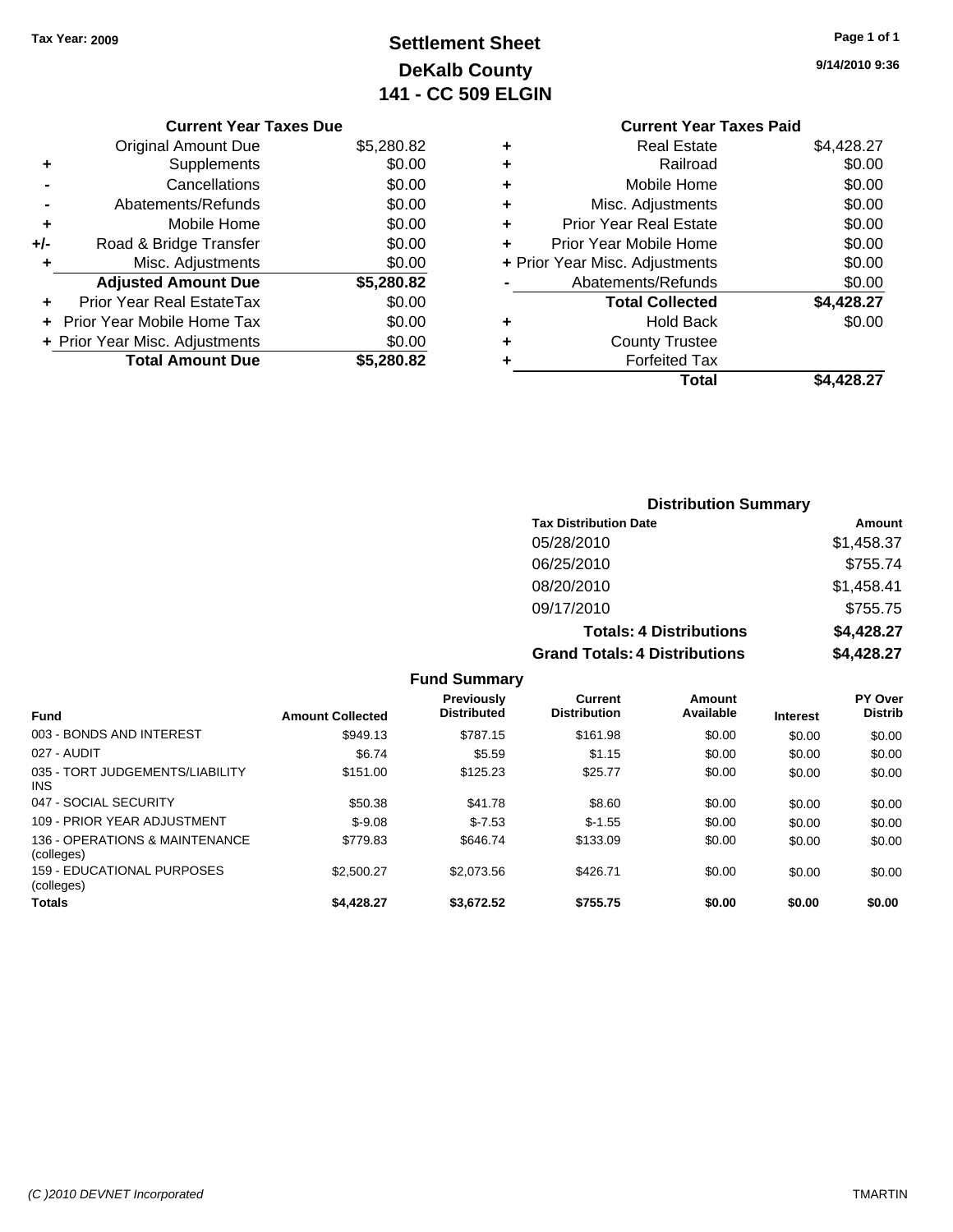### **Settlement Sheet Tax Year: 2009 Page 1 of 1 DeKalb County 142 - CC 511 ROCK VALLEY**

**9/14/2010 9:36**

#### **Current Year Taxes Paid**

| \$1,218.83 |
|------------|
| \$0.00     |
| \$0.00     |
| \$0.00     |
| \$0.00     |
| \$0.00     |
| \$0.00     |
| \$1,218.83 |
| \$0.00     |
| \$0.00     |
| \$0.00     |
| \$1,218.83 |
|            |

| ٠ | <b>Real Estate</b>             | \$930.00 |
|---|--------------------------------|----------|
| ٠ | Railroad                       | \$0.00   |
| ٠ | Mobile Home                    | \$0.00   |
| ٠ | Misc. Adjustments              | \$0.00   |
| ÷ | <b>Prior Year Real Estate</b>  | \$0.00   |
|   | Prior Year Mobile Home         | \$0.00   |
|   | + Prior Year Misc. Adjustments | \$0.00   |
|   | Abatements/Refunds             | \$0.00   |
|   | <b>Total Collected</b>         | \$930.00 |
| ٠ | <b>Hold Back</b>               | \$0.00   |
| ٠ | <b>County Trustee</b>          |          |
| ٠ | <b>Forfeited Tax</b>           |          |
|   | Total                          | \$930.00 |
|   |                                |          |

### **Distribution Summary Tax Distribution Date Amount** 05/28/2010 \$115.25 06/25/2010 \$407.37 08/20/2010 \$205.61 09/17/2010 \$201.77 **Totals: 4 Distributions \$930.00 Grand Totals: 4 Distributions \$930.00**

|                                               |                         | <b>Fund Summary</b>                     |                                       |                     |                 |                           |
|-----------------------------------------------|-------------------------|-----------------------------------------|---------------------------------------|---------------------|-----------------|---------------------------|
| <b>Fund</b>                                   | <b>Amount Collected</b> | <b>Previously</b><br><b>Distributed</b> | <b>Current</b><br><b>Distribution</b> | Amount<br>Available | <b>Interest</b> | PY Over<br><b>Distrib</b> |
| 003 - BONDS AND INTEREST                      | \$293.63                | \$229.92                                | \$63.71                               | \$0.00              | \$0.00          | \$0.00                    |
| 027 - AUDIT                                   | \$1.68                  | \$1.32                                  | \$0.36                                | \$0.00              | \$0.00          | \$0.00                    |
| 035 - TORT JUDGEMENTS/LIABILITY<br><b>INS</b> | \$57.84                 | \$45.29                                 | \$12.55                               | \$0.00              | \$0.00          | \$0.00                    |
| 047 - SOCIAL SECURITY                         | \$11.46                 | \$8.97                                  | \$2.49                                | \$0.00              | \$0.00          | \$0.00                    |
| 136 - OPERATIONS & MAINTENANCE<br>(colleges)  | \$81.00                 | \$63.43                                 | \$17.57                               | \$0.00              | \$0.00          | \$0.00                    |
| 141 - HLTH, SFTY/HANDICAP<br>ACCESS/ENERGY    | \$18.63                 | \$14.59                                 | \$4.04                                | \$0.00              | \$0.00          | \$0.00                    |
| 159 - EDUCATIONAL PURPOSES<br>(colleges)      | \$465.76                | \$364.71                                | \$101.05                              | \$0.00              | \$0.00          | \$0.00                    |
| <b>Totals</b>                                 | \$930.00                | \$728.23                                | \$201.77                              | \$0.00              | \$0.00          | \$0.00                    |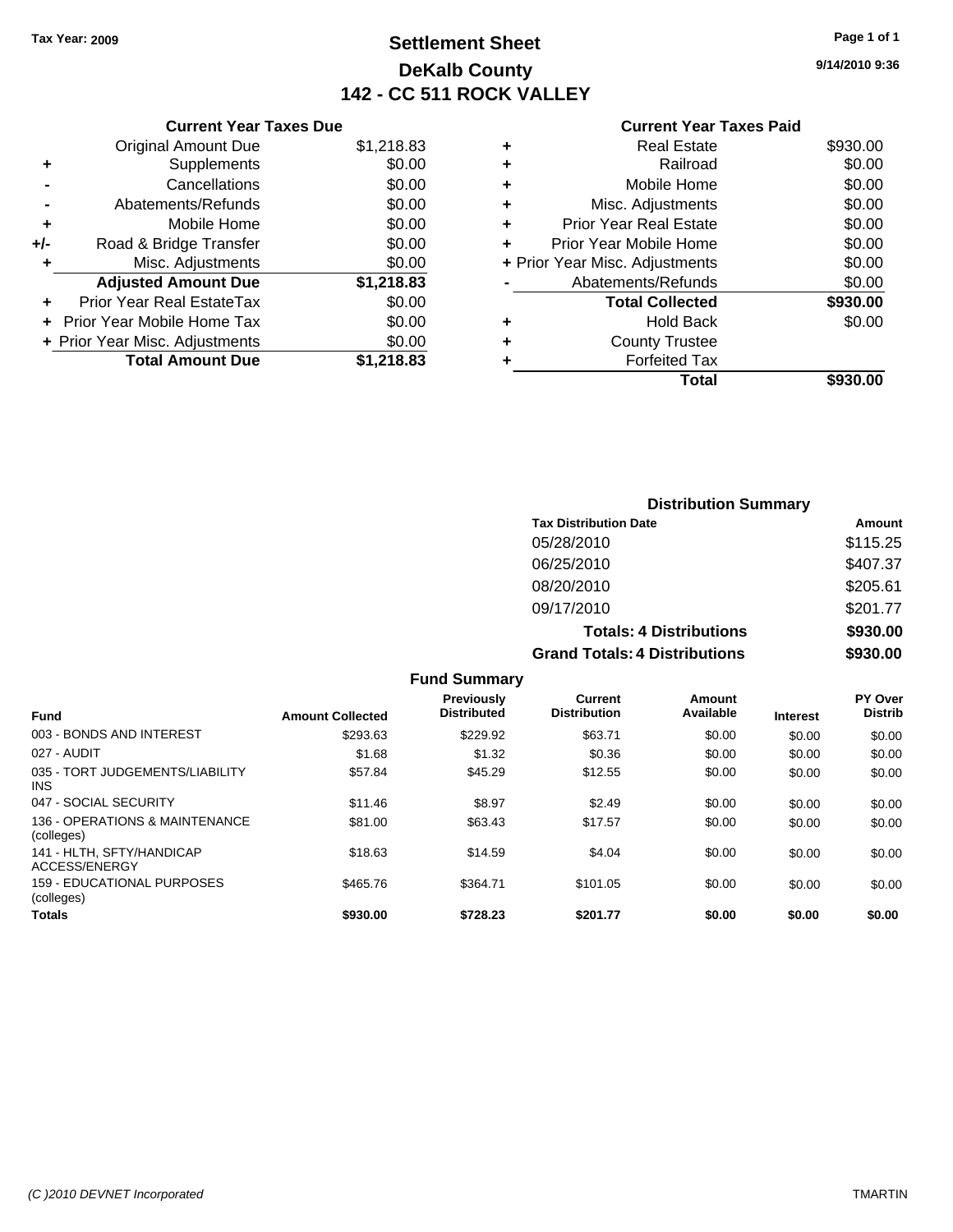### **Settlement Sheet Tax Year: 2009 Page 1 of 1 DeKalb County 143 - CC 513 ILLINOIS VALLEY**

#### **Current Year Taxes Due**

|     | <b>Original Amount Due</b>           | \$5,210.83 |  |  |  |
|-----|--------------------------------------|------------|--|--|--|
| ٠   | Supplements                          | \$180.12   |  |  |  |
|     | Cancellations                        | \$200.93   |  |  |  |
|     | Abatements/Refunds                   | \$0.00     |  |  |  |
| ÷   | Mobile Home                          | \$0.00     |  |  |  |
| +/- | Road & Bridge Transfer               | \$0.00     |  |  |  |
| ÷   | Misc. Adjustments                    | \$0.00     |  |  |  |
|     | <b>Adjusted Amount Due</b>           | \$5,190.02 |  |  |  |
|     | <b>Prior Year Real EstateTax</b>     | \$0.00     |  |  |  |
|     | \$0.00<br>Prior Year Mobile Home Tax |            |  |  |  |
|     | + Prior Year Misc. Adjustments       | \$0.00     |  |  |  |
|     | <b>Total Amount Due</b>              | \$5,190.02 |  |  |  |

#### **Current Year Taxes Paid**

|   | <b>Real Estate</b>             | \$4,975.64 |
|---|--------------------------------|------------|
| ٠ | Railroad                       | \$214.38   |
| ٠ | Mobile Home                    | \$0.00     |
| ٠ | Misc. Adjustments              | \$0.00     |
| ٠ | <b>Prior Year Real Estate</b>  | \$0.00     |
|   | Prior Year Mobile Home         | \$0.00     |
|   | + Prior Year Misc. Adjustments | \$0.00     |
|   | Abatements/Refunds             | \$0.00     |
|   | <b>Total Collected</b>         | \$5,190.02 |
| ٠ | <b>Hold Back</b>               | \$0.00     |
| ٠ | <b>County Trustee</b>          |            |
| ٠ | <b>Forfeited Tax</b>           |            |
|   | Total                          | \$5,190.02 |
|   |                                |            |

### **Distribution Summary Tax Distribution Date Amount** 05/28/2010 \$1,016.89 06/25/2010 \$2,277.97 08/20/2010 \$48.48 09/17/2010 \$1,846.68 **Totals: 4 Distributions \$5,190.02 Grand Totals: 4 Distributions \$5,190.02**

|                                                  |                         | <b>Fund Summary</b>                     |                                |                     |                 |                                  |
|--------------------------------------------------|-------------------------|-----------------------------------------|--------------------------------|---------------------|-----------------|----------------------------------|
| <b>Fund</b>                                      | <b>Amount Collected</b> | <b>Previously</b><br><b>Distributed</b> | Current<br><b>Distribution</b> | Amount<br>Available | <b>Interest</b> | <b>PY Over</b><br><b>Distrib</b> |
| 003 - BONDS AND INTEREST                         | \$597.10                | \$384.62                                | \$212.48                       | \$0.00              | \$0.00          | \$0.00                           |
| 027 - AUDIT                                      | \$0.00                  | \$0.00                                  | \$0.00                         | \$0.00              | \$0.00          | \$0.00                           |
| 035 - TORT JUDGEMENTS/LIABILITY<br><b>INS</b>    | \$0.00                  | \$0.00                                  | \$0.00                         | \$0.00              | \$0.00          | \$0.00                           |
| 047 - SOCIAL SECURITY                            | \$93.47                 | \$60.22                                 | \$33.25                        | \$0.00              | \$0.00          | \$0.00                           |
| 136 - OPERATIONS & MAINTENANCE<br>(colleges)     | \$598.76                | \$385.72                                | \$213.04                       | \$0.00              | \$0.00          | \$0.00                           |
| 141 - HLTH, SFTY/HANDICAP<br>ACCESS/ENERGY       | \$738.22                | \$475.56                                | \$262.66                       | \$0.00              | \$0.00          | \$0.00                           |
| 149 - STATEWIDE AVERAGE<br><b>ADDITIONAL TAX</b> | \$1,216.84              | \$783.88                                | \$432.96                       | \$0.00              | \$0.00          | \$0.00                           |
| 159 - EDUCATIONAL PURPOSES<br>(colleges)         | \$1,945.63              | \$1,253.34                              | \$692.29                       | \$0.00              | \$0.00          | \$0.00                           |
| Totals                                           | \$5,190.02              | \$3,343.34                              | \$1,846.68                     | \$0.00              | \$0.00          | \$0.00                           |

**9/14/2010 9:36**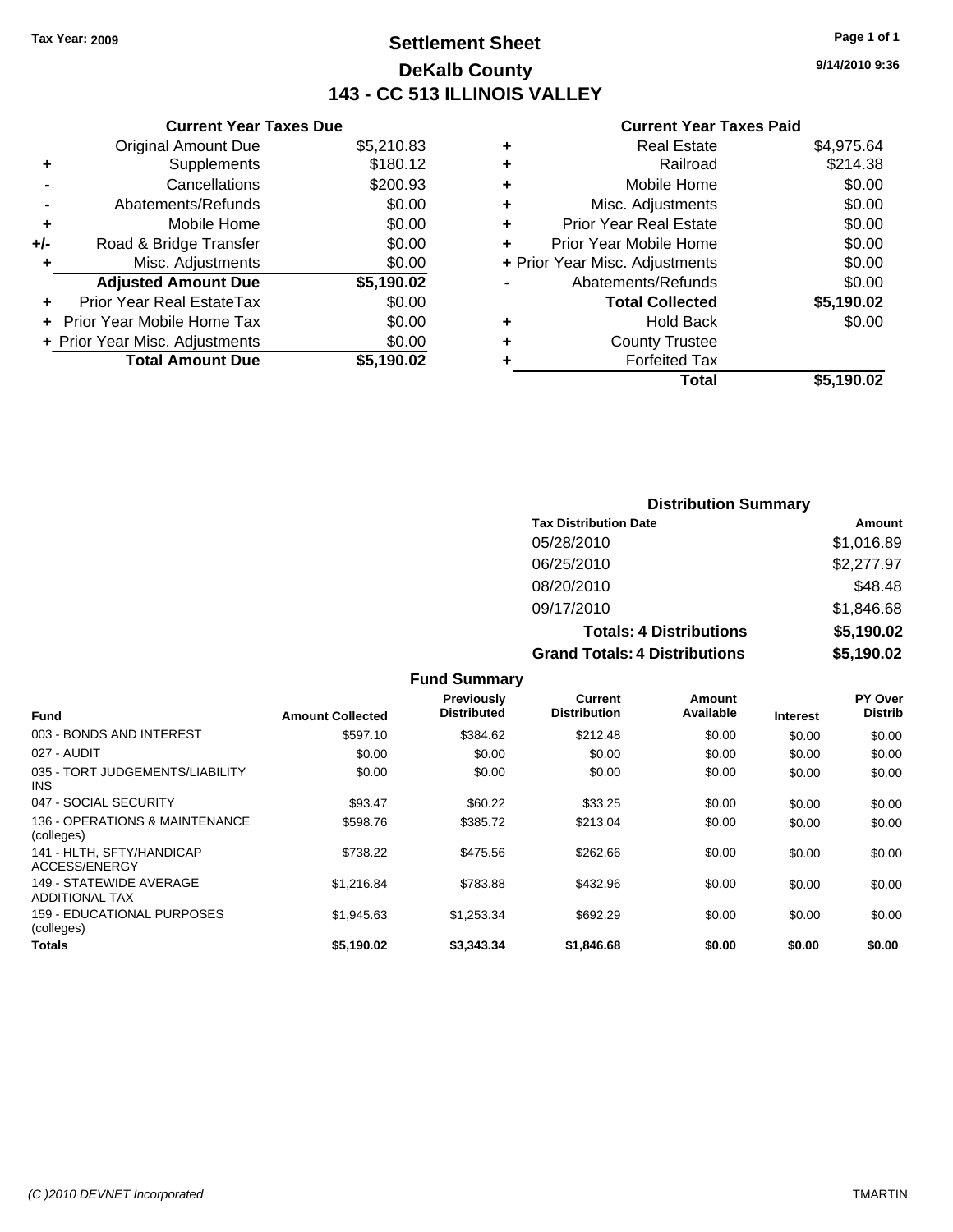### **Settlement Sheet Tax Year: 2009 Page 1 of 2 DeKalb County 144 - CC 516 WAUBONSEE**

**9/14/2010 9:36**

#### **Current Year Taxes Paid**

| <b>Real Estate</b>             | \$1,456,718.54 |
|--------------------------------|----------------|
| Railroad                       | \$7,202.48     |
| Mobile Home                    | \$0.00         |
| Misc. Adjustments              | \$85.09        |
| <b>Prior Year Real Estate</b>  | (\$375.39)     |
| Prior Year Mobile Home         | \$0.00         |
| + Prior Year Misc. Adjustments | \$0.00         |
| Abatements/Refunds             | \$12.05        |
| <b>Total Collected</b>         | \$1,463,618.67 |
| <b>Hold Back</b>               | \$0.00         |
| <b>County Trustee</b>          |                |
| <b>Forfeited Tax</b>           |                |
| Total                          | \$1.463.618.67 |
|                                |                |

|     | <b>Current Year Taxes Due</b>                |                |  |  |  |  |
|-----|----------------------------------------------|----------------|--|--|--|--|
|     | <b>Original Amount Due</b><br>\$1,545,183.52 |                |  |  |  |  |
| ٠   | Supplements                                  | \$10,176.15    |  |  |  |  |
|     | Cancellations                                | \$11,360.92    |  |  |  |  |
|     | Abatements/Refunds                           | \$12.05        |  |  |  |  |
| ٠   | Mobile Home                                  | \$0.00         |  |  |  |  |
| +/- | Road & Bridge Transfer                       | \$0.00         |  |  |  |  |
| ٠   | Misc. Adjustments                            | \$85.09        |  |  |  |  |
|     | <b>Adjusted Amount Due</b>                   | \$1,544,071.79 |  |  |  |  |
|     | Prior Year Real EstateTax                    | (\$375.39)     |  |  |  |  |
|     | Prior Year Mobile Home Tax                   | \$0.00         |  |  |  |  |
|     | + Prior Year Misc. Adjustments               | \$0.00         |  |  |  |  |
|     | <b>Total Amount Due</b>                      | \$1.543.696.40 |  |  |  |  |

#### **Distribution Summary**

| <b>Tax Distribution Date</b>         | Amount         |
|--------------------------------------|----------------|
| 05/28/2010                           | \$172,389.37   |
| 06/25/2010                           | \$617,316.56   |
| 07/23/2010                           | \$13,411.72    |
| 08/20/2010                           | \$84,475.71    |
| 09/17/2010                           | \$576,025.31   |
| <b>Totals: 5 Distributions</b>       | \$1,463,618.67 |
| <b>Grand Totals: 5 Distributions</b> | \$1,463,618.67 |

|                                              |                         | <b>Fund Summary</b>              |                                |                     |                 |                           |
|----------------------------------------------|-------------------------|----------------------------------|--------------------------------|---------------------|-----------------|---------------------------|
| Fund                                         | <b>Amount Collected</b> | Previously<br><b>Distributed</b> | Current<br><b>Distribution</b> | Amount<br>Available | <b>Interest</b> | PY Over<br><b>Distrib</b> |
| 003 - BONDS AND INTEREST                     | \$256,068.86            | \$155,289.78                     | \$100,779.08                   | \$0.00              | \$0.00          | \$0.00                    |
| 027 - AUDIT                                  | \$2,315.45              | \$1,404.17                       | \$911.28                       | \$0.00              | \$0.00          | \$0.00                    |
| 035 - TORT JUDGEMENTS/LIABILITY<br>INS.      | \$20,296.00             | \$12,308.26                      | \$7,987.74                     | \$0.00              | \$0.00          | \$0.00                    |
| 047 - SOCIAL SECURITY                        | \$12,155.36             | \$7,371.46                       | \$4.783.90                     | \$0.00              | \$0.00          | \$0.00                    |
| 136 - OPERATIONS & MAINTENANCE<br>(colleges) | \$270.358.17            | \$163,955,36                     | \$106,402.81                   | \$0.00              | \$0.00          | \$0.00                    |
| 159 - EDUCATIONAL PURPOSES<br>(colleges)     | \$902.424.83            | \$547.264.33                     | \$355,160.50                   | \$0.00              | \$0.00          | \$0.00                    |
| Totals                                       | \$1,463,618.67          | \$887,593,36                     | \$576,025.31                   | \$0.00              | \$0.00          | \$0.00                    |
|                                              |                         | Micrallangous Adiustmant Datail  |                                |                     |                 |                           |

#### **Miscellaneous Adjustment Detail**

| Year Source             | <b>Account Type</b>       | <b>Amount Adjustment Description</b>                      |
|-------------------------|---------------------------|-----------------------------------------------------------|
| 2009 RE - Real Estate   | <b>Back Tax Collected</b> | \$5.73 Indy Mac Bank Redemption 15-15-280-027 by TBA      |
| 2009 RE - Real Estate   | <b>Back Tax Collected</b> | \$1.22 Johnson Redemption 18-32-424-017 by TBA            |
| 2009 RE - Real Estate   | <b>Back Tax Collected</b> | \$12.75 Talan/Fitzpatrick Redemption 19-27-451-010 by TBA |
| 2009 RE - Real Estate   | <b>Back Tax Collected</b> | \$10.45 Riedelsperger Redemption 15-15-228-035 by TBA     |
| 2009 RE - Real Estate   | Paymt In Lieu of Tax      | \$54.94 Sunset View Apartments by TBA                     |
| <b>Totals 5 entries</b> |                           | \$85.09                                                   |
|                         |                           |                                                           |

#### **Abatement Detail**

| Year Source                         | <b>Account Type</b> | <b>Amount Adiustment Description</b>         |
|-------------------------------------|---------------------|----------------------------------------------|
| 2009 RE - Real Estate PTAB Decision |                     | \$5.80 19-26-433-024 2008 PTAB REFUND by TBA |
| 2009 RE - Real Estate PTAB Decision |                     | \$5.03 19-27-427-012 2006 PTAB REFUND by TBA |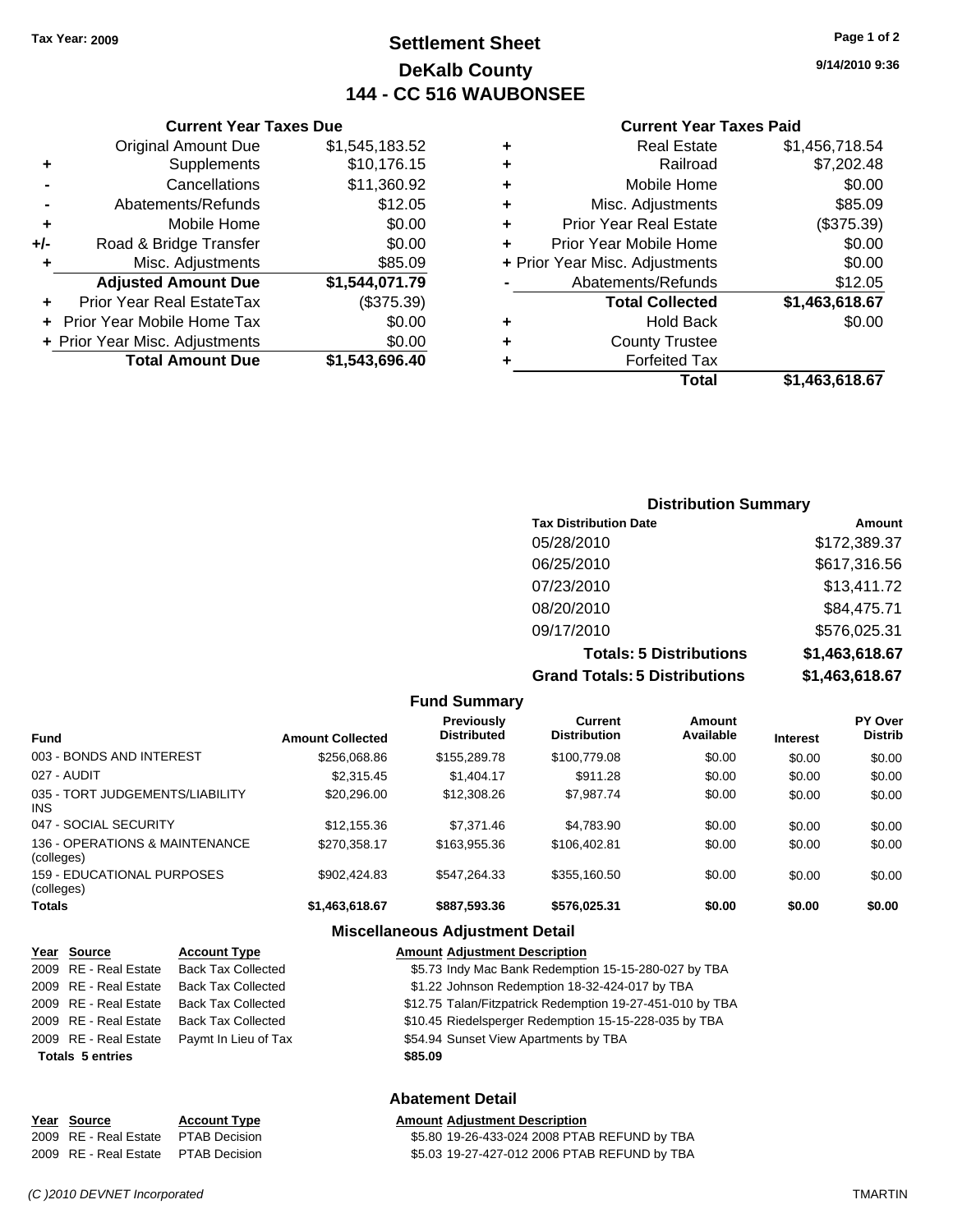## **Settlement Sheet Tax Year: 2009 Page 2 of 2 DeKalb County**

**9/14/2010 9:36**

### **Abatement Detail**

**Year Source Account Type Amount Adjustment Description**<br> **2009** RE - Real Estate RE Abatement **Adjustment Adjustment Adjustment Adjustment Adjustment Adjustment** 

\$1.22 18-27-303-022 2008 PTAB REFUND by TBA

**Totals \$12.05 3 entries**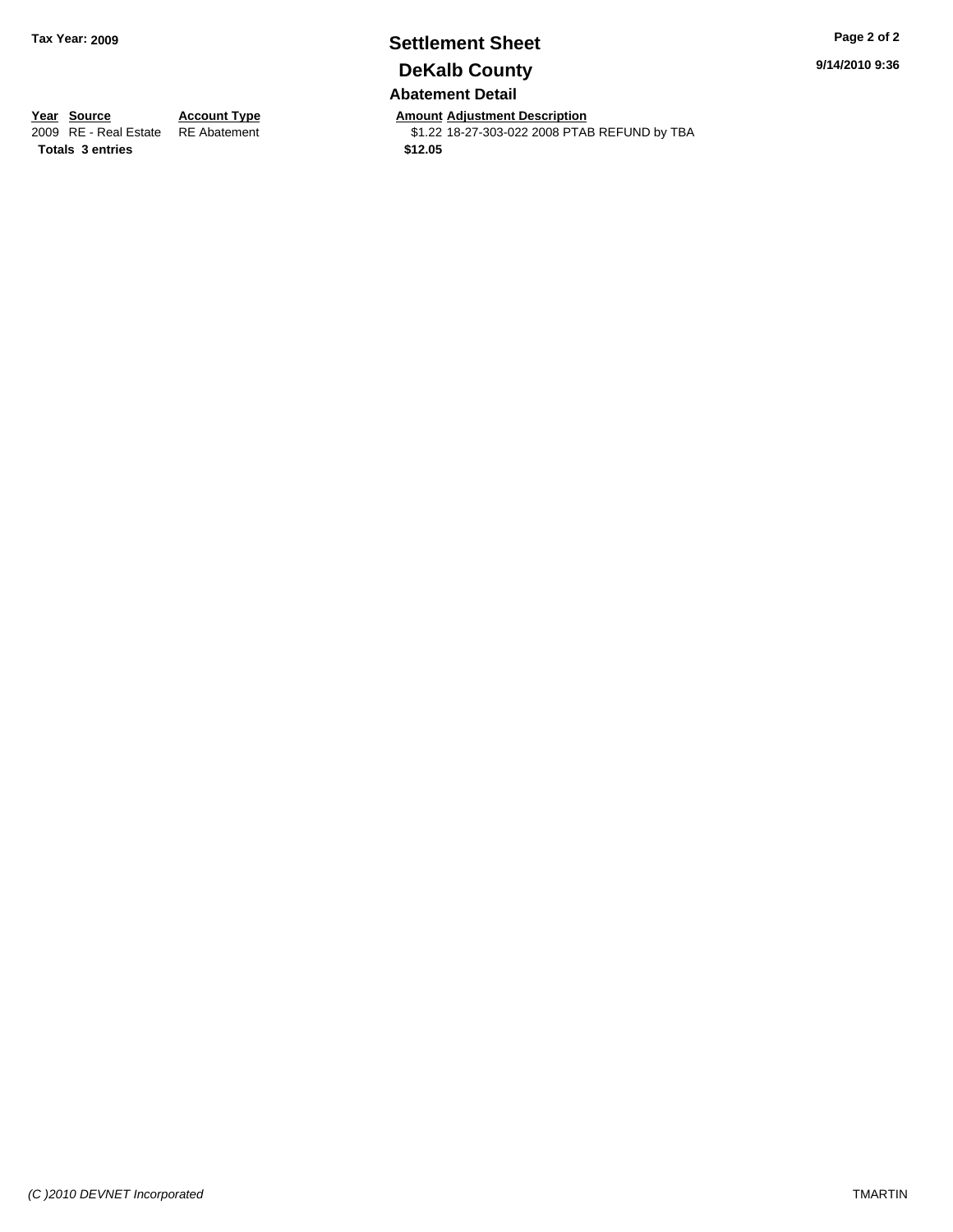### **Settlement Sheet Tax Year: 2009 Page 1 of 2 DeKalb County 145 - CC 523 KISHWAUKEE**

#### **Current Year Taxes Due**

|       | <b>Original Amount Due</b>     | \$10,410,669.15 |
|-------|--------------------------------|-----------------|
| ٠     | Supplements                    | \$143,263.73    |
|       | Cancellations                  | \$190,931.70    |
|       | Abatements/Refunds             | \$5,776.59      |
| ÷     | Mobile Home                    | \$0.00          |
| $+/-$ | Road & Bridge Transfer         | \$0.00          |
| ٠     | Misc. Adjustments              | \$9,125.78      |
|       | <b>Adjusted Amount Due</b>     | \$10,366,350.37 |
|       | Prior Year Real EstateTax      | (\$8,990.19)    |
|       | Prior Year Mobile Home Tax     | \$0.00          |
|       | + Prior Year Misc. Adjustments | \$19,480.44     |
|       | <b>Total Amount Due</b>        | \$10,376,840.62 |

#### **Current Year Taxes Paid**

|   | <b>Real Estate</b>             | \$9,875,801.36 |
|---|--------------------------------|----------------|
| ٠ | Railroad                       | \$32,408.94    |
| ٠ | Mobile Home                    | \$0.00         |
| ٠ | Misc. Adjustments              | \$9,125.78     |
| ٠ | <b>Prior Year Real Estate</b>  | (\$8,990.19)   |
|   | Prior Year Mobile Home         | \$0.00         |
|   | + Prior Year Misc. Adjustments | \$19,480.44    |
|   | Abatements/Refunds             | \$5,776.59     |
|   | <b>Total Collected</b>         | \$9,922,049.74 |
| ٠ | <b>Hold Back</b>               | \$0.00         |
| ٠ | <b>County Trustee</b>          |                |
| ٠ | <b>Forfeited Tax</b>           |                |
|   | Total                          | \$9,922,049.74 |
|   |                                |                |

### **Distribution Summary**

| <b>Tax Distribution Date</b>         | Amount         |
|--------------------------------------|----------------|
| 05/28/2010                           | \$1,159,562.42 |
| 06/25/2010                           | \$4,111,291.55 |
| 07/23/2010                           | \$85,379.25    |
| 08/20/2010                           | \$566,067.25   |
| 09/17/2010                           | \$3,999,749.27 |
| <b>Totals: 5 Distributions</b>       | \$9,922,049.74 |
| <b>Grand Totals: 5 Distributions</b> | \$9,922,049.74 |

|                                                 |                         | <b>Fund Summary</b>                     |                                       |                     |                 |                           |
|-------------------------------------------------|-------------------------|-----------------------------------------|---------------------------------------|---------------------|-----------------|---------------------------|
| <b>Fund</b>                                     | <b>Amount Collected</b> | <b>Previously</b><br><b>Distributed</b> | <b>Current</b><br><b>Distribution</b> | Amount<br>Available | <b>Interest</b> | PY Over<br><b>Distrib</b> |
| 003 - BONDS AND INTEREST                        | \$2,766,118.60          | \$1,651,048.48                          | \$1,115,070.12                        | \$0.00              | \$0.00          | \$0.00                    |
| 027 - AUDIT                                     | \$87.988.74             | \$52.518.97                             | \$35,469.77                           | \$0.00              | \$0.00          | \$0.00                    |
| 035 - TORT JUDGEMENTS/LIABILITY<br>INS          | \$743.488.95            | \$443.775.75                            | \$299.713.20                          | \$0.00              | \$0.00          | \$0.00                    |
| 047 - SOCIAL SECURITY                           | \$165,410.54            | \$98.730.71                             | \$66,679.83                           | \$0.00              | \$0.00          | \$0.00                    |
| 136 - OPERATIONS & MAINTENANCE<br>(colleges)    | \$1,319,791.35          | \$787.760.71                            | \$532,030.64                          | \$0.00              | \$0.00          | \$0.00                    |
| <b>159 - EDUCATIONAL PURPOSES</b><br>(colleges) | \$4.839.251.56          | \$2.888.465.85                          | \$1.950.785.71                        | \$0.00              | \$0.00          | \$0.00                    |
| Totals                                          | \$9,922,049.74          | \$5,922,300.47                          | \$3,999,749.27                        | \$0.00              | \$0.00          | \$0.00                    |
|                                                 | ---                     |                                         |                                       |                     |                 |                           |

#### **Miscellaneous Adjustment Detail**

| Year Source           | <b>Account Type</b>       | <b>Amount Adjustment Description</b>                                 |
|-----------------------|---------------------------|----------------------------------------------------------------------|
| 2009 RE - Real Estate | <b>Back Tax Collected</b> | \$1.11 Pearson Redemption 01-26-180-044 by TBA                       |
| 2008 RE - Real Estate | <b>Back Tax Collected</b> | \$19,480.44 DeKalb TIF #4 Surplus Distribution by TBA                |
| 2009 RE - Real Estate | <b>Back Tax Collected</b> | \$5,772.85 Eagle Home Nature's Crossing Redemption 58 Parcels by TBA |
| 2009 RE - Real Estate | <b>Back Tax Collected</b> | \$5.75 Montabano Builders Redemption 09-33-128-003 by TBA            |
| 2009 RE - Real Estate | <b>Back Tax Collected</b> | \$1.91 Montalbano Builders Redemption 09-28-352-001 by TBA           |
| 2009 RE - Real Estate | <b>Back Tax Collected</b> | \$1.26 Montalbano Builders Redemption 09-28-351-016 by TBA           |
| 2009 RE - Real Estate | <b>Back Tax Collected</b> | \$1.32 Montalbano Builders Redemption 09-28-351-015 by TBA           |
| 2009 RE - Real Estate | <b>Back Tax Collected</b> | \$6.39 Eagle Home Prairie Spring Redemption 07-22-476-011 by TBA     |
| 2009 RE - Real Estate | <b>Back Tax Collected</b> | \$2.88 Gardens of Rivermist Redemption 08-02-303-001 by TBA          |
| 2009 RE - Real Estate | Paymt In Lieu of Tax      | \$73.63 Sequoya Apartments by TBA                                    |
| 2009 RE - Real Estate | Paymt In Lieu of Tax      | \$978.30 Housing Authority DeKalb Units by TBA                       |
| 2009 RE - Real Estate | Paymt In Lieu of Tax      | \$592.23 Housing Authority Sycamore Units by TBA                     |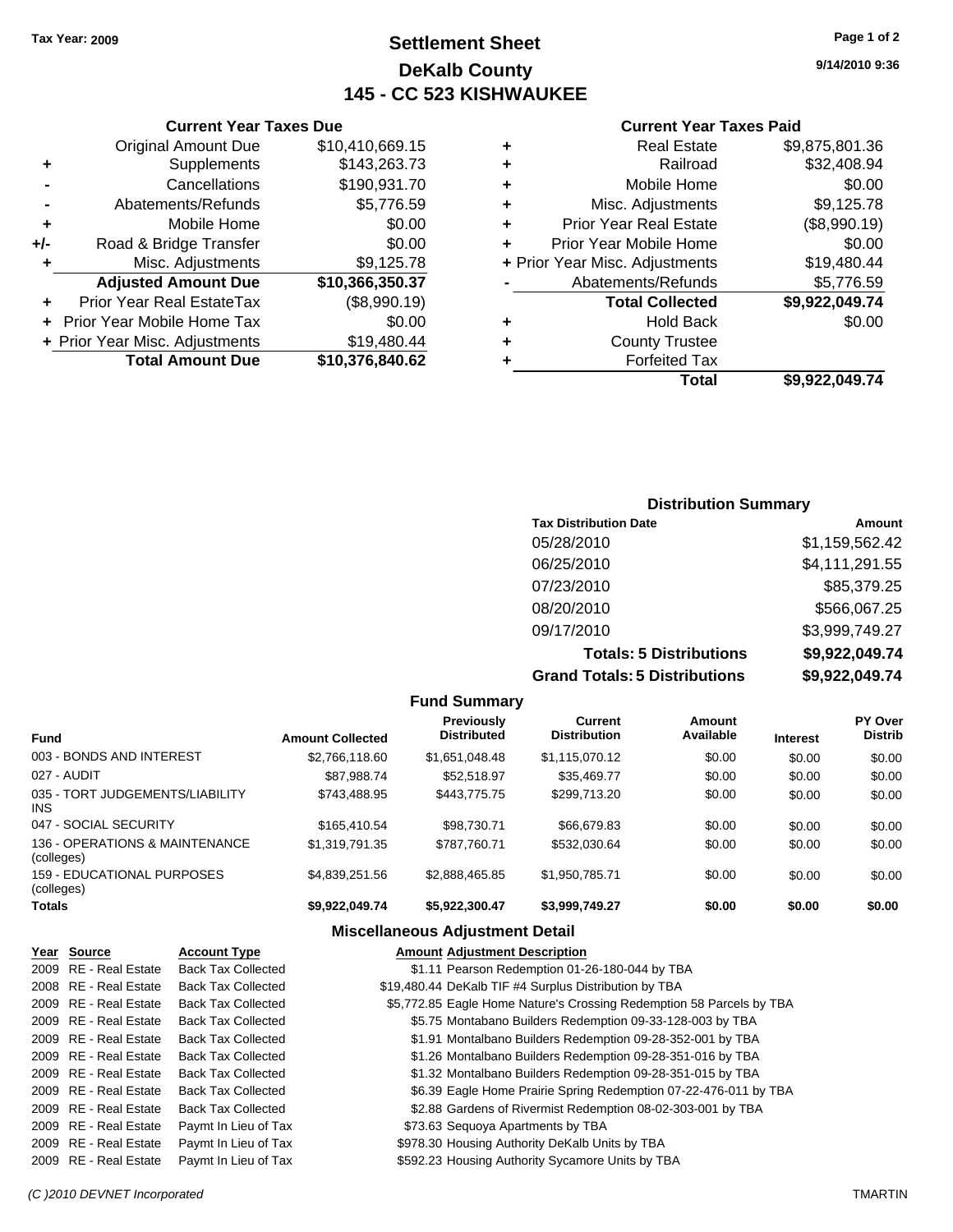### **Settlement Sheet Tax Year: 2009 Page 2 of 2 DeKalb County**

### **Miscellaneous Adjustment Detail Year Source Account Type Amount Adjustment Description** 2009 RE - Real Estate Back Tax Collected \$52.18 Capes Redemption 03-19-377-001 by TBA 2009 RE - Real Estate Back Tax Collected \$65.44 McCord Redemption 14-15-351-002 by TBA 2009 RE - Real Estate Paymt In Lieu of Tax \$592.23 Housing Authority Sycamore Units by TBA 2009 RE - Real Estate Paymt In Lieu of Tax \$978.30 Housing Authority DeKalb Units by TBA **Totals \$28,606.22 16 entries Abatement Detail**

**Totals \$5,776.60 3 entries**

**Year Source Account Type Amount Adjustment Description** 2009 RE - Real Estate RE Abatement \$2.50 06-20-376-009 2007 PTAB REFUND by TBA 2009 RE - Real Estate RE Abatement \$1.25 06-21-456-006 2007 PTAB REFUND by TBA 2009 RE - Real Estate RE Abatement \$5,772.85 Reveral Entry-Eagle Home Nature's Crossing Redempt by TBA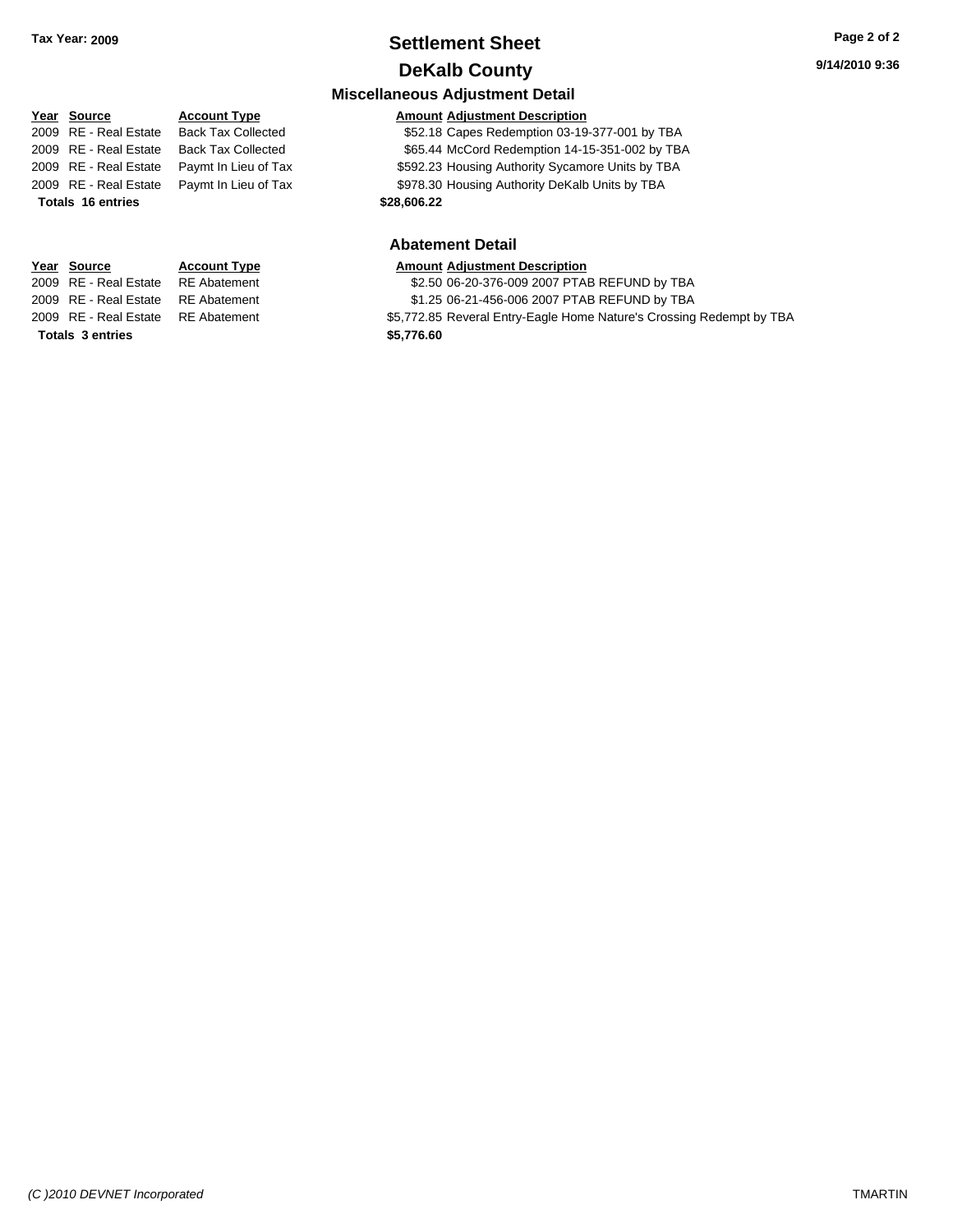### **Settlement Sheet Tax Year: 2009 Page 1 of 1 DeKalb County 150 - DE KALB SANITARY**

**9/14/2010 9:36**

#### **Current Year Taxes Paid**

| ٠ | <b>Real Estate</b>             | \$564,872.25 |
|---|--------------------------------|--------------|
| ٠ | Railroad                       | \$669.64     |
| ٠ | Mobile Home                    | \$0.00       |
| ٠ | Misc. Adjustments              | \$328.06     |
| ٠ | <b>Prior Year Real Estate</b>  | (\$79.68)    |
|   | Prior Year Mobile Home         | \$0.00       |
|   | + Prior Year Misc. Adjustments | \$3,302.67   |
|   | Abatements/Refunds             | \$0.00       |
|   | <b>Total Collected</b>         | \$569,092.94 |
| ٠ | <b>Hold Back</b>               | \$0.00       |
| ٠ | <b>County Trustee</b>          |              |
|   | <b>Forfeited Tax</b>           |              |
|   | Total                          | \$569.092.94 |

|     | <b>Current Year Taxes Due</b>    |              |
|-----|----------------------------------|--------------|
|     | <b>Original Amount Due</b>       | \$601,487.94 |
| ٠   | Supplements                      | \$10,558.86  |
|     | Cancellations                    | \$19,158.32  |
|     | Abatements/Refunds               | \$0.00       |
| ÷   | Mobile Home                      | \$0.00       |
| +/- | Road & Bridge Transfer           | \$0.00       |
| ٠   | Misc. Adjustments                | \$328.06     |
|     | <b>Adjusted Amount Due</b>       | \$593,216.54 |
|     | <b>Prior Year Real EstateTax</b> | (\$79.68)    |
|     | + Prior Year Mobile Home Tax     | \$0.00       |
|     | + Prior Year Misc. Adjustments   | \$3,302.67   |
|     | <b>Total Amount Due</b>          | \$596,439.53 |

#### **Distribution Summary**

| <b>Tax Distribution Date</b>         | Amount       |
|--------------------------------------|--------------|
| 05/28/2010                           | \$67,151.75  |
| 06/25/2010                           | \$232,609.74 |
| 07/23/2010                           | \$3,366.60   |
| 08/20/2010                           | \$35,520.32  |
| 09/17/2010                           | \$230,444.53 |
| <b>Totals: 5 Distributions</b>       | \$569,092.94 |
| <b>Grand Totals: 5 Distributions</b> | \$569,092.94 |

#### **Fund Summary Fund Interest Amount Collected Distributed PY Over Distrib Amount Available Current Distribution Previously** 001 - CORPORATE \$342,239.42 \$203,655.39 \$138,584.03 \$0.00 \$0.00 \$0.00 003 - BONDS AND INTEREST  $$0.00$   $$0.00$   $$0.00$   $$0.00$   $$0.00$   $$0.00$   $$0.00$   $$0.00$ 005 - I. M. R. F. \$97,300.68 \$57,900.42 \$39,400.26 \$0.00 \$0.00 \$0.00 027 - AUDIT \$16,517.92 \$9,829.26 \$6,688.66 \$0.00 \$0.00 \$0.00 045 - PUBLIC BENEFIT \$47,987.03 \$28,555.49 \$19,431.54 \$0.00 \$0.00 \$0.00 047 - SOCIAL SECURITY 665,047.89 \$38,707.85 \$26,340.04 \$0.00 \$0.00 \$0.00 \$0.00 **Totals \$569,092.94 \$338,648.41 \$230,444.53 \$0.00 \$0.00 \$0.00 Miscellaneous Adjustment Detail**

| Year Source             | <b>Account Type</b>                        | <b>Amount Adjustment Description</b>                        |
|-------------------------|--------------------------------------------|-------------------------------------------------------------|
| 2008 RE - Real Estate   | <b>Back Tax Collected</b>                  | \$3,302.67 DeKalb TIF #4 Surplus Distribution by TBA        |
|                         | 2009 RE - Real Estate Back Tax Collected   | \$0.48 Gardens of Rivermist Redemption 08-02-303-001 by TBA |
|                         | 2009 RE - Real Estate Paymt In Lieu of Tax | \$163.79 Housing Authority DeKalb Units by TBA              |
|                         | 2009 RE - Real Estate Paymt In Lieu of Tax | \$163.79 Housing Authority DeKalb Units by TBA              |
| <b>Totals 4 entries</b> |                                            | \$3,630.73                                                  |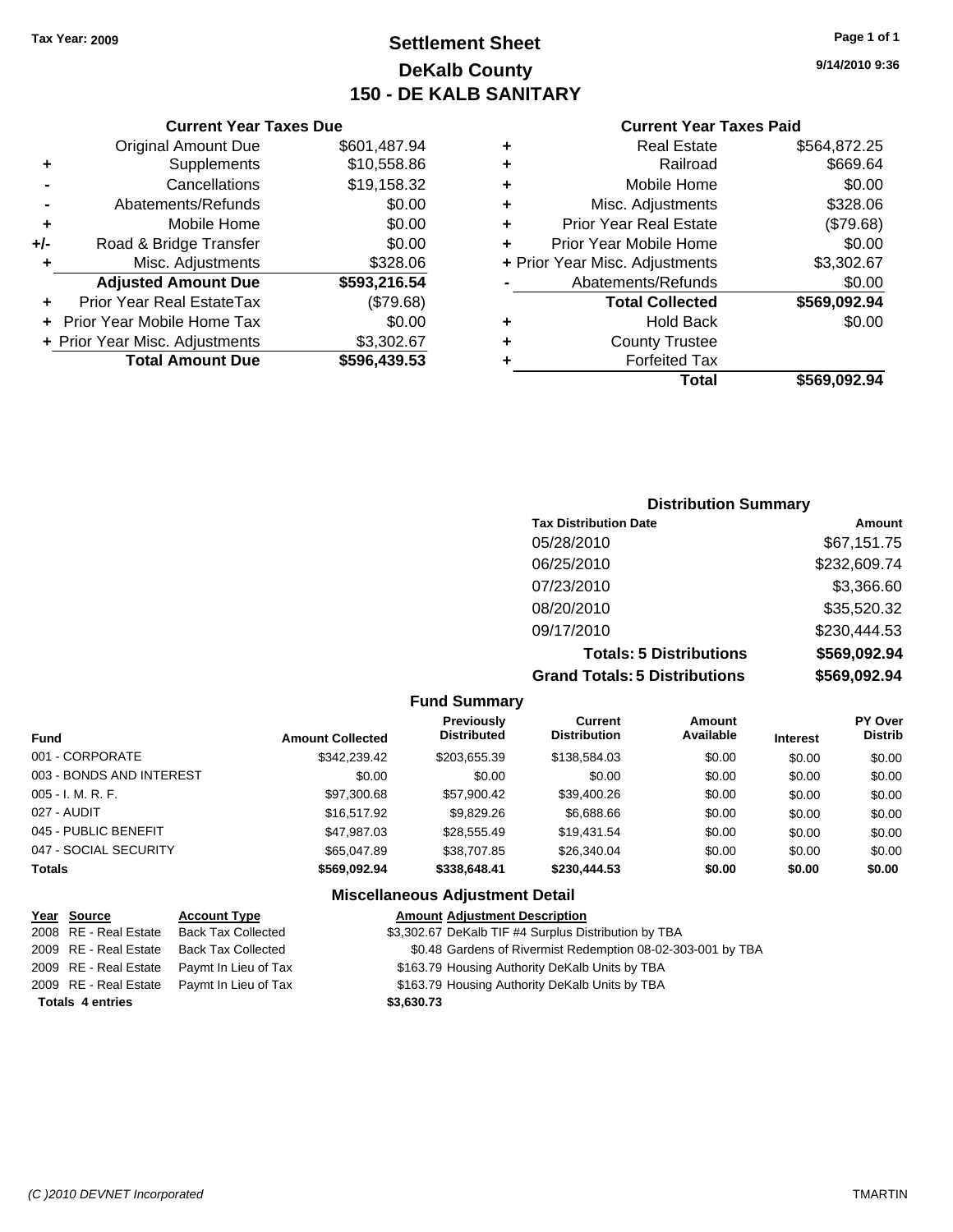### **Settlement Sheet Tax Year: 2009 Page 1 of 1 DeKalb County 151 - FAIRDALE STREET LIGHT**

**9/14/2010 9:36**

#### **Current Year Taxes Paid**

| <b>Current Year Taxes Due</b>  |            |
|--------------------------------|------------|
| <b>Original Amount Due</b>     | \$2,219.25 |
| Supplements                    | \$0.00     |
| Cancellations                  | \$0.00     |
| Abatements/Refunds             | \$0.00     |
| Mobile Home                    | \$0.00     |
| Road & Bridge Transfer         | \$0.00     |
| Misc. Adjustments              | \$0.00     |
| <b>Adjusted Amount Due</b>     | \$2,219.25 |
| Prior Year Real EstateTax      | \$0.00     |
| Prior Year Mobile Home Tax     | \$0.00     |
|                                |            |
| + Prior Year Misc. Adjustments | \$0.00     |
|                                |            |

| ٠ | <b>Real Estate</b>             | \$1,847.02 |
|---|--------------------------------|------------|
| ٠ | Railroad                       | \$0.00     |
| ٠ | Mobile Home                    | \$0.00     |
| ٠ | Misc. Adjustments              | \$0.00     |
| ٠ | <b>Prior Year Real Estate</b>  | \$0.00     |
| ÷ | Prior Year Mobile Home         | \$0.00     |
|   | + Prior Year Misc. Adjustments | \$0.00     |
|   | Abatements/Refunds             | \$0.00     |
|   | <b>Total Collected</b>         | \$1,847.02 |
| ٠ | Hold Back                      | \$0.00     |
| ÷ | <b>County Trustee</b>          |            |
| ٠ | <b>Forfeited Tax</b>           |            |
|   | Total                          | \$1,847.02 |
|   |                                |            |

|                 |                         |                                  |                                       | <b>Distribution Summary</b>    |                 |                                  |
|-----------------|-------------------------|----------------------------------|---------------------------------------|--------------------------------|-----------------|----------------------------------|
|                 |                         |                                  | <b>Tax Distribution Date</b>          |                                |                 | Amount                           |
|                 |                         |                                  | 05/28/2010                            |                                |                 | \$233.84                         |
|                 |                         |                                  | 06/25/2010                            |                                |                 | \$795.64                         |
|                 |                         |                                  | 07/23/2010                            |                                |                 | \$55.71                          |
|                 |                         |                                  | 08/20/2010                            |                                |                 | \$138.90                         |
|                 |                         |                                  | 09/17/2010                            |                                |                 | \$622.93                         |
|                 |                         |                                  |                                       | <b>Totals: 5 Distributions</b> |                 | \$1,847.02                       |
|                 |                         |                                  | <b>Grand Totals: 5 Distributions</b>  |                                |                 | \$1,847.02                       |
|                 |                         | <b>Fund Summary</b>              |                                       |                                |                 |                                  |
| <b>Fund</b>     | <b>Amount Collected</b> | Previously<br><b>Distributed</b> | <b>Current</b><br><b>Distribution</b> | <b>Amount</b><br>Available     | <b>Interest</b> | <b>PY Over</b><br><b>Distrib</b> |
| 001 - CORPORATE | \$1,847.02              | \$1,224.09                       | \$622.93                              | \$0.00                         | \$0.00          | \$0.00                           |

**Totals \$1,847.02 \$1,224.09 \$622.93 \$0.00 \$0.00 \$0.00**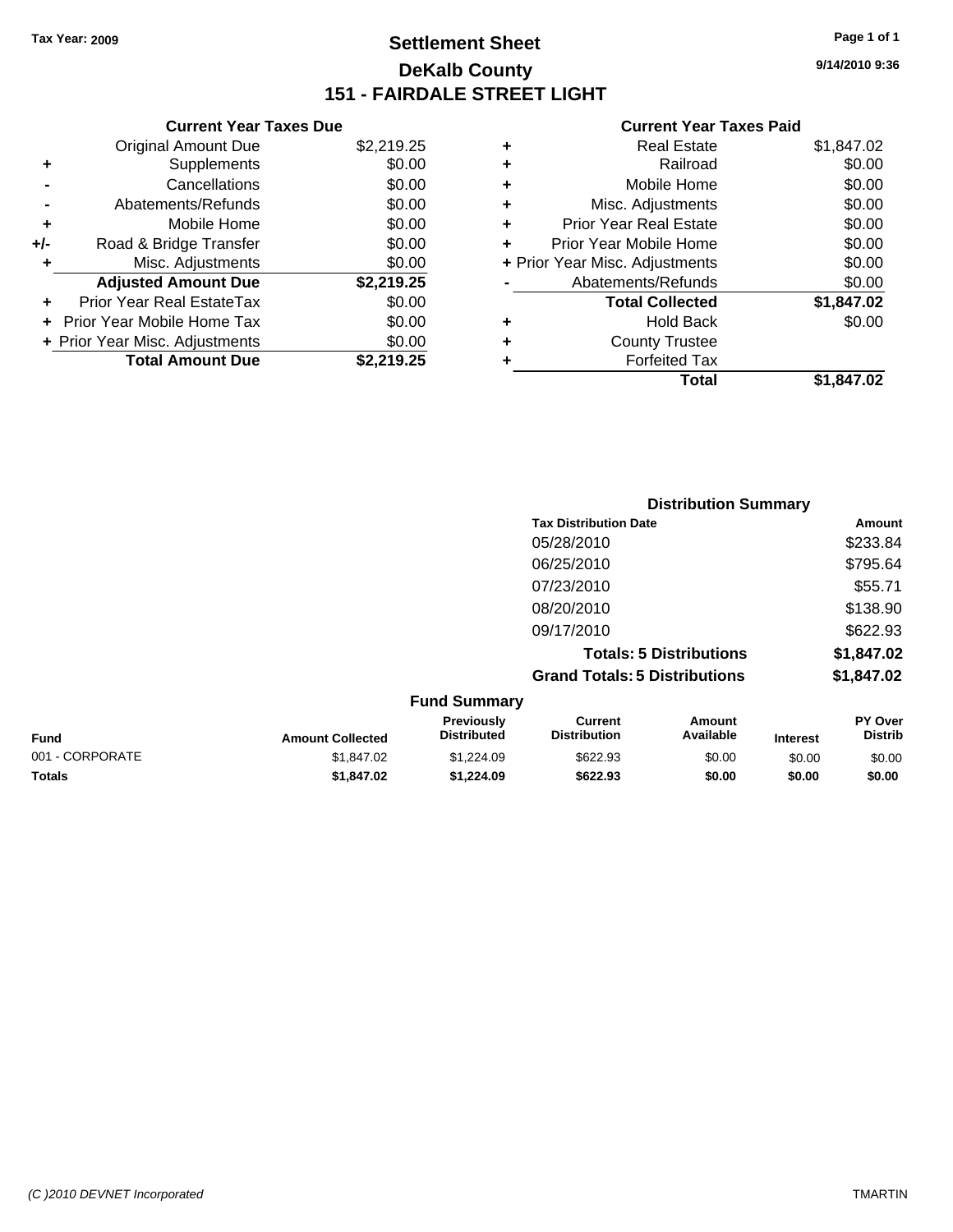**Current Year Taxes Due** Original Amount Due \$23,365.12

**Adjusted Amount Due \$23,348.05**

**Total Amount Due \$23,348.05**

**+** Supplements \$84.25 **-** Cancellations \$101.32 **-** Abatements/Refunds \$0.00 **+** Mobile Home \$0.00 **+/-** Road & Bridge Transfer \$0.00 **+** Misc. Adjustments \$0.00

**+** Prior Year Real EstateTax \$0.00 **+** Prior Year Mobile Home Tax \$0.00 **+ Prior Year Misc. Adjustments**  $$0.00$ 

### **Settlement Sheet Tax Year: 2009 Page 1 of 1 DeKalb County 152 - AFTON-PIERCE MULTI TWP**

**9/14/2010 9:36**

#### **Current Year Taxes Paid**

| ٠ | <b>Real Estate</b>             | \$22,160.87 |
|---|--------------------------------|-------------|
| ٠ | Railroad                       | \$161.62    |
| ٠ | Mobile Home                    | \$0.00      |
| ٠ | Misc. Adjustments              | \$0.00      |
| ٠ | <b>Prior Year Real Estate</b>  | \$0.00      |
| ٠ | Prior Year Mobile Home         | \$0.00      |
|   | + Prior Year Misc. Adjustments | \$0.00      |
|   | Abatements/Refunds             | \$0.00      |
|   | <b>Total Collected</b>         | \$22,322.49 |
| ٠ | <b>Hold Back</b>               | \$0.00      |
| ٠ | <b>County Trustee</b>          |             |
|   | <b>Forfeited Tax</b>           |             |
|   | Total                          | \$22.322.49 |

|                          |                         |                                         |                                       | <b>Distribution Summary</b>    |                 |                           |
|--------------------------|-------------------------|-----------------------------------------|---------------------------------------|--------------------------------|-----------------|---------------------------|
|                          |                         |                                         | <b>Tax Distribution Date</b>          |                                |                 | Amount                    |
|                          |                         |                                         | 05/28/2010                            |                                |                 | \$1,868.76                |
|                          |                         |                                         | 06/25/2010                            |                                |                 | \$10,170.51               |
|                          |                         |                                         | 07/23/2010                            |                                |                 | \$201.07                  |
|                          |                         |                                         | 08/20/2010                            |                                |                 | \$1,077.78                |
|                          |                         |                                         | 09/17/2010                            |                                |                 | \$9,004.37                |
|                          |                         |                                         |                                       | <b>Totals: 5 Distributions</b> |                 | \$22,322.49               |
|                          |                         |                                         | <b>Grand Totals: 5 Distributions</b>  |                                |                 | \$22,322.49               |
|                          |                         | <b>Fund Summary</b>                     |                                       |                                |                 |                           |
| <b>Fund</b>              | <b>Amount Collected</b> | <b>Previously</b><br><b>Distributed</b> | <b>Current</b><br><b>Distribution</b> | Amount<br>Available            | <b>Interest</b> | PY Over<br><b>Distrib</b> |
| 147 - ASSESSING PURPOSES | \$22,322.49             | \$13,318.12                             | \$9,004.37                            | \$0.00                         | \$0.00          | \$0.00                    |

**Totals \$22,322.49 \$13,318.12 \$9,004.37 \$0.00 \$0.00 \$0.00**

(multi-twp)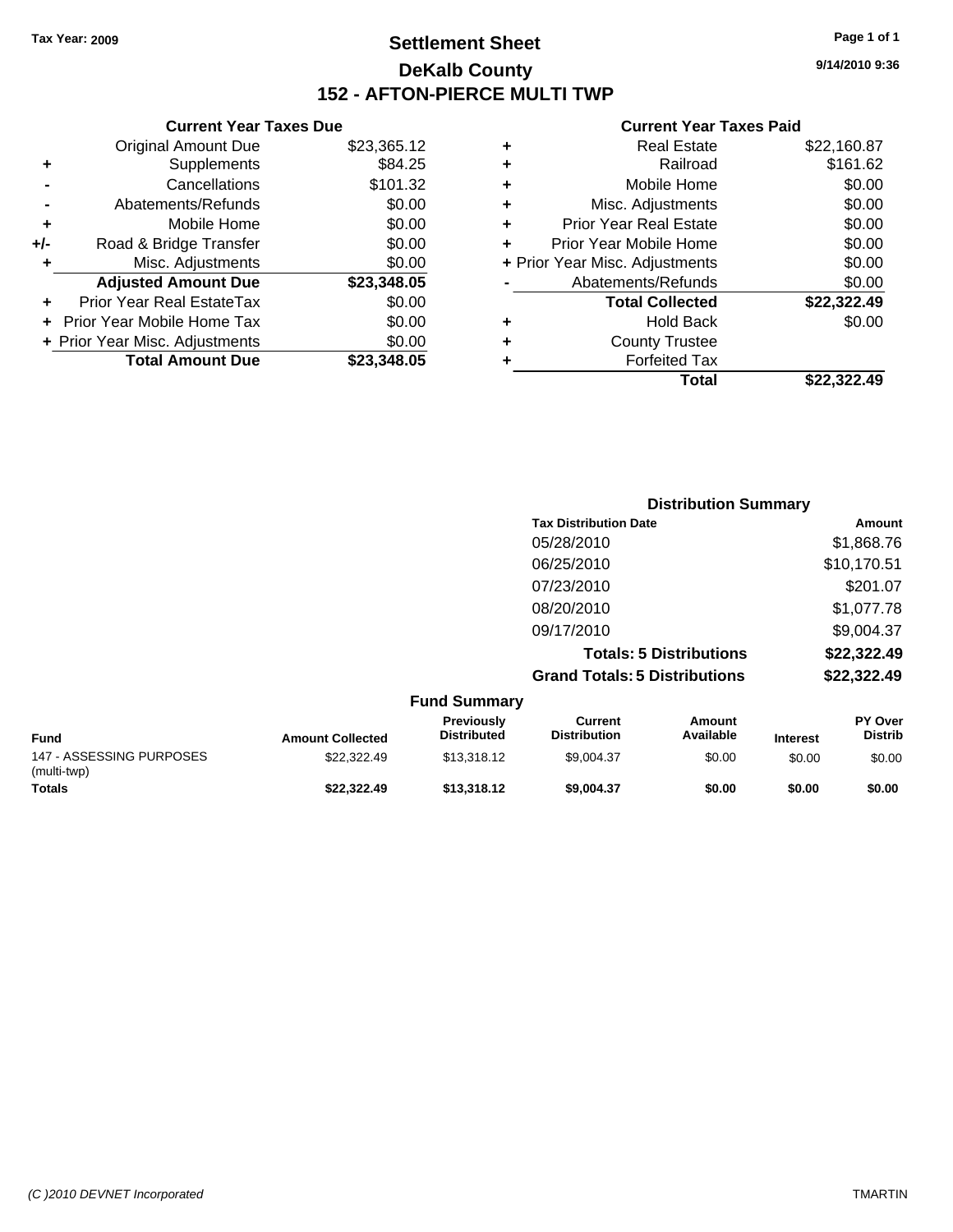**Current Year Taxes Due** Original Amount Due \$9,079.01

**Adjusted Amount Due \$9,073.67**

**Total Amount Due \$9,073.67**

**+** Supplements \$47.29 **-** Cancellations \$52.85 **-** Abatements/Refunds \$0.00 **+** Mobile Home \$0.00 **+/-** Road & Bridge Transfer \$0.00 **+** Misc. Adjustments \$0.22

**+** Prior Year Real EstateTax \$0.00 **+** Prior Year Mobile Home Tax \$0.00 **+ Prior Year Misc. Adjustments**  $$0.00$ 

### **Settlement Sheet Tax Year: 2009 Page 1 of 1 DeKalb County 153 - MILAN-MALTA MULTI-TWP**

**9/14/2010 9:36**

#### **Current Year Taxes Paid**

|   | Total                          | \$8.809.85 |
|---|--------------------------------|------------|
| ٠ | <b>Forfeited Tax</b>           |            |
| ٠ | <b>County Trustee</b>          |            |
| ٠ | <b>Hold Back</b>               | \$0.00     |
|   | <b>Total Collected</b>         | \$8,809.85 |
|   | Abatements/Refunds             | \$0.00     |
|   | + Prior Year Misc. Adjustments | \$0.00     |
| ٠ | Prior Year Mobile Home         | \$0.00     |
| ٠ | <b>Prior Year Real Estate</b>  | \$0.00     |
| ٠ | Misc. Adjustments              | \$0.22     |
| ٠ | Mobile Home                    | \$0.00     |
| ٠ | Railroad                       | \$129.64   |
| ٠ | <b>Real Estate</b>             | \$8,679.99 |

|                                         |                         |                                        | <b>Distribution Summary</b>           |                                |                 |                                  |
|-----------------------------------------|-------------------------|----------------------------------------|---------------------------------------|--------------------------------|-----------------|----------------------------------|
|                                         |                         |                                        | <b>Tax Distribution Date</b>          |                                |                 | Amount                           |
|                                         |                         |                                        | 05/28/2010                            |                                |                 | \$997.60                         |
|                                         |                         |                                        | 06/25/2010                            |                                |                 | \$3,822.79                       |
|                                         |                         |                                        | 07/23/2010                            |                                |                 | \$55.94                          |
|                                         |                         |                                        | 08/20/2010                            |                                |                 | \$288.66                         |
|                                         |                         |                                        | 09/17/2010                            |                                |                 | \$3,644.86                       |
|                                         |                         |                                        |                                       | <b>Totals: 5 Distributions</b> |                 | \$8,809.85                       |
|                                         |                         |                                        | <b>Grand Totals: 5 Distributions</b>  |                                |                 | \$8,809.85                       |
|                                         |                         | <b>Fund Summary</b>                    |                                       |                                |                 |                                  |
| <b>Fund</b>                             | <b>Amount Collected</b> | Previously<br><b>Distributed</b>       | <b>Current</b><br><b>Distribution</b> | Amount<br>Available            | <b>Interest</b> | <b>PY Over</b><br><b>Distrib</b> |
| 147 - ASSESSING PURPOSES<br>(multi-twp) | \$8,809.85              | \$5,164.99                             | \$3,644.86                            | \$0.00                         | \$0.00          | \$0.00                           |
| <b>Totals</b>                           | \$8,809.85              | \$5,164.99                             | \$3,644.86                            | \$0.00                         | \$0.00          | \$0.00                           |
|                                         |                         | <b>Miscellaneous Adjustment Detail</b> |                                       |                                |                 |                                  |

**Year Source Account Type Amount Adjustment Description**

Totals 1 entries \$0.22

2009 RE - Real Estate Back Tax Collected \$0.22 Eagle Home Prairie Spring Redemption 07-22-476-011 by TBA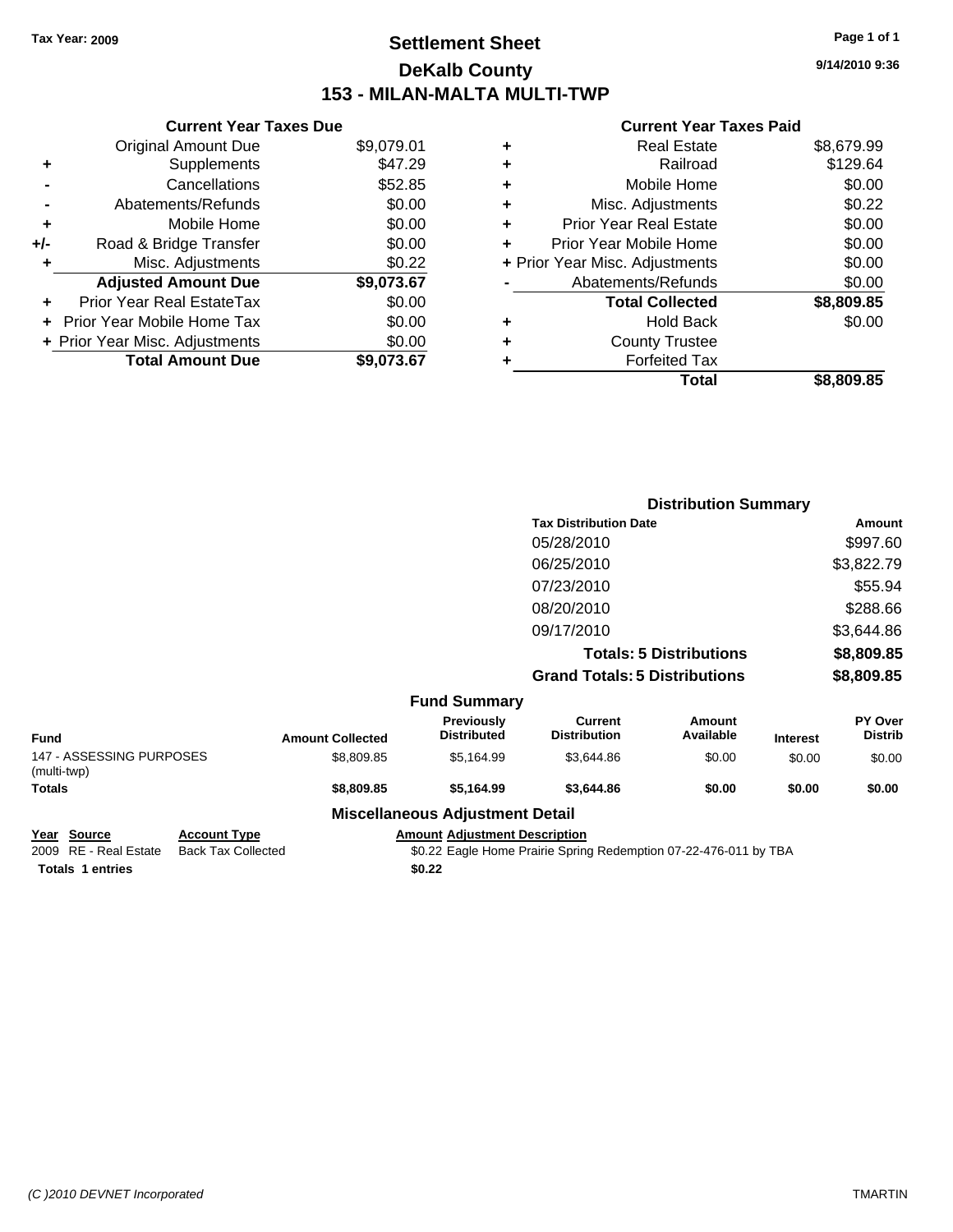### **Settlement Sheet Tax Year: 2009 Page 1 of 1 DeKalb County 154 - PAW PAW-SHABBONA MULT TWP**

#### **Current Year Taxes Due** Original Amount Due \$10,179.13 **+** Supplements \$85.42 **-** Cancellations \$101.11 **-** Abatements/Refunds \$0.00 **+** Mobile Home \$0.00 **+/-** Road & Bridge Transfer \$0.00 **+** Misc. Adjustments \$2.55 **Adjusted Amount Due \$10,165.99 +** Prior Year Real EstateTax \$0.00 **+** Prior Year Mobile Home Tax \$0.00 **+ Prior Year Misc. Adjustments**  $$0.00$ **Total Amount Due \$10,165.99**

#### **Current Year Taxes Paid**

|   | <b>Real Estate</b>             | \$9,353.18 |
|---|--------------------------------|------------|
| ٠ | Railroad                       | \$237.62   |
| ٠ | Mobile Home                    | \$0.00     |
| ٠ | Misc. Adjustments              | \$2.55     |
| ٠ | Prior Year Real Estate         | \$0.00     |
|   | Prior Year Mobile Home         | \$0.00     |
|   | + Prior Year Misc. Adjustments | \$0.00     |
|   | Abatements/Refunds             | \$0.00     |
|   | <b>Total Collected</b>         | \$9,593.35 |
| ٠ | <b>Hold Back</b>               | \$0.00     |
| ٠ | <b>County Trustee</b>          |            |
| ٠ | <b>Forfeited Tax</b>           |            |
|   | Total                          | \$9,593.35 |
|   |                                |            |

|                                         |                         |                                  |                                       | <b>Distribution Summary</b>    |                 |                           |
|-----------------------------------------|-------------------------|----------------------------------|---------------------------------------|--------------------------------|-----------------|---------------------------|
|                                         |                         |                                  | <b>Tax Distribution Date</b>          |                                |                 | Amount                    |
|                                         |                         |                                  | 05/28/2010                            |                                |                 | \$1,159.04                |
|                                         |                         |                                  | 06/25/2010                            |                                |                 | \$4,079.93                |
|                                         |                         |                                  | 07/23/2010                            |                                |                 | \$147.91                  |
|                                         |                         |                                  | 08/20/2010                            |                                |                 | \$400.24                  |
|                                         |                         |                                  | 09/17/2010                            |                                |                 | \$3,806.23                |
|                                         |                         |                                  |                                       | <b>Totals: 5 Distributions</b> |                 | \$9,593.35                |
|                                         |                         |                                  | <b>Grand Totals: 5 Distributions</b>  |                                |                 | \$9,593.35                |
|                                         |                         | <b>Fund Summary</b>              |                                       |                                |                 |                           |
| <b>Fund</b>                             | <b>Amount Collected</b> | Previously<br><b>Distributed</b> | <b>Current</b><br><b>Distribution</b> | Amount<br>Available            | <b>Interest</b> | PY Over<br><b>Distrib</b> |
| 147 - ASSESSING PURPOSES<br>(multi-twp) | \$9,593.35              | \$5,787.12                       | \$3,806.23                            | \$0.00                         | \$0.00          | \$0.00                    |
| <b>Totals</b>                           | \$9,593.35              | \$5,787.12                       | \$3,806.23                            | \$0.00                         | \$0.00          | \$0.00                    |

#### **Miscellaneous Adjustment Detail**

**Year Source Account Type Amount Adjustment Description**

**Totals \$2.55 1 entries**

2009 RE - Real Estate Paymt In Lieu of Tax **Fayme State State State State State** State State State State State S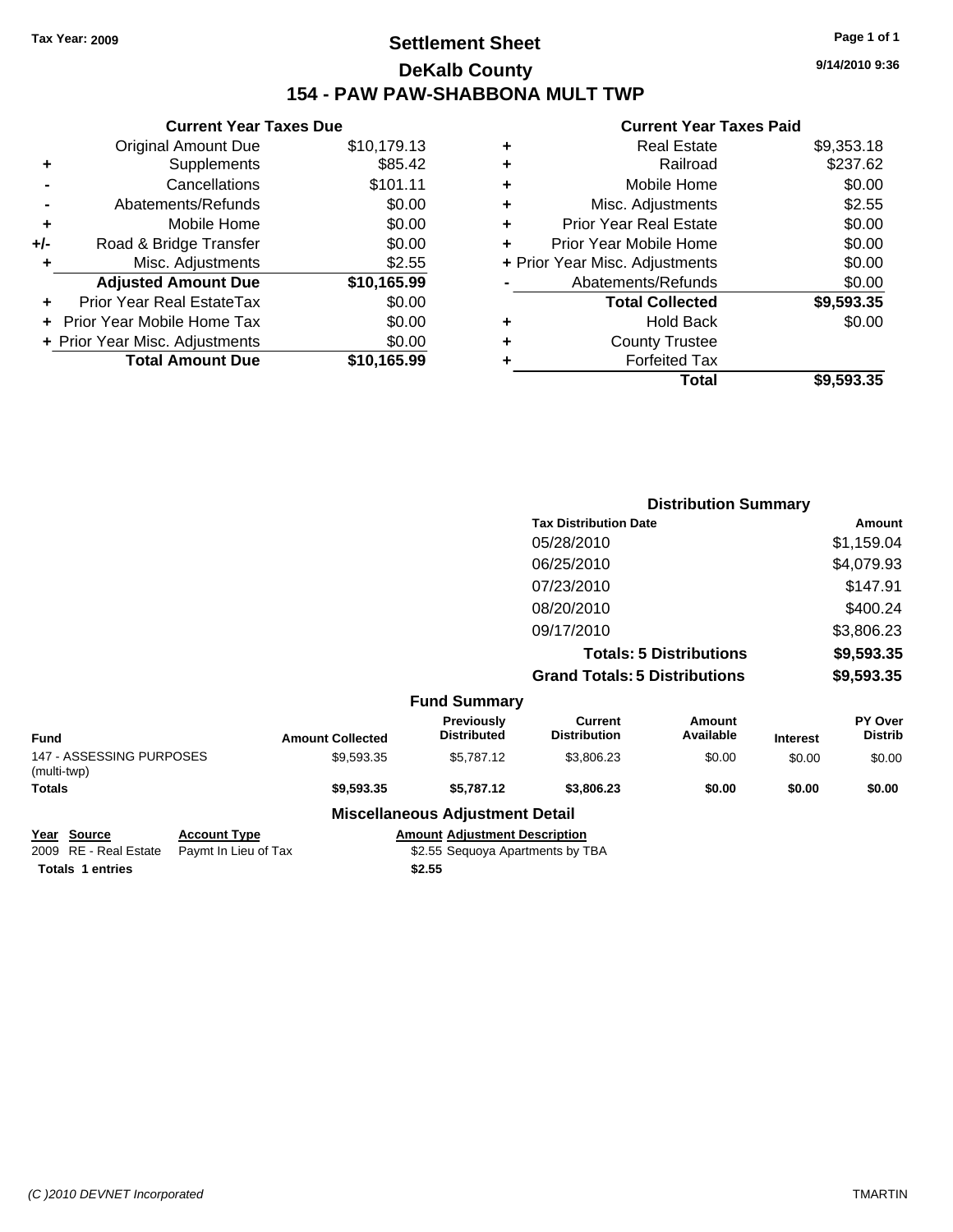### **Settlement Sheet Tax Year: 2009 Page 1 of 1 DeKalb County 155 - SOUTH GROVE-MAYFIELD MULT**

**9/14/2010 9:36**

#### **Current Year Taxes Paid**

| ٠ | Real Estate                    | \$9,998.30 |
|---|--------------------------------|------------|
| ٠ | Railroad                       | \$0.00     |
| ٠ | Mobile Home                    | \$0.00     |
| ٠ | Misc. Adjustments              | \$0.00     |
| ٠ | <b>Prior Year Real Estate</b>  | \$0.00     |
| ٠ | Prior Year Mobile Home         | \$0.00     |
|   | + Prior Year Misc. Adjustments | \$0.00     |
|   | Abatements/Refunds             | \$0.00     |
|   | <b>Total Collected</b>         | \$9,998.30 |
| ٠ | <b>Hold Back</b>               | \$0.00     |
| ٠ | <b>County Trustee</b>          |            |
|   | <b>Forfeited Tax</b>           |            |
|   | Total                          | \$9.998.30 |

|     | <b>Current Year Taxes Due</b>    |             |
|-----|----------------------------------|-------------|
|     | <b>Original Amount Due</b>       | \$10,279.99 |
| ٠   | Supplements                      | \$49.49     |
|     | Cancellations                    | \$52.15     |
|     | Abatements/Refunds               | \$0.00      |
| ٠   | Mobile Home                      | \$0.00      |
| +/- | Road & Bridge Transfer           | \$0.00      |
| ٠   | Misc. Adjustments                | \$0.00      |
|     | <b>Adjusted Amount Due</b>       | \$10,277.33 |
|     | <b>Prior Year Real EstateTax</b> | \$0.00      |
|     | Prior Year Mobile Home Tax       | \$0.00      |
|     | + Prior Year Misc. Adjustments   | \$0.00      |
|     | <b>Total Amount Due</b>          | \$10,277.33 |
|     |                                  |             |

|                     | <b>Distribution Summary</b>          |            |
|---------------------|--------------------------------------|------------|
|                     | <b>Tax Distribution Date</b>         | Amount     |
|                     | 05/28/2010                           | \$1,379.18 |
|                     | 06/25/2010                           | \$3,882.62 |
|                     | 07/23/2010                           | \$83.14    |
|                     | 08/20/2010                           | \$570.47   |
|                     | 09/17/2010                           | \$4,082.89 |
|                     | <b>Totals: 5 Distributions</b>       | \$9,998.30 |
|                     | <b>Grand Totals: 5 Distributions</b> | \$9,998.30 |
| <b>Fund Summary</b> |                                      |            |

| <b>Fund</b>                             | <b>Amount Collected</b> | <b>Previously</b><br><b>Distributed</b> | Current<br><b>Distribution</b> | Amount<br>Available | <b>Interest</b> | <b>PY Over</b><br><b>Distrib</b> |  |
|-----------------------------------------|-------------------------|-----------------------------------------|--------------------------------|---------------------|-----------------|----------------------------------|--|
| 147 - ASSESSING PURPOSES<br>(multi-twp) | \$9.998.30              | \$5.915.41                              | \$4.082.89                     | \$0.00              | \$0.00          | \$0.00                           |  |
| <b>Totals</b>                           | \$9,998,30              | \$5.915.41                              | \$4,082.89                     | \$0.00              | \$0.00          | \$0.00                           |  |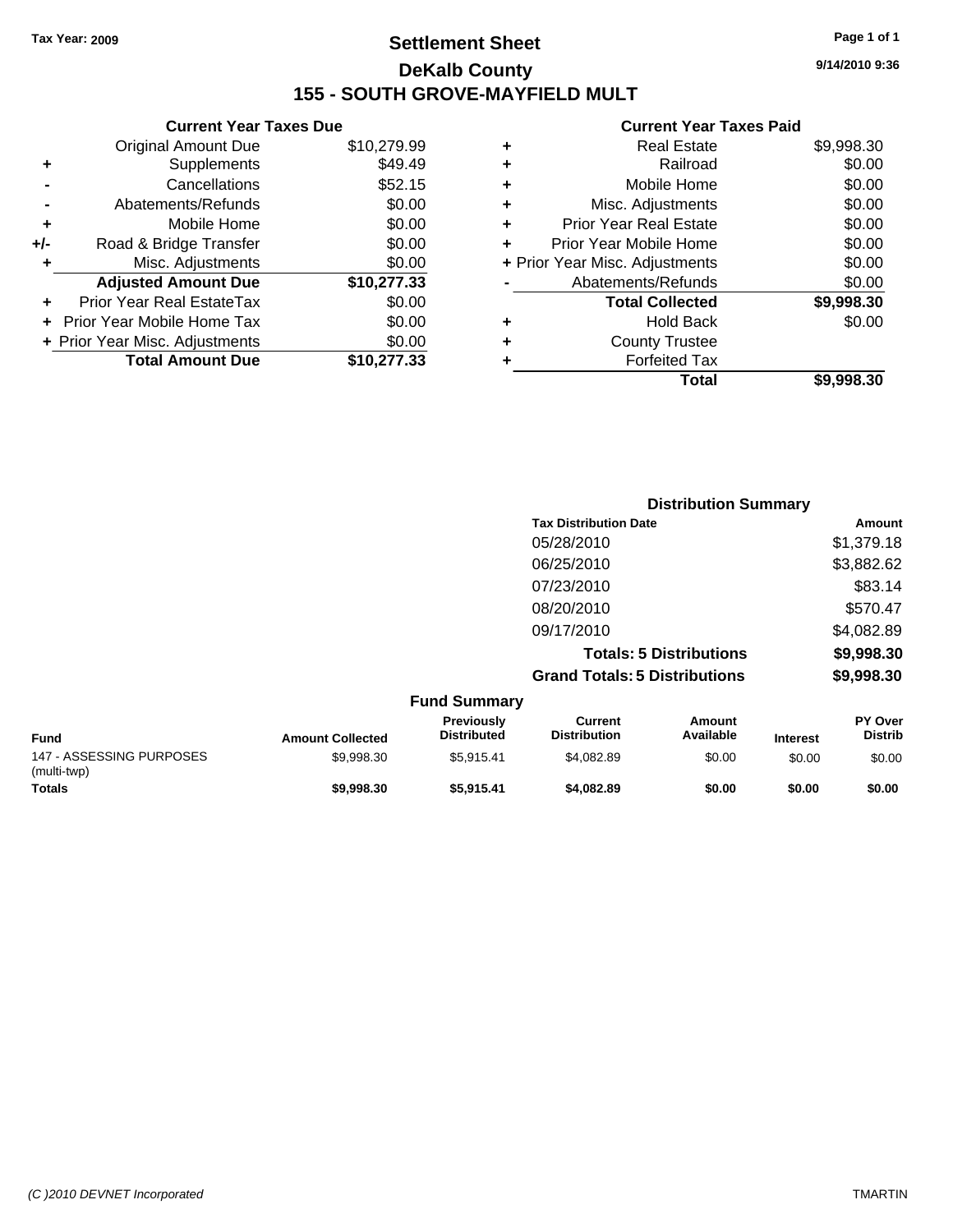### **Settlement Sheet Tax Year: 2009 Page 1 of 1 DeKalb County 156 - VICTOR-SOMONAUK MULTI TWP**

**9/14/2010 9:36**

#### **Current Year Taxes Paid**

| Total                              | \$18,805.70 |
|------------------------------------|-------------|
| <b>Forfeited Tax</b><br>٠          |             |
| <b>County Trustee</b><br>٠         |             |
| <b>Hold Back</b><br>٠              | \$0.00      |
| <b>Total Collected</b>             | \$18,805.70 |
| Abatements/Refunds                 | \$0.09      |
| + Prior Year Misc. Adjustments     | \$0.00      |
| Prior Year Mobile Home<br>٠        | \$0.00      |
| <b>Prior Year Real Estate</b><br>٠ | (\$9.77)    |
| Misc. Adjustments<br>٠             | \$0.09      |
| Mobile Home<br>٠                   | \$0.00      |
| Railroad<br>٠                      | \$142.12    |
| <b>Real Estate</b><br>٠            | \$18,673.35 |
|                                    |             |

|               |                          |                           |                         |                                        |                                                | <b>Distribution Summary</b>    |                 |                           |
|---------------|--------------------------|---------------------------|-------------------------|----------------------------------------|------------------------------------------------|--------------------------------|-----------------|---------------------------|
|               |                          |                           |                         |                                        | <b>Tax Distribution Date</b>                   |                                |                 | Amount                    |
|               |                          |                           | 05/28/2010              |                                        |                                                | \$2,264.65                     |                 |                           |
|               |                          |                           |                         |                                        | 06/25/2010                                     |                                |                 | \$8,148.78                |
|               |                          |                           |                         |                                        | 07/23/2010                                     |                                |                 | \$217.45                  |
|               |                          |                           |                         |                                        | 08/20/2010                                     |                                |                 | \$1,039.70                |
|               |                          |                           |                         |                                        | 09/17/2010                                     |                                |                 | \$7,135.12                |
|               |                          |                           |                         |                                        |                                                | <b>Totals: 5 Distributions</b> |                 | \$18,805.70               |
|               |                          |                           |                         |                                        | <b>Grand Totals: 5 Distributions</b>           |                                |                 | \$18,805.70               |
|               |                          |                           |                         | <b>Fund Summary</b>                    |                                                |                                |                 |                           |
| <b>Fund</b>   |                          |                           | <b>Amount Collected</b> | Previously<br><b>Distributed</b>       | <b>Current</b><br><b>Distribution</b>          | Amount<br>Available            | <b>Interest</b> | PY Over<br><b>Distrib</b> |
| (multi-twp)   | 147 - ASSESSING PURPOSES |                           | \$18,805.70             | \$11,670.58                            | \$7,135.12                                     | \$0.00                         | \$0.00          | \$0.00                    |
| <b>Totals</b> |                          |                           | \$18,805.70             | \$11,670.58                            | \$7,135.12                                     | \$0.00                         | \$0.00          | \$0.00                    |
|               |                          |                           |                         | <b>Miscellaneous Adjustment Detail</b> |                                                |                                |                 |                           |
|               | Year Source              | <b>Account Type</b>       |                         | <b>Amount Adjustment Description</b>   |                                                |                                |                 |                           |
| 2009          | RE - Real Estate         | <b>Back Tax Collected</b> |                         |                                        | \$0.09 Johnson Redemption 18-32-424-017 by TBA |                                |                 |                           |
|               | <b>Totals 1 entries</b>  |                           |                         | \$0.09                                 |                                                |                                |                 |                           |
|               |                          |                           |                         | <b>Abatement Detail</b>                |                                                |                                |                 |                           |
| Year          | <b>Source</b>            | <b>Account Type</b>       |                         | <b>Amount Adjustment Description</b>   |                                                |                                |                 |                           |
|               | 2009 RE - Real Estate    | <b>RE</b> Abatement       |                         |                                        | \$0.09 18-27-303-022 2008 PTAB REFUND by TBA   |                                |                 |                           |

**Totals 1 entries** \$0.09

**Current Year Taxes Due** Original Amount Due \$19,706.65

**Adjusted Amount Due \$19,695.99**

**Total Amount Due \$19,686.22**

**+** Supplements \$61.39 **-** Cancellations \$72.05 **-** Abatements/Refunds \$0.09 **+** Mobile Home \$0.00 **+/-** Road & Bridge Transfer \$0.00 **+** Misc. Adjustments \$0.09

**+** Prior Year Real EstateTax (\$9.77) **+** Prior Year Mobile Home Tax \$0.00 **+ Prior Year Misc. Adjustments**  $$0.00$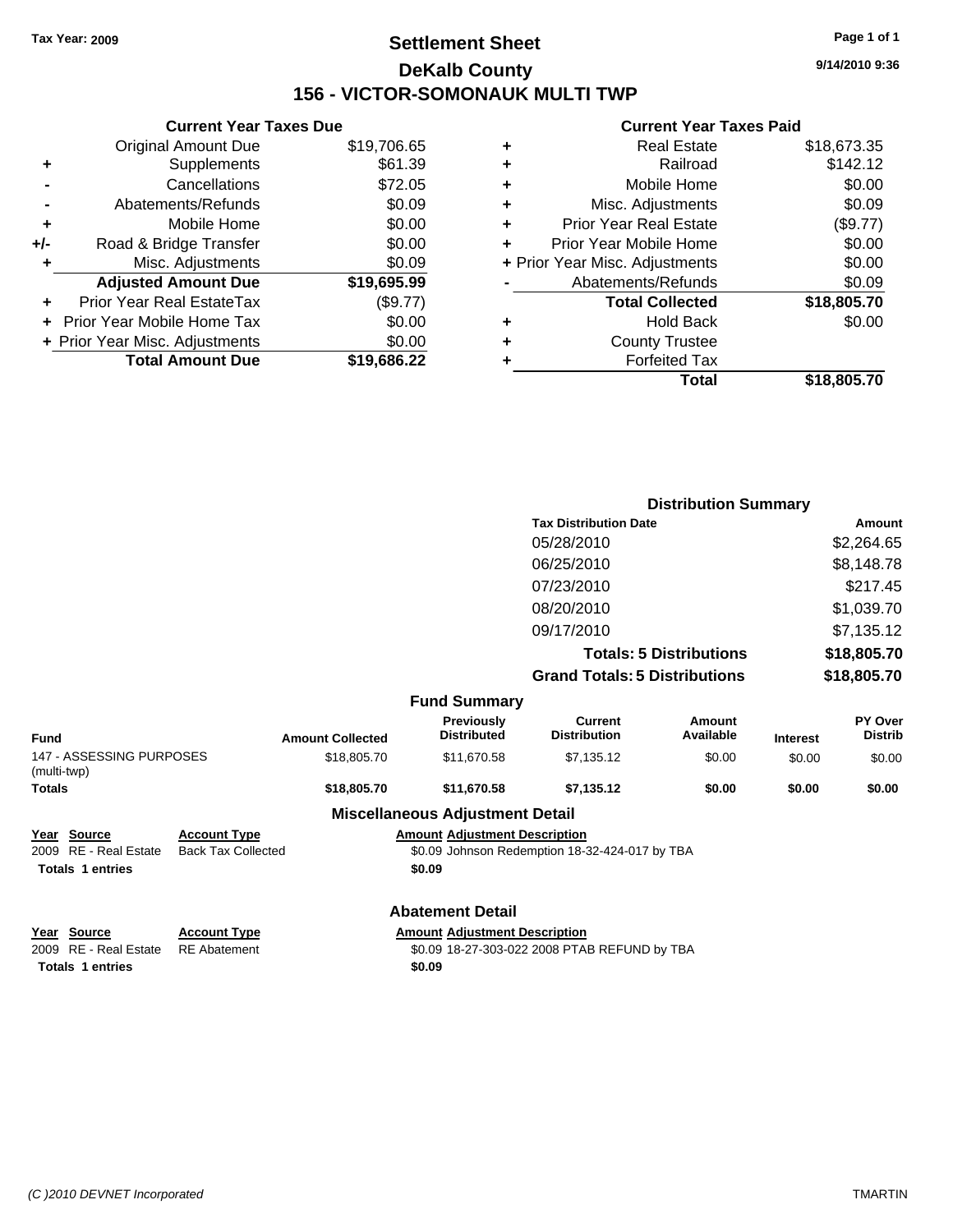### **Settlement Sheet Tax Year: 2009 Page 1 of 1 DeKalb County 157 - GENOA PUBLIC LIBRARY DIST**

#### **Current Year Taxes Due**

|     | <b>Original Amount Due</b>     | \$202,101.73 |
|-----|--------------------------------|--------------|
|     | Supplements                    | \$3,795.75   |
|     | Cancellations                  | \$6,079.25   |
|     | Abatements/Refunds             | \$0.00       |
| ٠   | Mobile Home                    | \$0.00       |
| +/- | Road & Bridge Transfer         | \$0.00       |
| ٠   | Misc. Adjustments              | \$18.41      |
|     | <b>Adjusted Amount Due</b>     | \$199,836.64 |
|     | Prior Year Real EstateTax      | \$0.00       |
|     | Prior Year Mobile Home Tax     | \$0.00       |
|     | + Prior Year Misc. Adjustments | \$0.00       |
|     | <b>Total Amount Due</b>        | \$199,836.64 |

#### **Current Year Taxes Paid**

| ٠ | <b>Real Estate</b>             | \$185,782.31 |
|---|--------------------------------|--------------|
| ٠ | Railroad                       | \$284.46     |
| ٠ | Mobile Home                    | \$0.00       |
| ٠ | Misc. Adjustments              | \$18.41      |
| ÷ | <b>Prior Year Real Estate</b>  | \$0.00       |
| ٠ | Prior Year Mobile Home         | \$0.00       |
|   | + Prior Year Misc. Adjustments | \$0.00       |
|   | Abatements/Refunds             | \$0.00       |
|   | <b>Total Collected</b>         | \$186,085.18 |
| ٠ | Hold Back                      | \$0.00       |
| ٠ | <b>County Trustee</b>          |              |
| ٠ | <b>Forfeited Tax</b>           |              |
|   | Total                          | \$186,085.18 |
|   |                                |              |

| <b>Distribution Summary</b>          |              |
|--------------------------------------|--------------|
| <b>Tax Distribution Date</b>         | Amount       |
| 05/28/2010                           | \$25,570.81  |
| 06/25/2010                           | \$73,474.64  |
| 07/23/2010                           | \$2,454.43   |
| 08/20/2010                           | \$11,711.26  |
| 09/17/2010                           | \$72,874.04  |
| <b>Totals: 5 Distributions</b>       | \$186,085.18 |
| <b>Grand Totals: 5 Distributions</b> | \$186,085.18 |

|                                 |                         | <b>Fund Summary</b>              |                                       |                     |                 |                           |
|---------------------------------|-------------------------|----------------------------------|---------------------------------------|---------------------|-----------------|---------------------------|
|                                 | <b>Amount Collected</b> | Previously<br><b>Distributed</b> | <b>Current</b><br><b>Distribution</b> | Amount<br>Available | <b>Interest</b> | PY Over<br><b>Distrib</b> |
| 001 - CORPORATE                 | \$142,820,90            | \$86,889.87                      | \$55,931,03                           | \$0.00              | \$0.00          | \$0.00                    |
| 004 - OPERATIONS & MAINTENANCE  | \$11,484.82             | \$6.987.18                       | \$4,497.64                            | \$0.00              | \$0.00          | \$0.00                    |
| 005 - I. M. R. F.               | \$14,178,20             | \$8,625.78                       | \$5,552.42                            | \$0.00              | \$0.00          | \$0.00                    |
| 027 - AUDIT                     | \$2,038.75              | \$1,240,34                       | \$798.41                              | \$0.00              | \$0.00          | \$0.00                    |
| 035 - TORT JUDGEMENTS/LIABILITY | \$8,838.13              | \$5,376.97                       | \$3,461.16                            | \$0.00              | \$0.00          | \$0.00                    |
| 047 - SOCIAL SECURITY           | \$6.724.38              | \$4.091.00                       | \$2,633.38                            | \$0.00              | \$0.00          | \$0.00                    |
| Totals                          | \$186,085.18            | \$113,211.14                     | \$72,874.04                           | \$0.00              | \$0.00          | \$0.00                    |
|                                 |                         |                                  |                                       |                     |                 |                           |

### **Miscellaneous Adjustment Detail**

| Year Source           | <b>Account Type</b> | <b>Amount Adiustment Description</b>          |
|-----------------------|---------------------|-----------------------------------------------|
| 2009 RE - Real Estate | Back Tax Collected  | \$18.41 Capes Redemption 03-19-377-001 by TBA |
| Totals 1 entries      |                     | \$18.41                                       |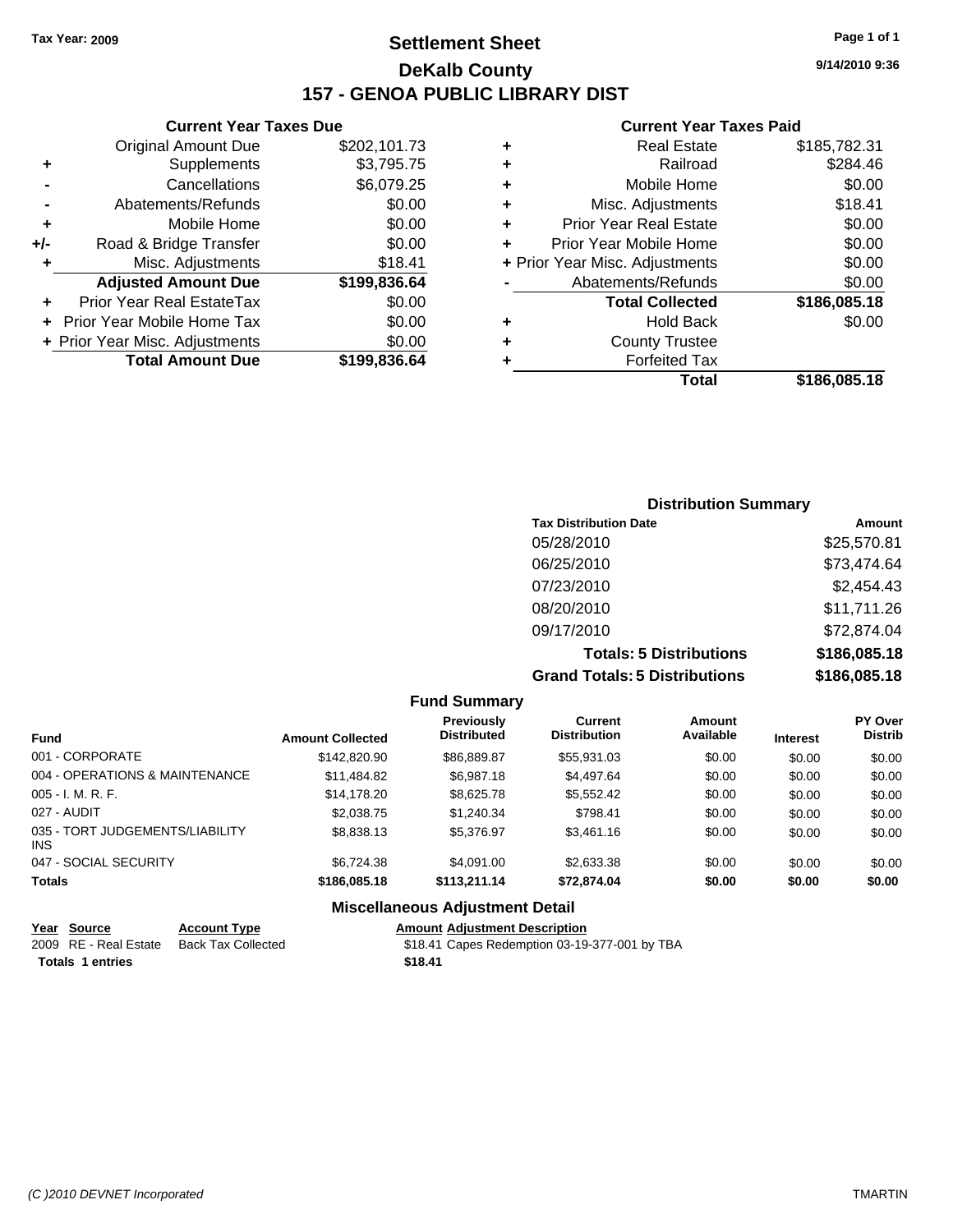## **Settlement Sheet Tax Year: 2009 Page 1 of 1 DeKalb County 158 - DEKALB TIF1**

**9/14/2010 9:36**

#### **Current Year Taxes Due**

|       | <b>Original Amount Due</b>     | \$4,553,622.54 |
|-------|--------------------------------|----------------|
| ٠     | Supplements                    | \$22,723.56    |
|       | Cancellations                  | \$27,660.82    |
|       | Abatements/Refunds             | \$0.00         |
| ÷     | Mobile Home                    | \$0.00         |
| $+/-$ | Road & Bridge Transfer         | \$0.00         |
| ٠     | Misc. Adjustments              | \$0.00         |
|       | <b>Adjusted Amount Due</b>     | \$4,548,685.28 |
|       | Prior Year Real EstateTax      | (\$1,833.14)   |
|       | Prior Year Mobile Home Tax     | \$0.00         |
|       | + Prior Year Misc. Adjustments | \$0.00         |
|       | <b>Total Amount Due</b>        | \$4,546,852.14 |

|   | <b>Current Year Taxes Paid</b> |                |  |  |  |
|---|--------------------------------|----------------|--|--|--|
| ٠ | <b>Real Estate</b>             | \$4,336,838.65 |  |  |  |
|   | Railroad                       | \$0.00         |  |  |  |
| ٠ | Mobile Home                    | \$0.00         |  |  |  |
| ٠ | Misc. Adjustments              | \$0.00         |  |  |  |
| ٠ | <b>Prior Year Real Estate</b>  | (\$1,833.14)   |  |  |  |
| ٠ | Prior Year Mobile Home         | \$0.00         |  |  |  |
|   | + Prior Year Misc. Adjustments | \$0.00         |  |  |  |
|   | Abatements/Refunds             | \$0.00         |  |  |  |
|   | <b>Total Collected</b>         | \$4,335,005.51 |  |  |  |
|   | Hold Back                      | \$0.00         |  |  |  |
|   | <b>County Trustee</b>          |                |  |  |  |
|   | <b>Forfeited Tax</b>           |                |  |  |  |
|   | Total                          | \$4,335,005.51 |  |  |  |
|   |                                |                |  |  |  |

|                     | <b>Distribution Summary</b>          |                |  |  |
|---------------------|--------------------------------------|----------------|--|--|
|                     | <b>Tax Distribution Date</b>         | Amount         |  |  |
|                     | 05/28/2010                           | \$707,739.15   |  |  |
|                     | 06/25/2010                           | \$1,559,218.51 |  |  |
|                     | 07/23/2010                           | \$20,984.48    |  |  |
|                     | 08/20/2010                           | \$401,220.05   |  |  |
|                     | 09/17/2010                           | \$1,645,843.32 |  |  |
|                     | <b>Totals: 5 Distributions</b>       | \$4,335,005.51 |  |  |
|                     | <b>Grand Totals: 5 Distributions</b> | \$4,335,005.51 |  |  |
| <b>Fund Summary</b> |                                      |                |  |  |

| Fund            | <b>Amount Collected</b> | <b>Previously</b><br><b>Distributed</b> | Current<br><b>Distribution</b> | Amount<br>Available | <b>Interest</b> | PY Over<br><b>Distrib</b> |
|-----------------|-------------------------|-----------------------------------------|--------------------------------|---------------------|-----------------|---------------------------|
| 001 - CORPORATE | \$4,335,005.51          | \$2,689,162,19                          | \$1,645,843,32                 | \$0.00              | \$0.00          | \$0.00                    |
| Totals          | \$4.335.005.51          | \$2,689,162,19                          | \$1,645,843,32                 | \$0.00              | \$0.00          | \$0.00                    |
|                 |                         | <b>Miscellaneous Adjustment Detail</b>  |                                |                     |                 |                           |

# **Totals 1 entries** \$0.00

**Year Source Account Type Amount Adjustment Description**

2009 RE - Real Estate Paymt In Lieu of Tax S0.00 Housing Authority DeKalb Units by TBA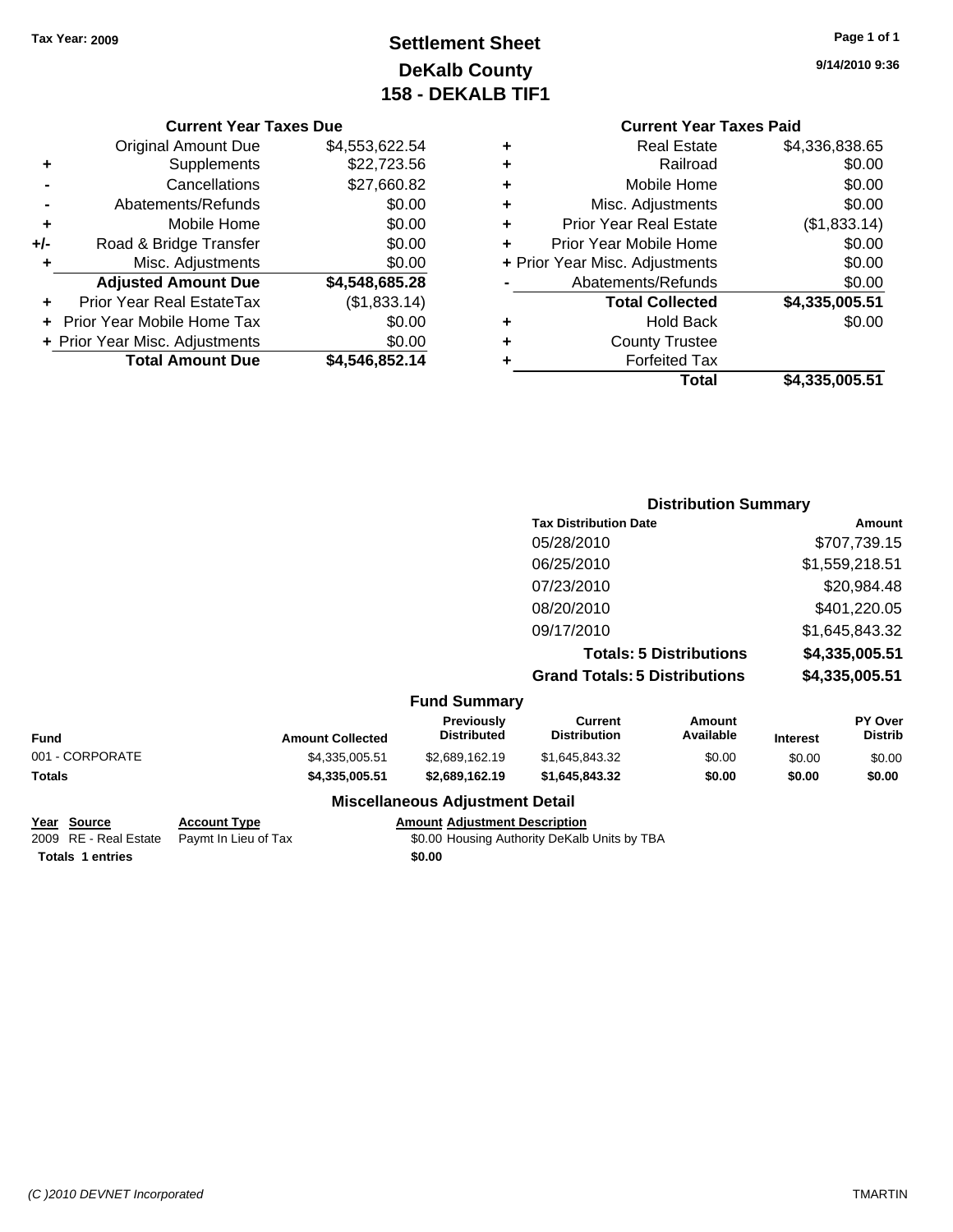## **Settlement Sheet Tax Year: 2009 Page 1 of 1 DeKalb County 159 - DEKALB TIF2**

**9/14/2010 9:36**

#### **Current Year Taxes Due**

|       | <b>Original Amount Due</b>     | \$2,093,346.70 |
|-------|--------------------------------|----------------|
| ٠     | Supplements                    | \$4,910.76     |
|       | Cancellations                  | \$7,566.24     |
|       | Abatements/Refunds             | \$0.00         |
| ÷     | Mobile Home                    | \$0.00         |
| $+/-$ | Road & Bridge Transfer         | \$0.00         |
| ٠     | Misc. Adjustments              | \$0.00         |
|       | <b>Adjusted Amount Due</b>     | \$2,090,691.22 |
|       | Prior Year Real EstateTax      | \$0.00         |
|       | Prior Year Mobile Home Tax     | \$0.00         |
|       | + Prior Year Misc. Adjustments | \$0.00         |
|       | <b>Total Amount Due</b>        | \$2,090,691.22 |

### **Current Year Taxes Paid +** Real Estate \$2,015,296.16 **+** Railroad \$0.00 **+** Mobile Home \$0.00 **+** Misc. Adjustments \$0.00 **+** Prior Year Real Estate \$0.00 **+** Prior Year Mobile Home \$0.00 **+** Prior Year Misc. Adjustments  $$0.00$ Abatements/Refunds \$0.00 **Total Collected \$2,015,296.16 +** Hold Back \$0.00 **+** County Trustee **+** Forfeited Tax **Total \$2,015,296.16**

#### **Distribution Summary Tax Distribution Date Amount** 05/28/2010 \$174,725.32 06/25/2010 \$850,980.69 07/23/2010 \$22,510.91 08/20/2010 \$79,079.29 09/17/2010 \$887,999.95 **Totals: 5 Distributions \$2,015,296.16 Grand Totals: 5 Distributions \$2,015,296.16 Fund Summary Fund Interest Amount Collected Distributed PY Over Distrib Amount Available Current Distribution Previously** 001 - CORPORATE \$2,015,296.16 \$1,127,296.21 \$887,999.95 \$0.00 \$0.00 \$0.00 **Totals \$2,015,296.16 \$1,127,296.21 \$887,999.95 \$0.00 \$0.00 \$0.00**

**Miscellaneous Adjustment Detail**

#### **Year Source Account Type Amount Adjustment Description**

2009 RE - Real Estate Paymt In Lieu of Tax \$0.00 Housing Authority DeKalb Units by TBA

**Totals 1 entries** \$0.00

*(C )2010 DEVNET Incorporated* TMARTIN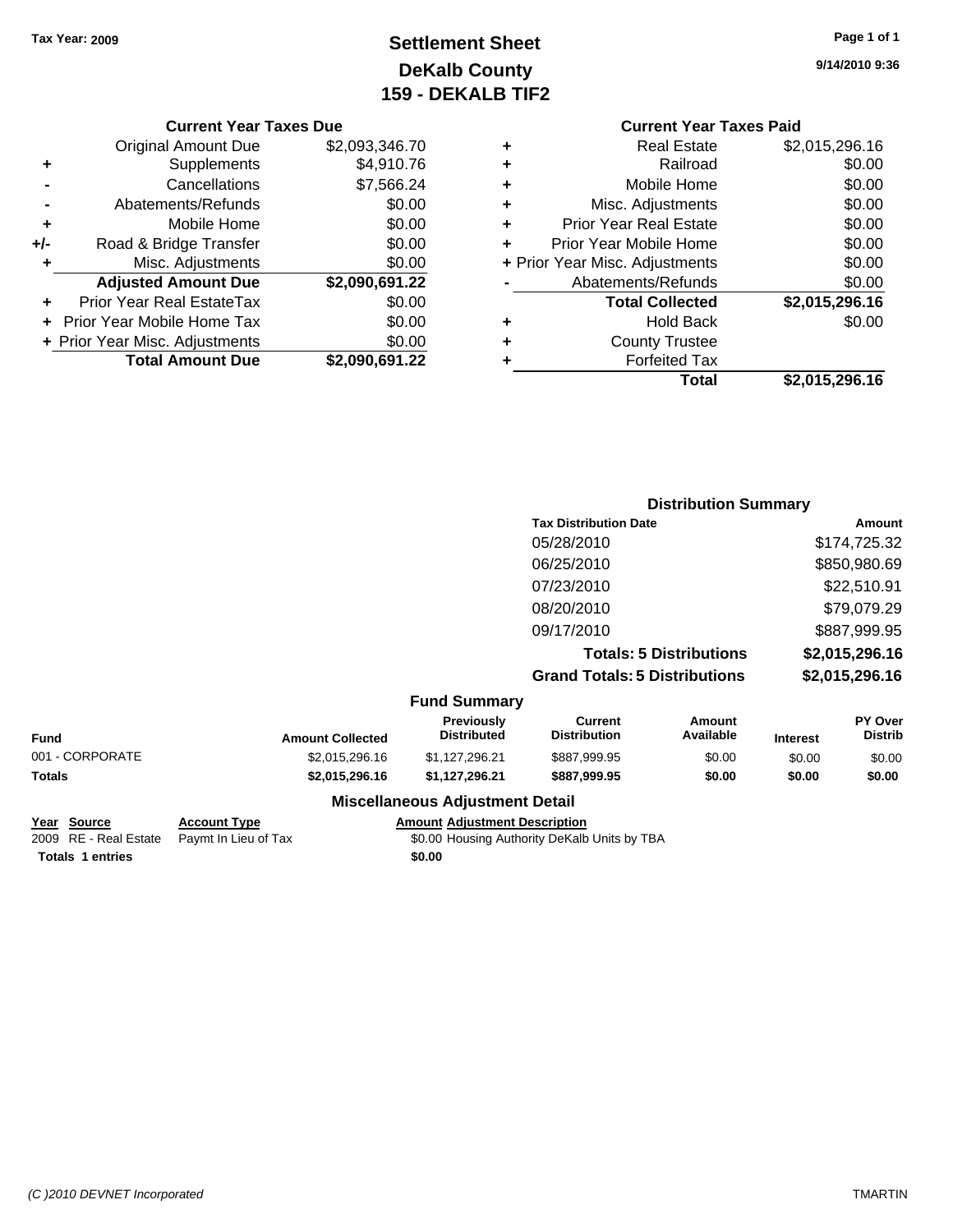### **Settlement Sheet Tax Year: 2009 Page 1 of 1 DeKalb County 160 - DEKALB TIF1 AMENDED**

**9/14/2010 9:36**

#### **Current Year Taxes Paid**

| Total                         | \$2.279.655.52                 |
|-------------------------------|--------------------------------|
| <b>Forfeited Tax</b>          |                                |
| <b>County Trustee</b>         |                                |
| <b>Hold Back</b>              | \$0.00                         |
| <b>Total Collected</b>        | \$2,279,655.52                 |
| Abatements/Refunds            | \$0.00                         |
|                               | \$0.00                         |
| Prior Year Mobile Home        | \$0.00                         |
| <b>Prior Year Real Estate</b> | (\$4,877.78)                   |
| Misc. Adjustments             | \$0.00                         |
| Mobile Home                   | \$0.00                         |
| Railroad                      | \$0.00                         |
| <b>Real Estate</b>            | \$2,284,533.30                 |
|                               | + Prior Year Misc. Adjustments |

#### **+** Supplements \$16,187.60 **-** Cancellations \$18,336.90 **-** Abatements/Refunds \$0.00 **+** Mobile Home \$0.00 **+/-** Road & Bridge Transfer \$0.00 **+** Misc. Adjustments \$0.00 **Adjusted Amount Due \$2,360,315.14 +** Prior Year Real EstateTax (\$4,877.78) **+** Prior Year Mobile Home Tax \$0.00 **+ Prior Year Misc. Adjustments**  $$0.00$ **Total Amount Due \$2,355,437.36**

**Current Year Taxes Due** Original Amount Due \$2,362,464.44

|                     | <b>Distribution Summary</b>          |                |
|---------------------|--------------------------------------|----------------|
|                     | <b>Tax Distribution Date</b>         | Amount         |
|                     | 05/28/2010                           | \$364,969.50   |
|                     | 06/25/2010                           | \$783,879.59   |
|                     | 07/23/2010                           | \$42,898.37    |
|                     | 08/20/2010                           | \$209,263.63   |
|                     | 09/17/2010                           | \$878,644.43   |
|                     | <b>Totals: 5 Distributions</b>       | \$2,279,655.52 |
|                     | <b>Grand Totals: 5 Distributions</b> | \$2,279,655.52 |
| <b>Fund Summary</b> |                                      |                |

|                 |                                        | .                                                                         |                                  |
|-----------------|----------------------------------------|---------------------------------------------------------------------------|----------------------------------|
| <b>Fund</b>     | Amount<br>Available<br><b>Interest</b> | <b>Previously</b><br>Current<br><b>Distribution</b><br><b>Distributed</b> | <b>PY Over</b><br><b>Distrib</b> |
| 001 - CORPORATE | \$0.00<br>\$0.00                       | \$878,644.43<br>\$1.401.011.09                                            | \$0.00                           |
| <b>Totals</b>   | \$0.00<br>\$0.00                       | \$1.401.011.09<br>\$878,644,43                                            | \$0.00                           |
|                 |                                        |                                                                           |                                  |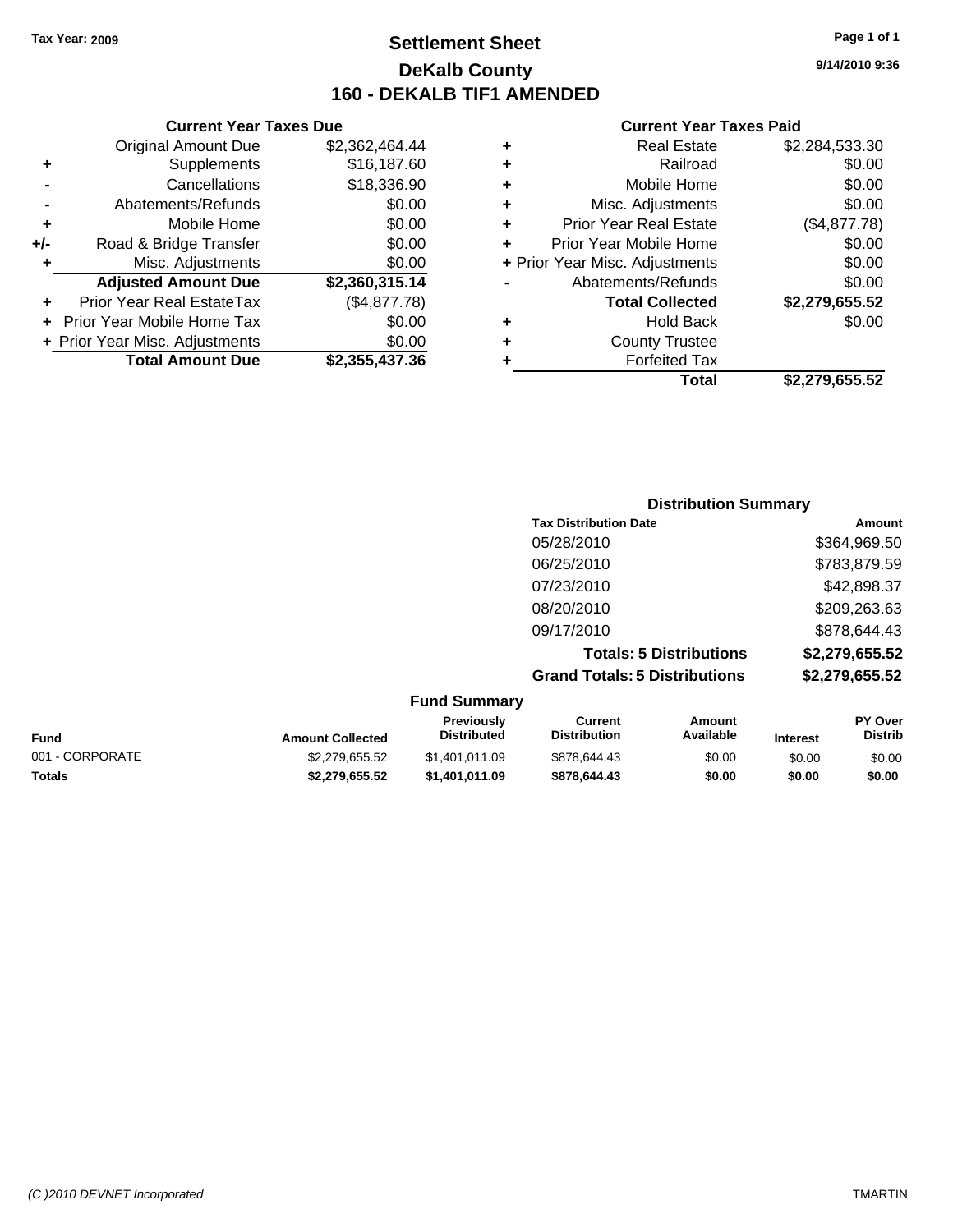**Current Year Taxes Due** Original Amount Due \$375,867.50

**Adjusted Amount Due \$375,867.50**

**Total Amount Due \$375,867.50**

**+** Supplements \$0.00 **-** Cancellations \$0.00 **-** Abatements/Refunds \$0.00 **+** Mobile Home \$0.00 **+/-** Road & Bridge Transfer \$0.00 **+** Misc. Adjustments \$0.00

**+** Prior Year Real EstateTax \$0.00 **+** Prior Year Mobile Home Tax \$0.00 **+ Prior Year Misc. Adjustments**  $$0.00$ 

## **Settlement Sheet Tax Year: 2009 Page 1 of 1 DeKalb County 163 - MALTA TIF**

| Page 1 of 1 |  |  |
|-------------|--|--|
|             |  |  |

**9/14/2010 9:36**

| <b>Current Year Taxes Paid</b> |                                |              |  |  |
|--------------------------------|--------------------------------|--------------|--|--|
| ٠                              | Real Estate                    | \$355,058.60 |  |  |
| ٠                              | Railroad                       | \$0.00       |  |  |
| ÷                              | Mobile Home                    | \$0.00       |  |  |
| ٠                              | Misc. Adjustments              | \$0.00       |  |  |
| ٠                              | <b>Prior Year Real Estate</b>  | \$0.00       |  |  |
| ÷                              | Prior Year Mobile Home         | \$0.00       |  |  |
|                                | + Prior Year Misc. Adjustments | \$0.00       |  |  |
|                                | Abatements/Refunds             | \$0.00       |  |  |
|                                | <b>Total Collected</b>         | \$355,058.60 |  |  |
| ٠                              | Hold Back                      | \$0.00       |  |  |
| ٠                              | <b>County Trustee</b>          |              |  |  |
|                                | <b>Forfeited Tax</b>           |              |  |  |
|                                | Total                          | \$355.058.60 |  |  |
|                                |                                |              |  |  |

|                     | <b>Distribution Summary</b>          |              |
|---------------------|--------------------------------------|--------------|
|                     | <b>Tax Distribution Date</b>         | Amount       |
|                     | 05/28/2010                           | \$69,410.99  |
|                     | 06/25/2010                           | \$126,845.34 |
|                     | 07/23/2010                           | \$2,728.02   |
|                     | 08/20/2010                           | \$37,278.06  |
|                     | 09/17/2010                           | \$118,796.19 |
|                     | <b>Totals: 5 Distributions</b>       | \$355,058.60 |
|                     | <b>Grand Totals: 5 Distributions</b> | \$355,058.60 |
| <b>Fund Summary</b> |                                      |              |

| <b>Fund</b>     | <b>Amount Collected</b> | <b>Previously</b><br><b>Distributed</b> | Current<br><b>Distribution</b> | Amount<br>Available | <b>Interest</b> | <b>PY Over</b><br><b>Distrib</b> |
|-----------------|-------------------------|-----------------------------------------|--------------------------------|---------------------|-----------------|----------------------------------|
| 001 - CORPORATE | \$355,058.60            | \$236.262.41                            | \$118,796.19                   | \$0.00              | \$0.00          | \$0.00                           |
| Totals          | \$355.058.60            | \$236,262.41                            | \$118,796.19                   | \$0.00              | \$0.00          | \$0.00                           |

#### *(C )2010 DEVNET Incorporated* TMARTIN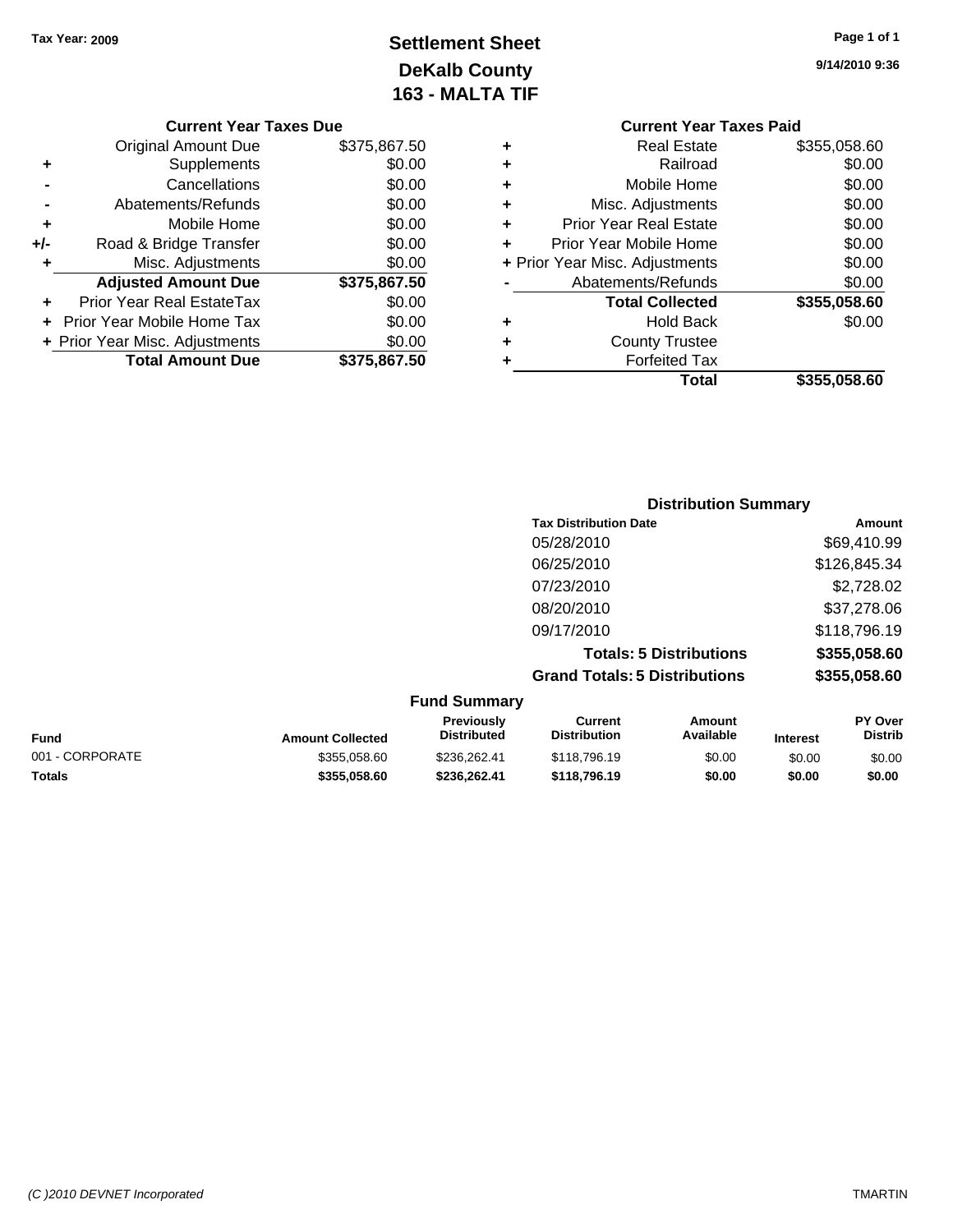## **Settlement Sheet Tax Year: 2009 Page 1 of 1 DeKalb County 164 - DEKALB TIF5**

**9/14/2010 9:36**

| <b>Current Year Taxes Paid</b> |                                |             |  |  |
|--------------------------------|--------------------------------|-------------|--|--|
| ٠                              | <b>Real Estate</b>             | \$34,482.66 |  |  |
| ٠                              | Railroad                       | \$0.00      |  |  |
| ٠                              | Mobile Home                    | \$0.00      |  |  |
| ٠                              | Misc. Adjustments              | \$0.00      |  |  |
| ٠                              | <b>Prior Year Real Estate</b>  | \$0.00      |  |  |
|                                | Prior Year Mobile Home         | \$0.00      |  |  |
|                                | + Prior Year Misc. Adjustments | \$0.00      |  |  |
|                                | Abatements/Refunds             | \$0.00      |  |  |
|                                | <b>Total Collected</b>         | \$34,482.66 |  |  |
| ٠                              | <b>Hold Back</b>               | \$0.00      |  |  |
| ٠                              | <b>County Trustee</b>          |             |  |  |
|                                | <b>Forfeited Tax</b>           |             |  |  |
|                                | Total                          | \$34.482.66 |  |  |
|                                |                                |             |  |  |

**Distribution Summary**

|     | Abatements/Refunds             | \$0.00      |   | Misc.              |
|-----|--------------------------------|-------------|---|--------------------|
| ٠   | Mobile Home                    | \$0.00      | ÷ | <b>Prior Year</b>  |
| +/- | Road & Bridge Transfer         | \$0.00      |   | Prior Year M       |
| ٠   | Misc. Adjustments              | \$0.00      |   | + Prior Year Misc. |
|     | <b>Adjusted Amount Due</b>     | \$36,070.78 |   | Abateme            |
| ٠   | Prior Year Real EstateTax      | \$0.00      |   | Tota               |
|     | Prior Year Mobile Home Tax     | \$0.00      | ٠ |                    |
|     | + Prior Year Misc. Adjustments | \$0.00      | ٠ | Cοι                |
|     | <b>Total Amount Due</b>        | \$36,070.78 |   | F                  |
|     |                                |             |   |                    |
|     |                                |             |   |                    |

**Current Year Taxes Due** Original Amount Due \$36,070.78

**+** Supplements \$0.00 **-** Cancellations **50.00**<br>Abatements/Refunds \$0.00

|                                      | <b>Amount</b>                |
|--------------------------------------|------------------------------|
| 05/28/2010                           | \$5,570.91                   |
| 06/25/2010                           | \$11,653.39                  |
| 07/23/2010                           | \$227.50                     |
| 08/20/2010                           | \$1,694.90                   |
| 09/17/2010                           | \$15,335.96                  |
| <b>Totals: 5 Distributions</b>       | \$34,482.66                  |
| <b>Grand Totals: 5 Distributions</b> | \$34,482.66                  |
|                                      |                              |
|                                      | <b>Tax Distribution Date</b> |

| <b>Fund</b>     | <b>Amount Collected</b> | <b>Previously</b><br><b>Distributed</b> | Current<br><b>Distribution</b> | Amount<br>Available | <b>Interest</b> | <b>PY Over</b><br><b>Distrib</b> |
|-----------------|-------------------------|-----------------------------------------|--------------------------------|---------------------|-----------------|----------------------------------|
| 001 - CORPORATE | \$34,482.66             | \$19.146.70                             | \$15,335.96                    | \$0.00              | \$0.00          | \$0.00                           |
| <b>Totals</b>   | \$34,482.66             | \$19,146.70                             | \$15,335.96                    | \$0.00              | \$0.00          | \$0.00                           |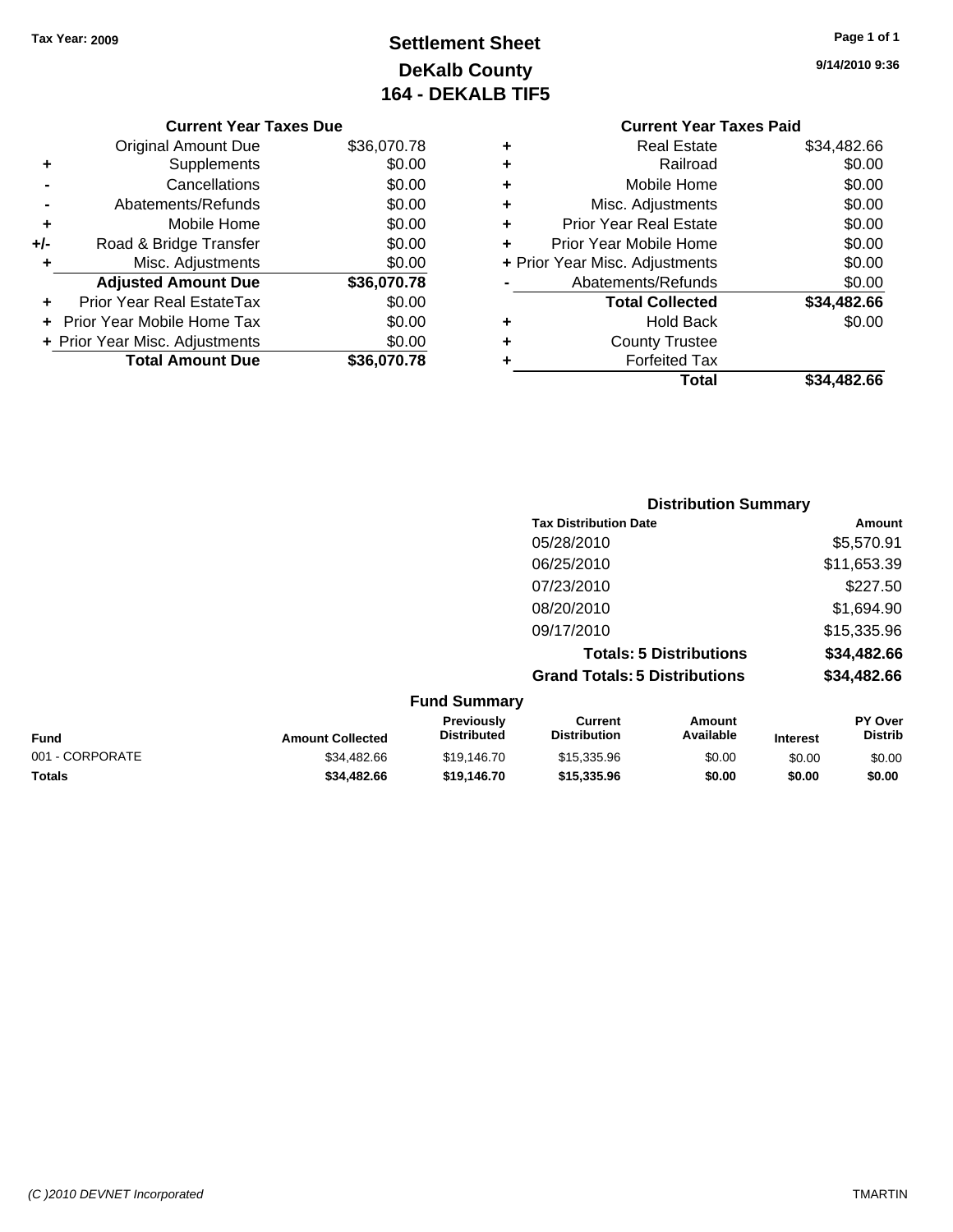## **Settlement Sheet Tax Year: 2009 Page 1 of 1 DeKalb County 170 - KIRKLAND TIF**

**9/14/2010 9:36**

#### **Current Year Taxes Due**

|       | <b>Original Amount Due</b>       | \$343,386.42 |
|-------|----------------------------------|--------------|
| ٠     | Supplements                      | \$2,003.66   |
|       | Cancellations                    | \$2,525.78   |
|       | Abatements/Refunds               | \$0.00       |
| ÷     | Mobile Home                      | \$0.00       |
| $+/-$ | Road & Bridge Transfer           | \$0.00       |
| ٠     | Misc. Adjustments                | \$0.00       |
|       | <b>Adjusted Amount Due</b>       | \$342,864.30 |
|       | <b>Prior Year Real EstateTax</b> | \$0.00       |
|       | Prior Year Mobile Home Tax       | \$0.00       |
|       | + Prior Year Misc. Adjustments   | \$0.00       |
|       | <b>Total Amount Due</b>          | \$342,864.30 |

#### **Current Year Taxes Paid +** Real Estate \$328,436.09

|   | Total                          | \$328,436.09 |
|---|--------------------------------|--------------|
| ٠ | <b>Forfeited Tax</b>           |              |
| ٠ | <b>County Trustee</b>          |              |
| ٠ | <b>Hold Back</b>               | \$0.00       |
|   | <b>Total Collected</b>         | \$328,436.09 |
|   | Abatements/Refunds             | \$0.00       |
|   | + Prior Year Misc. Adjustments | \$0.00       |
| ٠ | Prior Year Mobile Home         | \$0.00       |
| ٠ | <b>Prior Year Real Estate</b>  | \$0.00       |
| ٠ | Misc. Adjustments              | \$0.00       |
| ٠ | Mobile Home                    | \$0.00       |
| ٠ | Railroad                       | \$0.00       |
| T |                                | Ψ∪∠∪,⊤∪∪.∪∪  |

### **Distribution Summary Tax Distribution Date Amount** 05/28/2010 \$33,864.41 06/25/2010 \$134,540.24 07/23/2010 \$5,459.51 08/20/2010 \$13,241.56 09/17/2010 \$141,330.37 **Totals: 5 Distributions \$328,436.09 Grand Totals: 5 Distributions \$328,436.09 Fund Summary**

| <b>Fund Summary</b>     |                                         |                                |                     |                 |                                  |
|-------------------------|-----------------------------------------|--------------------------------|---------------------|-----------------|----------------------------------|
| <b>Amount Collected</b> | <b>Previously</b><br><b>Distributed</b> | Current<br><b>Distribution</b> | Amount<br>Available | <b>Interest</b> | <b>PY Over</b><br><b>Distrib</b> |
| \$328,436.09            | \$187,105,72                            | \$141.330.37                   | \$0.00              | \$0.00          | \$0.00                           |
| \$328,436.09            | \$187.105.72                            | \$141.330.37                   | \$0.00              | \$0.00          | \$0.00                           |
|                         |                                         |                                |                     |                 |                                  |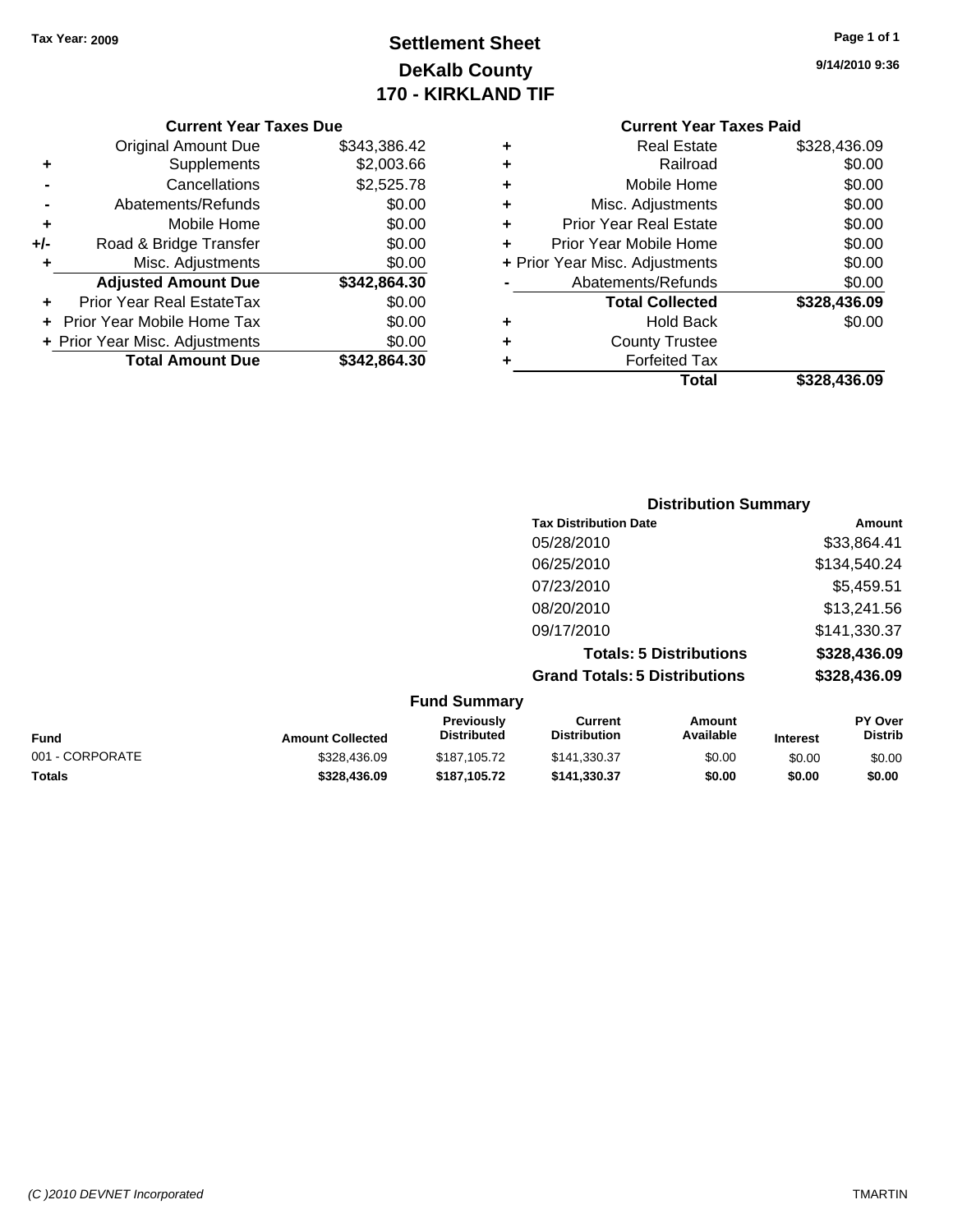## **Settlement Sheet Tax Year: 2009 Page 1 of 1 DeKalb County 171 - WATERMAN TIF**

**9/14/2010 9:36**

#### **Current Year Taxes Due**

|     | <b>Original Amount Due</b>     | \$100,730.64 |
|-----|--------------------------------|--------------|
| ٠   | Supplements                    | \$0.00       |
|     | Cancellations                  | \$0.00       |
|     | Abatements/Refunds             | \$0.00       |
| ٠   | Mobile Home                    | \$0.00       |
| +/- | Road & Bridge Transfer         | \$0.00       |
| ٠   | Misc. Adjustments              | \$0.00       |
|     | <b>Adjusted Amount Due</b>     | \$100,730.64 |
|     | Prior Year Real EstateTax      | \$0.00       |
|     | Prior Year Mobile Home Tax     | \$0.00       |
|     | + Prior Year Misc. Adjustments | \$0.00       |
|     | <b>Total Amount Due</b>        | \$100,730.64 |

### **Current Year Taxes Paid**

| ٠ | <b>Real Estate</b>             | \$95,444.07 |
|---|--------------------------------|-------------|
| ٠ | Railroad                       | \$0.00      |
| ٠ | Mobile Home                    | \$0.00      |
| ٠ | Misc. Adjustments              | \$0.00      |
| ٠ | <b>Prior Year Real Estate</b>  | \$0.00      |
| ÷ | Prior Year Mobile Home         | \$0.00      |
|   | + Prior Year Misc. Adjustments | \$0.00      |
|   | Abatements/Refunds             | \$0.00      |
|   | <b>Total Collected</b>         | \$95,444.07 |
| ٠ | <b>Hold Back</b>               | \$0.00      |
| ٠ | <b>County Trustee</b>          |             |
| ٠ | <b>Forfeited Tax</b>           |             |
|   | Total                          | \$95,444.07 |
|   |                                |             |

### **Distribution Summary Tax Distribution Date Amount** 05/28/2010 \$1,018.65 06/25/2010 \$53,783.67 08/20/2010 \$459.77 09/17/2010 \$40,181.98 **Totals: 4 Distributions \$95,444.07 Grand Totals: 4 Distributions \$95,444.07 Fund Summary**

| <b>Fund</b>     | <b>Amount Collected</b> | <b>Previously</b><br><b>Distributed</b> | Current<br><b>Distribution</b> | Amount<br>Available | <b>Interest</b> | <b>PY Over</b><br><b>Distrib</b> |
|-----------------|-------------------------|-----------------------------------------|--------------------------------|---------------------|-----------------|----------------------------------|
| 001 - CORPORATE | \$95,444.07             | \$55,262,09                             | \$40.181.98                    | \$0.00              | \$0.00          | \$0.00                           |
| <b>Totals</b>   | \$95,444.07             | \$55,262.09                             | \$40.181.98                    | \$0.00              | \$0.00          | \$0.00                           |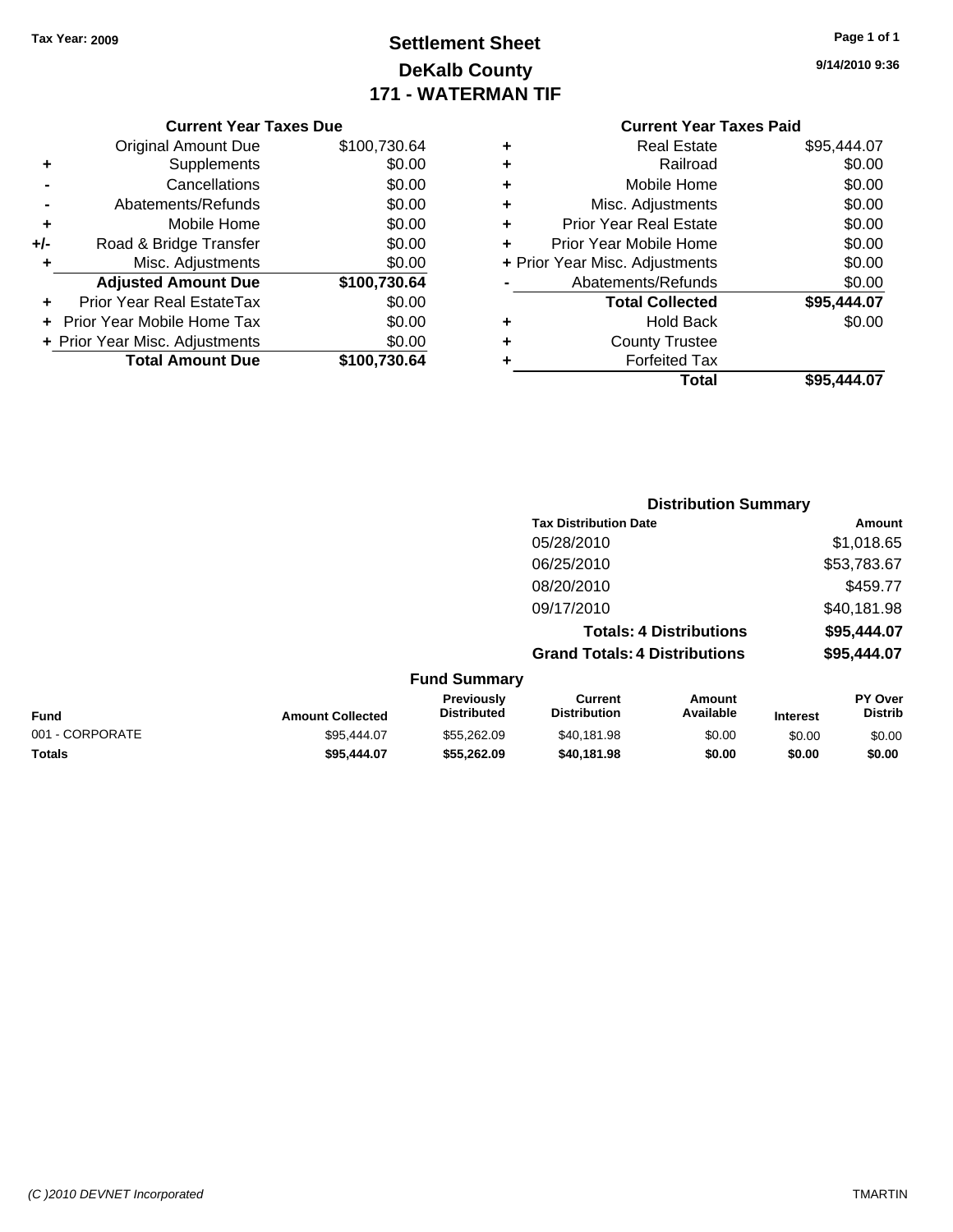### **Settlement Sheet Tax Year: 2009 Page 1 of 1 DeKalb County 180 - SYCAMORE TIF DISTRICT (expires 2023)**

**9/14/2010 9:36**

|       | <b>Current Year Taxes Due</b>  |             |  |  |  |  |
|-------|--------------------------------|-------------|--|--|--|--|
|       | <b>Original Amount Due</b>     | \$72,491.90 |  |  |  |  |
|       | Supplements                    | \$0.00      |  |  |  |  |
|       | Cancellations                  | \$0.00      |  |  |  |  |
|       | Abatements/Refunds             | \$0.00      |  |  |  |  |
| ٠     | Mobile Home                    | \$0.00      |  |  |  |  |
| $+/-$ | Road & Bridge Transfer         | \$0.00      |  |  |  |  |
| ٠     | Misc. Adjustments              | \$0.00      |  |  |  |  |
|       | <b>Adjusted Amount Due</b>     | \$72,491.90 |  |  |  |  |
|       | Prior Year Real EstateTax      | \$0.00      |  |  |  |  |
|       | Prior Year Mobile Home Tax     | \$0.00      |  |  |  |  |
|       | + Prior Year Misc. Adjustments | \$0.00      |  |  |  |  |
|       | <b>Total Amount Due</b>        | \$72.491.90 |  |  |  |  |
|       |                                |             |  |  |  |  |

|   | Guileill Teal Taxes Falu       |             |
|---|--------------------------------|-------------|
| ٠ | <b>Real Estate</b>             | \$72,491.90 |
| ٠ | Railroad                       | \$0.00      |
| ٠ | Mobile Home                    | \$0.00      |
| ٠ | Misc. Adjustments              | \$0.00      |
| ÷ | <b>Prior Year Real Estate</b>  | \$0.00      |
| ÷ | Prior Year Mobile Home         | \$0.00      |
|   | + Prior Year Misc. Adjustments | \$0.00      |
|   | Abatements/Refunds             | \$0.00      |
|   | <b>Total Collected</b>         | \$72,491.90 |
| ٠ | Hold Back                      | \$0.00      |
| ٠ | <b>County Trustee</b>          |             |
| ٠ | <b>Forfeited Tax</b>           |             |
|   | Total                          | \$72,491.90 |
|   |                                |             |

|                 |                         |                                         | <b>Distribution Summary</b>           |                                |                 |                                  |
|-----------------|-------------------------|-----------------------------------------|---------------------------------------|--------------------------------|-----------------|----------------------------------|
|                 |                         |                                         | <b>Tax Distribution Date</b>          |                                |                 | Amount                           |
|                 |                         |                                         | 05/28/2010                            |                                |                 | \$1,246.99                       |
|                 |                         |                                         | 06/25/2010                            |                                |                 | \$35,412.84                      |
|                 |                         |                                         | 08/20/2010                            |                                |                 | \$351.58                         |
|                 |                         |                                         | 09/17/2010                            |                                |                 | \$35,480.49                      |
|                 |                         |                                         |                                       | <b>Totals: 4 Distributions</b> |                 | \$72,491.90                      |
|                 |                         |                                         | <b>Grand Totals: 4 Distributions</b>  |                                |                 | \$72,491.90                      |
|                 |                         | <b>Fund Summary</b>                     |                                       |                                |                 |                                  |
| Fund            | <b>Amount Collected</b> | <b>Previously</b><br><b>Distributed</b> | <b>Current</b><br><b>Distribution</b> | Amount<br>Available            | <b>Interest</b> | <b>PY Over</b><br><b>Distrib</b> |
| 001 - CORPORATE | \$72,491.90             | \$37,011.41                             | \$35,480.49                           | \$0.00                         | \$0.00          | \$0.00                           |
| Totals          | \$72,491.90             | \$37,011.41                             | \$35,480.49                           | \$0.00                         | \$0.00          | \$0.00                           |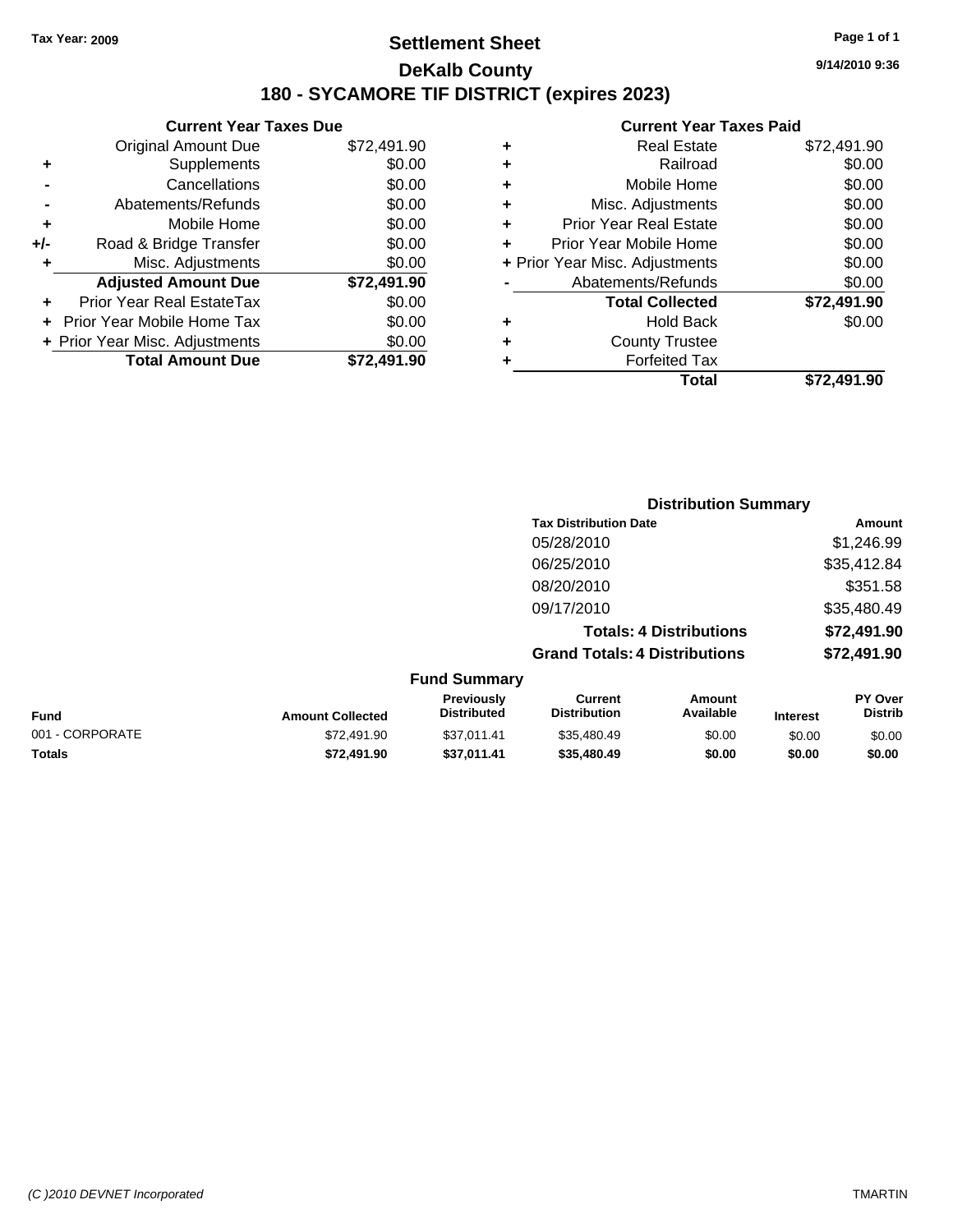**Current Year Taxes Due** Original Amount Due \$10,101.43

**Adjusted Amount Due \$10,101.43**

**Total Amount Due \$10,101.43**

**+** Supplements \$0.00 **-** Cancellations \$0.00 **-** Abatements/Refunds \$0.00 **+** Mobile Home \$0.00 **+/-** Road & Bridge Transfer \$0.00 **+** Misc. Adjustments \$0.00

**+** Prior Year Real EstateTax \$0.00 **+** Prior Year Mobile Home Tax \$0.00 **+ Prior Year Misc. Adjustments**  $$0.00$ 

### **Settlement Sheet Tax Year: 2009 Page 1 of 1 DeKalb County 201 - DEKALB SSA #6 (GREEK ROW)**

**9/14/2010 9:36**

#### **Current Year Taxes Paid**

| ٠ | <b>Real Estate</b>             | \$9,353.30 |
|---|--------------------------------|------------|
| ٠ | Railroad                       | \$0.00     |
| ٠ | Mobile Home                    | \$0.00     |
| ٠ | Misc. Adjustments              | \$0.00     |
| ٠ | <b>Prior Year Real Estate</b>  | \$0.00     |
| ÷ | Prior Year Mobile Home         | \$0.00     |
|   | + Prior Year Misc. Adjustments | \$0.00     |
|   | Abatements/Refunds             | \$0.00     |
|   | <b>Total Collected</b>         | \$9,353.30 |
| ٠ | Hold Back                      | \$0.00     |
| ٠ | <b>County Trustee</b>          |            |
|   | <b>Forfeited Tax</b>           |            |
|   | Total                          | \$9,353.30 |

|                            |                         |                                  | <b>Distribution Summary</b>           |                                |                 |                           |
|----------------------------|-------------------------|----------------------------------|---------------------------------------|--------------------------------|-----------------|---------------------------|
|                            |                         |                                  | <b>Tax Distribution Date</b>          |                                |                 | Amount                    |
|                            |                         |                                  | 05/28/2010                            |                                |                 | \$466.51                  |
|                            |                         |                                  | 06/25/2010                            |                                |                 | \$4,087.68                |
|                            |                         |                                  | 07/23/2010                            |                                |                 | \$44.86                   |
|                            |                         |                                  | 08/20/2010                            |                                |                 | \$281.36                  |
|                            |                         |                                  | 09/17/2010                            |                                |                 | \$4,472.89                |
|                            |                         |                                  |                                       | <b>Totals: 5 Distributions</b> |                 | \$9,353.30                |
|                            |                         |                                  | <b>Grand Totals: 5 Distributions</b>  |                                |                 | \$9,353.30                |
|                            |                         | <b>Fund Summary</b>              |                                       |                                |                 |                           |
| <b>Fund</b>                | <b>Amount Collected</b> | Previously<br><b>Distributed</b> | <b>Current</b><br><b>Distribution</b> | Amount<br>Available            | <b>Interest</b> | PY Over<br><b>Distrib</b> |
| 023 - SPECIAL SERVICE AREA | \$9,353.30              | \$4,880.41                       | \$4,472.89                            | \$0.00                         | \$0.00          | \$0.00                    |

**Totals \$9,353.30 \$4,880.41 \$4,472.89 \$0.00 \$0.00 \$0.00**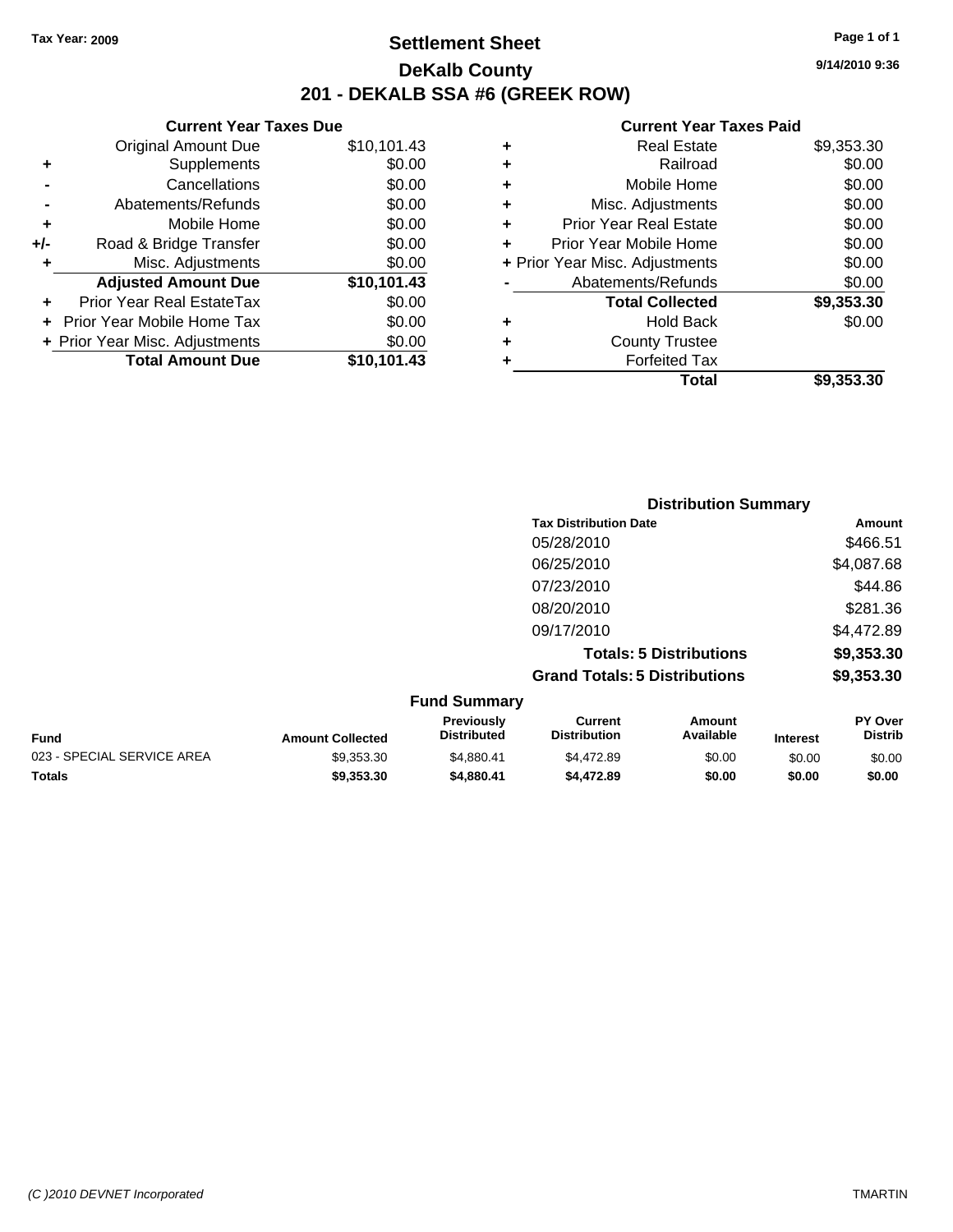### **Settlement Sheet Tax Year: 2009 Page 1 of 1 DeKalb County 204 - GENOA RIVER BEND SSA**

### **Current Year Taxes Due**

|     | <b>Original Amount Due</b>     | \$61,501.32 |
|-----|--------------------------------|-------------|
| ٠   | Supplements                    | \$475.25    |
|     | Cancellations                  | \$525.54    |
|     | Abatements/Refunds             | \$0.00      |
| ٠   | Mobile Home                    | \$0.00      |
| +/- | Road & Bridge Transfer         | \$0.00      |
| ٠   | Misc. Adjustments              | \$0.00      |
|     | <b>Adjusted Amount Due</b>     | \$61,451.03 |
|     | Prior Year Real EstateTax      | \$0.00      |
|     | Prior Year Mobile Home Tax     | \$0.00      |
|     | + Prior Year Misc. Adjustments | \$0.00      |
|     | <b>Total Amount Due</b>        | \$61,451.03 |

#### **Current Year Taxes Paid**

|   | <b>Real Estate</b>             | \$58,728.18 |
|---|--------------------------------|-------------|
| ٠ | Railroad                       | \$0.00      |
| ٠ | Mobile Home                    | \$0.00      |
| ٠ | Misc. Adjustments              | \$0.00      |
| ٠ | Prior Year Real Estate         | \$0.00      |
|   | Prior Year Mobile Home         | \$0.00      |
|   | + Prior Year Misc. Adjustments | \$0.00      |
|   | Abatements/Refunds             | \$0.00      |
|   | <b>Total Collected</b>         | \$58,728.18 |
| ٠ | <b>Hold Back</b>               | \$0.00      |
| ٠ | <b>County Trustee</b>          |             |
| ٠ | <b>Forfeited Tax</b>           |             |
|   | Total                          | \$58,728.18 |
|   |                                |             |

|                     | <b>Distribution Summary</b>          |             |
|---------------------|--------------------------------------|-------------|
|                     | <b>Tax Distribution Date</b>         | Amount      |
|                     | 05/28/2010                           | \$8,293.71  |
|                     | 06/25/2010                           | \$22,487.59 |
|                     | 07/23/2010                           | \$1,131.14  |
|                     | 08/20/2010                           | \$4,180.65  |
|                     | 09/17/2010                           | \$22,635.09 |
|                     | <b>Totals: 5 Distributions</b>       | \$58,728.18 |
|                     | <b>Grand Totals: 5 Distributions</b> | \$58,728.18 |
| <b>Fund Summary</b> |                                      |             |

|                            |                         | .                                       |                                |                     |                 |                                  |
|----------------------------|-------------------------|-----------------------------------------|--------------------------------|---------------------|-----------------|----------------------------------|
| Fund                       | <b>Amount Collected</b> | <b>Previously</b><br><b>Distributed</b> | Current<br><b>Distribution</b> | Amount<br>Available | <b>Interest</b> | <b>PY Over</b><br><b>Distrib</b> |
| 023 - SPECIAL SERVICE AREA | \$58,728.18             | \$36,093,09                             | \$22,635,09                    | \$0.00              | \$0.00          | \$0.00                           |
| <b>Totals</b>              | \$58.728.18             | \$36.093.09                             | \$22,635.09                    | \$0.00              | \$0.00          | \$0.00                           |

**9/14/2010 9:36**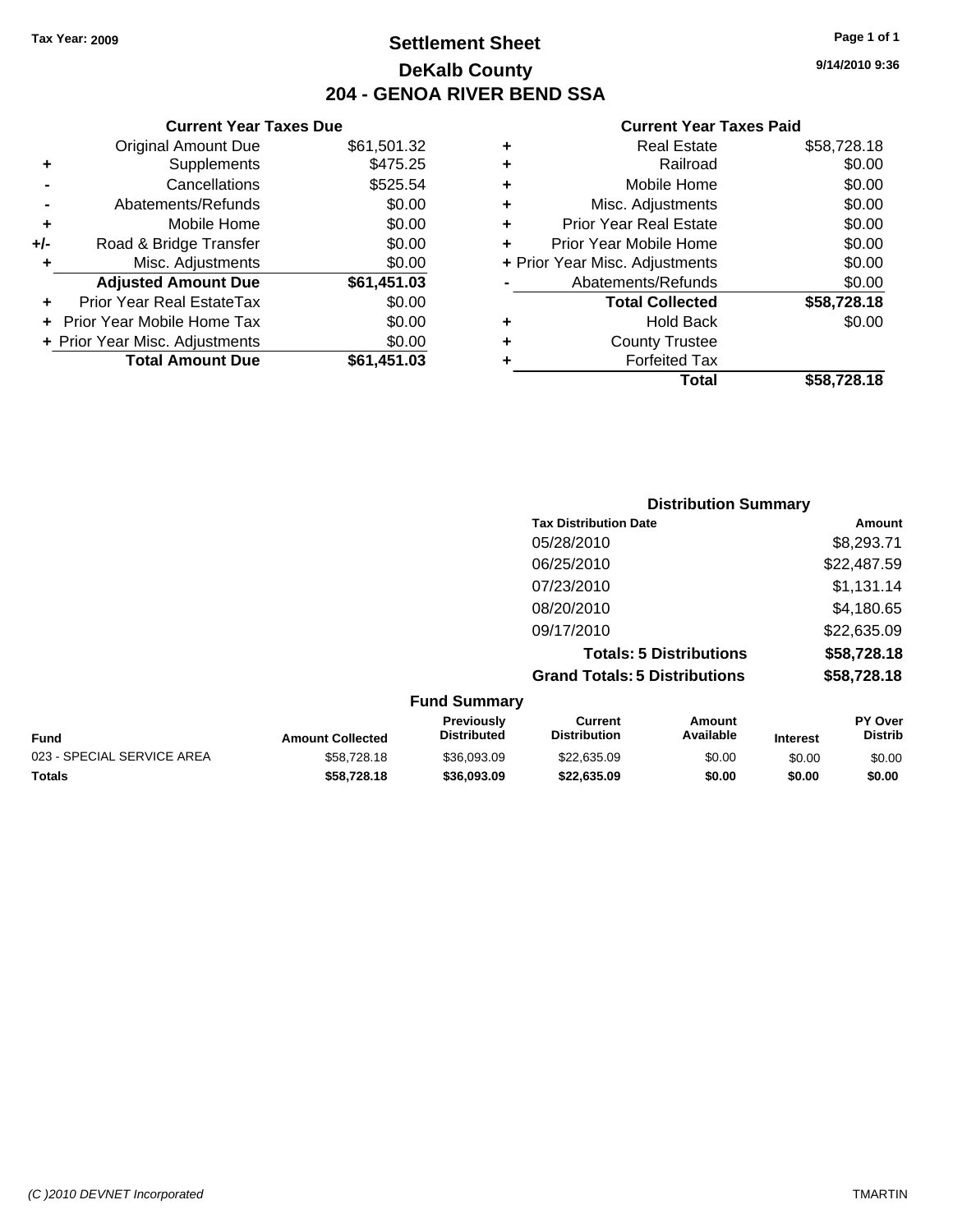**Current Year Taxes Due** Original Amount Due \$4,000.04

**Adjusted Amount Due \$4,000.04**

**Total Amount Due \$4,000.04**

**+** Supplements \$0.00 **-** Cancellations \$0.00 **-** Abatements/Refunds \$0.00 **+** Mobile Home \$0.00 **+/-** Road & Bridge Transfer \$0.00 **+** Misc. Adjustments \$0.00

**+** Prior Year Real EstateTax \$0.00 **+** Prior Year Mobile Home Tax \$0.00 **+ Prior Year Misc. Adjustments**  $$0.00$ 

### **Settlement Sheet Tax Year: 2009 Page 1 of 1 DeKalb County 207 - DERBY ESTATES SSA**

**9/14/2010 9:36**

#### **Current Year Taxes Paid**

| ٠ | Real Estate                    | \$3,509.09 |
|---|--------------------------------|------------|
| ٠ | Railroad                       | \$0.00     |
| ٠ | Mobile Home                    | \$0.00     |
| ٠ | Misc. Adjustments              | \$0.00     |
| ٠ | <b>Prior Year Real Estate</b>  | \$0.00     |
| ÷ | Prior Year Mobile Home         | \$0.00     |
|   | + Prior Year Misc. Adjustments | \$0.00     |
|   | Abatements/Refunds             | \$0.00     |
|   | <b>Total Collected</b>         | \$3,509.09 |
| ٠ | <b>Hold Back</b>               | \$0.00     |
| ٠ | <b>County Trustee</b>          |            |
|   | <b>Forfeited Tax</b>           |            |
|   | Total                          | \$3.509.09 |

|                            |                         |                                  | <b>Distribution Summary</b>           |                                |                 |                           |
|----------------------------|-------------------------|----------------------------------|---------------------------------------|--------------------------------|-----------------|---------------------------|
|                            |                         |                                  | <b>Tax Distribution Date</b>          |                                |                 | Amount                    |
|                            |                         |                                  | 05/28/2010                            |                                |                 | \$389.28                  |
|                            |                         |                                  | 06/25/2010                            |                                |                 | \$1,379.71                |
|                            |                         |                                  | 07/23/2010                            |                                |                 | \$181.63                  |
|                            |                         |                                  | 08/20/2010                            |                                |                 | \$390.26                  |
|                            |                         |                                  | 09/17/2010                            |                                |                 | \$1,168.21                |
|                            |                         |                                  |                                       | <b>Totals: 5 Distributions</b> |                 | \$3,509.09                |
|                            |                         |                                  | <b>Grand Totals: 5 Distributions</b>  |                                |                 | \$3,509.09                |
|                            |                         | <b>Fund Summary</b>              |                                       |                                |                 |                           |
| <b>Fund</b>                | <b>Amount Collected</b> | Previously<br><b>Distributed</b> | <b>Current</b><br><b>Distribution</b> | Amount<br>Available            | <b>Interest</b> | PY Over<br><b>Distrib</b> |
| 023 - SPECIAL SERVICE AREA | \$3,509.09              | \$2,340.88                       | \$1,168.21                            | \$0.00                         | \$0.00          | \$0.00                    |

**Totals \$3,509.09 \$2,340.88 \$1,168.21 \$0.00 \$0.00 \$0.00**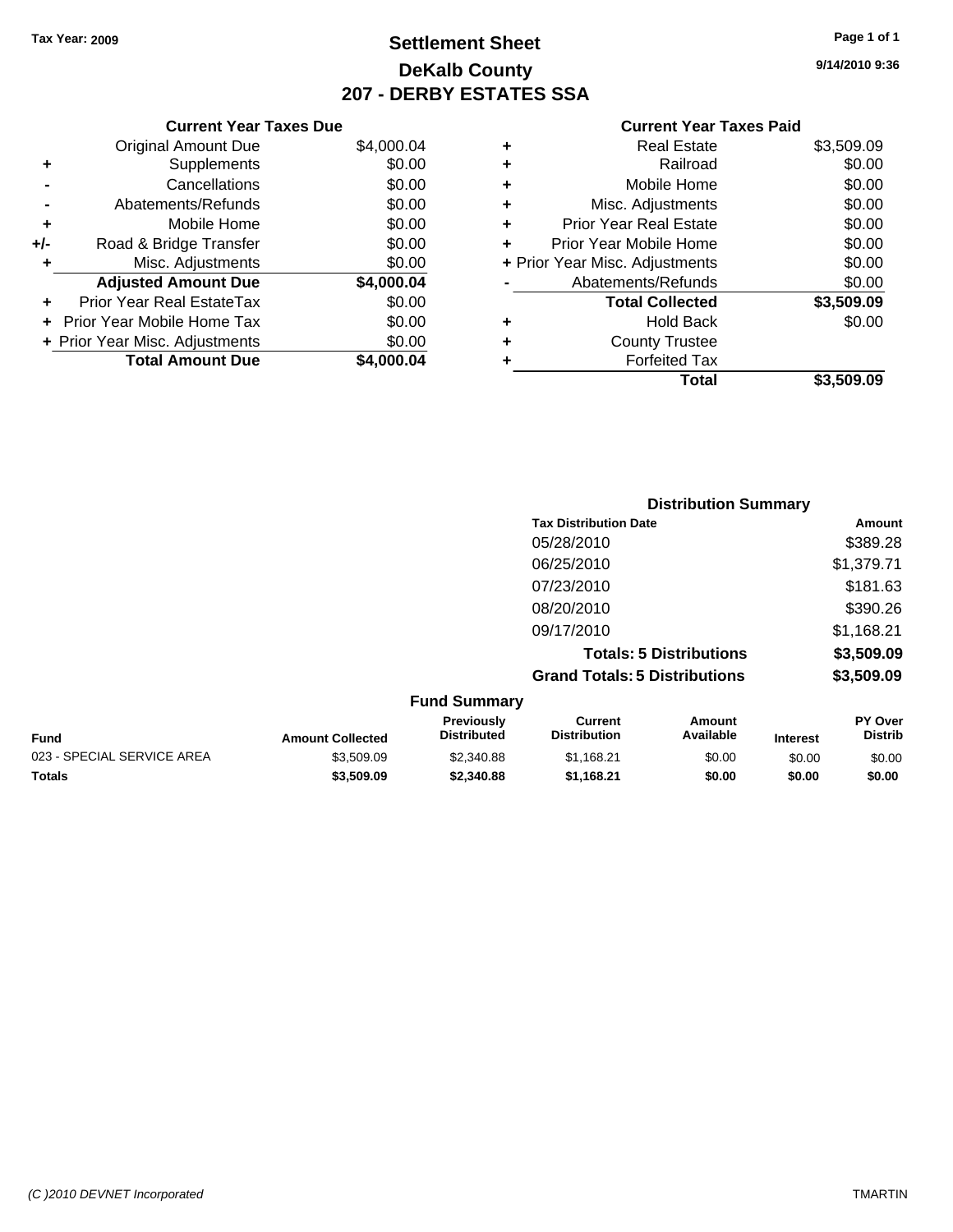### **Settlement Sheet Tax Year: 2009 Page 1 of 1 DeKalb County 213 - GENOA OAK CREEK EST SSA#4**

**9/14/2010 9:36**

| <b>Original Amount Due</b>     | \$1,655.78 |                               |
|--------------------------------|------------|-------------------------------|
| Supplements                    | \$347.69   |                               |
| Cancellations                  | \$377.69   |                               |
| Abatements/Refunds             | \$0.00     |                               |
| Mobile Home                    | \$0.00     |                               |
| Road & Bridge Transfer         | \$0.00     |                               |
| Misc. Adjustments              | \$0.00     |                               |
| <b>Adjusted Amount Due</b>     | \$1,625.78 |                               |
| Prior Year Real EstateTax      | \$0.00     |                               |
| Prior Year Mobile Home Tax     | \$0.00     |                               |
| + Prior Year Misc. Adjustments | \$0.00     |                               |
| <b>Total Amount Due</b>        | \$1.625.78 |                               |
|                                |            | <b>Current Year Taxes Due</b> |

| ٠ | <b>Real Estate</b>             | \$1,625.78 |
|---|--------------------------------|------------|
| ٠ | Railroad                       | \$0.00     |
| ٠ | Mobile Home                    | \$0.00     |
| ٠ | Misc. Adjustments              | \$0.00     |
| ٠ | <b>Prior Year Real Estate</b>  | \$0.00     |
| ÷ | Prior Year Mobile Home         | \$0.00     |
|   | + Prior Year Misc. Adjustments | \$0.00     |
|   | Abatements/Refunds             | \$0.00     |
|   | <b>Total Collected</b>         | \$1,625.78 |
| ٠ | Hold Back                      | \$0.00     |
| ٠ | <b>County Trustee</b>          |            |
| ٠ | <b>Forfeited Tax</b>           |            |
|   | Total                          | \$1,625.78 |
|   |                                |            |

|                            |                         |                                  | <b>Distribution Summary</b>           |                                |                 |                           |
|----------------------------|-------------------------|----------------------------------|---------------------------------------|--------------------------------|-----------------|---------------------------|
|                            |                         |                                  | <b>Tax Distribution Date</b>          |                                |                 | Amount                    |
|                            |                         |                                  | 05/28/2010                            |                                |                 | \$18.62                   |
|                            |                         |                                  | 06/25/2010                            |                                |                 | \$1,002.95                |
|                            |                         |                                  | 09/17/2010                            |                                |                 | \$604.21                  |
|                            |                         |                                  |                                       | <b>Totals: 3 Distributions</b> |                 | \$1,625.78                |
|                            |                         |                                  | <b>Grand Totals: 3 Distributions</b>  |                                |                 | \$1,625.78                |
|                            |                         | <b>Fund Summary</b>              |                                       |                                |                 |                           |
| Fund                       | <b>Amount Collected</b> | Previously<br><b>Distributed</b> | <b>Current</b><br><b>Distribution</b> | Amount<br>Available            | <b>Interest</b> | PY Over<br><b>Distrib</b> |
| 023 - SPECIAL SERVICE AREA | \$1,625.78              | \$1,021.57                       | \$604.21                              | \$0.00                         | \$0.00          | \$0.00                    |
| Totals                     | \$1,625.78              | \$1,021.57                       | \$604.21                              | \$0.00                         | \$0.00          | \$0.00                    |
|                            |                         |                                  |                                       |                                |                 |                           |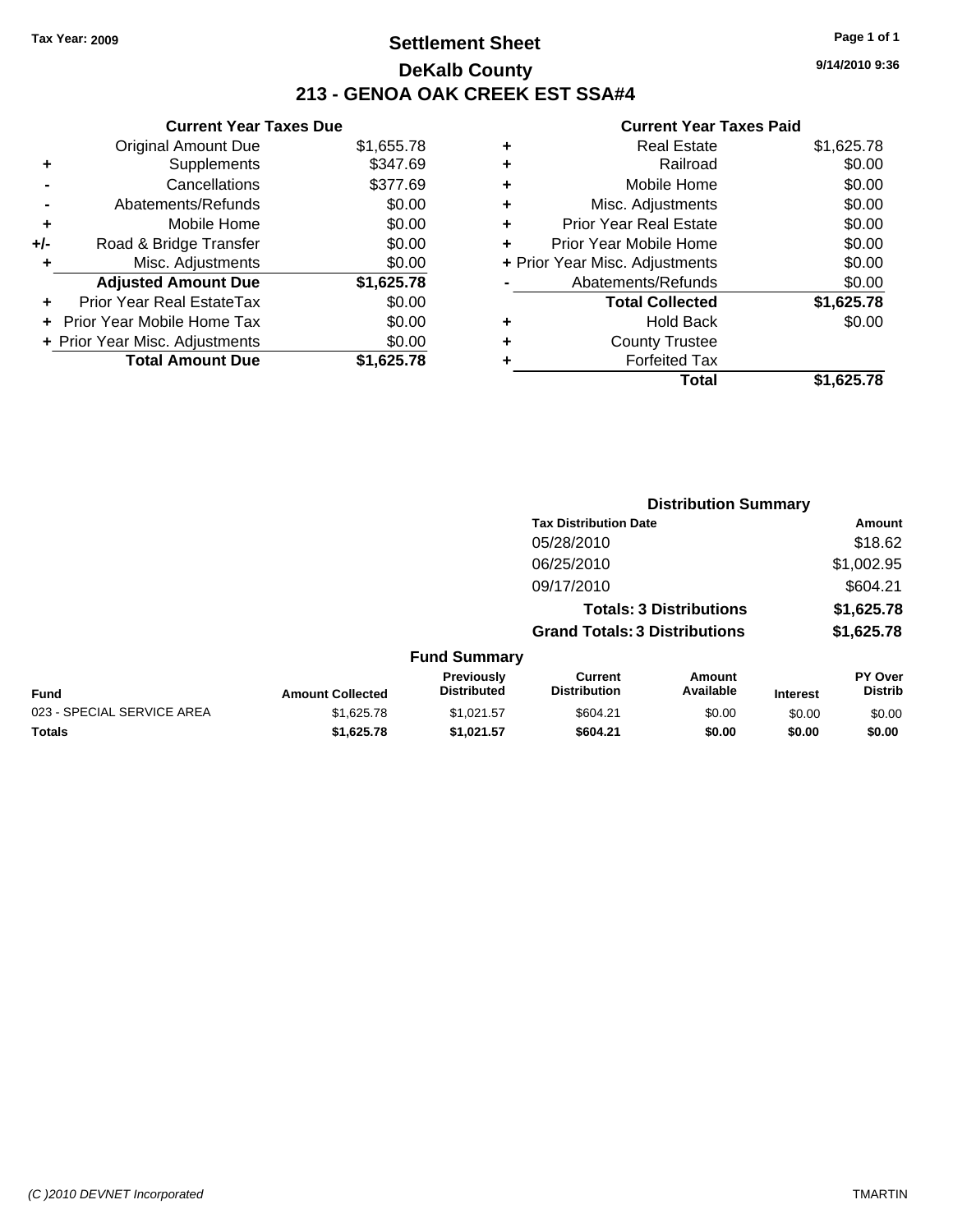### **Settlement Sheet Tax Year: 2009 Page 1 of 1 DeKalb County AF-MI #4 - AF/ MI/ DK DRAINAGE #4**

**9/14/2010 9:36**

| <b>Current Year Taxes Due</b> |                                |            |  |  |  |
|-------------------------------|--------------------------------|------------|--|--|--|
|                               | <b>Original Amount Due</b>     | \$7,527.18 |  |  |  |
| ٠                             | Supplements                    | \$0.00     |  |  |  |
|                               | Cancellations                  | \$0.38     |  |  |  |
|                               | Abatements/Refunds             | \$0.00     |  |  |  |
| ٠                             | Mobile Home                    | \$0.00     |  |  |  |
| +/-                           | Road & Bridge Transfer         | \$0.00     |  |  |  |
| ٠                             | Misc. Adjustments              | \$0.00     |  |  |  |
|                               | <b>Adjusted Amount Due</b>     | \$7,526.80 |  |  |  |
|                               | Prior Year Real EstateTax      | \$0.00     |  |  |  |
|                               | Prior Year Mobile Home Tax     | \$0.00     |  |  |  |
|                               | + Prior Year Misc. Adjustments | \$0.00     |  |  |  |
|                               | <b>Total Amount Due</b>        | \$7.526.80 |  |  |  |

| \$7,396.89 |
|------------|
| \$0.00     |
| \$0.00     |
| \$0.00     |
| \$0.00     |
| \$0.00     |
| \$0.00     |
| \$0.00     |
| \$7,396.89 |
| \$0.00     |
|            |
|            |
| \$7.396.89 |
|            |

|                         |                                         | <b>Distribution Summary</b>           |                                |          |                           |
|-------------------------|-----------------------------------------|---------------------------------------|--------------------------------|----------|---------------------------|
|                         |                                         | <b>Tax Distribution Date</b>          |                                |          | Amount                    |
|                         |                                         | 05/28/2010                            |                                |          | \$973.72                  |
|                         |                                         | 06/25/2010                            |                                |          | \$3,532.61                |
|                         |                                         | 07/23/2010                            |                                |          | \$38.75                   |
|                         |                                         | 08/20/2010                            |                                |          | \$109.44                  |
|                         |                                         | 09/17/2010                            |                                |          | \$2,742.37                |
|                         |                                         |                                       | <b>Totals: 5 Distributions</b> |          | \$7,396.89                |
|                         |                                         | <b>Grand Totals: 5 Distributions</b>  |                                |          | \$7,396.89                |
|                         | <b>Fund Summary</b>                     |                                       |                                |          |                           |
| <b>Amount Collected</b> | <b>Previously</b><br><b>Distributed</b> | <b>Current</b><br><b>Distribution</b> | Amount<br>Available            | Interest | PY Over<br><b>Distrib</b> |

| Fund            | <b>Amount Collected</b> | <b>Previously</b><br><b>Distributed</b> | Current<br><b>Distribution</b> | Amount<br>Available | <b>Interest</b> | <b>PY Over</b><br><b>Distrib</b> |
|-----------------|-------------------------|-----------------------------------------|--------------------------------|---------------------|-----------------|----------------------------------|
| 001 - CORPORATE | \$7,396.89              | \$4.654.52                              | \$2,742.37                     | \$0.00              | \$0.00          | \$0.00                           |
| <b>Totals</b>   | \$7,396.89              | \$4,654.52                              | \$2.742.37                     | \$0.00              | \$0.00          | \$0.00                           |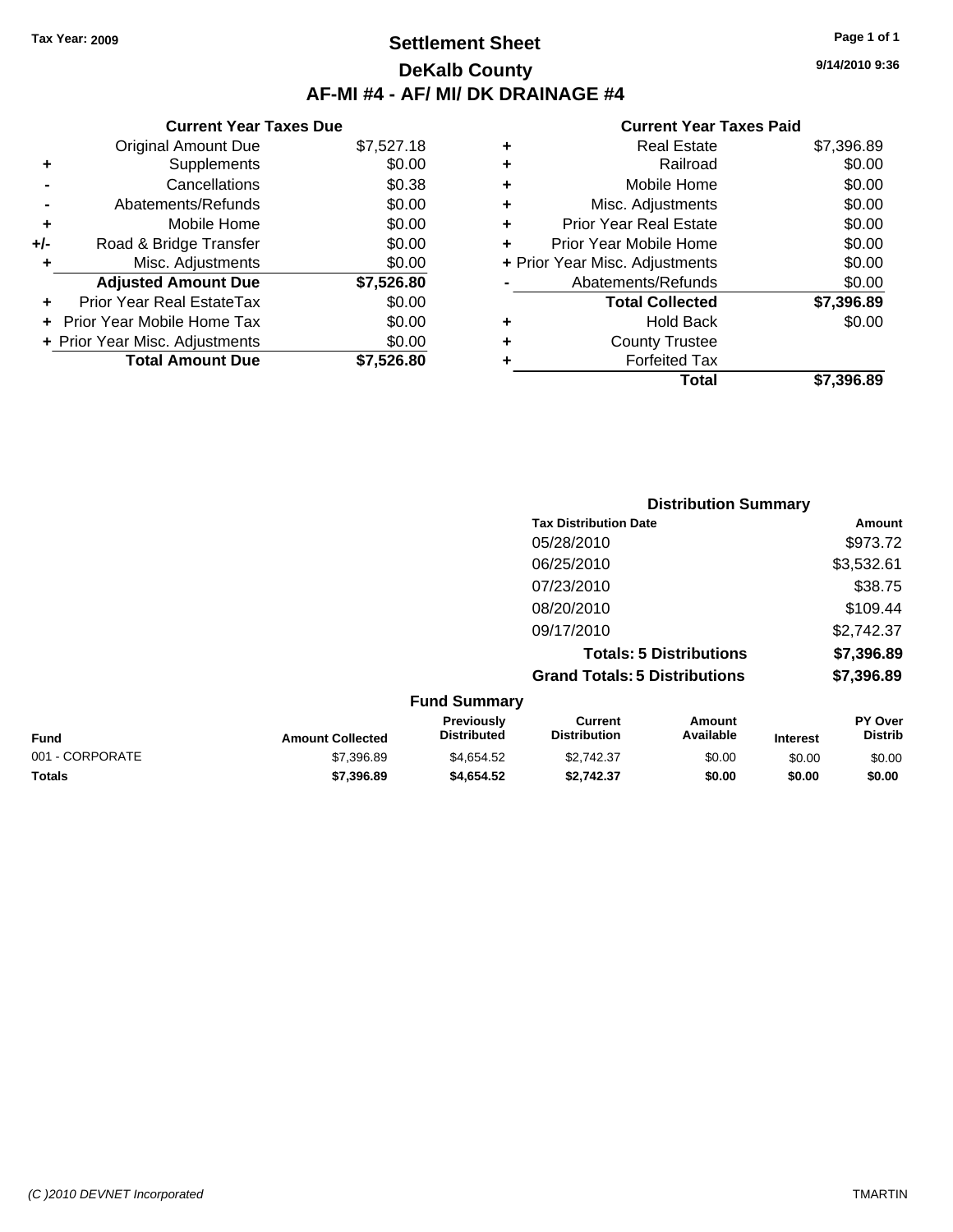### **Settlement Sheet Tax Year: 2009 Page 1 of 1 DeKalb County COON #1 - COON CREEK DRAINAGE #1**

**9/14/2010 9:36**

| <b>Current Year Taxes Due</b> |                                |             |  |  |
|-------------------------------|--------------------------------|-------------|--|--|
|                               | <b>Original Amount Due</b>     | \$11,792.50 |  |  |
| ٠                             | Supplements                    | \$0.00      |  |  |
|                               | Cancellations                  | \$0.00      |  |  |
|                               | Abatements/Refunds             | \$0.00      |  |  |
| ٠                             | Mobile Home                    | \$0.00      |  |  |
| +/-                           | Road & Bridge Transfer         | \$0.00      |  |  |
| ٠                             | Misc. Adjustments              | \$0.00      |  |  |
|                               | <b>Adjusted Amount Due</b>     | \$11,792.50 |  |  |
|                               | Prior Year Real EstateTax      | \$0.00      |  |  |
|                               | Prior Year Mobile Home Tax     | \$0.00      |  |  |
|                               | + Prior Year Misc. Adjustments | \$0.00      |  |  |
|                               | <b>Total Amount Due</b>        | \$11,792.50 |  |  |
|                               |                                |             |  |  |

|   | <b>Real Estate</b>             | \$11,536.25 |
|---|--------------------------------|-------------|
| ٠ | Railroad                       | \$0.00      |
| ٠ | Mobile Home                    | \$0.00      |
| ٠ | Misc. Adjustments              | \$0.00      |
| ٠ | <b>Prior Year Real Estate</b>  | \$0.00      |
| ٠ | Prior Year Mobile Home         | \$0.00      |
|   | + Prior Year Misc. Adjustments | \$0.00      |
|   | Abatements/Refunds             | \$0.00      |
|   | <b>Total Collected</b>         | \$11,536.25 |
| ٠ | Hold Back                      | \$0.00      |
| ٠ | <b>County Trustee</b>          |             |
|   | <b>Forfeited Tax</b>           |             |
|   | Total                          | \$11,536.25 |
|   |                                |             |

| <b>Distribution Summary</b>              |             |
|------------------------------------------|-------------|
| <b>Tax Distribution Date</b>             | Amount      |
| 05/28/2010                               | \$2,589.77  |
| 06/25/2010                               | \$4,406.93  |
| 07/23/2010                               | \$55.64     |
| 08/20/2010                               | \$218.71    |
| 09/17/2010                               | \$4,265.20  |
| <b>Totals: 5 Distributions</b>           | \$11,536.25 |
| <b>Grand Totals: 5 Distributions</b>     | \$11,536.25 |
| $F_{\text{total}}$ $F_{\text{constant}}$ |             |

|                 |                         | <b>Fund Summary</b>                     |                                |                     |                 |                           |
|-----------------|-------------------------|-----------------------------------------|--------------------------------|---------------------|-----------------|---------------------------|
| <b>Fund</b>     | <b>Amount Collected</b> | <b>Previously</b><br><b>Distributed</b> | Current<br><b>Distribution</b> | Amount<br>Available | <b>Interest</b> | PY Over<br><b>Distrib</b> |
| 001 - CORPORATE | \$11,536.25             | \$7.271.05                              | \$4.265.20                     | \$0.00              | \$0.00          | \$0.00                    |
| <b>Totals</b>   | \$11,536.25             | \$7.271.05                              | \$4,265,20                     | \$0.00              | \$0.00          | \$0.00                    |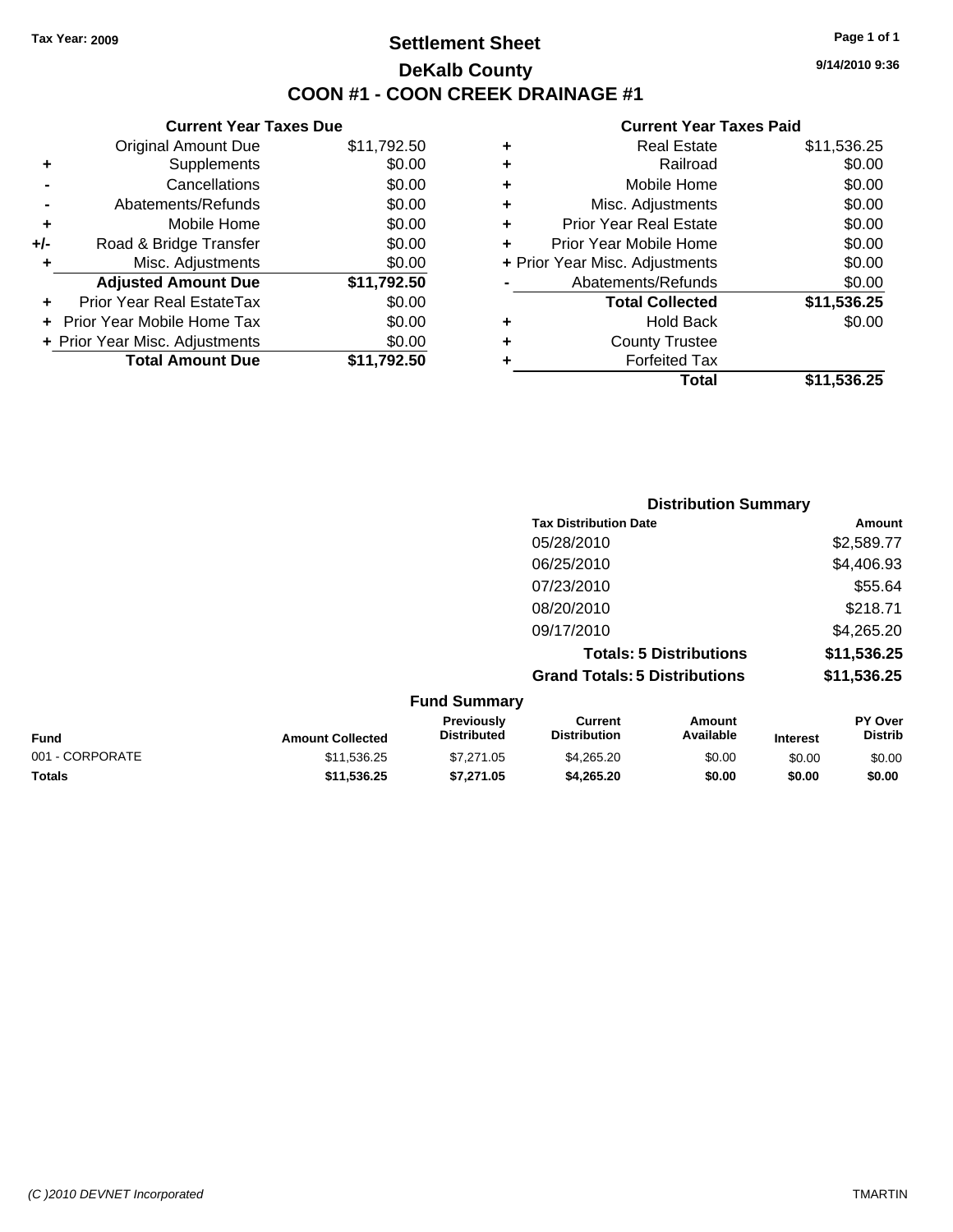**Current Year Taxes Due** Original Amount Due \$7,784.88

**Adjusted Amount Due \$7,784.88**

**Total Amount Due \$7,784.88**

**+** Supplements \$0.00 **-** Cancellations \$0.00 **-** Abatements/Refunds \$0.00 **+** Mobile Home \$0.00 **+/-** Road & Bridge Transfer \$0.00 **+** Misc. Adjustments \$0.00

**+** Prior Year Real EstateTax \$0.00 **+** Prior Year Mobile Home Tax \$0.00 **+ Prior Year Misc. Adjustments**  $$0.00$ 

### **Settlement Sheet Tax Year: 2009 Page 1 of 1 DeKalb County CO-PI #15 - CORTLAND PIERCE DRAINAGE**

**9/14/2010 9:36**

#### **Current Year Taxes Paid**

|   | Total                          | \$7,452.50 |
|---|--------------------------------|------------|
|   | <b>Forfeited Tax</b>           |            |
|   | <b>County Trustee</b>          |            |
| ٠ | <b>Hold Back</b>               | \$0.00     |
|   | <b>Total Collected</b>         | \$7,452.50 |
|   | Abatements/Refunds             | \$0.00     |
|   | + Prior Year Misc. Adjustments | \$0.00     |
|   | Prior Year Mobile Home         | \$0.00     |
| ٠ | <b>Prior Year Real Estate</b>  | \$0.00     |
| ٠ | Misc. Adjustments              | \$0.00     |
| ٠ | Mobile Home                    | \$0.00     |
| ٠ | Railroad                       | \$0.00     |
| ٠ | <b>Real Estate</b>             | \$7,452.50 |
|   |                                |            |

|                 |                         |                                  |                                       | <b>Distribution Summary</b>    |                 |                                  |
|-----------------|-------------------------|----------------------------------|---------------------------------------|--------------------------------|-----------------|----------------------------------|
|                 |                         |                                  | <b>Tax Distribution Date</b>          |                                |                 | Amount                           |
|                 |                         |                                  | 05/28/2010                            |                                |                 | \$745.97                         |
|                 |                         |                                  | 06/25/2010                            |                                |                 | \$3,556.55                       |
|                 |                         |                                  | 07/23/2010                            |                                |                 | \$100.40                         |
|                 |                         |                                  | 08/20/2010                            |                                |                 | \$102.25                         |
|                 |                         |                                  | 09/17/2010                            |                                |                 | \$2,947.33                       |
|                 |                         |                                  |                                       | <b>Totals: 5 Distributions</b> |                 | \$7,452.50                       |
|                 |                         |                                  | <b>Grand Totals: 5 Distributions</b>  |                                |                 | \$7,452.50                       |
|                 |                         | <b>Fund Summary</b>              |                                       |                                |                 |                                  |
| <b>Fund</b>     | <b>Amount Collected</b> | Previously<br><b>Distributed</b> | <b>Current</b><br><b>Distribution</b> | <b>Amount</b><br>Available     | <b>Interest</b> | <b>PY Over</b><br><b>Distrib</b> |
| 001 - CORPORATE | \$7,452.50              | \$4,505.17                       | \$2,947.33                            | \$0.00                         | \$0.00          | \$0.00                           |

**Totals \$7,452.50 \$4,505.17 \$2,947.33 \$0.00 \$0.00 \$0.00**

*(C )2010 DEVNET Incorporated* TMARTIN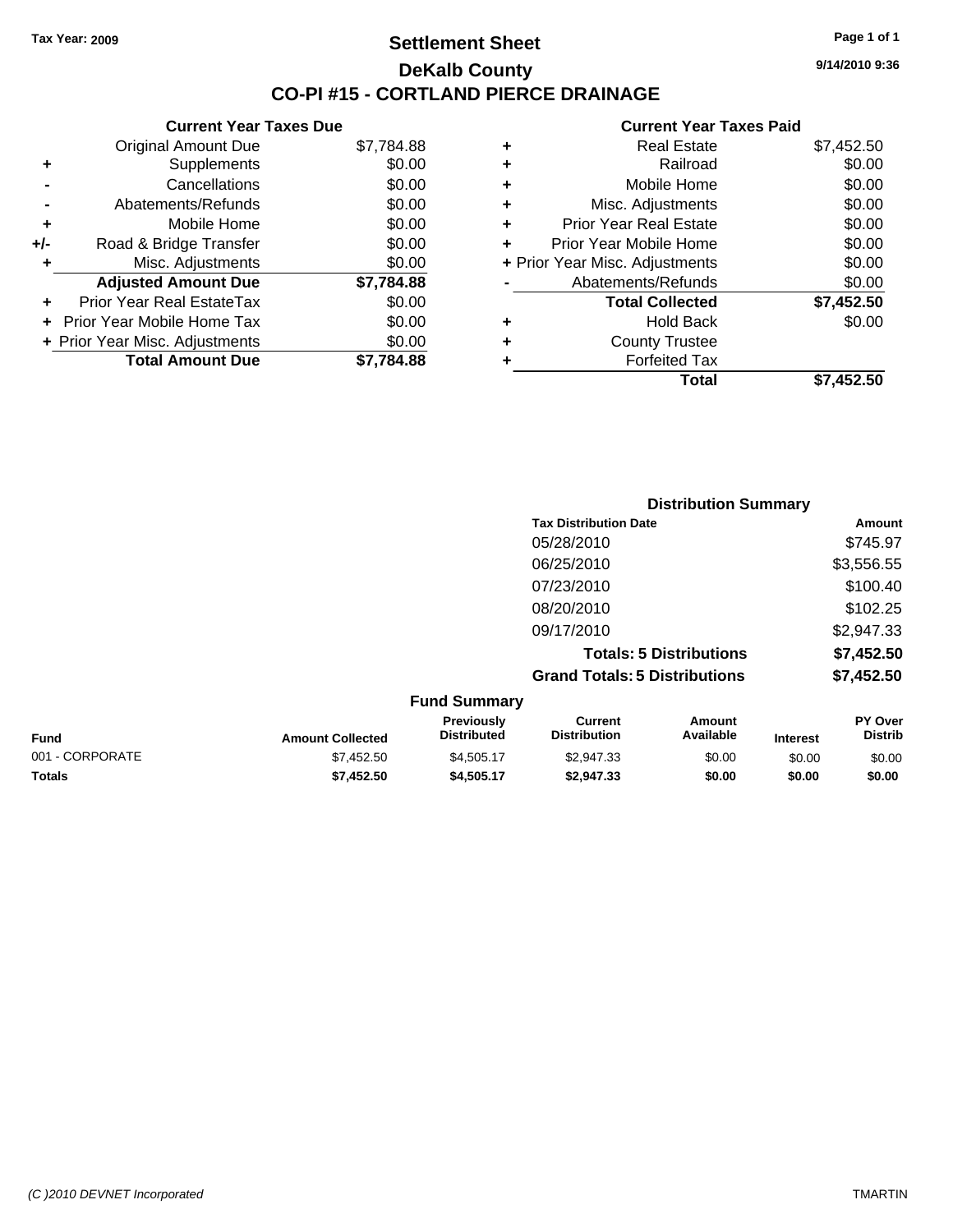### **Settlement Sheet Tax Year: 2009 Page 1 of 1 DeKalb County CO-SBA#9 - CORTLAND SBA #9**

**9/14/2010 9:36**

|   | Total                          | \$378.331.80 |
|---|--------------------------------|--------------|
|   | <b>Forfeited Tax</b>           |              |
| ٠ | <b>County Trustee</b>          |              |
|   | <b>Hold Back</b>               | \$0.00       |
|   | <b>Total Collected</b>         | \$378,331.80 |
|   | Abatements/Refunds             | \$0.00       |
|   | + Prior Year Misc. Adjustments | \$0.00       |
| ÷ | Prior Year Mobile Home         | \$0.00       |
| ٠ | <b>Prior Year Real Estate</b>  | \$0.00       |
| ٠ | Misc. Adjustments              | \$0.00       |
| ٠ | Mobile Home                    | \$0.00       |
| ٠ | Railroad                       | \$0.00       |
| ٠ | <b>Real Estate</b>             | \$378,331.80 |

|     | <b>Current Year Taxes Due</b>     |              |
|-----|-----------------------------------|--------------|
|     | <b>Original Amount Due</b>        | \$378,331.80 |
| ٠   | Supplements                       | \$0.00       |
|     | Cancellations                     | \$0.00       |
|     | Abatements/Refunds                | \$0.00       |
| ٠   | Mobile Home                       | \$0.00       |
| +/- | Road & Bridge Transfer            | \$0.00       |
| ٠   | Misc. Adjustments                 | \$0.00       |
|     | <b>Adjusted Amount Due</b>        | \$378,331.80 |
|     | <b>Prior Year Real EstateTax</b>  | \$0.00       |
|     | <b>Prior Year Mobile Home Tax</b> | \$0.00       |
|     | + Prior Year Misc. Adjustments    | \$0.00       |
|     | <b>Total Amount Due</b>           | \$378.331.80 |

|                     | <b>Distribution Summary</b>          |              |
|---------------------|--------------------------------------|--------------|
|                     | <b>Tax Distribution Date</b>         | Amount       |
|                     | 05/28/2010                           | \$19,912.20  |
|                     | 06/25/2010                           | \$168,348.60 |
|                     | 07/23/2010                           | \$905.10     |
|                     | 08/20/2010                           | \$20,817.30  |
|                     | 09/17/2010                           | \$168,348.60 |
|                     | <b>Totals: 5 Distributions</b>       | \$378,331.80 |
|                     | <b>Grand Totals: 5 Distributions</b> | \$378,331.80 |
| <b>Fund Summary</b> |                                      |              |

|                            |                         | Funu Junniary      |                     |           |                 |                |
|----------------------------|-------------------------|--------------------|---------------------|-----------|-----------------|----------------|
|                            |                         | <b>Previously</b>  | Current             | Amount    |                 | <b>PY Over</b> |
| Fund                       | <b>Amount Collected</b> | <b>Distributed</b> | <b>Distribution</b> | Available | <b>Interest</b> | <b>Distrib</b> |
| 023 - SPECIAL SERVICE AREA | \$378,331.80            | \$209.983.20       | \$168,348,60        | \$0.00    | \$0.00          | \$0.00         |
| Totals                     | \$378.331.80            | \$209.983.20       | \$168,348,60        | \$0.00    | \$0.00          | \$0.00         |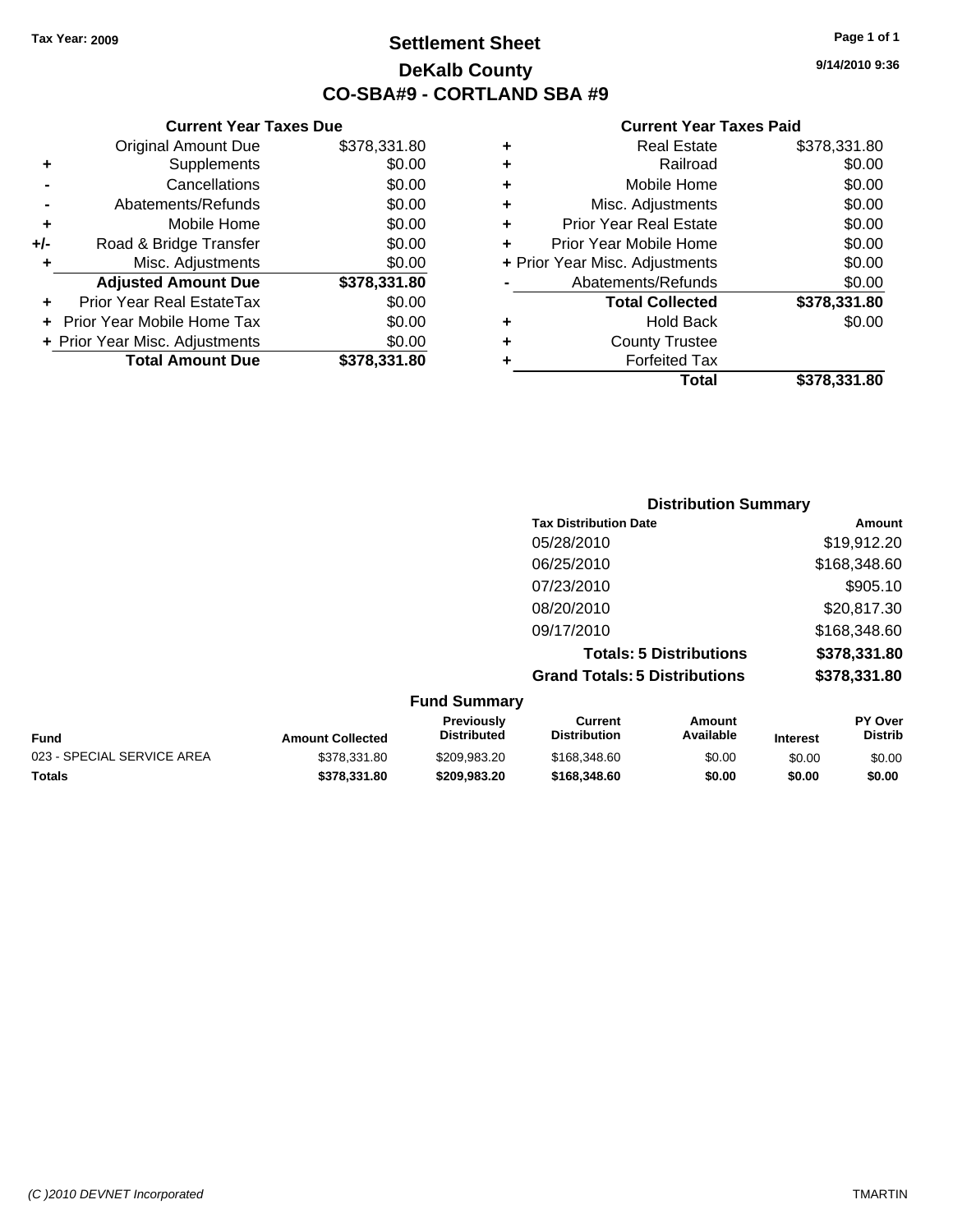### **Settlement Sheet Tax Year: 2009 Page 1 of 1 DeKalb County CO-SSA#1 - CORTLAND SBA #1**

**9/14/2010 9:36**

#### **Current Year Taxes Paid**

|   | Total                          | \$364.638.01 |
|---|--------------------------------|--------------|
|   | <b>Forfeited Tax</b>           |              |
| ٠ | <b>County Trustee</b>          |              |
| ٠ | <b>Hold Back</b>               | \$0.00       |
|   | <b>Total Collected</b>         | \$364,638.01 |
|   | Abatements/Refunds             | \$0.00       |
|   | + Prior Year Misc. Adjustments | \$0.00       |
| ÷ | Prior Year Mobile Home         | \$0.00       |
| ٠ | <b>Prior Year Real Estate</b>  | \$0.00       |
| ٠ | Misc. Adjustments              | \$0.00       |
| ٠ | Mobile Home                    | \$0.00       |
| ٠ | Railroad                       | \$0.00       |
| ٠ | <b>Real Estate</b>             | \$364,638.01 |

|                            |                         |                                  |                                       | <b>Distribution Summary</b>    |                 |                                  |
|----------------------------|-------------------------|----------------------------------|---------------------------------------|--------------------------------|-----------------|----------------------------------|
|                            |                         |                                  | <b>Tax Distribution Date</b>          |                                |                 | Amount                           |
|                            |                         |                                  | 05/28/2010                            |                                |                 | \$40,425.50                      |
|                            |                         |                                  | 06/25/2010                            |                                |                 | \$145,531.80                     |
|                            |                         |                                  | 07/23/2010                            |                                |                 | \$1,617.02                       |
|                            |                         |                                  | 08/20/2010                            |                                |                 | \$31,531.89                      |
|                            |                         |                                  | 09/17/2010                            |                                |                 | \$145,531.80                     |
|                            |                         |                                  |                                       | <b>Totals: 5 Distributions</b> |                 | \$364,638.01                     |
|                            |                         |                                  | <b>Grand Totals: 5 Distributions</b>  |                                |                 | \$364,638.01                     |
|                            |                         | <b>Fund Summary</b>              |                                       |                                |                 |                                  |
| <b>Fund</b>                | <b>Amount Collected</b> | Previously<br><b>Distributed</b> | <b>Current</b><br><b>Distribution</b> | Amount<br>Available            | <b>Interest</b> | <b>PY Over</b><br><b>Distrib</b> |
| 023 - SPECIAL SERVICE AREA | \$364,638.01            | \$219,106.21                     | \$145,531.80                          | \$0.00                         | \$0.00          | \$0.00                           |

**Totals \$364,638.01 \$219,106.21 \$145,531.80 \$0.00 \$0.00 \$0.00**

|       | <b>Original Amount Due</b>        | \$379,999.70 |
|-------|-----------------------------------|--------------|
| ٠     | Supplements                       | \$0.00       |
|       | Cancellations                     | \$0.00       |
|       | Abatements/Refunds                | \$0.00       |
| ٠     | Mobile Home                       | \$0.00       |
| $+/-$ | Road & Bridge Transfer            | \$0.00       |
| ٠     | Misc. Adjustments                 | \$0.00       |
|       | <b>Adjusted Amount Due</b>        | \$379,999.70 |
|       | Prior Year Real EstateTax         | \$0.00       |
|       | <b>Prior Year Mobile Home Tax</b> | \$0.00       |
|       | + Prior Year Misc. Adjustments    | \$0.00       |
|       | <b>Total Amount Due</b>           | \$379,999.70 |

**Current Year Taxes Due**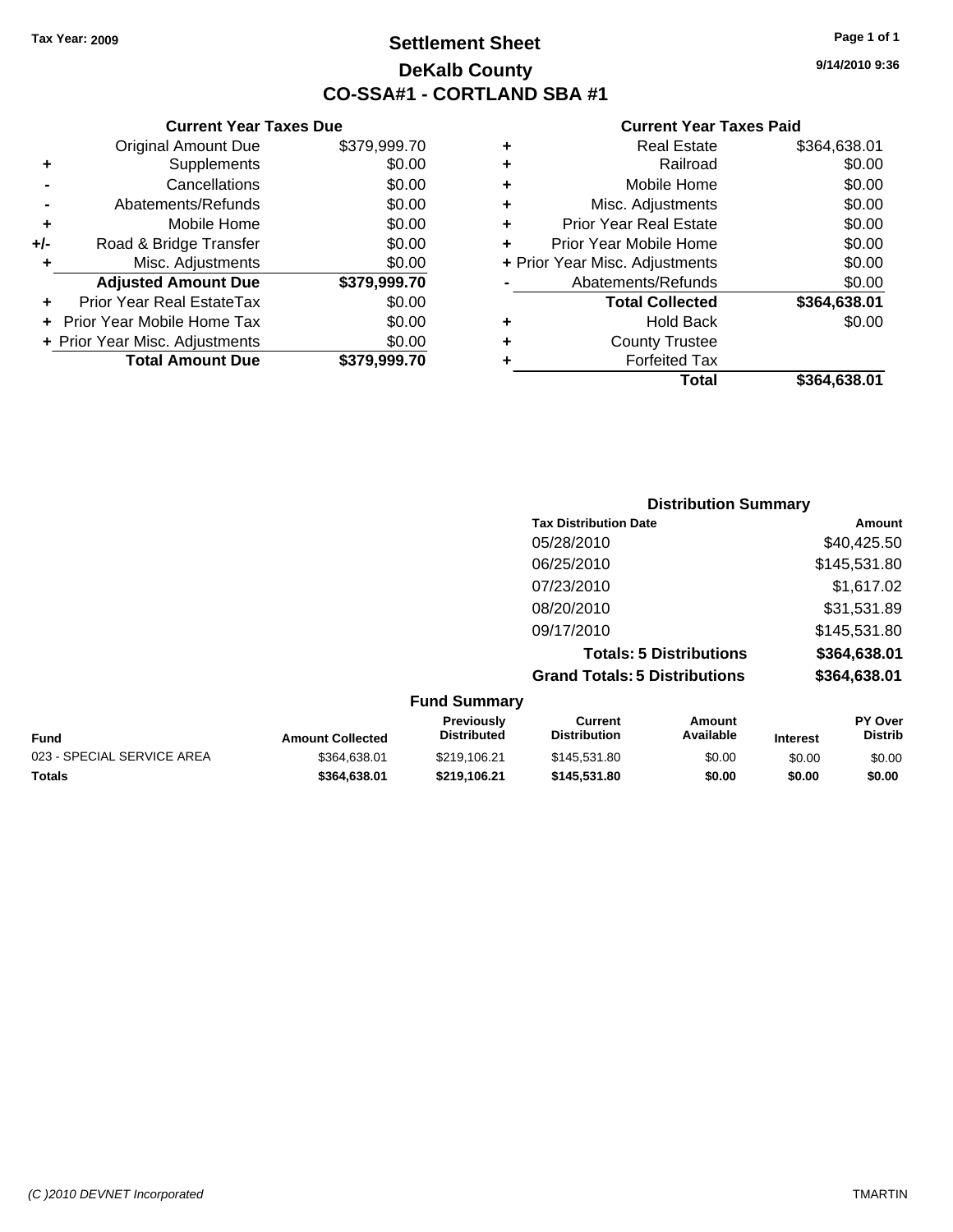### **Settlement Sheet Tax Year: 2009 Page 1 of 1 DeKalb County CO-SSA#4 - CORTLAND SBA #4**

**9/14/2010 9:36**

#### **Current Year Taxes Paid**

| ٠ | <b>Real Estate</b>             | \$219,515.98 |
|---|--------------------------------|--------------|
| ٠ | Railroad                       | \$0.00       |
| ٠ | Mobile Home                    | \$0.00       |
| ٠ | Misc. Adjustments              | \$82,278.80  |
| ٠ | <b>Prior Year Real Estate</b>  | \$0.00       |
| ٠ | Prior Year Mobile Home         | \$0.00       |
|   | + Prior Year Misc. Adjustments | \$0.00       |
|   | Abatements/Refunds             | \$0.00       |
|   | <b>Total Collected</b>         | \$301,794.78 |
| ٠ | <b>Hold Back</b>               | \$0.00       |
| ٠ | <b>County Trustee</b>          |              |
| ٠ | <b>Forfeited Tax</b>           |              |
|   | Total                          | \$301.794.78 |

**Distribution Summary**

|     | <b>Current Year Taxes Due</b>  |                |
|-----|--------------------------------|----------------|
|     | <b>Original Amount Due</b>     | \$936,601.44   |
| ٠   | Supplements                    | \$0.00         |
|     | Cancellations                  | \$0.00         |
|     | Abatements/Refunds             | \$0.00         |
| ٠   | Mobile Home                    | \$0.00         |
| +/- | Road & Bridge Transfer         | \$0.00         |
| ٠   | Misc. Adjustments              | \$82,278.80    |
|     | <b>Adjusted Amount Due</b>     | \$1,018,880.24 |
|     | Prior Year Real EstateTax      | \$0.00         |
|     | Prior Year Mobile Home Tax     | \$0.00         |
|     | + Prior Year Misc. Adjustments | \$0.00         |
|     | <b>Total Amount Due</b>        | \$1,018,880.24 |

|                            |                           |                         |                                        | <b>Tax Distribution Date</b>                                     |                                |                 | Amount                           |
|----------------------------|---------------------------|-------------------------|----------------------------------------|------------------------------------------------------------------|--------------------------------|-----------------|----------------------------------|
|                            |                           |                         |                                        | 05/28/2010                                                       |                                |                 | \$74,635.44                      |
|                            |                           |                         |                                        | 06/25/2010                                                       |                                |                 | \$731.72                         |
|                            |                           |                         |                                        | 07/23/2010                                                       |                                |                 | \$144,148.82                     |
|                            |                           |                         |                                        | 09/17/2010                                                       |                                |                 | \$82,278.80                      |
|                            |                           |                         |                                        |                                                                  | <b>Totals: 4 Distributions</b> |                 | \$301,794.78                     |
|                            |                           |                         |                                        | <b>Grand Totals: 4 Distributions</b>                             |                                |                 | \$301,794.78                     |
|                            |                           |                         | <b>Fund Summary</b>                    |                                                                  |                                |                 |                                  |
| Fund                       |                           | <b>Amount Collected</b> | Previously<br><b>Distributed</b>       | <b>Current</b><br><b>Distribution</b>                            | <b>Amount</b><br>Available     | <b>Interest</b> | <b>PY Over</b><br><b>Distrib</b> |
| 023 - SPECIAL SERVICE AREA |                           | \$301.794.78            | \$219,515.98                           | \$82,278.80                                                      | \$0.00                         | \$0.00          | \$0.00                           |
| Totals                     |                           | \$301,794.78            | \$219,515.98                           | \$82,278.80                                                      | \$0.00                         | \$0.00          | \$0.00                           |
|                            |                           |                         | <b>Miscellaneous Adjustment Detail</b> |                                                                  |                                |                 |                                  |
| Year Source                | <b>Account Type</b>       |                         | <b>Amount Adjustment Description</b>   |                                                                  |                                |                 |                                  |
| 2009 RE - Real Estate      | <b>Back Tax Collected</b> |                         |                                        | \$0.00 Eagle Home Nature's Crossing Redemption 58 Parcels by TBA |                                |                 |                                  |

### 2009 RE - Real **Totals \$82,278.80 2 entries**

**Year Source** 

2009 RE - Real Estate Back Tax Collected \$82,278.80 Eagle Home Nature's Crossing Redemption 58 Parcels by TBA

#### **Abatement Detail**

**Year Source Account Type Amount Adjustment Description Totals 1 entries** \$0.00

2009 RE - Real Estate RE Abatement **\$0.00 Reveral Entry-Eagle Home Nature's Crossing Redempt by TBA**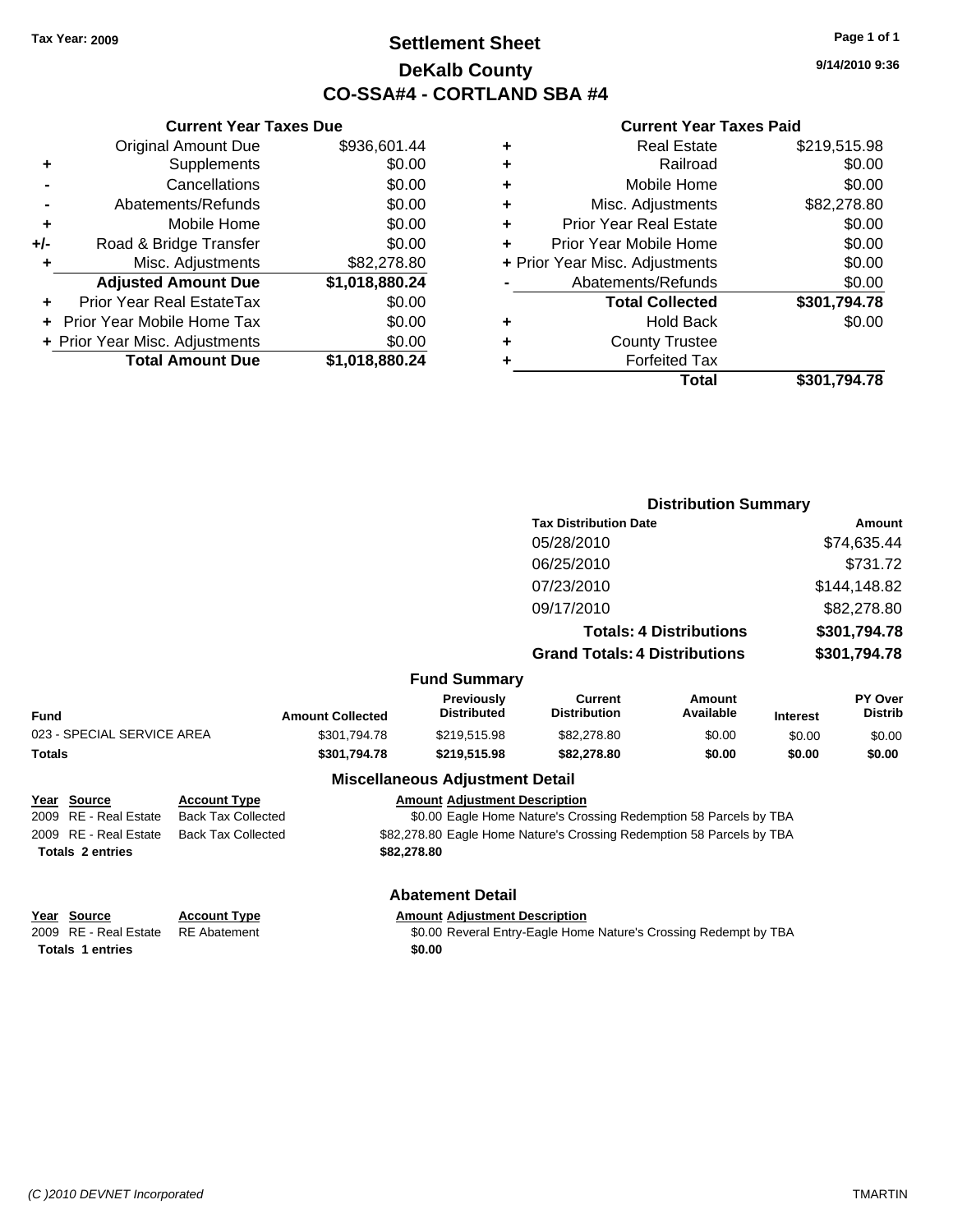### **Settlement Sheet Tax Year: 2009 Page 1 of 1 DeKalb County CO-SSA#7 - CORTLAND SBA #7**

**9/14/2010 9:36**

|     | <b>Current Year Taxes Due</b>  |              |
|-----|--------------------------------|--------------|
|     | <b>Original Amount Due</b>     | \$387,812.02 |
| ٠   | Supplements                    | \$0.00       |
|     | Cancellations                  | \$0.00       |
|     | Abatements/Refunds             | \$0.00       |
| ٠   | Mobile Home                    | \$0.00       |
| +/- | Road & Bridge Transfer         | \$0.00       |
| ٠   | Misc. Adjustments              | \$0.00       |
|     | <b>Adjusted Amount Due</b>     | \$387,812.02 |
| ٠   | Prior Year Real EstateTax      | \$0.00       |
|     | Prior Year Mobile Home Tax     | \$0.00       |
|     | + Prior Year Misc. Adjustments | \$0.00       |
|     | <b>Total Amount Due</b>        | \$387,812.02 |

|   | <b>Real Estate</b>             | \$95,123.70 |
|---|--------------------------------|-------------|
| ٠ | Railroad                       | \$0.00      |
| ٠ | Mobile Home                    | \$0.00      |
| ٠ | Misc. Adjustments              | \$0.00      |
| ٠ | <b>Prior Year Real Estate</b>  | \$0.00      |
|   | Prior Year Mobile Home         | \$0.00      |
|   | + Prior Year Misc. Adjustments | \$0.00      |
|   | Abatements/Refunds             | \$0.00      |
|   | <b>Total Collected</b>         | \$95,123.70 |
| ٠ | <b>Hold Back</b>               | \$0.00      |
| ٠ | <b>County Trustee</b>          |             |
| ٠ | <b>Forfeited Tax</b>           |             |
|   | Total                          | \$95,123.70 |
|   |                                |             |

|                            |                         |                                  |                                       | <b>Distribution Summary</b>    |                 |                                  |
|----------------------------|-------------------------|----------------------------------|---------------------------------------|--------------------------------|-----------------|----------------------------------|
|                            |                         |                                  | <b>Tax Distribution Date</b>          |                                |                 | <b>Amount</b>                    |
|                            |                         |                                  | 06/25/2010                            |                                |                 | \$47,561.85                      |
|                            |                         |                                  | 09/17/2010                            |                                |                 | \$47,561.85                      |
|                            |                         |                                  |                                       | <b>Totals: 2 Distributions</b> |                 | \$95,123.70                      |
|                            |                         |                                  | <b>Grand Totals: 2 Distributions</b>  |                                |                 | \$95,123.70                      |
|                            |                         | <b>Fund Summary</b>              |                                       |                                |                 |                                  |
| Fund                       | <b>Amount Collected</b> | Previously<br><b>Distributed</b> | <b>Current</b><br><b>Distribution</b> | Amount<br>Available            | <b>Interest</b> | <b>PY Over</b><br><b>Distrib</b> |
| 023 - SPECIAL SERVICE AREA | \$95,123.70             | \$47.561.85                      | \$47,561.85                           | \$0.00                         | \$0.00          | \$0.00                           |
| Totals                     | \$95,123.70             | \$47,561.85                      | \$47.561.85                           | \$0.00                         | \$0.00          | \$0.00                           |
|                            |                         |                                  |                                       |                                |                 |                                  |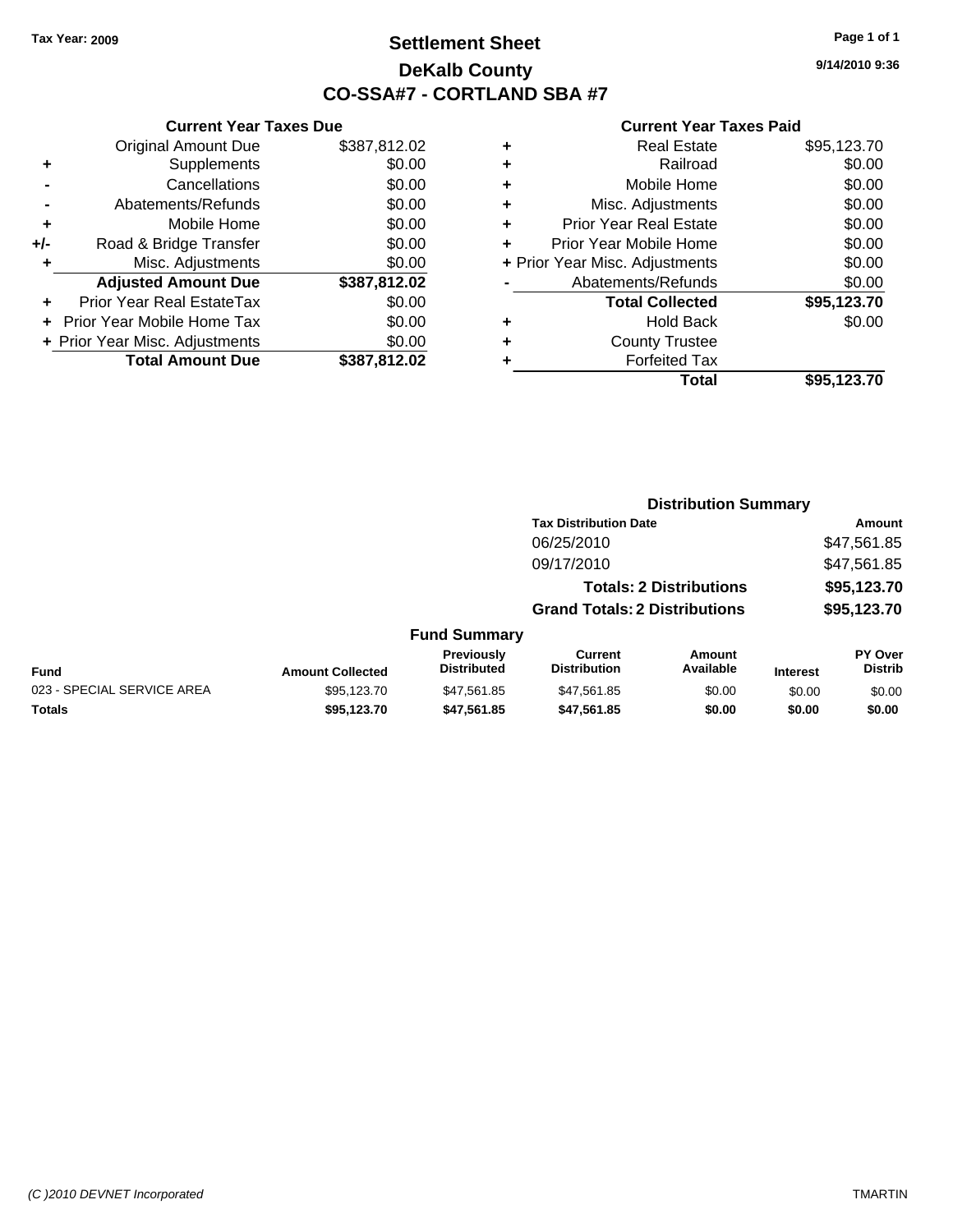### **Settlement Sheet Tax Year: 2009 Page 1 of 1 DeKalb County CO-SSA#8 - CORTLAND SBA #8**

**9/14/2010 9:36**

|       | <b>Current Year Taxes Due</b>     |              |  |  |  |  |  |
|-------|-----------------------------------|--------------|--|--|--|--|--|
|       | <b>Original Amount Due</b>        | \$300,005.26 |  |  |  |  |  |
| ٠     | Supplements                       | \$0.00       |  |  |  |  |  |
|       | Cancellations                     | \$0.00       |  |  |  |  |  |
|       | Abatements/Refunds                | \$0.00       |  |  |  |  |  |
| ٠     | Mobile Home                       | \$0.00       |  |  |  |  |  |
| $+/-$ | Road & Bridge Transfer            | \$0.00       |  |  |  |  |  |
|       | Misc. Adjustments                 | \$0.00       |  |  |  |  |  |
|       | <b>Adjusted Amount Due</b>        | \$300,005.26 |  |  |  |  |  |
|       | Prior Year Real EstateTax         | \$0.00       |  |  |  |  |  |
|       | <b>Prior Year Mobile Home Tax</b> | \$0.00       |  |  |  |  |  |
|       | + Prior Year Misc. Adjustments    | \$0.00       |  |  |  |  |  |
|       | <b>Total Amount Due</b>           | \$300,005.26 |  |  |  |  |  |
|       |                                   |              |  |  |  |  |  |

| ٠ | <b>Real Estate</b>             | \$113,782.50 |
|---|--------------------------------|--------------|
| ٠ | Railroad                       | \$0.00       |
| ٠ | Mobile Home                    | \$0.00       |
| ٠ | Misc. Adjustments              | \$0.00       |
| ÷ | <b>Prior Year Real Estate</b>  | \$0.00       |
| ٠ | Prior Year Mobile Home         | \$0.00       |
|   | + Prior Year Misc. Adjustments | \$0.00       |
|   | Abatements/Refunds             | \$0.00       |
|   | <b>Total Collected</b>         | \$113,782.50 |
| ٠ | Hold Back                      | \$0.00       |
| ٠ | <b>County Trustee</b>          |              |
| ٠ | <b>Forfeited Tax</b>           |              |
|   | Total                          | \$113,782.50 |
|   |                                |              |

|                            |                           |                         |                                        |                                                            | <b>Distribution Summary</b>    |                 |                    |
|----------------------------|---------------------------|-------------------------|----------------------------------------|------------------------------------------------------------|--------------------------------|-----------------|--------------------|
|                            |                           |                         |                                        | <b>Tax Distribution Date</b>                               |                                | Amount          |                    |
|                            |                           |                         |                                        | 06/25/2010                                                 |                                |                 | \$96,952.93        |
|                            |                           |                         |                                        | 09/17/2010                                                 |                                |                 | \$16,829.57        |
|                            |                           |                         |                                        |                                                            | <b>Totals: 2 Distributions</b> |                 | \$113,782.50       |
|                            |                           |                         |                                        | <b>Grand Totals: 2 Distributions</b>                       |                                |                 | \$113,782.50       |
|                            |                           |                         | <b>Fund Summary</b>                    |                                                            |                                |                 |                    |
| Fund                       |                           | <b>Amount Collected</b> | Previously<br><b>Distributed</b>       | <b>Current</b><br><b>Distribution</b>                      | Amount<br>Available            | <b>Interest</b> | PY Over<br>Distrib |
| 023 - SPECIAL SERVICE AREA |                           | \$113,782.50            | \$96,952.93                            | \$16,829.57                                                | \$0.00                         | \$0.00          | \$0.00             |
| Totals                     |                           | \$113,782.50            | \$96,952.93                            | \$16,829.57                                                | \$0.00                         | \$0.00          | \$0.00             |
|                            |                           |                         | <b>Miscellaneous Adjustment Detail</b> |                                                            |                                |                 |                    |
| Year Source                | <b>Account Type</b>       |                         | <b>Amount Adiustment Description</b>   |                                                            |                                |                 |                    |
| 2009 RE - Real Estate      | <b>Back Tax Collected</b> |                         |                                        | \$0.00 Montabano Builders Redemption 09-33-128-003 by TBA  |                                |                 |                    |
| 2009 RE - Real Estate      | <b>Back Tax Collected</b> |                         |                                        | \$0.00 Montalbano Builders Redemption 09-28-352-001 by TBA |                                |                 |                    |
| 2009 RE - Real Estate      | <b>Back Tax Collected</b> |                         |                                        | \$0.00 Montalbano Builders Redemption 09-28-351-015 by TBA |                                |                 |                    |
| <b>Totals 3 entries</b>    |                           |                         | \$0.00                                 |                                                            |                                |                 |                    |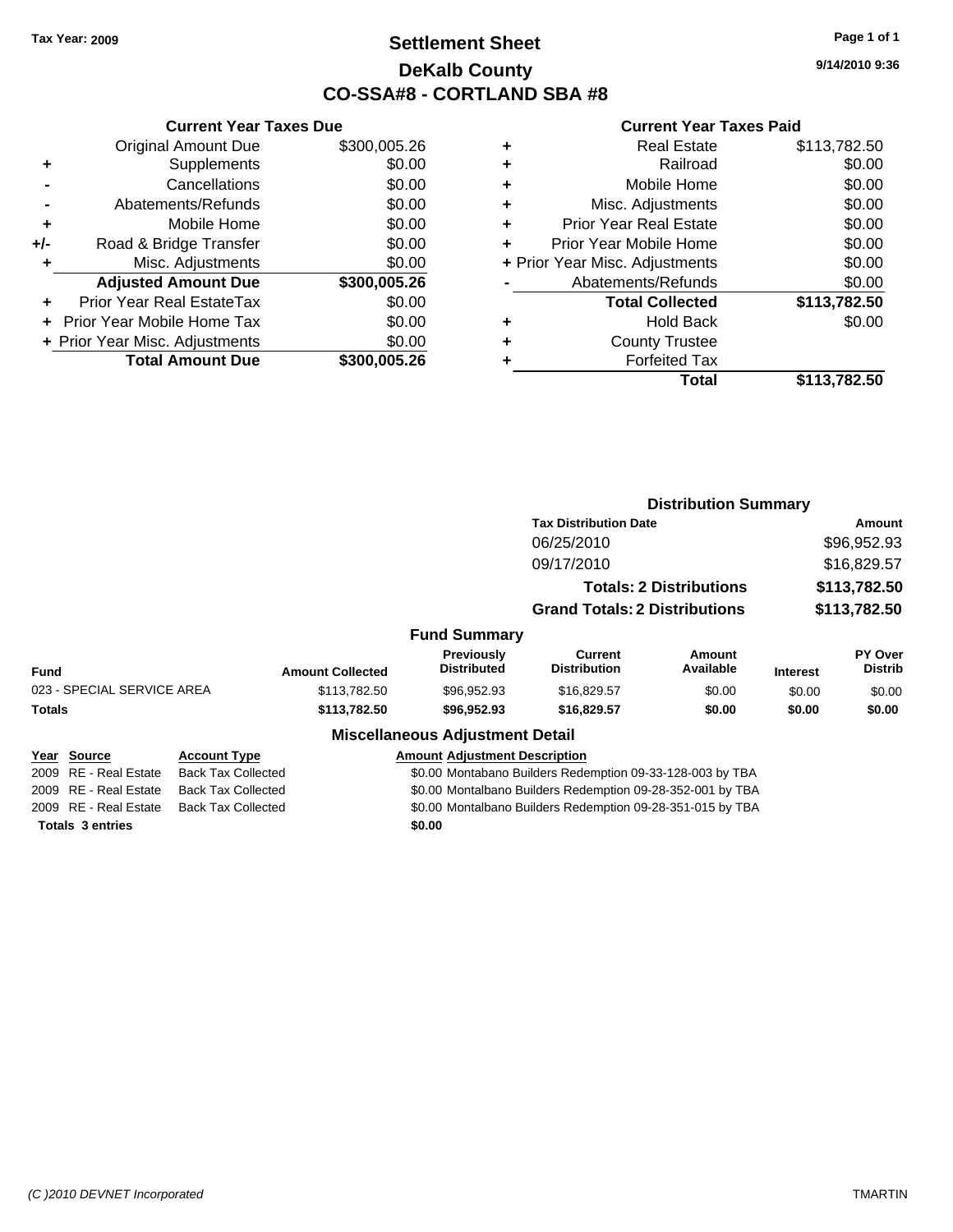### **Settlement Sheet Tax Year: 2009 Page 1 of 1 DeKalb County MA-DK #3 - MALTA DEKALB DRAINAGE #3**

**Current Year Taxes Due**

|     | <b>Original Amount Due</b>       | \$1,250.28 |
|-----|----------------------------------|------------|
| ٠   | Supplements                      | \$0.00     |
|     | Cancellations                    | \$0.00     |
|     | Abatements/Refunds               | \$0.00     |
| ٠   | Mobile Home                      | \$0.00     |
| +/- | Road & Bridge Transfer           | \$0.00     |
| ٠   | Misc. Adjustments                | \$0.00     |
|     | <b>Adjusted Amount Due</b>       | \$1,250.28 |
|     | <b>Prior Year Real EstateTax</b> | \$0.00     |
|     | Prior Year Mobile Home Tax       | \$0.00     |
|     | + Prior Year Misc. Adjustments   | \$0.00     |
|     | <b>Total Amount Due</b>          | \$1,250.28 |

| \$1,227.82 |
|------------|
| \$0.00     |
| \$0.00     |
| \$0.00     |
| \$0.00     |
| \$0.00     |
| \$0.00     |
| \$0.00     |
| \$1,227.82 |
| \$0.00     |
|            |
|            |
| \$1,227.82 |
|            |

|                 |                         |                                  | <b>Distribution Summary</b>           |                                |                 |                                  |
|-----------------|-------------------------|----------------------------------|---------------------------------------|--------------------------------|-----------------|----------------------------------|
|                 |                         |                                  | <b>Tax Distribution Date</b>          |                                |                 | Amount                           |
|                 |                         |                                  | 05/28/2010                            |                                |                 | \$216.05                         |
|                 |                         |                                  | 06/25/2010                            |                                |                 | \$415.33                         |
|                 |                         |                                  | 08/20/2010                            |                                |                 | \$11.50                          |
|                 |                         |                                  | 09/17/2010                            |                                |                 | \$584.94                         |
|                 |                         |                                  |                                       | <b>Totals: 4 Distributions</b> |                 | \$1,227.82                       |
|                 |                         |                                  | <b>Grand Totals: 4 Distributions</b>  |                                |                 | \$1,227.82                       |
|                 |                         | <b>Fund Summary</b>              |                                       |                                |                 |                                  |
| Fund            | <b>Amount Collected</b> | Previously<br><b>Distributed</b> | <b>Current</b><br><b>Distribution</b> | <b>Amount</b><br>Available     | <b>Interest</b> | <b>PY Over</b><br><b>Distrib</b> |
| 001 - CORPORATE | \$1,227.82              | \$642.88                         | \$584.94                              | \$0.00                         | \$0.00          | \$0.00                           |
| Totals          | \$1,227.82              | \$642.88                         | \$584.94                              | \$0.00                         | \$0.00          | \$0.00                           |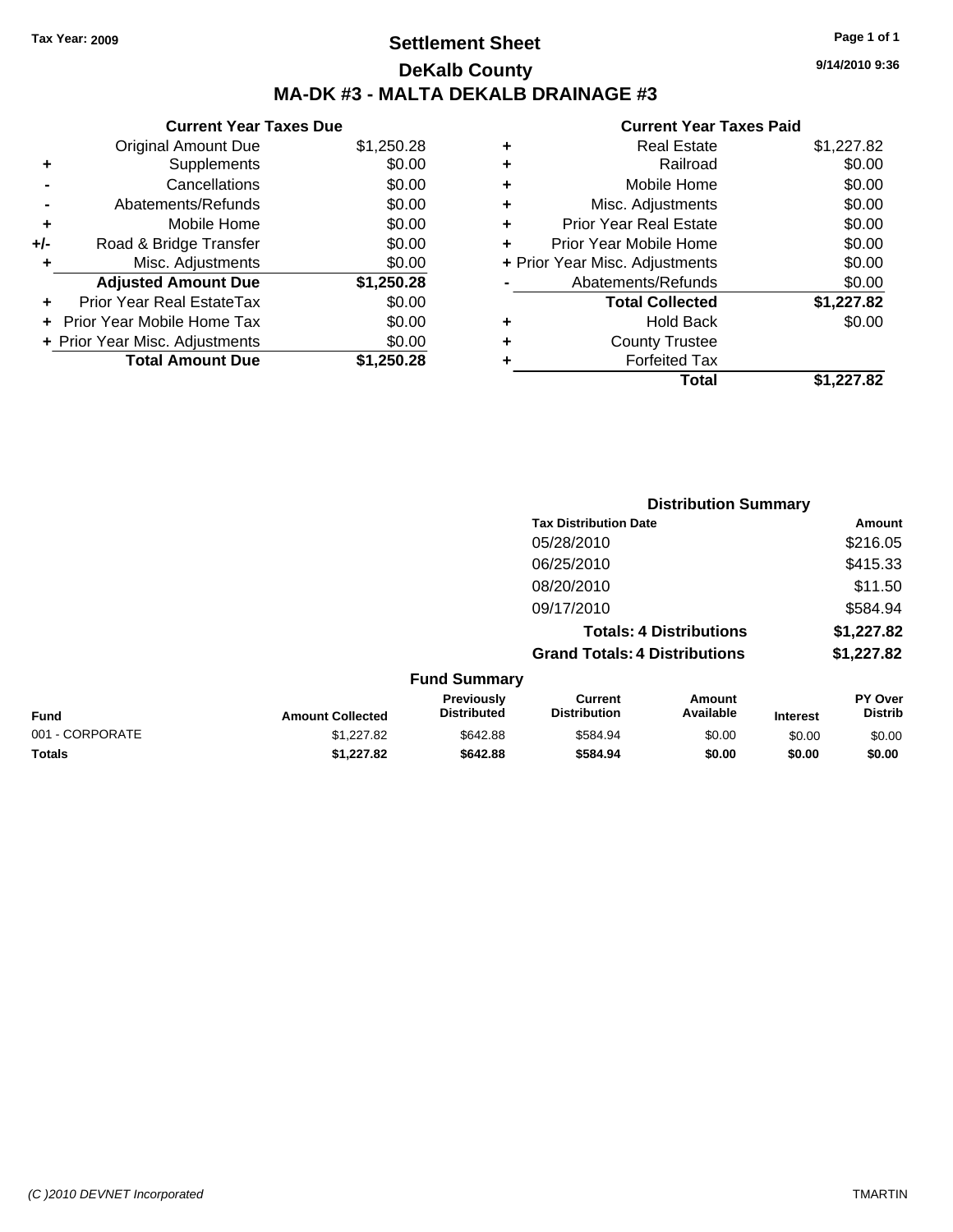### **Settlement Sheet Tax Year: 2009 Page 1 of 1 DeKalb County MAMIAFDK - MA-MI-AF-DK DRAINAGE #11**

**9/14/2010 9:36**

#### **Current Year Taxes Paid**

|     | <b>Current Year Taxes Due</b>  |             |  |
|-----|--------------------------------|-------------|--|
|     | <b>Original Amount Due</b>     | \$23,394.00 |  |
| ٠   | Supplements                    | \$0.00      |  |
|     | Cancellations                  | \$0.00      |  |
|     | Abatements/Refunds             | \$0.00      |  |
| ٠   | Mobile Home                    | \$0.00      |  |
| +/- | Road & Bridge Transfer         | \$0.00      |  |
| ٠   | Misc. Adjustments              | \$0.00      |  |
|     | <b>Adjusted Amount Due</b>     | \$23,394.00 |  |
| ÷   | Prior Year Real EstateTax      | \$0.00      |  |
|     | Prior Year Mobile Home Tax     | \$0.00      |  |
|     | + Prior Year Misc. Adjustments | \$0.00      |  |
|     | <b>Total Amount Due</b>        | \$23,394,00 |  |
|     |                                |             |  |

| ٠ | <b>Real Estate</b>             | \$23,154.00 |
|---|--------------------------------|-------------|
| ٠ | Railroad                       | \$0.00      |
| ٠ | Mobile Home                    | \$0.00      |
| ٠ | Misc. Adjustments              | \$0.00      |
| ٠ | <b>Prior Year Real Estate</b>  | \$0.00      |
| ÷ | Prior Year Mobile Home         | \$0.00      |
|   | + Prior Year Misc. Adjustments | \$0.00      |
|   | Abatements/Refunds             | \$0.00      |
|   | <b>Total Collected</b>         | \$23,154.00 |
| ٠ | Hold Back                      | \$0.00      |
| ٠ | <b>County Trustee</b>          |             |
| ٠ | <b>Forfeited Tax</b>           |             |
|   | Total                          | \$23,154.00 |
|   |                                |             |

|                 |                         |                                  | <b>Distribution Summary</b>           |                                |                 |                           |
|-----------------|-------------------------|----------------------------------|---------------------------------------|--------------------------------|-----------------|---------------------------|
|                 |                         |                                  | <b>Tax Distribution Date</b>          |                                |                 | Amount                    |
|                 |                         |                                  | 05/28/2010                            |                                |                 | \$1,863.75                |
|                 |                         |                                  | 06/25/2010                            |                                | \$10,822.50     |                           |
|                 |                         |                                  | 08/20/2010                            |                                |                 | \$126.75                  |
|                 |                         |                                  | 09/17/2010                            |                                |                 | \$10,341.00               |
|                 |                         |                                  |                                       | <b>Totals: 4 Distributions</b> |                 | \$23,154.00               |
|                 |                         |                                  | <b>Grand Totals: 4 Distributions</b>  |                                |                 | \$23,154.00               |
|                 |                         | <b>Fund Summary</b>              |                                       |                                |                 |                           |
| <b>Fund</b>     | <b>Amount Collected</b> | Previously<br><b>Distributed</b> | <b>Current</b><br><b>Distribution</b> | Amount<br>Available            | <b>Interest</b> | PY Over<br><b>Distrib</b> |
| 001 - CORPORATE | \$23.154.00             | \$12,813,00                      | \$10.341.00                           | \$0.00                         | \$0.00          | \$0.00                    |

**Totals \$23,154.00 \$12,813.00 \$10,341.00 \$0.00 \$0.00 \$0.00**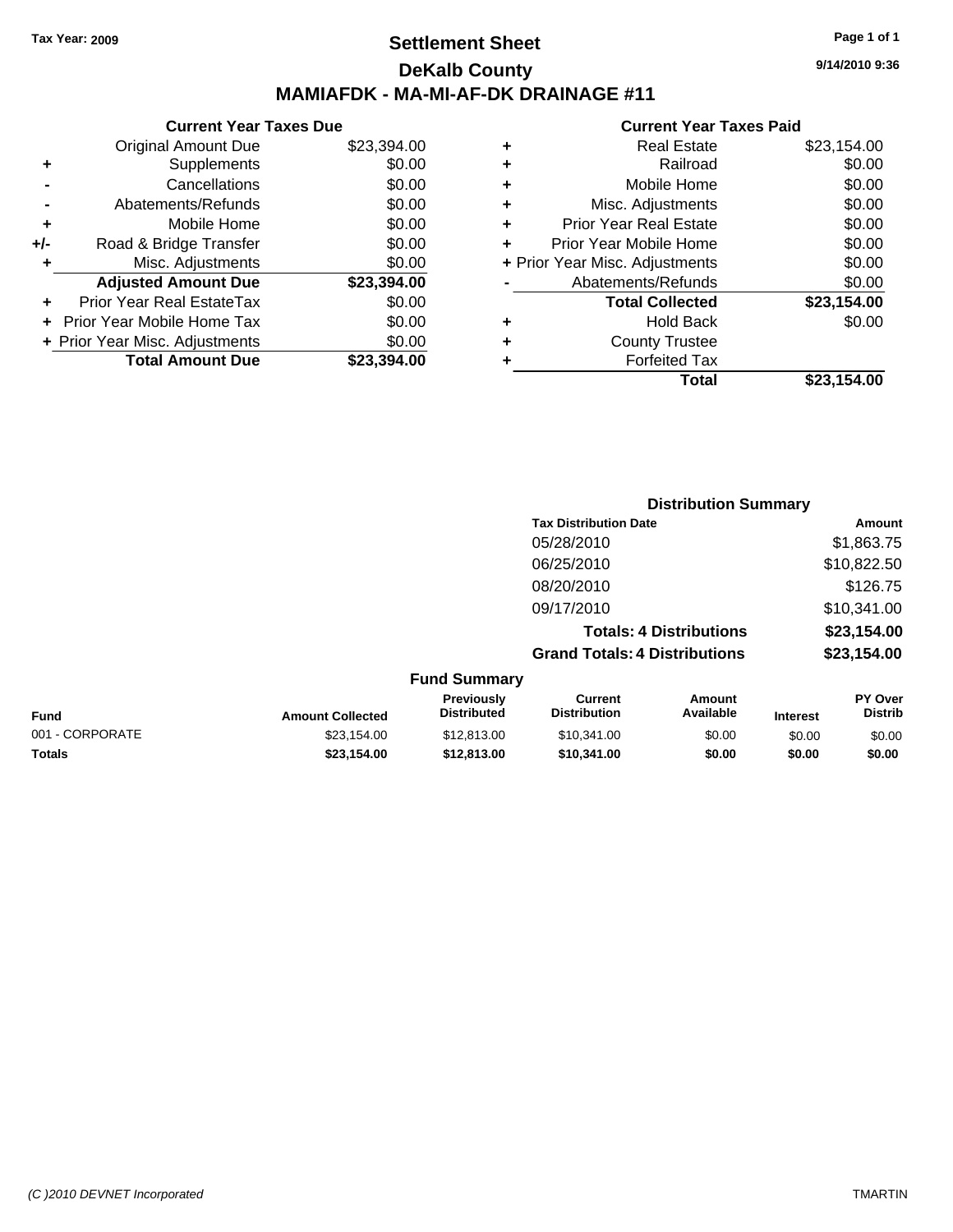**Current Year Taxes Due** Original Amount Due \$25,145.34

**Adjusted Amount Due \$25,145.34**

**Total Amount Due \$25,145.34**

**+** Supplements \$0.00 **-** Cancellations \$0.00 **-** Abatements/Refunds \$0.00 **+** Mobile Home \$0.00 **+/-** Road & Bridge Transfer \$0.00 **+** Misc. Adjustments \$0.00

**+** Prior Year Real EstateTax \$0.00 **+** Prior Year Mobile Home Tax \$0.00 **+ Prior Year Misc. Adjustments**  $$0.00$ 

### **Settlement Sheet Tax Year: 2009 Page 1 of 1 DeKalb County NO-LR-SA # - NO-LR-SA DRAINAGE #10**

**9/14/2010 9:36**

#### **Current Year Taxes Paid**

| Total                              | \$23,237.61 |
|------------------------------------|-------------|
| <b>Forfeited Tax</b>               |             |
| <b>County Trustee</b><br>٠         |             |
| <b>Hold Back</b><br>٠              | \$0.00      |
| <b>Total Collected</b>             | \$23,237.61 |
| Abatements/Refunds                 | \$0.00      |
| + Prior Year Misc. Adjustments     | \$0.00      |
| Prior Year Mobile Home             | \$0.00      |
| <b>Prior Year Real Estate</b><br>٠ | \$0.00      |
| Misc. Adjustments<br>٠             | \$0.00      |
| Mobile Home<br>٠                   | \$0.00      |
| Railroad<br>٠                      | \$0.00      |
| <b>Real Estate</b><br>٠            | \$23,237.61 |
|                                    |             |

|                 |                         |                                  | <b>Distribution Summary</b>           |                                |                 |                           |
|-----------------|-------------------------|----------------------------------|---------------------------------------|--------------------------------|-----------------|---------------------------|
|                 |                         |                                  | <b>Tax Distribution Date</b>          |                                |                 | Amount                    |
|                 |                         |                                  | 05/28/2010                            |                                |                 | \$3,924.10                |
|                 |                         |                                  | 06/25/2010                            |                                |                 | \$9,768.49                |
|                 |                         |                                  | 07/23/2010                            |                                |                 | \$333.54                  |
|                 |                         |                                  | 08/20/2010                            |                                |                 | \$1,183.55                |
|                 |                         |                                  | 09/17/2010                            |                                |                 | \$8,027.93                |
|                 |                         |                                  |                                       | <b>Totals: 5 Distributions</b> |                 | \$23,237.61               |
|                 |                         |                                  | <b>Grand Totals: 5 Distributions</b>  |                                |                 | \$23,237.61               |
|                 |                         | <b>Fund Summary</b>              |                                       |                                |                 |                           |
| Fund            | <b>Amount Collected</b> | Previously<br><b>Distributed</b> | <b>Current</b><br><b>Distribution</b> | <b>Amount</b><br>Available     | <b>Interest</b> | PY Over<br><b>Distrib</b> |
| 001 - CORPORATE | \$23,237.61             | \$15,209.68                      | \$8,027.93                            | \$0.00                         | \$0.00          | \$0.00                    |

**Totals \$23,237.61 \$15,209.68 \$8,027.93 \$0.00 \$0.00 \$0.00**

```
(C )2010 DEVNET Incorporated TMARTIN
```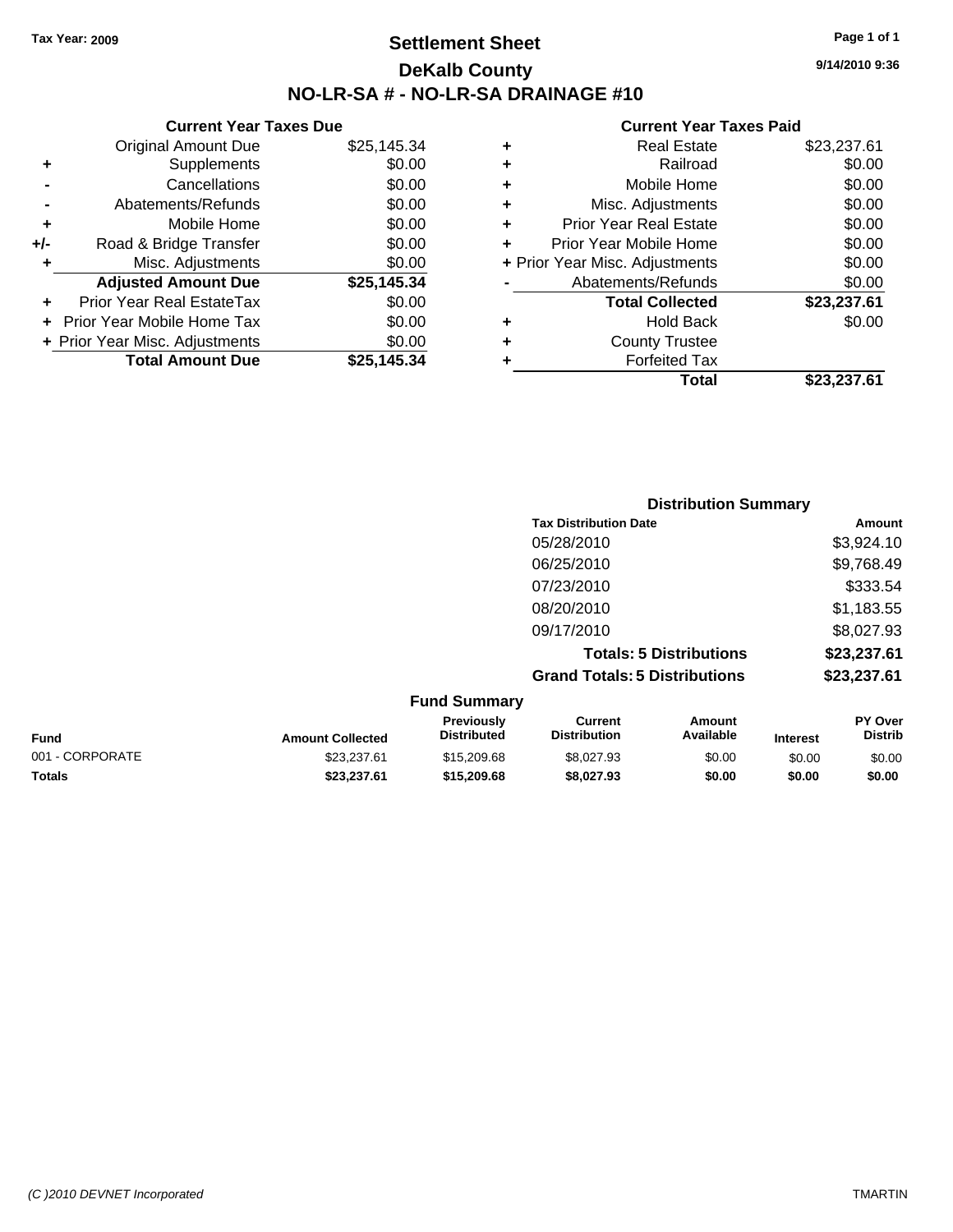### **Settlement Sheet Tax Year: 2009 Page 1 of 1 DeKalb County SH-MI #6 - SHABBONA/MILAN DRAINAGE**

**9/14/2010 9:36**

|               |   | Total                          | \$10,343.69 |
|---------------|---|--------------------------------|-------------|
|               |   | <b>Forfeited Tax</b>           |             |
| $\frac{0}{6}$ |   | <b>County Trustee</b>          |             |
| 0             |   | <b>Hold Back</b>               | \$0.00      |
| 0             |   | <b>Total Collected</b>         | \$10,343.69 |
|               |   | Abatements/Refunds             | \$0.00      |
| $\frac{0}{6}$ |   | + Prior Year Misc. Adjustments | \$0.00      |
| 0             |   | Prior Year Mobile Home         | \$0.00      |
| 0             |   | <b>Prior Year Real Estate</b>  | \$0.00      |
| 0             |   | Misc. Adjustments              | \$0.00      |
| 0             | ٠ | Mobile Home                    | \$0.00      |
| 0             | ٠ | Railroad                       | \$0.00      |
| 6             |   | <b>Real Estate</b>             | \$10,343.69 |
|               |   |                                |             |

|     | <b>Current Year Taxes Due</b>     |             |
|-----|-----------------------------------|-------------|
|     | <b>Original Amount Due</b>        | \$10,491.96 |
| ٠   | Supplements                       | \$0.00      |
|     | Cancellations                     | \$0.00      |
|     | Abatements/Refunds                | \$0.00      |
| ٠   | Mobile Home                       | \$0.00      |
| +/- | Road & Bridge Transfer            | \$0.00      |
| ٠   | Misc. Adjustments                 | \$0.00      |
|     | <b>Adjusted Amount Due</b>        | \$10,491.96 |
|     | Prior Year Real EstateTax         | \$0.00      |
|     | <b>Prior Year Mobile Home Tax</b> | \$0.00      |
|     | + Prior Year Misc. Adjustments    | \$0.00      |
|     | <b>Total Amount Due</b>           | \$10,491.96 |

|                     | <b>Distribution Summary</b>          |             |
|---------------------|--------------------------------------|-------------|
|                     | <b>Tax Distribution Date</b>         | Amount      |
|                     | 05/28/2010                           | \$1,030.82  |
|                     | 06/25/2010                           | \$5,681.90  |
|                     | 07/23/2010                           | \$25.00     |
|                     | 08/20/2010                           | \$10.22     |
|                     | 09/17/2010                           | \$3,595.75  |
|                     | <b>Totals: 5 Distributions</b>       | \$10,343.69 |
|                     | <b>Grand Totals: 5 Distributions</b> | \$10,343.69 |
| <b>Fund Summary</b> |                                      |             |

| UIIU VUIIIIIIII Y |                         |                                         |                                |                     |                 |                           |
|-------------------|-------------------------|-----------------------------------------|--------------------------------|---------------------|-----------------|---------------------------|
| <b>Fund</b>       | <b>Amount Collected</b> | <b>Previously</b><br><b>Distributed</b> | Current<br><b>Distribution</b> | Amount<br>Available | <b>Interest</b> | PY Over<br><b>Distrib</b> |
| 001 - CORPORATE   | \$10,343.69             | \$6.747.94                              | \$3.595.75                     | \$0.00              | \$0.00          | \$0.00                    |
| <b>Totals</b>     | \$10,343,69             | \$6.747.94                              | \$3.595.75                     | \$0.00              | \$0.00          | \$0.00                    |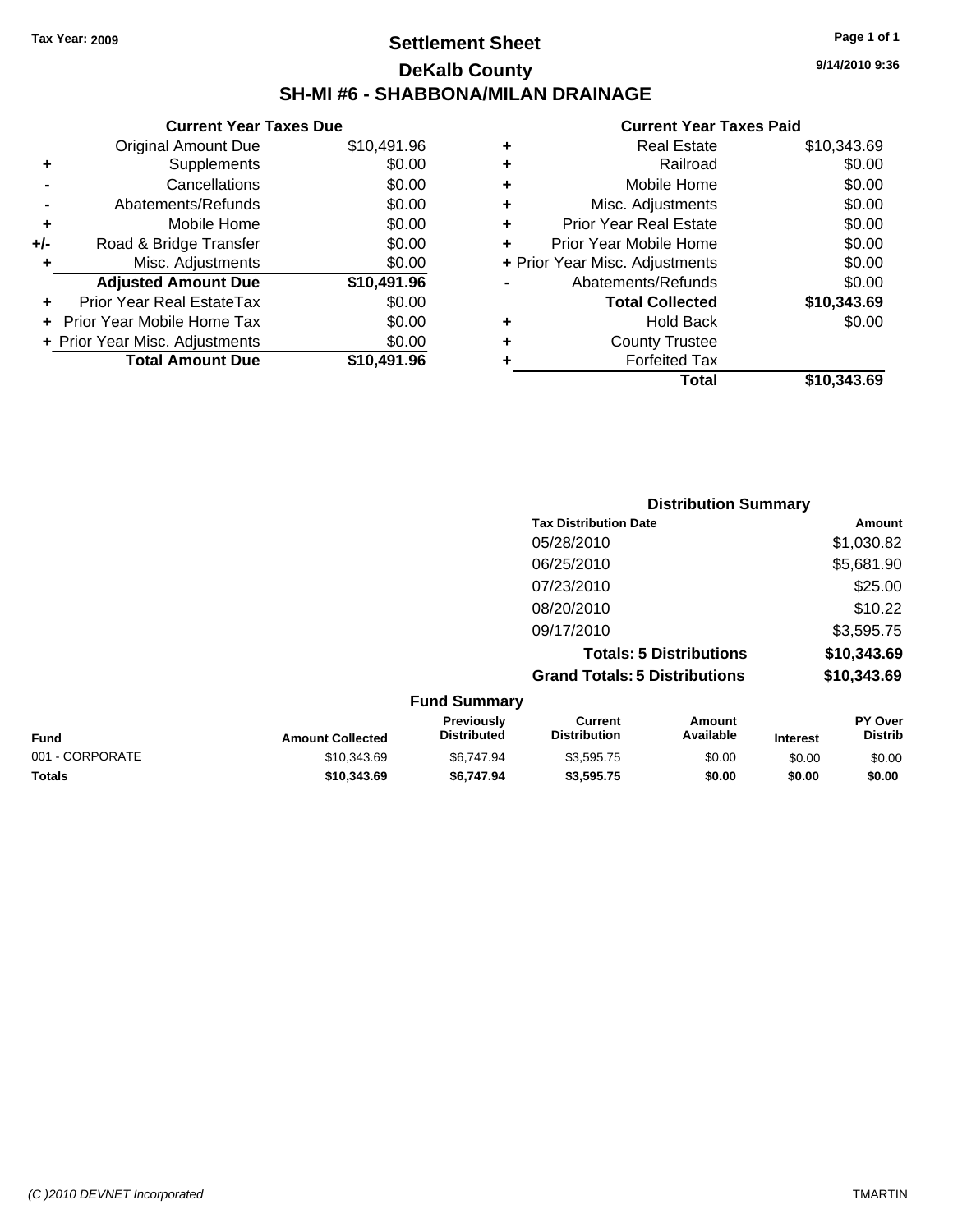### **Settlement Sheet Tax Year: 2009 Page 1 of 1 DeKalb County SQ GR #12 - SQUAW GROVE DRAINAGE**

### **Current Year Taxes Due**

| <b>Original Amount Due</b>        | \$16,734.00             |
|-----------------------------------|-------------------------|
| Supplements                       | \$0.00                  |
| Cancellations                     | \$0.00                  |
| Abatements/Refunds                | \$0.00                  |
| Mobile Home                       | \$0.00                  |
| Road & Bridge Transfer            | \$0.00                  |
| Misc. Adjustments                 | \$0.00                  |
| <b>Adjusted Amount Due</b>        | \$16,734.00             |
| <b>Prior Year Real EstateTax</b>  | \$0.00                  |
| <b>Prior Year Mobile Home Tax</b> | \$0.00                  |
| + Prior Year Misc. Adjustments    | \$0.00                  |
|                                   | \$16.734.00             |
|                                   | <b>Total Amount Due</b> |

| ٠ | <b>Real Estate</b>             | \$16,734.00 |
|---|--------------------------------|-------------|
| ٠ | Railroad                       | \$0.00      |
| ٠ | Mobile Home                    | \$0.00      |
| ٠ | Misc. Adjustments              | \$0.00      |
| ÷ | <b>Prior Year Real Estate</b>  | \$0.00      |
| ÷ | Prior Year Mobile Home         | \$0.00      |
|   | + Prior Year Misc. Adjustments | \$0.00      |
|   | Abatements/Refunds             | \$0.00      |
|   | <b>Total Collected</b>         | \$16,734.00 |
| ٠ | Hold Back                      | \$0.00      |
| ٠ | <b>County Trustee</b>          |             |
| ٠ | <b>Forfeited Tax</b>           |             |
|   | Total                          | \$16,734.00 |
|   |                                |             |

|                     | <b>Distribution Summary</b>          |             |
|---------------------|--------------------------------------|-------------|
|                     | <b>Tax Distribution Date</b>         | Amount      |
|                     | 05/28/2010                           | \$2,163.00  |
|                     | 06/25/2010                           | \$6,684.00  |
|                     | 08/20/2010                           | \$1,239.00  |
|                     | 09/17/2010                           | \$6,648.00  |
|                     | <b>Totals: 4 Distributions</b>       | \$16,734.00 |
|                     | <b>Grand Totals: 4 Distributions</b> | \$16,734.00 |
| <b>Fund Summary</b> |                                      |             |

| Fund            | <b>Amount Collected</b> | <b>Previously</b><br><b>Distributed</b> | Current<br><b>Distribution</b> | Amount<br>Available | <b>Interest</b> | <b>PY Over</b><br><b>Distrib</b> |
|-----------------|-------------------------|-----------------------------------------|--------------------------------|---------------------|-----------------|----------------------------------|
| 001 - CORPORATE | \$16,734.00             | \$10,086,00                             | \$6.648.00                     | \$0.00              | \$0.00          | \$0.00                           |
| <b>Totals</b>   | \$16,734.00             | \$10.086.00                             | \$6,648,00                     | \$0.00              | \$0.00          | \$0.00                           |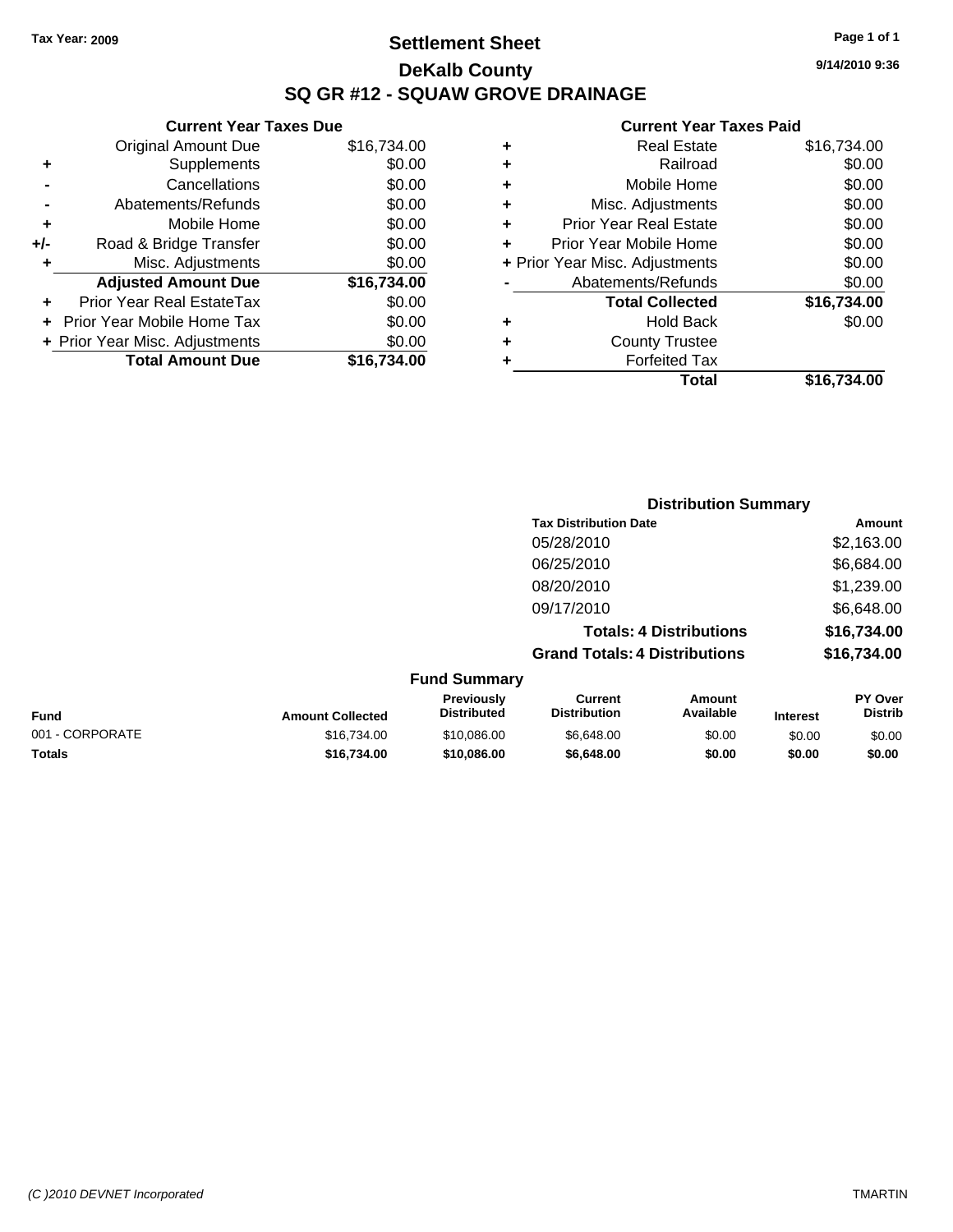**Current Year Taxes Due** Original Amount Due \$17,724.32

**Adjusted Amount Due \$17,724.32**

**Total Amount Due \$17,724.32**

**+** Supplements \$0.00 **-** Cancellations \$0.00 **-** Abatements/Refunds \$0.00 **+** Mobile Home \$0.00 **+/-** Road & Bridge Transfer \$0.00 **+** Misc. Adjustments \$0.00

**+** Prior Year Real EstateTax \$0.00 **+** Prior Year Mobile Home Tax \$0.00 **+ Prior Year Misc. Adjustments**  $$0.00$ 

### **Settlement Sheet Tax Year: 2009 Page 1 of 1 DeKalb County VG-CO #16 - VIRGIL CORTLAND DRAIN #16**

**9/14/2010 9:36**

#### **Current Year Taxes Paid**

|   | Total                          | \$17,447.48 |
|---|--------------------------------|-------------|
| ٠ | <b>Forfeited Tax</b>           |             |
| ٠ | <b>County Trustee</b>          |             |
| ٠ | <b>Hold Back</b>               | \$0.00      |
|   | <b>Total Collected</b>         | \$17,447.48 |
|   | Abatements/Refunds             | \$0.00      |
|   | + Prior Year Misc. Adjustments | \$0.00      |
|   | Prior Year Mobile Home         | \$0.00      |
| ٠ | <b>Prior Year Real Estate</b>  | \$0.00      |
| ٠ | Misc. Adjustments              | \$0.00      |
| ٠ | Mobile Home                    | \$0.00      |
| ٠ | Railroad                       | \$0.00      |
| ٠ | <b>Real Estate</b>             | \$17,447.48 |
|   |                                |             |

|                 |                         |                                  | <b>Distribution Summary</b>           |                                |                 |                           |
|-----------------|-------------------------|----------------------------------|---------------------------------------|--------------------------------|-----------------|---------------------------|
|                 |                         |                                  | <b>Tax Distribution Date</b>          |                                |                 | Amount                    |
|                 |                         |                                  | 05/28/2010                            |                                |                 | \$2,659.89                |
|                 |                         |                                  | 06/25/2010                            |                                |                 | \$7,052.66                |
|                 |                         |                                  | 07/23/2010                            |                                |                 | \$50.00                   |
|                 |                         |                                  | 08/20/2010                            |                                |                 | \$463.50                  |
|                 |                         |                                  | 09/17/2010                            |                                |                 | \$7,221.43                |
|                 |                         |                                  |                                       | <b>Totals: 5 Distributions</b> |                 | \$17,447.48               |
|                 |                         |                                  | <b>Grand Totals: 5 Distributions</b>  |                                |                 | \$17,447.48               |
|                 |                         | <b>Fund Summary</b>              |                                       |                                |                 |                           |
| Fund            | <b>Amount Collected</b> | Previously<br><b>Distributed</b> | <b>Current</b><br><b>Distribution</b> | <b>Amount</b><br>Available     | <b>Interest</b> | PY Over<br><b>Distrib</b> |
| 001 - CORPORATE | \$17,447.48             | \$10,226.05                      | \$7,221.43                            | \$0.00                         | \$0.00          | \$0.00                    |

**Totals \$17,447.48 \$10,226.05 \$7,221.43 \$0.00 \$0.00 \$0.00**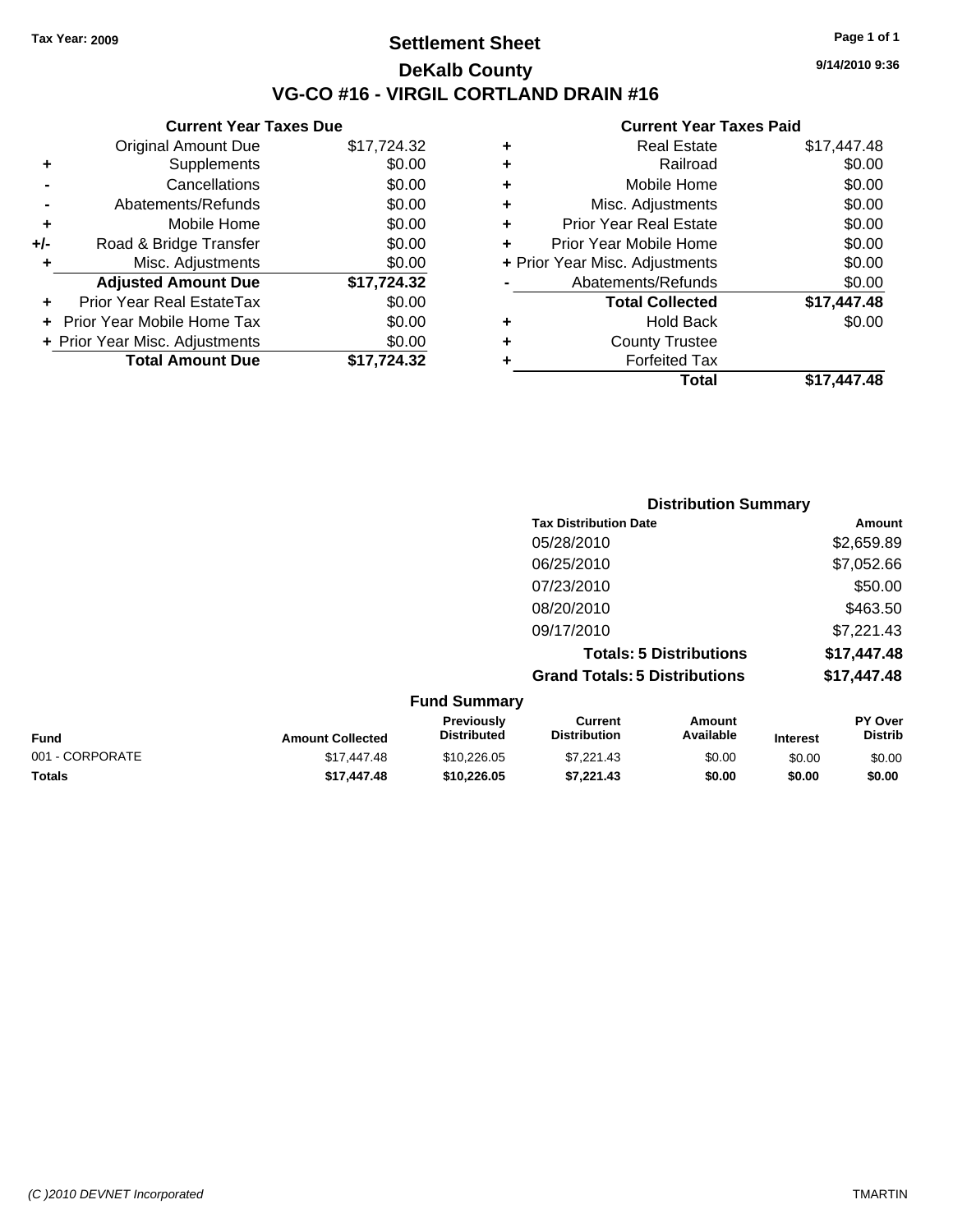### **Settlement Sheet Tax Year: 2009 Page 1 of 1 DeKalb County VI-AD #9 - VICTOR/ADAMS DRAINAGE #9**

**Current Year Taxes Due**

|     | <b>Original Amount Due</b>     | \$1,036.58 |
|-----|--------------------------------|------------|
| ٠   | Supplements                    | \$0.00     |
|     | Cancellations                  | \$0.00     |
|     | Abatements/Refunds             | \$0.00     |
| ٠   | Mobile Home                    | \$0.00     |
| +/- | Road & Bridge Transfer         | \$0.00     |
| ٠   | Misc. Adjustments              | \$0.00     |
|     | <b>Adjusted Amount Due</b>     | \$1,036.58 |
|     | Prior Year Real EstateTax      | \$0.00     |
|     | Prior Year Mobile Home Tax     | \$0.00     |
|     | + Prior Year Misc. Adjustments | \$0.00     |
|     | <b>Total Amount Due</b>        | \$1.036.58 |

#### **Current Year Taxes Paid**

|                                | <b>Real Estate</b>            | \$1,036.58 |
|--------------------------------|-------------------------------|------------|
| ٠                              | Railroad                      | \$0.00     |
| ٠                              | Mobile Home                   | \$0.00     |
| ٠                              | Misc. Adjustments             | \$0.00     |
| ٠                              | <b>Prior Year Real Estate</b> | \$0.00     |
| ٠                              | Prior Year Mobile Home        | \$0.00     |
| + Prior Year Misc. Adjustments |                               | \$0.00     |
|                                | Abatements/Refunds            | \$0.00     |
|                                | <b>Total Collected</b>        | \$1,036.58 |
| ٠                              | <b>Hold Back</b>              | \$0.00     |
| ٠                              | <b>County Trustee</b>         |            |
| ٠                              | <b>Forfeited Tax</b>          |            |
|                                | Total                         | \$1,036.58 |
|                                |                               |            |

|                 | <b>Distribution Summary</b> |                                  |                                       |                                |                 |                                  |
|-----------------|-----------------------------|----------------------------------|---------------------------------------|--------------------------------|-----------------|----------------------------------|
|                 |                             |                                  | <b>Tax Distribution Date</b>          |                                |                 | Amount                           |
|                 |                             |                                  | 05/28/2010                            |                                |                 | \$245.48                         |
|                 |                             |                                  | 06/25/2010                            |                                |                 | \$354.34                         |
|                 |                             |                                  | 08/20/2010                            |                                |                 | \$53.58                          |
|                 |                             |                                  | 09/17/2010                            |                                |                 | \$383.18                         |
|                 |                             |                                  |                                       | <b>Totals: 4 Distributions</b> |                 | \$1,036.58                       |
|                 |                             |                                  | <b>Grand Totals: 4 Distributions</b>  |                                |                 | \$1,036.58                       |
|                 |                             | <b>Fund Summary</b>              |                                       |                                |                 |                                  |
| Fund            | <b>Amount Collected</b>     | Previously<br><b>Distributed</b> | <b>Current</b><br><b>Distribution</b> | Amount<br>Available            | <b>Interest</b> | <b>PY Over</b><br><b>Distrib</b> |
| 001 - CORPORATE | \$1,036.58                  | \$653.40                         | \$383.18                              | \$0.00                         | \$0.00          | \$0.00                           |
|                 |                             |                                  |                                       |                                |                 |                                  |

**Totals \$1,036.58 \$653.40 \$383.18 \$0.00 \$0.00 \$0.00**

**9/14/2010 9:36**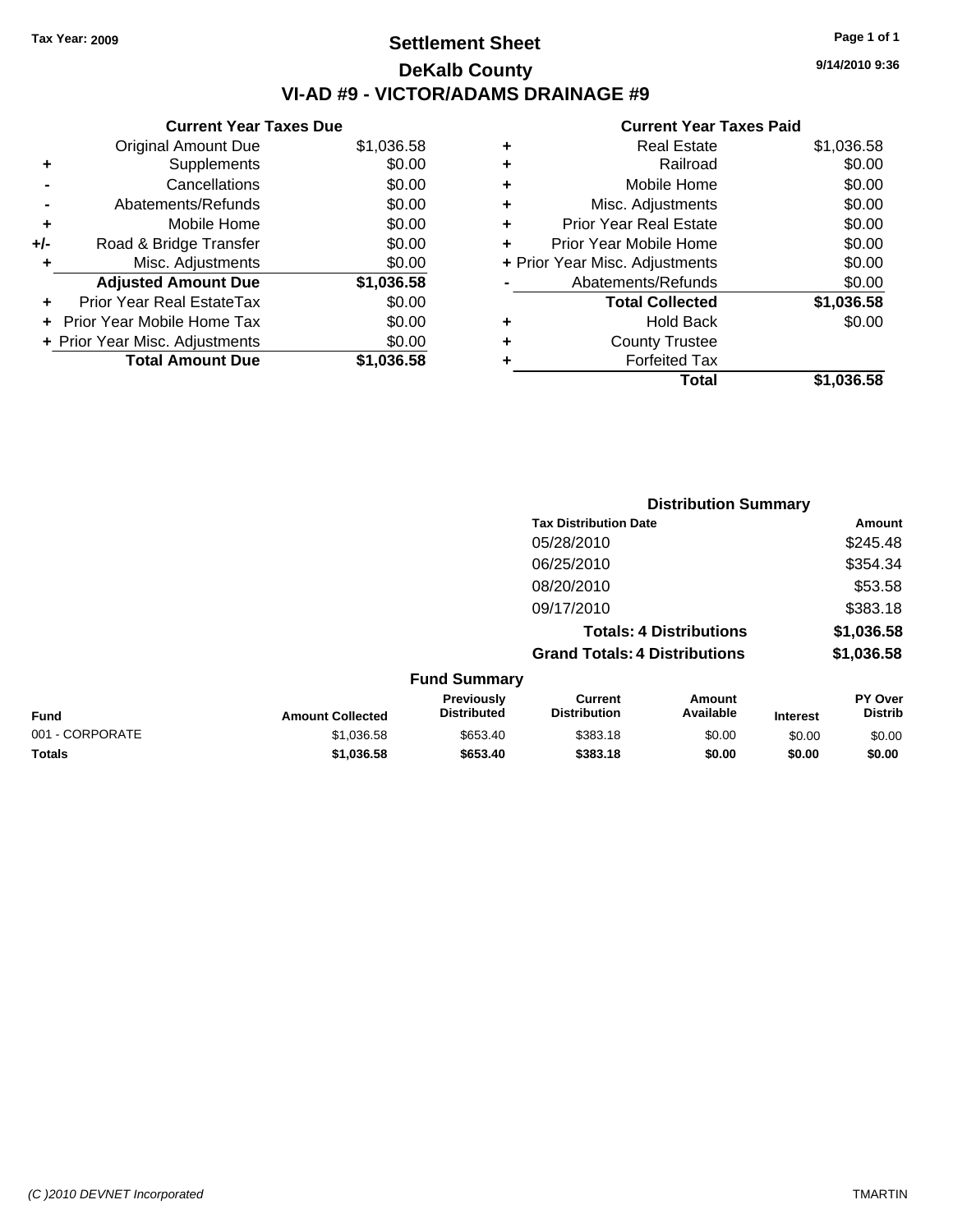### **Settlement Sheet Tax Year: 2009 Page 1 of 1 DeKalb County VI-CL #14 - VICTOR-CLINTON DRAINAGE**

|     | <b>Current Year Taxes Due</b>  |            |  |  |  |
|-----|--------------------------------|------------|--|--|--|
|     | <b>Original Amount Due</b>     | \$2,998.54 |  |  |  |
| ٠   | Supplements                    | \$0.00     |  |  |  |
|     | Cancellations                  | \$0.00     |  |  |  |
|     | Abatements/Refunds             | \$0.00     |  |  |  |
| ٠   | Mobile Home                    | \$0.00     |  |  |  |
| +/- | Road & Bridge Transfer         | \$0.00     |  |  |  |
| ٠   | Misc. Adjustments              | \$0.00     |  |  |  |
|     | <b>Adjusted Amount Due</b>     | \$2,998.54 |  |  |  |
| ÷   | Prior Year Real EstateTax      | \$0.00     |  |  |  |
|     | Prior Year Mobile Home Tax     | \$0.00     |  |  |  |
|     | + Prior Year Misc. Adjustments | \$0.00     |  |  |  |
|     | <b>Total Amount Due</b>        | \$2.998.54 |  |  |  |
|     |                                |            |  |  |  |

#### **Current Year Taxes Paid**

| ٠ | <b>Real Estate</b>             | \$2,987.80 |
|---|--------------------------------|------------|
| ÷ | Railroad                       | \$0.00     |
| ÷ | Mobile Home                    | \$0.00     |
| ٠ | Misc. Adjustments              | \$0.00     |
| ٠ | <b>Prior Year Real Estate</b>  | \$0.00     |
| ÷ | Prior Year Mobile Home         | \$0.00     |
|   | + Prior Year Misc. Adjustments | \$0.00     |
|   | Abatements/Refunds             | \$0.00     |
|   | <b>Total Collected</b>         | \$2,987.80 |
| ٠ | <b>Hold Back</b>               | \$0.00     |
| ٠ | <b>County Trustee</b>          |            |
| ٠ | <b>Forfeited Tax</b>           |            |
|   | Total                          | \$2,987.80 |
|   |                                |            |

|                 |                         |                                  |                                       | <b>Distribution Summary</b>    |                 |                                  |
|-----------------|-------------------------|----------------------------------|---------------------------------------|--------------------------------|-----------------|----------------------------------|
|                 |                         |                                  | <b>Tax Distribution Date</b>          |                                |                 | Amount                           |
|                 |                         |                                  | 05/28/2010                            |                                |                 | \$177.04                         |
|                 |                         |                                  | 06/25/2010                            |                                |                 | \$1,593.03                       |
|                 |                         |                                  | 08/20/2010                            |                                |                 | \$135.10                         |
|                 |                         |                                  | 09/17/2010                            |                                |                 | \$1,082.63                       |
|                 |                         |                                  |                                       | <b>Totals: 4 Distributions</b> |                 | \$2,987.80                       |
|                 |                         |                                  | <b>Grand Totals: 4 Distributions</b>  |                                |                 | \$2,987.80                       |
|                 |                         | <b>Fund Summary</b>              |                                       |                                |                 |                                  |
| Fund            | <b>Amount Collected</b> | Previously<br><b>Distributed</b> | <b>Current</b><br><b>Distribution</b> | Amount<br>Available            | <b>Interest</b> | <b>PY Over</b><br><b>Distrib</b> |
| 001 - CORPORATE | \$2,987.80              | \$1,905.17                       | \$1,082.63                            | \$0.00                         | \$0.00          | \$0.00                           |
| Totals          | \$2,987.80              | \$1,905.17                       | \$1,082.63                            | \$0.00                         | \$0.00          | \$0.00                           |

**9/14/2010 9:36**